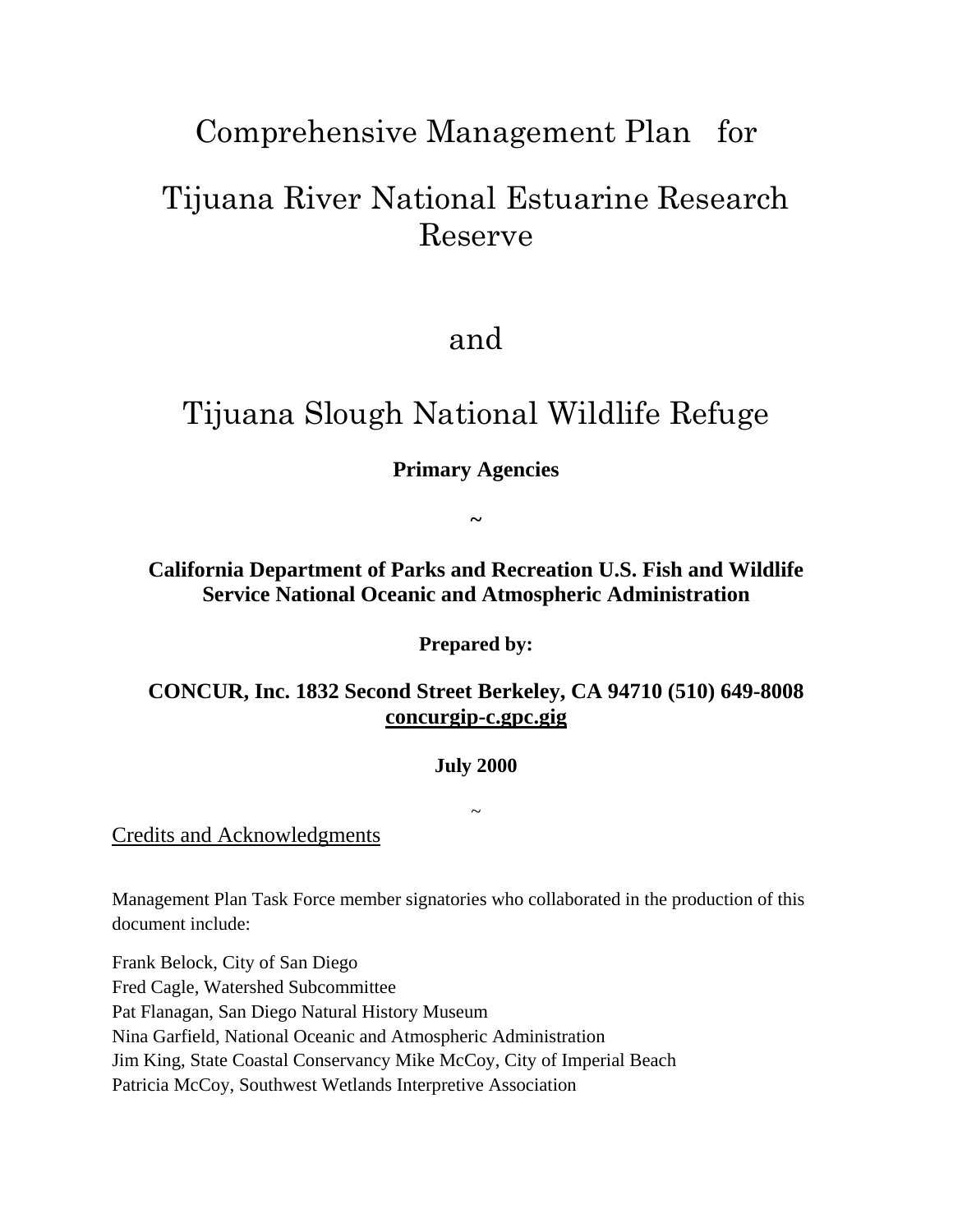Lee McEachern, California Coastal Commission Ed Navarro, California Department of Parks and Recreation Carolyn Powers, Citizens Against Recreational Eviction Ric Rapasy, County of San Diego, Parks Department Candace Ricks, Tijuana River Valley Equestrian Association Dean Rundle, U.S. Fish and Wildlife Service Joy Zedler, San Diego State University

Other Task Force members who also co-authored text, and provided valuable expertise and insight towards the development of the document include:

Phil Jenkins, Janelle Miller, Tessa Roper, and Gail Sevrens, California Department of Parks and Recreation

Rebecca Young and Andy Yuen, U.S. Fish and Wildlife Service

Several Advisors assisted the work of the Task Force. They include: Brian Collins Sandy Gant Kathy Gibson Julie Ginum Beth Greenwood Andrea Hogg Harry Johnson Michael Kemp Barbara Simon Scott Volmer Richard Wright

Members of the CONCUR professional team who guided the work of the Management Plan Task Force and the production of this document for the Task Force include:

Scott T. McCreary, Ph.D., Principal, Project Manager and Task Force Facilitator

Carolyn Callahan, Project Coordinator and Task Force Co-Facilitator

Lisa Whitman, Project Coordinator

Austin Mclnerny, AICP, Project Associate

Bennett Brooks, Project Associate

Jennifer Simone, Project Assistant

Mark Shostak, J.D., Project Assistant

CONCUR, Inc. was retained under contract with the Department of Parks and Recreation, the U.S. Fish and Wildlife Service, and the University of California at Davis.

'CONCUR, Inc. 1832 Second Street, Berkeley, California, 94710. Telephone (510) 649-8008; telefax (510) 649- 1980; email concur@ igc.apc.org; website www.concurine.com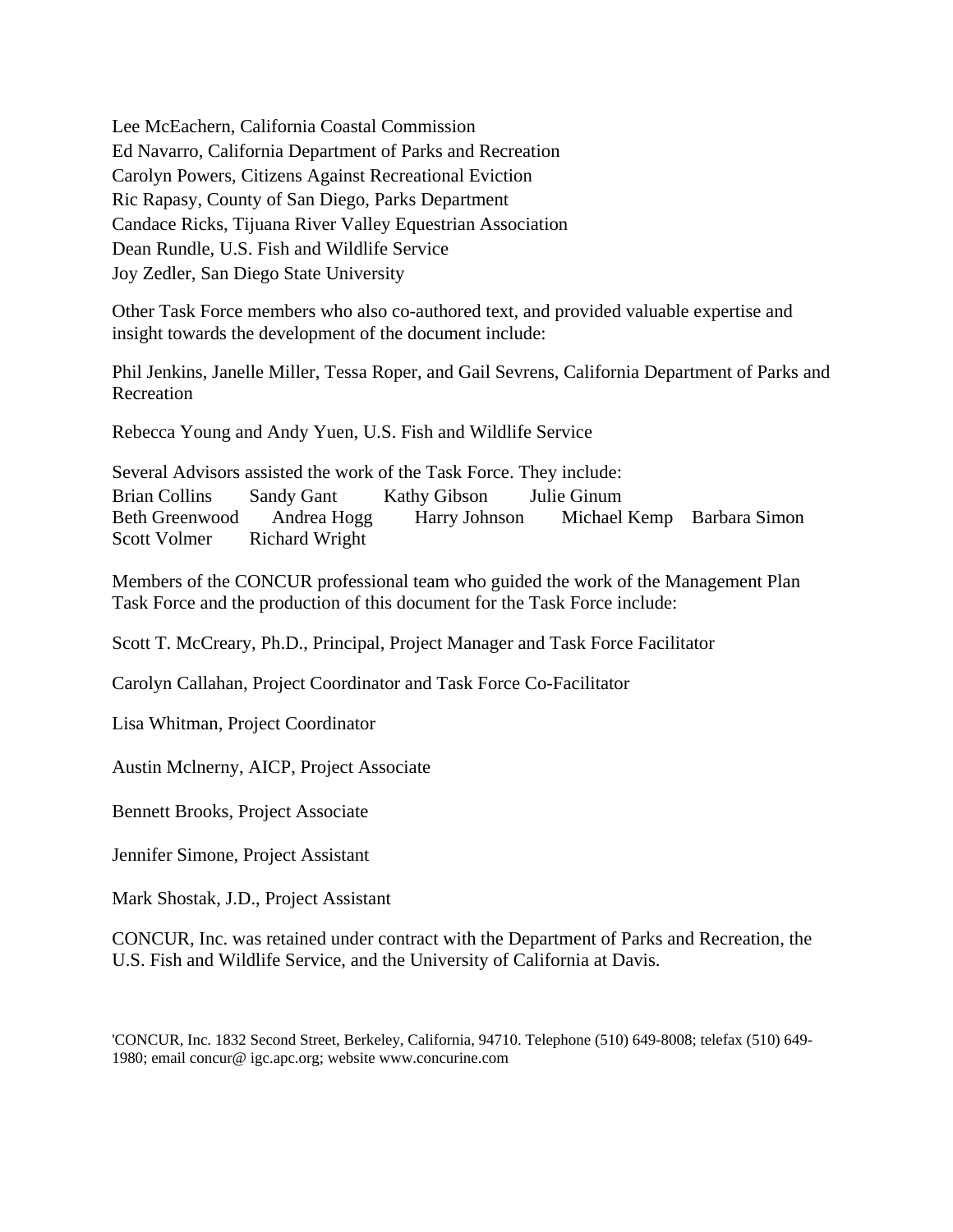### **COMPREHENSIVE MANAGEMENT PLAN FOR THE TIJUANA RIVER** NATIONAL ESTUARINE RESEARCH RESERVE AND TIJUANA **SLOUGH NATIONAL WILDLIFE REFUGE**

## **TABLE OF CONTENTS**

| <b>LISTING OF FIGURES</b>                                                             |  |
|---------------------------------------------------------------------------------------|--|
| <b>LISTING OF TABLES</b>                                                              |  |
| <b>LISTING OF PHOTOGRAPHS</b>                                                         |  |
| <b>GLOSSARY OF ACRONYMS AND KEY TERMS USED</b>                                        |  |
|                                                                                       |  |
| INTRODUCTION   16                                                                     |  |
| CHAPTER ONE: NATURAL, PHYSICAL, AND CULTURAL CONTEXT  ERROR! BOOKMARK NOT<br>DEFINED. |  |
|                                                                                       |  |
|                                                                                       |  |
|                                                                                       |  |
|                                                                                       |  |
|                                                                                       |  |
|                                                                                       |  |
|                                                                                       |  |
|                                                                                       |  |
|                                                                                       |  |
|                                                                                       |  |
|                                                                                       |  |
|                                                                                       |  |
|                                                                                       |  |
|                                                                                       |  |
|                                                                                       |  |
| I. STATUTORY BASIS FOR THE TIJUANA RIVER NATIONAL ESTUARINE RESEARCH RESERVE          |  |
|                                                                                       |  |
| A. THE NATIONAL ESTUARINE RESEARCH RESERVE (NERR) SYSTEM PROGRAM GOALS36              |  |
|                                                                                       |  |
|                                                                                       |  |
|                                                                                       |  |
|                                                                                       |  |
|                                                                                       |  |
|                                                                                       |  |
|                                                                                       |  |
|                                                                                       |  |
|                                                                                       |  |
|                                                                                       |  |
|                                                                                       |  |
| V.                                                                                    |  |
| А.                                                                                    |  |
| MANAGEMENT AUTHORITY AS A CONSORTIUM THAT CREATES JOINT GAINS FOR TRNERR<br>B.        |  |
|                                                                                       |  |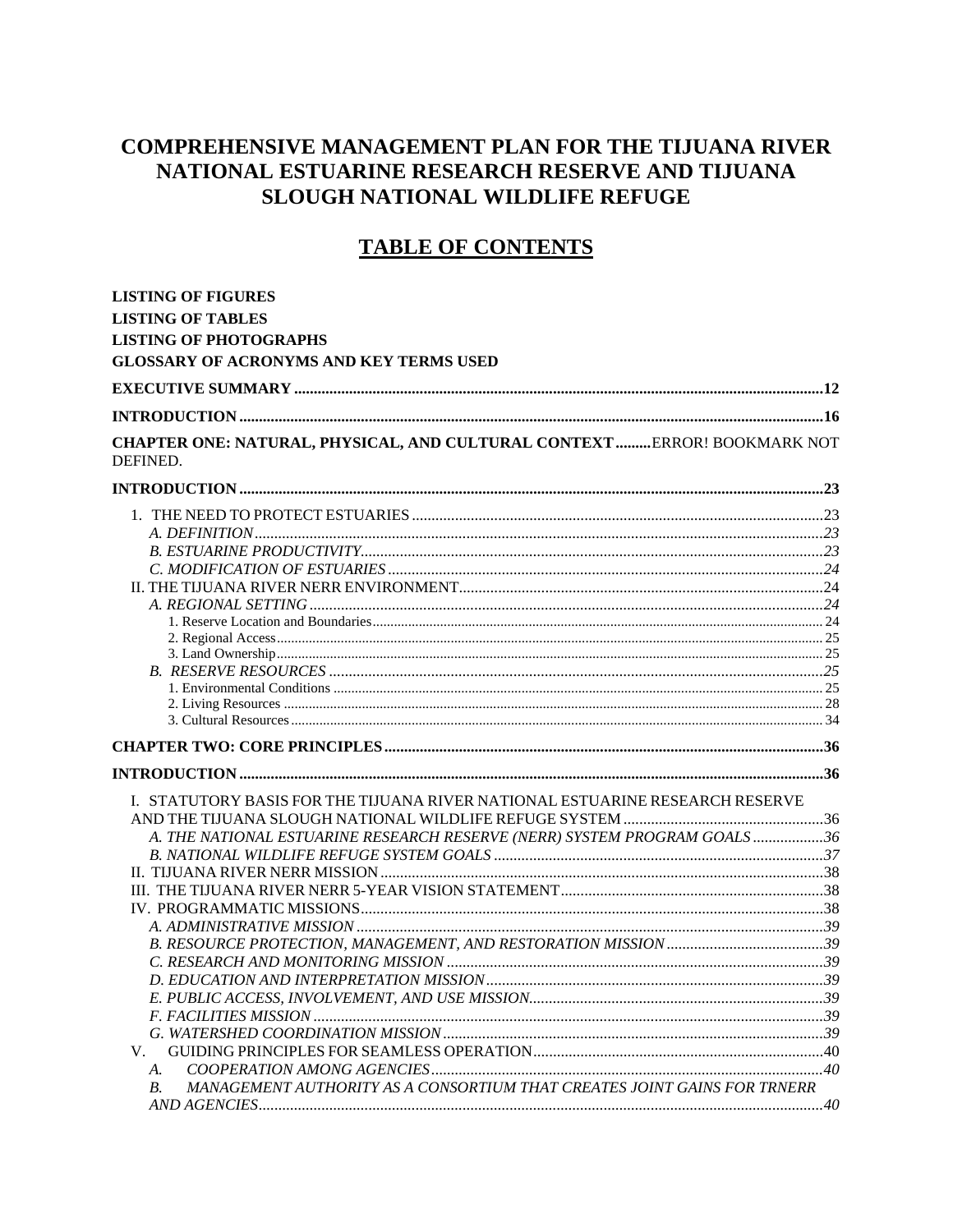| C.              | RESERVE-WIDE PRIORITIES FOR RESOURCE PROTECTION AND RESTORATION40           |  |
|-----------------|-----------------------------------------------------------------------------|--|
| D.              |                                                                             |  |
|                 | <b>CHAPTER THREE: ACCOMPLISMENTS AT THE TIJUANA RIVER NATIONAL ESUARINE</b> |  |
| Ι.              |                                                                             |  |
| A.              |                                                                             |  |
| B <sub>1</sub>  |                                                                             |  |
| II.             |                                                                             |  |
| А.              |                                                                             |  |
| B.              |                                                                             |  |
| C.              |                                                                             |  |
| D.              |                                                                             |  |
| E.              |                                                                             |  |
| F.              |                                                                             |  |
| G.              |                                                                             |  |
| Н.              |                                                                             |  |
| III.            |                                                                             |  |
| A.              |                                                                             |  |
|                 | 1.                                                                          |  |
|                 | 2.                                                                          |  |
| <i>B</i> .      |                                                                             |  |
|                 | 1.                                                                          |  |
| IV.             | 2.                                                                          |  |
| А.              |                                                                             |  |
| <i>B</i> .      |                                                                             |  |
| $\mathcal{C}$ . |                                                                             |  |
| D.              |                                                                             |  |
| V.              |                                                                             |  |
| VI.             |                                                                             |  |
| VII.            |                                                                             |  |
|                 |                                                                             |  |
|                 |                                                                             |  |
|                 |                                                                             |  |
| L.              |                                                                             |  |
|                 |                                                                             |  |
|                 |                                                                             |  |
|                 |                                                                             |  |
| 1.              |                                                                             |  |
| 2.              |                                                                             |  |
| 3.              |                                                                             |  |
|                 |                                                                             |  |
| А.              |                                                                             |  |
| <b>B.</b>       |                                                                             |  |
| 1.              |                                                                             |  |
| 2.              | 3.                                                                          |  |
| 4.              |                                                                             |  |
| C.              | ROLES AND RESPONSIBILITIES FOR RESOURCE PROTECTION, MANAGEMENT AND          |  |
|                 |                                                                             |  |
| 1.              |                                                                             |  |
| 2.              |                                                                             |  |
|                 | 3.                                                                          |  |
| D.              |                                                                             |  |
| 1.              |                                                                             |  |
| 2.              |                                                                             |  |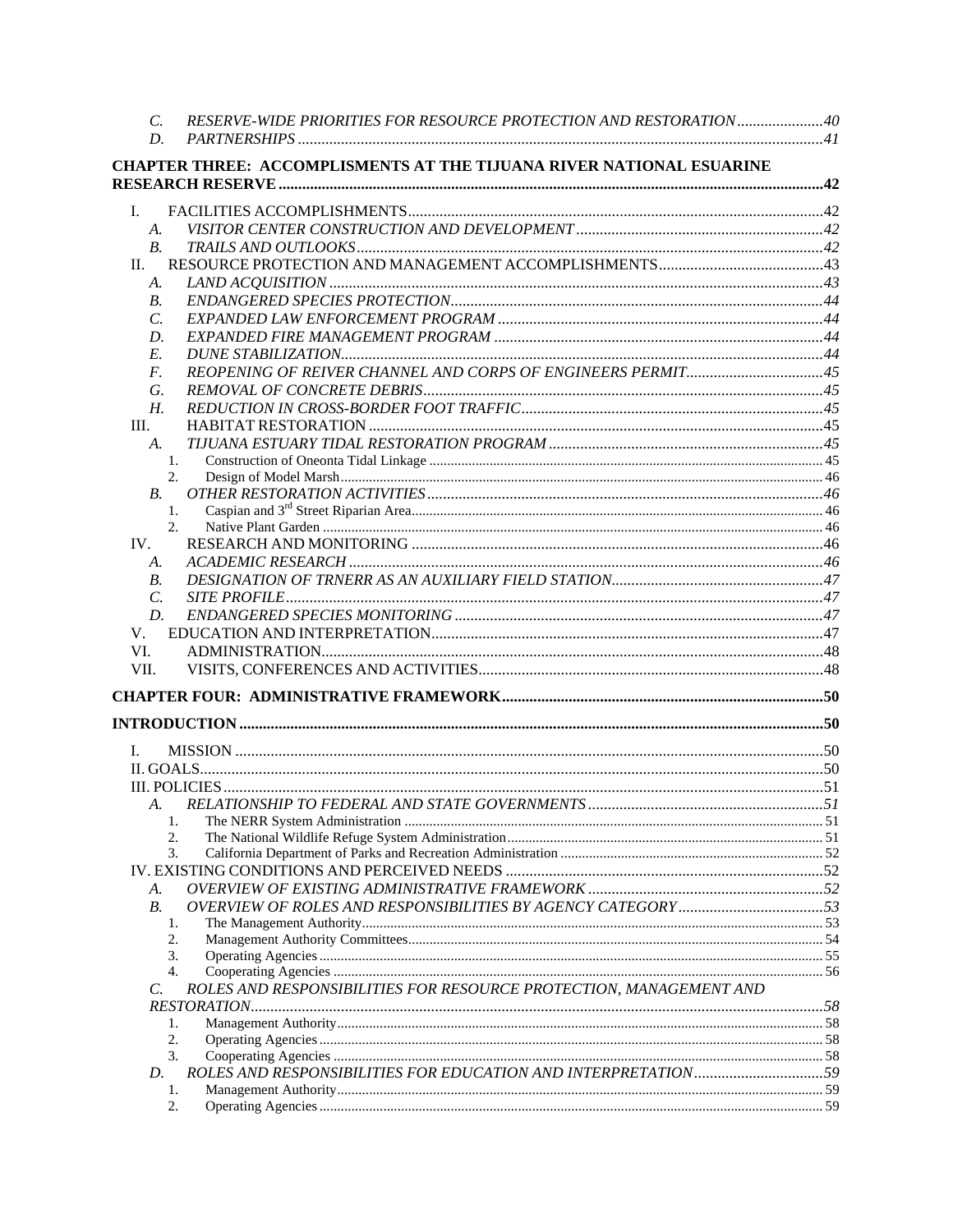| 3.                                                                                   |  |
|--------------------------------------------------------------------------------------|--|
| E.                                                                                   |  |
| 1.                                                                                   |  |
| 2.                                                                                   |  |
| 3.                                                                                   |  |
| 4.                                                                                   |  |
| ROLES AND RESPONSIBILITIES FOR PUBLIC ACCESS, INVOLVEMENT AND USE  61<br>$F_{\cdot}$ |  |
| 1.                                                                                   |  |
| 2.                                                                                   |  |
| 3.                                                                                   |  |
| ROLES AND RESPONSIBILITIES FOR FINANCIAL MANAGEMENT AND ACQUISITION OF<br>G.         |  |
|                                                                                      |  |
| 1.                                                                                   |  |
| 2.                                                                                   |  |
| 3.                                                                                   |  |
| Н.                                                                                   |  |
| 1.                                                                                   |  |
|                                                                                      |  |
|                                                                                      |  |
|                                                                                      |  |
|                                                                                      |  |
| I.                                                                                   |  |
| П.                                                                                   |  |
|                                                                                      |  |
| III.                                                                                 |  |
| А.                                                                                   |  |
| CONCEPTUAL ZONING SCHEME AND OVERALL LAND MANAGEMENT POLICIES  69<br>В.              |  |
| $\mathcal{C}$ .                                                                      |  |
| IV.                                                                                  |  |
| А.                                                                                   |  |
| 1.                                                                                   |  |
| 2.                                                                                   |  |
| 3.                                                                                   |  |
| 4.                                                                                   |  |
| 5.                                                                                   |  |
| 6.                                                                                   |  |
| 7.                                                                                   |  |
| В.                                                                                   |  |
| 1.                                                                                   |  |
| 2.                                                                                   |  |
| 3.                                                                                   |  |
| 4.<br>5.                                                                             |  |
| 6.                                                                                   |  |
| 7.                                                                                   |  |
| C.                                                                                   |  |
| 1.                                                                                   |  |
| 2.                                                                                   |  |
| 3.                                                                                   |  |
| 4.                                                                                   |  |
| 5.                                                                                   |  |
| 6.                                                                                   |  |
| 7.                                                                                   |  |
| 8.                                                                                   |  |
| RESOURCE PROTECTION, MANAGEMENT AND RESTORATION PLAN OF ACTION 101<br>V.             |  |
|                                                                                      |  |
|                                                                                      |  |
| I.                                                                                   |  |
|                                                                                      |  |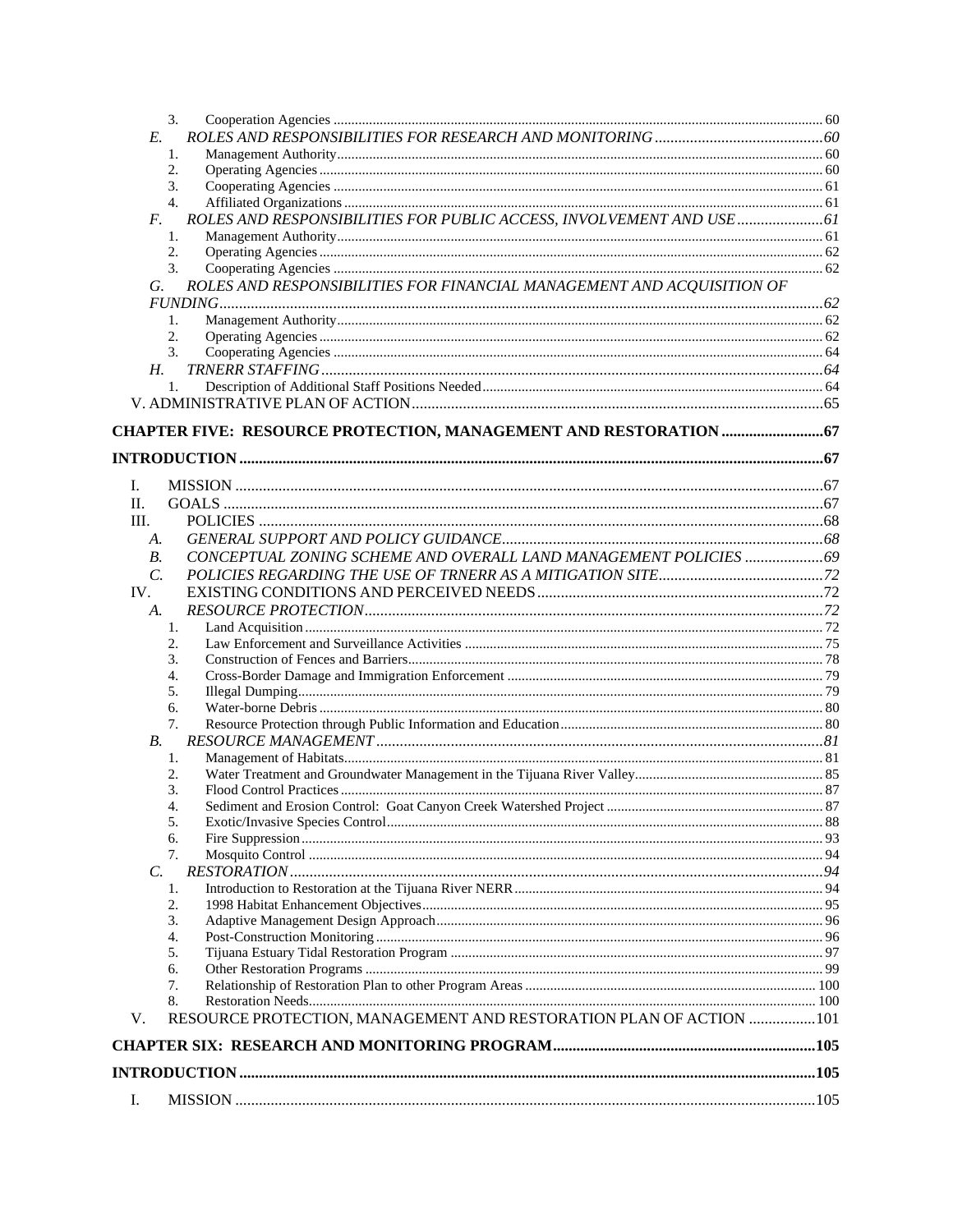| III.            |                                                                                   |  |
|-----------------|-----------------------------------------------------------------------------------|--|
| A.              | INTEGRATING NERR SYSTEM GOALS AND REFUGE SYSTEM GOALS INTO TRNERR'S               |  |
|                 |                                                                                   |  |
| B.              |                                                                                   |  |
| 1.              |                                                                                   |  |
| 2.              |                                                                                   |  |
| $\mathcal{C}$ . | CRITERIA FOR EVALUATING RESEARCH PROPOSALS AND RESPONSIBILITIES 108               |  |
| D.              |                                                                                   |  |
| IV.             |                                                                                   |  |
| A.              |                                                                                   |  |
| 1.              |                                                                                   |  |
| 2.              |                                                                                   |  |
| 3.              |                                                                                   |  |
| 4.              |                                                                                   |  |
| 5.              |                                                                                   |  |
| 6.              |                                                                                   |  |
| 7.              |                                                                                   |  |
| 8.              |                                                                                   |  |
| 9.              |                                                                                   |  |
| В.              |                                                                                   |  |
| 1.              |                                                                                   |  |
| 2.              |                                                                                   |  |
| 3.              |                                                                                   |  |
| 4.              |                                                                                   |  |
| 5.              |                                                                                   |  |
| V.              |                                                                                   |  |
|                 |                                                                                   |  |
|                 |                                                                                   |  |
|                 |                                                                                   |  |
|                 |                                                                                   |  |
|                 |                                                                                   |  |
| А.              |                                                                                   |  |
| <b>B.</b>       | CALIFORNIA DEPARTMENT OF PARKS AND RECREATION EDUCATIONAL POLICIES123             |  |
| $\mathcal{C}$ . | EDUCATION AND INTERPRETATION IN THE NATIONAL WILDLIFE REFUGE SYSTEM  123          |  |
|                 |                                                                                   |  |
| A.              |                                                                                   |  |
| <i>B</i> .      | GEOGRAPHIC SCOPE FOR EDUCATIONAL AND INTERPRETIVE PROGRAMS 124                    |  |
| 1.              |                                                                                   |  |
| 2.              |                                                                                   |  |
| C.              |                                                                                   |  |
| 1.              |                                                                                   |  |
| 2.              |                                                                                   |  |
| 3.              |                                                                                   |  |
| 4.              |                                                                                   |  |
| D.              |                                                                                   |  |
| E.              |                                                                                   |  |
| 1.              |                                                                                   |  |
| 2.              |                                                                                   |  |
| 3.              |                                                                                   |  |
| 4.              | Needs for Staffing and Administration for Education and Interpretation Program132 |  |
| F.              |                                                                                   |  |
| VI.             |                                                                                   |  |
|                 |                                                                                   |  |
|                 |                                                                                   |  |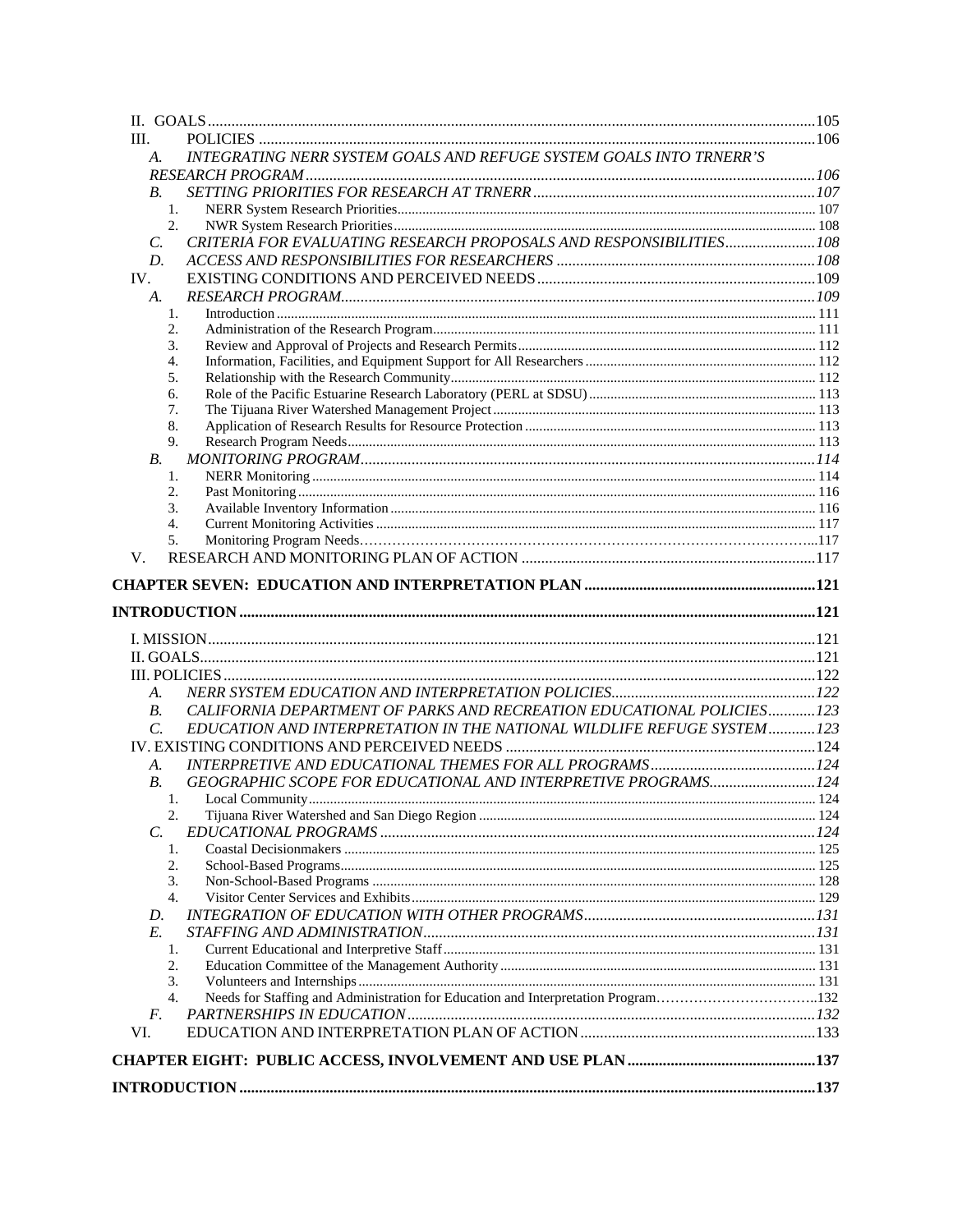| I.         |                                                                  |  |
|------------|------------------------------------------------------------------|--|
| Π.         |                                                                  |  |
| III.       |                                                                  |  |
| A.         | RESERVE-WIDE POLICIES FOR PUBLIC ACCESS, INVOLVEMENT AND USE 137 |  |
| <b>B.</b>  |                                                                  |  |
|            | 1.                                                               |  |
|            | 2.                                                               |  |
| IV.        |                                                                  |  |
| A.         |                                                                  |  |
|            | 1.                                                               |  |
|            | 2.                                                               |  |
|            | 3.<br>4.                                                         |  |
| <i>B</i> . |                                                                  |  |
|            | 1.                                                               |  |
|            | 2.                                                               |  |
| C.         |                                                                  |  |
|            | 1.                                                               |  |
|            | 2.                                                               |  |
|            | 3.                                                               |  |
|            | 4.                                                               |  |
|            | 5.                                                               |  |
|            | 6.                                                               |  |
| V.         |                                                                  |  |
|            |                                                                  |  |
|            |                                                                  |  |
|            |                                                                  |  |
|            |                                                                  |  |
|            |                                                                  |  |
|            |                                                                  |  |
|            |                                                                  |  |
|            |                                                                  |  |
| А.         |                                                                  |  |
|            | 1.                                                               |  |
|            | 2.                                                               |  |
|            | 3.                                                               |  |
|            | 4.                                                               |  |
|            | 5.                                                               |  |
|            | 6.                                                               |  |
| В.         |                                                                  |  |
|            | 1.                                                               |  |
|            | 2.                                                               |  |
| C.         |                                                                  |  |
|            | 1.                                                               |  |
|            | 2.                                                               |  |
| VI.        |                                                                  |  |
|            |                                                                  |  |
|            |                                                                  |  |
|            |                                                                  |  |
|            |                                                                  |  |
|            |                                                                  |  |
|            |                                                                  |  |
|            |                                                                  |  |
|            |                                                                  |  |
| А.         |                                                                  |  |
| <i>B</i> . |                                                                  |  |
|            | 1.                                                               |  |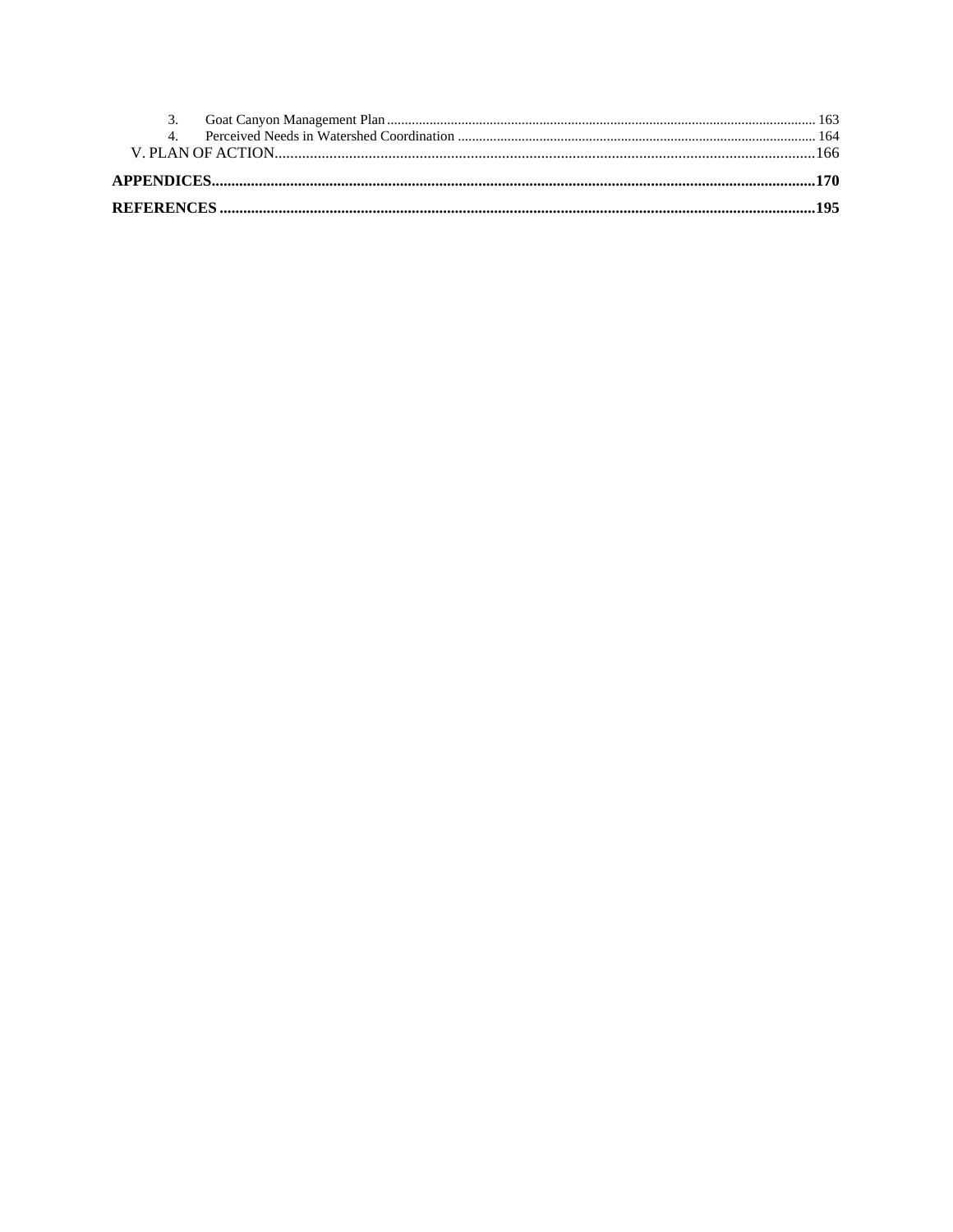### GLOSSARY OF ACRONYMS AND KEY TERMS USED

| <b>ADC</b>   | <b>Animal Damage Control</b>                           |
|--------------|--------------------------------------------------------|
| <b>APN</b>   | <b>Assessor Parcel Number</b>                          |
| <b>BECC</b>  | <b>Border Environment Cooperation Commission</b>       |
| <b>CCC</b>   | California Coastal Commission                          |
| <b>CDMO</b>  | <b>Centralized Data Management Office</b>              |
| <b>CDPR</b>  | California Department of Parks and Recreation          |
| <b>CESPT</b> | Municipal Water Agency of Tijuana                      |
| <b>CFR</b>   | Code of Federal Regulations                            |
| <b>CEC</b>   | <b>Commission on Environmental Cooperation</b>         |
| <b>CMP</b>   | Comprehensive Management Plan                          |
| <b>CNA</b>   | Federal Water Agency of Mexico                         |
| <b>COLEF</b> | Colegio de la Frontera Norte                           |
| <b>CZMA</b>  | <b>Coastal Zone Management Act</b>                     |
| <b>EBZ</b>   | <b>Ecological Buffer Zone</b>                          |
| EO           | <b>Executive Order</b>                                 |
| <b>ERD</b>   | <b>Estuarine Reserve Division</b>                      |
| <b>ESZ</b>   | <b>Endangered Species Protection/Preservation Zone</b> |
| <b>EYS</b>   | <b>Extended Year Curriculum</b>                        |
| <b>FWS</b>   | United States Fish and Wildlife Service                |
| <b>GIS</b>   | Geographic Information System                          |
| <b>GPS</b>   | <b>Global Positioning System</b>                       |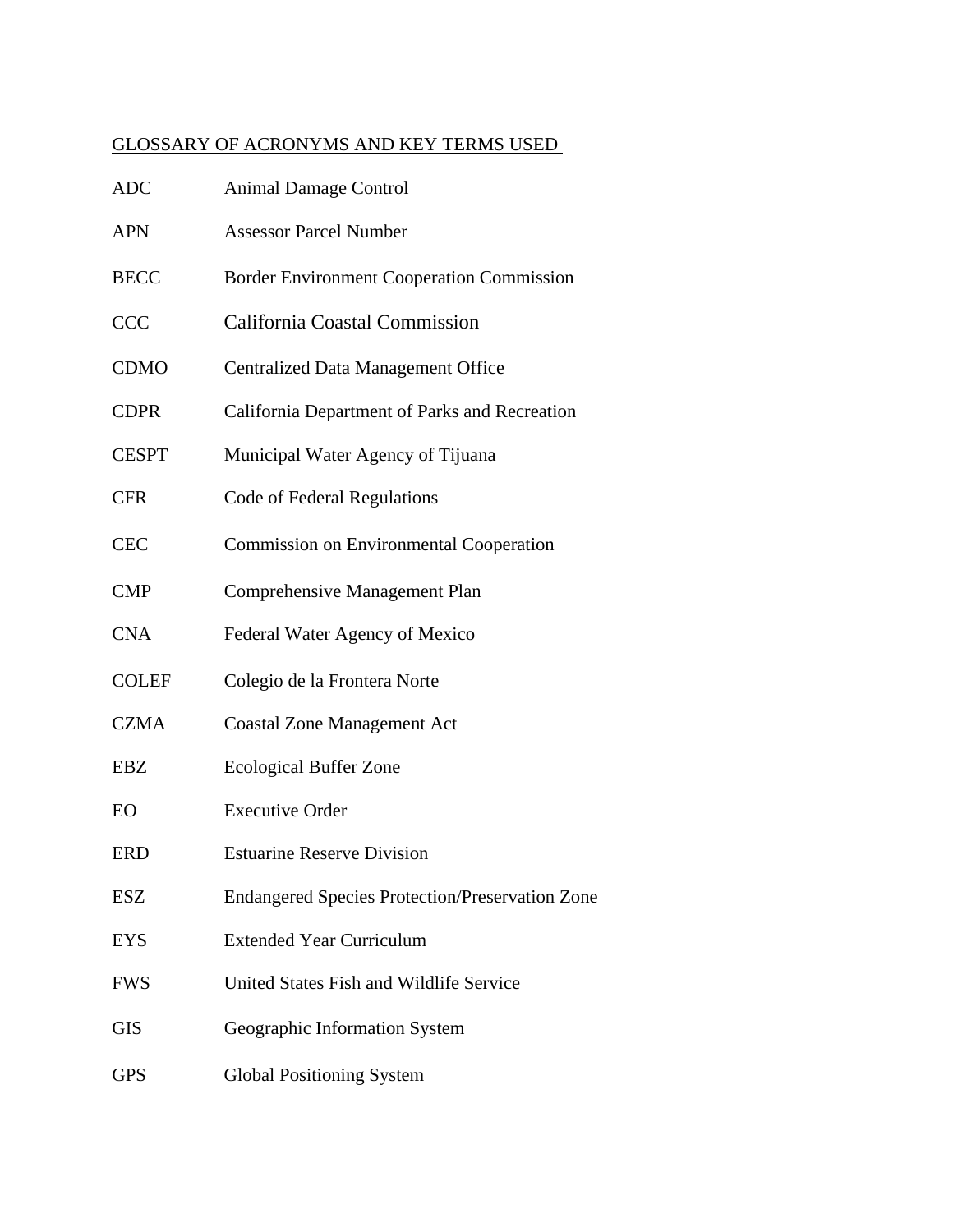| <b>GRZ</b>            | <b>General Recreation Zone</b>                                                                 |
|-----------------------|------------------------------------------------------------------------------------------------|
| <b>IBWC</b>           | <b>International Boundary and Water Commission</b>                                             |
| <b>IWTP</b>           | <b>International Wastewater Treatment Plant</b>                                                |
| <b>LCP</b>            | <b>Local Coastal Plan</b>                                                                      |
| lps                   | liters per second                                                                              |
| <b>MAB</b>            | Man and the Biosphere                                                                          |
| <b>MARSH</b>          | Marsh Awareness with Resources for Slough Habitats                                             |
| MAU                   | <b>Mounted Assistance Unit</b>                                                                 |
| mgd                   | million gallons per day                                                                        |
| <b>MMS</b>            | Maintenance Management System                                                                  |
| <b>MOU</b>            | Memorandum of Understanding                                                                    |
| <b>MWWD</b>           | San Diego Metropolitan Waste Water District                                                    |
| <b>NERR</b>           | <b>National Estuarine Research Reserve</b>                                                     |
| <b>NERRS</b>          | <b>NERR</b> System                                                                             |
| <b>NOAA</b>           | National Oceanographic and Atmospheric Administration                                          |
| <b>NWR</b>            | National Wildlife Refuge                                                                       |
| <b>NWRS</b>           | National Wildlife Refuge System                                                                |
| <b>OCRM</b>           | Office of Ocean and Coastal Resources Management                                               |
| O&M                   | <b>Operations and Maintenance</b>                                                              |
| Operating<br>Agencies | US Fish and Wildlife Service and California Department of Parks and<br><b>Recreation Staff</b> |
| <b>PERL</b>           | Pacific Estuarine Research Laboratory                                                          |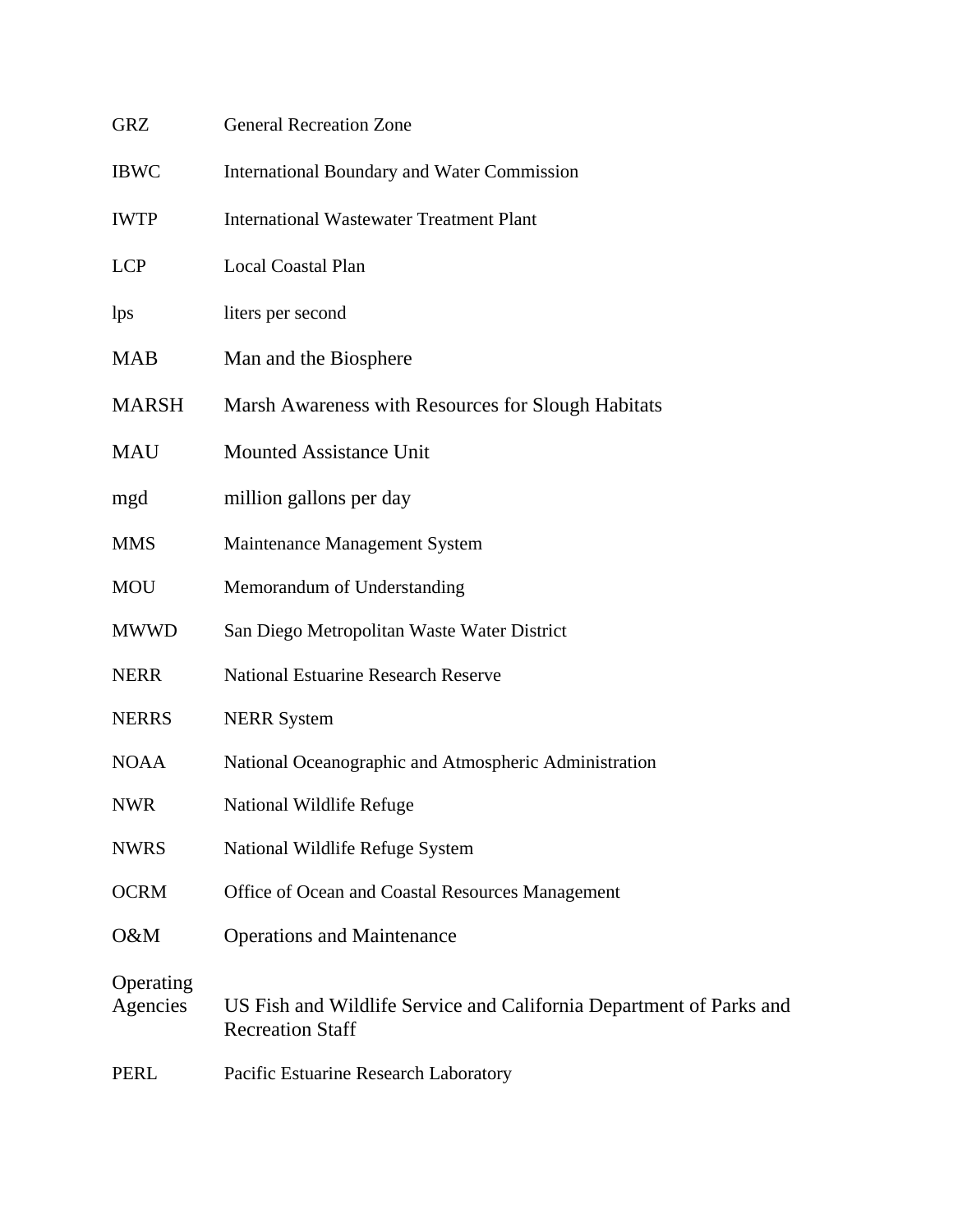| <b>RONS</b>  | <b>Refuge Operating Needs System</b>          |
|--------------|-----------------------------------------------|
| <b>SBOO</b>  | South Bay Ocean Outfall                       |
| <b>SBUSD</b> | South Bay Unified School District             |
| <b>SDSU</b>  | San Diego State University                    |
| <b>SCC</b>   | <b>State Coastal Conservancy</b>              |
| <b>SWIA</b>  | Southwest Wetlands Interpretative Association |

- TJVCWD Tia Juana Valley County Water District
- TRNERR Tijuana River National Estuarine Research Reserve
- USEPA United States Environmental Protection Agency
- USN United States Navy
- WCZ Wetland/Wildlife Conservation Zone
- WOZ Wildlife Orientation/Interpretation Zone
- YCC Youth Conservation Corps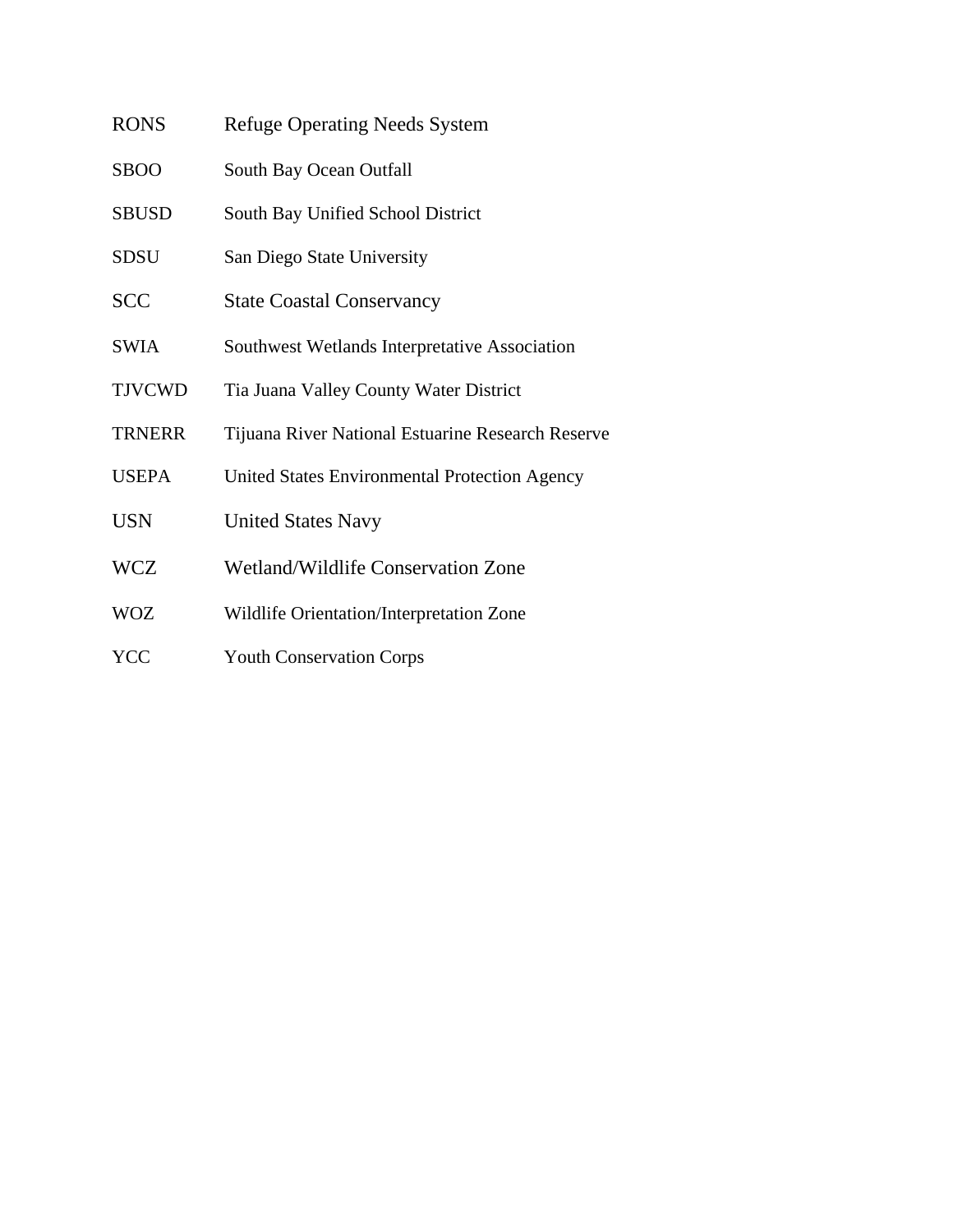# EXECUTIVE SUMMARY

This Management Plan has been prepared to guide Tijuana River National Estuarine Research Reserve (NERR) in fulfilling its mission of estuarine resource protection over the period 1998- 2003. This plan also serves as the Comprehensive Management Plan for the Tijuana Slough National Wildlife Refuge, which comprises the northern portion of the Research Reserve.

The Tijuana River NERR encompasses approximately 2,531 acres of tidally flushed wetland, riparian, and upland habitats lying immediately north of the U.S. - Mexico border. These lands are owned and managed cooperatively by the California Department of Parks and Recreation (CDPR), U.S. Fish and Wildlife Service (FWS), the City of San Diego, the County of San Diego, and the U.S. Navy.

The Tijuana River NERR is linked to two federal land preservation networks: the National Estuarine Research Reserve System, administered by the National Oceanic and Atmospheric Administration (NOAA), and the National Wildlife Refuge System (NWRS), administered by the U.S. Fish and Wildlife Service. NERRs are estuarine areas protected and managed through a federal-state cooperative effort for long-term research, education, and interpretation. At Tijuana River NERR, CDPR is NOAA's partner in this state-federal cooperative effort. The Tijuana Slough National Wildlife Refuge, located within the Reserve, is one of over 512 units of the National Wildlife Refuge System (NWRS), the nation's largest system of public lands dedicated to the conservation of wildlife resources.

This plan has been prepared using a consensus-based planning process involving the Tijuana River NERR Management Authority, staff members of the operating agencies (CDPR and FWS), and community members. The group worked together using a "single negotiated text" to draft and edit proposed chapters of the plan. Each chapter evolved through several iterations, until facts, policies, and language presented in each was acceptable to all parties. This collaborative process marks an innovation in the preparation of NERR and NWR management plans and reflects the planning agencies' commitment to public and community involvement in decisionmaking.

#### **FIVE-YEAR VISION STATEMENT FOR TRNERR**

The 1998 Management Plan emphasizes the Reserve's international geographic significance as the southwestern-most corner of the United States. The Reserve is a largely undiscovered, biologically diverse open space on the Pacific Ocean, bordered in all terrestrial directions by dense urbanized communities in the U.S. and Mexico. Yet the southern end of the Reserve is unwelcoming to visitors. It has been degraded by sewage spills, soil erosion related to road construction, and sedimentation. Recent efforts by several agencies to counter these problems have inspired a shared vision of this area as a welcoming open space for visitors and researchers.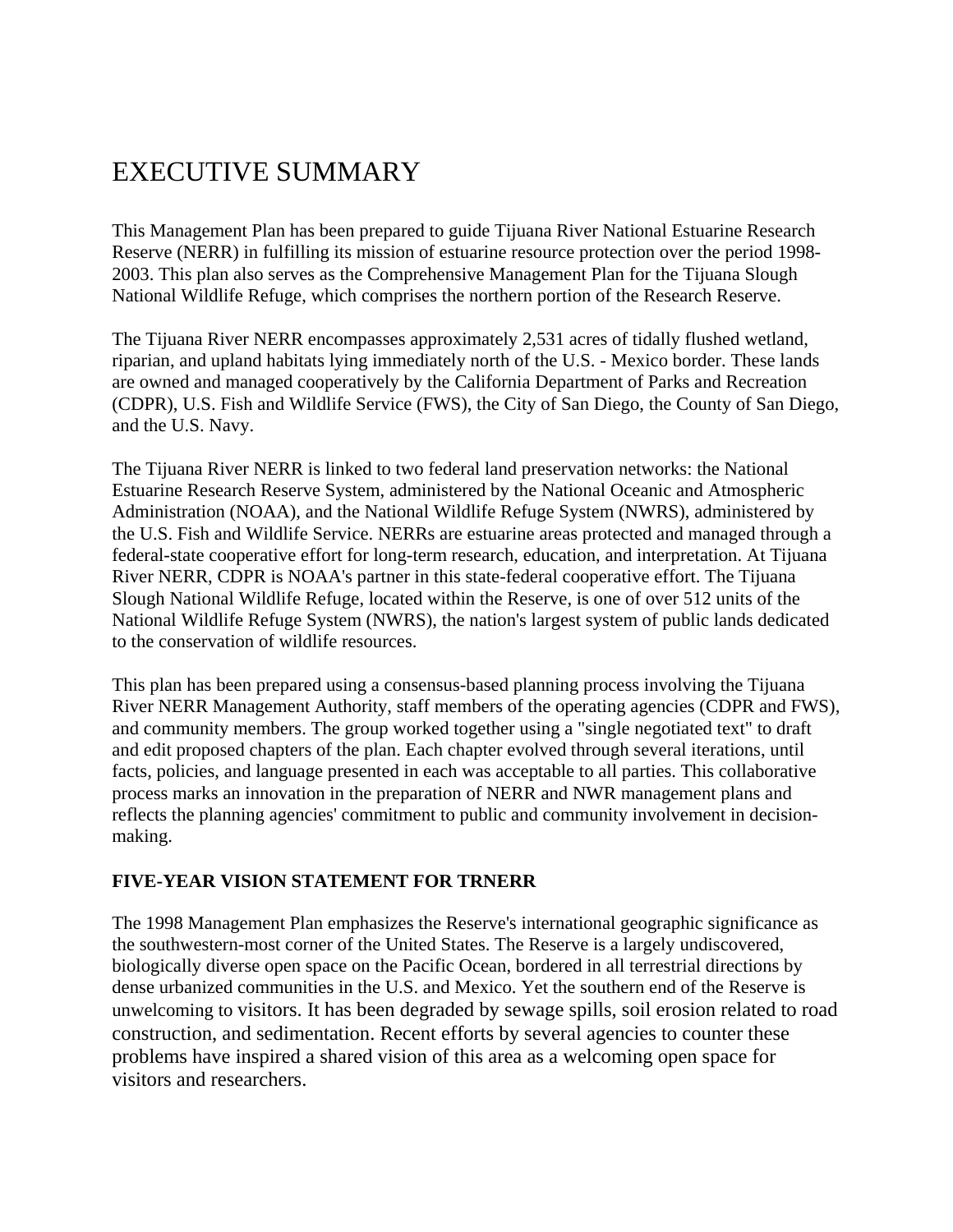The Five-year Vision Statement for the Tijuana River NERR is:

**To design and implement an improvement plan for the southern end of the Reserve, emphasizing the area of Goat Canyon, that integrates improvements in habitat restoration, resource management, public access, education, law enforcement, research, and monitoring.** 

These improvements to the southern end of the Reserve will reduce negative impacts currently affecting the Reserve's most sensitive core area, the Tijuana Slough NWR.

#### **SEAMLESS RESERVE PRINCIPLE**

An overarching principle of this Management Plan is to implement a "seamless reserve" while maintaining the integrity of each participating agency. This goal will be achieved by integrating and coordinating staffing, facilities, and programs. Programmatic coordination and integration are woven throughout the plan. All programs will address habitat restoration -- the primary emphasis of this next era of Reserve operations. The recreation, research, monitoring, and stewardship programs will also support the habitat restoration goals of the Reserve. The plan provides for the sharing of agency expertise with land stewards and citizens outside the Reserve, upstream in the Tijuana River Valley, and in Mexico to help preserve and improve the watershed.

#### **ADMINISTRATIVE FRAMEWORK**

Operational efficiency and financial management of both the FWS and CDPR are critical components of this plan. Staffing objectives of the Management Plan articulate and pursue a more efficient staff structure and improve interagency coordination. The structure of the Management Authority and its advisory committees has also been modified to respond to the agenda of the Management Plan.

#### **RESOURCE PROTECTION, MANAGEMENT, AND RESTORATION PROGRAM**

One important goal of this plan is to improve land stewardship. The plan presents a comprehensive proposal to improve land stewardship through law enforcement, large-scale habitat restoration, and monitoring human activities within and outside Reserve boundaries that may affect Reserve habitats. The plan recognizes that, since the mid-1980s, great progress has been made in the protection and management of NWR lands north of the Tijuana River. The plan guides the operating agencies as they extend increased stewardship and cooperative management to Reserve lands south of the River.

#### **RESEARCH AND MONITORING PROGRAM**

The Reserve presents an invaluable site for research and monitoring of natural resources. The plan will improve administration of research activities, broaden participation of research institutions in the Reserve research program, and integrate the monitoring program more fully with Reserve stewardship and educational programs. The plan recognizes that the addition of a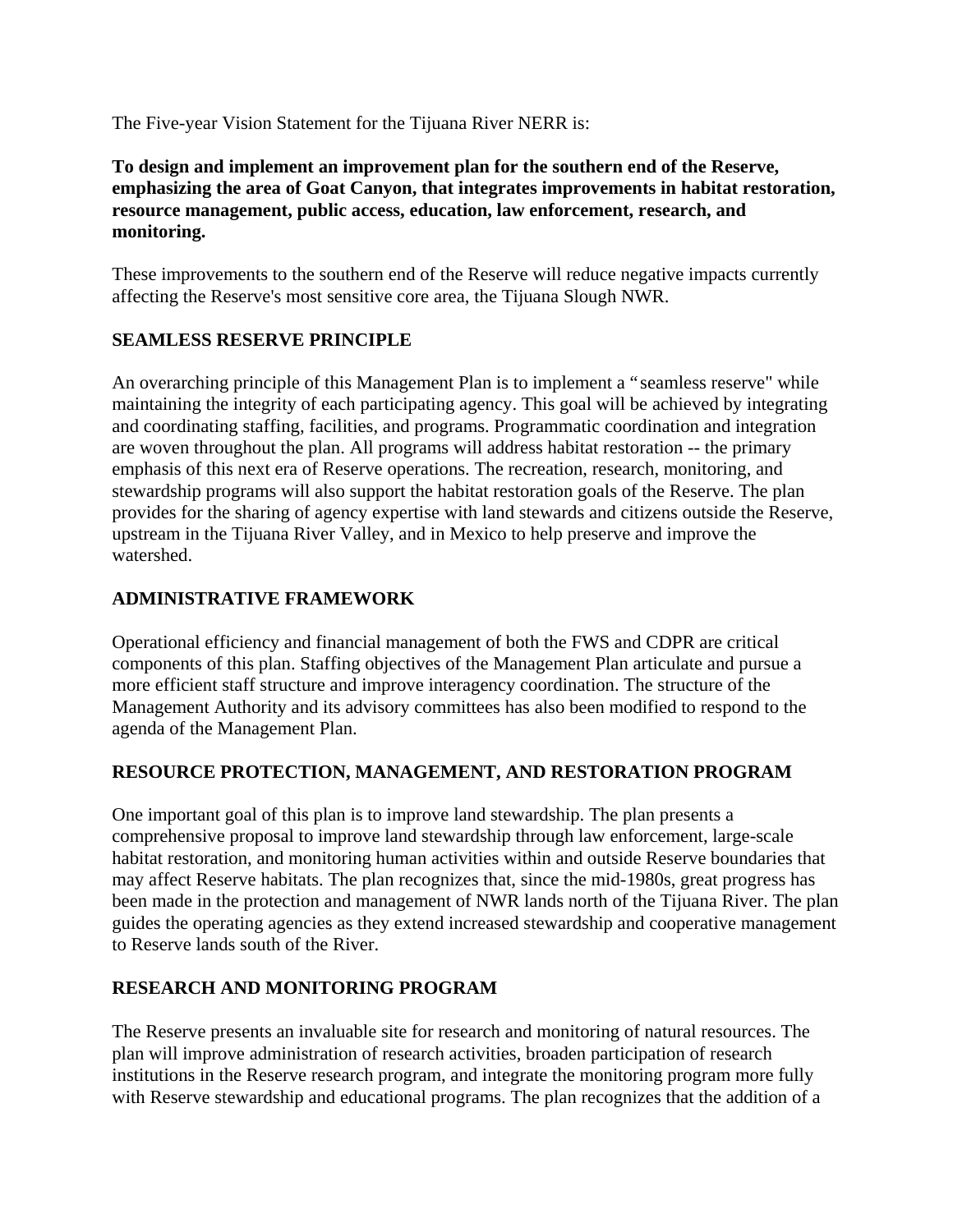research institution to the Management Authority and designation of the Reserve as one of San Diego State University's Auxiliary Field Stations will improve the mutually beneficial relationship between the Reserve and research community. The plan also includes applied research within the watershed to address common binational problems.

#### **EDUCATION AND INTERPRETATION PROGRAM**

The plan marks a change in course for Tijuana River NERR's education program. This change incorporates and implements NERR system objectives. Basic education programs targeting K-12 throughout the watershed will continue. However, a new emphasis on reaching decision-makers will be developed to target public resource managers, land-use planners, and others on both sides of the border. In addition, the educational themes will relate to the broader Reserve goals of habitat restoration. All educational programs will be bilingual.

### **PUBLIC INVOLVEMENT, USE, AND ACCESS PROGRAM**

The Reserve provides unique opportunities for the public to enjoy and appreciate estuarine resources such as tidal wetlands, riparian, and upland habitats. The plan is designed to increase visitor use and outreach at the Reserve, promote wildlife-dependent recreational activities, and encourage other compatible recreational uses. The plan also increases public involvement in Reserve management and promotes volunteerism at the Reserve.

### **FACILITIES DEVELOPMENT PROGRAM**

The current facilities at the Reserve are inadequate to support the essential functions of the Reserve and the anticipated increases in staffing and public use. Increased public involvement in Reserve programs is a plan priority; therefore, increasing accessibility to the Reserve is an integral part of facility, trail design, and other improvements. These other improvements include the realignment of the road and corresponding sediment basins, and the improvement of recreational access. Additional facility needs include increasing office and storage space at the visitor center and expanding meeting space to accommodate large educational groups.

### **BINATIONAL WATERSHED COORDINATION PROGRAM**

Watershed coordination is a new subject area for this plan update. Located at the terminus of the 1,700-square-mile binational watershed, the Tijuana River NERR is a natural center for many binational concerns relating to natural resources. The Reserve's role in supporting bilingual and cross-border environmental education is well-established and central to the Reserve's continuing mission. The Reserve embraces its international role and strives to improve U.S./Mexico collaborations. Watershed-level planning supports the FWS ecosystem management approach in management of Tijuana Slough NWR.

The plan specifies actions for the coordination of a binational watershed project with special emphasis on the Goat Canyon (also known as the Cañon de los Laureles) subwatershed. This project focuses on erosion and sediment control, and stormwater management. The project will use the Tijuana River Watershed GIS and build upon other important cross-border programs in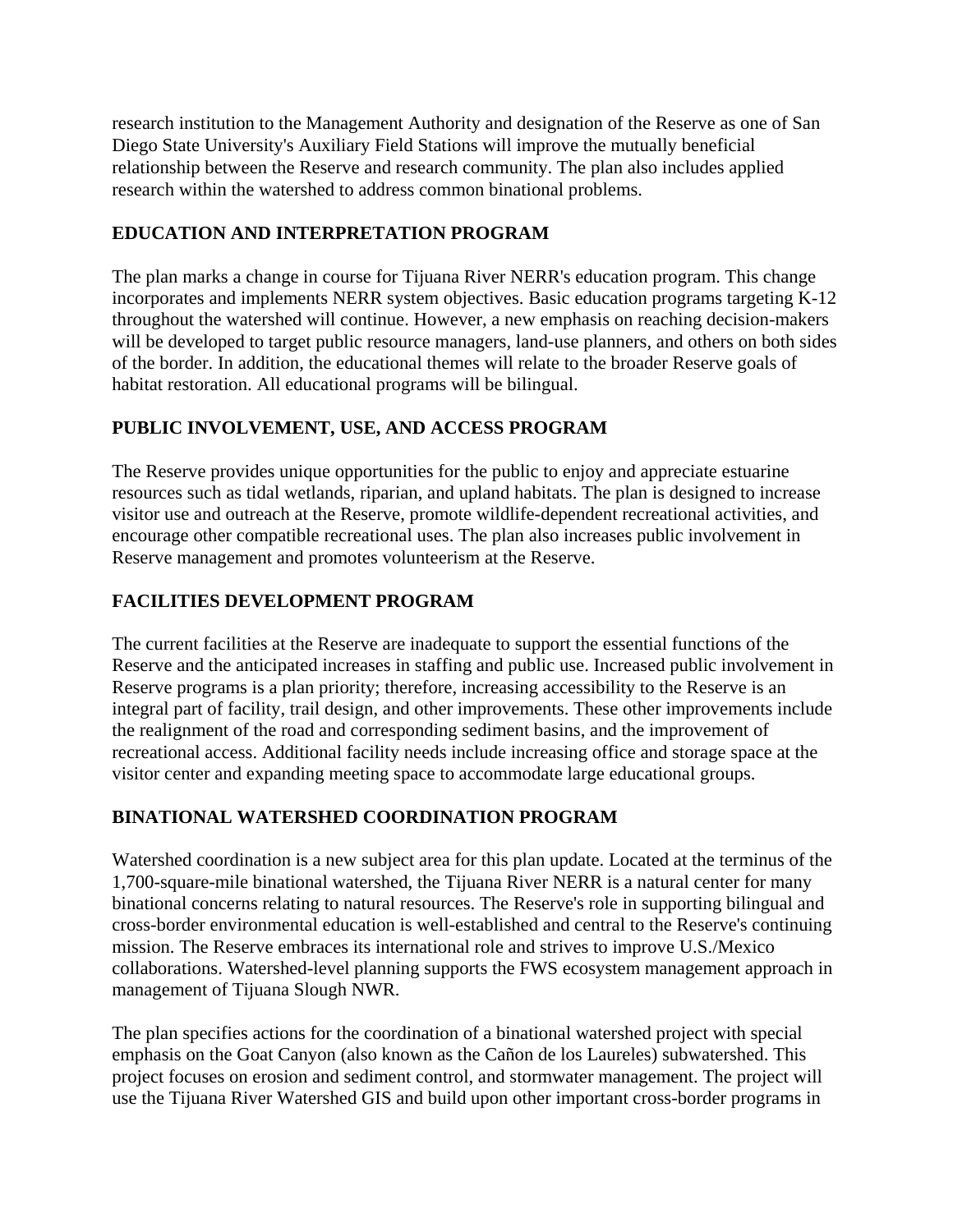which the Reserve has participated. With this new initiative, the operating agencies hope to strengthen their understanding of how the Reserve is perceived by people living south of the border, to improve the design of future natural resource projects and environmental education initiatives, to explore other areas of importance to the watershed and the NERR program, and to increase applied research in the watershed.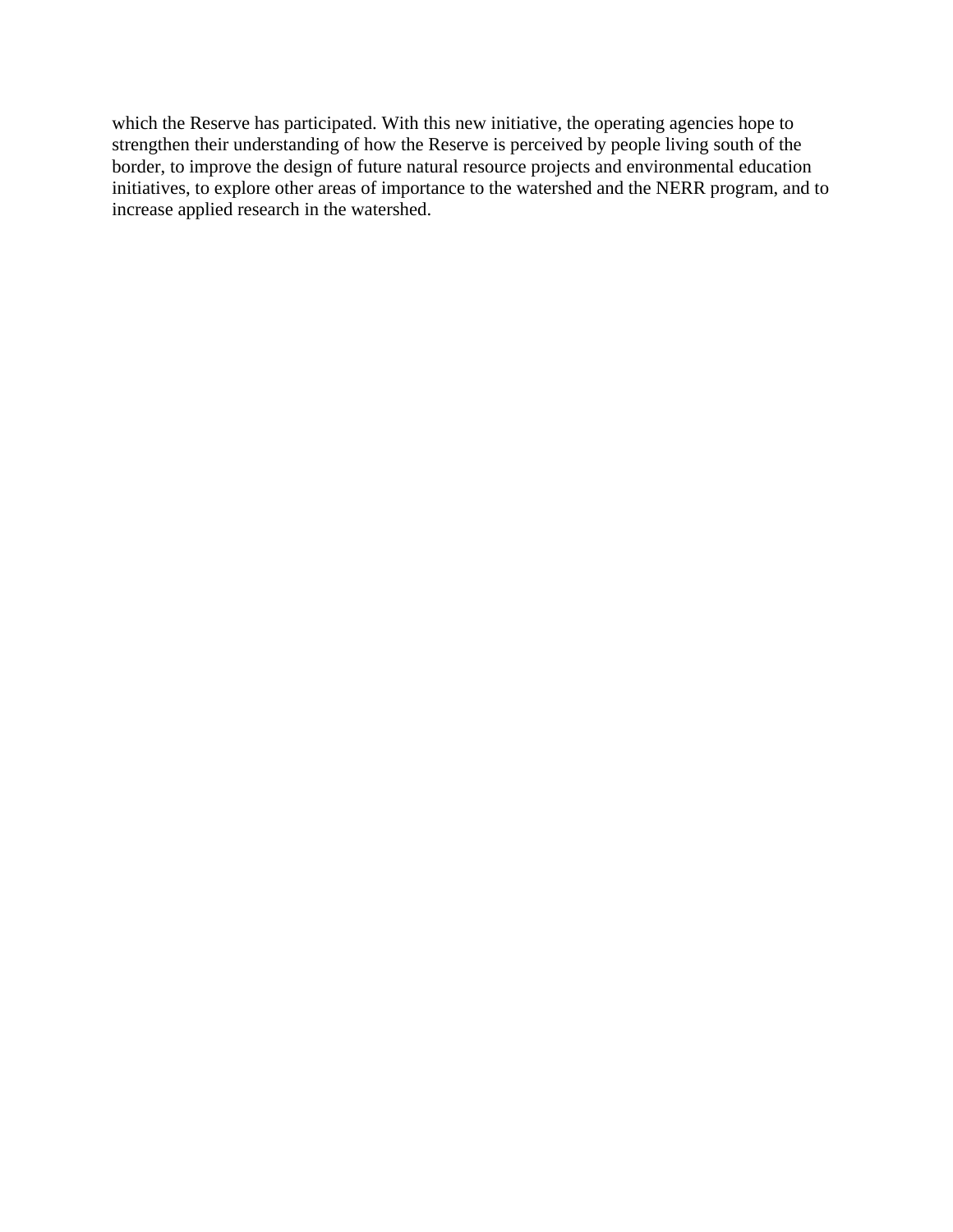# INTRODUCTION

Tijuana River National Estuarine Research Reserve (NERR) is part of a nationwide network of National Estuarine Research Reserves known as the NERR system, which was established by Congress in 1972 as part of the Coastal Zone Management Act. The National Oceanic and Atmospheric Administration (NOAA) administers the NERR system to enhance scientific and public understanding of estuaries and thereby contribute to improved estuarine management.

NERRs are protected and managed through a federal-state cooperative effort for long-term research, education, and interpretation. The management practices and priorities of each reserve vary depending on each site's resources, level of use, ownership, and other factors. With its placement in a binational watershed, Tijuana River NERR faces a unique set of challenges that affect the resource protection, research, and education programs at the Reserve.

NOAA requires each NERR to prepare a written Management Plan, which identifies the Reserve's short- and long-term management issues and proposed actions. The plan must be approved by NOAA and periodically updated. Tijuana River NERR's initial management plan was prepared in 1986; this document is the first revision of that plan.

The Tijuana Slough National Wildlife Refuge, located inside the Reserve boundary, is a unit of the National Wildlife Refuge System (NWRS). Managed by the U.S. Fish and Wildlife Service (FWS), the 92-million-acre Refuge System is the nation's largest system of public lands dedicated to the conservation of wildlife resources.

The FWS requires that a Comprehensive Management Plan (CMP) be prepared for each unit of the NWRS. All refuges must develop their plans, in compliance with the National Environmental Policy Act, by the year 2005. Comprehensive Management Plans will be reviewed every 15 years, or as required. This is the first CMP for Tijuana Slough NWR.

#### **THE CONTEXT OF THIS DOCUMENT AS A NATIONAL WILDLIFE REFUGE COMPREHENSIVE MANAGEMENT PLAN**

Tijuana Slough National Wildlife Refuge (NWR) was established in 1980 under authority of the Endangered Species Act of 1973. The purposes of Tijuana Slough NWR are "...to conserve (A) fish or wildlife which are listed as endangered species or threatened species ... or (B) plants..." (16 USC 1534). Conservation of the endangered light-footed clapper rail was the primary impetus for this Refuge.

The NWRS is administered by the FWS under provisions of, among other legal guidance, the National Wildlife Refuge System Improvement Act of 1997 (16 USC 668dd et. seq.).

The mission of the FWS is to conserve, protect, and enhance fish and wildlife and their habitats for the continuing benefit of the American people (052 FW 1.3 A). The mission of the NWRS is "to administer a national network of lands and waters for the conservation, management, and where appropriate, restoration of fish, wildlife, and plant resources and their habitats within the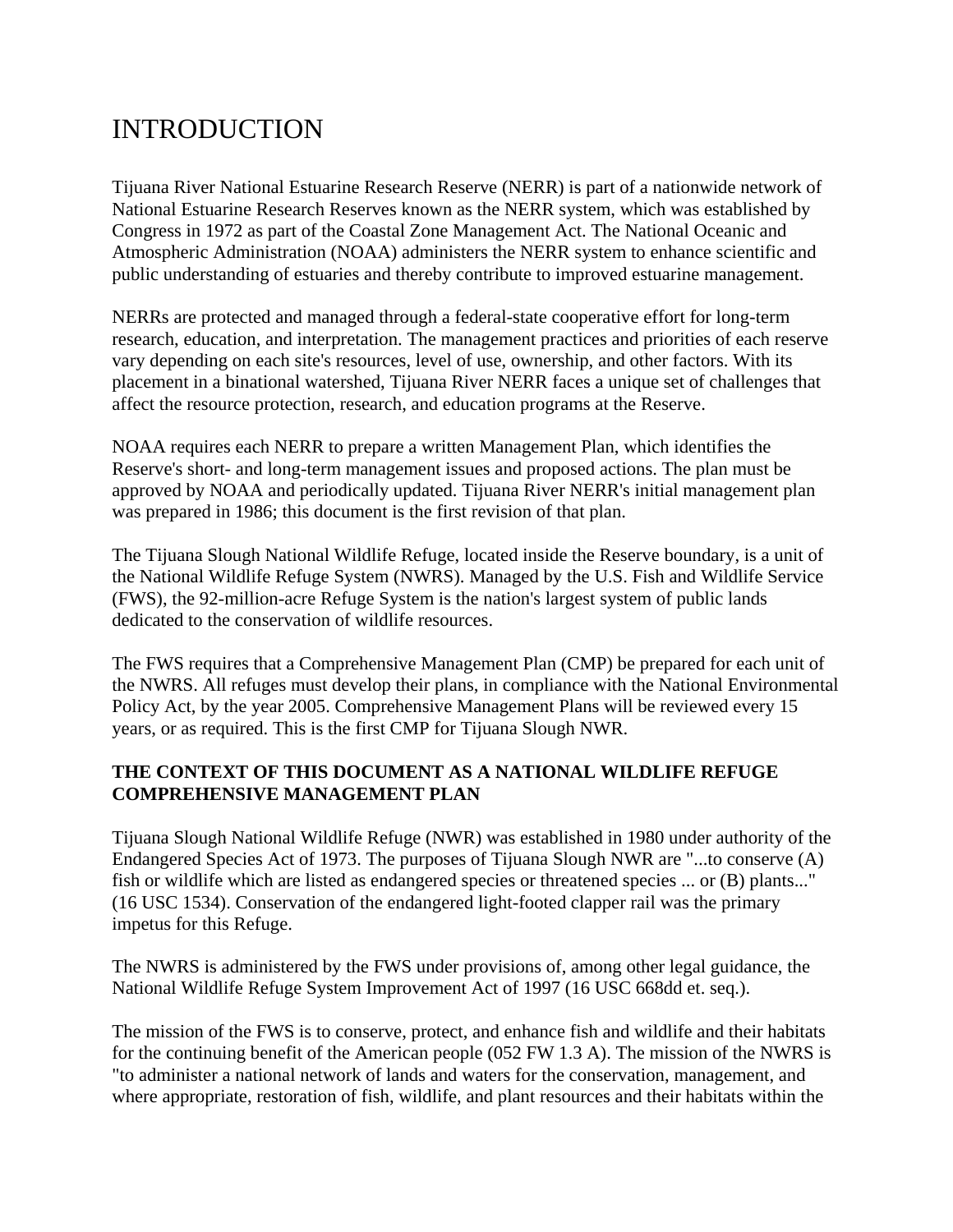United States for the benefit of present and future generations of Americans."

The NWR System's four guiding principles for management and general public use of the NWRS address public use, habitat, partnering, and public involvement (E.O. 12996). These principles are:

- Identify six forms of wildlife-dependent recreational activities as priority public uses of the NWRS;
- Continue the NWR System's emphasis on conservation and enhancement of the quality and diversity of fish and wildlife habitat;
- Recognize that partnerships with other federal and state agencies, tribes, organizations, industry, and the public can make significant contributions to refuge management; and
- Require full and open opportunities for public involvement in decisions regarding acquisition and management of refuges.

The goals of the NWRS (602 FW 1.4 M) are:

- To preserve, restore, and enhance in their natural ecosystems (when practicable) all species of animals and plants that are endangered or threatened with becoming endangered;
- To perpetuate the migratory bird resource;
- To preserve a natural diversity and abundance of fauna and flora on Refuge lands;
- To provide an understanding and appreciation of fish and wildlife ecology and man's role in his environment, and to provide Refuge visitors with high-quality, safe, wholesome, and enjoyable recreational experiences oriented toward wildlife, to the extent these activities are compatible with the purposes for which the Refuge was established.

The goals and objectives for Tijuana Slough NWR, and the individual strategies and actions to achieve them, are found throughout this document.

The NWRS is a primary-use, federal land system. Each refuge has a purpose or set of purposes that are the highest priority use(s) of that refuge. All other uses (e.g., recreation, research, commercial, etc.) are secondary and may be permitted to occur only if they are compatible with the purpose(s) for which the refuge was established. Compatible uses are ones that may enhance, or will not materially interfere with or detract from, the NWRS mission or refuge purpose(s). A list of current compatibility determinations for approved secondary uses of Tijuana Slough NWR is located at Appendix 1.

The missions and goals of the Refuge System and Reserve System are generally complementary, but are not identical; some NERR top priorities are secondary uses on refuges. In any case of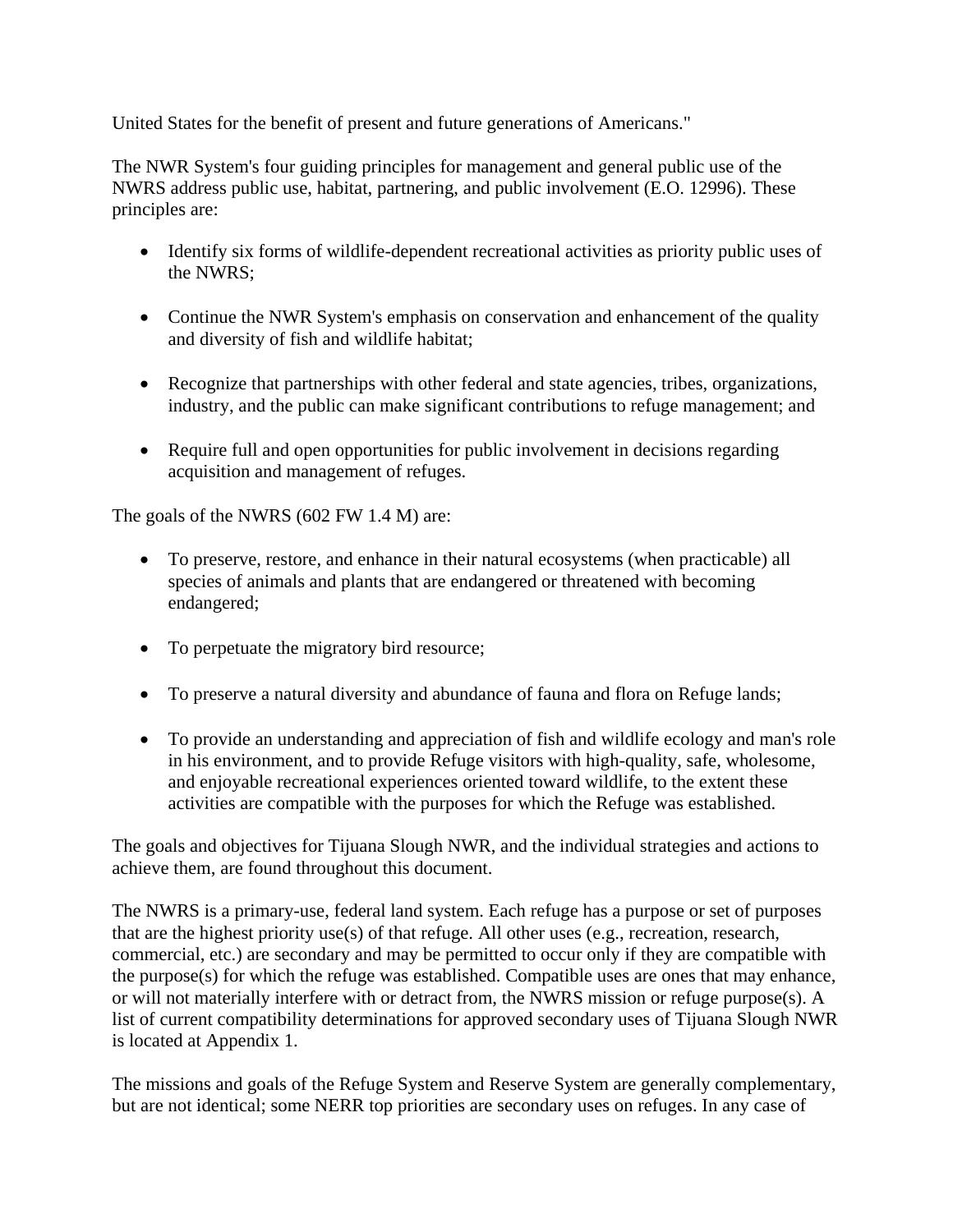conflict, FWS/NWRS missions and policy will supersede NOAA/NERR missions and policy on lands of Tijuana Slough NWR. However, a long history of cooperation between the NWR and NERR indicates that those conflicts will be rare.

FWS agreed to include NWR lands in the Tijuana River National Estuarine Research Reserve when the NERR was established as a National Estuarine Sanctuary in 1982. Subsequently FWS endorsed the 1986 Reserve Management Plan, agreed to implement that plan as part of FWS management activities, and provided an easement to the California Department of Parks and Recreation (CDPR) to build and operate the Tijuana River NERR Visitor Center on Refuge land. Since 1986, the Reserve Management Plan functioned as the only approved management plan for Tijuana Slough NWR. In 1996, FWS signed a Letter of Agreement with CDPR to cooperate in managing their lands as a seamless reserve (Appendix 6).

Soon after NOAA and CDPR initiated the planning process resulting in this document, FWS and other partners agreed to prepare a joint plan to serve both the Reserve and the Refuge. This joint planning effort supports the FWS "ecosystem approach" to management by emphasizing landscape-level planning and partnering.

The decision to prepare a joint document also requires some flexibility in agency planning policy and some additional explanations, including the following:

- To enhance the reading and understanding of this plan, the use of the terms "Tijuana" River NERR" and "Reserve" throughout the document generally refer to all constituent land systems, including the NWR, Border Field State Park, and other lands of the Reserve. Where there are policy or other differences that apply to Tijuana Slough NWR, these differences are identified.
- A refuge CMP establishes goals, objectives, and strategies for that refuge. Approval of this CMP asserts FWS support of the goal statements in Chapters 4 - 10 as Reserve-wide goals, objectives and strategies. However, NWR goals are supported and funded through the Refuge Operating Needs System (RONS). Because of varied land ownerships, many Reserve-wide goals and projects are not appropriately funded through RONS. Approved NWR goals with a RONS nexus are indicated among Reserve-wide goals in bold type.
- A complete list of RONS projects for Tijuana Slough NWR, with cross- referencing to appropriate sections of the CMP, is found in Appendix 2.
- A list of required NWR Step-down Management Plans to be written is included in Appendix 3.

### **HISTORICAL PERSPECTIVE AND ACCOMPLISHMENTS AT TIJUANA RIVER NERR**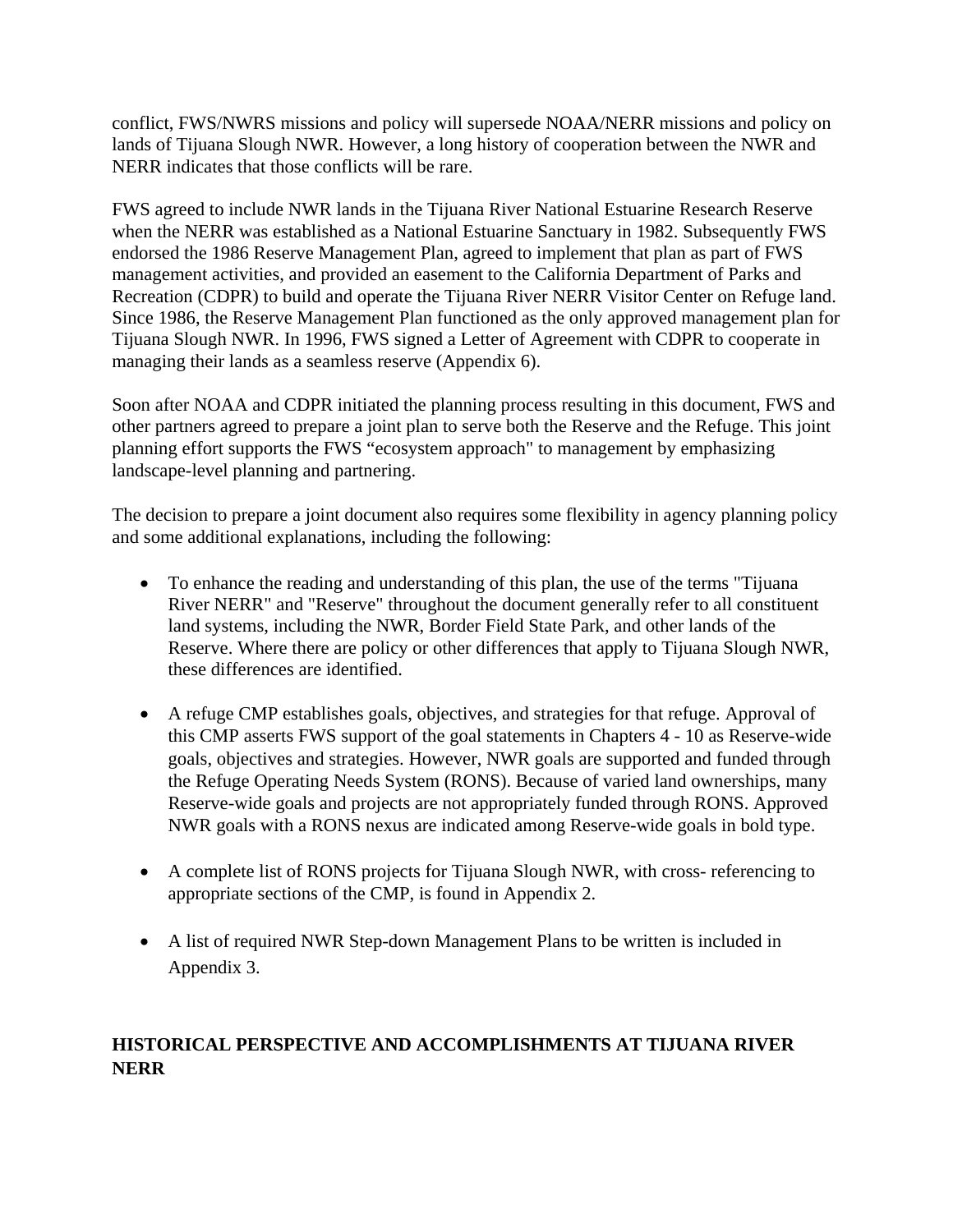When the local, state, and federal governments joined citizens in 1980 to propose the creation of the Tijuana River National Estuarine Research Sanctuary, the task was formidable and the resources were anything but pristine. Hard work by many agencies, organizations, and cities during the 1980s and 1990s resulted in the following achievements:

- Acquisition of approximately 2,500-acres of land within the Reserve boundary into public ownership;
- Establishment of Tijuana Slough NWR in 1980;
- Designation of the site as a sanctuary in 1981;
- Inclusion of U.S. Navy lands in the Refuge in 1984;
- Transfer of lands within Reserve boundaries to public ownership;
- Construction of a visitor center with interpretive exhibits;
- Development of educational programs and curricula targeting school districts, decisionmakers, and recreationists in both the U.S. and Mexican portions of the watershed;
- Implementation of long-term monitoring, which included completion of the first site profile in the national system, and installation and maintenance of two data loggers to provide real-time monitoring of estuarine data;
- Implementation of a research program at the Tijuana Estuary that placed the Reserve in the international spotlight as a site for outstanding research on wetland ecology and restoration;
- Inclusion in a nation-wide permit from the U.S. Corps of Engineers to dredge the mouths of the Tijuana River and Oneonta Slough in the event of closure during a major storm, as well as acceptance of the Tijuana River Slough dredging by the Coastal Commission as appropriate to coastal management considerations;
- Development of a long-range strategy for habitat restoration, resulting in the completion of the tidal linkage channel in the northern end of the Reserve and a restoration plan for the 500-acre salt marsh in the Reserve's southern end; and,
- Development of Reserve-wide and watershed-wide Geographic Information System (GIS) to provide the first maps integrating natural resource and social data from both sides of the international border.

The managing agency vision of the Tijuana River NERR as a seamless reserve has become a reality. Each agency's agenda is met and promoted by an integrated program for resource protection, education and outreach, research and monitoring, and public use.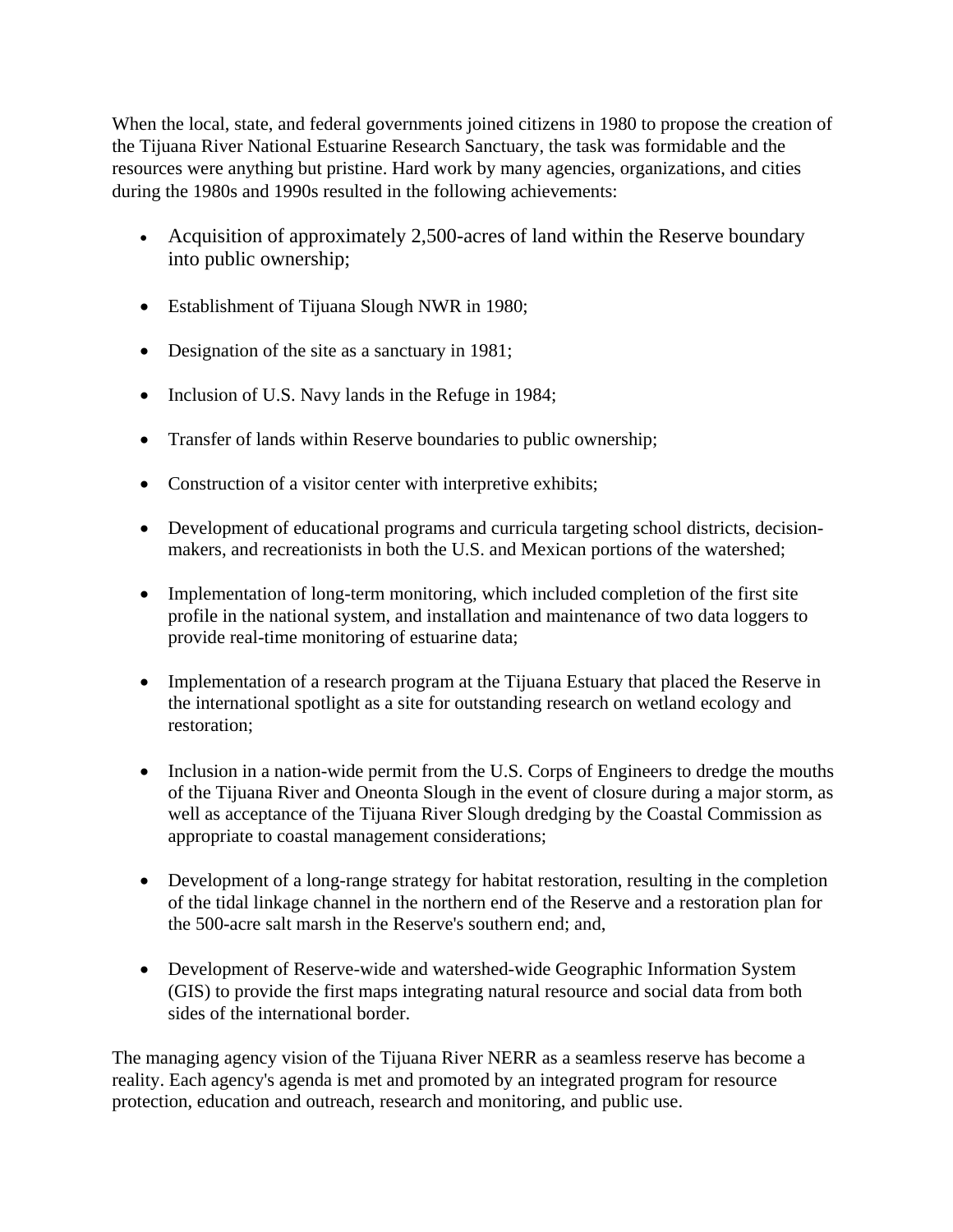These integrated programs have been vital to the Reserve's long-term ecological restoration and conservation strategy. Many challenges, including the regulatory constraints and different policies of state, local, and federal agencies, arise when integrating the jurisdictional mandates of three managing agencies (FWS, NOAA, and CDPR), the restoration agenda of the State Coastal Conservancy, and the research interests of San Diego State University. Implementation of the program requires a tremendous amount of inter- and intra-agency flexibility and coordination. The Tijuana River NERR, while challenged by overlapping jurisdictions, is fortunate to have a mosaic of resource agencies that share many programmatic goals.

#### **THE CONTEXT AND NEED FOR RESOURCE PROTECTION AT TIJUANA RIVER NERR**

Management of the Reserve occurs against a backdrop of resource-degrading activities in the region. The Reserve has suffered from:

- Chronic pollution from domestic and industrial discharges, and continuous freshwater flows that have altered the natural hydrological regime and facilitated the invasion of exotic species;
- Accelerated sedimentation from erosion on both sides of the border, altering the topography and enabling invasion of exotic species;
- Travel by illegal immigrants from Mexico through reserve habitats, and the resulting trampling of sensitive habitats; and
- Chronic vandalism of signs, benches, research equipment, and facilities resulting from the Reserve's location in an urban environment.

### **REMAINING NEEDS AT TIJUANA RIVER NERR**

Many Reserve needs must still be addressed. This Management Plan articulates those needs and responds with a series of objectives and tasks.

First, the agencies that have a stake in the management of the Reserve need to improve coordination. This requires improved efficiency of on-site inter- agency operations and the development of creative options for acquiring new full-time staff positions that are responsible in part for coordinating inter- agency activities. Program needs exceed the capacity of any one agency to implement the programs through staff and/or contracts. Expanded facilities are needed to accommodate the staff growth.

Second, through coordinated and concerted effort, the Reserve needs to address the longstanding and increasing resource degradation in the southern end of the Reserve. Historically this area has suffered more damage from natural events and human activity than the more accessible parts of the Reserve. Primary efforts will focus on erosion control and habitat restoration in Goat Canyon, a binational subwatershed within the Tijuana River Watershed. All programs will be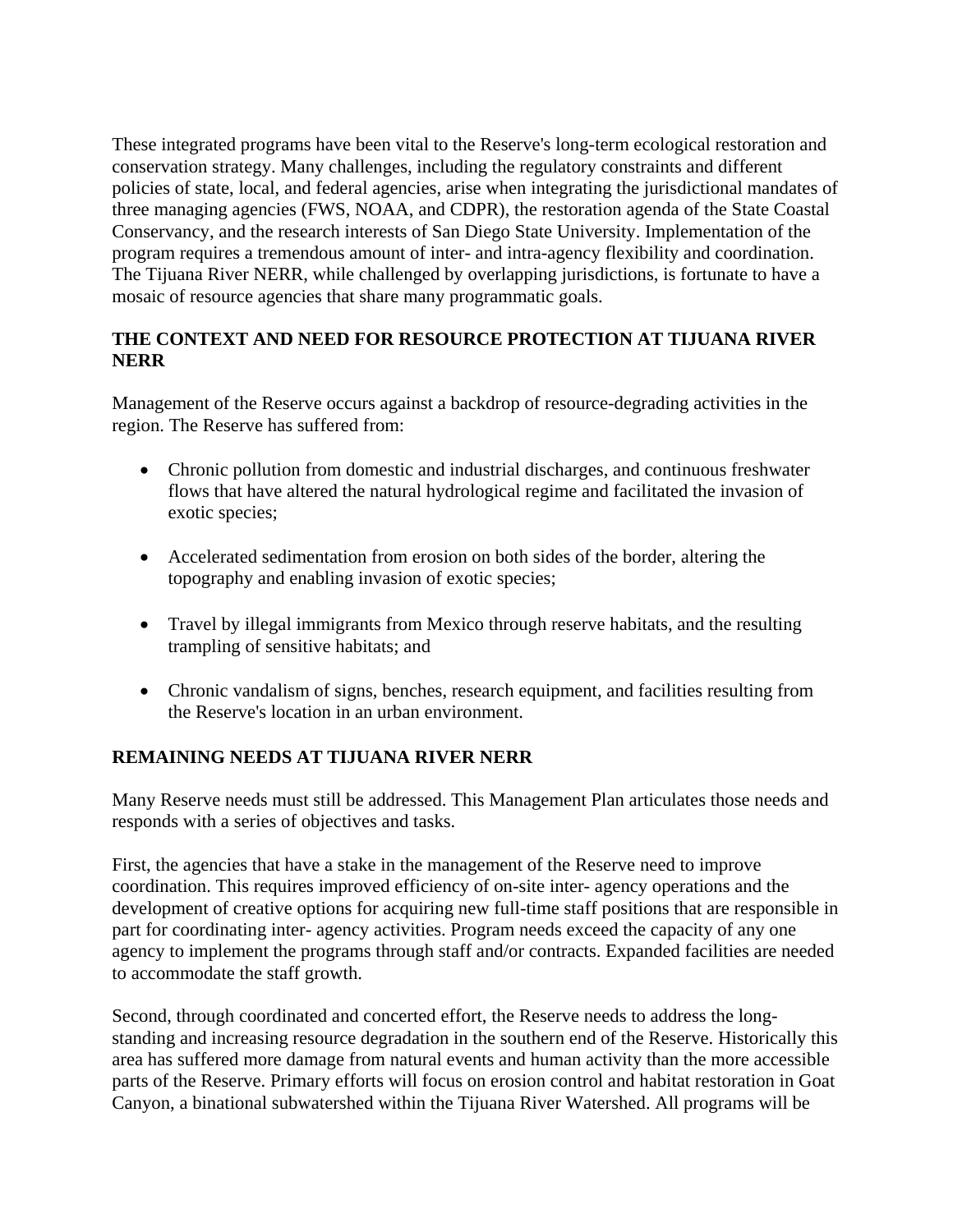able to turn more of their efforts to this southern area, but the resource protection, management, and restoration programs will have the greatest bearing on this area during the life of this plan.

Third, the Reserve management needs to establish the Reserve's niche in the larger binational and watershed context in the areas of education, research and monitoring, stewardship, and management. The Reserve's management believes the effort is well-timed and the on-site programmatic foundation exists to tackle these very challenging issues in this next era of Reserve operations. The plan analyzes and provides a comprehensive approach for meeting the needs of the Reserve over the planning period.

Fourth, Reserve management needs to improve its relationship with the communities surrounding the Reserve and to provide recreational opportunities that are both consistent with environmental, conservation, and restoration goals and compatible with NWR purposes.

Fifth, integration of research and monitoring programs with operations, education, outreach, and stewardship must be enhanced. This requires a strategy to physically locate or access the Reserve databases on-site and to provide GIS expertise on site.

### **THE 1998 TIJUANA RIVER NERR MANAGEMENT PLANINWR CMP**

This 1998-2003 Management Plan for the Tijuana River National Estuarine Research Reserve and Comprehensive Management Plan for Tijuana Slough NWR refines concepts presented in the original (1986) management plan and addresses many management issues that have developed since the early document was issued. This plan strengthens the Reserve's ability to provide stewardship, research, and education, and to meet the Refuge's wildlife purposes.

The plan reiterates the Reserve's commitment to estuarine stewardship, research, and education for local, governmental, scientific, and educational interests. It builds on programs successfully established under the 1986 plan and offers new means through which the Reserve can play a more active and public role. As a NWR CMP, this document is a 15-year plan that may be updated in conjunction with future NERR planning updates.

This plan was prepared in accordance with all relevant state, local, and federal regulations, and is consistent with the objectives of California Coastal Management Program and with state, local, and federal land-use plans, policies, and controls for the area under consideration.

This Management Plan is presented in 10 chapters. The early chapters of the plan describe the Tijuana River NERR physical environment and national framework (Chapter 1), core principles, goals, and objectives of the Reserve (Chapter 2), and the accomplishments at Tijuana River NERR since its creation (Chapter 3). The subsequent seven chapters -- Administrative Framework (Chapter 4), Resource Protection, Management, and Restoration (Chapter 5), Research and Monitoring (Chapter 6), Education and Interpretation (Chapter 7), Public Access, Involvement, and Use (Chapter 8), Facilities (Chapter 9) and Watershed Coordination (Chapter 10) -- use the following structures to frame issues and direct future management:

*Mission:* Describes the program's primary purpose.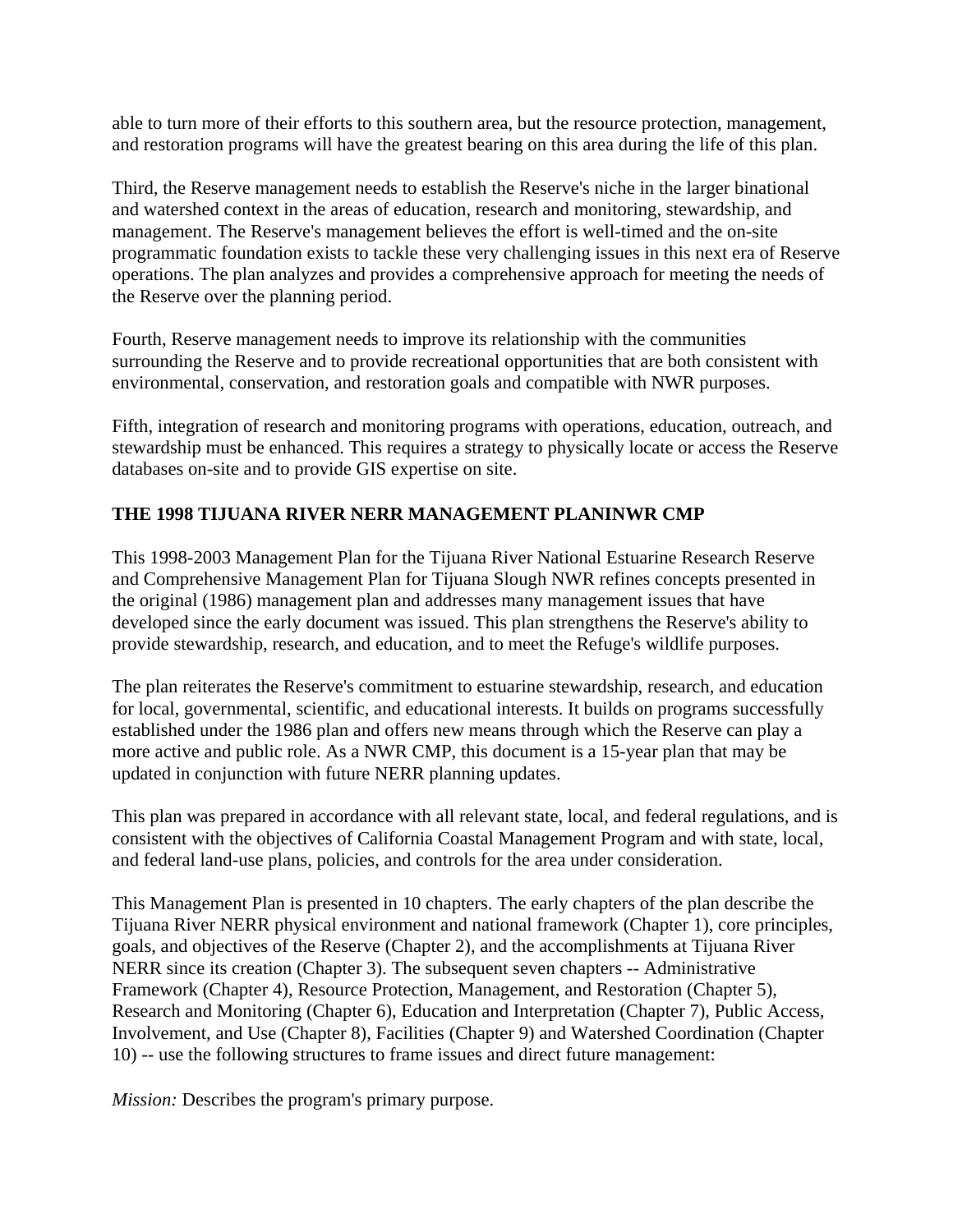*Goals:* Establishes several goals for the program that reflect the priorities of the Reserve and guide content, themes, and decisions within the program.

*Policies:* Describes relevant local, state, and federal policies that affect the program, and states any Reserve-specific policies established by the Management Authority or the operating agencies.

*Existing Conditions and Perceived Needs:* Sets the context for the program, outlines current operations, and defines areas where improvements should be made.

*Plan of Action:* Restates the goals of the program with objectives and specific tasks associated. Where relevant, scheduling or cost estimates are provided.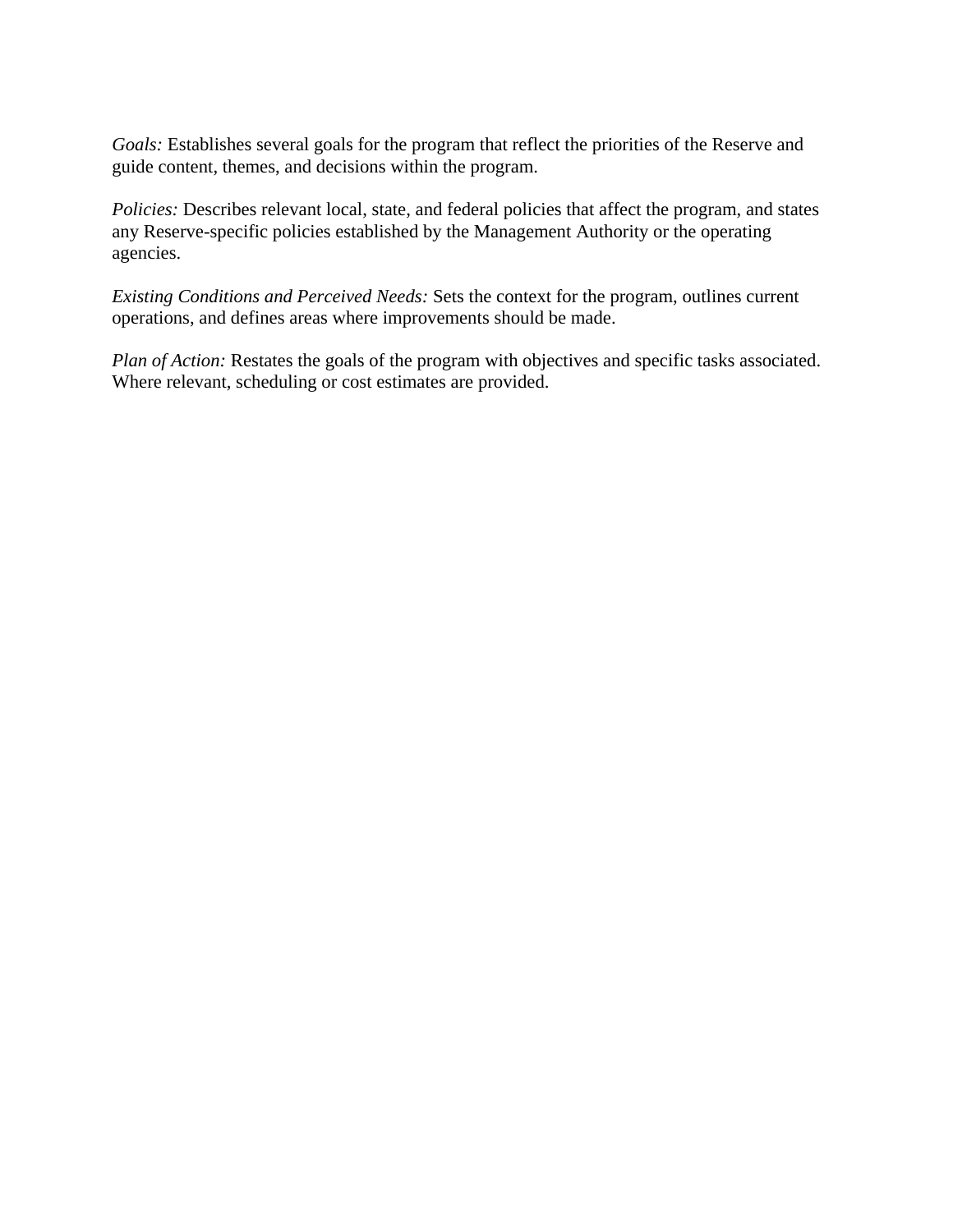# CHAPTER ONE: NATURAL, PHYSICAL, AND CULTURAL CONTEXT

#### **INTRODUCTION**

The Tijuana River National Estuarine Research Reserve (NERR) is unique in a local, regional, and national context. It offers one of the best and largest remaining examples of coastal wetlands that have been lost to urban development or seriously degraded elsewhere in southern California. This section includes a brief description of the importance of estuarine habitats and the natural resources protected within the Reserve.

#### **I. THE NEED TO PROTECT ESTUARIES**

#### A. DEFINITION

Estuaries are a hydrological and biological crossroads, defined as the portion of the earth's coastal zone where there is interaction of ocean water, freshwater, land, and atmosphere.

The specific plant and animal habitats that may be supported by an estuarine system are determined by conditions in the watershed and in the adjacent ocean. The rate at which fresh water enters the estuary, the amount and type of waterborne and bottom sediments, the degree of tidal flushing, and water depth (hence temperature and degree of sunlight), all combine to produce diverse biological communities in a dynamic and complex system. A significant physical change in any of those factors can trigger traumatic changes in the estuarine biologic community, greatly enlarging or reducing the size of various species' populations.

#### B. ESTUARINE PRODUCTIVITY

In a healthy estuarine system, the interaction of tides, unpolluted fresh water, and sediments concentrates nutrients more densely than in any other natural system on the planet. Sheltered shallow waters and soft mud or sand flats, regularly flooded by the tides, provide ideal conditions for abundant life.

Among the most important, but least understood, estuarine species are microscopic photosynthetic organisms: phytoplankton. Phytoplankton, like green plants, make the energy of sunlight available to animals as food. Phytoplankton are consumed by microscopic and minute animals called zooplankton. These tiny animals include the larvae of fish, crabs, clams, and other species, and are themselves part of the food supply for adults of their own or other species.

Marsh plants and eelgrass growing in shallow estuarine waters are critically important to estuarine animal life. Marsh vegetation not only provides cover for many animals, but also, as it dies back each season, creates detritus that feeds and houses the minute species on which larger species depend. The blades of eelgrass are homes for algae, snails, and other food for larger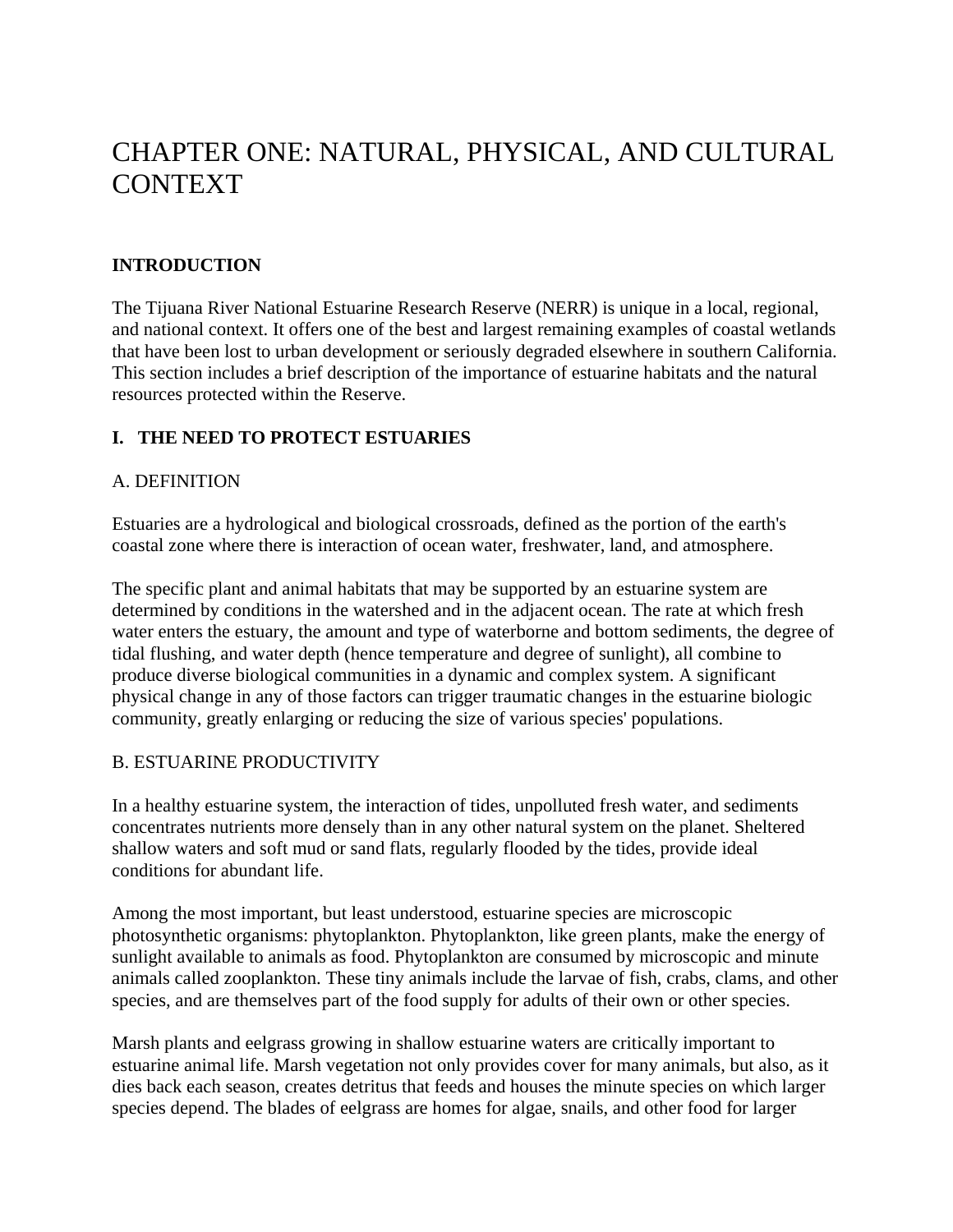animals. Juveniles of many commercially valuable species reach adulthood by hiding among estuarine vegetation.

In an undisturbed estuary, the wealth of food can support huge populations of immature and adult fish, crabs, shrimp, and other species. Those animals provide essential food for populations of birds and mammals, including people.

Some species spend their entire life cycles in estuaries. Other species rely on estuaries for intermittent but important life cycle stages.

#### C. MODIFICATION OF ESTUARIES

Estuaries--characteristically flat land that offers sheltered access to the sea, and a profusion of fish and other seafood--offer attractive conditions for human habitation, agricultural production, and transportation. Estuaries on the west coast of the U.S. supported native peoples for thousands of years and, more recently, settlers from other parts of the globe.

Prior to the 1970s, the value and finite nature of estuaries were not fully appreciated. It was not recognized that estuaries are integral to ecological and human well-being. Destruction of estuaries was disastrously affecting water quality, commercial and recreational fisheries, and overall ecosystem health. Estuary-dependent plants and animal populations began to dwindle with lost habitat, food sources, and reproductive sites. Affected species included not only salmon, crab, and clams, but also birds such as eagles and falcons, which feed on the tideflats. Increasing awareness of the value of estuaries triggered current efforts to preserve, conserve, and restore these fragile systems. Among the most significant of these efforts were passage of the Federal Coastal Zone Management Act in 1972 and the subsequent passage of the California Coastal Act in 1976.

### **II. THE TIJUANA RIVER NERR ENVIRONMENT**

#### A. REGIONAL SETTING

#### **1. Reserve Location and Boundaries**

Tijuana River NERR is located at the southwest corner of the continental United States in southern San Diego County, California (Figure 1). The area within existing Reserve boundaries represents about 2,500 acres in downstream terminus of the Tijuana River watershed (Figure 2).

The western boundary of the Reserve follows the Pacific Ocean shoreline from the southern tip of Seacoast Drive to the U.S. - Mexico border. Along the northern part of the Reserve, the boundary extends along Seacoast Drive, Imperial Beach Boulevard, and connecting side streets, passing south of the Navy Outlying Landing Field. The eastern part of the Reserve falls within City of San Diego limits. Saturn Avenue marks the eastern extension of the Reserve into the agricultural lands of the Tijuana Valley. The southern boundary follows Monument Road and the U.S. - Mexico border, with the City of Tijuana extending immediately south of the border.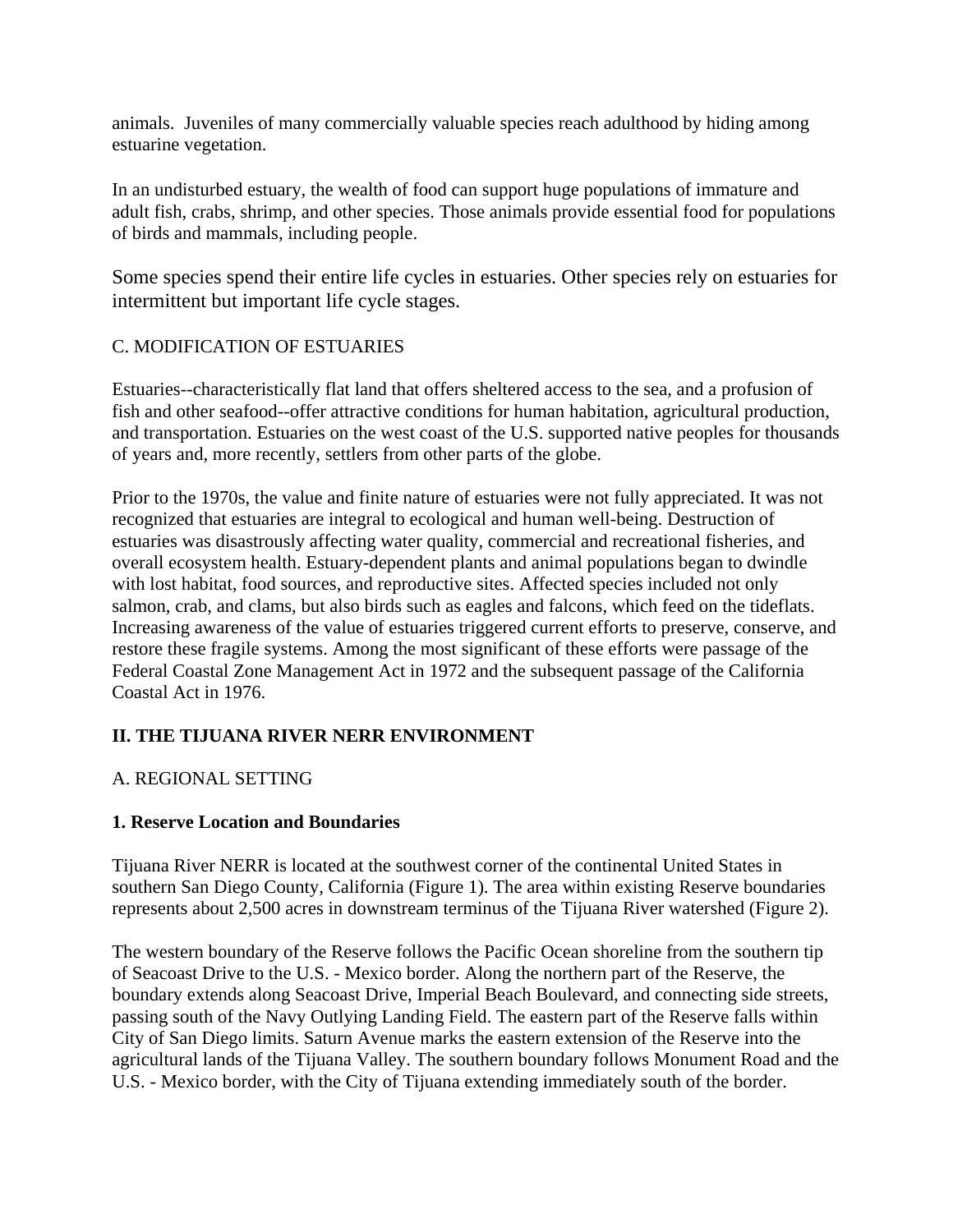Like most remaining wetlands in southern California, the Tijuana Estuary is located close to a large urban population. It is the only coastal lagoon in southern California that is not bisected by roads and railroads. This points to the pressures that have been and will continue to be placed on Reserve resources, but also establishes the need for information, local involvement, and educational programs aimed at increasing public awareness and compatible visitor use.

#### **2. Regional Access**

Access to the Reserve is possible from several directions. The northern and western parts of the Reserve in the National Wildlife Refuge (NWR) are most accessible to visitors. The beach and Seacoast Drive provide pedestrian and vehicular access to the western edge of the Reserve and Refuge. Access to the south is via Monument Road-the entrance to Border Field State Park. Visitors can enter the northern part of the Reserve along Imperial Beach Boulevard, at 5th and Iris, and other local roads. Elsewhere, access is restricted by the Navy Outlying Landing Field and private agricultural properties. Off-road vehicles are prohibited except for use by enforcement and public safety officials. Hiking and equestrian use is accommodated by an extensive trail system. (See Chapter 8.)

### **3. Land Ownership**

Reserve establishment brings a mosaic of federal, state, local, and privately owned lands under a single management framework. The major federal landowners are the U.S. Fish and Wildlife Service (FWS), the State of California, and the U.S. Navy (USN). FWS owns a 505-acre parcel and the USN controls an additional 551 acres, part of the Imperial Beach Navy Outlying Landing Field. Under a 1984 Memorandum of Understanding, FWS manages the 551 acres of Navy property for wildlife Refuge purposes. FWS fee lands, USN lands, and tidelands leased from the California State Lands Commission are all part of Tijuana Slough NWR that comprises the northern portion of the Reserve.

The State of California owns a 418-acre parcel -- Border Field State Park -- at the southern end of the Reserve. The park is operated by California Department of Parks and Recreation (CDPR). The location of Tijuana Slough National Wildlife Refuge and Border Field State Park within the Reserve is shown in Figure 3. Both the County and the City of San Diego also own significant public land within the Reserve. A transfer of City of San Diego lands to the State of California is currently underway in an effort to consolidate land management. All lands within the Reserve boundary are held in public ownership for resource conservation, with the exception of approximately 36 acres remaining in private ownership. The ownership of lands within Tijuana River NERR is shown in Figure 4.

#### B. RESERVE RESOURCES

The following synopsis draws from several resource overviews compiled in the past (Williams et al, 1996; RECON 1994; Zedler et al 1992; Entrix et al, 1991; Zedler, 1982d; U.S. Department of Commerce and California Coastal Commission, 1981; California Coastal Commission, 1978; McIlwee, 1970) and highlights the environmental conditions and resources contributing to the ecological significance of the site.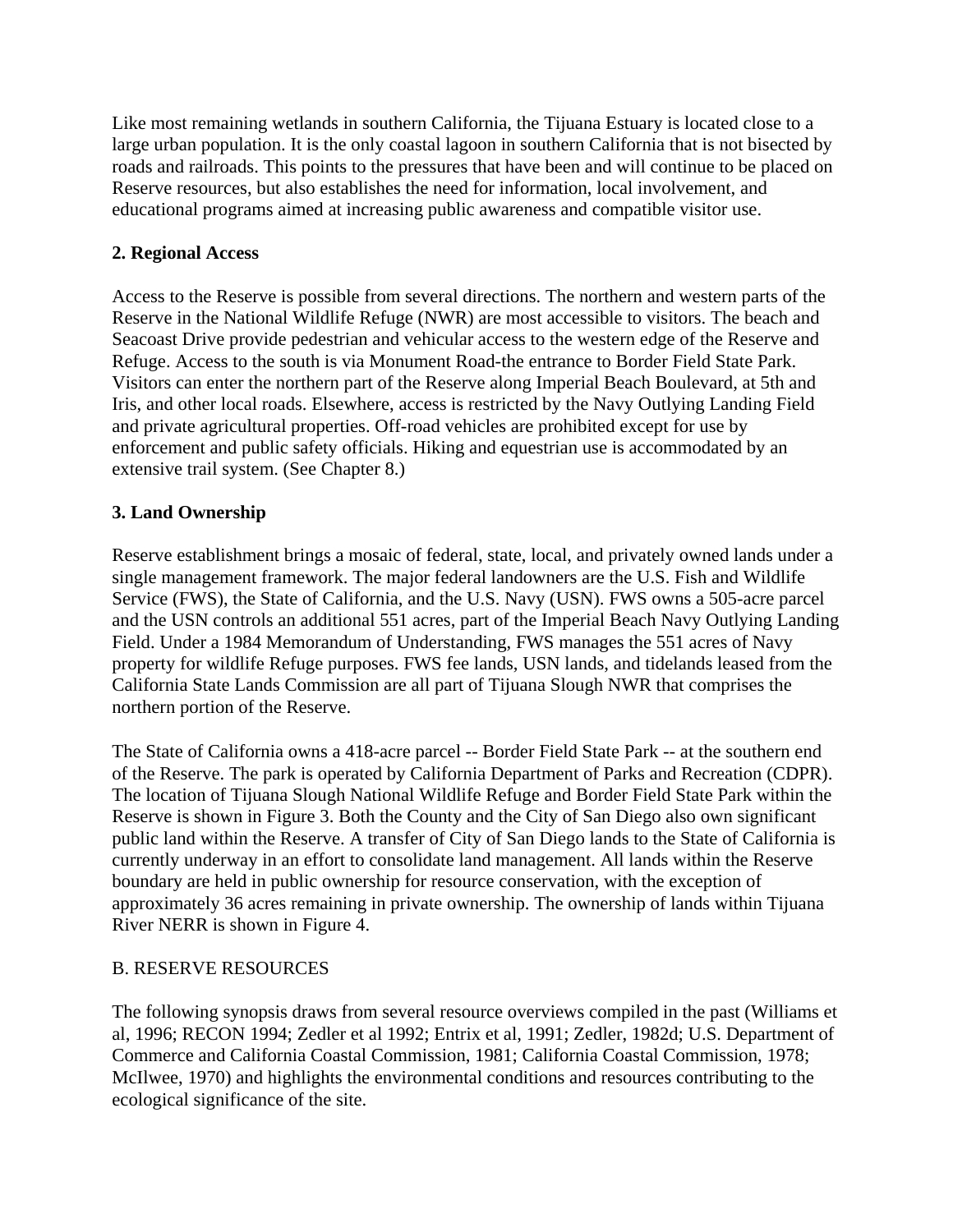#### **1. Environmental Conditions**

#### a. Watershed Topography, Geology, and Soils

The Tijuana River is an ephemeral stream draining a 1,700-square-mile watershed, of which 73 percent lies in Mexico. The river originates at the confluence of Arroyo del Alamar and Rio de las Palmas in Mexico. The lower Tijuana valley is a relatively wide and flat area confined to the south by high mesas and to the north by steep-sloped terraces. Several narrow canyons also drain into the lower valley. The topography of the site is shown in Figure 5.

The principal geological formations prevailing in the Reserve are quaternary and recent alluvial and slopewash deposits reaching depths of 130 feet. Sandstones, shales, and limestones underlie the unconsolidated deposits. Recent beach sand deposits occur along the shoreward length of the estuary. The lower valley is bound to the north, east, and south by sandstone and conglomerates that account for the mesa topography (City of San Diego, 1979; U.S. Department of Commerce and California Coastal Commission, 1981).

Over the past few years, the low marsh areas have had consistent mean soil salinities that range from 40 to 44 ppt. High marsh areas appear to be more dependent on annual tide levels and weather patterns, causing the salinities to fluctuate from year to year (Williams et al, 1996). The mudflats at the mouth and lower parts of the estuary are occasionally covered by sands transported during storms from the beach. The saline Chino silt loams, considered highly erodable but suitable for agriculture, occur upstream from the flats. To the south, the fine sandy loams blanketing the mesas and terraces are also considered highly erodable and are probably contributing substantially to downstream sedimentation (City of San Diego, 1979).

#### b. Climate

Weather conditions are generally typical of a Mediterranean climate. Annual rainfall averages nine to ten inches. Recent studies have shown that the amounts and times of rainfall and stream flow in the entire watershed are

more important for estuarine dynamics than total precipitation (Zedler et al, 1992). In general, most rains fall from January to March. Average temperatures reach annual lows of 52'F (11'C) in winter and rise to 68<sup>T</sup> (20<sup>T</sup>C) in July (California Department of Parks and Recreation, 1974). Prevailing winds come from the northwest in winter and from the southwest in summer.

#### c. Hydrology

As in many southern California rivers, annual streamflows of the Tijuana River can vary dramatically. Observations represent from 10 percent to 400 percent mean annual flow (Zedler and Koenigs, unpub.). Mean annual discharge for 44 years is based on upstream gauge readings of 29.1 cubic feet per second (cfs) (U.S. Department of Commerce and California Coastal Commission, 1981). The greatest peak flow on record was 75,000 cfs in 1916. In comparison, peak flows during the 1993 winter storms were 32,500 cfs. Based on records going back to 1973, the Tijuana River experiences low and high flows as frequently as intermediate class flows and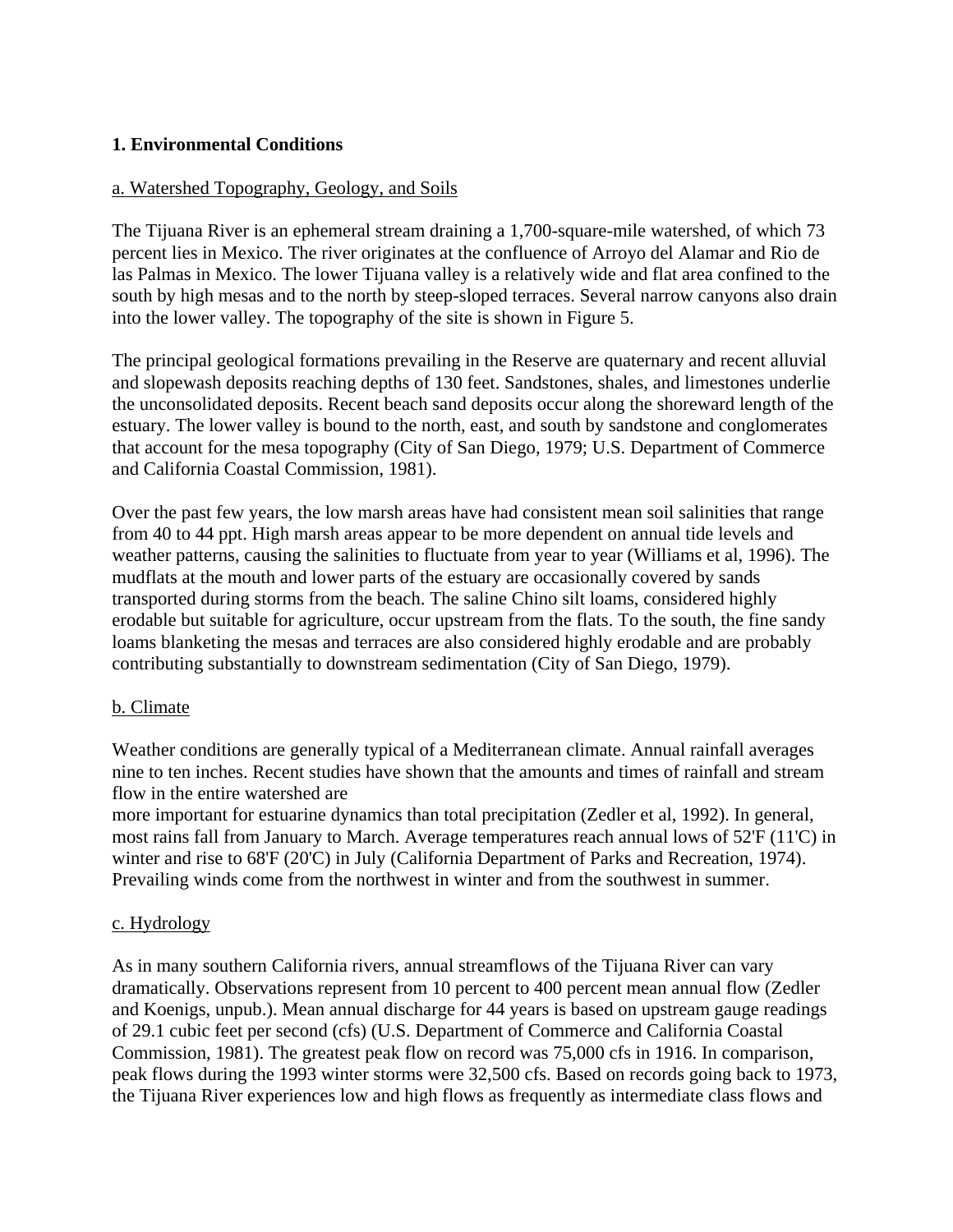thus has a regime very distinct from rivers such as the San Diego River (Zedler, Koenigs, and Magdych, 1984). The hydrography and estimated floodplain of the Reserve are shown in Figures 6 and 7, respectively.

The Tijuana River is also distinct in that it experiences many months with no flow. It has highly variable year-to-year and month-to-month flow. As a result, the Tijuana Estuary is seasonally marine-dominated-though this state can last for several years-and occasionally fresh during flood events (Zedler et al, 1992). Any proposal that increases freshwater inflows could cause significant shifts in species composition (Zedler 1982). The flow of the Tijuana River is also regulated by three structures: the Morena Reservoir, the Barrett Reservoir, and the Rodriguez Darn on Rio de las Palmas.

Despite low flows that occur frequently during the summer, the Tijuana River mouth has generally remained open throughout the year (Zedler, Winfield, and Mauriello, 1978). This is considered a unique and important characteristic of the Reserve, since all other southern California estuaries are bisected by highways and railroads that have decreased tidal exchange and resulted in frequently or continuously blocked entrances (Zedler, 1983b). At the Tijuana site, the main river channel and the northern channel are normally flushed by mixed tides twice daily.

Heavy ocean storm surges have dramatically affected channel circulation and tidal exchange in the estuary. Waves washed beach sand into the tidal channels, closing off the southern channel during those winters, and reducing the opening of the northern channel. This has reduced tidal circulation within the northern channel, preventing the tides from flushing sediments out of the estuary, and apparently causing more frequent closures of the estuary's mouth including occurrences in the spring and summer of 1984. These closures present serious management problems for the estuary. However, since the dredging and opening of the mouth in December 1984, the estuary mouth has remained open.

Between 1852 and 1986, the estuary lost 80 percent of its diurnal tidal prisms (Williams and Swanson, 1987). Efforts to increase the tidal prism and help combat the sedimentation are described in Chapter 5.

#### d. Water Chemistry and Quality

Water chemistry in the open water channels of the Reserve is normally similar to the chemical composition of the ocean because of the small volumes of freshwater discharged from the Tijuana River during the spring, summer, and fall. During the winter, rains and releases from upstream storage and water treatment facilities can reduce the salinity in the estuary.

Deteriorated water quality represents a significant problem for the Tijuana Estuary, particularly in the river channel and along the ocean beach, and has necessitated short-term closure of parts of the Reserve for public health and safety. Effects of the sewage discharges on the estuary have not yet been fully investigated and have been difficult to evaluate due to two other environmental problems: heavy siltation and excessive amounts of fresh water.

Sewage from the Tijuana River basin is directed to a pump station in central Tijuana adjacent to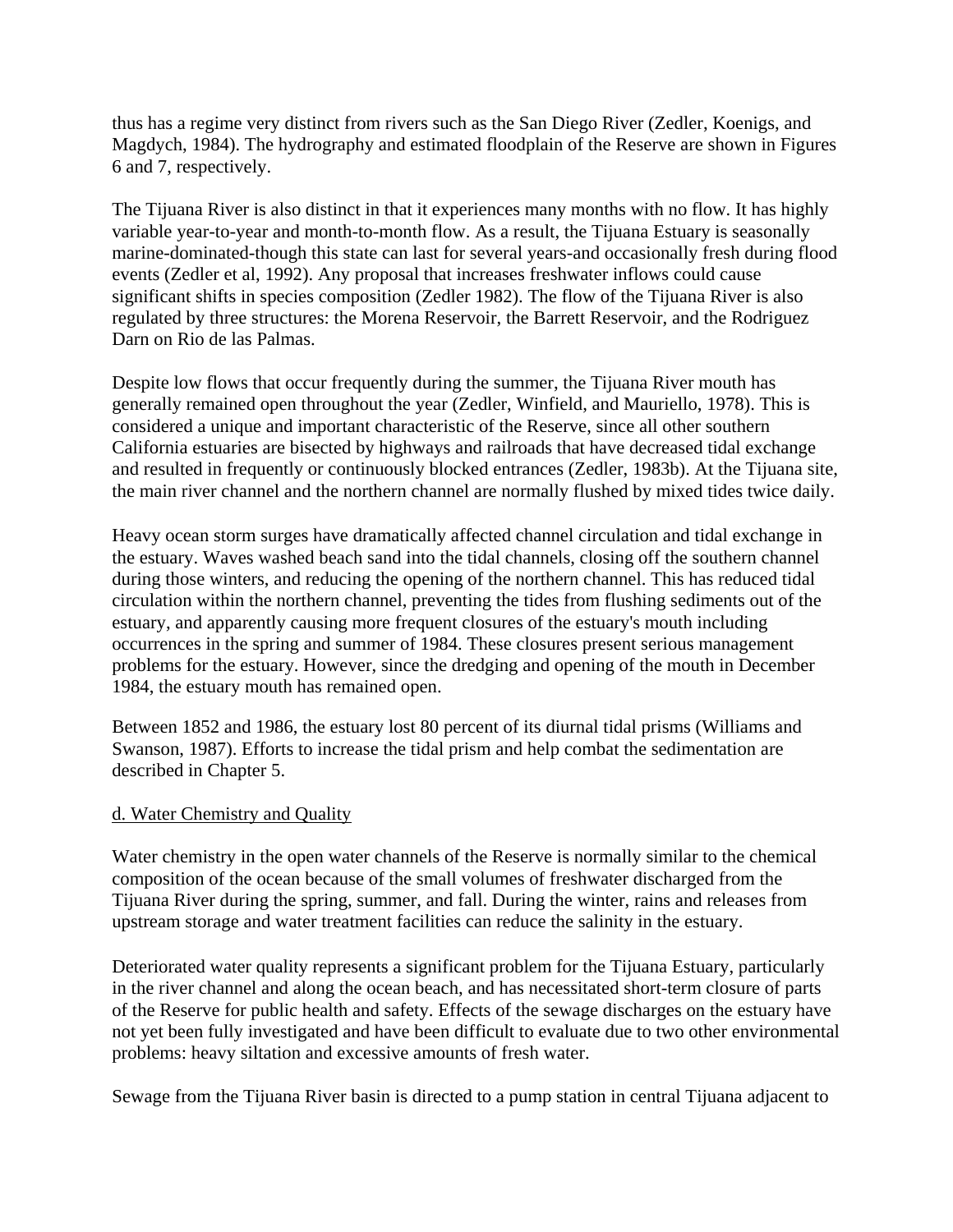the international border. This station pumps wastewater along a canal to a treatment plant and then discharges it 5.6 miles south of the border. With only one sewage main and one canal, any maintenance shutdowns cause spillage into the river. Spillage also occurs due to frequent breakdowns of the force main. There are collector sites at both Goat Canyon and Smugglers Gulch (Matadero), and both have a history of main breakages and overflows that have led to significant wastewater flows into the Tijuana Estuary.

The International Wastewater Treatment Plant (IWTP) is being constructed in the United States directly north of Mexico's pump station. Primary treatment will average 25 million gallons per day (mgd) with peak flows up to 75 mgd. Mexico's pump station will collect wastewater from both eastern and central Tijuana and direct it to either the IWTP or the San Antonio de los Buenos plant in Mexico. If breakdowns occur at the pump station or Mexico's conveyance station, all flows will be directed to the IWTP for treatment.

Discharge of the advanced primary treated effluent will be through the already constructed South Bay Land Outfall and the South Bay Ocean Outfall (SBOO) under construction and scheduled for completion in 1998. The SBOO will run 200 feet below Border Field State Park in the southern end of the reserve and discharge 3.3 miles (5.7 km) offshore. This outfall -- to be used by the IWTP and the future City of San Diego Otay and South Bay treatment works -- will have a carrying capacity of 333 mgd. Though this project has gone through multiple environmental reviews, it is uncertain what the final impact on the estuary will be.

### **2. Living Resources**

The tidal flushing of the Tijuana Estuary maintains a variety of habitats, which in turn support a broad range of organisms. A listing of plant and animal species with state or federal listing as threatened or endangered is provided in Appendix 4. The following provides an overview of habitats and describes the status of regionally significant resources.

#### a. Habitat Overview

- The Tijuana River National Estuarine Research Reserve includes the following coastal habitats (McIlwee, 1970):
- Sand dunes and beaches Sand dunes and beaches represent about 80 acres of the total Reserve area. Sand deposits are continually shifted during floods and sea storms, thus creating relatively unstable habitat. In recent years, the dune system has become very unstable, allowing sand to be blown into the tidal channels.
- Open tidal channels and mudflats The estuary includes 100-147 acres of open-water channels. Sand, silty clay, and mixed substrates create a variety of subtidal habitats and intertidal mudflats (Zedler, Winfield, and Mauriello, 1978).
- Salt marshes Salt marshes amount to about 410 acres, of which 67 acres are classified as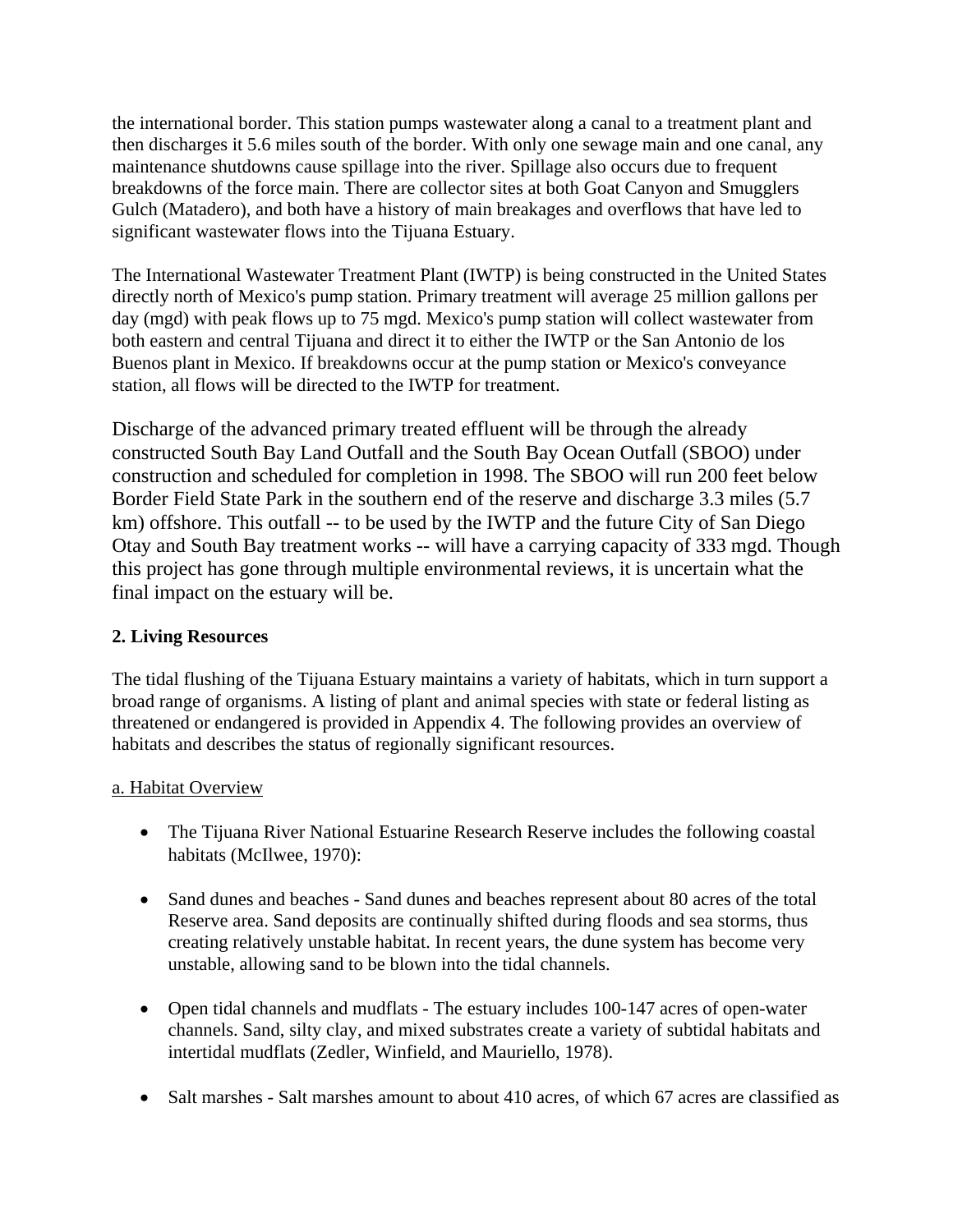"low marsh," 133 acres as "middle marsh," and 210 acres as "high marsh." These classes correspond to the shifts in species composition, community structure, soil salinity and texture, and tidal conditions that occur along the one-meter elevation gradient.

- Fresh-brackish marshes Freshwater brackish marshes occur throughout the Reserve and are dominated by bulrushes and cattails.
- Riparian habitats The riparian areas of the Reserve cover approximately 400 acres. These encompass the entire span of habitats upstream from mean high tide, including freshwater marshes and upland areas.
- Coastal sage scrub The bluffs adjacent to the international border along the southern boundary of the Reserve are classified as coastal sage scrub. This community is considered sensitive habitat throughout San Diego County and Southern California.
- Vernal pools A few small vernal pools can be found in the Reserve. These shallow pools, which hold a few inches of water during the wet months, host the San Diego fairy shrimp, a federally endangered species.

Vegetation communities are shown in Figure 8a. A key to vegetation communities is provided in Figure 8b.

The northwestern part of the Reserve is generally considered to be healthier than the southern or eastern regions. Tidal exchange in the north is generally better and sizable areas of mudflats are exposed at low tide at the northern end (U.S. Department of Commerce and California Coastal Commission, 1981). In contrast, channel banks are steep, tidal flushing is restricted, and low elevation communities are absent from the Reserve's southern end (Zedler, Winfield, and Mauriello, 1978).

#### b. Vegetation

The estuary's vegetation communities were important in the designation of the Reserve (U.S. Department of Commerce and California Coastal Commission, 1981). In addition to having regionally significant species, the Tijuana Estuary includes most of the plant communities found in other southern California wetlands (Zedler, 1982).

Distributions of species at Tijuana Estuary are similar to those found in large marshes in southern California, such as Sweetwater Marsh (Mudie, 1970), Mission Bay (Macdonald, 1967), Upper Newport Bay (Vogl, 1966; Massey and Zernbal, 1979), Anaheim Bay (Massey and Zembal, 1979), and Mugu Lagoon. The vegetation communities of the southern salt marshes are considered distinct from marshes north of Point Conception, including Elkhorn Slough, California's other National Estuarine Research Reserve, because of much more limited rainfall and hypersaline soils affecting plant growth rates and species composition (Zedler, 1983a).

Cordgrass *(Spartina foliosa)* forms robust stands along tidal channels in the northern reaches of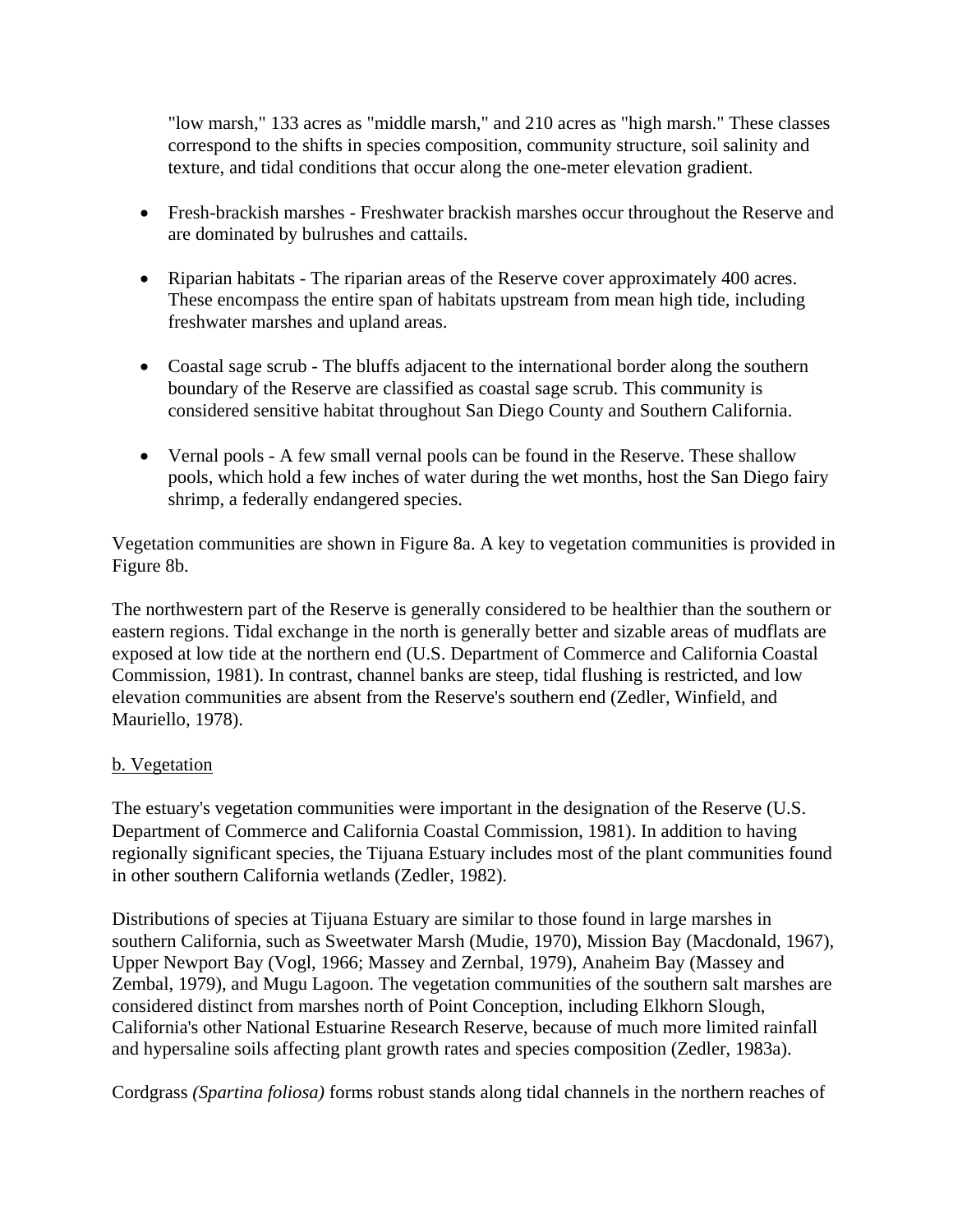the Reserve. Large stands of this species are rare in the other more disturbed southern California wetlands. Because of the importance of cordgrass as habitat for the endangered light-footed clapper rail (Jorgensen, 1975), considerable attention has been given to the artificial germination of this species (Zedler, 1982d). Above the cordgrass-dominated community are found several succulents, including pickleweed *(Salicornia virginica)* and saitwort *(Batis maritima)* as dominants, and annual pickleweed *(Salicornia bigelovii )* and sea blite *(Suaeda esteroa).* 

At higher elevations, these succulents grade into a dense matted cover of shoregrass *(Monanthochloe littoralis).* At the highest elevations, another species of pickleweed *(Salicornia subterminalis)* becomes co-dominant with shoregrass.

The low-growing, open canopies of vascular plants in southern California marshes allow light penetration to the soil surface and subsequent development of lush algal mats (Zedler, 1982d). Filamentous bluegreen and green algae and dozens of species of diatoms form mats up to one centimeter thick on moist soils. These occur at all intertidal elevations. The early studies on the composition of these marsh algal mats were performed at Tijuana River Estuary in the 1970s. These algal mats are about as productive as the overstory salt marsh plants (Zedler, 1980) and actually play a more important role as a food source in the estuarine food chain (Williams, 1981; Zedler, 1982c).

Reduced tidal circulation, natural flooding, prolonged excessive freshwater input, compaction by off-road vehicles, and the introduction of exotic species can cause changes in both salt marsh community structure and function (Zedler, 1982d). Salt marsh bird's beak *(Cordylanthus maritimus)* was once a common plant of the upper marsh but is now listed as endangered under the Federal Endangered Species Act. This plant likely owes its endangered status to the filling and destruction of upper marsh habitat in California. At the Tijuana River Estuary, salt marsh bird's beak occurs near areas with slightly disturbed soil surfaces, such as along the edges of paths and roads, sparsely vegetated openings, and depressions.

Another important source of disturbance to sensitive salt marsh vegetation is the large number of illegal or undocumented aliens from Mexico that enter the U.S. via the estuary. Until the mid-1990s, hundreds and occasionally thousands of individuals crossed the estuary every day, trampling the vegetation and creating numerous unnecessary trails. Although increased efforts by the U.S. Border Patrol have diminished the foot traffic through the Reserve, the patrols have created a number of new roads, particularly in the southern portion. Some of these roads pass through some of the most sensitive habitat areas. Areas disturbed by foot or vehicle traffic are slow to recover.

#### c. Invertebrates

Invertebrates, which include intertidal organisms such as aquatic insects, worms, clams, and crabs, and terrestrial insects and spiders, are likely major consumers in the salt marsh food chain and in turn are an important food source for the fishes and birds of the marsh (Zedler, 1982d).

Crabs are perhaps the most conspicuous invertebrates in southern California coastal salt marshes. This is also true of the Tijuana Estuary. Burrows of several species of crab occur throughout the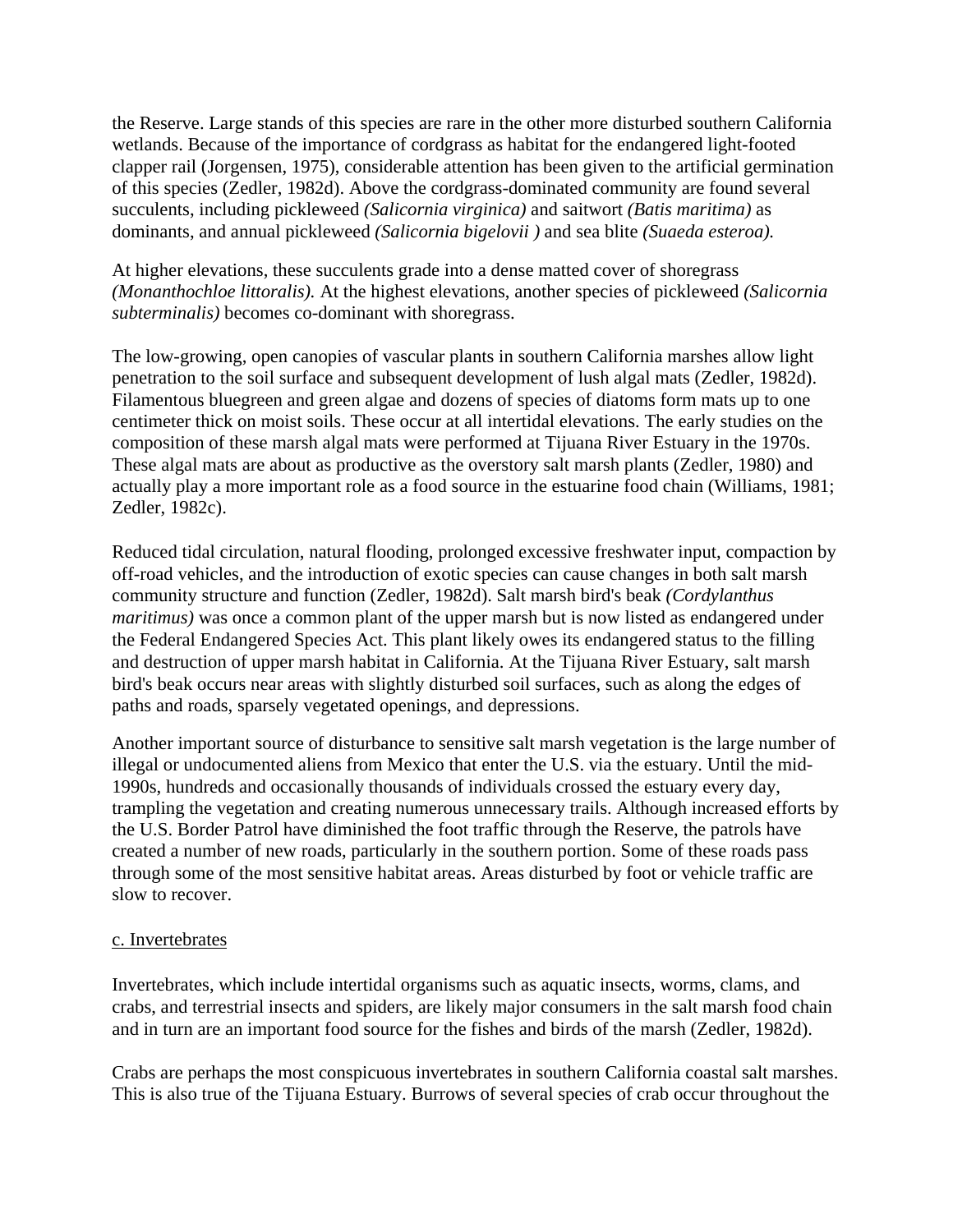lower marsh. Another common and relatively conspicuous inhabitant of the estuary's tidal channels is the hornsnail. Many other invertebrate species are just as numerous but less obvious because of their size or location within the sediments. These include several species of clams and mud worms.

Recent studies have helped characterize the benthic community at the Tijuana Estuary, and a sampling project in the northern arm will help define the structure of the benthos. The northern arm of the estuary has a healthier benthic community than the southern arm (Entrix, 1991). This difference may be a result of the hydrology differences of the channels. The species composition and dominance change with the distance from the River's mouth. Captellid and Spinoid polycheates are found in both the estuary's northern and southern arms. *Protothaca staminea and Tagelus californianus* are the most common bivalves in the tidal channels (Williams et al 1996). California horn snail *(Cerithidea calfiorniensis)* is abundant especially in the winter.

Relatively little research has been done on the terrestrial invertebrates of the estuary and their ecological role. As in other salt marshes, some insects here probably feed on vascular plants, algae, and decaying plants, while others are carnivores. They serve as a food source for birds and other marsh vertebrates. Marsh insects are also important to the pollination of marsh flowering plants. The endangered salt marsh bird's beak, for example, is pollinated by bees (Zedler, 1982d).

Rove beetles *(Staphylinidae)* burrow in mud and salt flats. They are abundant in the estuary and appear to play a role in aerating soils and in reversing soil compaction resulting from off-road vehicles. Recent investigations suggest that the largest population of the wandering skipper *(Panoquina errans)* in the United States may be at the Tijuana Estuary (Zedler, 1982d). The estuary also supports a diverse and abundant population of coastal tiger beetles *(Cicindela sp.),* of which four species may be threatened (U.S. Fish and Wildlife Service, 1982). The Reserve is also a location for the globose dune beetle *(Coelus globosus),* a federal Category 2 species.

A distribution study (Williams et al, 1989) compared the arthropod community in different habitats within the Reserve. Wandering skippers were shown to be more abundant in the northern portion of Oneonta Slough, near the northern tidal pond, and in the southern arm of the estuary than in areas closer to the mouth. Globose dune beetles were only found south of the river mouth. However, considerable insect diversity was found throughout the estuary. The eradication of normative plant species is essential to the management of these rare insects (Williams, K. et al, 1989).

Eleven species of salt marsh mosquitoes breed in the saline and brackish pools of the estuary (U.S. Fish and Wildlife Service, California Department of Parks and Recreation, and Department of the Navy, 1983). Three species *(Aedes taeniorhynchus, Anopheles hermsi, and Culex tarsalis)* are of particular concern because of their potential as pests and possible disease vectors. Currently, chemical control methods are being used to combat larvae and adults in areas where there is a high concentration of these mosquitoes. These methods are further discussed in Chapter 5.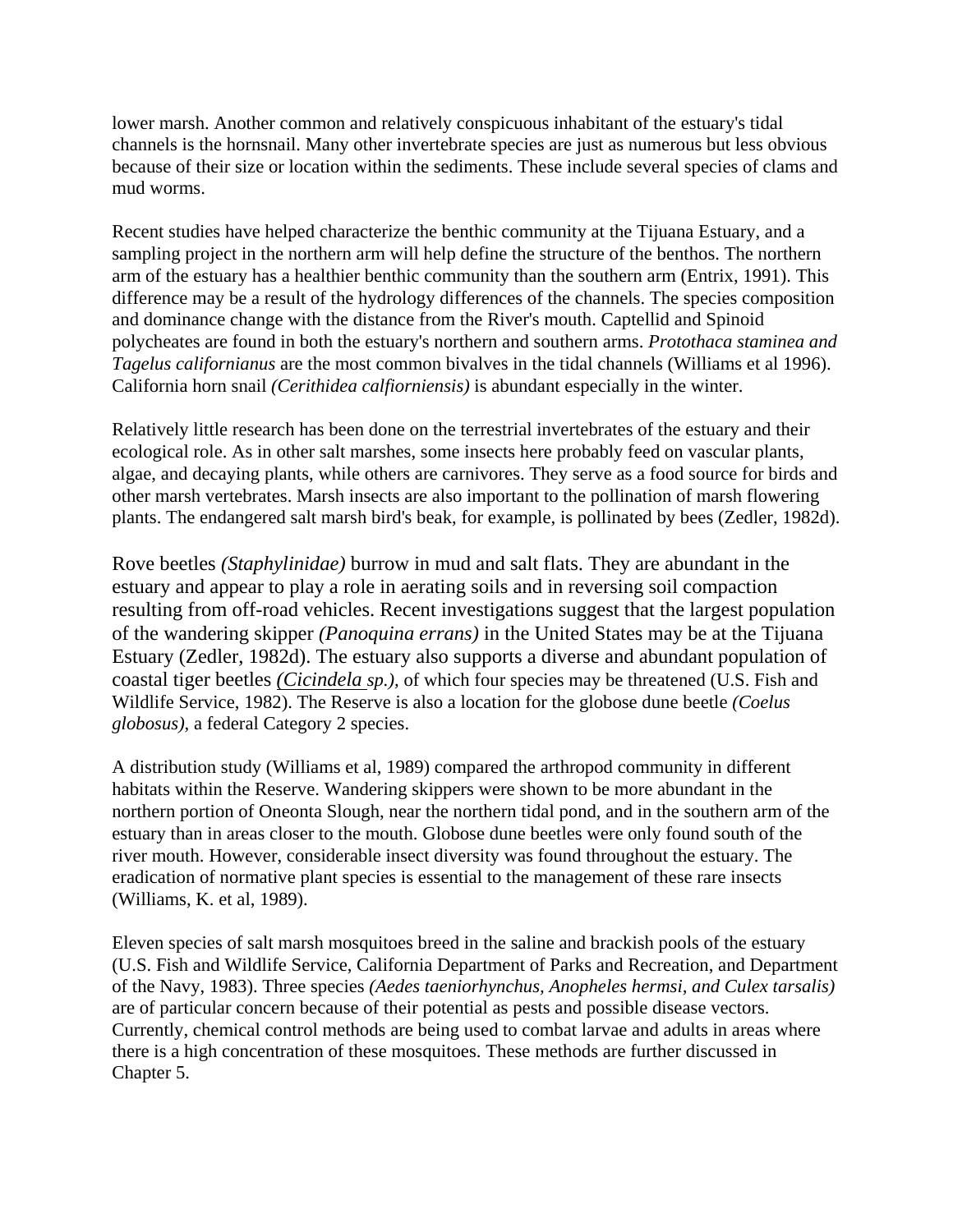#### d. Fish

The small tidal creeks and channels of the estuary support a relatively diverse population of fish including 29 species representing 19 families (U.S. Department of Commerce and California Coastal Commission, 1981; US. Fish and Wildlife Service, 1982). For the past ten years, fish assemblages have been sampled in the estuary. In 1995, the catches were dominated by topsmelt *(Atherinops affinis),* longjaw mudsucker *(Gillichthys mirabilis),* arrow goby *(Clevelandia ios),*  and California killifish *(Fundulus parvipinnis).* Adult striped mullet *(Mugil cepalus)* are also common. Abundance varies widely from year to year, but total density peaks in the summer and declines in the winter. The 1995 catch was the smallest to date, and populations of two of the most abundant species--arrow goby and topsmelt--were down. Declines in arrow goby may be attributed to more winter flooding, while increases in longjaw mudsuckers may be due to macroalgal blooms after the freshwater surge (Williams et al., 1996).

The tidal channels were shown to function as a nursery for important recreational fish, such as the diamond turbot and California halibut. Nordby (1982) found abundant eggs of the croaker family, topsmelt, and northern anchovy. Hence, the estuary appears to be providing nursery habitat for marine fishes; it may, therefore, be important for sport and commercial fisheries. Game fish such as kelp and sand bass, opaleye, and white croaker have also been found in the estuary (U.S. Department of Commerce and California Coastal Commission, 1981).

#### e. Reptiles and Amphibians

Relatively little is known about the use of the Reserve by reptiles and amphibians. Espinoza (1991) found 13 species of herptofauna in the estuary. Four species of frogs, six species of lizards, and three species of snakes were found, including the San Diego horned lizard *(Phrynosoma coronatum blainvillei),* and the Coronado skink *(Eumeces skiltonianus interparietalis).* Both are species of special concern.

California kingsnakes *(Lampropeltis getulus californiae)* and San Diego gopher snakes *(Pituophis melanoleucus annectens)* are common in transition habitats, but are also found in the drier areas of the salt marsh. Side blotched lizards (*Uta stansburiana)* are abundant on the dry ground of the reconstructed dunes and other sandy areas. Dunes are also home to the San Diego horned lizard and silvery legless lizard *(Annielia pulchra pulchra).* 

Riparian area and freshwater ponds are home to the California toad *(Bufo boreas halophilus)* and the Pacific tree frog *(Hyla regilla).* Coastal sage scrub is habitat for the San Diego alligator lizard *(Gerrhonotus multicarinatus webbi)* and the Great Basin fence lizard *(Sceloporus occidentalis biseriatus).* 

Management of reptiles and amphibians focuses on protecting the remaining open space in the Reserve and restricting horse, vehicle, and foot traffic to designated areas. The maintenance of the few freshwater ponds is important to the life cycles of the amphibians (Espinoza 1991). More information on populations and the presence of reptiles and amphibians is needed. Another survey of reptiles and amphibians is being planned.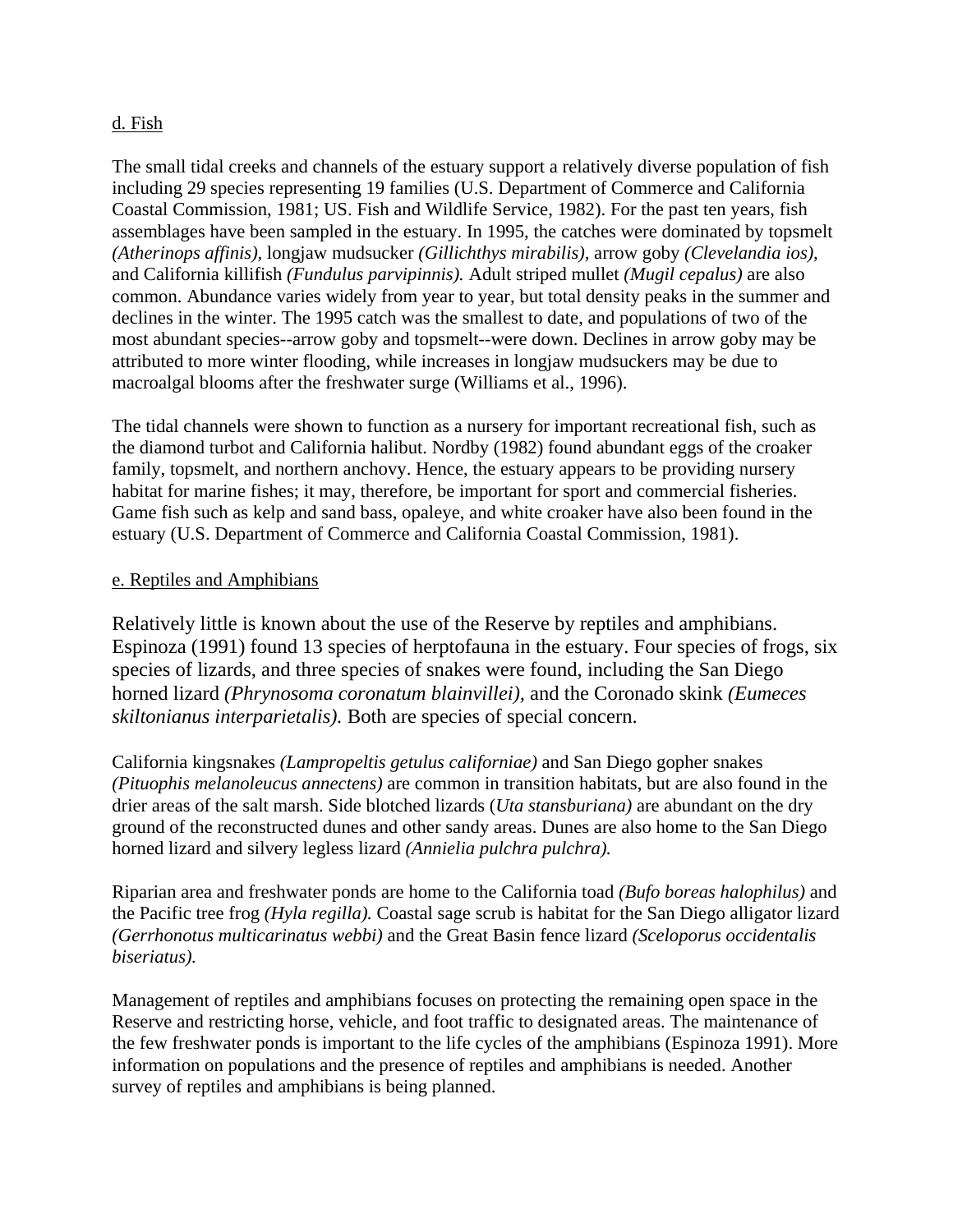#### f. Birds

Bird populations have been an important factor in the special protective status attributed to the Tijuana Estuary. A total of 370 bird species are reported for the area. Birds use the wide array of habitats present in the lower and upper estuary, including the ocean beach and dunes, mudflats, mudbanks, salt marshes, and riparian areas. A complete list of birds observed at the Reserve is provided in Appendix 5.

Seven federally listed threatened or endangered birds occur regularly in the Reserve: the lightfooted clapper rail *(Rallus longirostris levipes), the* California least tern *(Sterna antillarum browni),* least Bell's vireo *(Vireo belli pusillus),* the California gnatcatcher, the western snowy plover *(Charadrius alexandrinus nivosus),* the California brown pelican *(Pelecanus occidentalis californicus),* and the peregrine falcon *(Falco peregrinus anatum).* Belding's savannah sparrow *(Passerculus sandwichensis beldingi)* is listed as endangered in the State of California. Other regionally or locally rare species include the elegant tern, black skimmer, and northern harrier. The light-footed clapper rail, California least tern, western snowy plover, least Bell's vireo, and Belding's savannah sparrow nest in the estuary. Their requirements and status are discussed further since these are the species most likely to be affected by management of the Reserve.

The decline of the light-footed clapper rail population in southern California is associated with the encroachment and destruction of coastal salt marshes. The use of the estuary by this species has been described by Jorgensen (1975, 1980) and summarized by the U.S. Fish and Wildlife Service (1982) and Zedler (1982d). Recent censuses indicate that the entire U.S. population of this subspecies may be as low as 325. In 1996, 77 pairs were recorded at Tijuana Estuary, making it the second largest population of this endangered species in the United States.

A total of 303 California least tern nests were reported in the Reserve for 1996. Fences and temporary enclosures have been built to protect the nesting areas. However, nests and fledglings are vulnerable to vehicle, horse, and foot traffic on the beach. Tern reproduction can be severely impacted by predation from an array of predator species.

A small number of western snowy plover also nest in the river mouth areas and dunes from mid-March to mid-September. Peak nesting occurs from April through June. A total of 15 nests were attempted in 1996, a slight increase from 11 nests in 1995. Nest success, formerly reduced by trampling by undocumented immigrant traffic, is now limited by avian predators.

Belding's Savannah sparrow uses the higher salt marsh habitats, particularly pickleweed communities, for nesting. Nesting occurs anywhere from March to August (Massey, 1979). With incomplete coverage in the survey in the southern portion of the Reserve, 250 pairs of sparrows were found in 1996. The long breeding season of this species, coupled with its sensitivity to disturbance, requires that human activities in the upper marsh be restricted for most of the year to avoid further declines in the population (Zedler, 1982b).

Least Bell's vireo nests in the riparian vegetation adjacent to intermittent streams and channels of the Tijuana River. Willow thickets are the main territorial sites both in the southern and eastern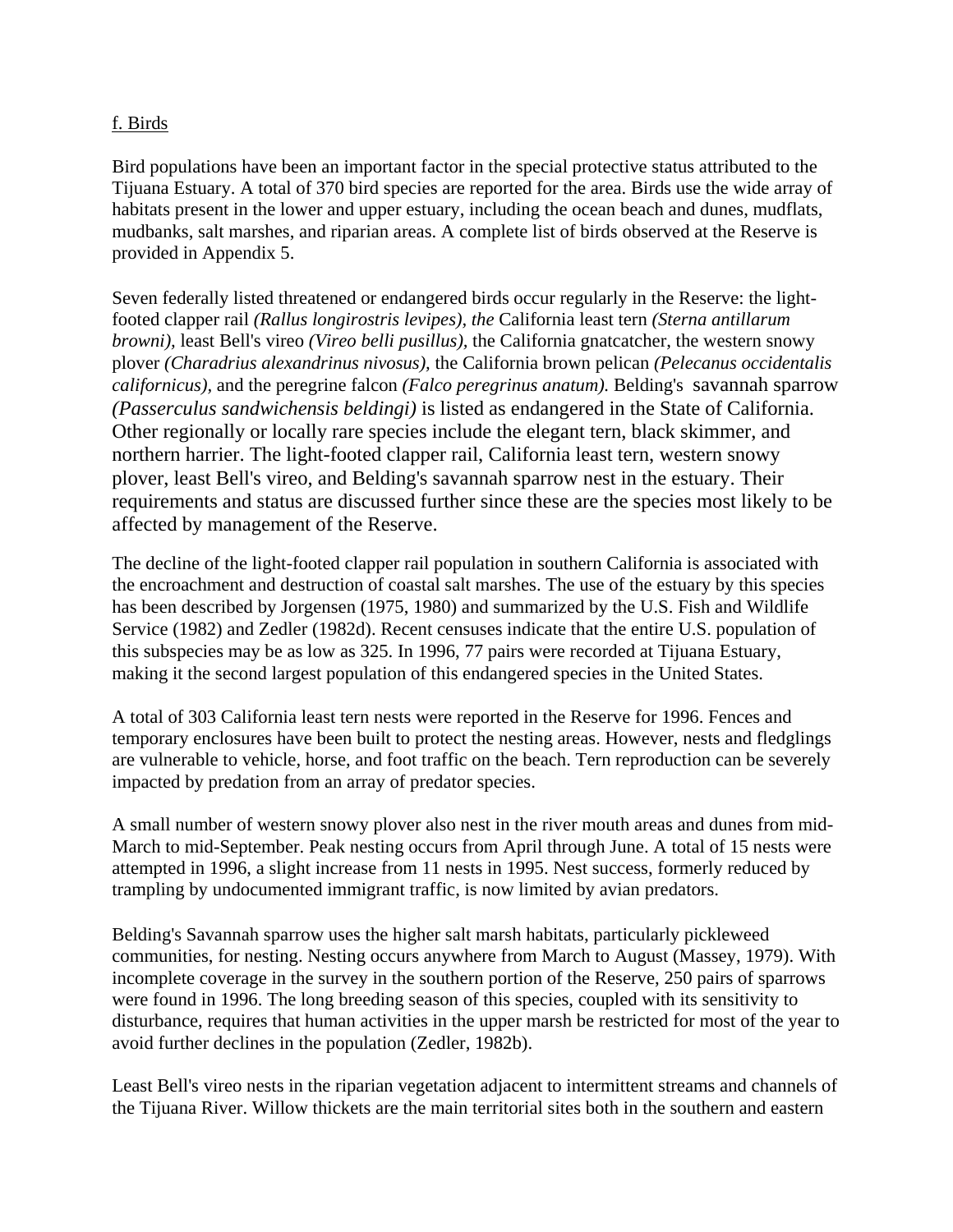portions of the Reserve. In 1995, there were approximately 54 least Bell's vireo territories in the estuary.

The Tijuana River Estuary is located along the Pacific flyway and is used for migration and wintering habitat for a variety of waterfowl and shorebirds. Wintering waterfowl include pintail, cinnamon teal, American widgeon, surf scoter, and ruddy duck. Reserve wetlands are important habitats for a large number of shorebirds (shorebirds account for the majority of the migratory bird population). While about 20 species occur regularly along the sandflats and mudflats of the estuary, four species -- willet, dowitcher, western sandpiper, and marbled godwit -- account for most of the shorebird population throughout the year (Boland, 1981). Abundance and species composition fluctuate seasonally. Intertidal sand and mudflats support the largest numbers of individuals and species.

#### g. Mammals

The estuary supports a mammal population typical of fields and lowland habitats. Rodents, including mice, the California ground squirrel, and rabbits, are most common, providing an important food source for the raptor population of the upper estuary. Coyotes, striped skunks, and the long-tailed weasel are also present in the Reserve (Taylor and Tiszler, 1989). The San Diego black-tailed jackrabbit, a California species of special concern, inhabits the southern portion of the Reserve.

#### **3. Cultural Resources**

A limited number of historical and archaeological sites exist in the lower Tijuana River Valley. Local records document about 16 archaeological sites in the nearby Border highlands area and along the coastal shore. An additional ten prehistoric sites have also been reported in a reconnaissance survey of Spooner's Mesa (City of San Diego, 1981). Excavations have uncovered three archaeological sites within the Reserve (California Department of Parks and Recreation 1974). Sites identified indicate past use by San Dieguito, La Jolla, and Yuman cultural groups.

Identified sites in Goat Canyon and Otay Mesa include a 4,000-year-old shell midden site in excellent condition, prehistoric quarries where stone was collected for the production of tools, and a habitation site. These sites show a range of human activities from thousands of years ago and are the best prehistoric lagoon occupations for this time period (Gallegos, 1992). The interpretive value of the midden site is very high as it can be used to discuss the range of biological life, prehistoric occupation at a coastal lagoon, and prehistoric occupation across Otay Mesa and southern California.

An early Spanish explorer observed a native village located in the valley in 1769, but the exact location of the village was not recorded. In addition, Smuggler's Gulch is believed to be the site of a camp made by Father Junipero Serra in the 1700s (City of San Diego, 1981).

The Reserve encompasses many recorded paleontological localities associated with two fossilcontaining formations: the San Diego formation and unnamed Pleistocene terrace deposits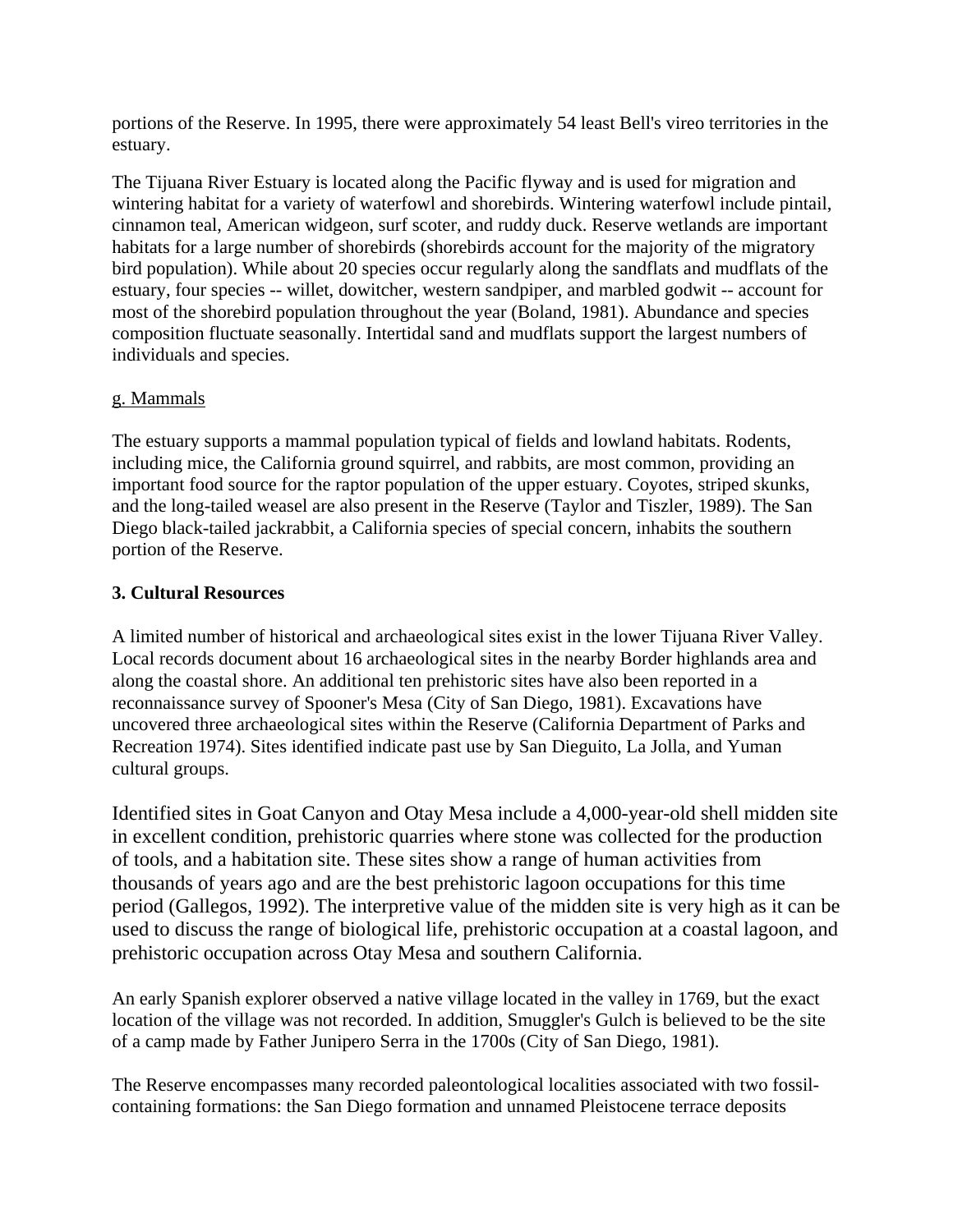(Demere, 1984). The most significant aspect of these paleontological sites is the excellent preservation of the fossils. This is especially true for fossils from the San Diego Formation, which are preserved as original shell material. Some forms even retain color. Another significant aspect of these sites is that they are still available for field studies. This contrasts with other sites in the San Diego area, which have either been covered over or completely destroyed by urban development. The San Diego Formation (as studied in Chula Vista) also has a high potential for yielding important remains of fossil marine vertebrates, especially marine mammals. Marine mammal fossils are poorly known, and any sites containing such remains should be considered potentially significant and thus protected (Demere, 1984).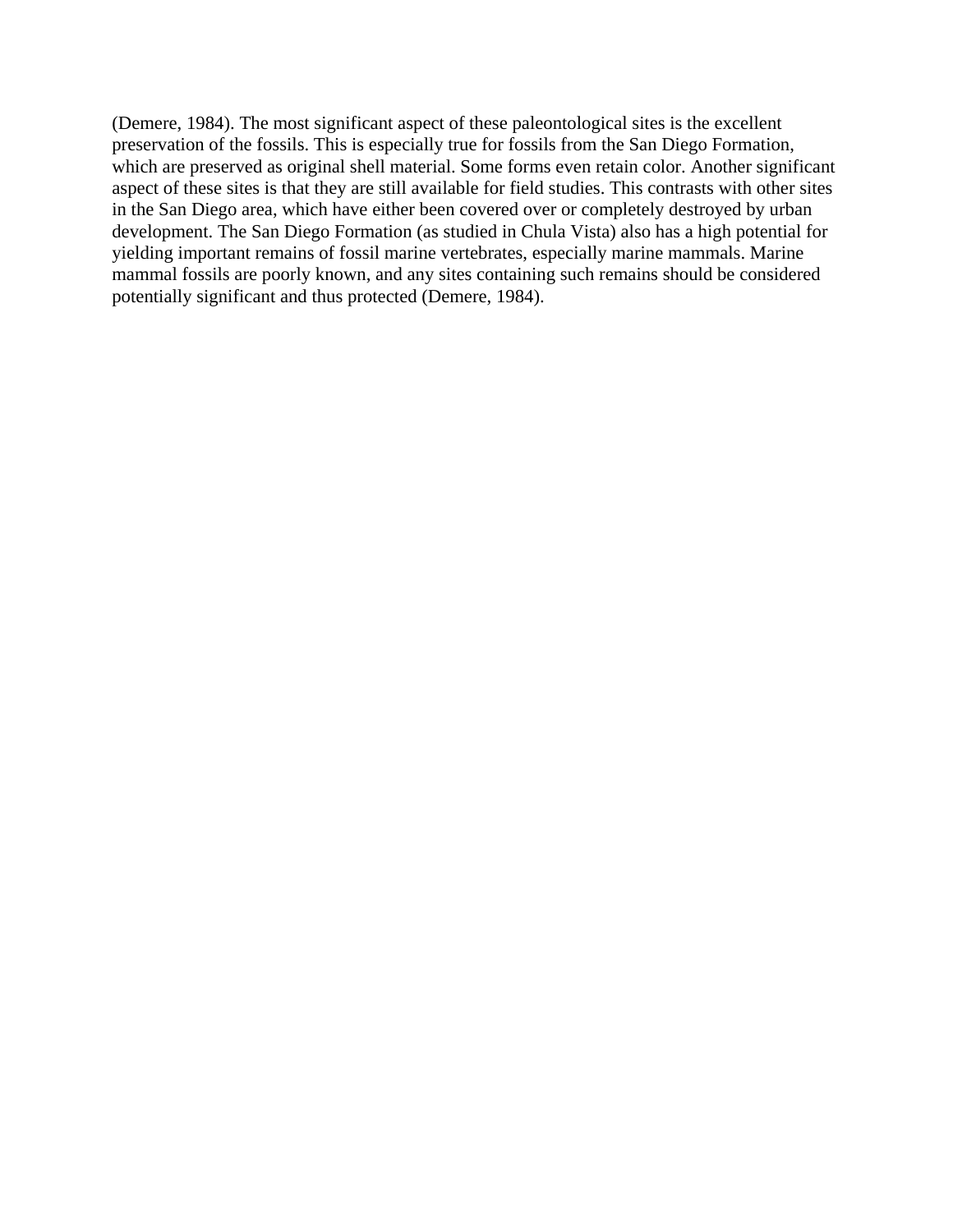# CHAPTER TWO: CORE PRINCIPLES

#### **INTRODUCTION**

This chapter articulates the core principles upon which the operation of the Tijuana River National Estuarine Research Reserve (NERR) is built. A summary of the statutory basis for the designation and the overarching mission of the site are provided first. Guiding principles for seamless operation and a five-year vision statement are discussed. The chapter also highlights a programmatic mission, and states the missions for seven substantive elements of the plan.

#### **1. STATUTORY BASIS FOR THE TIJUANA RIVER NATIONAL ESTUARINE RESEARCH RESERVE AND THE TIJUANA SLOUGH NATIONAL WILDLIFE REFUGE SYSTEM**

Tijuana Slough National Wildlife Refuge (NWR) was established in 1980 under provisions of the Endangered Species Act of 1973. The Reserve, which encompasses the Refuge, was established in 1982 under provisions of Section 315 of the federal U.S. Coastal Zone Management Act.

The Reserve operates as one of twenty-one units of the NERR System, and one of two on the California coast. This Reserve is also a unique composite of lands that comprise parts of other public lands systems operated by California State Parks, San Diego County Parks, City of San Diego, the Fish and Wildlife Service (FWS), and the Navy. Accordingly, the Reserve's core mission is derived from the NERR and NWR system mission and program goals, and from the goals, policies, missions, and statutory requirements of the landowning agencies.

#### A. THE NATIONAL ESTUARINE RESEARCH RESERVE SYSTEM PROGRAM GOALS

The National Oceanic and Atmospheric Administration (NOAA) regulations provide five specific goals for the NERR System:

1. Ensure a stable environment for research through long-term protection of National Estuarine Research Reserve resources;

2. Address coastal management issues identified as significant through coordinated estuarine research within the NERR System;

3. Enhance public awareness and understanding of estuarine areas and provide suitable opportunities for public education and interpretation;

4. Promote federal, state, public, and private use of one or more Reserves within the NERR System when such entities conduct estuarine research; and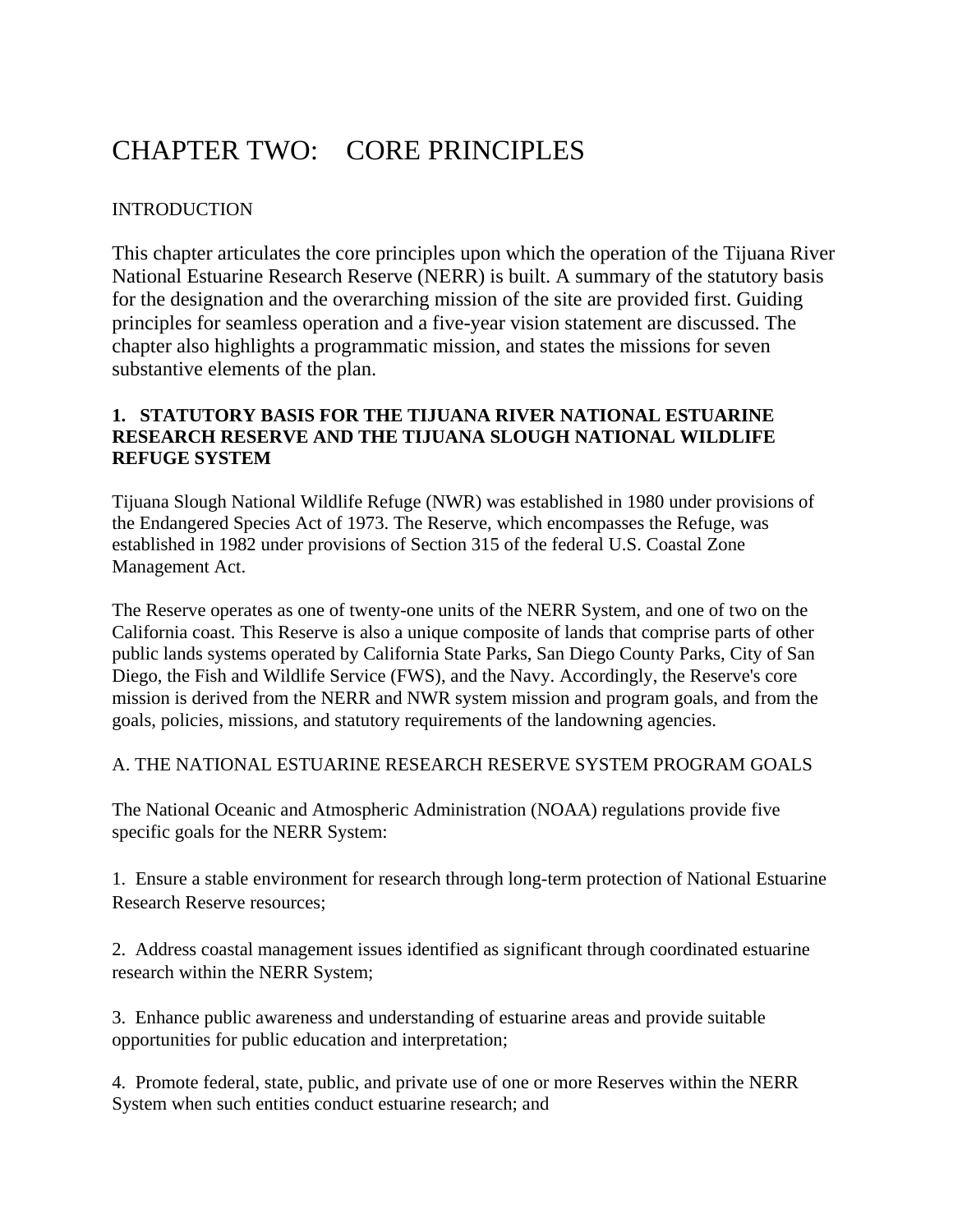5. Conduct and coordinate estuarine research within the NERR System, gathering and making available information necessary for improved understanding and management of estuarine areas.

## B. NATIONAL WILDLIFE REFUGE SYSTEM GOALS

The goals of the FWS for the National Wildlife Refuge System are:

1. To preserve, restore, and enhance in their natural ecosystems (when practicable) all species of animals and plants that are endangered or threatened with becoming endangered;

2. To perpetuate the migratory bird resource;

3. To preserve a natural diversity and abundance of fauna and flora on Refuge lands;

4. To provide an understanding and appreciation of fish and wildlife ecology and man's role in his environment, and to provide Refuge visitors with high quality, safe, wholesome, and enjoyable recreational experiences oriented toward wildlife to the extent these activities are compatible with the purposes for which the Refuge was established.

## **II. TIJUANA RIVER NERR MISSION**

Mission statements provide critical guidance to managers for the administration of public lands. All management plans and actions, and the obligation of resources, should support accomplishment of the mission.

Because Tijuana River NERR is a composite of lands and waters owned by a variety of local, state, and federal agencies, it is important to discuss and consider the missions of those agencies in the Management Plan/CMP. In the vast majority of cases, the mission statements of the constituent agencies/land systems are complementary and compatible with the NERR System Mission. In rare cases where missions may conflict, missions of the landowning agency have priority.

All constituent agencies have agreed to support the concept of a seamless reserve and the following mission statement for the Tijuana River National Estuarine Research Reserve:

**"To preserve, protect, and manage the natural and cultural resources of the Research Reserve, enhance scientific understanding and education, ensuring compatible recreation and resource use for the benefit of present and future generations. This will be accomplished through partnerships with the community, educational institutions, and government entities working in the estuary, its binational watershed, and biogeographic region."** 

Management of the Reserve should also serve the missions of the NERR and NWR systems and landowning "operating" agencies CDPR and FWS (See Chapter 4). Those mission statements are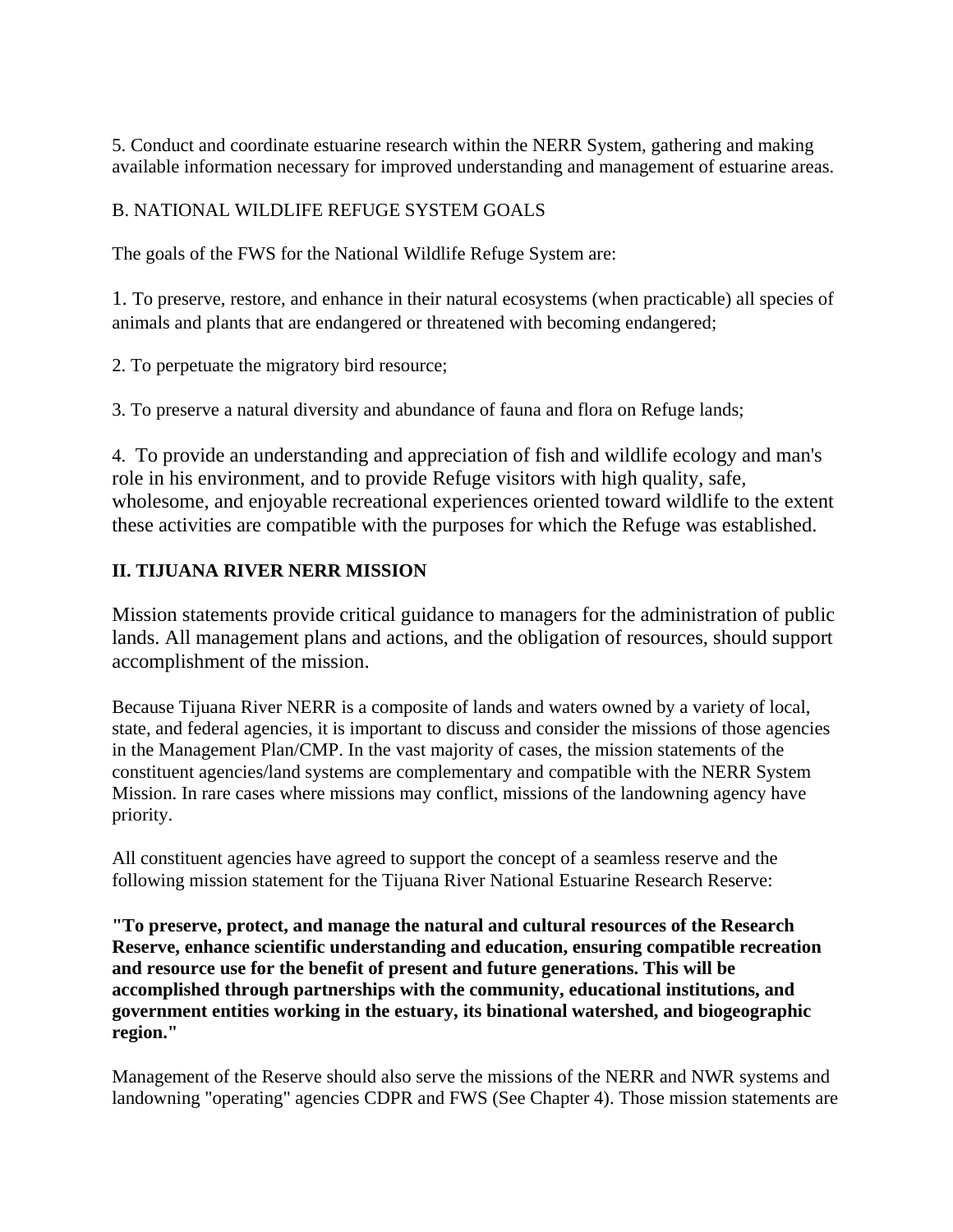as follows:

#### NOAA, National Estuarine Research Reserve System:

"The National Estuarine Research Reserve System is a protected network of federal, state, and community partnerships that serve to promote informed management of the Nation's estuarine and coastal habitats through linked programs of stewardship, public education, and scientific understanding."

#### California Department of Parks and Recreation, California State Parks:

"The Mission of the California Department of Parks and Recreation is to provide for the health, inspiration, and education of the people of California by helping preserve the state's extraordinary biological diversity, protecting its most valued natural and cultural resources, and creating opportunities for high-quality outdoor recreation."

#### U. S. Fish and Wildlife Service, National Wildlife Refuge System:

The Mission of the National Wildlife Refuge System, as established by the National Wildlife Refuge System Improvement Act of 1997, is:

"To administer a national network of lands and waters for the conservation, management and, where appropriate, restoration of the fish, wildlife, and plant resources and their habitats within the United States for the benefit of present and future generations of Americans."

## **III. THE TIJUANA RIVER NERR 5-YEAR VISION STATEMENT**

The 1998 Management Plan articulates a new, bold vision for the Reserve that emphasizes its international geographic significance as the southwestern-most corner of the United States. The Reserve is a largely undiscovered, open space bordered on all sides by dense urbanized communities in the U.S. and Mexico. At present, the southern end of the Reserve is not visitorfriendly and contains degraded habitats. This area has been degraded by sewage spills, soil erosion, flooding, and sedimentation. Recent constructive efforts by several agencies to counter these problems have inspired a shared vision of this area as a welcoming open space for visitors and researchers.

The five-year vision statement for the Tijuana River NERR is as follows:

*"To develop and implement an improvement plan for the southern end of the Reserve, emphasizing Goat Canyon, that integrates improvements in habitat restoration, stormwater management, resource management, law enforcement, public access, and education."* 

These improvements to the southern end of the Reserve will reduce negative impacts currently affecting the Reserve's most sensitive core area, the Tijuana Slough National Wildlife Refuge.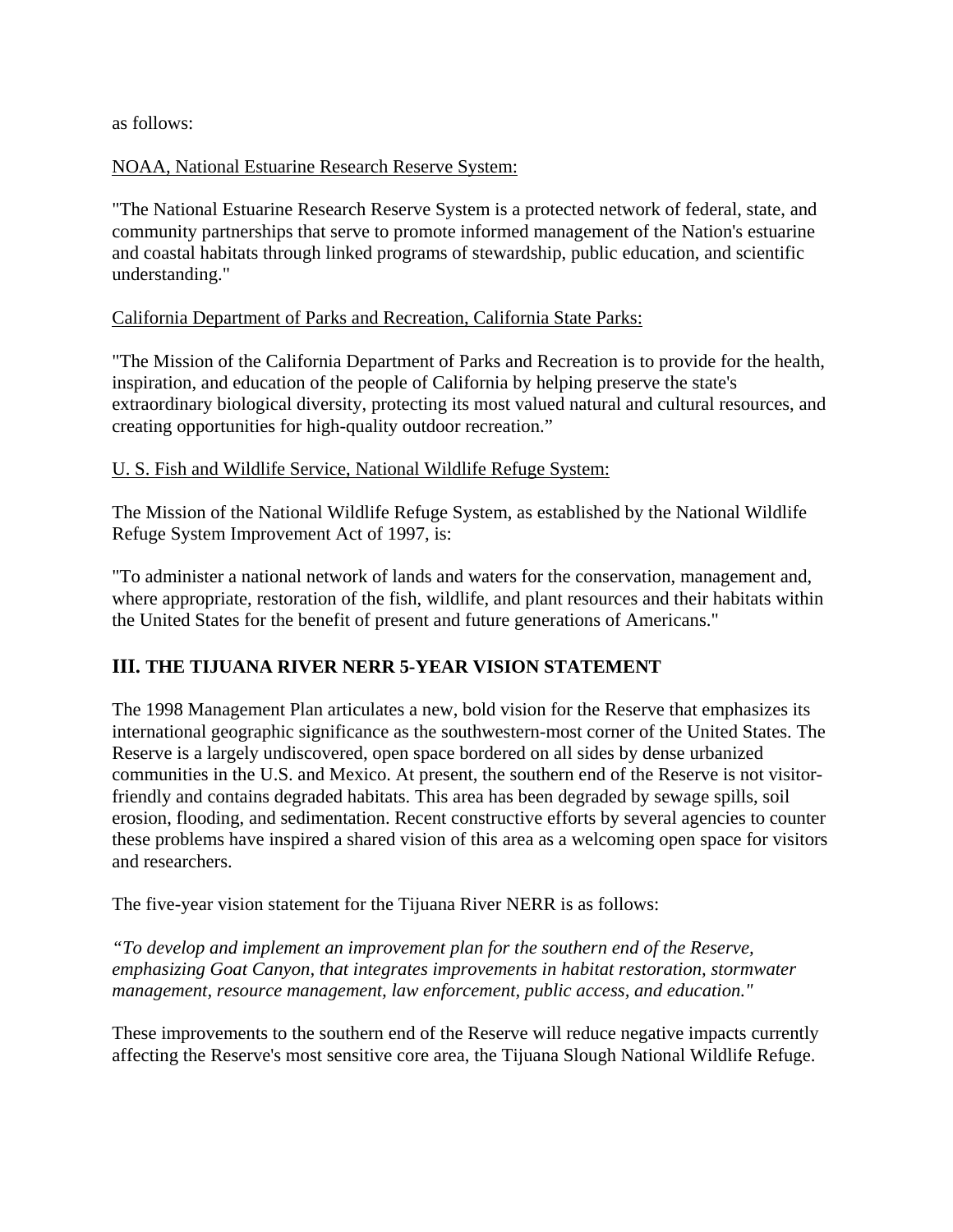## **IV. PROGRAMMATIC MISSIONS**

This Management Plan articulates a series of broad missions, goals, objectives, and tasks in the chapters that follow. Missions for each of the substantive management areas addressed in the plan are stated below.

#### A. ADMINISTRATIVE MISSION

• To provide administrative relationships and staff necessary to fulfill the Reserve's mission and goals as established in the administrative rules and interagency agreements.

## B. RESOURCE PROTECTION, MANAGEMENT, AND RESTORATION MISSION

• To preserve the Reserve's ecosystems and maintain the integrity of those ecosystems through informed action.

## C. RESEARCH AND MONITORING MISSION

• To contribute to an improved understanding of estuarine processes and dynamics that will benefit the management of the Tijuana River NERR and regional coastal ecosystems, and to improve the ability of resource managers to use monitoring to detect, quantify, and predict both short- and long-term changes in the health and viability of estuarine ecosystems.

## D. EDUCATION AND INTERPRETATION MISSION

• To promote awareness of estuaries and improved stewardship through interactive, handson, thematic, bilingual environmental education to local and regional students, the community, and coastal decision-makers, working in partnership with local schools, community groups, and government agencies.

## E. PUBLIC ACCESS, INVOLVEMENT, AND USE MISSION

• To provide diverse opportunities for public access and use of the Reserve, compatible with resource protection and Refuge purpose, and to create opportunities for the public to participate in Reserve operations.

## F. FACILITIES MISSION

• To provide and maintain accessible facilities necessary to fulfill the Reserve's mission.

## G. WATERSHED COORDINATION MISSION

• To advance the mission of the Reserve through the strategic development of working relationships with stakeholders and enhanced communication on scientific, cultural, political, and land-use issues in the Tijuana River watershed and the bioregion.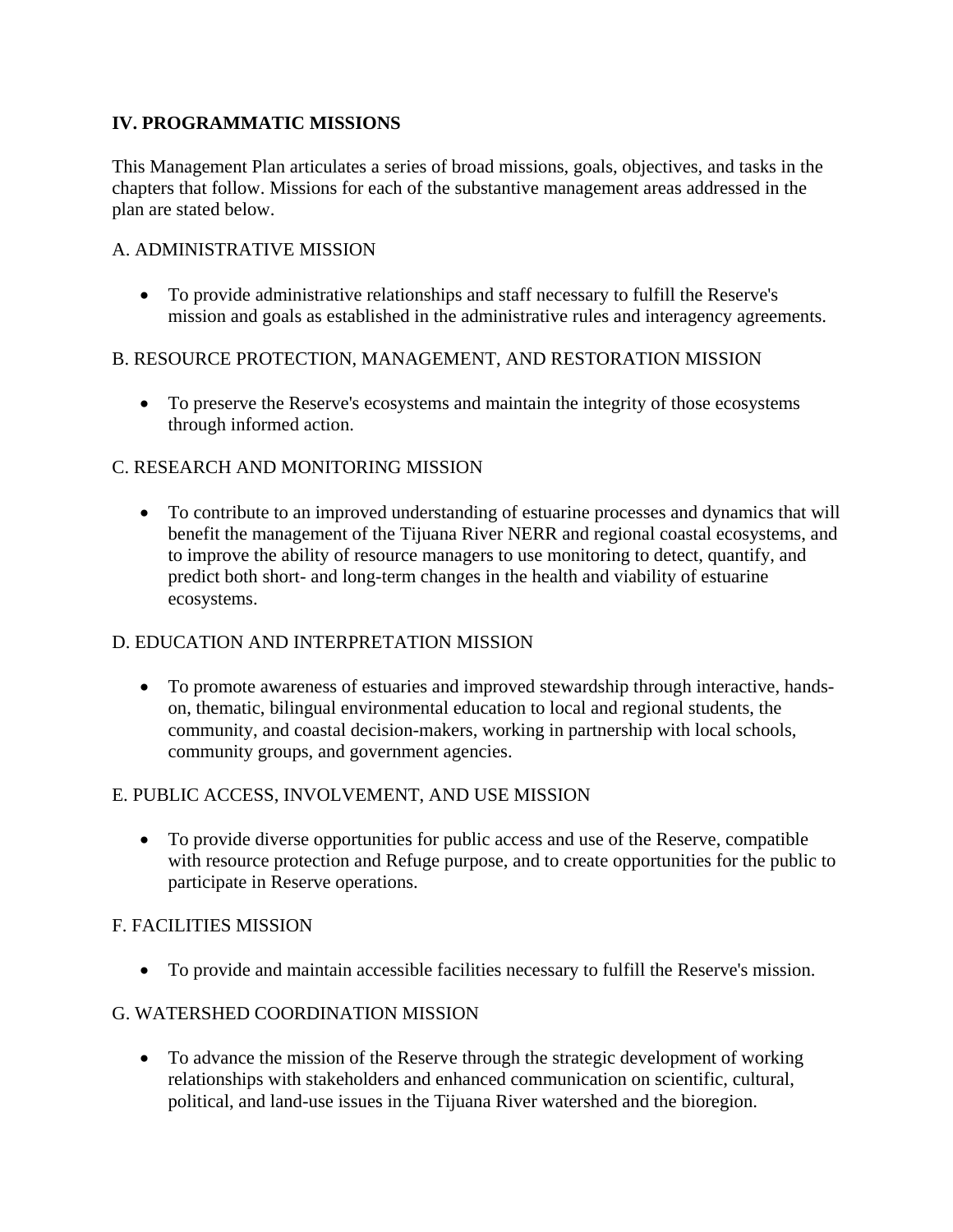# **V. GUIDING PRINCIPLES FOR SEAMLESS OPERATION**

## A. COOPERATION AMONG AGENCIES

The cooperative relationship between the missions of the NERR System, NWR System, Tijuana River NERR, and the landowning and regulatory agencies is a core principle of the Reserve. All agencies agree that accomplishment of the Reserve's mission will further the accomplishment of their agency missions, and that their agency goals for their lands within the Reserve are, in fact, the goals of Tijuana River NERR. The Missions of the National Estuarine Research Reserve System, the National Wildlife Refuge System, and the California State Park System generally support each other. In rare instances of conflict, it is agreed that careful negotiation will be undertaken and that the fundamental policies of the underlying landowning agency takes precedence. (See Chapter 4, Administrative Framework).

## B. MANAGEMENT AUTHORITY AS A CONSORTIUM THAT CREATES JOINT GAINS FOR TRNERR AND AGENCIES

The Tijuana River NERR Management Authority brings together the operating, landowning, resource, and law enforcement agencies, a research institution, and a public interest group in a structure that creates opportunities to advance the mission of the Reserve concurrent with the fulfillment of the missions of the respective agencies and organizations. While the Management Authority cannot set binding policies for the landowning and operating agencies, it provides guidance for the Reserve as a whole and facilitates coordination and cooperation between agencies. It is through this alliance that the complex network of interests at the Reserve can develop lasting, stable agreements on how to best protect the Reserve's resources.

## C. RESERVE-WIDE PRIORITIES FOR RESOURCE PROTECTION AND RESTORATION

Protection and restoration of the estuarine environment and resources of the Reserve, consistent with the policies of landowning and land-use regulating agencies, are the highest priority goals of the Reserve. This priority underlies many of the programmatic goals, objectives, and tasks put forward in this Management Plan. The following approaches to implementing this priority are emphasized throughout the plan:

- Promote public awareness of and voluntary compliance with resource protection regulations.
- Coordinate resource protection activities among cooperating agencies.
- Implement the Tijuana Estuary Tidal Restoration Program and complementary projects to restore the tidal prism and representative populations of native fauna and flora to all degraded habitats, and to sustain high water quality in the Reserve.
- Avoid, minimize, and control on-site disturbances to estuarine resources and other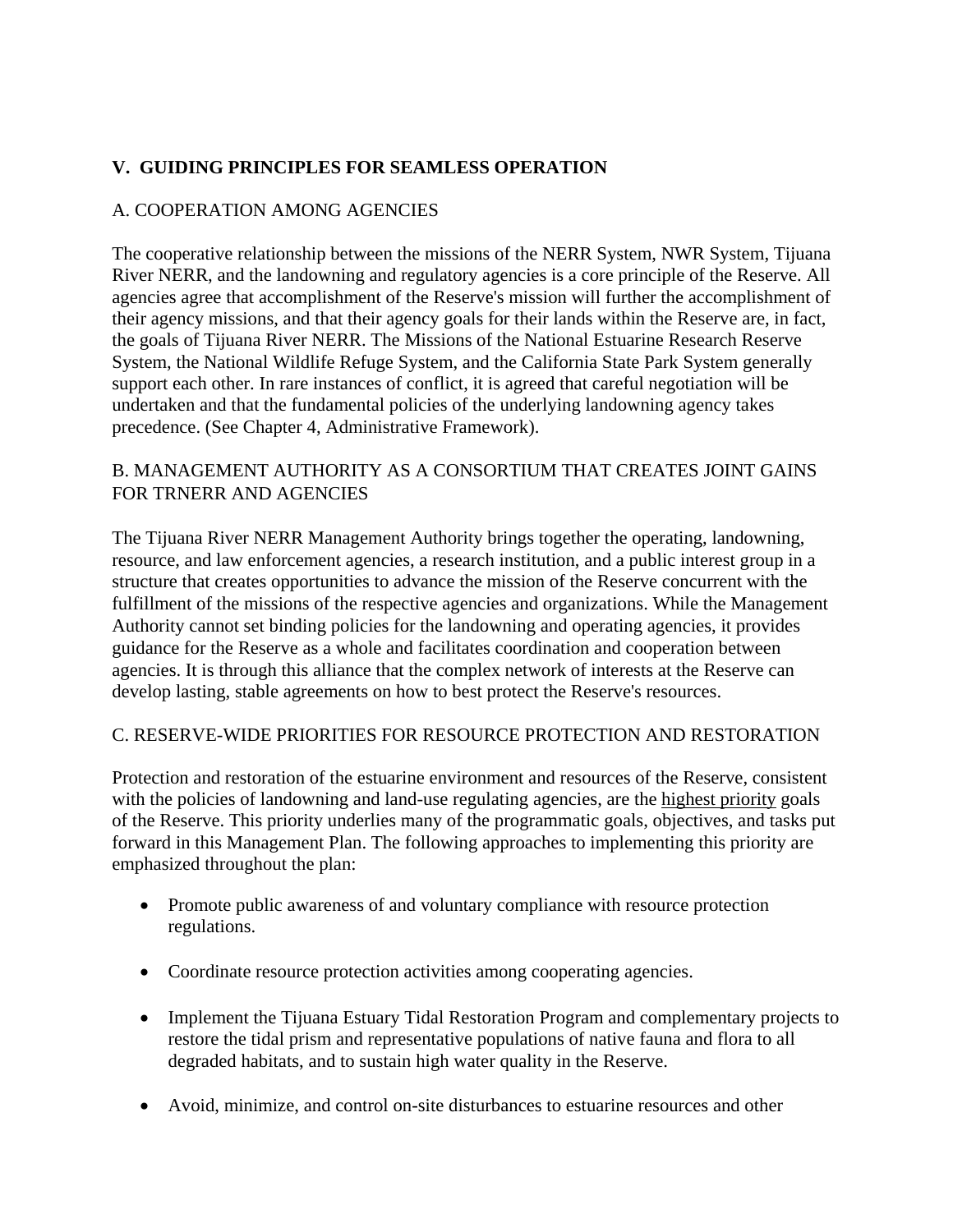wetland and upland habitats.

• Identify, and where possible, minimize negative impacts to Reserve resources from offsite sources in the watershed.

## D. PARTNERSHIPS

Forming partnerships is essential to the accomplishment of the mission and goals of Tijuana River NERR. The formation of partnerships is a core principle for successful communication and outreach, leveraging of resources, and solving internal and external problems related to successful management of any unit of public land. The Reserve exists, in its most basic form, as a partnership among member organizations and agencies of the Management Authority and NOAA. Without a positive spirit of cooperation among the members, the Reserve will fail to achieve its mission. Partnerships are a guiding principle of the National Wildlife Refuge System (E.O. 12996) and are part of the U.S. Fish and Wildlife Service's ecosystem approach to management.

This Management Plan recognizes the importance of partnerships in every facet of the Reserve's programs. Besides the internal partnership arrangement of the Management Authority, partnering is encouraged as an integral part of Resource Protection, Research, and Education and all Public Involvement, Access, and Use programs. The Management Authority and operating agencies will strive to partner with neighbors, community organizations, and the private business sector; with academia and the public sector research community; with other federal, state, and local law enforcement agencies; with non-governmental organizations; with agencies not represented formally on the Management Authority; with agencies and organizations in Mexico; and with other entities that can assist in accomplishing the Reserve's mission and goals.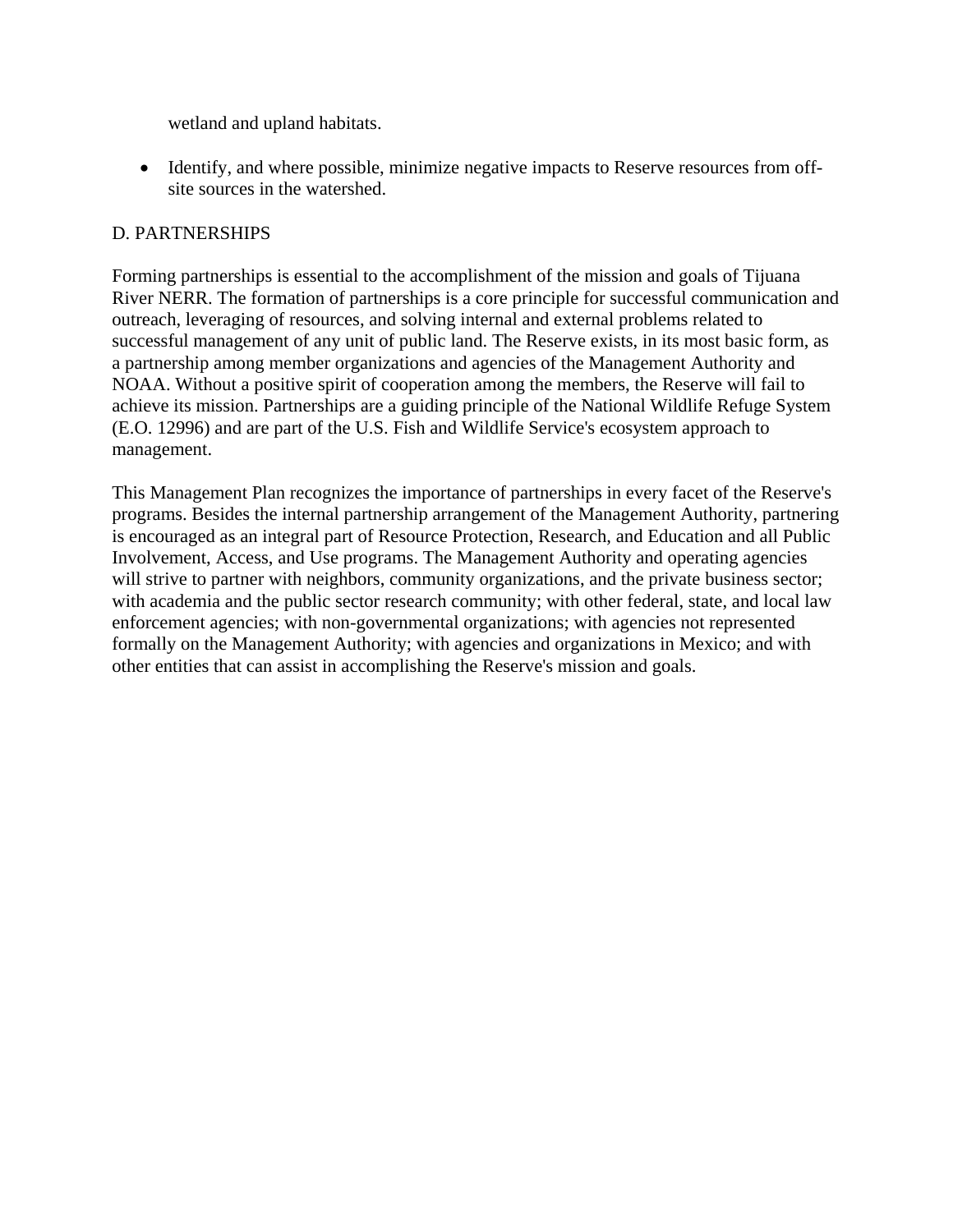# CHAPTER THREE: ACCOMPLISHMENTS AT TIJUANA RIVER NATIONAL ESTUARINE RESEARCH RESERVE

# **INTRODUCTION**

Since the establishment of the Tijuana River National Estuarine Research Reserve (NERR) in 1982, the list of accomplishments has grown significantly. Many of the actions first recommended in the 1986 Management Plan have been achieved. These accomplishments reflect the cooperative efforts of the agencies that have a stake in the protection and improvement of the Reserve. This chapter of the plan briefly summarizes accomplishments in the areas of facilities, resource protection, management and restoration, research and monitoring, education and interpretation, administration, and Reserve events. These accomplishments relied on innovative partnerships and creative funding initiatives. More detailed descriptions are provided in subsequent chapters.

# **1. FACILITIES ACCOMPLISHMENTS**

# A. VISITOR CENTER CONSTRUCTION AND DEVELOPMENT

The construction of the Tijuana River NERR visitor center building in 1991 was one of the most significant accomplishments at the Reserve. Funded by the National Oceanic and Atmospheric Administration (NOAA), the State Department of Parks and Recreation (CDPR), and the Coastal Conservancy in conjunction with Southwest Wetlands Interpretive Association (SWIA), the \$1.5 million visitor center received several awards for design and gained acclaim both locally and nationally.

Shortly after the construction of the visitor center, the native plant garden and Phase I of the exhibits were completed. The exhibits were completed with funding and design input from NOAA, the U.S. Fish and Wildlife Service (FWS), CDPR, SWIA and other participants. Phase 11 of the exhibits is currently underway with funding from FWS and CDPR. The visitor center is operated jointly by FWS and CDPR and is open to the public five days a week.

## B. TRAILS AND OUTLOOKS

Physical improvements to several key public access points at the Reserve have been made since 1986, including the following:

- Construction by FWS of a staircase from the city sidewalk to the trailhead for safer access at the end of the Refuge's Oneonta Trail (1997).
- Construction by FWS of a boardwalk on the east side of the Refuge, to provide safe access from the city street (1996).
- Construction by FWS of an interpretive overlook with several interpretive panels at the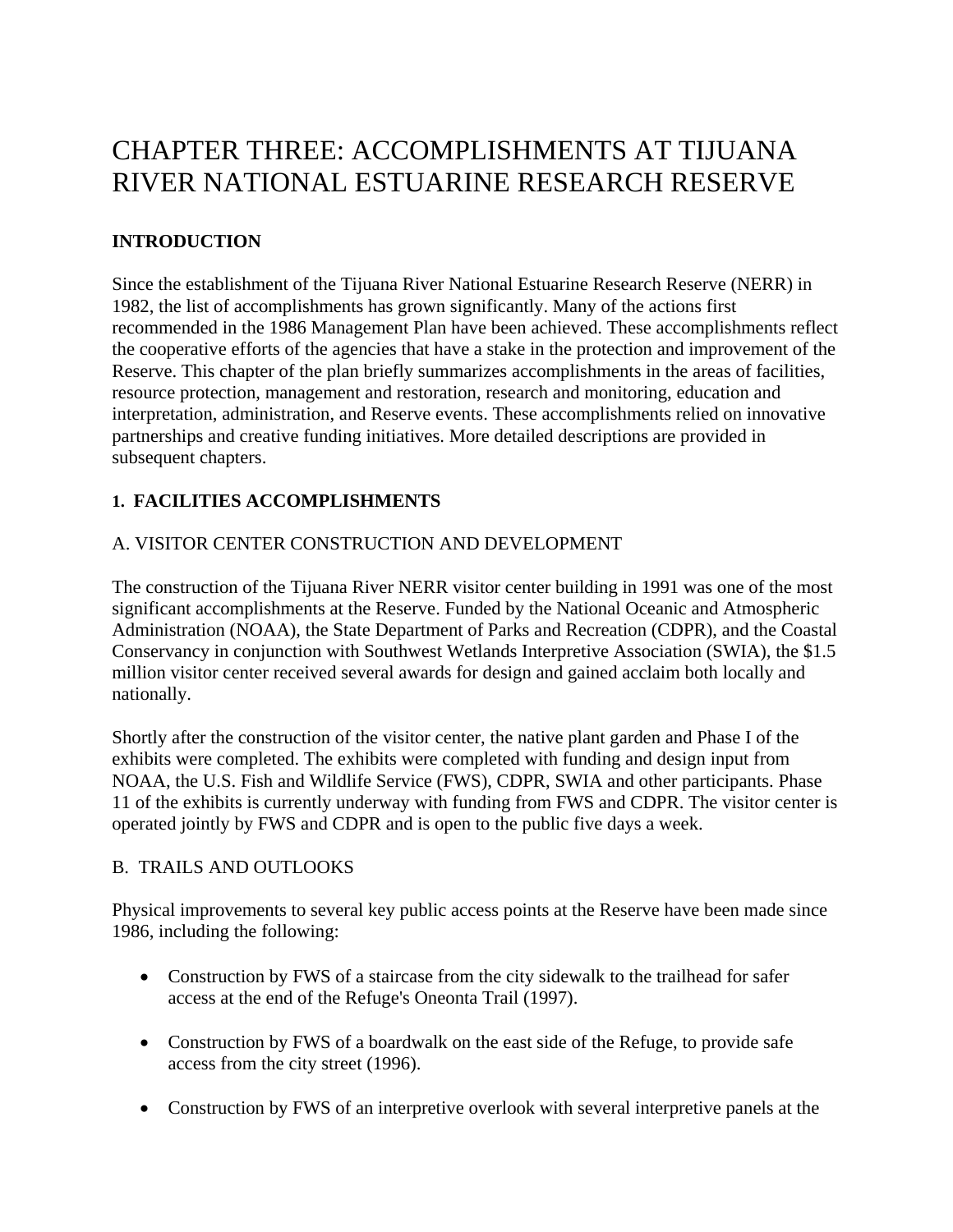end of Seacoast Drive. This outlook provides views of the marsh and dunes, and access to the beach (1995).

- Construction by FWS of an entry monument and interpretive deck at Imperial Beach Boulevard and Third Street. The outlook and monument provide a welcoming entry to the Reserve and, through placement of agency logos on the monument, indicate the cooperative arrangement between state and federal agencies (1994).
- Installation of bulletin boards at three key entrances to the Reserve: the trailhead of the 5th and Iris Trail, the southern end of Seacoast Drive, and the west end of Sunset Drive at the equestrian trail trailhead (1995-1997).

## **II. RESOURCE PROTECTION AND MANAGEMENT ACCOMPLISHMENTS**

#### A. LAND ACQUISITION

From 1986 to 1998, 17 parcels comprising over 350 acres within the Reserve boundaries were transferred from private to public ownership, allowing for a more closely coordinated management effort. The following table summarizes acquisitions that have taken place since 1986.

| Parcel code*  | Acres  | Year | <b>Acquiring Entities</b>         | <b>Method of Purchase</b>      |
|---------------|--------|------|-----------------------------------|--------------------------------|
| QQ            | 25.0   | 1986 | City of San Diego                 | Coastal Conservancy and        |
|               |        |      |                                   | <b>NOAA</b> funds              |
| RR, TT, UU    | 72.96  | 1992 | City of San Diego                 | <b>Coastal Conservancy and</b> |
|               |        |      |                                   | <b>NOAA</b> funds              |
| GG, HH, II    | 41.0   | 1997 | County of San Diego               | <b>County Funds</b>            |
| 00            | 11.40  | 1996 | City of San Diego                 | Donation                       |
| PP, WW, XX,   | 52.88  | 1996 | County of San Diego,              | Multiple funding sources       |
| YY, ZZ        |        |      | <b>State Parks, International</b> | coordinated by Trust for       |
|               |        |      | <b>Boundary and Water</b>         | <b>Public Land</b>             |
|               |        |      | Commission                        |                                |
| KK            | 79.39  | 1991 | County of San Diego               | County funds                   |
| $\mathbf R$   | 26.30  | 1992 | County of San Diego               | County funds                   |
| JJ            | 39.83  | 1998 | County of San Diego               | County funds                   |
| Seacoast Dr.  | 1.25   | 1997 | City of Imperial Beach            | Multiple funding sources       |
| AP#632-040-16 |        |      |                                   |                                |
|               |        |      |                                   |                                |
|               |        |      |                                   |                                |
|               |        |      |                                   |                                |
|               |        |      |                                   |                                |
| <b>TOTAL</b>  | 350.01 |      |                                   |                                |

#### **TABLE 1: Summary of Land Acquisitions Since 1986**

\* Parcel codes keyed to 1986 Management Plan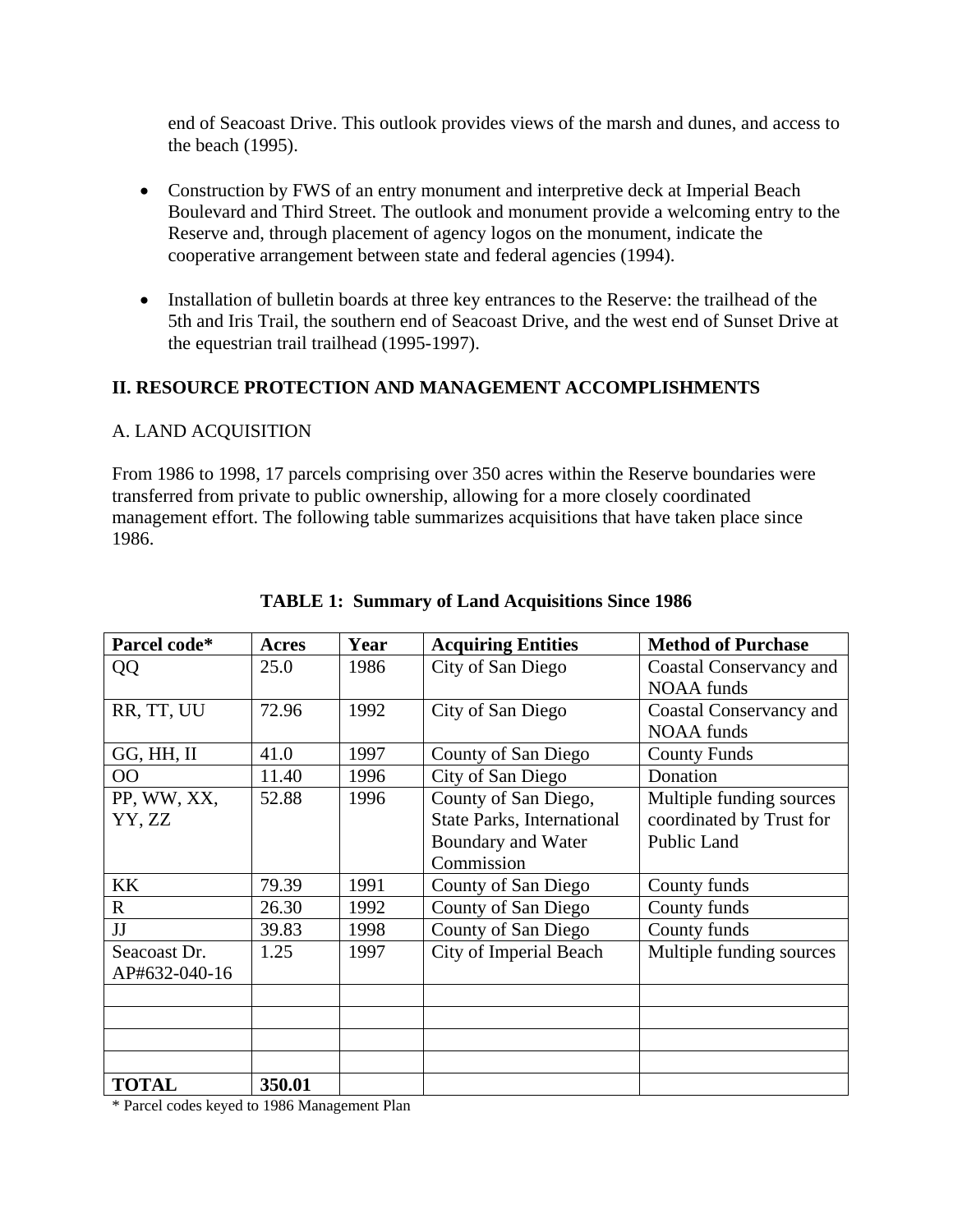## B. ENDANGERED SPECIES PROTECTION

- Reserve employees have overseen the following activities to protect endangered species at the Reserve.
- The FWS initiated the "Tern Watcher" volunteer program in 1996 to improve signs and educate local citizens and beach users about how to enjoy the beaches without disturbing the California least terns and western snowy plovers.
- IBWC initiated cowbird trapping programs in the southern end of the Reserve in 1990 to remove nest parasites from critical habitat for the least Bell's vireo.
- In 1994, FWS listed riparian habitats in the Tijuana River Valley, including portions of the Reserve, as critical habitat for least Bell's vireo.
- FWS employees assigned to the Reserve assumed responsibility for on-site monitoring of California least tern/western snowy plover nesting areas in 1996.
- In the early 1990s, FWS initiated contracts with the Animal and Plant Health Inspection Service (APHIS) and qualified private contractors to provide dedicated predator management services to protect endangered species during the California least tern nesting season (April - September).

## C. EXPANDED LAW ENFORCEMENT PROGRAM

The on-site presence of law enforcement officers at the Reserve has increased greatly since 1986. A full-time ranger from State Parks and FWS law enforcement officers patrol the Reserve, emphasizing coastal areas where the concentration of endangered species habitats is highest. There is increasing cooperation between the law enforcement divisions of the landowning agencies and the Volunteer Mounted Assistance Unit to provide more comprehensive public safety and law enforcement at the Reserve.

## D. EXPANDED FIRE MANAGEMENT PROGRAM

FWS completed a fire dispatch plan for Tijuana Slough NWR in 1997. Additionally, starting in 1997, a seasonal FWS fire-fighting crew and engine were stationed at the Reserve.

## E. DUNE STABILIZATION

FWS has conducted an annual program to stabilize and prevent erosion of dunes north of the River.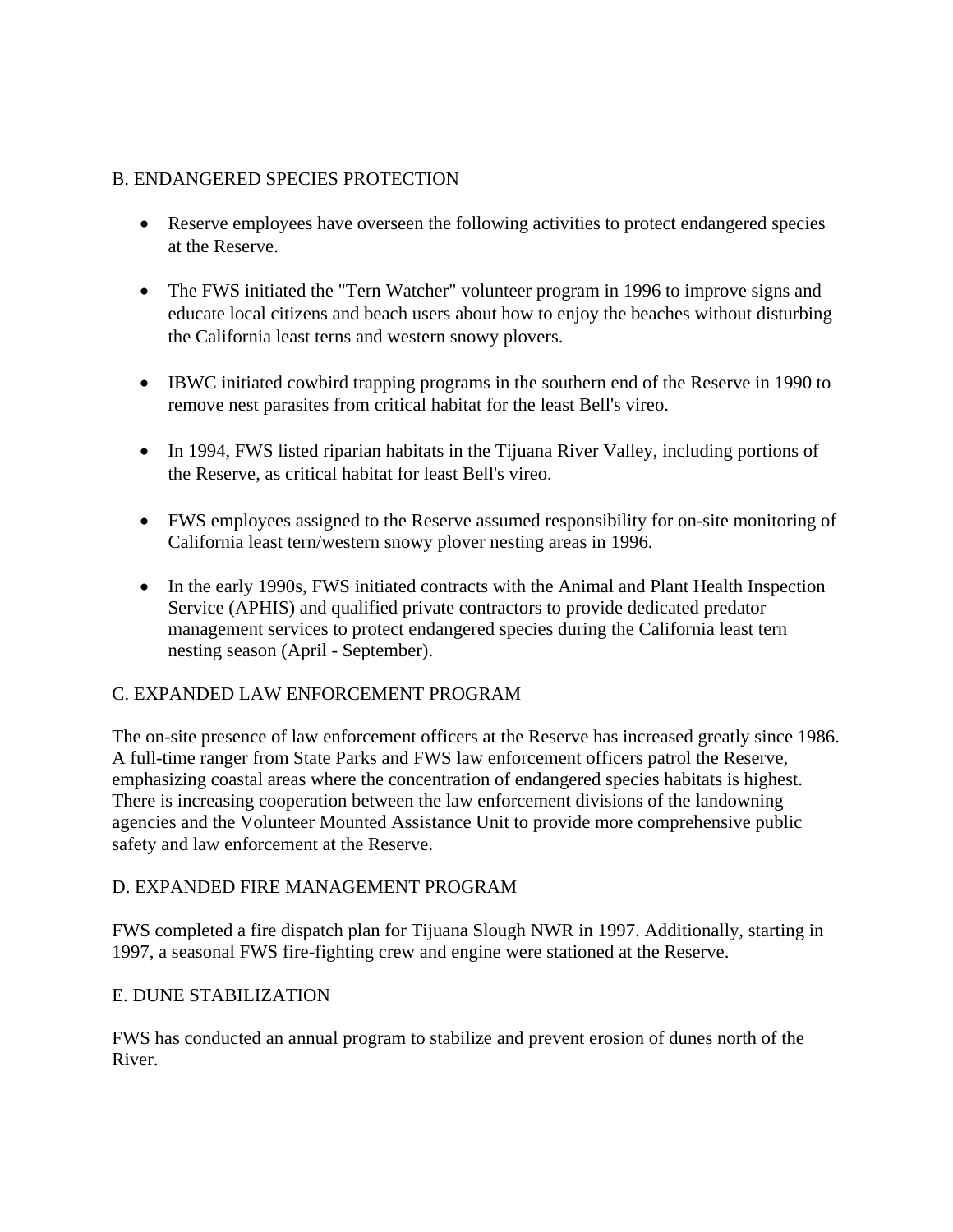#### F. REOPENING OF RIVER CHANNEL AND CORPS OF ENGINEERS PERMIT

In 1989, following the repeated closures at the mouth of the estuary, FWS dredged the north channel of the estuary and reopened the estuary mouth to restore tidal flow. This project improved tidal circulation and promoted the flushing of sediments out of the estuary. Through a permit with the United States Army Corps of Engineers, in conjunction with other regulatory approval, re-dredging of the channels may be performed in response to flood or storm induced closures.

## G. REMOVAL OF CONCRETE DEBRIS

To improve the visual esthetics and habitat values, 80 truckloads of broken concrete debris were removed from Navy lands operated by the FWS and from Refuge lands in 1995 and 1996. After the debris was removed from the four clean-up areas, the sites were revegetated with native plants and monitored for success in plant establishment.

## H. REDUCTION IN CROSS-BORDER FOOT TRAFFIC

Through the early 1990s, Reserve habitats were degraded by foot traffic from undocumented immigrants from Mexico. A series of efforts by the Border Patrol and other state and federal agencies, including Operation Gatekeeper, resulted in increased enforcement at the U.S.-Mexico border by U.S. Border Patrol starting in 1994.

## **Ill. HABITAT RESTORATION**

## A. TIJUANA ESTUARY TIDAL RESTORATION PROGRAM

Hydrological and biological inventories and assessments were conducted and a Geographic Information System database was developed as a foundation for restoration planning. A longrange plan for restoring the estuary's tidal prism and intertidal wetlands was developed, and the plan was reviewed in a programmatic EIR/EIS approved and adopted by FWS and the Coastal Conservancy. The plan calls for approximately 500 acres of intertidal wetland restoration to be undertaken in increments using an adaptive management design process. The monitoring and evaluation of projects will influence design decisions for subsequent phases.

## **1. Construction of Oneonta Tidal Linkage**

The first project of the program, a 1,200-foot channel connecting the northern end of Oneonta Slough and the tidal ponds southeast of the visitor center, was constructed in winter 1997. The channel is intended to improve the hydrology of Oneonta Slough, invigorating approximately 200 acres of prime saltmarsh. The Oneonta Tidal Linkage is a project coordinated by the California State Coastal Conservancy, and built by SWIA with funding from FWS and the Coastal Conservancy. An extensive research program is incorporated into the project and is being conducted by the Pacific Estuarine Research Laboratory.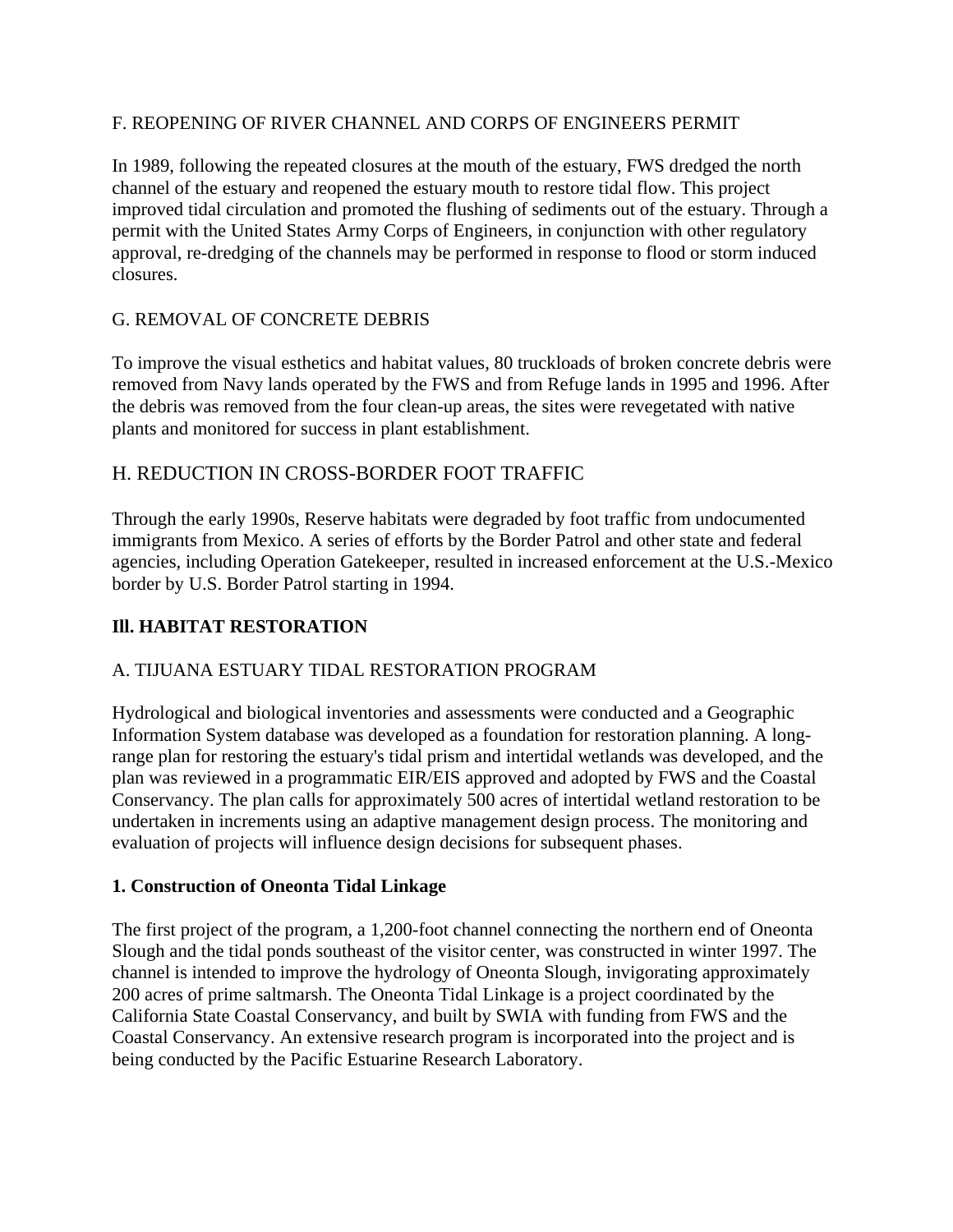## **2. Design for the Model Marsh**

Final engineering plans for a 20-acre intertidal wetland restoration were prepared as a first module of the 500-acre south arm component of the Tijuana Estuary Tidal Restoration Program. The design emphasizes tidal creeks in the marsh plain. Excavated material is intended for use in a beach nourishment program. Implementation requires funding and additional regulatory approvals.

# B. OTHER RESTORATION ACTIVITIES

# **1. Caspian and 3rd Street Riparian Area**

In 1990, a stormwater channel was excavated to convey runoff from 3rd Street and Caspian Way to the marsh. The channel was planted with cottonwoods and willows to filter nutrients and contaminants, thereby protecting the Oneonta Slough habitats.

## **2. Native Plant Garden**

A native plant garden was designed and planted shortly after the construction of the visitor center. The garden, which is approximately one acre in size, provides a welcoming entry to the visitor center and is part of the Reserve's interpretive program. The plants, which are all native to coastal southern California, are labeled and each species is described in a handout available at the Reserve.

# **IV. RESEARCH AND MONITORING**

# A. ACADEMIC RESEARCH

As one of the primary elements of the Reserve system, research has played an important role in the Tijuana River NERR. This is evidenced by the extensive research that has occurred during this time frame. A comprehensive list of the research is provided in Chapter Six of this plan.

Research accomplished by San Diego State University (SDSU) at Tijuana Estuary has guided the region's understanding of coastal wetland functioning. Several findings have led to general management recommendations at Tijuana Estuary and other coastal wetlands. Dozens of peerreviewed publications, graduate theses, and technical reports have resulted from work at the Reserve.

Two types of outdoor experimental facilities were installed at the Reserve by SDSU's Pacific Estuarine Research Laboratory. One is a unique mesocosm facility that was used to test management techniques, such as salvage and propagation methods, controls on freshwater inflow, and modification of tidal flows. Results from experiments at the mesocosm facility were published in *Ecological Engineering* and *in Restoration Ecology.* The second major outdoor experiment relates to the Oneonta Tidal Linkage. Eighty-seven small plots were planted with 0, I-, 3-, and 6- species combinations and monitored to assess the differential nitrogen accumulation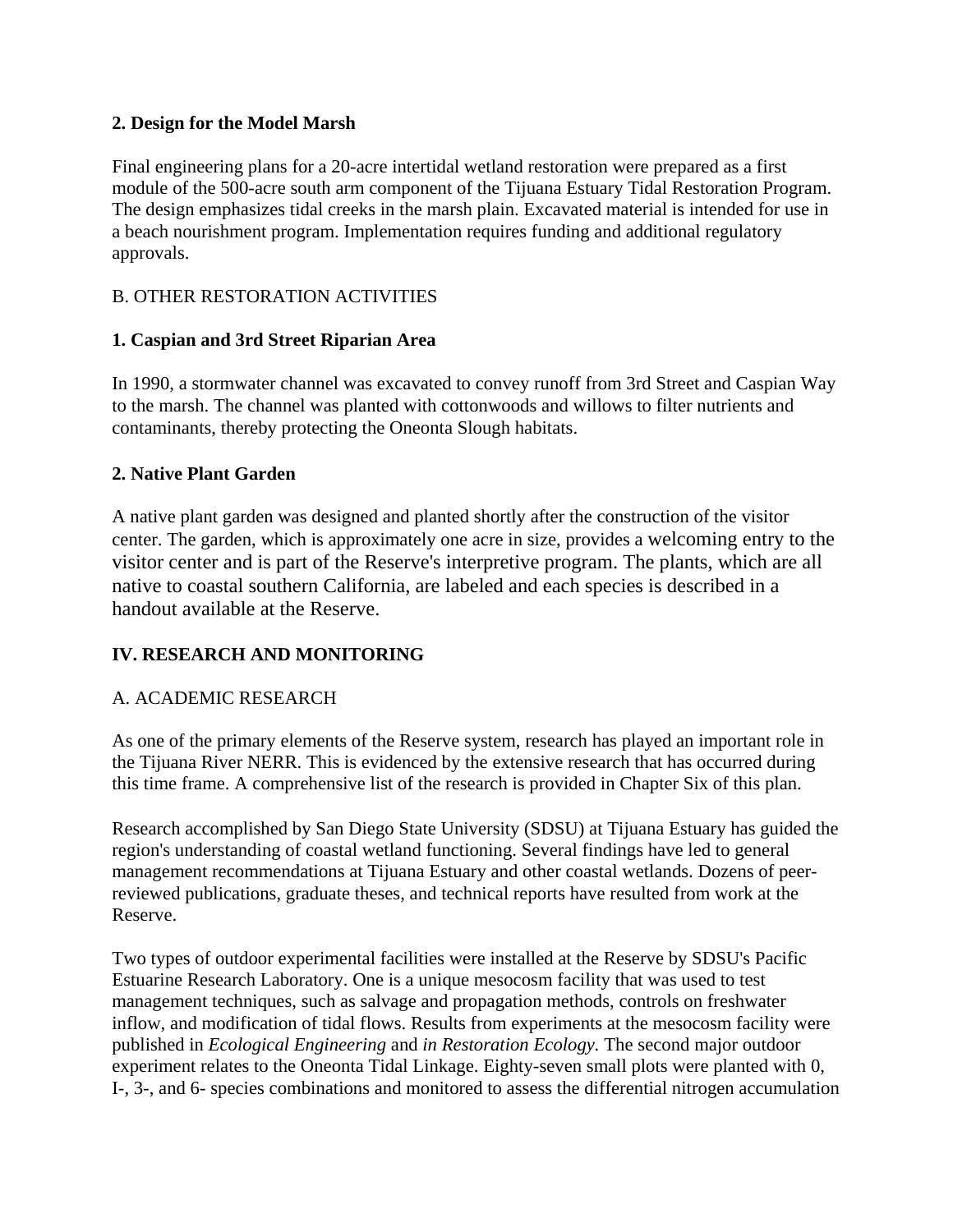capability, canopy complexity, and assemblage persistence. The four- year experiment is funded by the National Science Foundation, and results will help guide planting recommendation for the Reserve's restoration program.

# B. DESIGNATION OF TRNERR AS AN AUXILIARY FIELD STATION

In July 1997, the Reserve was designated as one of San Diego State University's biological field stations. As an auxiliary field station, the Reserve strengthens its relationship between the Reserve and SDSU and the regional research community. The designation brings human resources to the Reserve and expands its opportunities for acquiring funding for research.

# C. SITE PROFILE

A site profile of the Tijuana River NERR entitled The Ecology of Tijuana Estuary-.-- A National Research Reserve was completed in 1986 and revised in 1992 by Dr. Joy Zedler, Christopher Nordby, and Barbara Kus of Pacific Estuarine Research Laboratory, San Diego State University. Tijuana River NERR was the first NERR to publish a comprehensive description of its estuarine system. The description synthesizes and interprets the growing data base on the estuary's diverse biota.

#### D. ENDANGERED SPECIES MONITORING

Annual surveys for endangered species and their habitats have been performed by FWS since 1992 to assess changes in populations and range. Species surveyed include least Bell's vireo, light footed clapper rail, and least tern. The Tern Watcher program, which is largely staffed by volunteers, has been a highly successful integration of monitoring and public involvement.

## **V. EDUCATION AND INTERPRETATION**

The construction of the visitor center and the permanent staffing of an education coordinator have enabled the education and interpretive programs to expand. The Reserve now sponsors interpretive tours, hosts school groups from the United States and Mexico (including an Extended-Year Program implemented in conjunction with the local school district), and offers teacher training workshops. All programs are offered in both English and Spanish. Teaching curricula have been developed that focus on the Tijuana River estuary and incorporate NERR system themes. A variety of printed materials and a website have been produced to assist in education and interpretation at the site.

Key achievements in educational programs, curriculum materials, and teacher workshops are:

- *Marsh Awareness with Resources for Slough Habitats: Ecologically based curriculum* about salt marshes written at the 4 to 6th grade level.
- *Making of a Naturalist:* Classroom and field activities that train students in the art of field observation.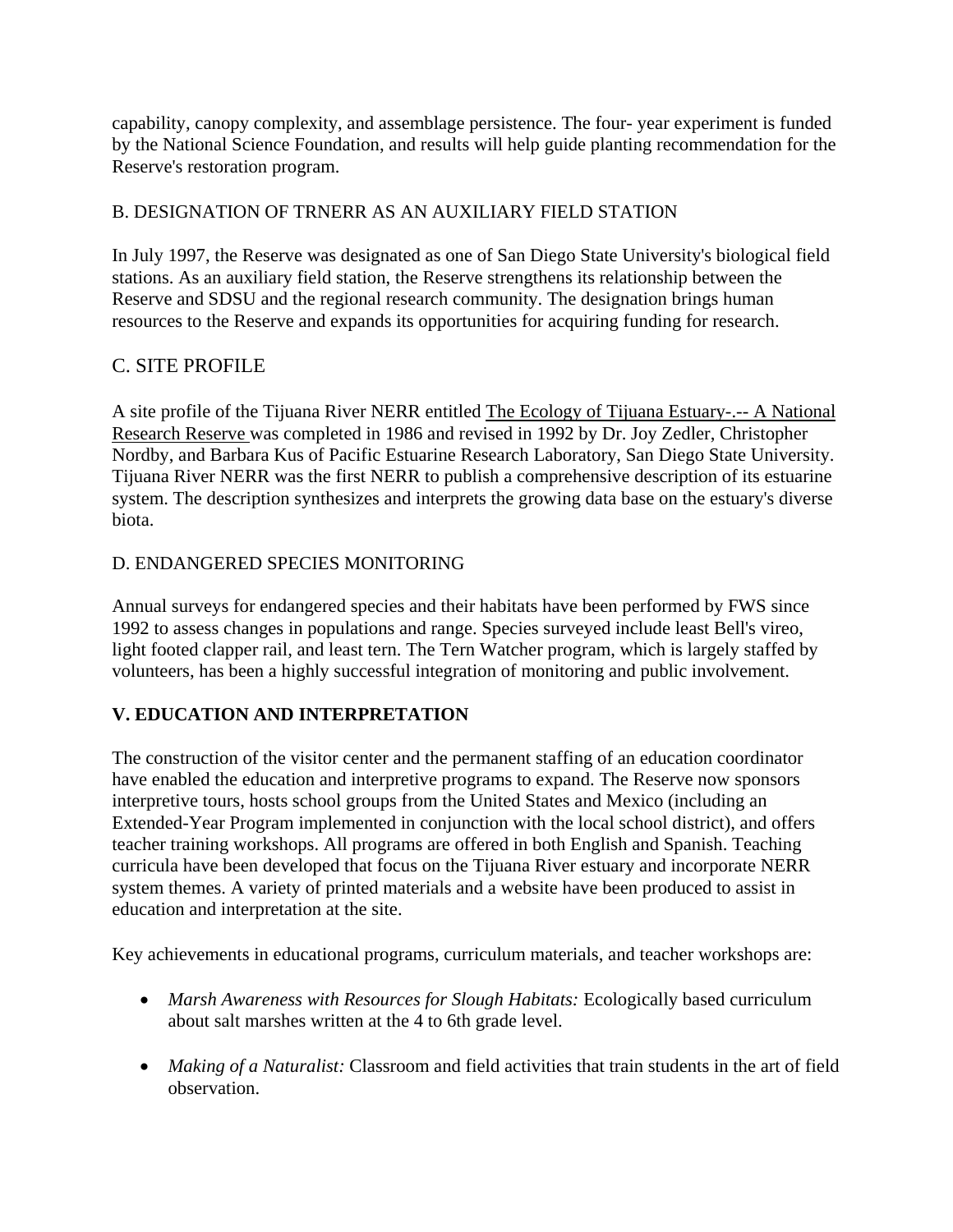- *Water Lines Patterns in the Salt Marsh:* A curriculum for 10th grade that ties the watershed to the coastal wetland at the mouth of the drainage.
- *Rays-Recycle and You Save:* K-2 lesson plans for a recycling curriculum.
- ART-SCI: Workshops for teachers in how to use art to teach science.
- *'What's in Our Water" National Geographic Kid's Net:* Kid's Net kits distributed to schools, with additional materials tracing California's water distribution system and San Diego County watersheds.
- *Extended Year School South Bay Union School District:* The education staff structured and scheduled classroom instruction and field work; provided teacher, teacher aide and volunteer training; developed and revised materials used at the estuary and in the classroom; and conducted field classes at the estuary, practicing field observation of birds and plants followed by activities in the garden.
- *Bilingual teacher training workshops.*
- *Weekly water-testing activities in the education laboratory.*

## **VI. ADMINISTRATION**

A significant achievement at Tijuana River NERR was the recent signing of a Letter of Agreement between the CDPR and FWS that formalized the commitment of cooperation between agencies to manage a seamless reserve. CDPR and FWS now cooperatively handle operations throughout the Tijuana River NERR (in particular the visitor center). The two agencies authorized several specialist positions to carry out the goals of the Reserve program. The Reserve manager's supervisory status as an employee of CDPR enables this position to have full responsibility for the operations of CDPR programs and shared responsibility for cooperative programs. The FWS recently established a full-time position to serve as the on-site Interpretation/Education Coordinator. CDPR has authorized a full-time position to be in charge of the primary Education Program for the Reserve.

# **VII. VISITS, CONFERENCES, AND ACTIVITIES**

The following is a partial list of site visits, conferences, and related activities hosted by the Reserve, or in which Reserve member agencies actively participated.

- United Nations Association Environmental Subcommittee Held annually
- Imperial Beach Economic Development Committee 1996
- Imperial Beach Tourism Task Force 1995-1996
- Coastal Decision-makers Workshop 1996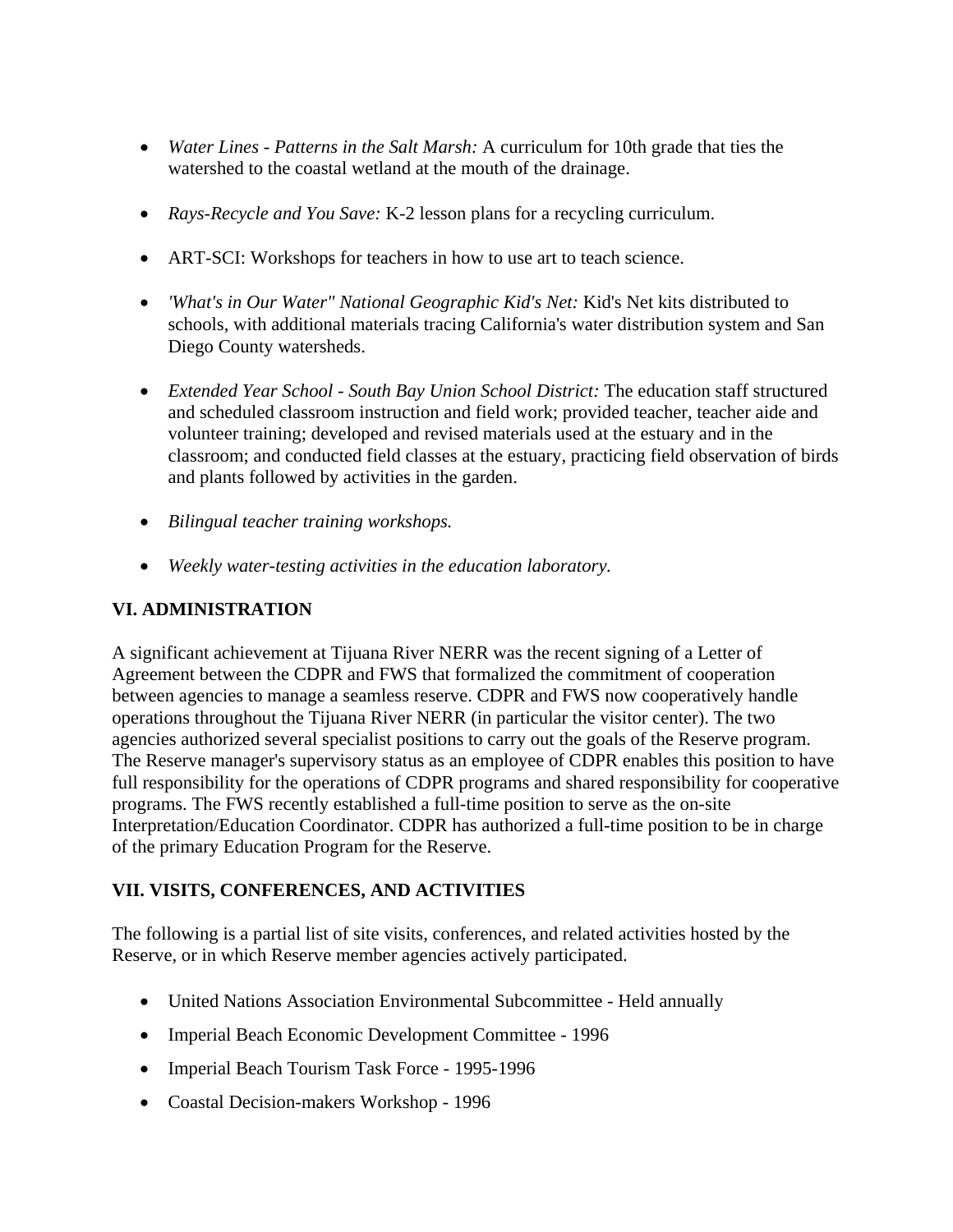- Tijuana River Watershed GIS Project 1996
- Site visit by Department of the Interior Binational Subcommittee
- Site visit by the Undersecretary of Commerce
- Ecoparque Opening in Tijuana
- International Art Exhibits
- Imperial Beach Bird Festival
- Eagle Scout Activities
- Creation of a Reserve website
- Natural History Lectures
- Reserve representation at International Sewage Treatment Hearings
- Reserve representation at Tijuana River Flood Task Force Meetings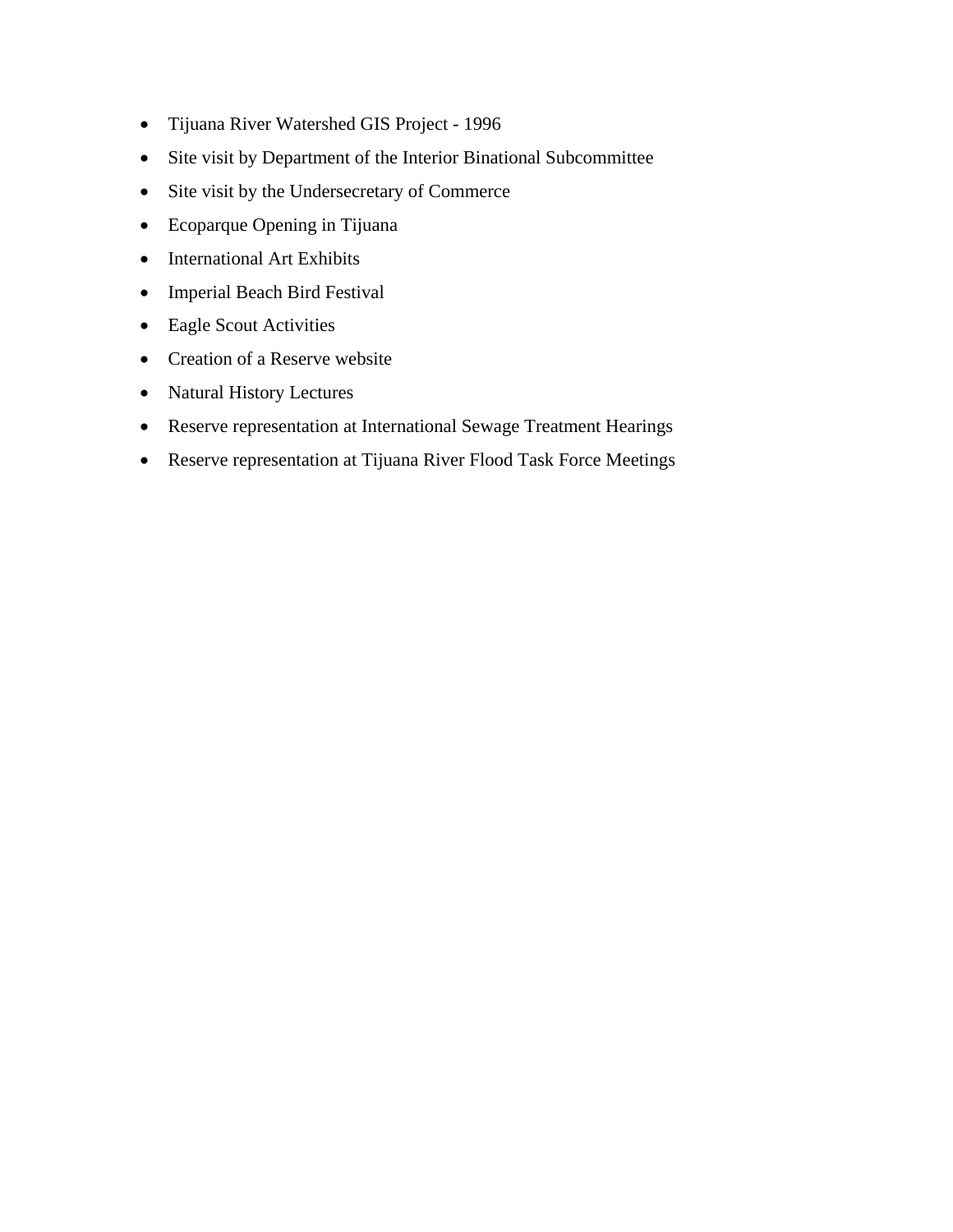# CHAPTER FOUR: ADMINISTRATIVE FRAMEWORK

# **INTRODUCTION**

Tijuana River National Estuarine Research Reserve (NERR) is a partnership between the United States and the State of California. Tijuana River NERR links together National Oceanic and Atmospheric Administration (NOAA), U.S. Fish and Wildlife Service (FWS), and California Department of Parks and Recreation (CDPR). In addition, several regional agencies and local municipalities share ownership and management responsibilities at the Reserve.

The Management Authority is the multi-agency body that coordinates policy and operations on a Reserve-wide basis. Through voluntary participation in the Management Authority, member agencies consent to establish Reserve-wide policies, jointly promote Reserve programs, and cooperate to provide funding and staff to accomplish the missions of the Reserve and the constituent land systems.

The roles and responsibilities for the Management Authority, the operating agencies, and affiliate organizations are defined in this chapter. This chapter also provides an action plan through which the Reserve can improve its administrative framework to better serve the public.

# **I. MISSION**

The mission of the administrative framework plan at the Reserve is to:

#### **Provide administrative relationships and staff necessary to fulfill the Reserve's mission and goals as established in the administrative rules and interagency agreements.**

## **II. GOALS**

Goal 1.

Maintain an administrative framework that maximizes interagency cooperation and allows the Reserve to take full advantage of funding opportunities.

Goal 2.

Establish and maintain an effective administrative structure that provides clear policy direction and guidance in the management of the Reserve.

#### **Goal 3:**

**Coordinate and cooperate with federal, state, and local partners to manage a seamless reserve that addresses watershed and ecosystem-level concerns while meeting the established purpose of the National Wildlife Refuge (NWR)** (Refuge Goal).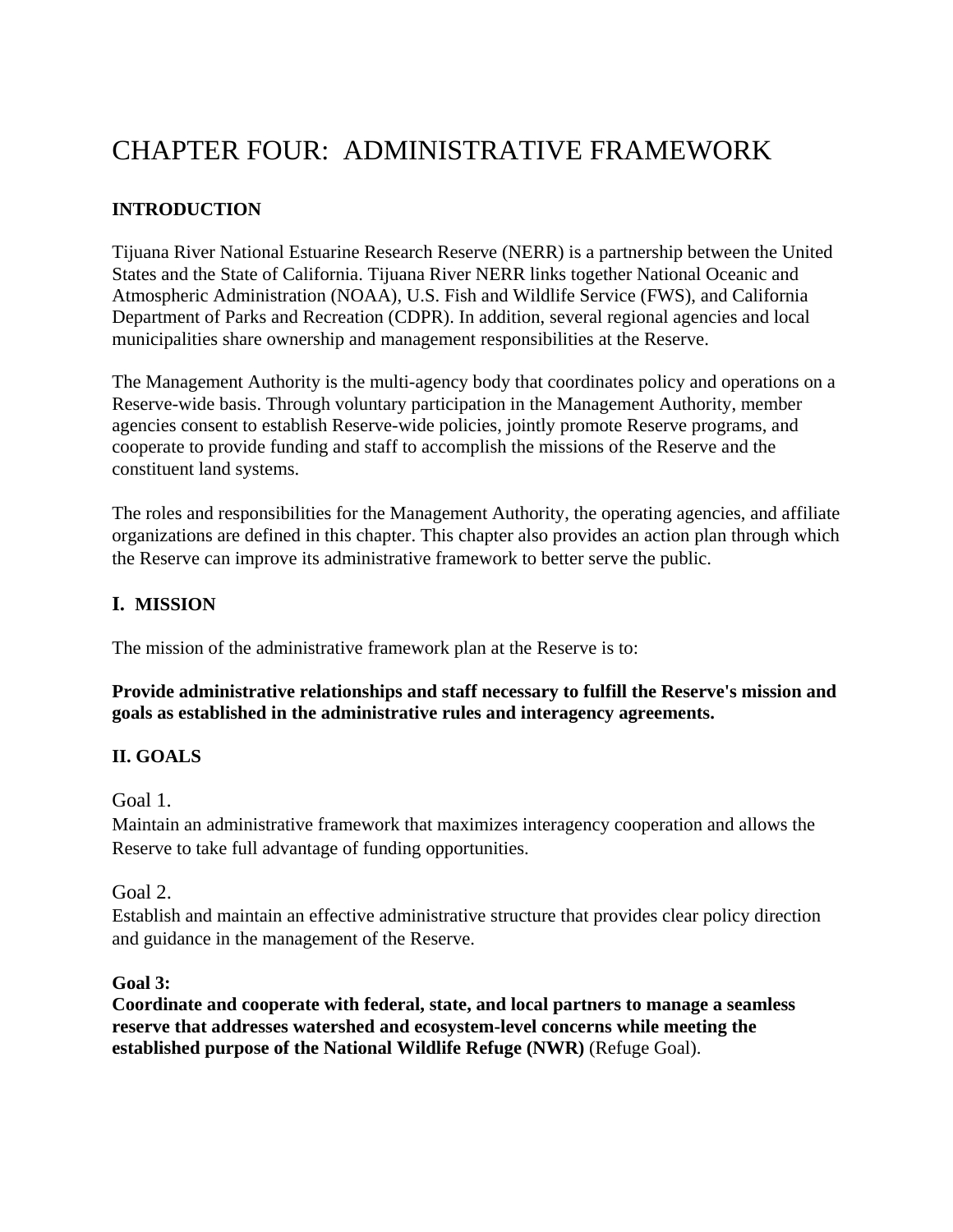## **III. POLICIES**

## A. RELATIONSHIP TO FEDERAL AND STATE GOVERNMENT

#### **1. The National Estuarine Research Reserve System Administration**

Each National Estuarine Research Reserve (NERR) is jointly operated by a state and the federal government. The federal interest is represented by NOAA's Estuarine Reserve Division (ERD). NOAA's mission includes management of the nation's coastal resources and promotion of global stewardship of the world's oceans and atmosphere through science and service. ERD coordinates the NERR System nationally and administers NOAA grant funds to state partners at individual Reserves.

The NERR System is intended to operate as a federal/state partnership. Although the management of a reserve, including development of site-specific policies, is a state's responsibility, NOAA provides overall system policies and guidelines, funding, and program assistance. In addition, NOAA evaluates the reserves every three years. The purpose of the NOAA review is to ensure that a state is complying with NOAA/NERR goals, approved work plans, and reserve management plans.

Pursuant to Coastal Zone Management ACT (CZMA) enabling legislation (Sections 312 and 315), NOAA must conduct performance evaluations of the operation and management of each reserve while NOAA's federal financial assistance continues. If deficiencies in the operation or types of research conducted at a reserve are found, NOAA may withdraw financial assistance to the reserve until remedies are in place. National Estuarine Research Reserve designation can be withdrawn by NOAA when a reserve is found to be deficient and fails to correct deficiencies within a reasonable time.

The state interest is usually represented through one or more state agencies or universities. Typically these are agencies charged with environmental, wildlife or coastal management responsibilities. States usually administer reserve personnel and day-to-day reserve management.

#### **2. The National Wildlife Refuge System Administration**

The Tijuana River NERR is an atypical NERR because FWS is an additional federal partner. NOAA provides no funding for or oversight over NWR management. On the NWR portion of the Reserve, FWS, not the state, has primary authority. At the Reserve, FWS and CDPR have agreed to cooperate in joint day-to-day Reserve management.

Tijuana Slough National Wildlife Refuge (NWR) is a unit of the National Wildlife Refuge System (NWRS), administered by U.S. Fish and Wildlife Service (FWS). The Refuge System includes habitats in all 50 states, Puerto Rico, the Virgin Islands, and Guam. Since establishment of the first NWR in 1903, the NWRS has grown to include over 512 units, totaling over 92 million acres. The Refuge System is the only federal lands system dedicated to wildlife conservation and is the most diverse and complete collection of habitats managed by any resource agency in the world.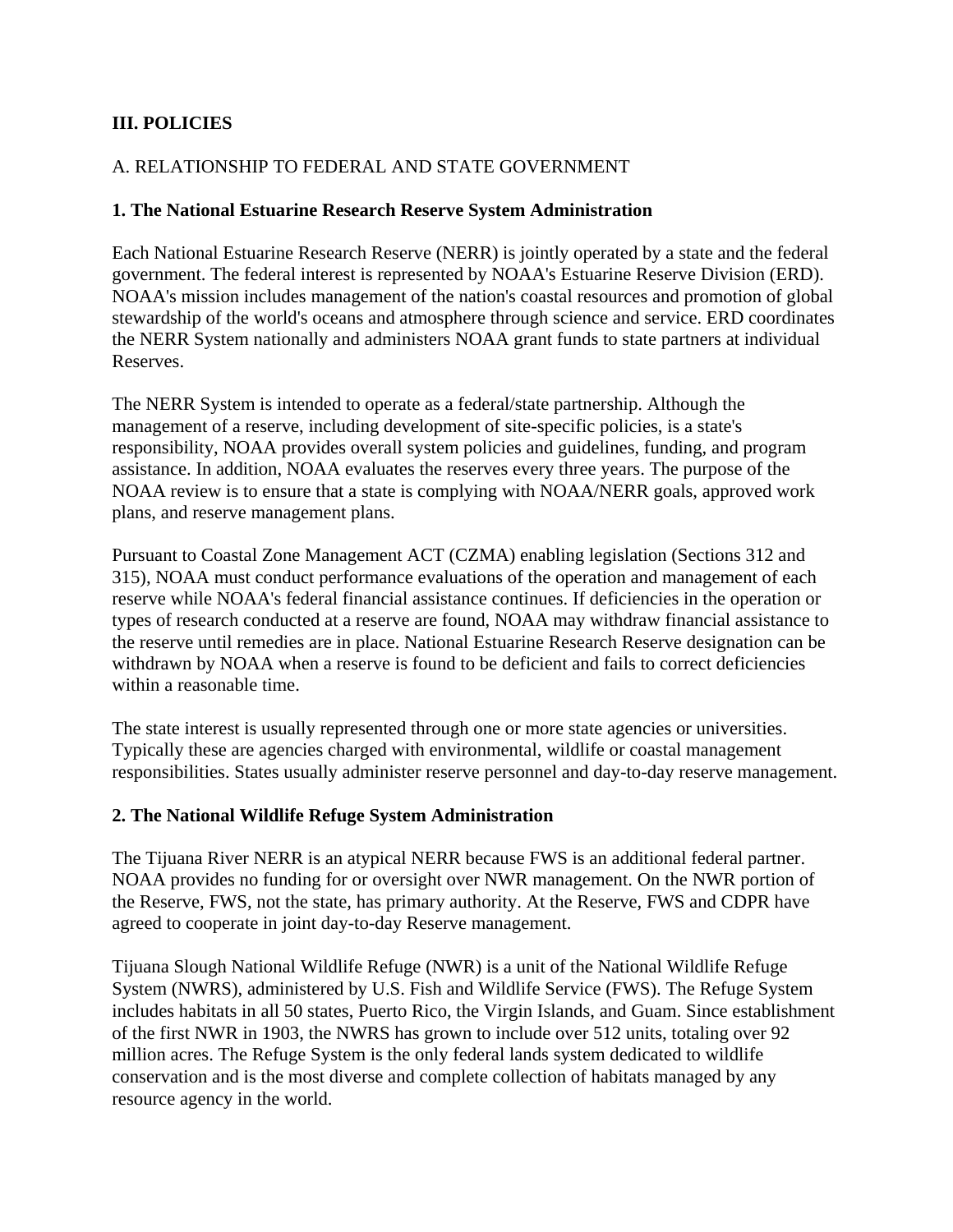Tijuana Slough NWR is administered by FWS Region 1, headquartered in Portland, Oregon. Tijuana Slough NWR is one of four NWRs of the San Diego NWR Complex, headquartered in Carlsbad, CA. The project leader for the San Diego Complex administers all NWRS units in the county and represents FWS on the Management Authority. Budget and personnel ceilings for the Tijuana Slough are included in Complex allocations. The on-site manager oversees day-to-day operations at Tijuana Slough, including coordinating the Operating Agency partnership with CDPR, directing and supervising assigned staff, and planning and executing all Refuge programs at the Reserve.

## **3. California Department of Parks and Recreation Administration**

CDPR is the federally designated administrative lead agency at Tijuana River NERR. As the designated state agency in the NERR partnership, the state matches NOAA's financial contribution, primarily by providing staffing for the Reserve. As one of the major landowners within the Reserve, CDPR also manages Border Field State Park as part of the overall state parks system.

# **IV. EXISTING CONDITIONS AND PERCEIVED NEEDS**

# A. OVERVIEW OF EXISTING ADMINISTRATIVE FRAMEWORK

The Reserve is unique among the 21 units of the NERR System in its composition and management. Unlike most NERRS, which are managed by a single state agency with state and NOAA funding, the Reserve is an aggregation of local, state, and federal lands subject to "handson" management by each landowning agency.

CDPR is the NERR-designated state agency that, with NOAA support, contributes significantly to the Reserve. The Fish and Wildlife Service contributes additional significant federal resources. Additional state resources are provided by the California Coastal Conservancy and the California Coastal Commission. Local governments, including the County of San Diego, the City of San Diego, and the City of Imperial Beach, each contribute to the Reserve program and coordinate policy with Reserve staff.

Like most NERRS, the Reserve's activities are reviewed by a Management Authority comprised of representatives of the cooperating agencies and organizations, landowners, and non-owners. The Management Authority coordinates and unifies Reserve programs.

Within the Reserve, CDPR owns and administers 418-acre Border Field State Park. The Superintendent of Border Field State Park also serves as Reserve manager and is responsible for administering NOAA funding and programs at the Reserve.

The Fish and Wildlife Service administers Tijuana Slough National Wildlife Refuge, including fee lands of the FWS and U.S. Navy, and adjacent state tidelands under a lease from the California State Lands Commission.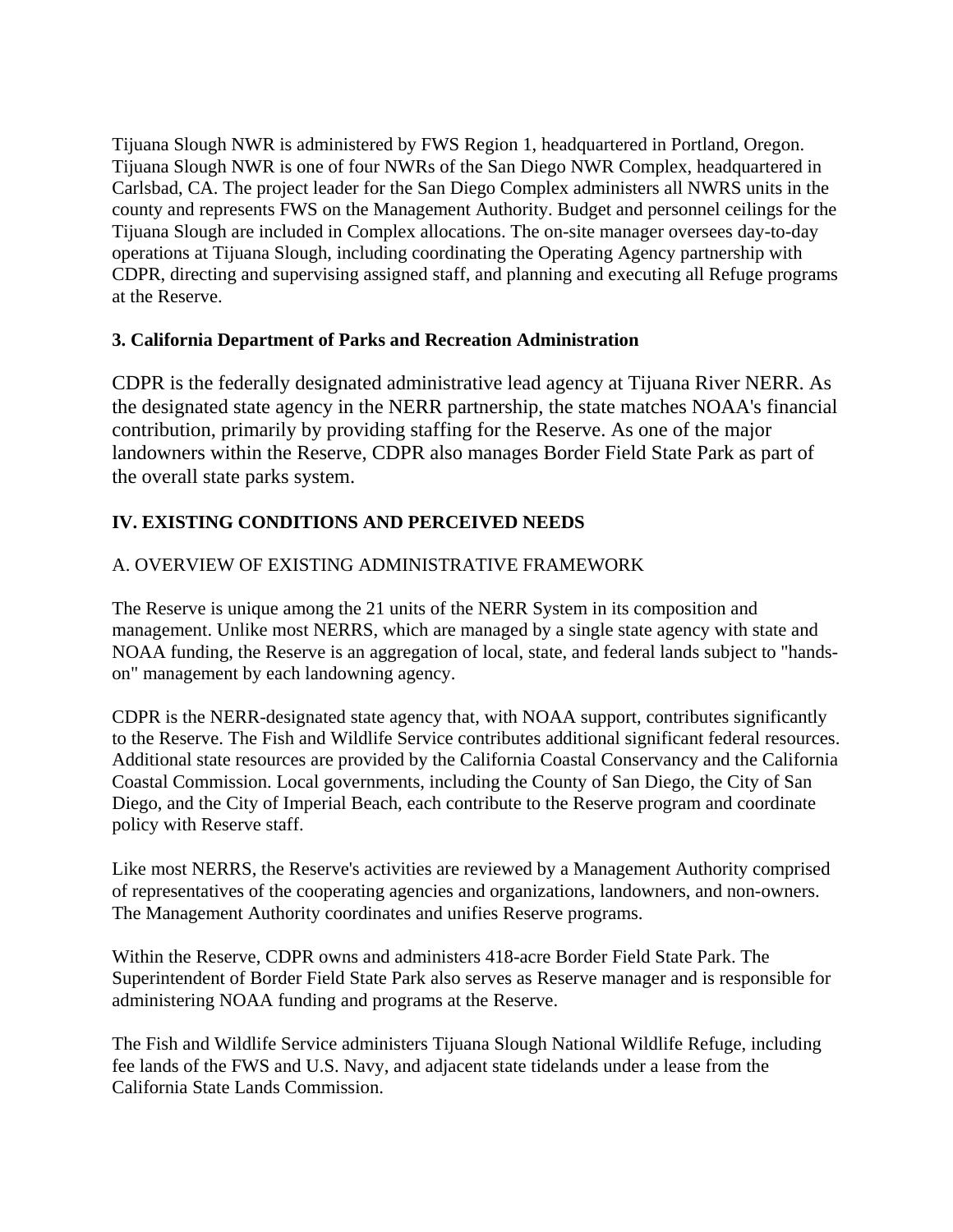The City of San Diego and County of San Diego also own and administer land within the Reserve. County lands are part of the San Diego County Parks System. City lands are currently operated and maintained by the County Park System under a City/County Memorandum of Understanding.

The management structure of the Reserve is shown in Figure 9.

## B. OVERVIEW OF ROLES AND RESPONSIBILITIES BY AGENCY CATEGORY

## **1. Roles and Responsibilities of the Management Authority**

The Management Authority member agencies have joined together to coordinate policy, enhance communication, leverage resources, and achieve mutual Reserve- wide missions and goals. The responsibilities of the Reserve's Management Authority are:

- to coordinate activities of the various constituent agencies;
- to provide Reserve-wide policy guidance;
- to oversee progress toward achieving NERR System requirements and Reserve goals; and
- to provide a forum for discussing complex issues and addressing conflict.

The Management Authority meets quarterly, or as needed, to conduct Reserve business and obtain public input. In the rare situation where an agreement cannot be reached through the Management Authority voting process, each agency retains the responsibility and authority to carry out its primary objectives on the property it owns or manages. Any activities carried out in the Reserve must, however, be consistent with this plan.

#### a. Composition of the Management Authority

The Management Authority consists of nine permanent members and two term members, as described below. Once appointed, permanent and term members have equal status. Additional seats, whether permanent or term, may be created by the Management Authority.

#### *(Updated table of TRNERR Administrative Structure (FIGURE 9) to be created here)*

#### i. Permanent Members

Permanent members of the Management Authority are appointed representatives of the major public landowning agencies, the cities and the county where the Reserve is located, and state agencies with primary missions to protect coastal resources.

The nine permanent positions on the Management Authority are held by representatives from each of the following agencies:

#### California Coastal Commission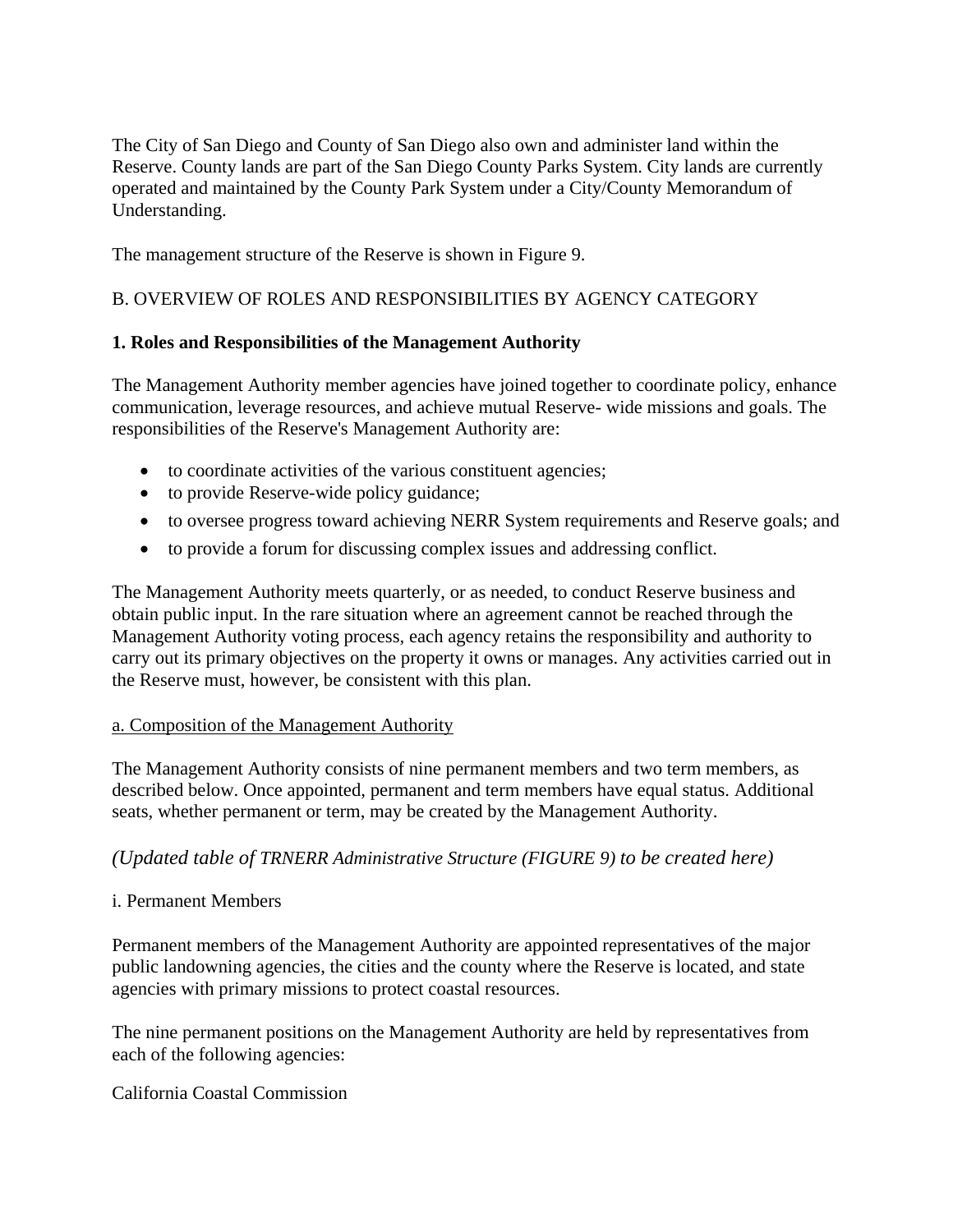California Department of Parks and Recreation U.S. Fish and Wildlife Service State Coastal Conservancy U.S. Navy City of Imperial Beach City of San Diego County of San Diego U.S. Border Patrol

In addition, NOAA holds a permanent, nonvoting seat on the Management Authority.

#### ii. Term Appointments

There term positions are held by organizations that promote the mission of the Reserve. One position is held by a representative of a local university or research facility. A second position is held by a representative of a non-governmental organization with  $501(c)(3)$  status and a stated mission that supports the Reserve. Terms last two years; there is no limit to the number of terms for each organization. The nine permanent members of the Management Authority are responsible for appointing the two term positions. The Management Authority may offer term membership to universities or non-profit organizations based on the following criteria:

- an expressed interest in participating in the Management Authority,
- a demonstrated commitment to the long term mission of the Reserve, and
- an assessment that the organization would provide a partnership that is beneficial to multiple Reserve programs.

Upon ratification of the updated Management Plan, two-year term memberships will be offered to San Diego State University (SDSU, a research institution) and Southwest Wetland Interpretive Association (SWIA, a non-governmental organization).

## **2. Roles and Responsibilities of Management Authority Committees**

Five standing committees advise the Management Authority in the conduct of its business:

- Resource Protection, Management, and Restoration Committee: responsible for Reservewide biological and cultural resource management programs, law enforcement, habitat management, restoration, and enhancement.
- Research and Monitoring Committee: responsible for coordinating research and scientific monitoring at the Reserve.
- Education and Interpretation Committee: responsible for environmental education and outreach activities of the Reserve.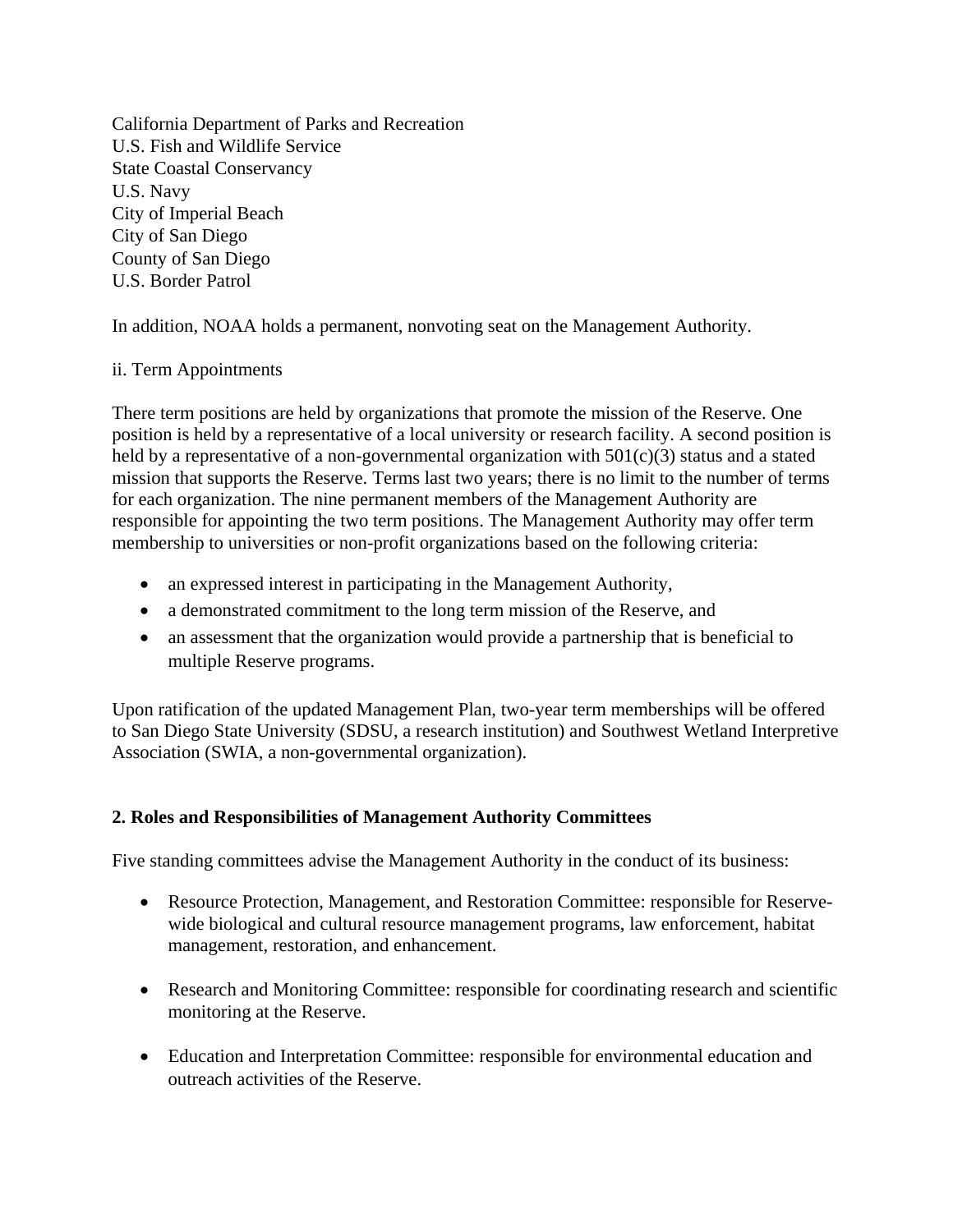- Public Access, Use, and Involvement Committee: responsible for recreation programs, law enforcement, signage and publications, and public affairs.
- Watershed Coordination Committee: responsible for cross-border programs with partners in Mexico, and all binational issues affecting the Reserve, its resources, and its programs.

These committees assist the Management Authority in accomplishing the goals of this plan. Committees consist of the Reserve staff and interested community members. Each committee must include at least one member of the Management Authority, who is designated as the committee chair. Committees are charged with considering issues referred by the Management Authority, developing options, proposing strategies, and making recommendations to the Management Authority. An important function of the committees is to involve the public directly in the decision-making process at the Reserve. Committee chairs accept assignments from the Management Authority and hold regular committee meetings. The committees may provide reports and recommended actions to the Management Authority for their approval. Reports and recommended actions are to be provided to the Management Authority in writing prior to the Management Authority meeting.

Ad hoc committees are formed to address specific issues outside the existing committee format. Ad hoc committees have been formed on the issues of trails, law enforcement, and visitor center exhibits.

## **3. Roles and Responsibilities of the Operating Agencies**

Day-to-day management of Reserve programs, including resource protection, land management, and all public-use programs, is a joint responsibility of the operating agencies (CDPR and FWS). The operating agencies have agreed, through a "Letter of Agreement" (Appendix 6), to operate a seamless reserve and to conduct their operations in a coordinated manner. Both operating agencies are equally committed and responsible for all Reserve programs. This is a major change from the 1986 Management Plan framework, in which FWS was the lead agency for wildlife resource/biological programs, and CDPR was lead agency for all other programs.

The one exception to shared responsibilities for Reserve management is the relationship with NOAA, including administration of NOAA resources supporting the Reserve. By law, the Reserve manager is a state employee. At the Reserve, the state park superintendent serves as Reserve manager. The Reserve manager is the public voice for NERR System programs and is responsible for meeting NOAA reporting requirements, administering NOAA grants, and reporting on NOAA funding and reviews to the Management Authority.

The Reserve manager and on-site Refuge manager constitute the Reserve management team. They are charged by their respective agencies and the Management Authority with closely coordinating all Reserve programs, and ensuring that the operating agencies' efforts and leveraged resources are cooperative and directed at achieving the Reserve mission. While each agency administers its lands in accordance with agency policy, decisions on day-to-day program operations are reached jointly by the on-site managers of the operating agencies to the maximum extent possible.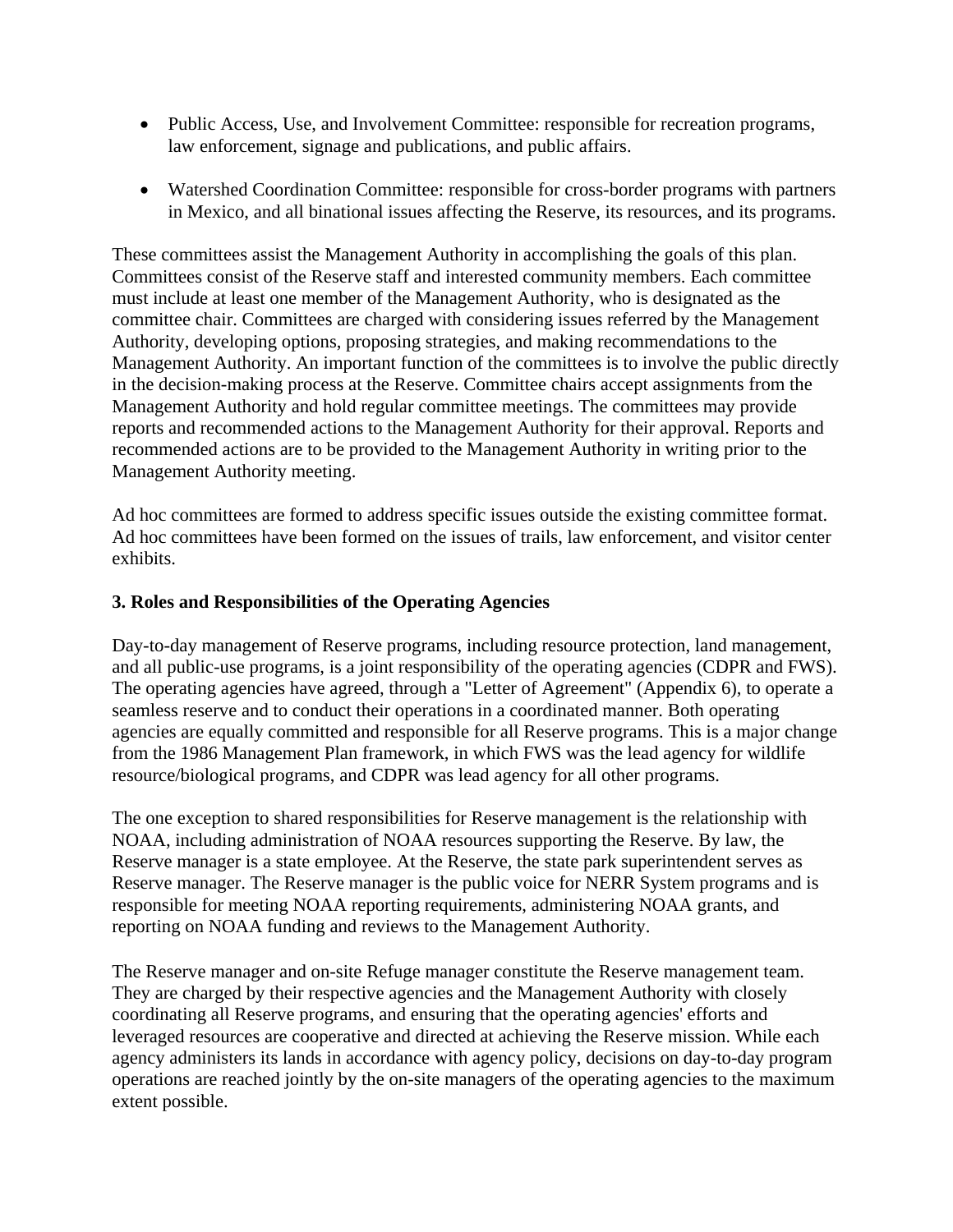Development, operations, and maintenance of Reserve facilities are the responsibility of the operating agencies. The operating agencies recommend Reserve-wide proposals to the Management Authority. The Management Authority will provide advice and act to advance the Reserve mission.

## **4. Roles and Responsibilities of the Cooperating Agencies**

Cooperating Agencies serve on the Management Authority but are not involved in the daily operation of the Reserve. They are as follows:

## a. Office of Ocean and Coastal Resource Management (OCRM)

OCRM is the NOAA division responsible for implementing the NERR System in partnership with state and local governments, federal agencies, non-governmental organizations, and universities.

The NERR System is administered by the Estuarine Reserve Division (ERD) of OCRM within NOAA. This division is authorized under the Coastal Zone Management Act to make matching grants to states for acquisition, development, and operation of NERRs (not NWRS). As part of this authority, the ERD is responsible for ensuring that each reserve is managed according to the NERR Regulations (15 CFR 921) and individual grant awards.

## b. State Coastal Conservancy

The State Coastal Conservancy is responsible for coordinating reserve land acquisition and resource restoration programs outlined in the Management Plan. The Conservancy carries out its work in close coordination with each landowning agency and the Management Authority. The Conservancy's emphasis is to facilitate planning across jurisdictional boundaries, both within the Reserve and adjacent areas of the watershed. Work includes the analysis and planning necessary to support restoration and acquisition activities, and identifying and securing funds needed for implementation and management of projects.

## c. California Coastal Commission (CCC)

The CCC is responsible for reviewing coastal development permits in areas of the coastal zone not covered by a local government's Local Coastal Program (LCP); monitoring the implementation of local government LCPS; enforcing violations of the California Coastal Act; and reviewing certain federal activities and federally funded or permitted projects for consistency with the State's approved coastal management program. The CCC also maintains a land-use planning role and works with local jurisdictions in development and amendments to their LCPS.

## d. City of San Diego

As the majority of the Reserve and U.S. portions of the Tijuana River Valley are located within the San Diego corporate limits, the City has land use and regulatory responsibilities. The City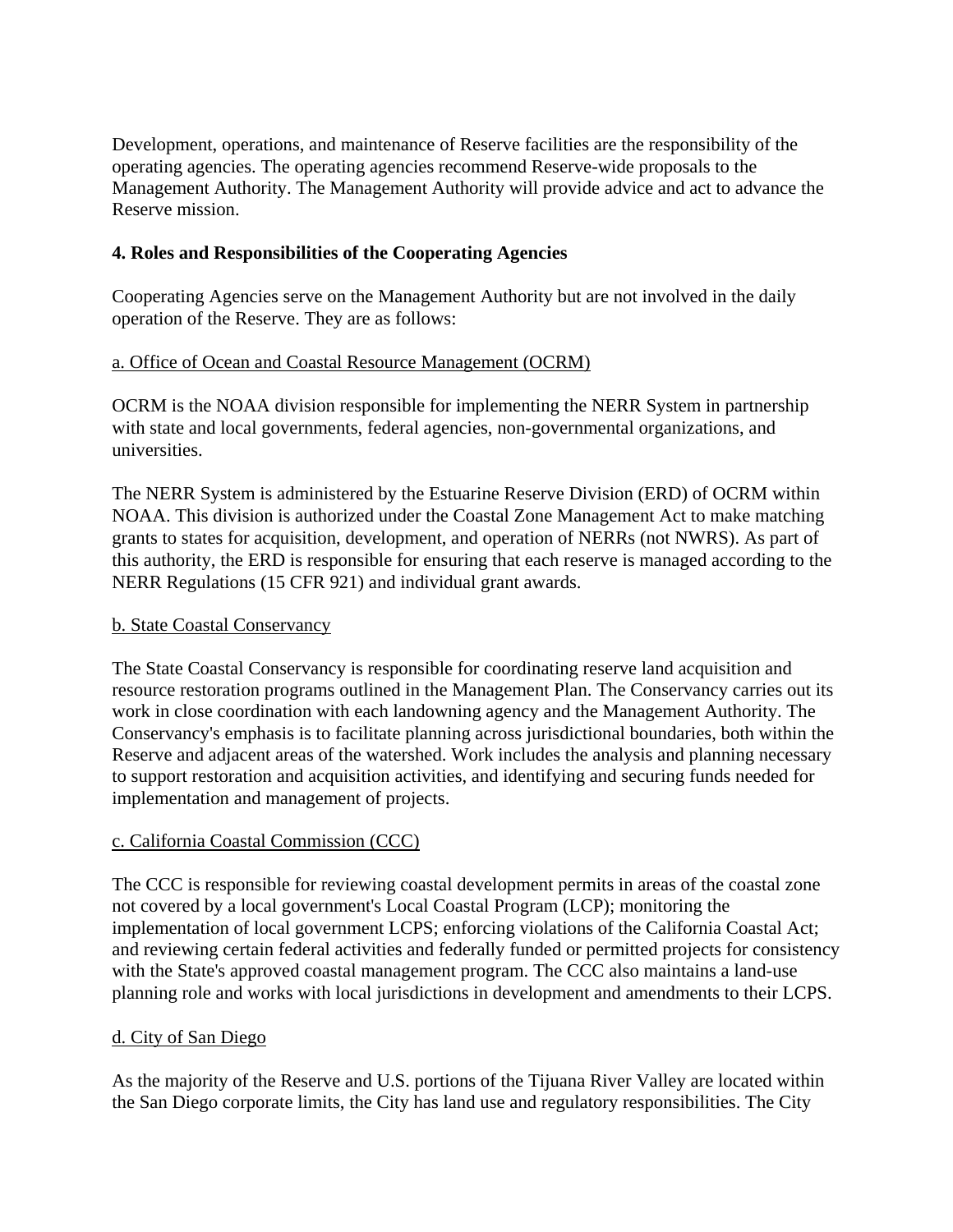also has responsibilities for providing local services (police, fire, etc.); the permitting or construction and maintenance of new and existing infrastructure improvements (flood control); and ensuring compliance with federal floodway regulations. In addition, the City is a landowner, and held approximately 285 acres of land within the Reserve boundary at the time this document was drafted. An agreement established in July of 1997 transfers ownership of lands south of the Tijuana River to Border Field State Park. Remaining City-owned parcels near the eastern boundary of the Reserve are managed by the County of San Diego under a 1996 agreement. The City is also involved in the construction of portions of the International Wastewater Treatment Plant, the South Bay Ocean Outfall, the water reclamation plant, the replacement of bridges at Dairy Mart Road and Hollister Street, and mitigation associated with all projects currently under design or construction.

#### e. County of San Diego

The County of San Diego is responsible for land acquisition, restoration, resource protection, management, and environmental education on County Parks lands within the estuary and the Tijuana River Valley. The County provides matching funds and in-kind services, when available, and coordinates with other agencies. County of San Diego representatives also provide consultation and services related to ocean water quality testing, integrated pest management, hazardous materials management, mosquito control, and disease prevention.

#### f. City of Imperial Beach

The City of Imperial Beach owns no land within the Reserve, but has land-use responsibility over portions of the Reserve within its corporate limits. The City is responsible for any general plan amendments and modification to zoning plan ordinances. The City is planning to appoint a representative to identify and explore opportunities within the City of Imperial Beach to promote eco-tourism and use in the Reserve.

## g. U.S. Border Patrol

The United States Border Patrol prevents illegal immigration into the U.S. and is the most visible agency in the southern end of the Reserve. As a member of the Management Authority, the Border Patrol is able to coordinate its patrol efforts with the Reserve's resource management program and advise and contribute to resource protection efforts.

#### h. San Diego State University

The Reserve is an auxiliary field station for San Diego State University. The majority of the research conducted at the Reserve since its designation has been conducted by the university's Pacific Estuarine Research Laboratory. SDSU is nationally recognized for its work in coastal wetland restoration and advises on the Reserve's restoration activities.

## i. Southwest Wetland Interpretive Association

Southwest Wetland Interpretive Association (SWIA) is a non-profit organization with  $501(c)(3)$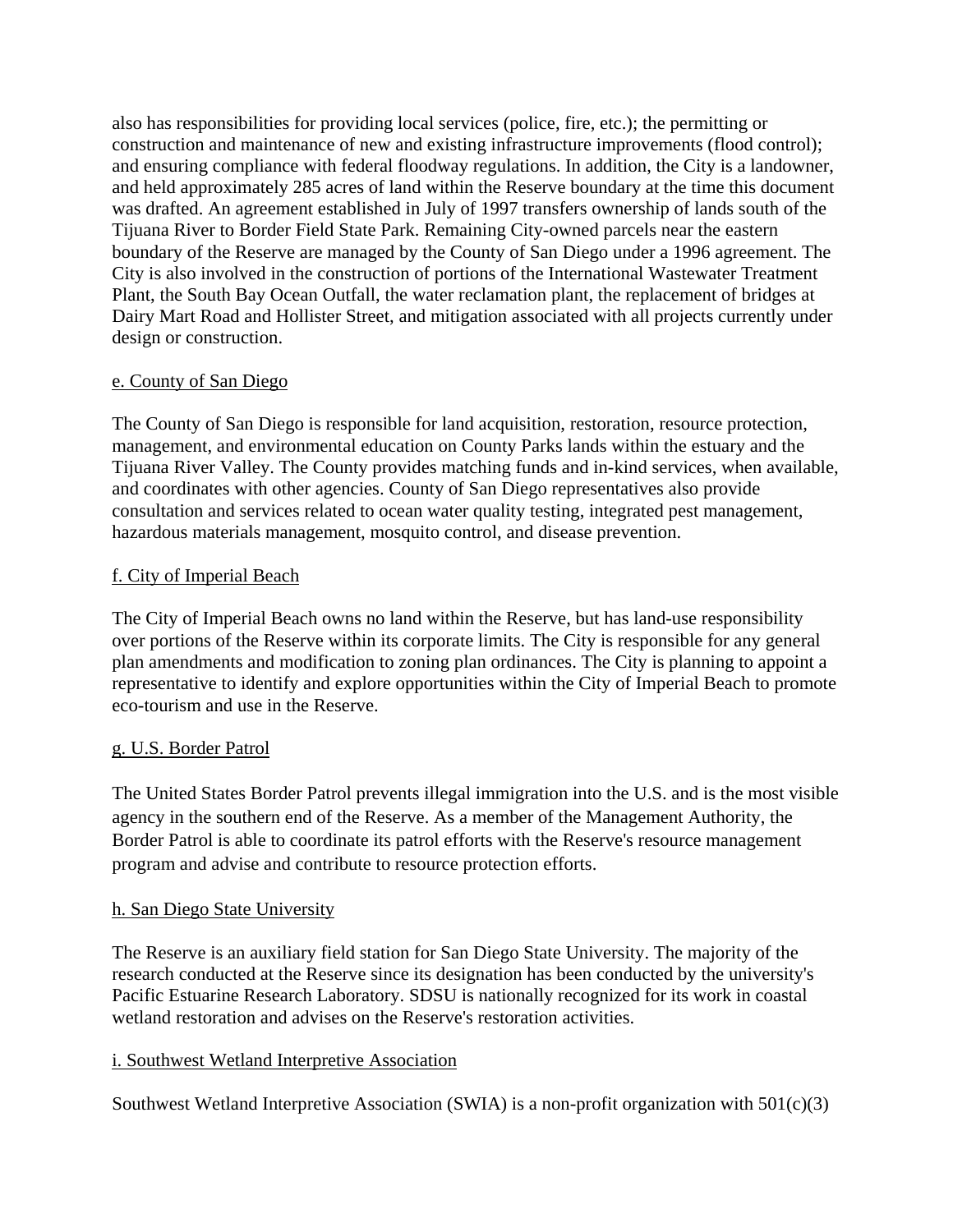status dedicated to preservation, restoration, and education in the Tijuana River Valley and its wetlands. It is member supported and works with federal and state resource agencies dedicated to the protection and enhancement and interpretation of wetlands. SWIA's primary objectives are protection of the Reserve, fundraising, and administration of grants for restoration of damaged wetlands, education and revegetation, and the preservation of threatened resources through land trust acquisitions.

## C. ROLES AND RESPONSIBILITIES FOR RESOURCE PROTECTION MANAGEMENT, AND RESTORATION

# **1. TRNERR Management Authority**

Consistent with the 1995 NERR System Strategic Plan and the Management Plan, the Management Authority reviews and approves annual and long-term priorities for resource protection and restoration work within the Reserve as well as involvement of the Reserve in the Tijuana River watershed. The Management Authority also develops new programs and funding sources to address new resource protection and restoration issues as they arise, and provides input to regulatory agencies that review off-Reserve projects within the watershed.

Within the Management Authority, the Resource Protection, Management and Restoration Committee has the primary role of evaluating resource protection proposals and projects and makes recommendations on them to the full Authority.

# **2. The Operating Agencies - CDPR and FWS**

The operating agencies are each responsible for all resource protection and restoration activities that occur within the boundaries of their land units (State Park and National Wildlife Refuge shown in Figure 3). The operating agencies also develop plans for restoration projects and assist in preparation of environmental compliance documents for restoration work.

When possible, the operating agencies provide funding, technical assistance, and personnel to assist in planning, supervision, construction, monitoring, and maintenance of restoration and resource protection projects. The operating agencies also coordinate with the Management Authority on all controversial or sensitive resource protection and restoration activities.

The operating agencies are the primary law enforcement agencies in the Reserve. CDPR and FWS are both responsible for protection of resources in their jurisdictions, and for coordinating and cooperating with each other and with other law enforcement, including San Diego Police, San Diego County Sheriff, California Department of Fish and Game, and the U.S. Border Patrol. A Law Enforcement Memorandum of Agreement is currently being negotiated and will detail the Reserve Enforcement Program.

# **3. The Cooperating Agencies**

a. The State Coastal Conservancy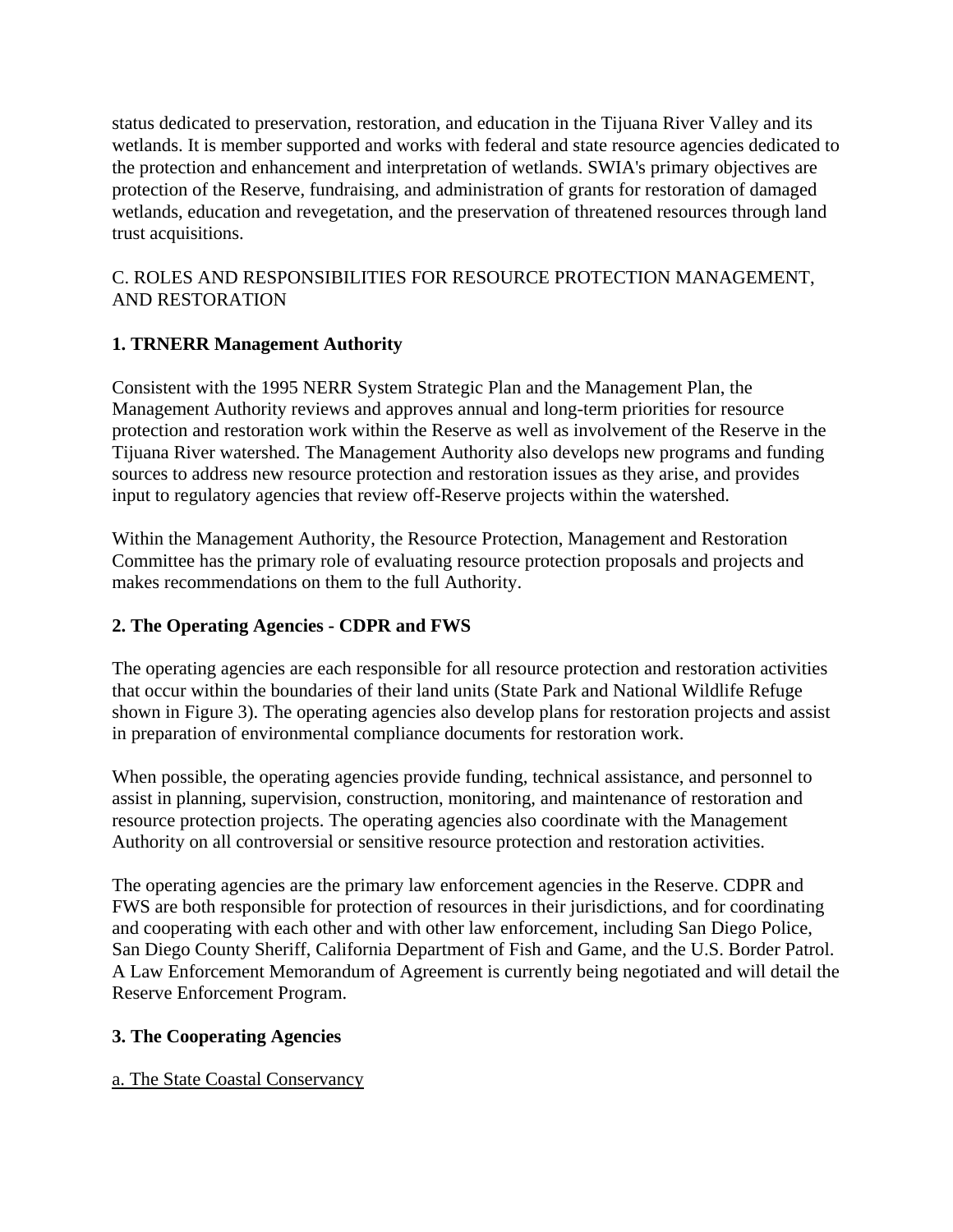The State Coastal Conservancy is the primary agency responsible for planning and coordinating execution of Reserve-wide habitat restoration. The Conservancy provides funds and staffing, as available, to plan habitat protection and restoration projects. The Coastal Conservancy also seeks outside sources of funding for Reserve programs. The Coastal Conservancy serves as a liaison for agencies that regulate Reserve activities.

## b. The California Coastal Commission

The California Coastal Commission is responsible for regulating coastal zone development in areas not covered by the certified Local Coastal Program (LCP), and as such must review Reserve projects and provide permits for restoration projects. The Coastal Commission also monitors implementation of local government's LCPs and enforces violations of the Coastal Act.

#### c. The County of San Diego

The County is responsible for managing County and City of San Diego-owned lands of the Reserve consistent with county policy and this plan, and coordinates land use and resource protection activities that overlap the Reserve and Tijuana River Valley Regional Park.

## D. ROLES AND RESPONSIBILITIES FOR EDUCATION AND INTERPRETATION

## **1. TRNERR Management Authority**

The Management Authority reviews annual priorities for interpretation and education to ensure consistency with NERR Strategic Plan and Three-Year Action Plan goals. The Management Authority also evaluates progress toward achieving NERR and Reserve goals in these program areas and adjusts long-term priorities. The Management Authority's Research and Monitoring, Education, and Interpretation and Public Access, Use, and Involvement committees each have responsibilities to study, review, and recommend changes and improvements to the education and interpretation programs.

## **2. Operating Agencies**

CDPR and FWS are jointly responsible for operational planning and execution of Reserve education and interpretation programs. The Reserve manager/park superintendent and the on-site Refuge manager agree to tailor their staff assignments to best meet program needs with minimal duplication of effort and maximum economy. Specific responsibilities will vary, depending on staffing levels and skills and abilities of staff.

As viewed by the Management Authority and the operating agencies, the Interpretation and Education program includes formal environmental education to primary and secondary school students, educational efforts directed at coastal zone regulators and managers, staff-presented and self-guided interpretive programs, outreach and media relations, and teacher and docent training.

With NOAA funding, CDPR will generally provide the Reserve environmental education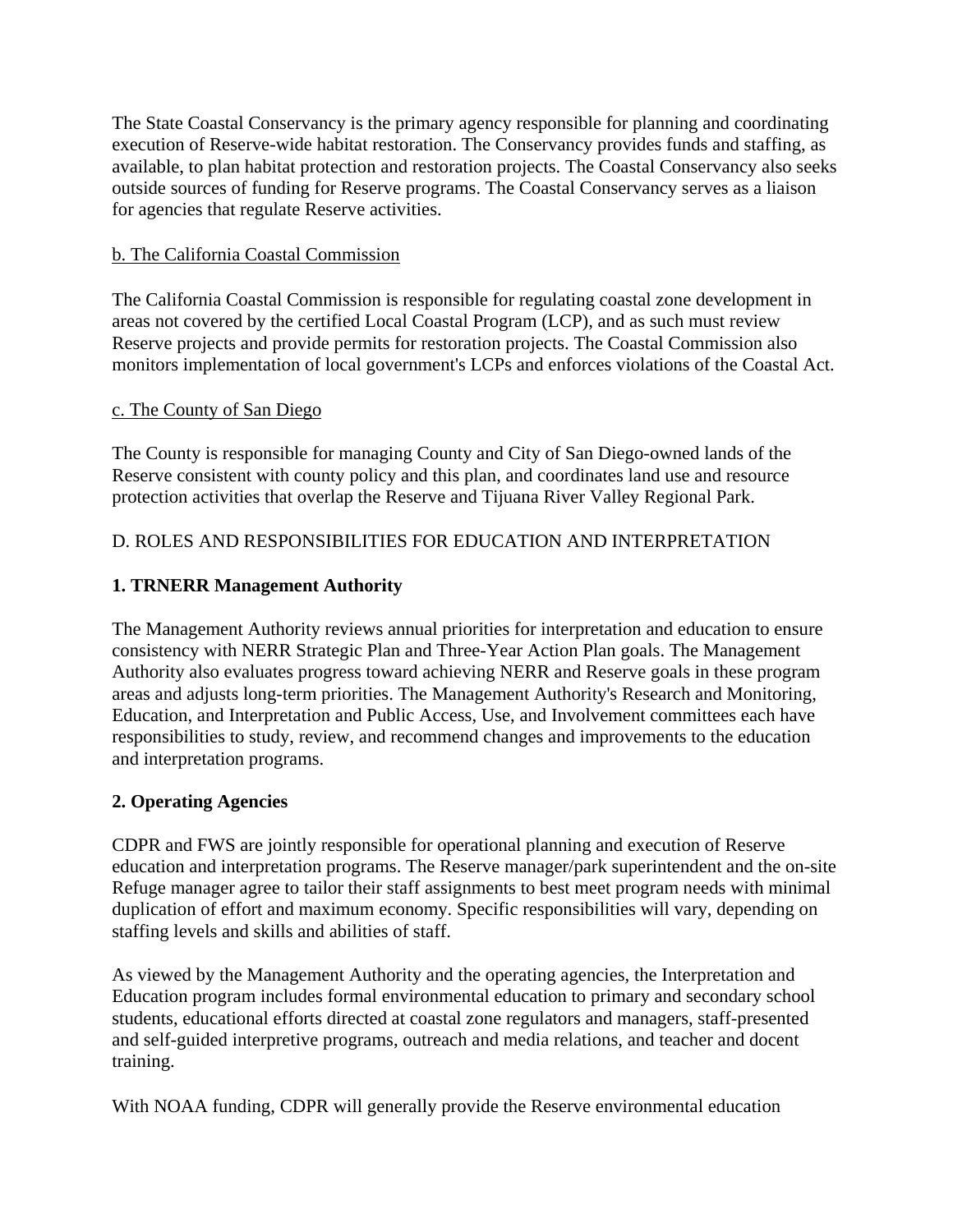coordinator. FWS provides a public use specialist.

## **3. Cooperating Agencies**

## a. Southwest Wetlands Interpretive Association (SWIA)

SWIA provides non-governmental support to the interpretation and environmental education programs of the Reserve. SWIA raises funds through operation of the Cooperating Association Sales Outlet (bookstore) in the Reserve Visitor Center and a variety of other means. Part of those funds are used to enhance interpretation and environmental education programs. Requests for SWIA funding are submitted by the Reserve manager for review and approval by the SWIA Board of Directors. Many SWIA members also volunteer at the Reserve, serving as docents and educators.

## b. Other Cooperating Agencies

The California Coastal Conservancy, California Coastal Commission, County of San Diego, and City of San Diego may all provide technical assistance and funding (as available) to assist the operating agencies in implementing the public use, interpretation, and education programs of the Reserve.

# E. ROLES AND RESPONSIBILITIES FOR RESEARCH AND MONITORING

# **1. TRNERR Management Authority**

The research responsibilities of the Management Authority include reviewing Reserve Research plans to ensure they complement NOAA Strategic and Three- Year Action Plan research goals, and evaluating the overall progress toward achieving NERR System and Reserve priorities.

Most of the research responsibilities of the Management Authority are executed by the Research and Monitoring Committee (See Chapter 6). The Research and Monitoring Committee meets with the operating agencies to review applications to conduct research at the Reserve. Applications are accepted twice a year and are reviewed by a committee representing the Management Authority, operating agencies, and members of the scientific community. (See Chapter 6 for details of Reserve Research Protocol.) Research on Tijuana Slough NWR must be compatible with the Refuge purpose.

The Research and Monitoring Committee also assists and advises the operating agencies in execution of NERR System-wide monitoring efforts at the Reserve.

## **2. Operating Agencies**

CDPR and FWS are responsible for approval of research that occurs on State Park and National Wildlife Refuge (including Navy lands), respectively. All research on the Reserve must be approved and authorized under a special-use permit signed by the Reserve manager or Refuge manager. CDPR and FWS will institute a joint permitting system to be used whenever practical.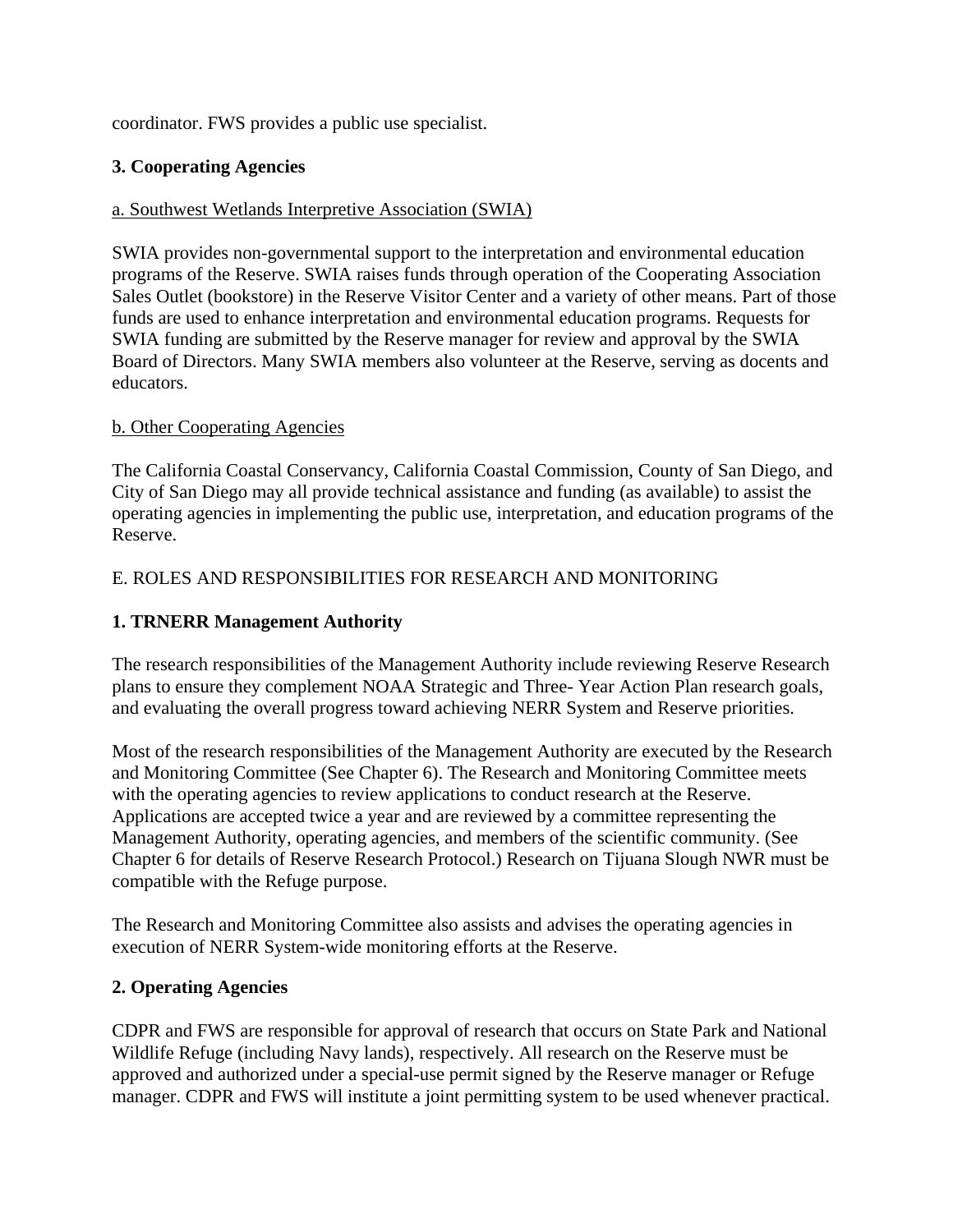The operating agencies will coordinate closely with the Research and Education Committee of the Management Authority to ensure that research conducted on the Reserve is compatible with resource protection; scientifically sound; compatible with existing public uses including interpretation, education, and existing research efforts; and whenever possible, contributory to NERR System goals. The review of research applications will be a joint exercise of the operating agencies and the Research and Education Committee. Research on Tijuana Slough NWR must be compatible with the Refuge purpose.

The operating agencies are responsible for implementing the Reserve Monitoring Program funded by NOAA. This may be accomplished by CDPR or FWS personnel under direction of the Reserve manager and on-site Refuge manager, or by a Reserve-administered contract with universities or other entities.

## **3. Cooperating Agencies**

## a. Landowning Agencies

Landowning agencies are ultimately responsible and have final approval over research proposed to be conducted on their lands.

## b. San Diego State University

Historically, SDSU has funded and its scientists have conducted the vast majority of research at the Reserve, and plays an active role on the Research and Monitoring Committee. SDSU serves as a liaison with the academic community and advises the Reserve staff on resource protection and restoration. A wide range of research and monitoring, including the NERR System monitoring activities, are performed by SDSU.

## **4. Affiliated Organizations**

## a. Researchers

Research personnel from all sources, including universities, government agencies, nongovernmental organizations, and private citizens are all welcome to apply to conduct scientific studies at the Reserve. Researchers are responsible for following the protocol established in Chapter 6 of this Management Plan, including meeting all deadlines for applications and meeting all permitting requirements. Failure to follow procedures or meet deadlines may result in rejection of applications.

# F. ROLES AND RESPONSIBILITIES FOR PUBLIC ACCESS, INVOLVEMENT, AND USE

# **1. TRNERR Management Authority**

The Management Authority coordinates Reserve-wide policies for public involvement, use, and access. The meetings of the Management Authority provide a forum where the public can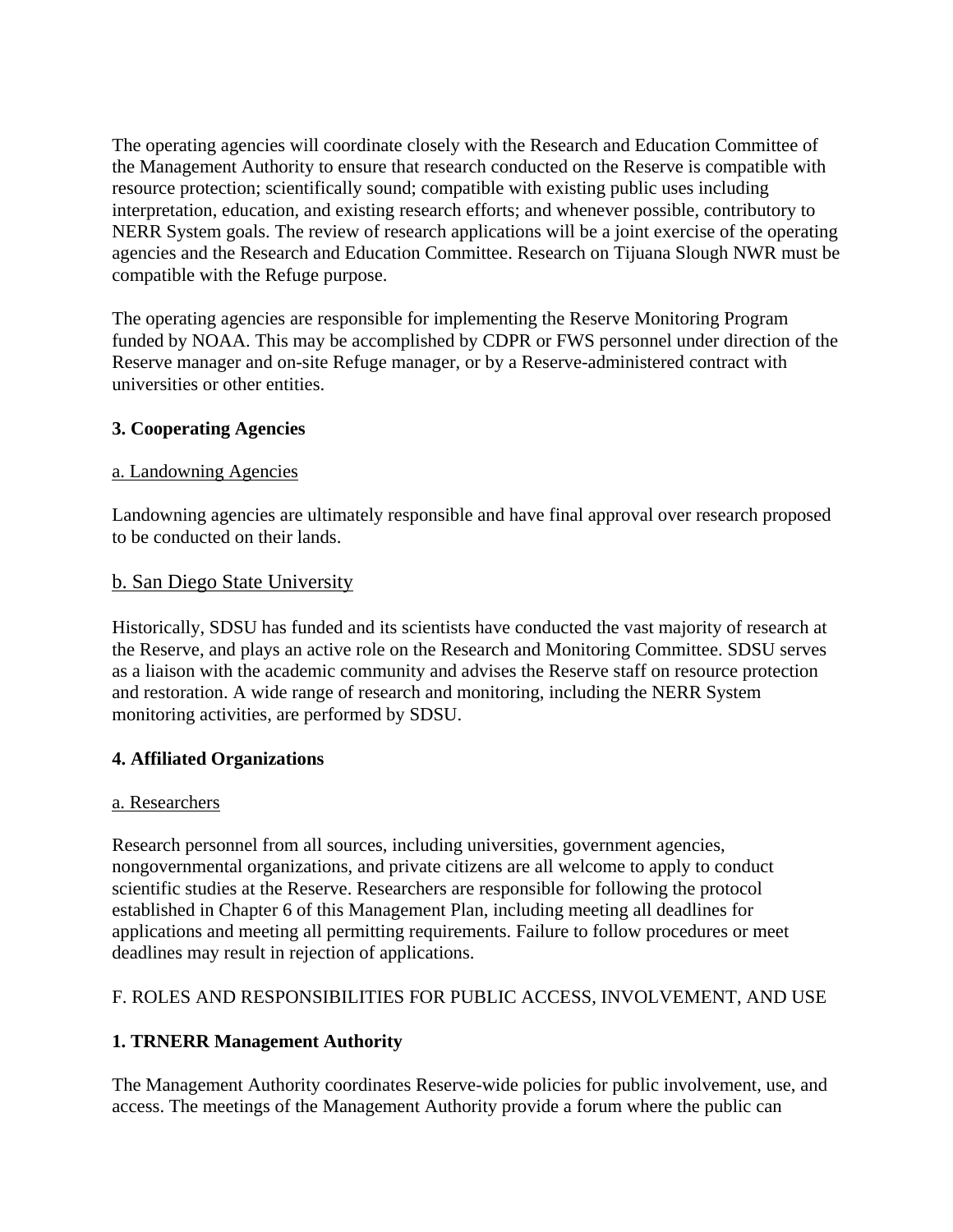present comments and suggestions on Reserve operations. The committees of the Management Authority are a vital link to the public; members of the public are recruited to lend their expertise to committees.

## **2. Operating Agencies**

The operating agencies designate and maintain safe access to and through the Reserve. They encourage visitor use and involvement to the extent compatible with resource protection (and, where applicable, with Refuge purposes). They also staff the volunteer program and a public relations program and coordinate with independent volunteer groups.

## **3. Cooperating Agencies**

Individual agencies and organizations provide recommendations and funding for improved public access. In some cases, cooperating agencies own land adjacent to the Reserve boundary and can collaborate on trail linkages and regional recreational planning.

## G. ROLES AND RESPONSIBILITIES FOR FINANCIAL MANAGEMENT AND ACQUISITION OF FUNDING

# **1. TRNERR Management Authority**

The Management Authority may make recommendations to the operating agencies on the financial needs and priorities for spending at the Reserve, but has no specific financial reporting responsibilities.

# **2. Operating Agencies**

The responsibility for accurate financial tracking and reporting lies primarily with the operating agencies.

## a. CDPR

The Reserve manager is responsible for accurately budgeting operation needs and sending financial statements and performance reports to State Parks headquarters and NOAA.

Many Reserve projects are supported through grants or funding from Cooperating Agencies such as NOAA, SWIA, and the State Coastal Conservancy. Grant categories have included operation and management, development, planning and construction, acquisition, education, and research and monitoring. In order to receive each financial assistance award, quarterly or semi-annual performance and financial reports are required.

In addition to submitting financial reports, the Reserve must "draw down" on federal funds available. This requires coordination between CDPR's field office in San Diego and CDPR's headquarters in Sacramento.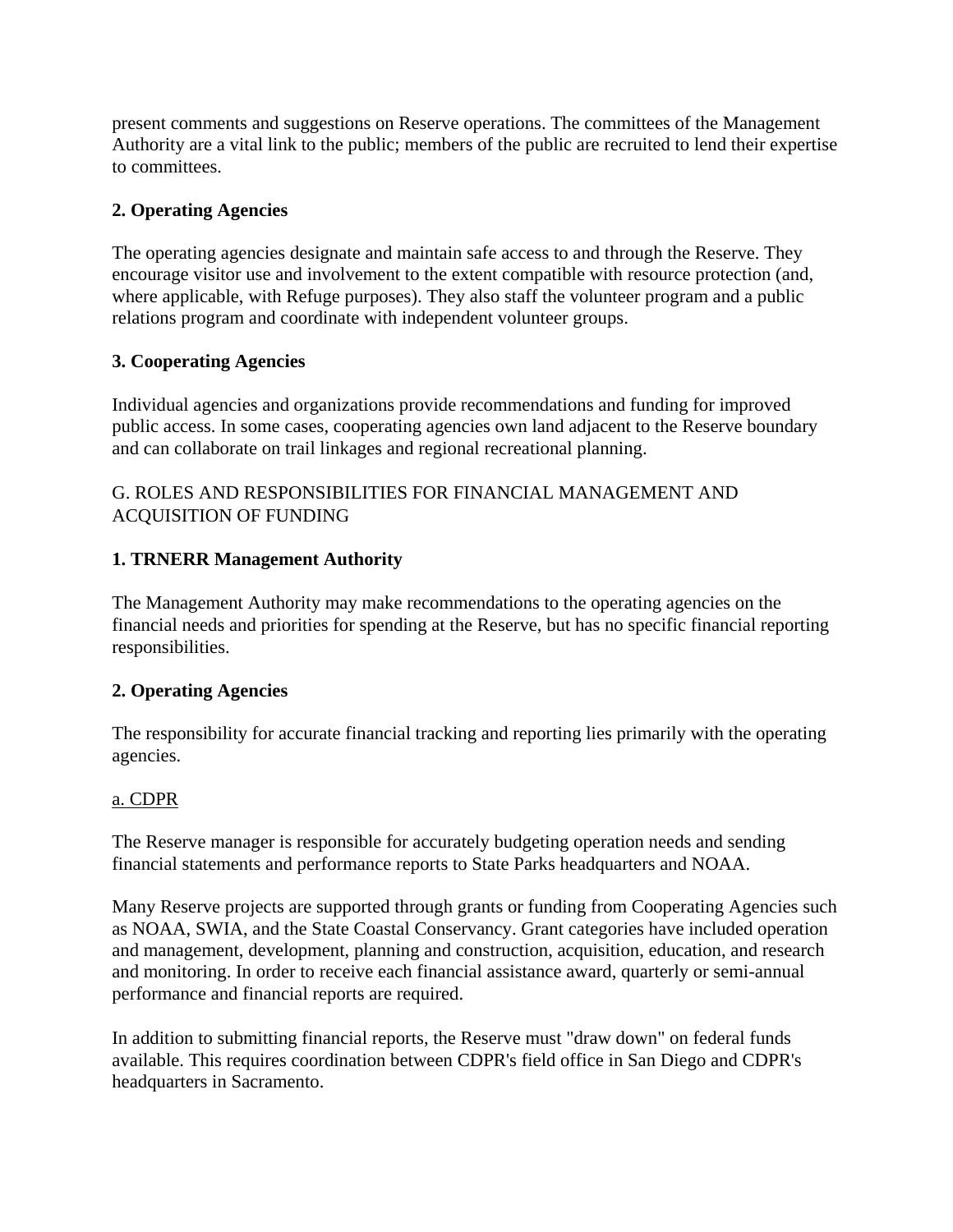In past years, financial management of NOAA funds at the Reserve has needed improvement. During a NOAA 312 review, completion of an updated Management Plan and implementation of a financial and program reporting system were required of the Reserve staff. The actions regarding reporting were completed by February 1997 and are now part of standard practices at the Reserve.

## b. FWS

FWS funds operations and maintenance of Tijuana Slough NWR and, within the overall Reserve, is a major federal contributor of funds and staff resources. FWS receives no funding from NOAA and has no financial management responsibilities to NOAA. Funding of the Reserve is a responsibility of the NOAA/CDPR relationship. Refuge and Reserve budgets and financial management are separate and are tied only through voluntary cooperation of FWS and CDPR.

Refuge management is funded through annual congressional NWR Operations and Maintenance (O&M) appropriations. Refuge O&M funds are targeted and managed at the San Diego NWR Complex headquarters. Besides the O&M account, special funds for programs such as Fire Management or the Partners for Fish and Wildlife Program may also be available to the Refuge on an annual basis. All funds are Complex funds and are not specifically targeted to Tijuana Slough NWR.

The Refuge Complex Manager annually provides funds to the Refuge manager, Tijuana Slough NWR, for staff salaries, supplies, equipment, programs, and contracts. FWS contracting officer support and timekeeping/payroll support are provided by the Complex headquarters in Carlsbad, CA, and the regional office in Portland, OR. The on-site manager is an authorized government Visa cardholder and is authorized to make most routine purchases required for day-to-day operation of the Refuge.

FWS is authorized by various legislation to make grants to, and enter cooperative agreements with, state and local government agencies and certain educational and non-profit private organizations. These authorities provide excellent mechanisms to leverage resources within the Reserve partnership. FWS is authorized to accept contributed funds. FWS can also receive and provide funds to other federal agencies through a variety of mechanisms.

Refuge funding needs are identified, and appropriations justified, through the NWRS Maintenance Management System (MMS) and Refuge Operating Needs System (RONS) databases. MMS projects identify funding needs to replace, rehabilitate, or repair existing real and capitalized property. RONS projects identify additional funding and staffing requirements needed to operate the NWR at the level necessary to accomplish the goals of this Comprehensive Management Plan. A list of RONS projects is located at Appendix 2.

Tijuana Slough NWR may also receive FWS fiscal resources through other appropriations. These may include funds from fire management and private lands sub-activities, and contributed funds. Again, these resources are fund targeted to the Refuge Complex and managed similar to Refuge O&M funds.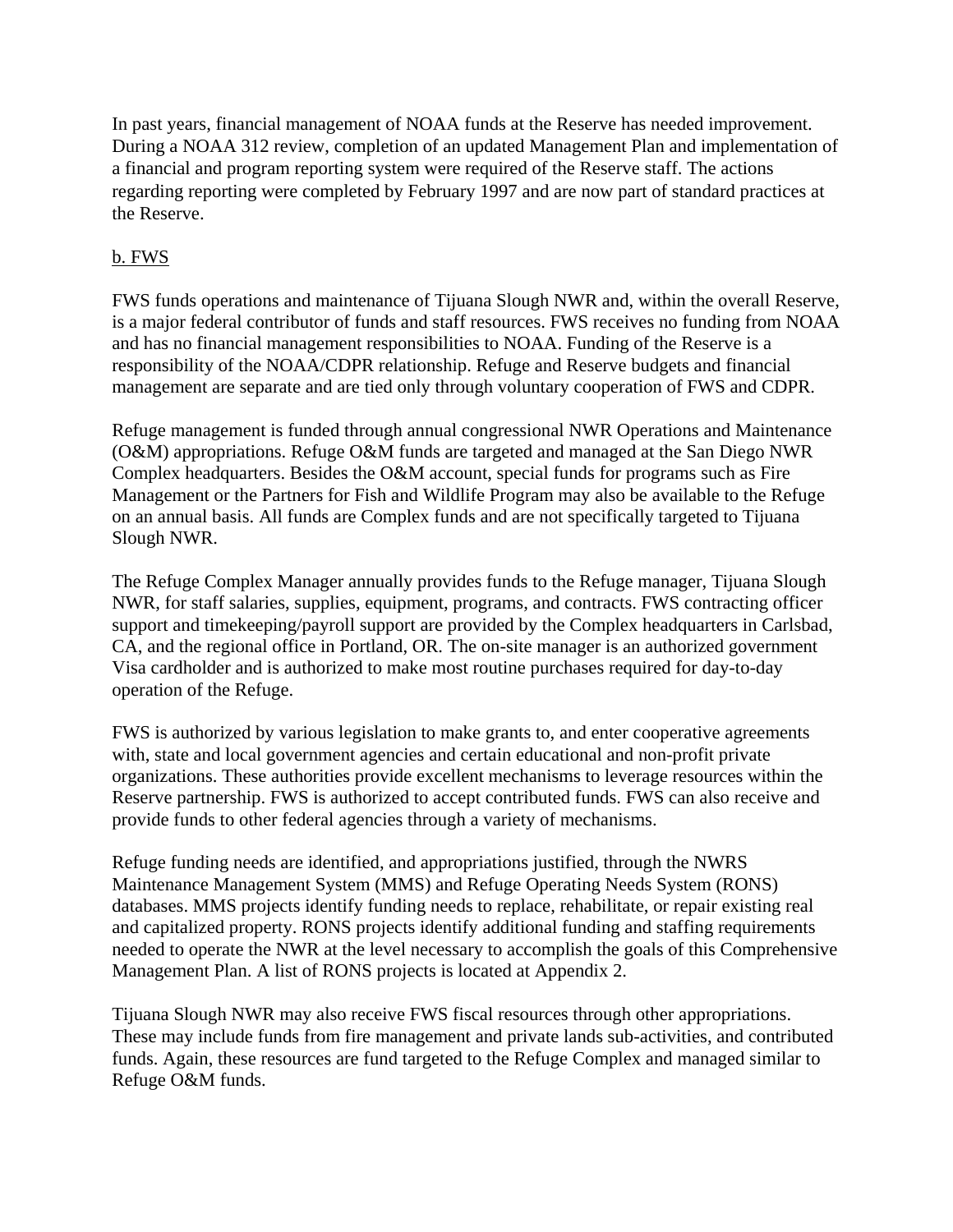## **3. Cooperating Agencies**

When possible, Cooperating Agencies seek funding from within their agencies to fund Reserve projects. Cooperating agencies may also seek grants from outside sources to fund projects at the Reserve.

#### H. TRNERR STAFFING

An overview of current staffing is provided below.

#### TABLE 2: Current Staffing at Tijuana River NERR'

*(table to be created for new plan)*

TABLE 3: Proposed Additions and Modifications to Staffing at TRNERR

*(table to be created for new plan)*

#### **1. Description of Additional Staff Positions Needed**

#### Office Assistant

Administrative support is needed for both the Refuge and Reserve manager. The Reserve is currently without administrative support and the addition of this position would improve the Reserve performance in responding to grant proposals, permit proposals, and financial reporting. Proposed duties include clerical support and record-keeping. Either CDPR or FWS could contribute funding for this position.

#### Research Coordinator

Current needs for the position are identified in the Research and Monitoring section of this plan (see Chapter 6). Proposed duties would include maintaining and improving the Reserve GIS system, reviewing research applications, acting as a liaison with research institutions to promote management-oriented research, improving record-keeping and documentation of historic and current research at the Reserve, and implementing the NERR System research and monitoring guidelines. Research coordination currently falls to the Reserve and Refuge managers. Potential funding sources for this position are NOAA, CDPR, FWS, and SDSU.

#### Law Enforcement Officer

Law enforcement needs are identified in the Resource Protection, Management, and Restoration section of this plan (see Chapter 5). The FWS law enforcement officer would patrol Tijuana Slough NWR and other refuges in the San Diego NWR Complex, direct crime prevention at the Refuge, act as a liaison for coordination with other agencies on law enforcement matters, plan public use and law enforcement programs, assist with the interpretive program, and serve as the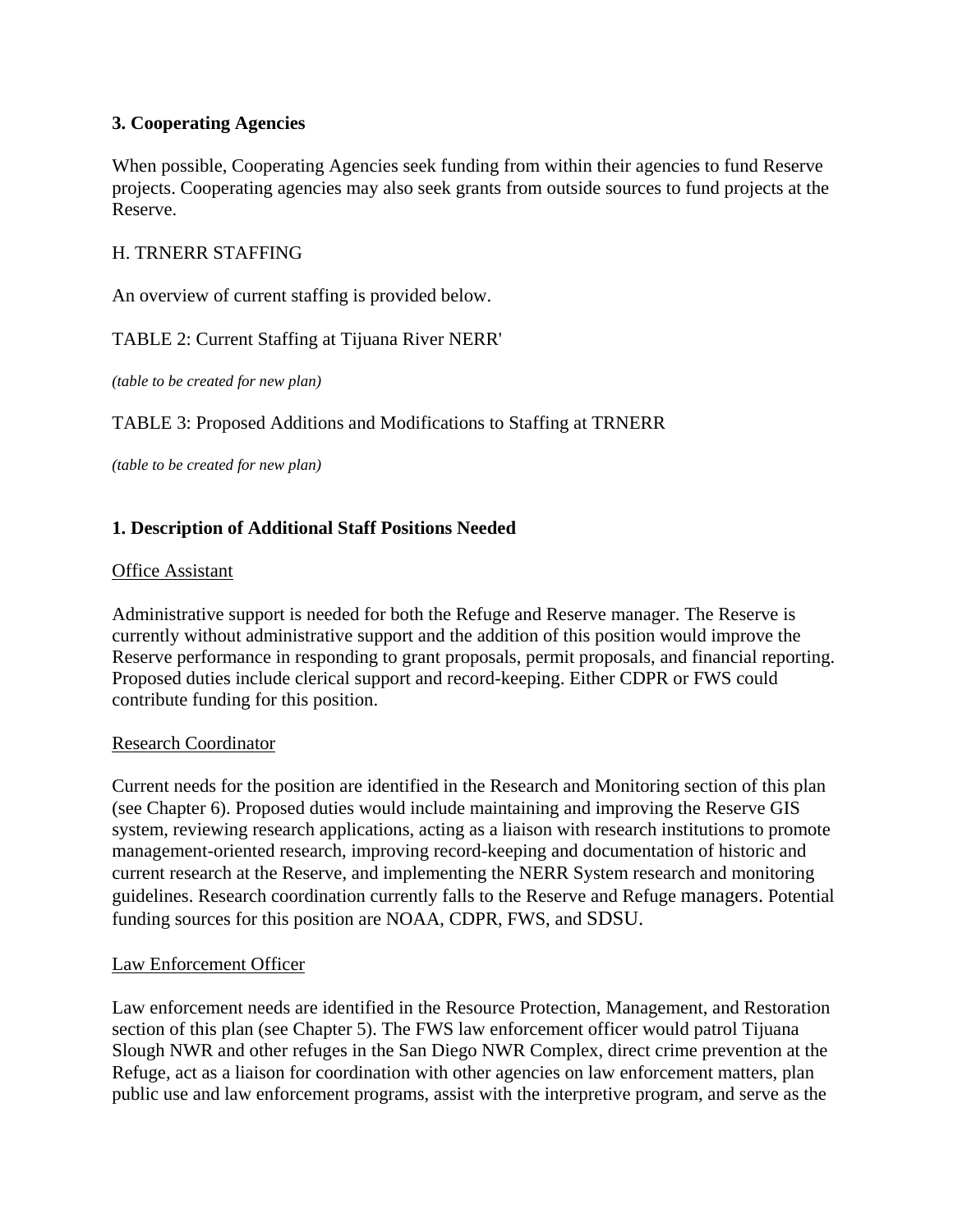complex safety officer.

## Watershed Coordinator

The watershed coordinator would implement the watershed plan identified in chapter 10. Currently, watershed coordination functions are performed in a limited capacity through the Education and Interpretation program. The watershed coordinator is likely to be a State Parks employee. Potential funding sources are CDPR, NOAA, cooperating agencies, and grants from state and federal sources.

## Volunteers

In addition to regular staff, community members support the Tijuana River NERR in diverse capacities. Recruitment, orientation, and work schedules are currently coordinated by the Interpretive and Education Specialist and by staff members.

# **V. ADMINISTRATIVE PLAN OF ACTION**

**Goal 1. Maintain an administrative framework that maximizes interagency cooperation and allows the Reserve to take full advantage of funding opportunities.** 

Objective 1a: Maintain and foster a mutually supportive administrative relationship between the operating agencies.

Task:

• Maintain cooperative management structure of the Reserve by the Refuge and Reserve managers and their staffs as detailed in the Letter of Agreement.

Objective 1b: Ensure adequate staffing, to accomplish the mission, goals and objectives of the Reserve.

Tasks:

- Acquire funding for additional staff positions through funding agencies or grants.
- Improve staffing by expanding the volunteer program.

Objective 1c: Maintain and foster a positive, mutually rewarding relationship with NOAA's NERR System.

Objective 1d: Fulfill the mission and goals of the National Wildlife Refuge System and the San Diego National Wildlife Refuge Complex.

## **Goal 2. Establish and maintain an effective administrative structure that provides clear policy direction and guidance in the management of the Reserve.**

Objective 2a: Maintain the role of the Management Authority as an advisory and policy-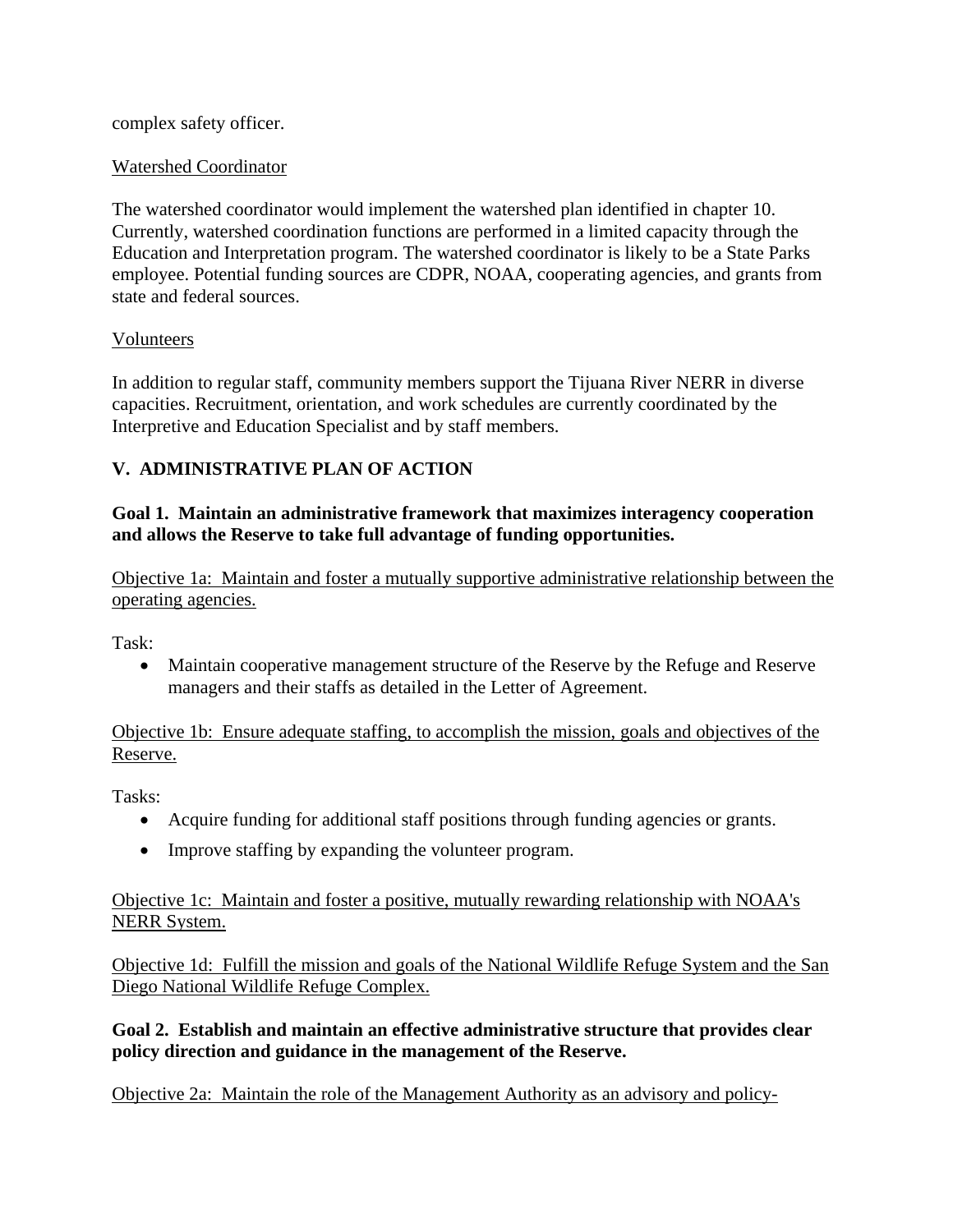coordinating body that promotes cooperation between the 12-member representatives.

Objective 2b: Increase the level of decision-making done at the committee level, where opportunity for public involvement is greater.

Objective 2c: The Management Authority should annually establish Reserve priorities to ensure successful implementation of the Management Plan.

**Goal 3. Coordinate and cooperate with federal, state, and local partners to manage a seamless reserve that addresses watershed and ecosystem-level concerns while meeting the established purpose of the NWR. (Refuge Goal)**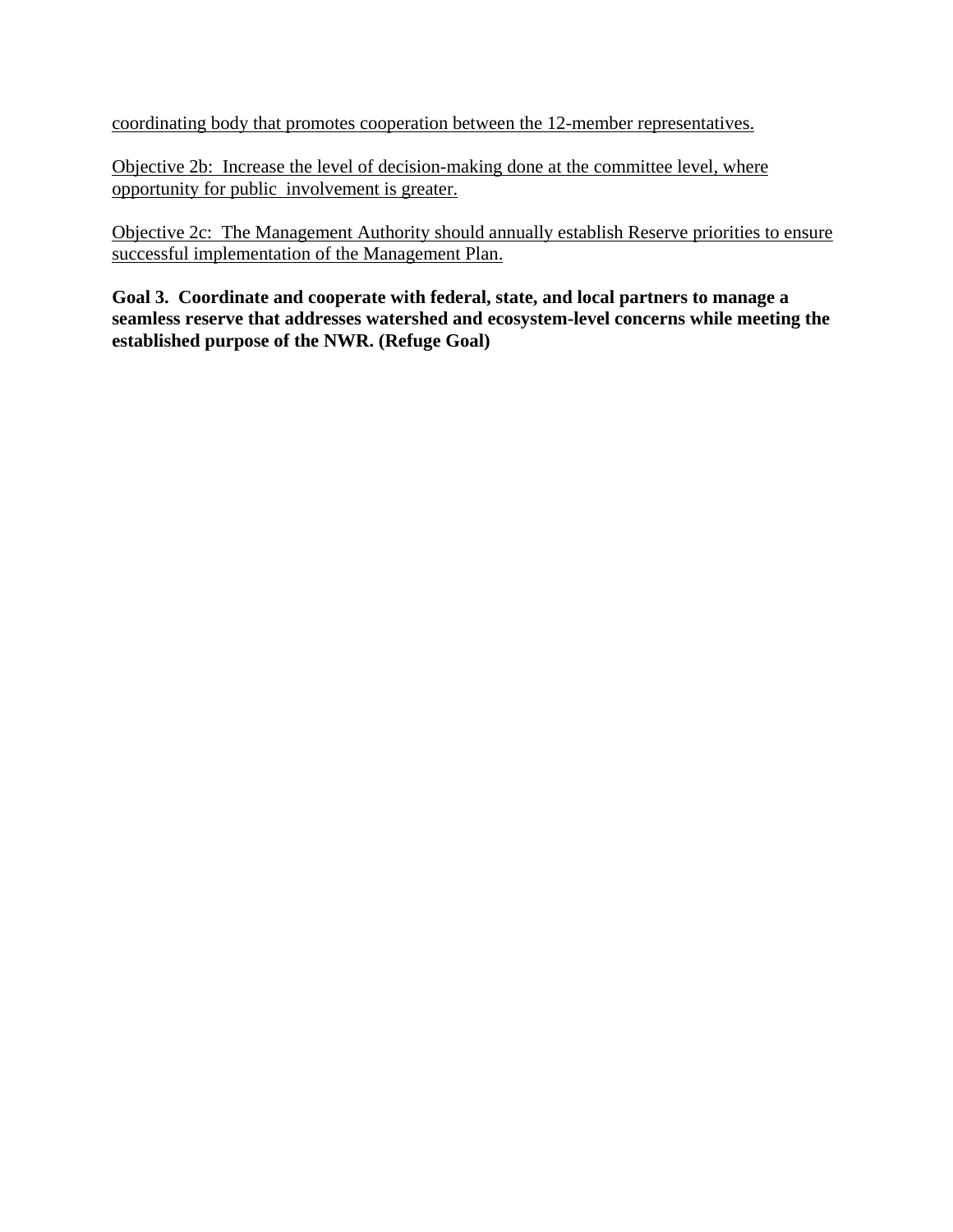# CHAPTER FIVE: RESOURCE PROTECTION, MANAGEMENT, AND RESTORATION

# **INTRODUCTION**

The Tijuana River National Estuarine Research Reserve (NERR) resource protection, management and restoration programs provide coordinated, proactive responses to the unique opportunities and challenges to habitat protection the Reserve faces. The three sections of the plan -- protection, management, and restoration -- work in concert to meet a shared set of goals. The Resource Protection section first addresses state and federal laws directing the protection and preservation of the estuary and describes how those laws are implemented. In the Resource Management section, the current Reserve-specific management actions and needed improvements are described. The Restoration section describes the opportunity and need for habitat restoration, the accomplishments to date, and the priorities for future restoration activities. The Plan of Action, which concludes the chapter, sets a course for enhanced protection and management of the Reserve's natural resources.

In keeping with the vision statement for this Management Plan, many of the protection, management, and restoration tasks emphasize improvements in the southern end of the Reserve. The proposed protection, management, and restoration actions will substantially improve the quality of the resources and the experience of Reserve visitors.

The Tijuana River NERR Resource Protection, Management, and Restoration program will be periodically reviewed and revised in response to changing watershed conditions and as new habitat management opportunities emerge. All actions will be based on the best technical information available.

# **I. MISSION**

The mission of the Resource Protection, Management, and Restoration Plan is:

## **To preserve the Reserve's ecosystems and maintain the integrity of those ecosystems through informed action.**

# **II. GOALS**

The Tijuana River Resource Protection, Management, and Restoration Plan addresses past, present, and future conditions that have affected or can affect the integrity of the estuarine ecosystem. The Resource Protection, Management and Restoration plan has four goals:

**Goal 1: Preserve, restore, enhance and protect habitats to maintain biodiversity, maintain important migratory bird resources, and aid in the recovery of threatened and endangered species (Refuge goal).**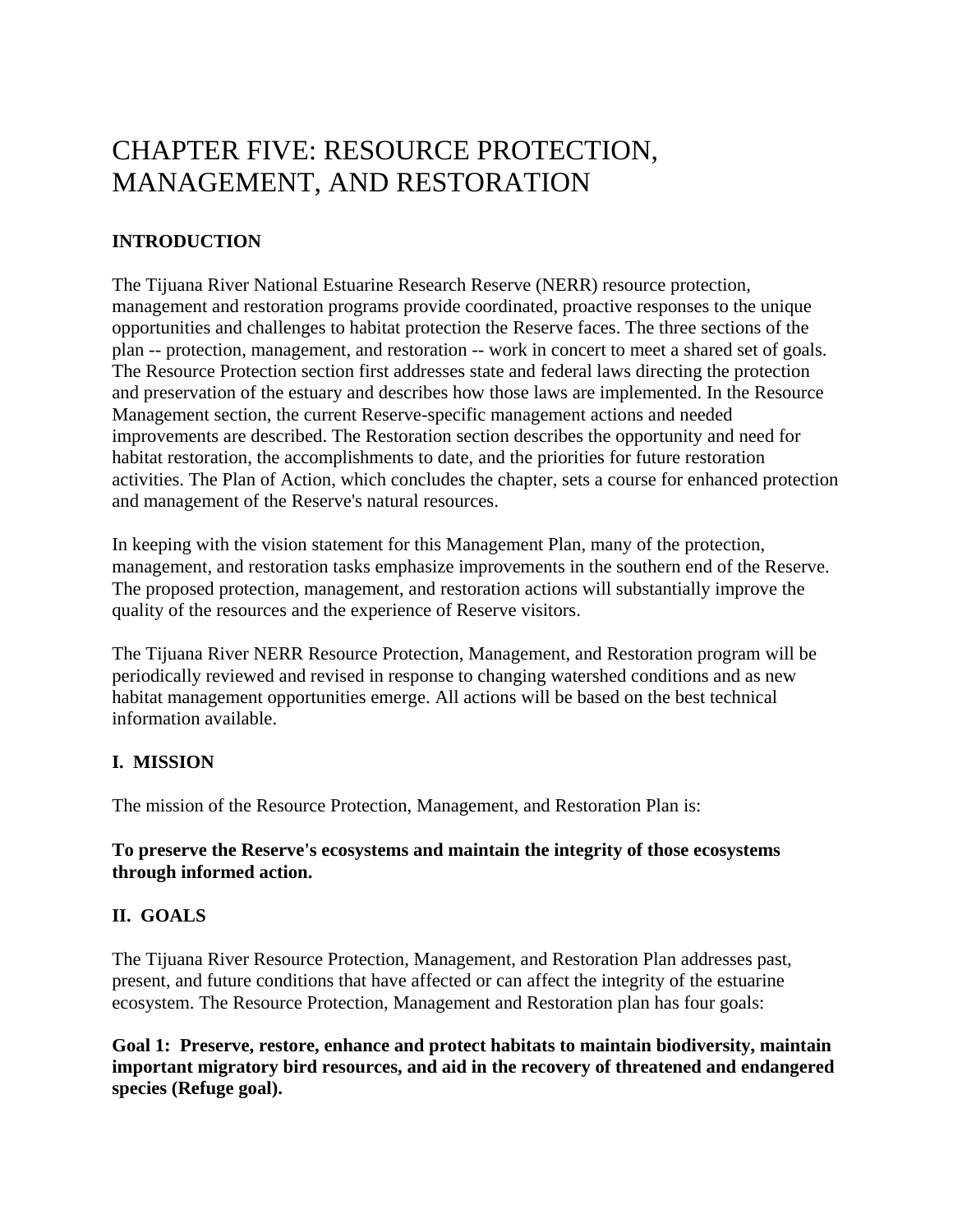Goal 2:Respond to identified problems, particularly those in the southern end of the Reserve, by establishing cooperative and integrated programs and approaches.

Goal 3: Monitor and assess land use activities within the watershed, particularly the neighboring Tijuana River Valley, and attempt to influence practices to promote the health of the Reserve.

Goal 4: Complete acquisition of all parcels within the adopted Reserve boundary.

# **III. POLICIES**

## A. GENERAL SUPPORT AND POLICY GUIDANCE

Because each of the agencies involved in the management of the Reserve must abide by its own laws and policies, the Management Authority cannot prescribe resource protection policy to the operating agencies. However, the Management Authority does provide an essential forum for liaison and coordination. The role of the Management Authority and its Resource Protection, Management and Restoration Committee is to assist all the participating agencies to implement their policies in a coordinated fashion to achieve the goal of a seamless reserve.

Through Management Authority action in preparation of this Management Plan, all participants agree that the public lands of the Tijuana River Estuary are set aside for long-term protection of significant estuarine and other natural and cultural resources. Low-intensity recreational, educational, and research uses of the area are permitted to the extent they are compatible with resource protection and Refuge purposes. The following tools will be employed to enhance the protection, management, and restoration of Reserve resources:

- The Conceptual Zoning Scheme established for the Reserve at its creation and reaffirmed as part of this plan will guide land-use decisions.
- An active and integrated law enforcement program will be employed. This includes actions ranging from preventative measures such as high visibility patrols to aggressive action to investigate and convict violators.
- A coordinated public education program implemented through informal personal contacts, formal classes, signing, brochures, news releases and other outreach will inform the public about Reserve resources and requirements for their protection.
- Barriers including fences, posts, and cables will be employed as necessary, in addition to signing, to passively channelize public use and keep unauthorized people from entering environmentally sensitive areas.
- The efforts of U.S. Border Patrol are necessary to control undocumented immigration across the international border. These efforts should be employed in a manner that does not damage resources.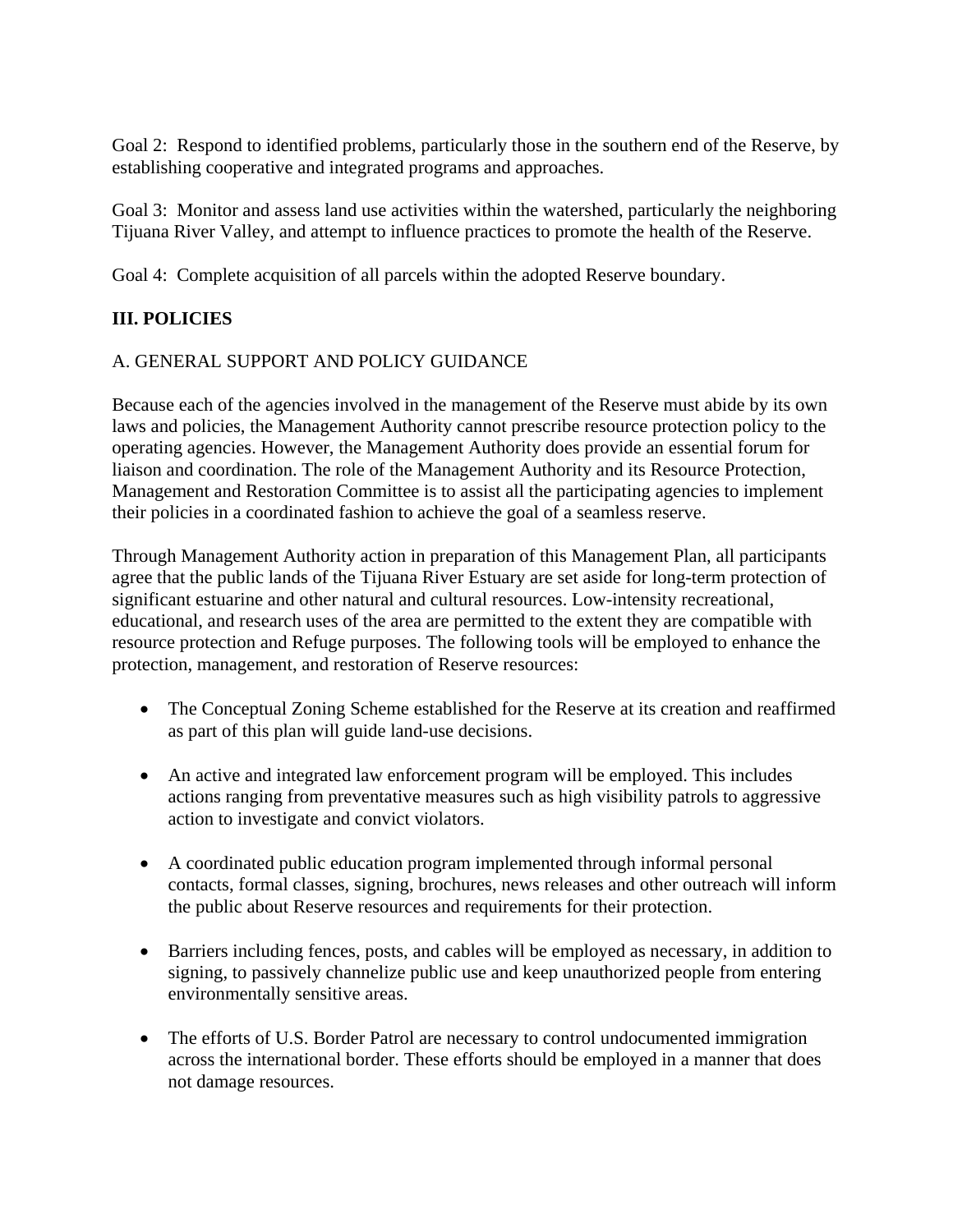- Adaptive management principles (described in the Resources Management section of this chapter) will be applied to managing the resources of the Reserve.
- Management Authority members will actively seek funding to complete habitat restoration of all Reserve habitats to ensure that the entire land base serves as viable habitat for native flora and fauna. This will include provisions for use of the Reserve as a site to mitigate off-site resource damage. Habitat restoration that mitigates for damage to other habitats may be conducted at the Reserve only as directed by the policy provided in this chapter.
- Control of feral dogs and cats and exotic and alien species that prey on endangered wildlife will be controlled. Active management of native predator populations may also be required to protect endangered species. Invasive exotic plants degrade habitats and likewise require aggressive control efforts.
- All management activities, including siting of new buildings and other facilities are subject to environmental compliance review to ensure they do not unduly harm resources.
- Reserve management will cooperate with adjacent municipalities to resolve boundaryrelated issues in a manner that considers needs of infrastructure maintenance, neighbors' safety, and resource protection.
- Management of healthy, native habitats (located primarily on Refuge lands) will be accomplished primarily through preservation, with little active manipulation of vegetation or hydrology. Active habitat management techniques generally will be applied only to restore degraded ecological functions, protect endangered species, or control exotic species of plants and animals.
- Vector control is necessary to prevent mosquito-borne human disease. The Reserve places primary reliance on biological agents and seeks to minimize the use of chemical treatments.
- Land acquisition will be pursued to eliminate inholdings in public lands, acquire necessary buffers to rare habitats, and meet the restoration program needs.

# B. CONCEPTUAL ZONING SCHEME AND OVERALL LAND MANAGEMENT POLICIES

The conceptual zoning scheme has been prepared for the Reserve based on the sensitivity of natural resources. The zoning is periodically reviewed as new information is developed about the dynamic conditions within the Reserve. The Reserve Geographic Information System will be maintained and updated to store all information required to substantiate sensitivity classifications. The Reserve manager, the Refuge manager, and both Restoration and Research committees of the Management Authority all share responsibility for identifying necessary changes in the conceptual use zones. The public will be provided opportunities to comment on any proposed changes in access and public use.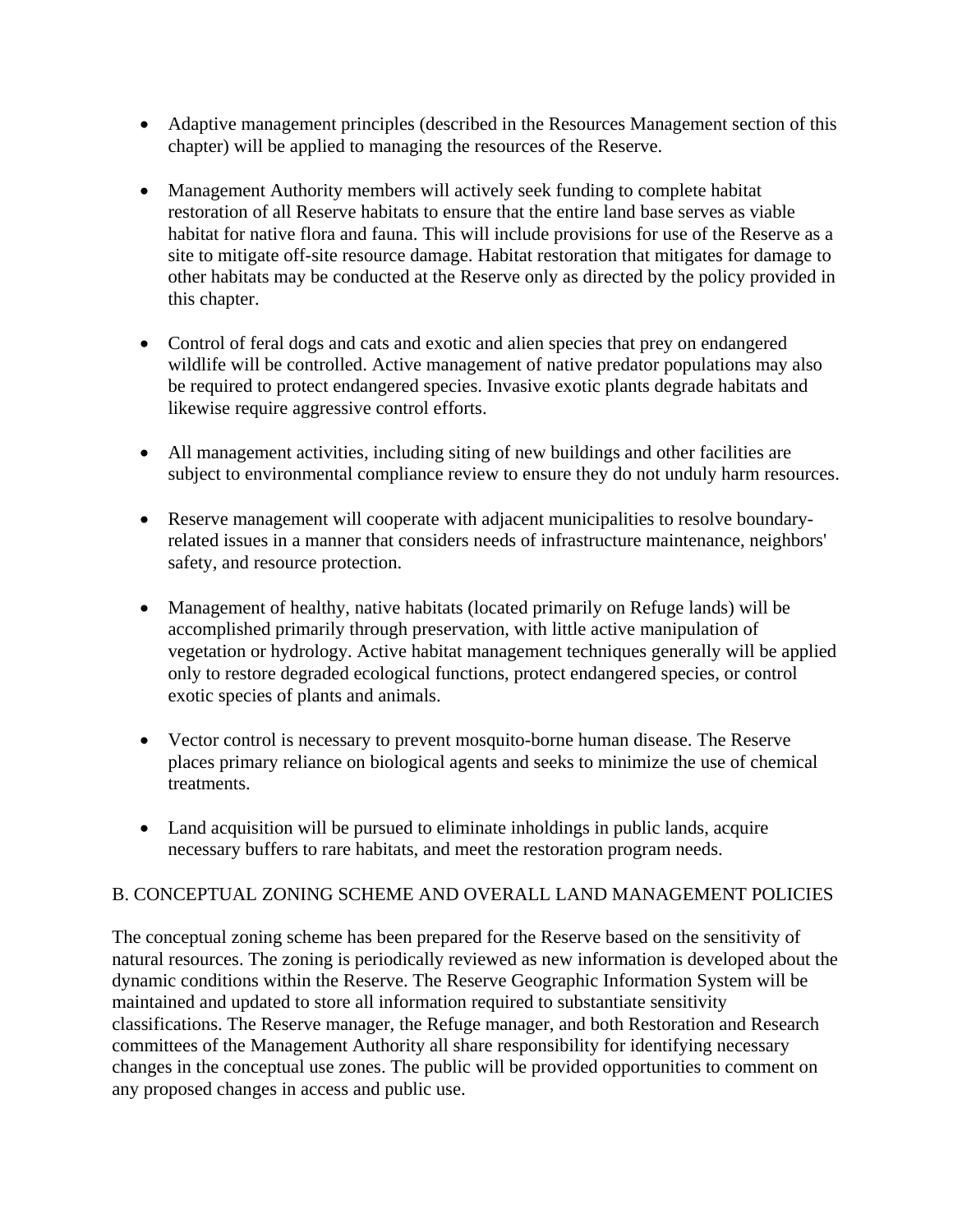Proposed changes in the zoning scheme are brought before the Management Authority for review and action as needed. Proposals for changing land uses within the Reserve will be reviewed by the Management Authority to ensure that they are consistent with the mission and goals of the Reserve and landowning agencies. Program regulations acknowledge the value of secondary uses as long as the purposes for which the Research Reserve and Refuge were established are maintained. Changes in land uses are expected for the development of facilities that are integral to the Reserve's mission.

The zoning scheme within the Reserve includes five resource use zones:

Endangered Species Protection/Preservation Zone (ESZ) Wetland/Wildlife Conservation Zone (WCZ) Wildlife Orientation/Interpretation Zone (WOZ) General Recreation Zone (GRZ) Ecological Buffer Zone (EBZ)

The zoning scheme assumes that management and restriction of uses will be aimed at protecting areas that contain sensitive, natural estuarine habitat and endangered or threatened species. Varying degrees of use and management will be allowed in other zones depending on the presence of disturbed habitat and existing uses. Zoning assignment for Reserve lands are shown in Figure 10. Provided below is a summary of the zoning scheme.

| <b>RESOURCE ZONE</b>      | <b>DESCRIPTION</b>                                                        |
|---------------------------|---------------------------------------------------------------------------|
| <b>Endangered Species</b> | Encompasses most of the lower estuary and includes the tidal              |
| Protection/Preservation   | channels, natural salt marsh habitat, and the back dunes. The main        |
| Zone (ESZ)                | management objective of this zone is to maintain a                        |
|                           | natural and healthy estuarine ecosystem that can support the              |
|                           | endangered species dependent on this habitat (the clapper rail, least     |
|                           | tern, and salt marsh bird's beak are all inhabitants of this zone). Uses, |
|                           | future development, and management actions are limited to activities      |
|                           | directly contributing to resource protection and restoration.             |
|                           |                                                                           |
| Wetland/Wildlife          | Encompasses disturbed marsh and upland habitats that are                  |
| <b>Conservation Zone</b>  | immediately adjacent to the Endangered Species                            |
| (WCZ)                     | Protection/Preservation Zone. The main management objective in            |
|                           | this zone is to maintain relatively natural conditions that can provide   |
|                           | complementary habitat to endangered species and other wildlife, and       |
|                           | to minimize any direct impacts on the Endangered Species                  |
|                           | Protection/Preservation Zone. Since this zone includes several areas      |
|                           | of disturbed estuarine and riverine habitat, more intensive               |
|                           | management and wetland/upland enhancement and restoration is              |

## **TABLE 4: Tijuana River NERR Resource Use Zones**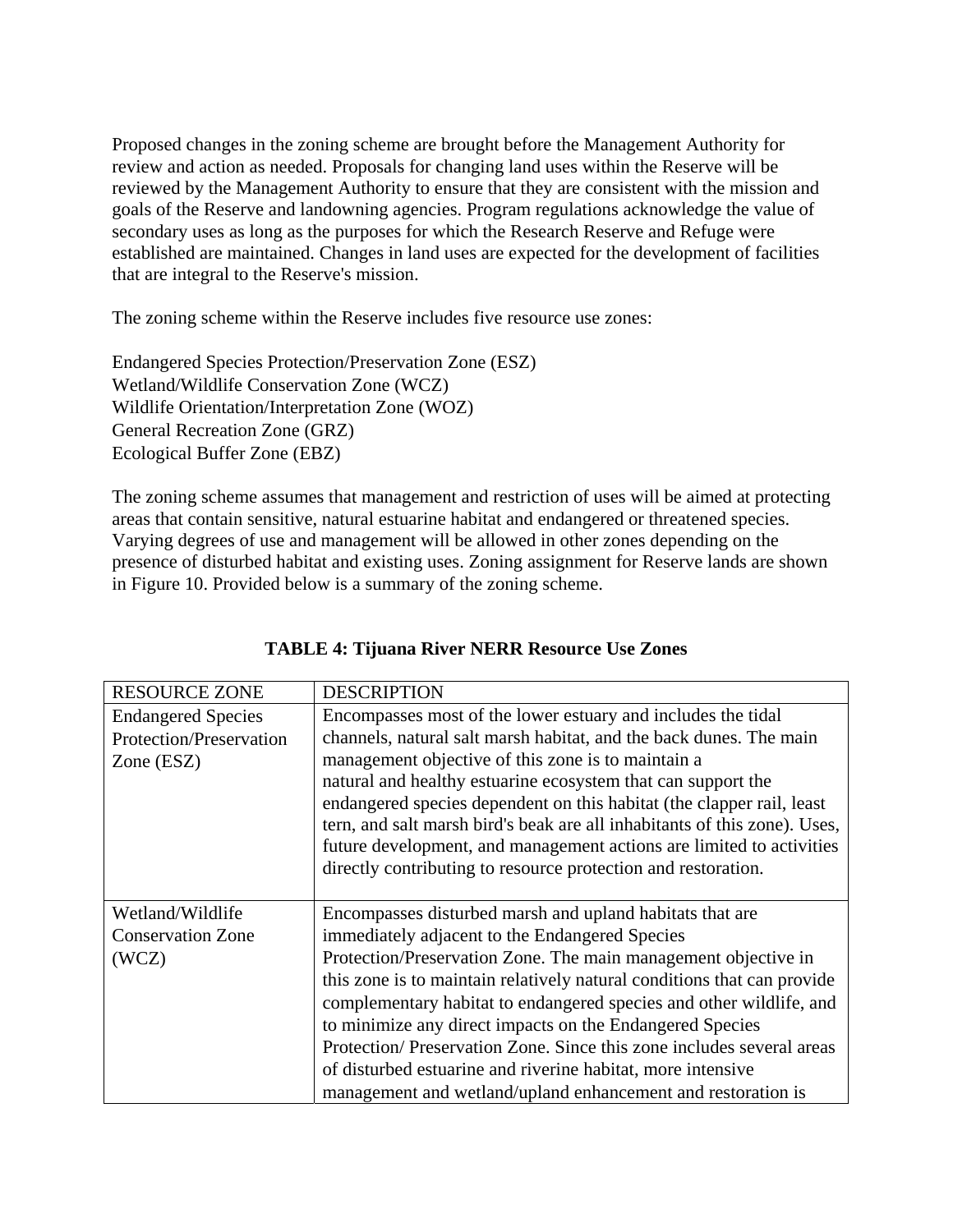|                                                      | needed. Some public use is also allowed in this zone, mainly along<br>pedestrian and equestrian trails.                                                                                                                                                                                                                                                                                                                                                                                                                                          |
|------------------------------------------------------|--------------------------------------------------------------------------------------------------------------------------------------------------------------------------------------------------------------------------------------------------------------------------------------------------------------------------------------------------------------------------------------------------------------------------------------------------------------------------------------------------------------------------------------------------|
| Wildlife<br>Orientation/Interpretation<br>Zone (WOZ) | Encompasses a northern section of the Reserve that has been<br>identified as particularly appropriate for estuarine education and<br>interpretation because of its location, history of disturbance, and<br>access. The main purpose of this zone is to offer visitors an<br>opportunity to see the estuary and learn about its resources while<br>minimizing visitor-related impact.                                                                                                                                                            |
| <b>General Recreation Zone</b><br>(GRZ)              | Encompasses parts of the Reserve that have been traditionally used<br>for compatible coastal-related recreation and are set aside for such<br>use in the future. This zone includes parts of the Border Field State<br>Park and the intertidal beach immediately fronting the ocean (and<br>not including the back dunes). Compatible recreational activities<br>include horseback riding, hiking, picnicking, and a variety of beach<br>uses. Temporary access restrictions may be employed if endangered<br>species nest seaward of the dunes. |
| <b>Ecological Buffer Zone</b><br>(EBZ)               | Encompasses both vacant and agricultural parcels under production<br>in the eastern part of the Reserve and adjacent to the river corridor.<br>The main objective of this zone is to provide a land-use buffer<br>between the sensitive estuarine habitats and incompatible land uses.                                                                                                                                                                                                                                                           |

The zoning scheme adopted in the 1986 Reserve Management Plan was reevaluated in 1997, and is retained in the current plan. A review of appropriate changes to the zoning scheme will be performed as part of the Goat Canyon Management Plan in the south end of the Reserve. Many facilities, including trails, have been developed according to this scheme, and the public is wellinformed and comfortable with the current zoning. It is important to recognize that the scheme was adopted when the primary endangered species of management concern were the light-footed clapper rail and California least tern. Hence ESZ was restricted to salt marsh and dune habitats of those species. In the interim, least Bell's vireo and its Critical Habitat were listed in the Reserve. That habitat occurs in the WCZ and EBZ. Because existing public uses have proven compatible with the vireo, no extension of ESZ is planned.

Given San Diego County's biodiversity and continuing urbanization, it is likely that additional species will be listed in the future. It is possible that habitats of those species will include areas of the Reserve. That event will not automatically require revision of the conceptual zoning scheme. However, the Management Authority and operating agencies are aware that existing and proposed secondary uses may need to be reevaluated as habitat areas of endangered species change.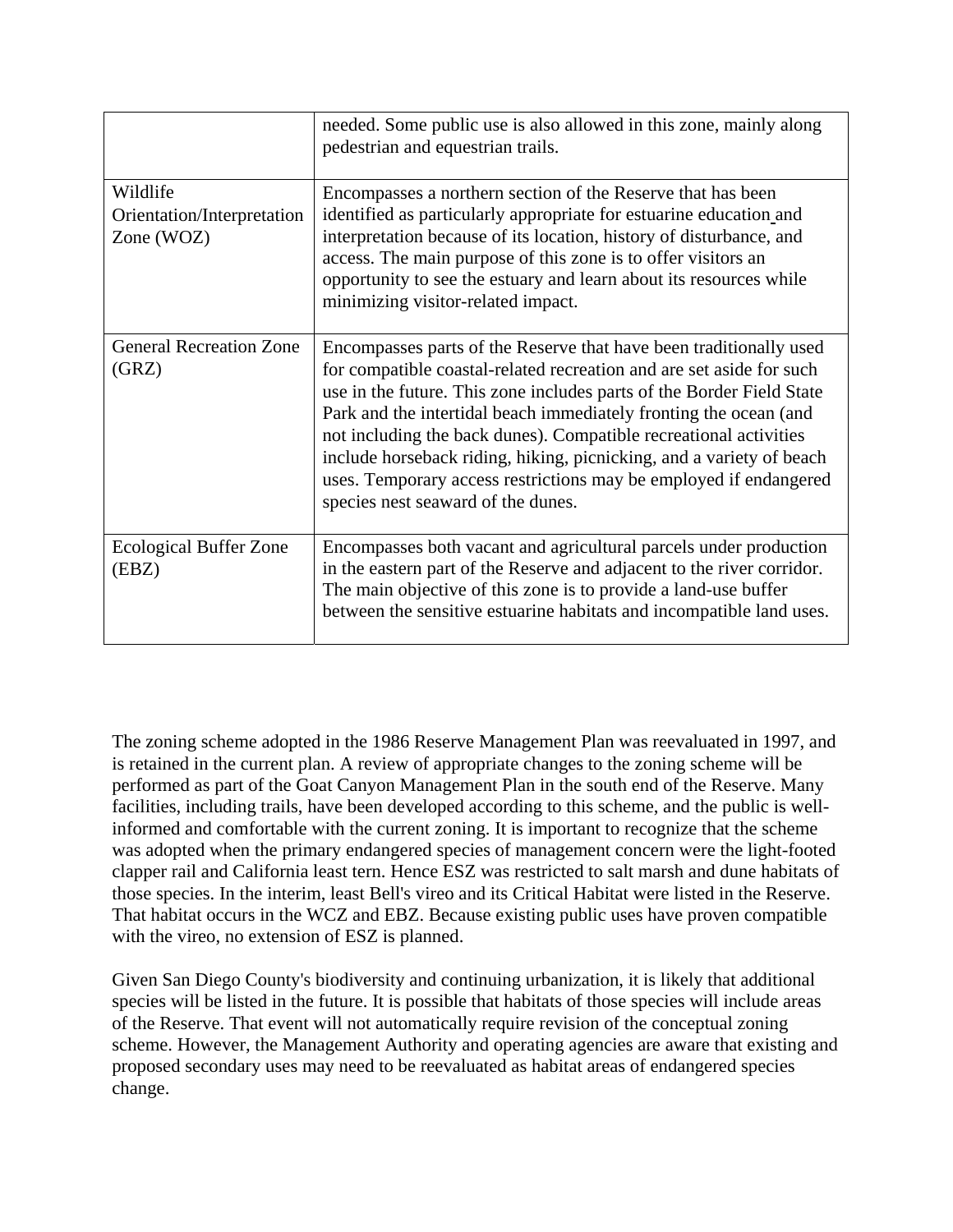# C. POLICIES REGARDING THE USE OF TRNERR AS A MITIGATION SITE

Requests for mitigation activity within the Reserve will be considered by the Management Authority on a case-by-case basis. Projects will generally be evaluated for their compatibility with the Tijuana Estuary Tidal Restoration Program and ancillary support programs developed by the restoration committee of the Management Authority. Each proposal will be judged on whether it is appropriate in terms of existing Reserve policies, conceptual use zones, current conditions, and long-range restoration, research, public access and facilities development plans.

Priority is given to proposed restoration and/or mitigation projects as follows:

Priority 1: Habitat restoration with no connection to off-site activities.

Priority 2:Habitat restoration to satisfy damage assessment or penalty

Priority 3: Compensatory mitigation.

An assessment of the environmental impact from which the mitigation arises will also be part of the Management Authority deliberation.

Land owning agencies maintain authority for decisions to accept mitigation funds for activities on their lands. Actions by the Management Authority will be considered advisory and will be factored into the ultimate decision-making process by the landowning agency along with pertinent agency policies and covenants. Actions involving lands that are deed-restricted due to public trustee requirements related to initial acquisition will be considered in accordance with the provisions established in the underlying deed.

## **IV. EXISTING CONDITIONS AND PERCEIVED NEEDS**

## A. RESOURCE PROTECTION

## **1. Land Acquisition Status**

#### a. Context for Land Acquisition

The goal of the land acquisition program is to secure under public ownership all areas within the designated Reserve boundary, as shown in Figure 2. Land acquisition is coordinated by the State Coastal Conservancy and, in most cases, is carried out by the Coastal Conservancy in consultation with the Reserve Management Authority and NOAA. Funding has generally been provided in equal amounts by the Coastal Conservancy and NOAA. In periods of limited funding, important innovations have been and will continue to be undertaken to acquire properties. These purchases involve complex agreements between collaborating organizations in the public and nonprofit sectors and depend on multiple funding sources and creative acquisition approaches.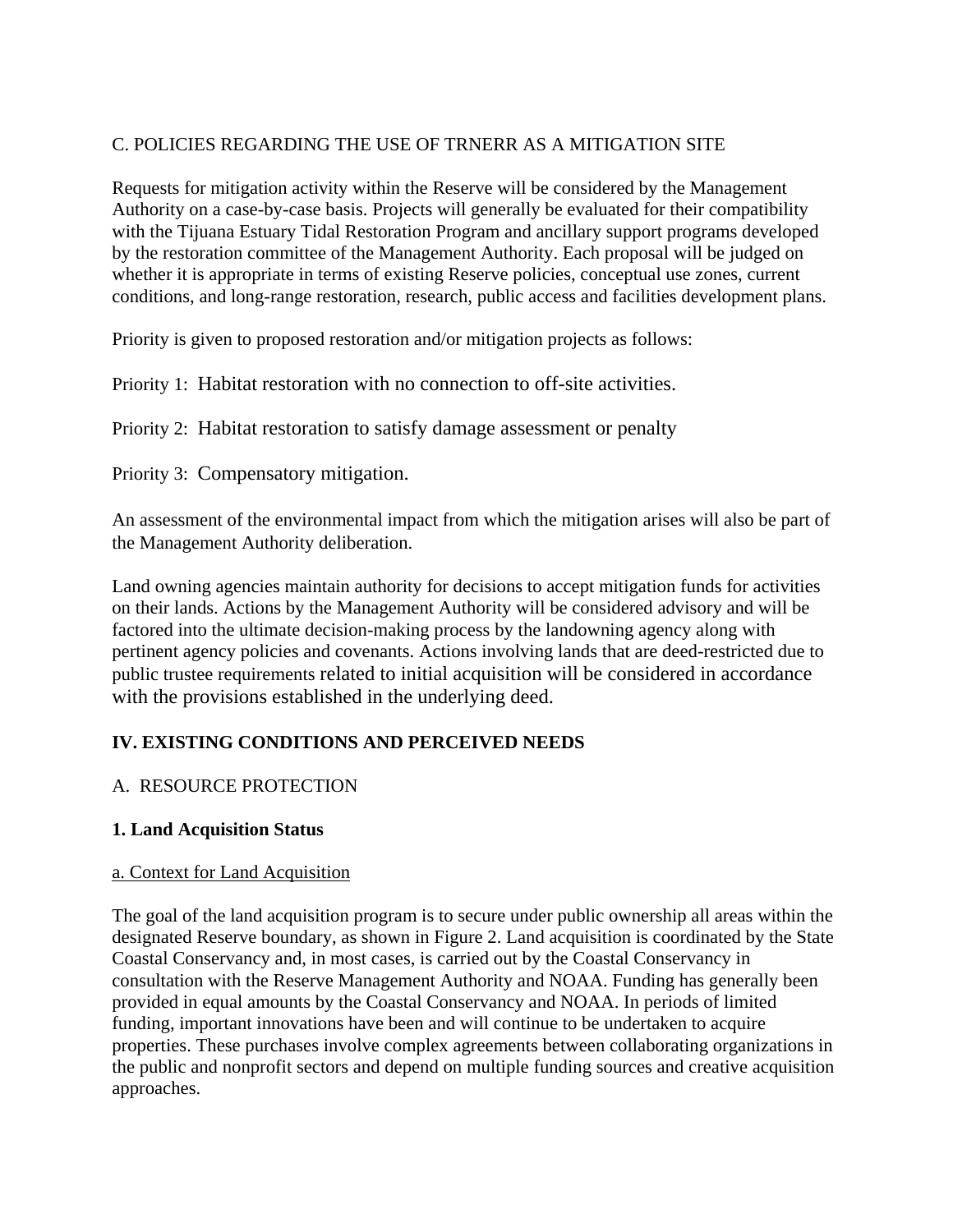A land acquisition program was initiated with the designation of the Reserve in 1981 and outlined in the final environmental impact statement (FEIS) prepared at that time. The specific properties to be acquired and program priorities are periodically reconfirmed by the Management Authority. Since initiation of the program, 582 acres have been acquired, largely in a cooperative program carried out by the Coastal Conservancy and the City of San Diego. Approximately 36 acres remain in private ownership, and are detailed in Table 5. Acquisition has been undertaken exclusively on a "willing seller" basis. Landowners are periodically contacted by member agencies of the Management Authority to determine their interest in selling.

As of July 1998, there was not a precise authoritative summary of land area within the Reserve. Review of the land acquisition program shows that land ownership within the Reserve boundary has experienced states of flux. Land management agencies agree that the total acreage within the Reserve boundary is approximately 2500 acres, and are working to produce a detailed breakdown specifying the acreage managed by each agency. A preliminary land status map was presented to the Management Authority at their July 2, 1998 meeting (Appendix 13).

None of the lands remaining in private ownership are within an approved NWR acquisition boundary. Additional planning documents would be required before FWS could pursue additional NWR acquisition.

#### b. Assessment of Boundaries

Reserve boundaries were initially delineated in the FEIS based on the following principles (Department of Commerce and California Coastal Commission, 1981):

- Encompass the critical habitats and resource features of Tijuana River Estuary; provide an "umbrella" for existing public ownership;
- Delineate Reserve boundaries in an area large enough to preclude direct threats of encroachment into critical habitat areas;
- Include enough of the watershed area for reasonable and consistent management of the immediate floodplain possible; and
- Facilitate reasonable public access and use of the site for research, education, and other compatible activities.

As new data has been acquired and the Reserve has developed experience with land management, a better understanding has been gained of the role and characteristics of buffer areas and the relationship between sensitive estuarine resources and upstream habitats and land uses. New information may indicate a need to change the existing Reserve boundaries, either to include new land areas or remove areas currently within the boundaries. The National Estuarine Research Reserve Program Regulations (15 CFR Part 921) acknowledge that boundary changes may be required. Opportunities for public comment will be provided if changes proposed by the Reserve Management Authority are judged necessary by NOAA.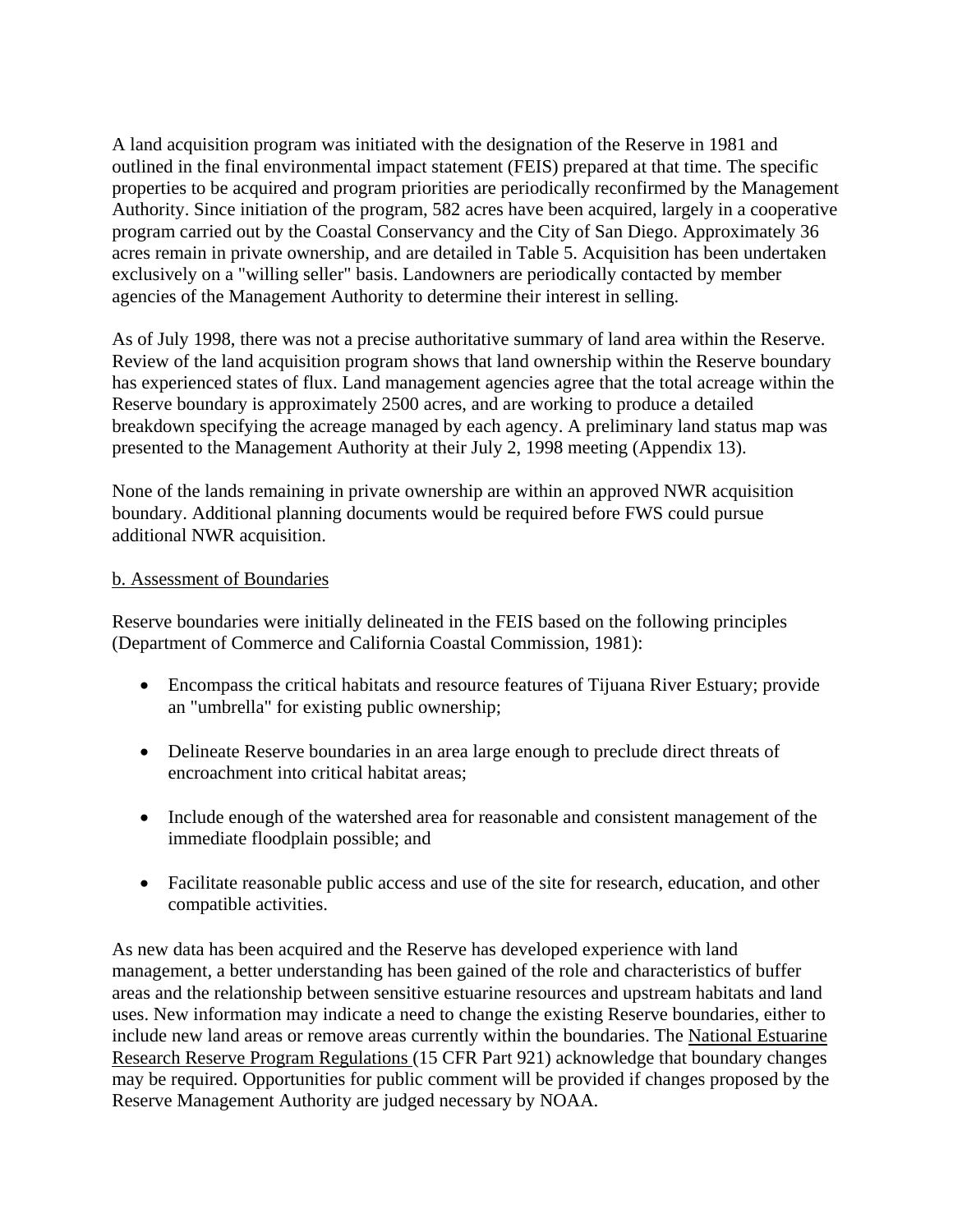Criteria for including new land parcels not currently within Reserve boundaries include:

- Parcels include land classified as "Endangered Species Protection/Preservation Zone" or lie immediately adjacent to lands classified as such;
- Parcels are judged essential for implementing key aspects of the management plan (i.e., estuarine restoration, education, and research);
- Parcels are evaluated as having wildlife conservation value and are donated for National Estuarine Research Reserve purposes.

#### c. Priority Parcels

Land parcels not in public ownership are assessed and assigned one of three priority levels as part of the land acquisition program. The designations are as follows:

Priority 1: Parcels that include core wetland areas (i.e., lower, middle, and upper marsh communities, and tidal channels). These correspond roughly to parcels including areas classified as "Endangered Species Protection/Preservation Zone" and "Wetland/Wildlife Conservation Zone" in the conceptual land use zoning scheme.

Priority 2: Parcels that may include riparian habitat, salt pannes, brackish ponds, and upland coastal scrub, and therefore, have some wildlife value, or parcels that are of strategic importance for management because they provide critical access for restoration, interpretation and enforcement activities. These parcels may be classified as "Wildlife Orientation/Interpretation zone," "General Recreation zone," and "Ecological Buffer Zone" in the conceptual land use zoning scheme.

Priority 3: Parcels where there is a need to maintain current land uses that are compatible with Reserve objectives. These parcels are all classified as "Ecological Buffer Zone" in the conceptual land use zoning scheme.

The following parcels are privately owned properties within the Reserve that were previously identified for acquisition and remained in private ownership as of June of 1998. Privately owned parcels are described in the following table.

| <b>Property</b> | <b>Description</b> | <b>Land Use Zone</b>   Priority | Acreage |
|-----------------|--------------------|---------------------------------|---------|
| $CC (APN #662-$ | Riparian Scrub,    | <b>WCZ</b>                      | 20.34   |
| $020-09$        | vacant land        |                                 |         |

#### **TABLE 5: Lands Proposed for Acquisition by TRNERR**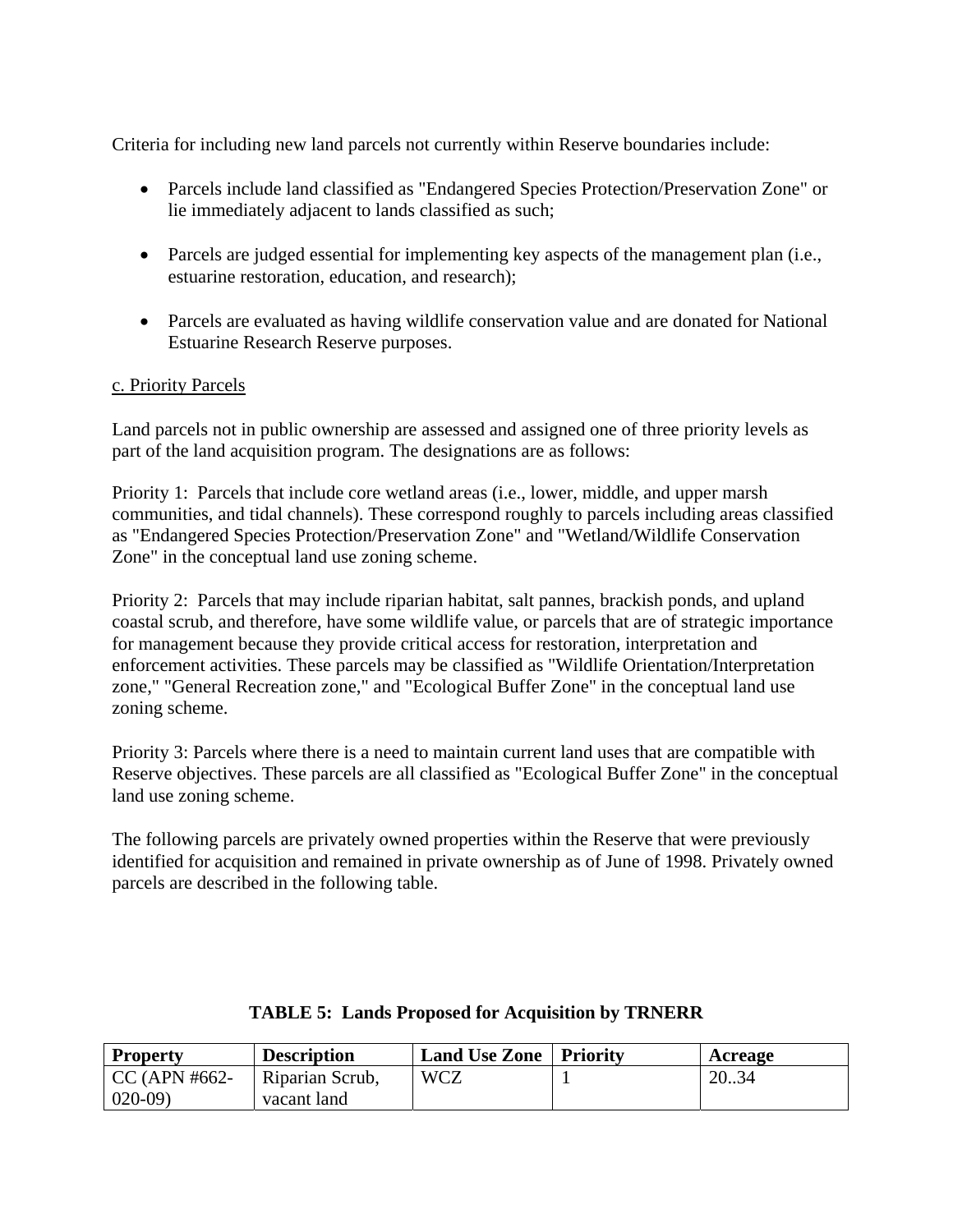| Seacoast Dr.<br>parcel-- (APN<br>$\text{\#}632 - 030 - 14$ | Oneonta Slough<br>wetlands                                                    | <b>ESZ</b> |                | .13   |
|------------------------------------------------------------|-------------------------------------------------------------------------------|------------|----------------|-------|
| Seacoast Dr.<br>parcel -- (APN<br>$#632-040-15)$           | Oneonta Slough<br>wetlands                                                    | <b>ESZ</b> |                | .13   |
| SS (APN #663-<br>$02-002$                                  | Vacant land on<br>U.S./Mexico<br>border—includes<br>several brackish<br>ponds | <b>EBZ</b> | $\overline{2}$ | 14.30 |
| J (APN #636-                                               | Small parcel on                                                               | <b>WCZ</b> | $\overline{2}$ | .79   |
| $010-10$                                                   | Sunset                                                                        |            |                |       |
| <b>TOTAL</b>                                               |                                                                               |            |                | 35.69 |

The location of parcels proposed for purchase within the Reserve is shown in Figure 11.

# d. Consolidation of Land Ownership to Streamline Reserve Management

In 1996-1997 the Management Authority recognized the need to reduce the administrative complexity of planning for projects in the southern end of the Reserve. Projects are urgently needed to address progressive damage to natural resources, stormwater and sediment management, and public access problems in the vicinity of Goat Canyon.

In 1997, the Coastal Conservancy proposed a transfer of approximately 400 acres of highly degraded land owned by the City of San Diego to the California Department of Parks and Recreation (CDPR), Border Field State Park. Public agency staff and community interests tentatively reached agreement in spring of 1997 to transfer land. This transfer was formally approved in the summer of 1997 and the transaction was initiated. The land was originally purchased by the City with state and federal funds in a cooperative program as part of the creation of the Tijuana River NERR. The transfer of ownership occurred with no cost to either party.

# **2. Law Enforcement and Surveillance Activities**

a. Existing Conditions

# i. General

Law enforcement is necessary at Tijuana River NERR to protect natural resources, ensure public safety, and protect private and public property from criminal activity. Enforcement is a critical part of Reserve and Refuge management. A unique enforcement issue at Tijuana River NERR is control of the international border and illegal entry into the United States.

Law enforcement at the Reserve is a joint responsibility of the landowning agencies and the political jurisdictions in which the Reserve is located. Hence, a number of agencies have varying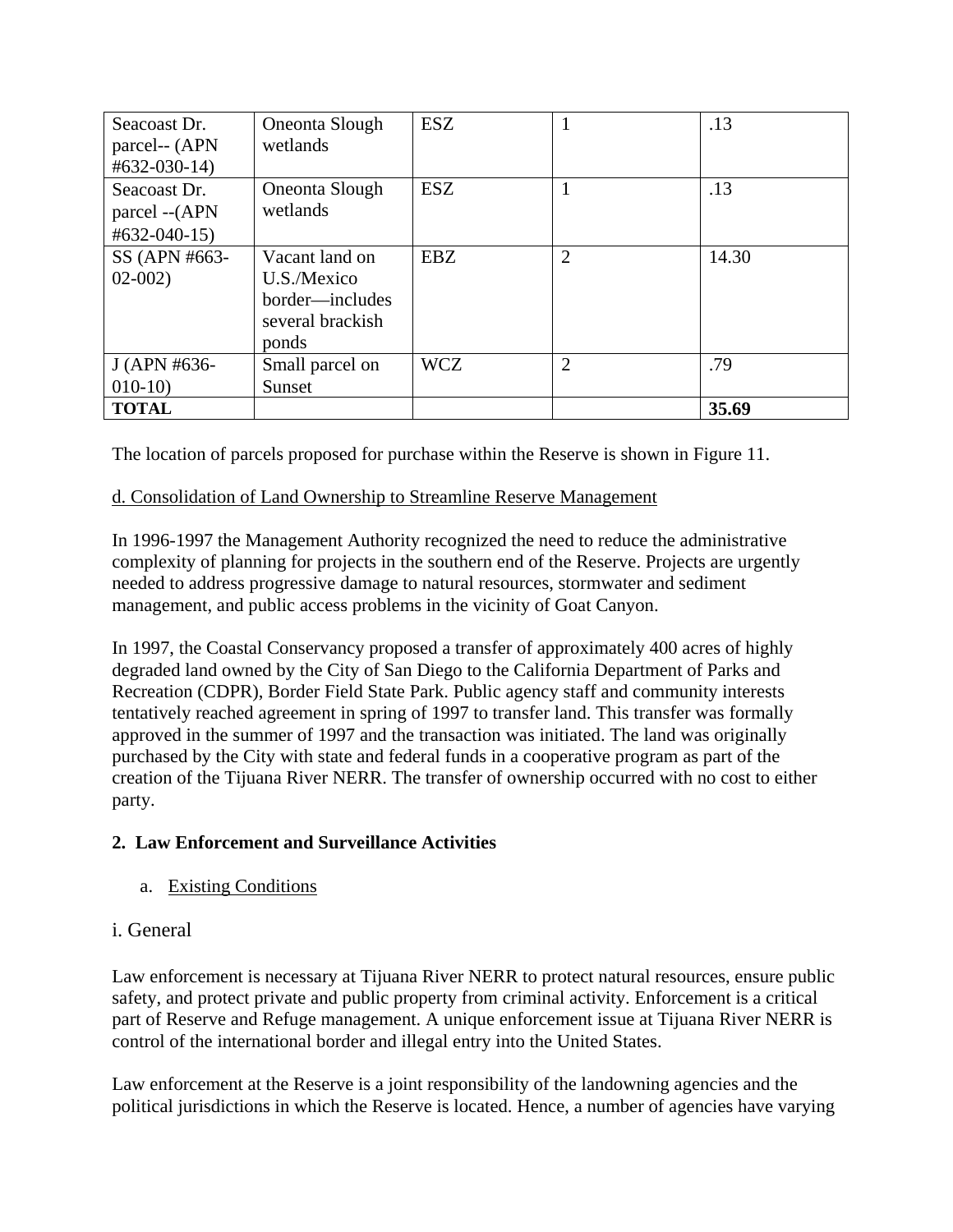jurisdictions, authorities, and responsibilities related to law enforcement within the Reserve. This arrangement is positive in that many agencies are present and interested in protecting Reserve resources, visitors, and property. The arrangement can be difficult at times due to different jurisdictions, incompatible communication systems, and non-standard agency policies and procedures.

# ii. Responsible Agencies

Following is a list of various law enforcement agencies within the Reserve and their general responsibilities.

| <b>LAW ENFORCEMENT</b>                   | <b>RESPONSIBILITIES</b>                                                                                                                  |
|------------------------------------------|------------------------------------------------------------------------------------------------------------------------------------------|
| <b>AGENCY</b>                            |                                                                                                                                          |
| California - Department                  | CDPR Rangers are responsible for patrol activities at Border Field                                                                       |
| of Parks and Recreation                  | State Park, and for enforcement of State Park Regulations codified                                                                       |
| (CDPR)                                   | in Title 14, State of California Code. State Park Rangers and                                                                            |
|                                          | Superintendents with law enforcement authority are Peace Officers                                                                        |
|                                          | of the State of California and, as such, have full police powers                                                                         |
|                                          | throughout the state, including all federal, city, and county lands in                                                                   |
|                                          | the Reserve.                                                                                                                             |
| U. S. Fish and Wildlife<br>Service (FWS) | Some FWS employees assigned to Tijuana Slough NWR are law<br>enforcement officers of the National Wildlife Refuge System.                |
|                                          | Refuge officers may be full-time law enforcement officers or dual-                                                                       |
|                                          | role employees with both enforcement and other duties. Both full-                                                                        |
|                                          | time and dual-capacity refuge officers have identical authority and                                                                      |
|                                          | jurisdiction. Refuge Officers enforce Refuge regulations of                                                                              |
|                                          | Subchapter C, Title 50, Code of Federal Regulations, which apply                                                                         |
|                                          | only to Refuge lands. They are also able to enforce the Endangered                                                                       |
|                                          | Species Act, Migratory Bird Treaty Act, and other federal wildlife<br>laws throughout the jurisdiction of the United States. However, at |
|                                          | this time, Refuge officers of the Reserve have no state authority and                                                                    |
|                                          | cannot enforce state laws off-Refuge.                                                                                                    |
|                                          |                                                                                                                                          |
|                                          | Occasionally, special agents of the FWS Division of Law                                                                                  |
|                                          | Enforcement may be detailed to work on special cases at the                                                                              |
|                                          | Reserve. Their legal authority is the same as Refuge officers.                                                                           |
| California Department of                 | State game wardens enforce wildlife regulations throughout the                                                                           |
| Fish and Game                            | state. As California Peace Officers, they have full police power.                                                                        |
|                                          | However, no CDF&G officers are assigned full time to the Tijuana                                                                         |
|                                          | Valley, and their work there is generally on an on-call basis.                                                                           |
| San Diego County Sheriff,                | The sheriff has the broadest authority of any enforcement officer,                                                                       |
| and San Diego City Police                | and sheriff's deputies have jurisdiction over all lands and all laws                                                                     |
|                                          | and regulations at the Reserve. The Sheriff's Department also                                                                            |
|                                          | provides police services for the City of Imperial Beach.                                                                                 |

# **TABLE 6: Matrix of Law Enforcement Responsibilities at the Reserve**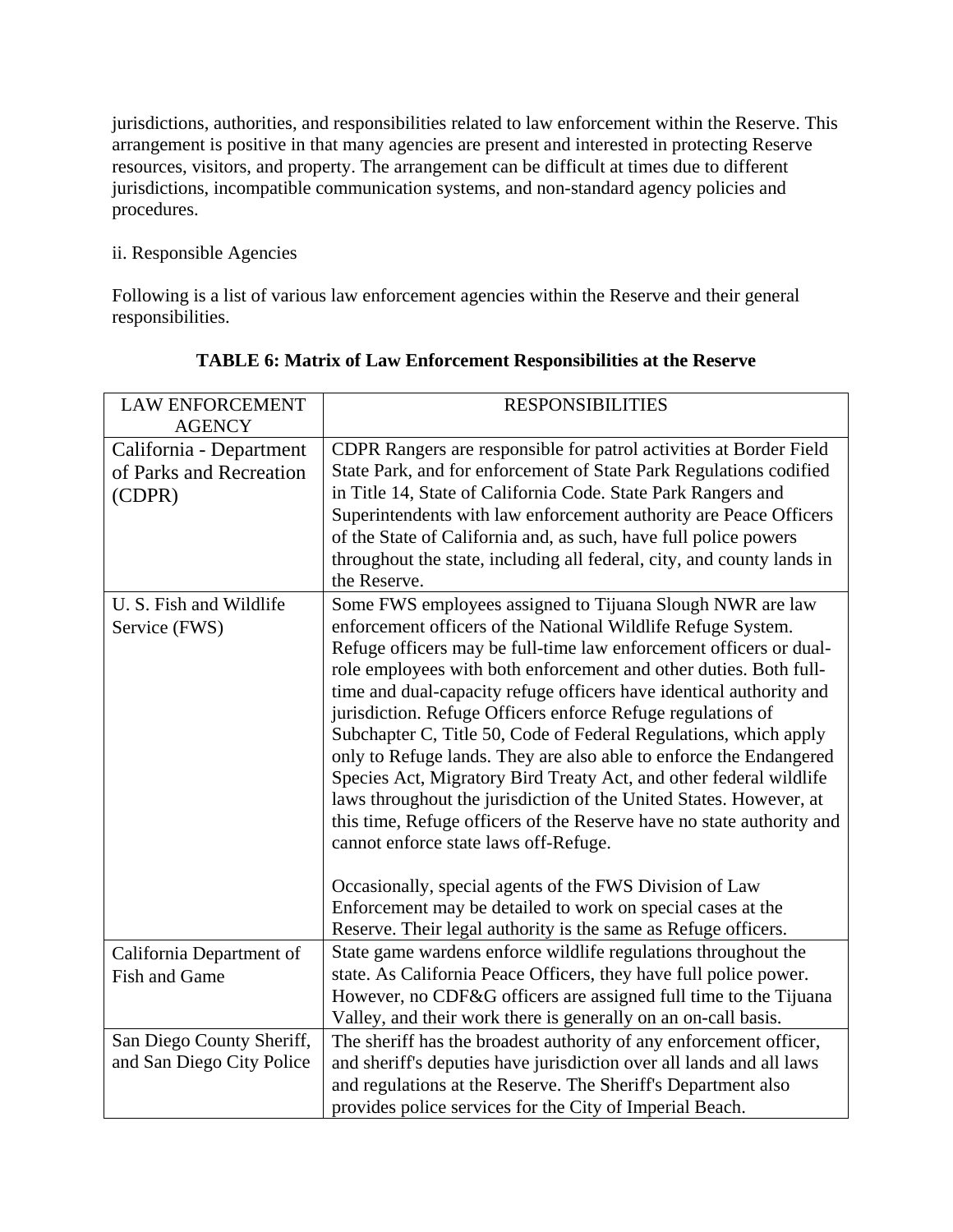|                                                            | The San Diego City Police are responsible for general law<br>enforcement within the City of San Diego, including City owned<br>areas of the Reserve.<br>Although the City Police and Sheriff's Department have full<br>jurisdiction, they usually restrict active enforcement to general<br>criminal activity and traffic, as opposed to natural resource<br>offenses. Sheriff's deputies regularly investigate general criminal<br>activities such as larcenies and burglaries that occur in the Reserve<br>headquarters area in Imperial Beach.                                                                          |
|------------------------------------------------------------|----------------------------------------------------------------------------------------------------------------------------------------------------------------------------------------------------------------------------------------------------------------------------------------------------------------------------------------------------------------------------------------------------------------------------------------------------------------------------------------------------------------------------------------------------------------------------------------------------------------------------|
| U. S. Border Patrol                                        | The Border Patrol of the U.S. Immigration and Naturalization<br>Service is charged with controlling the borders of the United States,<br>including apprehension of persons entering the country without<br>proper authorization. Historically, the Reserve area has been a<br>major avenue of illegal entry into the United States, and immigrant<br>traffic has produced devastating impacts to the Reserve. The Border<br>Patrol has a large presence in the Tijuana Valley. The success of<br>Operation Gatekeeper in reducing foot traffic has been a recent<br>major success for habitat preservation at the Reserve. |
|                                                            | Besides apprehending undocumented immigrants, the Border Patrol<br>also deals with drug smugglers and other criminals entering the<br>United States. The 24-hour-a-day presence of many Border Patrol<br>agents, and their substantial transportation and communications<br>capabilities, make them an integral part of the Reserve law<br>enforcement community. In the Reserve, the Border Patrol uses a<br>network of roads constructed to assist in surveillance.                                                                                                                                                      |
| San Diego County,<br>Department of Parks and<br>Recreation | San Diego County Park Rangers patrol County Parks, including<br>Dept. of Parks and county lands in the Reserve, to enforce park<br>regulations. County Park Rangers cannot make arrests or issue<br>citations.                                                                                                                                                                                                                                                                                                                                                                                                             |

# iii. Memorandum of Understanding:

In August 1996, a Memorandum of Understanding for Interagency Joint Response Law Enforcement was drafted by a Law Enforcement Committee of the Management Authority. The draft was prepared for participation by: Border Patrol, FWS, CDPR, San Diego City Police Department, San Diego County Sheriff, and San Diego County Department of Parks and Recreation. The agreement has not been finalized or signed.

# b. Perceived Needs in Law Enforcement

The following activities have been identified as necessary to implement a successful, sustainable law enforcement program at Tijuana River NERR: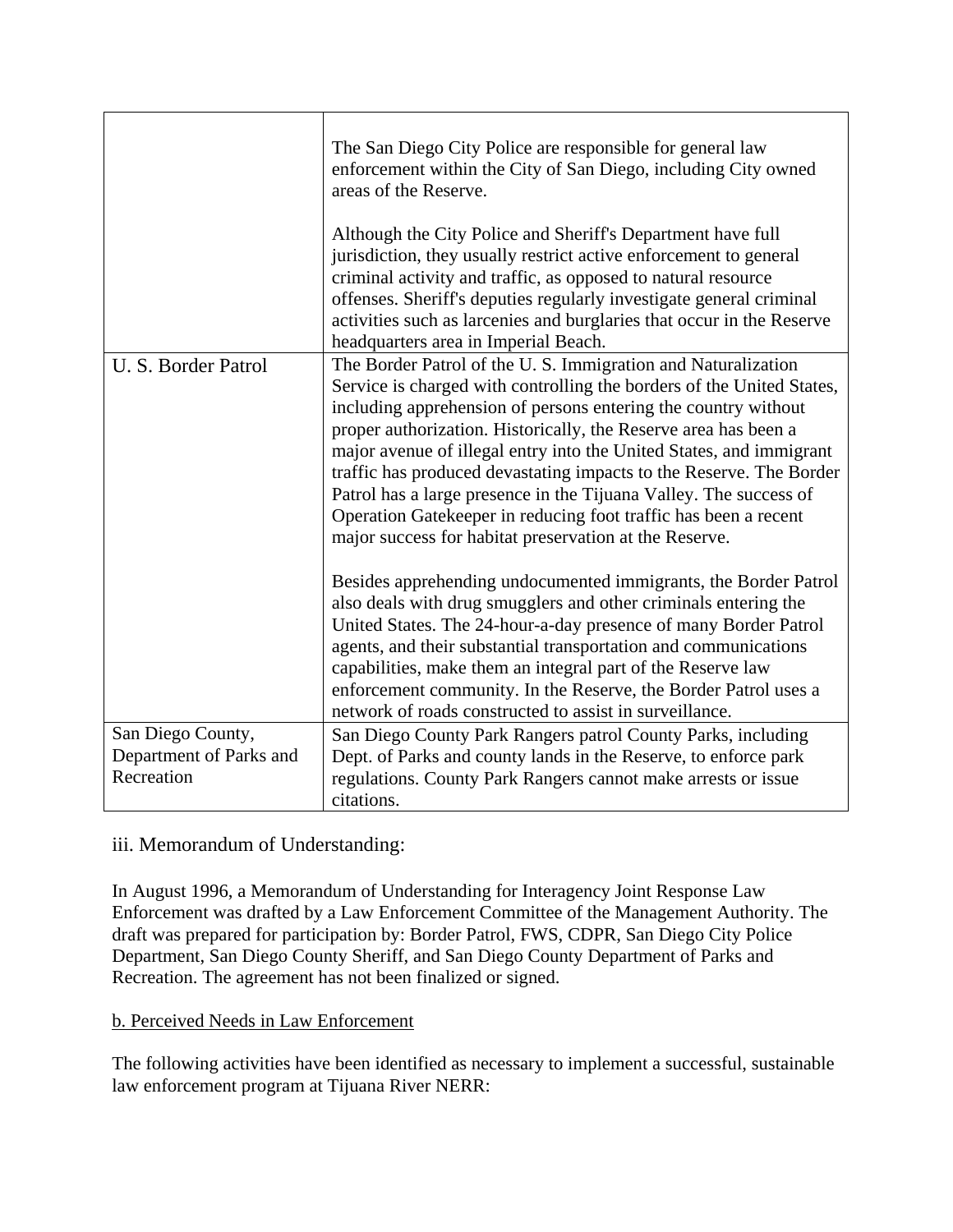- The MOU for Interagency Law Enforcement support needs to be completed and signed by participating agencies.
- FWS needs to hire a full-time enforcement officer to work at Tijuana River NERR.
- FWS needs to acquire state authority for Refuge officers. This could come from CDPR, California Department of Fish and Game, or from the Sheriff. Without state authority, Refuge officers have inadequate jurisdiction to fully participate in resource protection throughout the Reserve.
- The Law Enforcement subcommittee of the Management Authority needs to resume its work in this area until the following tasks are accomplished:

The MOU is signed;

All participants have the necessary authority to function in a seamless reserve;

Standard procedures for interagency communications are developed and adopted by all cooperating agencies.

- Once FWS has a full-time officer, the operating agencies' patrol and surveillance program should be better coordinated by the Reserve manager and Refuge manager.
- The operating agencies (FWS and CDPR) need to coordinate more closely with other agencies, especially the Sheriff's Department and Border Patrol.
- A Reserve-wide system for reporting violations and apprehensions needs to be developed for statistical and management action purposes, with annual reports generated to inform the Management Authority of enforcement issues, problems, and accomplishments. Each agency currently maintains separate records systems. Those will remain intact, but a joint reporting system is also needed.

# **3. Construction of Fences and Barriers**

Physical barriers are used or needed in various locations in the Reserve to direct, control, or prevent human use that might damage natural resources. Barriers include wire fences, timber and rock barriers, and planted vegetation. Efforts are made to harmonize fence and barrier design with the natural environment and associated structures.

Temporary barriers are periodically needed at construction sites and in areas where access must be restricted to establish vegetation or protect sensitive species. Efforts will be made in the design and use of materials to harmonize with the natural environment. An exception is made where public safety or resource protection calls for use of bright colors or particular materials. All temporary barriers will be removed at the earliest possible time to prevent unnecessary visual impact.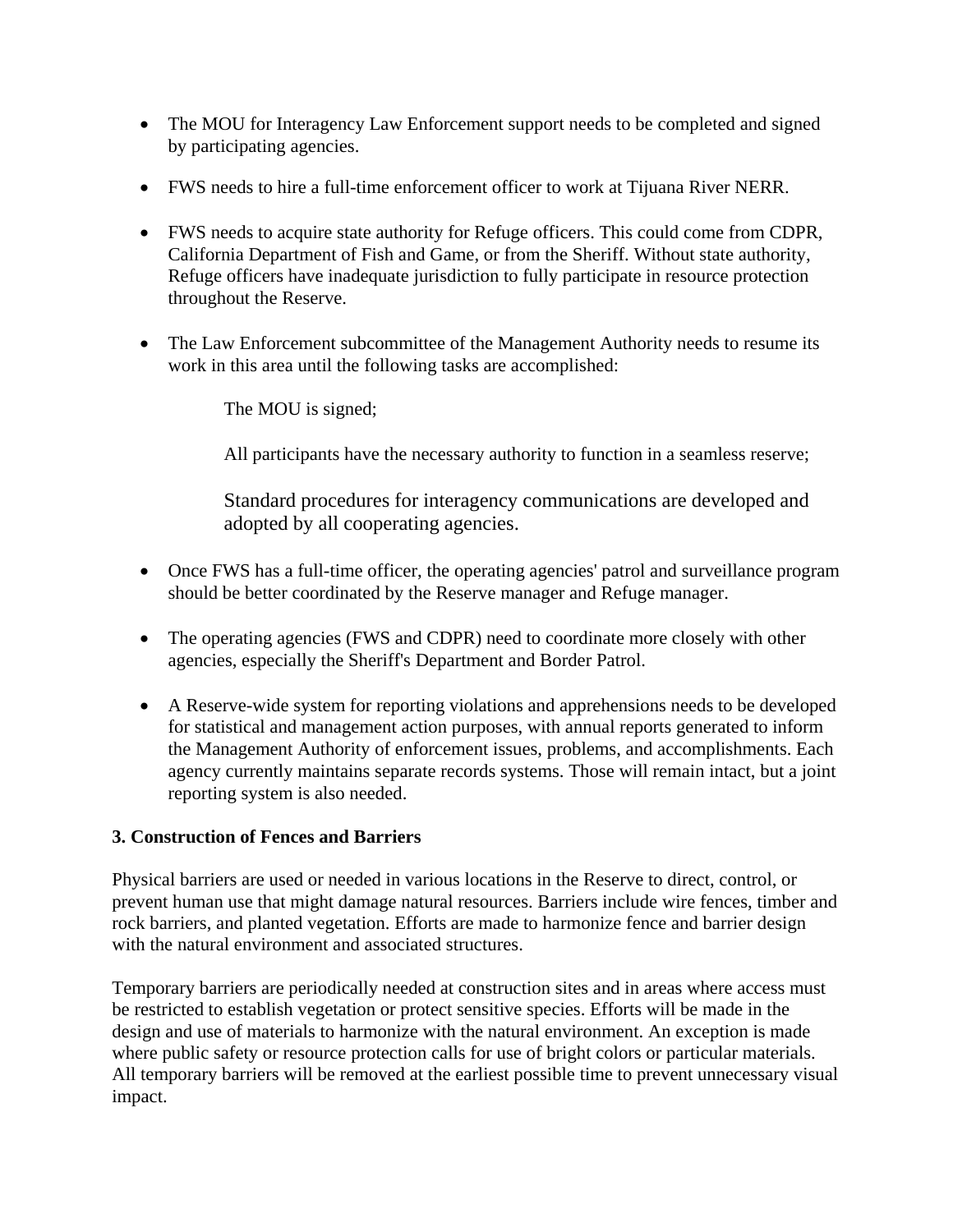Currently, no fencing protects the California least tern nesting colony site at Tijuana River NERR/NWR. Terns nest in different areas from year to year, and the dynamic nature of the dunes and estuary make fencing difficult. However, fencing has been effective at many tern colony sites to protect nesting endangered species from mammalian predators and human disturbance. If terns could be attracted to a fenced nesting site, the need for predator management through trapping could be reduced. FWS will investigate the feasibility of providing a fenced colony site, with input from the Management Authority, the local community, and user groups.

A fence has been constructed by the United States government at the international border in an effort to control cross-border travel. Proposals have been made to change the design of the fence to improve effectiveness. Landowning agencies within the Reserve should receive notice of proposals for any changes at the international border. Any proposed change and associated mitigation efforts should be considered by the Management Authority for review in relation to Reserve policies.

# **4. Cross-Border Resource Damage and Immigration Enforcement**

Illegal cross-border foot traffic has resulted in erosion of upland soils; trampling of sensitive upland, dune, and wetland vegetation; and direct loss of listed threatened and endangered species. Control of foot traffic from Mexico, in addition to control of foot traffic and equestrian use by legal visitors to the Reserve, is essential to the Reserve's resource protection effort.

Border policing efforts in the mid-1990's resulted in a major increase of 4-wheel- drive vehicle use in the Reserve for border surveillance and migrant apprehension. Secondary roads and informal trails within the Reserve have been improved to facilitate policing. The U.S. Border Patrol has proposed additional roads to accommodate patrol vehicles both in the immediate area of the border and in riparian and wetland areas to the north.

The operating agencies are working with Border Patrol to assure that agents minimize off-road travel. Road construction and off-road vehicle use is a major source of soil loss through erosion. This cycle of erosion and sedimentation is largely responsible for the extensive loss of wetlands in the southern portion of the Reserve. A review of additional access required for border policing is needed as part of a comprehensive public access and facilities assessment for the south end of the Reserve. This assessment must necessarily be integrated with plans for sediment and erosion control and habitat restoration for degraded parcels in the same area.

# **5. Illegal Dumping**

Chronic illegal dumping occurs along the edges of the estuary, particularly where boundaries between private and public property are not clearly established. Large amounts of debris are accumulating in the southern reaches of the Reserve. This degrades marsh and riparian habitat in several areas, impairs water quality, and imposes a threat for flooding.

Proposed activities needed to protect habitats from dumping include: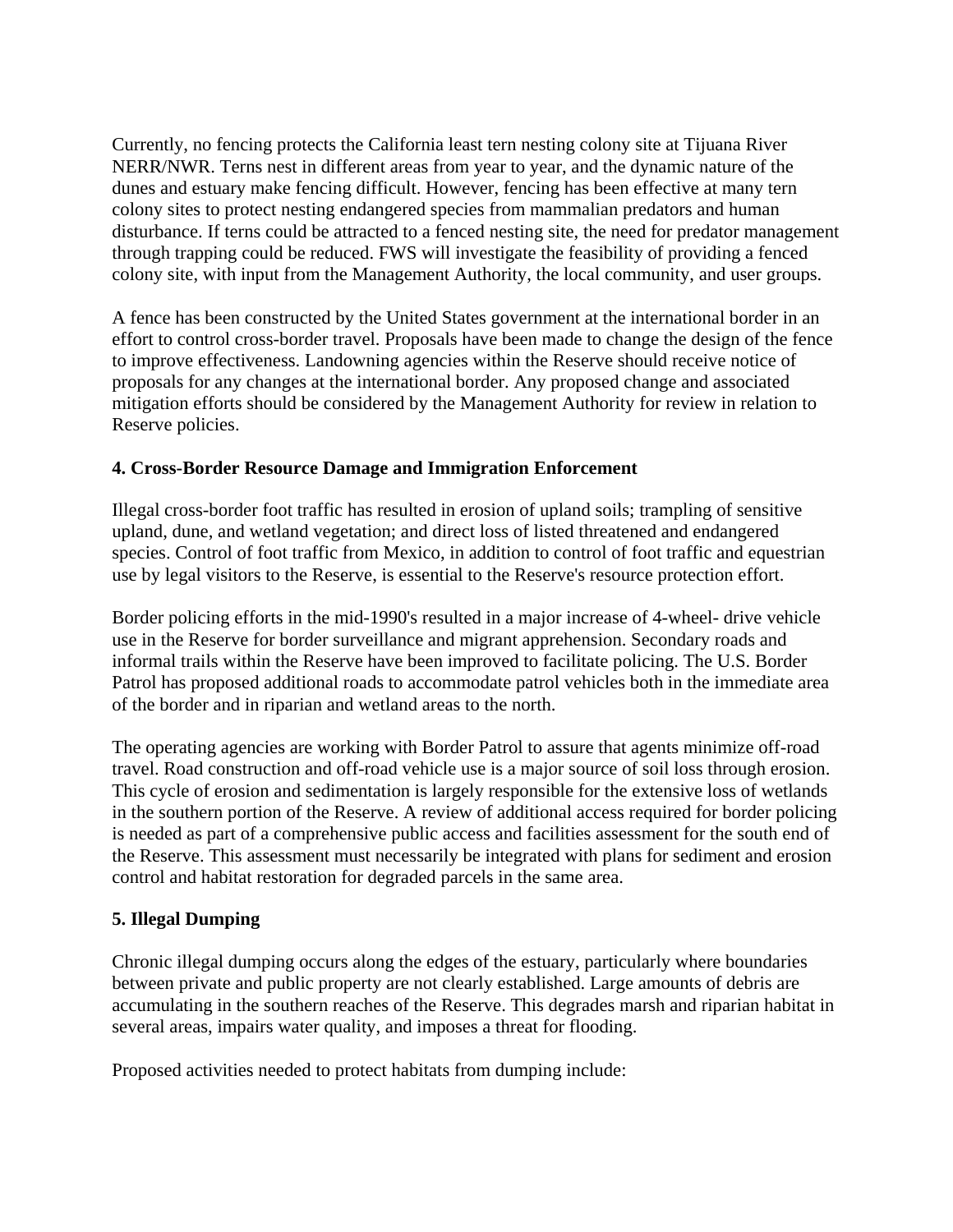- Improve Reserve surveillance and reporting of illegal dumping and encourage coordination among agencies.
- Educate public about Reserve regulations using printed materials. Encourage enforcement actions by local authorities.
- Organize regular clean-up events in areas prone to dumping.

All of these activities require an active presence of Reserve staff in the southern portion of the Reserve. Current limited staffing does not allow for routine visits.

# **6. Water-borne Debris**

Water-borne litter and trash accumulate in and degrade the habitat value of the Reserve's tidal wetlands. In the NWR's Oneonta Slough, where tidal action is best, huge amounts of plastic and other garbage collect in the marsh. While often hidden by marsh vegetation, or very high tides, the prime clapper rail habitat is covered with an almost solid mat of floating garbage.

The trash enters the estuary from the ocean and from the watershed during flood and run-off events. Once in the tidal creeks, garbage gets trapped in vegetation and accumulates. The garbage greatly detracts from aesthetic qualities of the marsh and poses an unquantified threat to wildlife from entanglements and ingestions. The volume of trash is likely great enough to impact vegetation germination, growth, and density.

FWS will investigate methods to remove the trash, in partnership with volunteers and local jurisdictions. Manual removal of the litter is not feasible; the amount of foot traffic that would be required, even if labor was available, would destroy the habitat values of the marsh. Some type of boat/rake device, operated at high tides during the non-breeding season, might be effective to gather large volumes to adjacent shorelines for removal by heavy equipment. A "trash boom" across the mouth of Oneonta Slough would also be required to reduce the re-accumulation of water-borne trash.

# **7. Resource Protection through Public Education and Information**

Prevention is the most effective measure of law enforcement. It is essential that recreational visitors and users of the Reserve be provided with complete and easily understood information about regulations, the reasons for them, the shared government responsibility for their enforcement, and penalties for breaking the rules. Communication through brochures, signs, and other devices will be directed primarily at major access points (See Chapter 8 - Public Access, Involvement, and Use). A synopsis of relevant regulations is provided in the general Reserve brochure. The same synopsis will appear on the signs at the interpretive overlooks planned for the Research Reserve. In addition, regulatory symbol signs for "No Motorized Vehicles" and "Dogs on Leash" will be posted in locations where problems have occurred in the past.

The enforcement staff, including the equestrian volunteers, will play an important role in developing this positive and preventative approach to resource protection. The emphasis during certain critical periods (e.g., the least tern nesting season) will be on personal contact and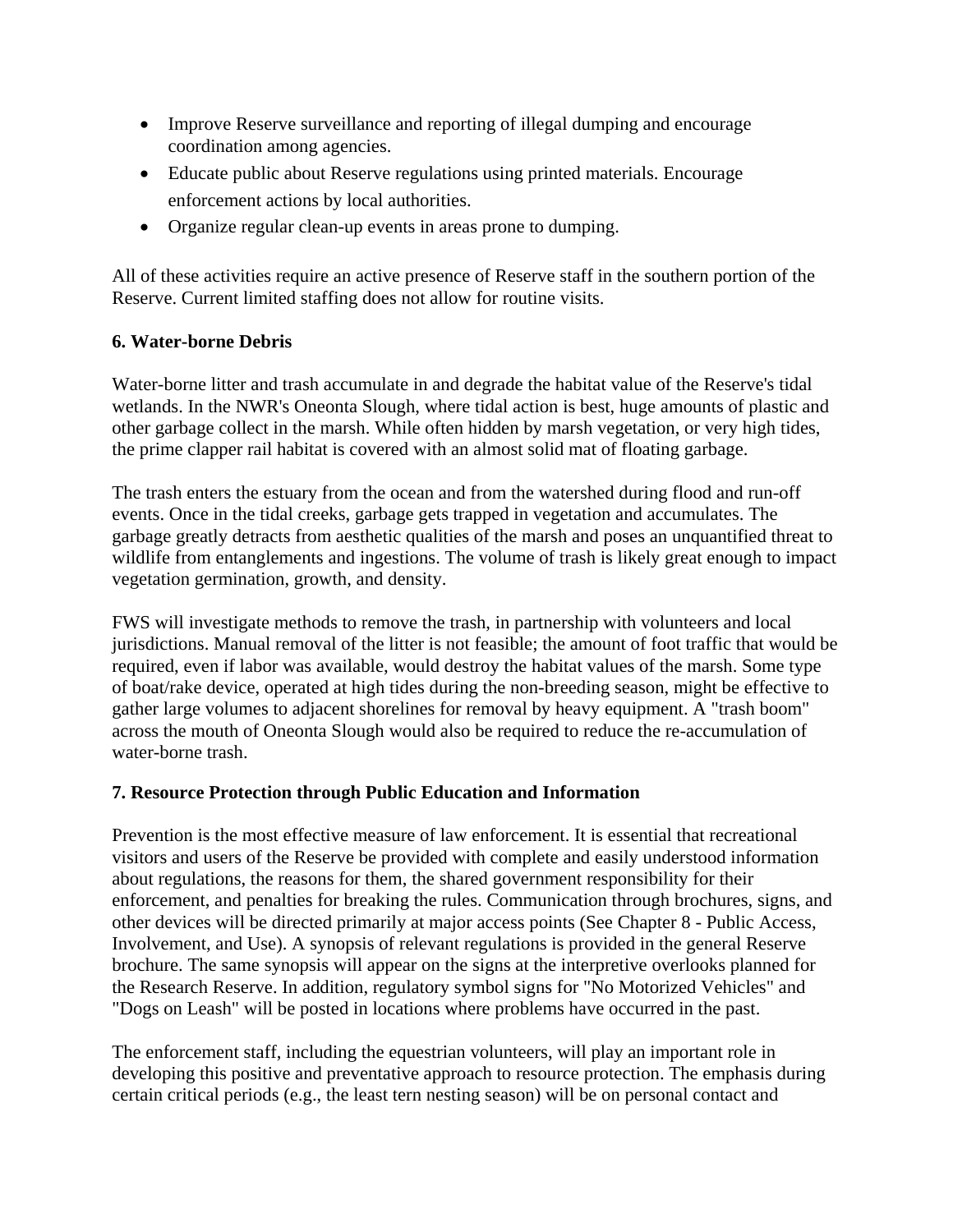information exchange.

# B. RESOURCE MANAGEMENT

#### **1. Management of Habitats**

#### a. Introduction to Habitat Management at TRNERR

The Tijuana River and its estuary are a dynamic system. In changing, it is like all wetlands and coastal ecosystems. Even before the arrival of Native Americans, the forces of flood, erosion, sedimentation, storm, and fire constantly changed the face of the river and the estuary and their habitats, flora, and fauna. The Tijuana River Estuary of today is unlike the one that existed at the time of European settlement, and the system that existed in 1850 was different than it was 100 or 1,000 years before that.

However, the changes produced by human activity since the mid-19th century are unprecedented in both their scope and impact on native communities. Decades of disturbance to the watershed have significantly altered the environmental factors that control habitats. The physiographic and hydrologic conditions that produced the pre-1900 ecological communities of the Tijuana Valley have been irreversibly changed.

Since 1900 some communities, such as the dune shrub community, have been completely lost. Increased sedimentation, altered stream flows, and intentional wetland filling have all changed the face of the estuary. In more recent decades, sewage flows increased nutrients, lowered salinities, and threatened human health; increased foot traffic and vehicle use trampled vegetation and crushed nests of endangered birds. As a result, the system is highly degraded and badly needs management and restoration.

The current habitat array of the Tijuana River and Estuary is unnatural. It is different than it would have been without the human impacts incurred in the last 150 years. However, while impaired, the river and estuary ecosystem still functions, provides huge resource benefits and supports many natural communities and hundreds if not thousands of native species.

The overall habitat management goal of the Reserve is to maintain and restore an array of naturally occurring habitats that will support the behavioral and physiologic needs of representative populations of all native plants and animals. The operating agencies recognize that the river and estuary retain dynamics that will cause change, regardless of management action. Between the flood potential of the watershed and the power of the Pacific Ocean, events will occur to alter, sometimes dramatically, the face of the Reserve. That given, the following tenets will guide habitat management efforts in support of the overall goal.

#### b. Guiding Principles for Habitat Management at Tijuana River NERR

Following are guidelines shared by all agencies involved in management of Tijuana River NERR: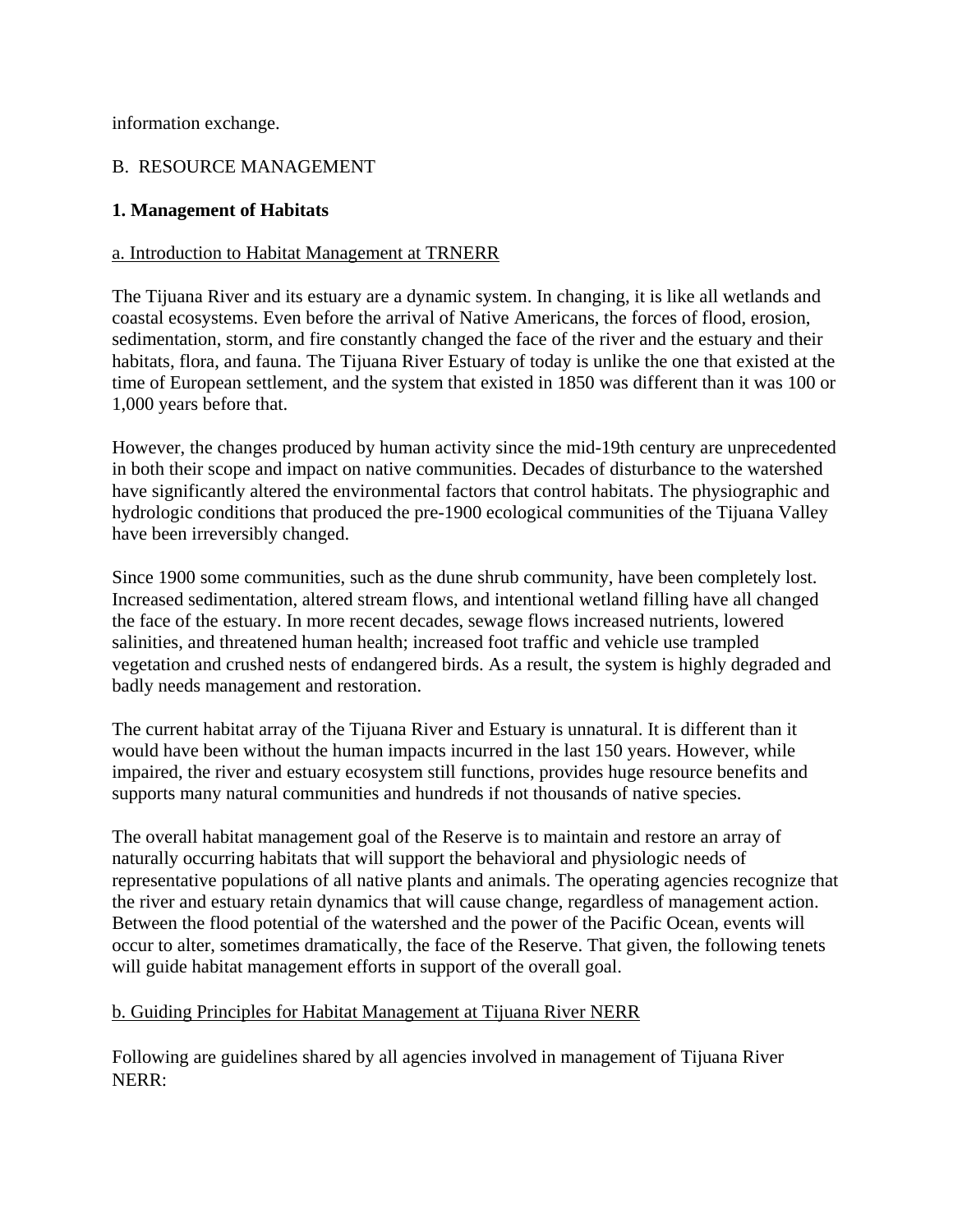- Management must be based on the best science available and must adapt to new conditions and new knowledge. Land management is also an art; research will never provide easy answers to every question.
- Storms and floods that close the mouth of the river to the Pacific Ocean will occur. Such closures will be addressed aggressively with immediate action to re- open the estuary to the tides. Pre-planning with regulatory agencies is ongoing to ensure quick response to a closure of the river mouth.
- Management should not and will not be able to control the actions of the Tijuana River and the ocean. Changes will occur, regardless of restoration/management. Management will try to work with nature and recognizes that no habitat array is permanent.
- It is not necessary to recreate the same proportions of different habitat types that occurred in 1850 or 1900. Management must only ensure that no communities vanish through the action of humans, and that viable representative samples of each habitat type persist.
- A holistic, ecosystem approach to management will be used. "Single-species" management will be avoided. However, the presence of numerous federal- and statelisted endangered species requires that no action jeopardizes survival of those species; by law, they do have a priority. (Although the riparian woodland along the Tijuana River does not emulate pre-1900 conditions, it is Critical Habitat for least Bell's vireo and therefore cannot be restored to a more open habitat).
- Restoration ecology is an imperfect art and science. No planned action will produce guaranteed results. Ecological conditions necessary to produce certain plant and animal responses may occur infrequently; patience is required.
- Management of human activity is essential. Continued control of undocumented immigrant foot traffic from Mexico is critical to habitat protection. Vehicle trespass, the activity of authorized recreational users, and the illegal actions of private landowners must be regulated through education, signing, and enforcement.
- Feral and free-roaming dogs and cats are a significant threat to native wildlife. Efforts to control and remove feral dogs and cats are essential. Successful recovery of endangered species, especially vulnerable colonial nesting birds, requires active monitoring management of exotic, alien, and native predators.

# c. Management for Habitats

Following is a qualitative description of the various habitat types of the Reserve and their recognized resource values and problems, based on recommendations in The Ecology of the Tijuana Estuary, California -- A National Estuarine Research Reserve (Zedler, et.al.). Several of these habitats are represented in Figures 8A and 8B.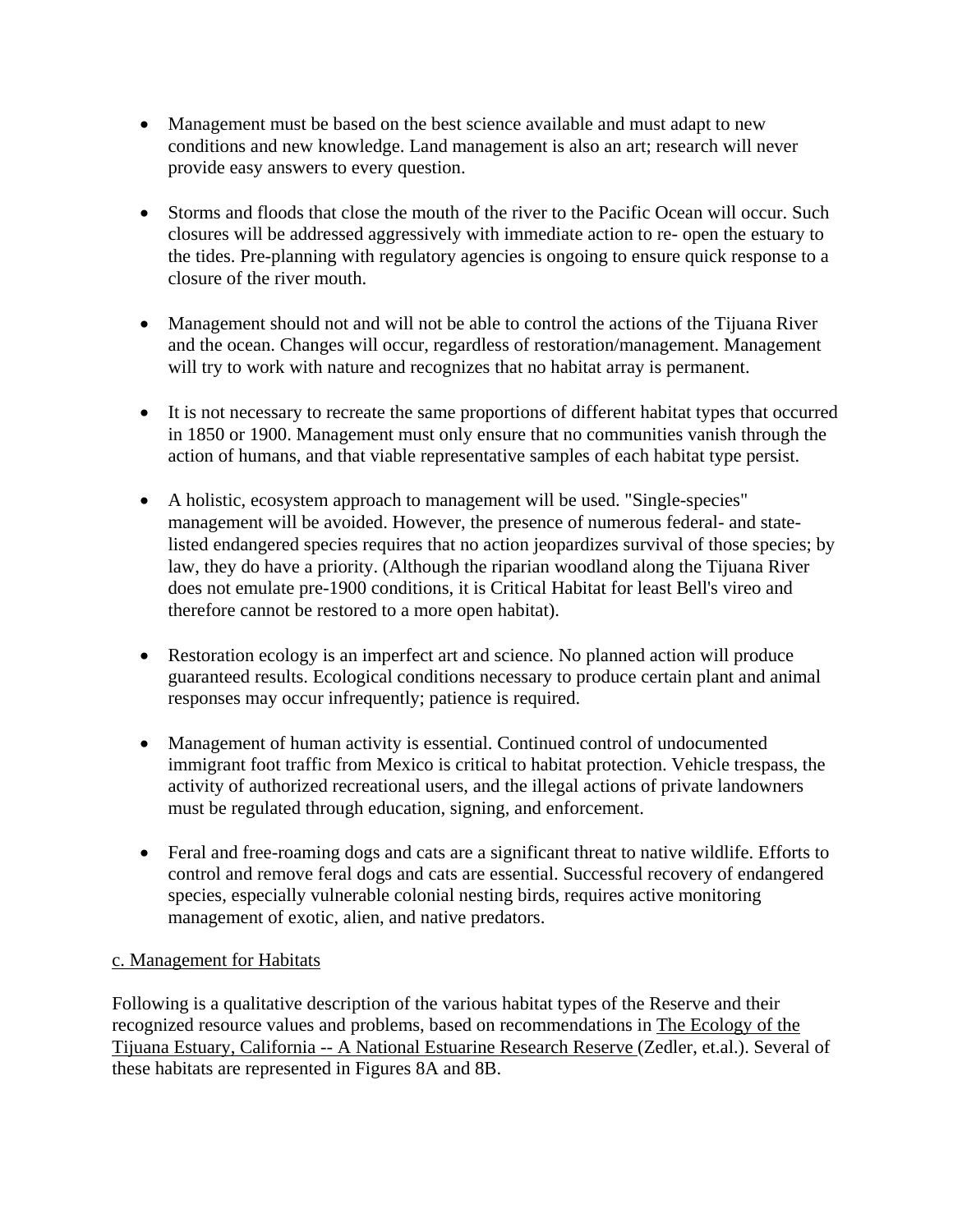#### i. Transition from Upland Habitat to Wetland

This is a diminishing habitat in southern California; it is valued for its rarity, its function as a buffer between wetland and urbanized areas, and its role as a foraging ground for bird species. Habitats that are transitional between wetland and upland will be the wetlands of the future, as sea level continues to rise. Hence, a broad transition zone is needed to ensure persistence of this fringe community and the high marsh below it. Species of concern include sensitive birds (i.e., short-eared owls, black shouldered kites) and the horned lizard. *Frankenia Palmeri* is a potential member of this habitat, but it has not been recorded at Tijuana Estuary.

The generic problem facing the transition habitat is urban encroachment, which occurs as fill, trash disposal, trampling, and invasion by dogs and cats. Associated impacts are invasion by exotic weeds and altered densities of native animals. In this habitat type, there is a need to remove fill, control visitor access, revegetate unofficial trails, control dumping of trash, control feral and domestic animals, control exotic plants, and plant native perennials that are likely to have occurred here in the past.

#### ii. Salt Marsh

The most widely valued attribute of the salt marsh is the habitat it provides for rare and endangered species. The cordgrass-dominated marsh is nesting and foraging habitat for the lightfooted clapper rails; the pickleweed-dominated areas are important to Belding's savannah sparrows; and the upper marsh is the sole habitat for salt-marsh bird's beak. In addition, the marsh is essential habitat for a variety of other organisms, including many insects, migratory birds, and other invertebrates. Salt marsh vascular plants and algal mats contribute substantially to the primary productivity base that supports estuarine food chains.

Non-tidal conditions can reduce the natural diversity of plant communities, and some species do not recover from such disturbance (e.g., annual pickleweed). There is a need to excavate and expand the salt marsh habitats. New techniques need to be explored for creating fully functional salt-marsh habitats.

#### iii. Salt Pannes

The natural values of salt pannes are not often recognized, and proposals are often made to convert them to other uses. During both the wet and dry phases, salt pannes are important areas for insects, including rove beetles, and mudflat tiger beetles. When inundated, the areas serve as feeding grounds for migrant and resident birds. Species associated with the intertidal salt marsh and the transition to upland also use these areas.

Lack of qualitative information about the habitat value of salt pannes limits our ability to manage and restore them. Another continuing problem in salt pannes is the compaction of soils caused by vehicles and foot traffic.

#### iv. Brackish Marsh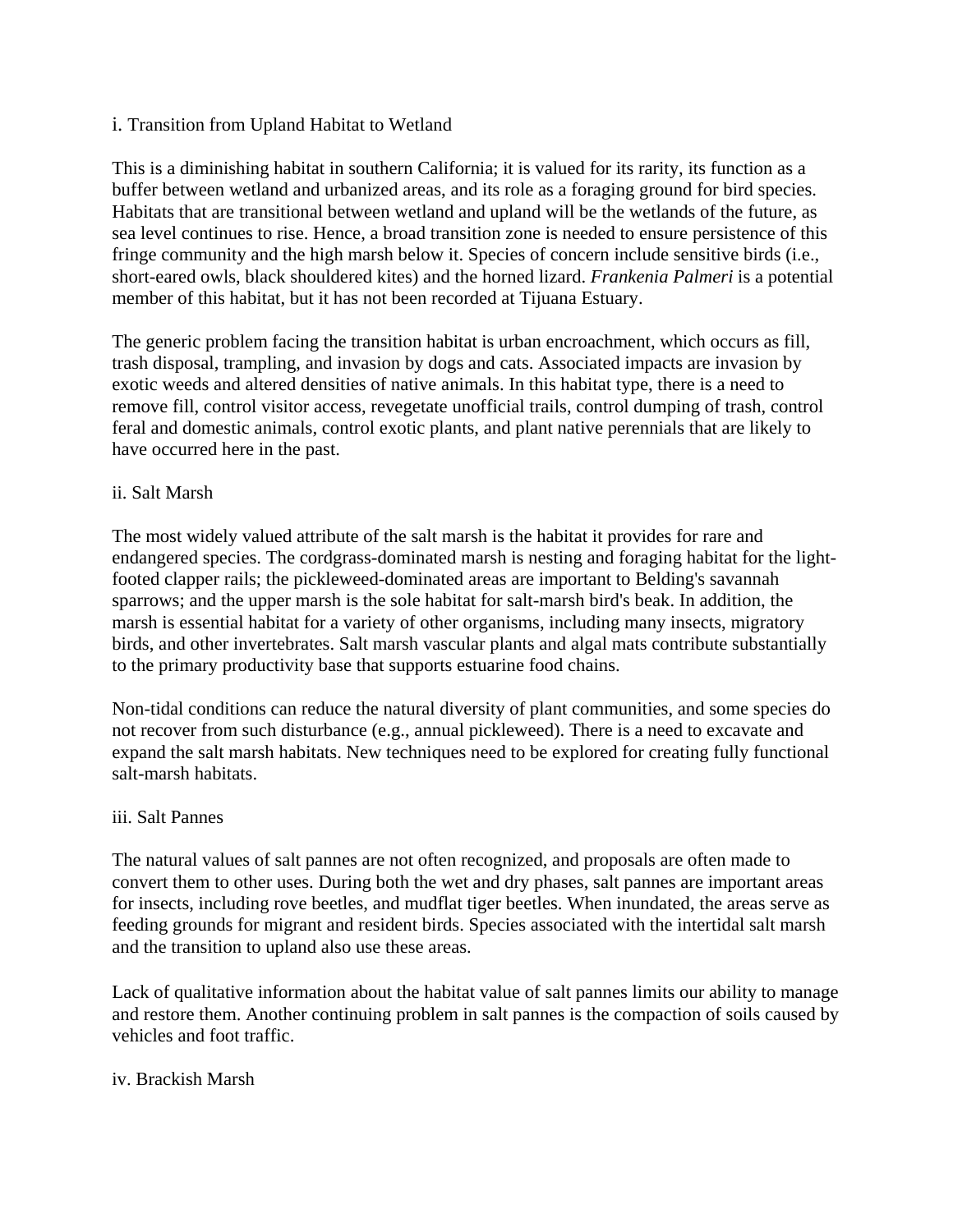Areas that have reduced salinities through most of the year are currently maintained by rainfall and urban runoff. Although artificial in this sense, they do support a community of native species. Elsewhere in the region, brackish marshes are valued for their augmentation of habitat and populations of clapper rails, black- necked stilts, snowy egrets, and other birds. They also increase habitat diversity at the estuary and attract species that would not otherwise occur there (e.g., red-winged blackbirds.)

The management problem associated with brackish marsh is its potential expansion at the expense of saline wetlands. Freshwater runoff leaches soils of salts, and the brackish marsh species expand and displace those of the salt marsh. When exotic weeds (such as brass buttons) and horticultural escapes establish, the expansion of brackish conditions detracts from the goal of maintaining natural habitats.

Curtailing the daily flows of sewage into the Tijuana River Estuary was a major improvement in brackish marsh control. There is a need to improve the circulation of salt water and further reduce chances for brackish marsh expansion. Brackish and freshwater marsh habitats should be expanded upstream of the estuary tidal prism. Suitable sites exist along the Tijuana River and in abandoned agricultural lands. The use of treated wastewater is encouraged for creation and maintenance of artificial marshes.

#### v. Tidal Channels and Creeks

The channel habitats at Tijuana River Estuary are important to nearly all estuarine animals. All of the endangered birds use tidal channels and creek areas for feeding. In previous years, there have been recreational shell fisheries and commercial bait fisheries. At present, both shellfish gathering and fishing are prohibited at the estuary.

The problems that affect the channels and creeks ultimately have an impact on the entire estuary, because the estuarine waters move throughout the system. Tidal closure, sedimentation, disturbance from dredging, and reduced water quality (waste water input, nuisance algal blooms, and reduced salinity) all require active management. Increased sedimentation rates have an impact on benthic organisms, and the associated turbidity affects water-column species. Dredging to remove accumulated sediments and restore tidal flushing in turn creates turbidity and alters the substrate.

The tidal restoration plan should make existing channels more suitable for fish and invertebrate use. Excavation of the intertidal marsh and channels should have beneficial effects downstream as increased flows erode the fine materials that have accumulated in the channel network. New channels that will be constructed throughout the new tidal marshes should expand this habitat type substantially.

#### vi. Sand Flats and Mudflats

The intertidal flats are closely associated with tidal channels and creeks, and the impact of disturbances and consideration for management are similar. The primary values attributed to these sites are their habitat for shorebird resting and foraging and feeding areas for the light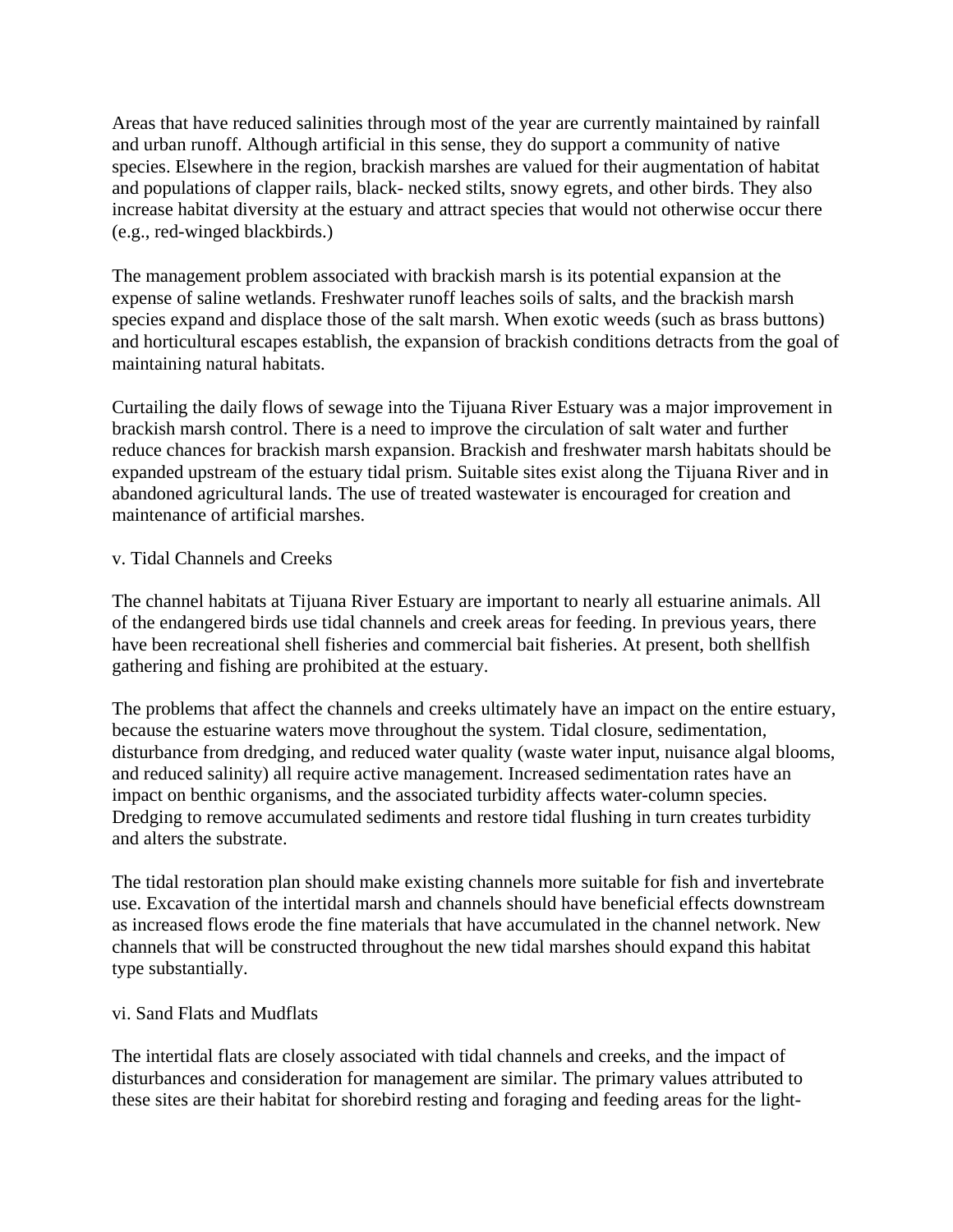footed clapper rail and Belding's savannah sparrow.

#### vii. Beaches and Dunes

The esthetic quality of beaches makes them the habitat most highly valued by the recreational public. Consequently, human use is extensive throughout the year. Ecologically, the habitats are valued for their support of native animals, including the globose dune beetle, sandy beach tiger beetle, sand dune tiger beetle, wandering skipper, and two nesting birds: the California least tern and snowy plover. Other species, such as Belding's savannah sparrow, feed on dune and beach insects. The native plants are especially important to the ecosystem because they stabilize dunes, which in turn protect the estuary from sea storms.

Coastal erosion is the major problem facing the beach and dunes. Substantial losses of sand occur each winter, but not all is replenished each summer; a continual net loss is obvious from aerial photos from 1928 through 1985. The height and location of dunes has changed with recent storm overwashes, and stabilization is needed. In addition, exotics have invaded.

Fencing has helped to protect the dunes from trampling, but not all areas are protected by well maintained fences. It is widely agreed that additional dune stabilization is needed. Attempt to rebuild the dunes with dredge spoils began north of the mouth in 1985. Although the reconstructed dunes helped protect estuarine channels from overwash during the 1986 storms, there was substantial erosion on the seaward side and dune crest, and most of the transplanted dune species died. Dune reconstruction south of the mouth was attempted but storms and drought ravaged the site before vegetation could stabilize the sand.

The activities underway include fencing to reduce trampling and stabilize the sand, thereby facilitating revegetation efforts. Dunes from the river mouth to Seacoast Drive have been rebuilt each fall to prevent overwash into Oneonta Slough. There is a need to continue these actions.

#### viii. River Channels

A riparian woodland developed after the 1980 flood, and dense vegetation is now found within the Reserve. Currently, much of this habitat is federally listed critical habitat for the endangered least Bell's vireo (50 CFR 17.95). Many future changes at Tijuana River Estuary may have their greatest impact on this habitat type. As sewage spills come under control, streamflows will decline. Determining the best management practices for this international river remains a major challenge. The cumulative impacts of denudations, sedimentation, mouth closure, drought, hypersalinity, and sewage spills have significantly altered the estuary.

# **2. Water Treatment and Groundwater Management in the Tijuana River Valley**

# a. Water Treatment Facilities

Sewage contamination problems in the Tijuana River have been chronic since the 1930s. The contamination has been the result of Tijuana's rapid and constant population growth coupled with a lack of corresponding sewerage infrastructure.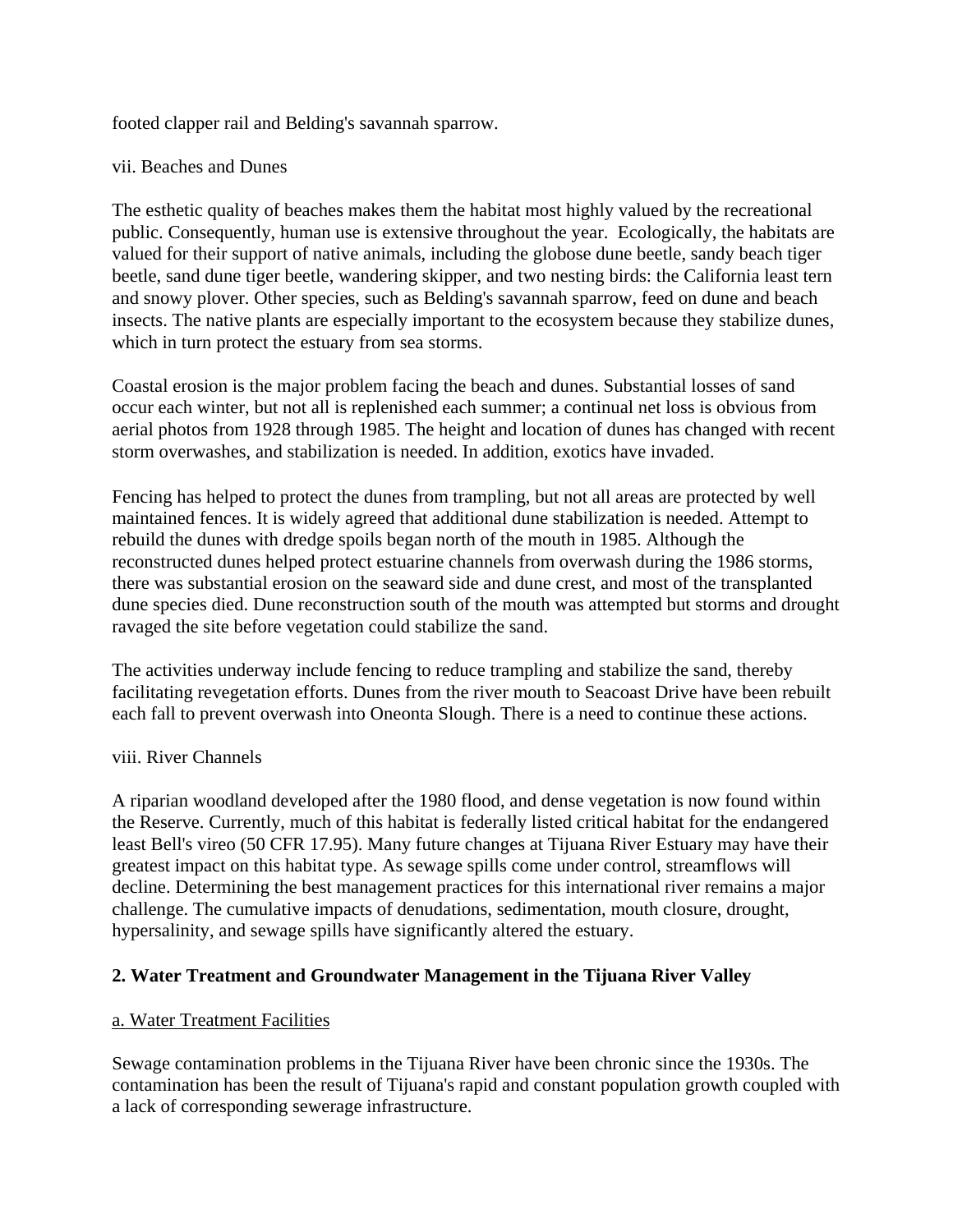Due to the physiogeographic setting and relationship of the City of Tijuana to the United States, sewage that is not captured and treated in Tijuana flows into the United States in the Tijuana River or through north-draining canyons and gullies. This raw waste stream contaminates surface waters and nearshore ocean waters and degrades the Tijuana River Estuary. The contamination adversely impacts the agricultural production, coastal recreational opportunities, sensitive wildlife in the Reserve, and quality of life for residents of the river valley. A principle concern during the extended period of sewage contamination has been the reduction in salinity in the estuary and intertidal wetlands because of the wet season flows of contaminated fresh water and the extended season of freshwater flow. The extensive damage to the estuary from these flows has been documented by PERL (Estuary Profile, 1982).

Detailed agreements reached between the U.S. and Mexican governments over the past decade have enabled the construction of an International Treatment Plant, Ocean Outfall, and improvements and expansion to the existing Mexican infrastructure. Several of the facilities will be located in the Goat Canyon area, including the underground outfall pipe which will pass under Goat Canyon and areas to the west.

i. International Treatment Facility and Water Reclamation Plant

The International Boundary and Water Commission (IBWC) has constructed the International Treatment Plant to treat sewage overflows from Tijuana, Mexico. The City of San Diego Metropolitan Waste Water District (MWWD) is currently proposing the construction of a water reclamation plant near the intersection of Monument and Dairy Mart Road, just north of the international border and adjacent to an International Wastewater Treatment Plant. This project may make freshwater available for purposes beneficial to the Reserve.

MWWD is also proposing the construction of a new bridge and road improvements to replace the existing Dairy Mart Road and Bridge. During peak storm events the existing road and bridge is often flooded or washed out. This project will provide an all-weather access to the South Bay Water Reclamation Plant, the International Treatment Plant, and the southern Tijuana River Valley.

# ii. South Bay Ocean Outfall

MWWD is currently constructing the South Bay Ocean Outfall, which passes underground through the Reserve boundaries. The outfall will convey treated effluent from the international treatment facility and future City of San Diego plants to the ocean for disposal. The ocean outfall is a joint project between the City and the federal government. Construction impacts to Reserve resources will be fully mitigated once construction is completed. Mitigation plans will be reviewed and approved by the Management Authority.

# iii. Sewage Collection Systems

Sewage flows that drain into the U.S. through Canyon del Sol, Silva Drain, Stewarts Drain, Goat Canyon, and Smuggler Gulch from unsewered areas of Tijuana will be collected and conveyed to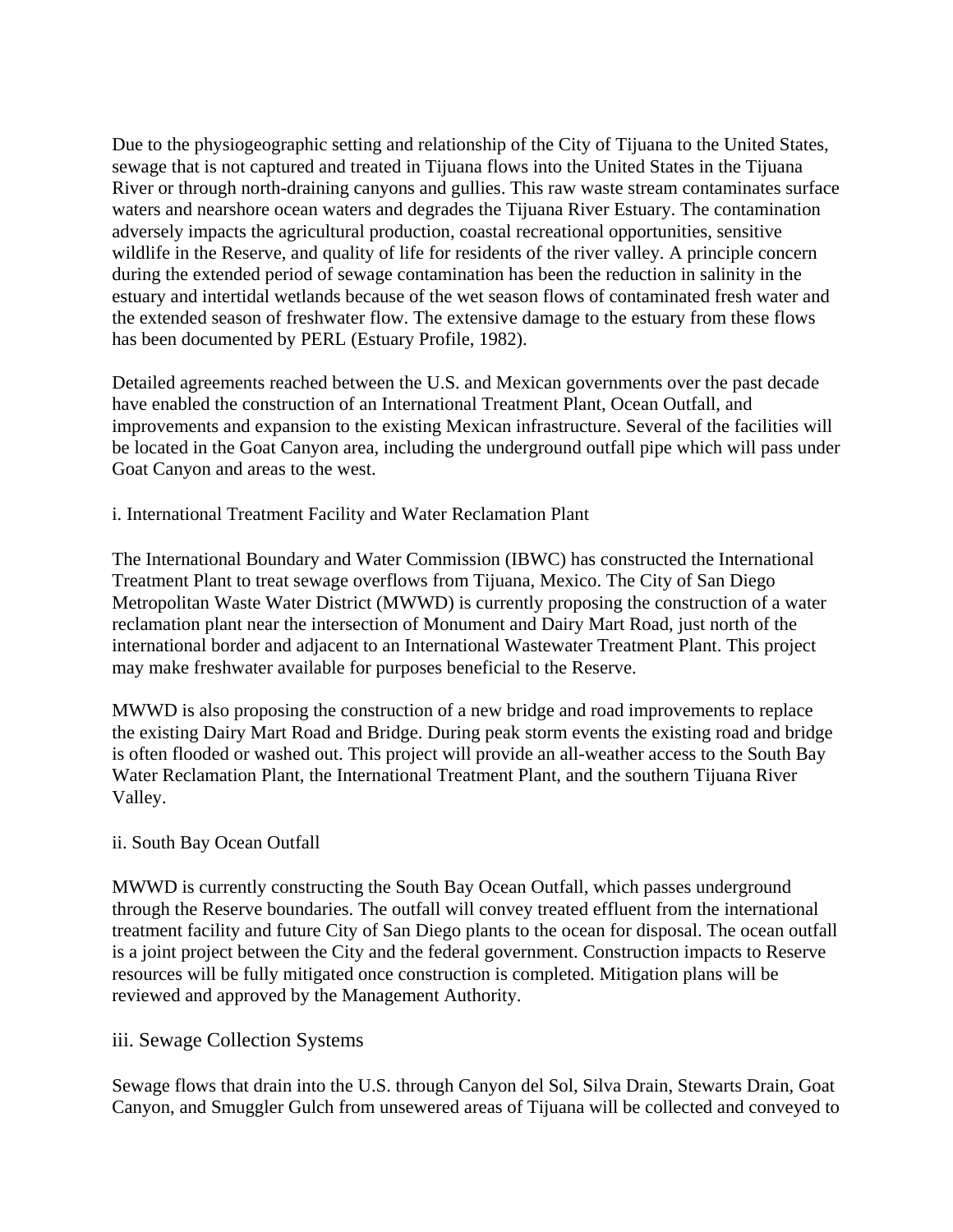the International Wastewater Treatment Plant by MWWD using interceptor-canyon collection systems in each drainage area. At Goat Canyon, a new interceptor system, gravity main, and pump station will be constructed to collect and convey flows. Construction of the Goat Canyon Collector began in September 1996 and will be completed in February 1998.

#### b. Groundwater

Excessive extraction of groundwater has contributed to the depletion of groundwater supplies and to saltwater intrusion in the Tijuana River Valley. The Tia Juana Valley County Water District (TJVCWD) oversees and monitors the area's groundwater basins and intends to implement programs to actively recharge them. The TJVCWD is studying the feasibility of recharging these basins with excess stored water from surface water reservoirs and/or with reclaimed wastewater from the proposed South Bay Water Reclamation Plant. MWWD is assessing several possible markets for reclaimed water and distribution.

There is a need to explore the potential affects of the ground water recharge on Reserve habitats.

# **3. Flood Control Practices**

Damage from floodwaters is a significant concern throughout the Tijuana River Valley, and the effects of the 1993 floods are still felt in the Tijuana River NERR. The most extensive flood damage to the Reserve, however, was from localized flooding and sedimentation from Goat Canyon Creek. Riparian and wetland habitats in the southern area of the Reserve were degraded by flooding and sedimentation. The principle public access to the Reserve, Monument Road, was severely damaged during 1993 and 1995 storms. A comprehensive plan for stormwater and sediment management and construction of a new all-weather road is underway (see Chapter 9 - Facilities Plan).

Additionally, a plan for the Tijuana River Valley has been developed by the City of San Diego. These projects are outside the Reserve boundaries but are likely to have a bearing on Reserve lands. The plan uses existing flow paths and includes the removal of berms and fill that have been placed in the valley. The City also proposes an armored berm along the northern subdivision to provide for additional freeboard above anticipated 100-year flooding and to provide for increased protection while other measures are being implemented.

# **4. Sediment and Erosion Control: Goat Canyon Creek Watershed Project**

Land-use activities throughout the watershed have accelerated sedimentation and resulted in the obstruction of tidal channels and the loss of wetlands. The reduced tidal exchange has triggered changes in vegetation communities and the habitat of several significant estuarine populations. A long-term program at the watershed scale is required to affect the erosion/sedimentation cycle.

Because of significant Mexican influences on the downstream Reserve, a binational erosion control plan has been identified by the Management Authority as a priority for the Reserve. The U.S. Environmental Protection Agency has committed to participate in the program and share in its funding. The IBWC has expressed strong interest in the program. Mexican partners, including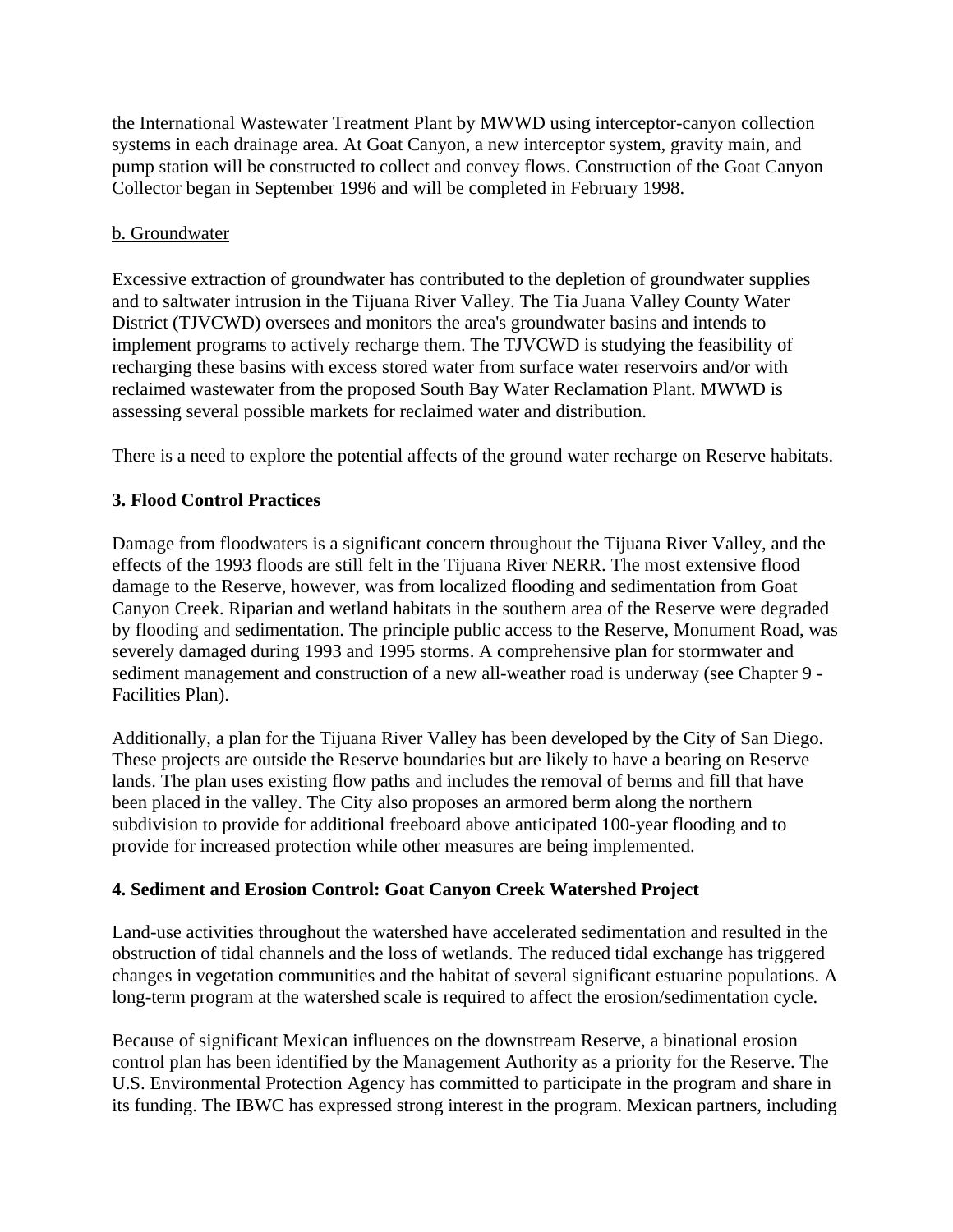the City of Tijuana Planning Department, have expressed interest in the initiative.

The southern end of the Reserve, particularly the Goat Canyon area, is extremely vulnerable to erosion, sedimentation, and resulting flood damage. A comprehensive erosion control and restoration program is being developed for this watershed. Figure 12 shows the location of the Goat Canyon Watershed.

Start-up funding has been provided to the Coastal Conservancy by the U.S. EPA to develop strategies to reduce sediment flows to the estuary from the Goat Canyon Creek watershed. The State Coastal Conservancy and Southwest Wetlands Interpretive Association (SWIA) are jointly developing a needs assessment for 1998. Technical analyses and program elements will encompass the 4.6-square-mile watershed and include extensive U.S./Mexican collaboration. The proposal includes developing site-specific plans and specifications for identified problem areas and for more generalized treatments.

The combined erosion control and restoration program is needed to protect the south arm wetland restoration site from continuing sedimentation. Plans will be based on a careful assessment of stormwater and are expected to include structural and nonstructural erosion control methods, additional sediment management techniques, biotechnical slope and streambed stabilization measures, and associated habitat development techniques. The program will produce a unified binational plan that identifies low-cost implementation strategies. A particular emphasis will be placed on the highly degraded, lower 1-mile reach of the creek and its critical connection to the south arm wetlands. Detailed restoration recommendations will be developed.

The Goat Canyon Creek project is closely interlinked with an initiative for improved public access to the south end of the Reserve. Funding requests have emphasized the need for a comprehensive project for the Goat Canyon area that results in plans for stormwater and sediment management, all-weather public access, and habitat restoration. It's expected that planning for improved interpretive features and visitor-serving facilities will soon follow.

Work in Mexico will be coordinated with the Municipio de Tijuana Planning Department and will focus on stormwater management and slope instability problems. Reserve representatives and City officials have acknowledged the interrelationship of interests and seek to engage in a planning process that identifies strategies and specific projects to control erosion and enhance public safety.

# **5. Exotic/Invasive Species Control**

# a. Invasive Plant Control

The control of exotic species is critically important to maintaining and enhancing resource values throughout the Reserve. Several severe invasions by exotic plant species threaten the viability of native habitats' ability to support species of special status at the Reserve. These include:

• Invasion of the coastal back dunes and upper marsh areas, especially at Border Field State Park,. by the exotic succulent sea fig *(Carpobrotus edulis);*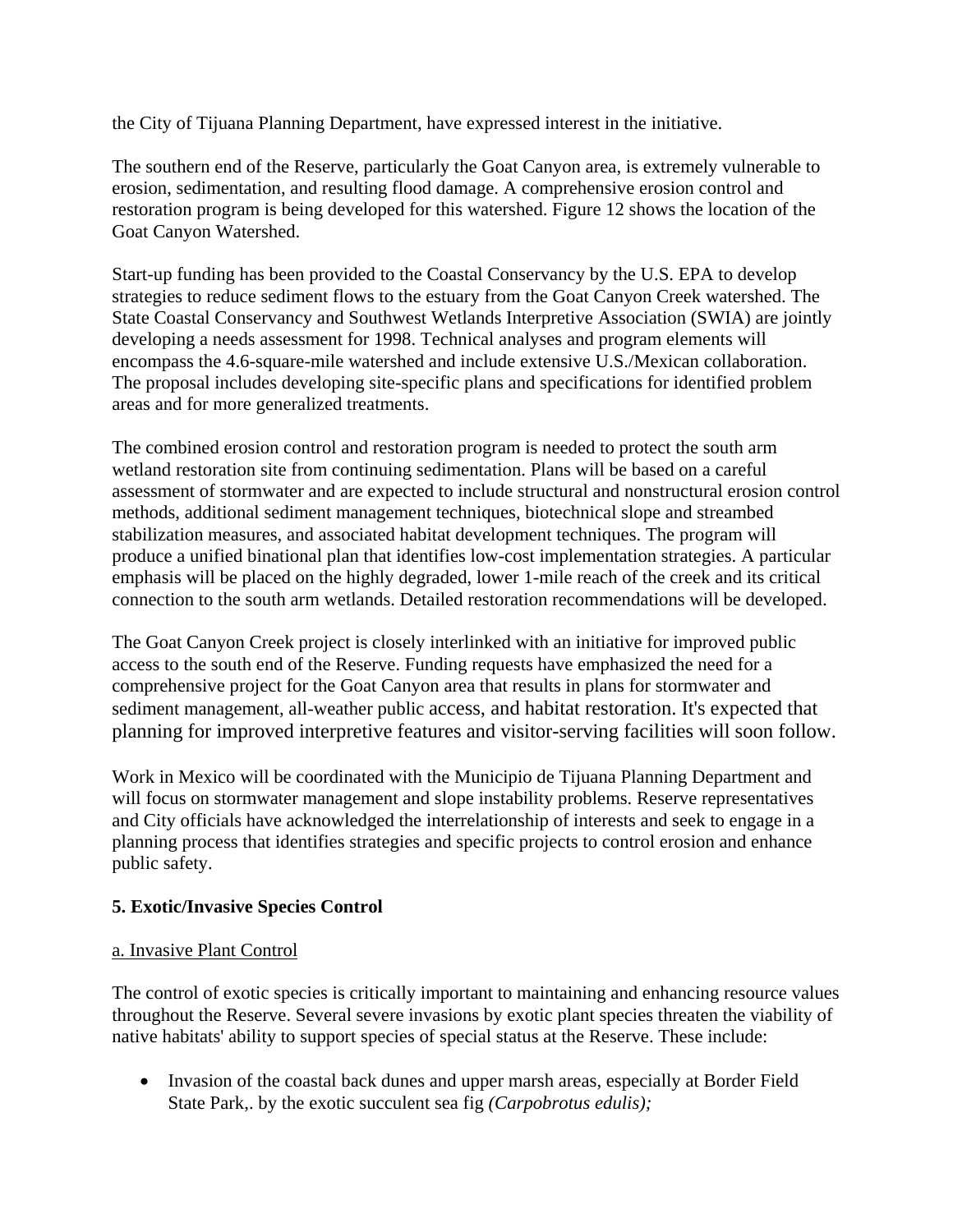- Invasion of the riparian corridor in the Tijuana River Valley by several species of tamarisk *(Tamarix* sp.), and giant cane *(Arundo donax);* and
- Invasion of the disturbed upland areas by a host of normative grasses and annuals.

Past management activities have approached these problems in a sporadic and ineffective manner. Volunteer groups occasionally pull and remove some of the more common exotics. Effective control of these exotics will require an organized effort by the managing agencies.

The following species control measures are priorities:

- Control of *Carpobrotus* infestations in the back dunes by localized spraying of Glyphosate herbicide by licensed pesticide applicators.
- Control of Tamarisk and *Arundo* in the river valley by the "cut and paint" method. Plants are cut to the ground and the stems are immediately "painted" with a systemic herbicide. This project is a very large one and must be approached on at least a local watershed basis.
- Salt addition, as guided by recent research, to control exotic species invasion at street drains and sewage spills.
- Hand removal of plant species.

Any control efforts will be coordinated by the operating agencies to protect existing habitats, particularly nesting habitats.

Research into control techniques that favor native grasses or perennials over exotic invasive annuals is needed. Areas of research needed could include bio-control, control by prescribed burning, or pesticide applications.

A second important facet of species control is preventing colonization by new invasive species from outside the Reserve. Efforts are being taken by Reserve staff and restoration project managers to ensure plant propogules are collected on-site to avoid the transfer of aquatic invertebrates from other wetlands.

#### b. Predator Management

Southern California is a "biological diversity hotspot," one of a handful of places in the world where limited unique climate and soils have resulted in the evolution of myriad endemic species. That same climate has attracted millions of people to live and work here. Urban development, land use, and general human activities have destroyed or degraded the limited native habitats to a point where many species are now threatened with extinction.

The Reserve is home to numerous federally listed threatened and endangered species (see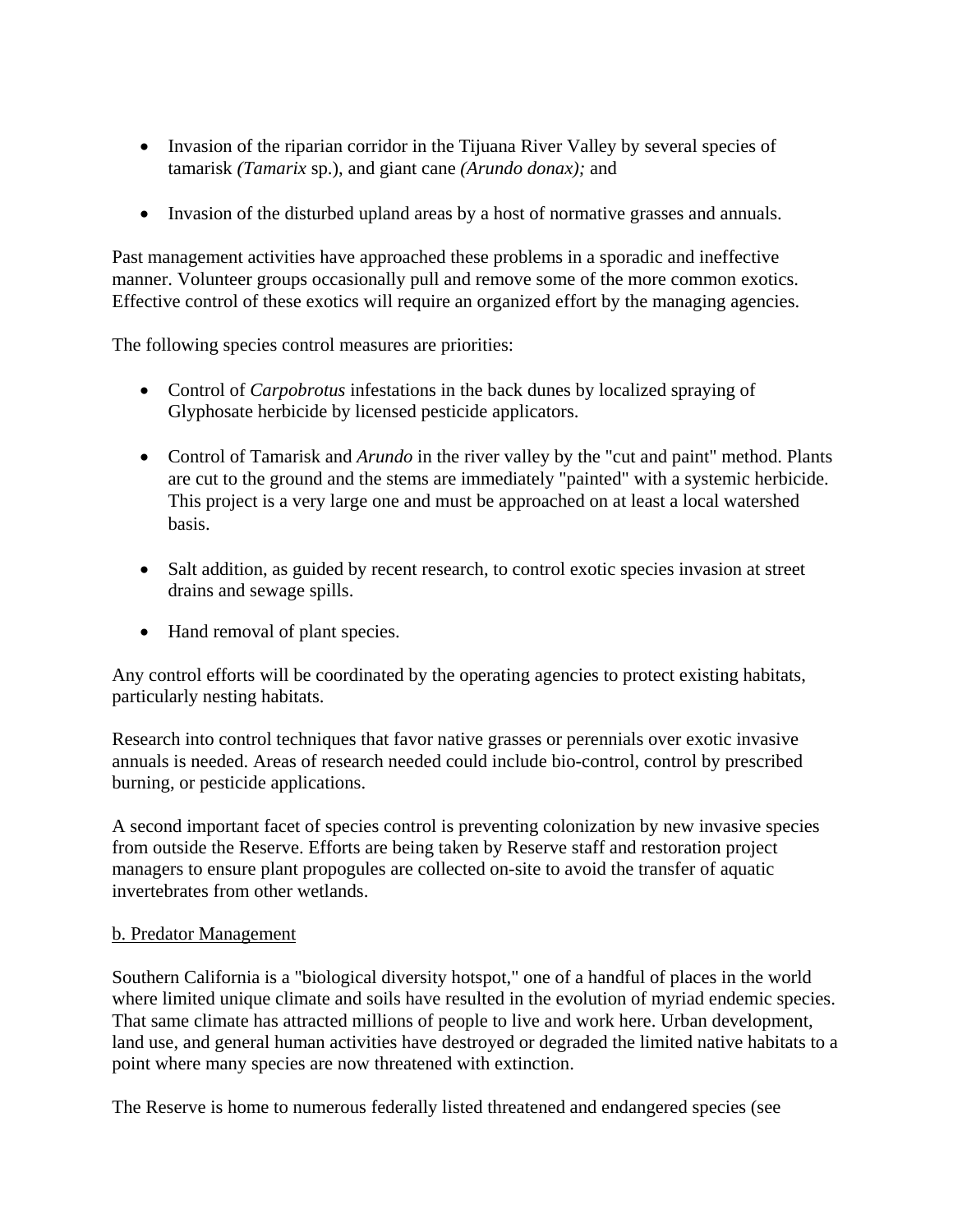Appendix 4.) Conservation and recovery of those species is the highest priority of the Reserve. Unfortunately, the same land-use forces that resulted in species endangerment have also fragmented the ecosystem to a point where active management intervention is required to ensure survival and aid recovery of the light-footed clapper rail, California least tern, western snowy plover, and least Bell's vireo.

Maintenance, enhancement, and restoration of habitats is essential for the survival of these species. Once habitat concerns are adequately addressed, research and monitoring data indicate, predation is the greatest threat to the survival and recovery of these endangered birds. Management of predator populations is essential. On-going management of predators in the Refuge is performed by FWS. FWS contracts annually with licensed and permitted government agencies or private organizations to provide predator management services during the nesting season for California least terns and light-footed clapper rails (March - September). Stray and feral dogs and cats are reported to local municipal animal control agencies, and some stray dogs and cats are occasionally captured by FWS personnel and turned over to an approved animal shelter.

These past and current efforts have helped protect endangered species, but more needs to be done. Feral and stray cats--major bird predators known to kill light-footed clapper rails--remain common in the northern portion of the Reserve.

Free-running dogs are a threat to all native wildlife, to reserve visitors, and horses. Native avian predators have also caused severe losses of California least terns in recent years.

FWS will prepare a detailed step-down management plan on predator management following approval of this Refuge Comprehensive Management Plan. The following principles and policy guidance will be followed in that plan and are intended to inform the public of what steps need to be taken -- and will be taken -- to protect endangered species within the Reserve.

# i. Predators of Concern

The following species are known predators of endangered birds and/or their eggs at the Reserve.

| 1. domestic cat*                                                    | 11. barn owl                |  |
|---------------------------------------------------------------------|-----------------------------|--|
| 2. domestic $\log^*$                                                | 12. burrowing owl           |  |
| 3. coyote                                                           | 13. northern harrier        |  |
| 4. grey fox                                                         | 14. loggerhead shrike       |  |
| 6. red fox $*$                                                      | 15. red-tailed hawk         |  |
| 5. striped skunk                                                    | 16. peregrine falcon        |  |
| $6. raccoon*$                                                       | 17. gulls (several species) |  |
| 7. opossum*                                                         | 18. raven                   |  |
| 8. California ground squirrel                                       | 19. common crow             |  |
| 9. long-tailed weasel                                               | 20. gull-billed tern        |  |
| 10. Norway rat*                                                     | 21. kestrel                 |  |
| *indicates non-native (exotic, introduced, or naturalized) species. |                             |  |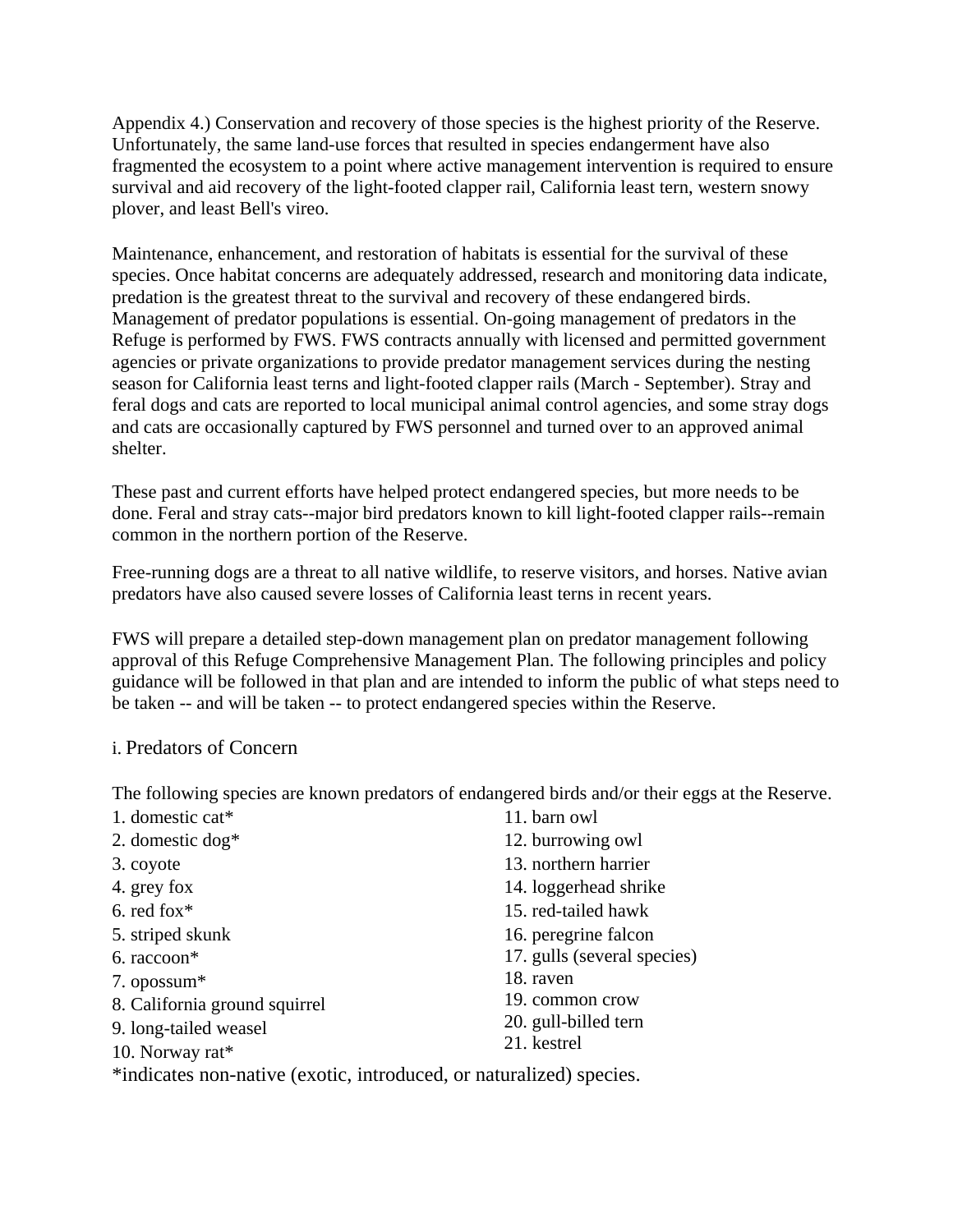This list is not exhaustive, and other species including small rodents, snakes, and predatory birds may also prey on endangered birds and their eggs. Brown-headed cowbirds are not a predator, but they paracitize the nests of least Bell's vireo and other songbirds and are subject to control efforts in the Tijuana Valley, outside the Reserve.

#### ii. Program Responsibility

Predator management activities will be conducted and supervised by uniformed employees of government agencies, primarily USDA Animal and Plant Health Investigative Service - Animal Damage Control and FWS. Local government animal control agencies may also be used to control domestic dogs and cats.

#### iii. Responsibilities and Authorities

50 CFR 25.11 states that National Wildlife Refuges are established "…for the protection and preservation of endangered or threatened species and their habitat." 50 CFR 30.11 authorizes control of feral animals, including dogs and cats, on National Wildlife Refuges. 50 CFR 31.14 authorizes taking of animal species detrimental to the management program of a wildlife refuge. 50 CFR 28.43 authorizes the disposal of dogs and cats running at large on a national wildlife refuge and harming humans or wildlife. Approved Endangered Species Recovery Plans for California least tern and light-footed clapper rail call for predator management programs as essential to the recovery of those species.

# iv. Control Methods

Non-lethal control methods are preferred. Live-trapping of known predators will be vigorously attempted before any lethal methods are employed. The most humane methods available will be used.

- Exclosures and predator fences are not a viable management option at the Reserve because of the dispersed nature of endangered species nesting sites and the fact that nesting birds use different portions of the Reserve in different years.
- Live trapping may include box style live mammal traps, decoy funnel traps for cowbirds, and Bal-chatri traps for raptors.
- Hazing or scare tactics may be used to deter predators from disrupting and hunting in least tern colonies. This may include the use of pyrotechnics, firearms, or other audio or visual stimuli to scare predators. Special authorization from the Regional Office, FWS, must be obtained to haze predators that are themselves endangered (e.g., peregrine falcon).
- Some predators, particularly canids, are not vulnerable to box-trapping methods. Padded jaw steel traps may be used to humanely capture mammalian predators if other livetrapping methods prove ineffective. Pole traps may be used to capture avian predators if less severe methods (hazing, Bal-chatri traps) prove ineffective.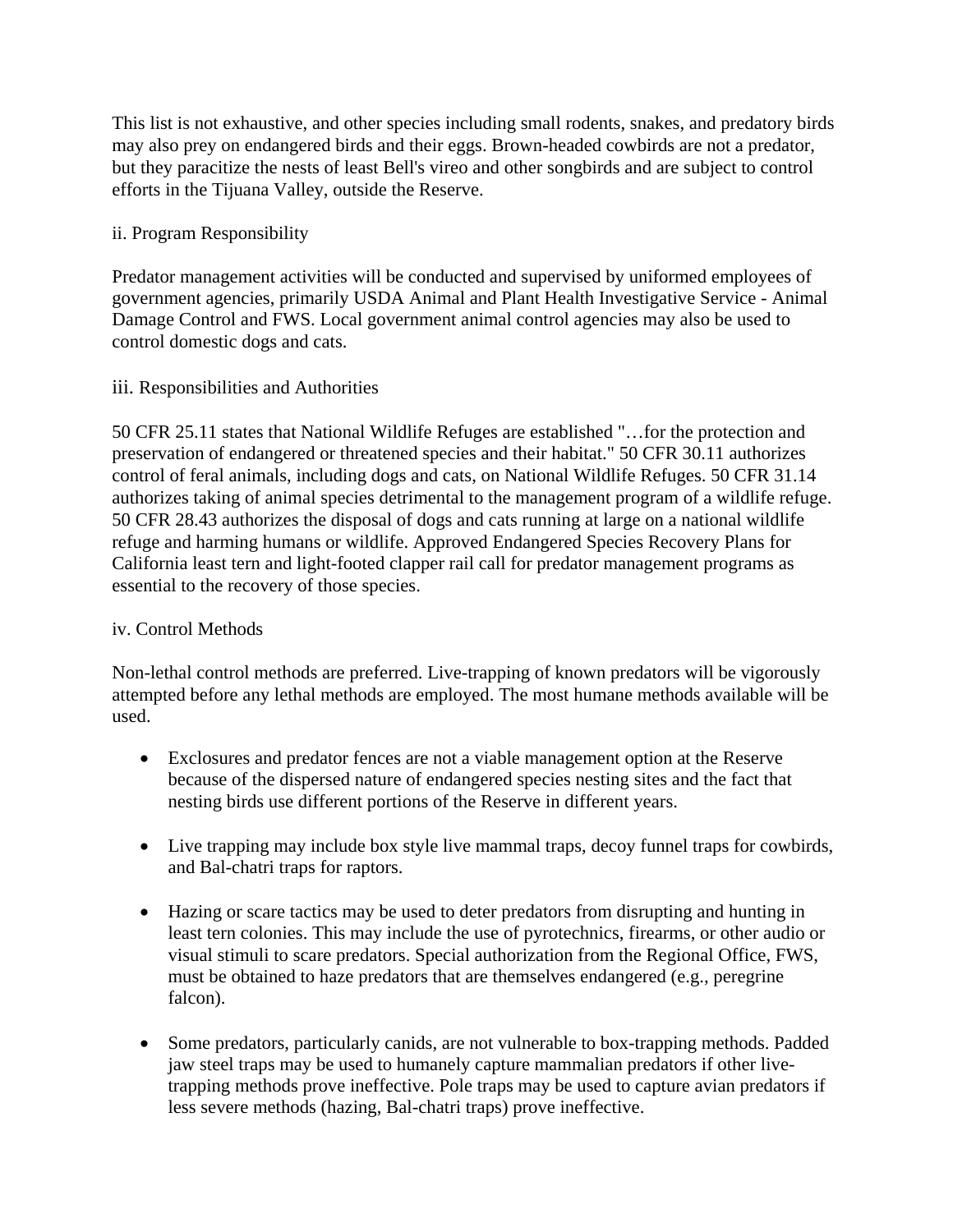• As a last resort, lethal methods, including shooting or body-grip traps, may be used to take predators that are identified as known and immediate threats to endangered species within the Reserve.

v. Disposition of Captured Predators

- All domestic dogs and cats captured will be taken to an approved shelter facility operated by a cooperating local unit of government, or a Humane Society, or a veterinary care facility.
- All live-captured raptors and other avian predators will be removed from the Reserve and held in a licensed rehabilitation center or permitted holding center until they can be released back into the wild. Captured birds will be released at a suitable distant location; if a suitable location is not available, the predatory birds will be released at the Reserve after the endangered species nesting season.
- Non-target wildlife such as rabbits and hares that are captured unharmed will be released immediately at the location of capture.
- Nonnative wild mammalian predators will be euthanized using approved humane methods.
- Native mammalian predators such as coyotes or weasels that are known to take endangered species in an opportunistic/non-methodical fashion will be released back into suitable habitat, away from endangered species nesting areas, as soon as possible. If a native mammalian predators those which has been identified as problem individual
- Target and non-target predators that are injured may be euthanized, or taken to an approved rehabilitation center/veterinary care facility, depending on species status and extent of injuries, at the discretion of the Refuge manager.

# vi. Operations

- Live-trapping of feral and free-roaming cats will be conducted year-round, by Refuge personnel. Initiation of this program will be preceded by a public awareness/education program to inform and educate Refuge neighbors of the threat that cats pose to wildlife, and the need to control cats on the Reserve.
- General predator management activities are tied temporally and spatially to California least tern nesting. Control efforts will be initiated annually by April 1, and will continue through the end of least tern nesting attempts. Efforts will include monitoring predator activities within and around nesting areas, and preemptive and post-incident control activities involving both avian and mammalian predators.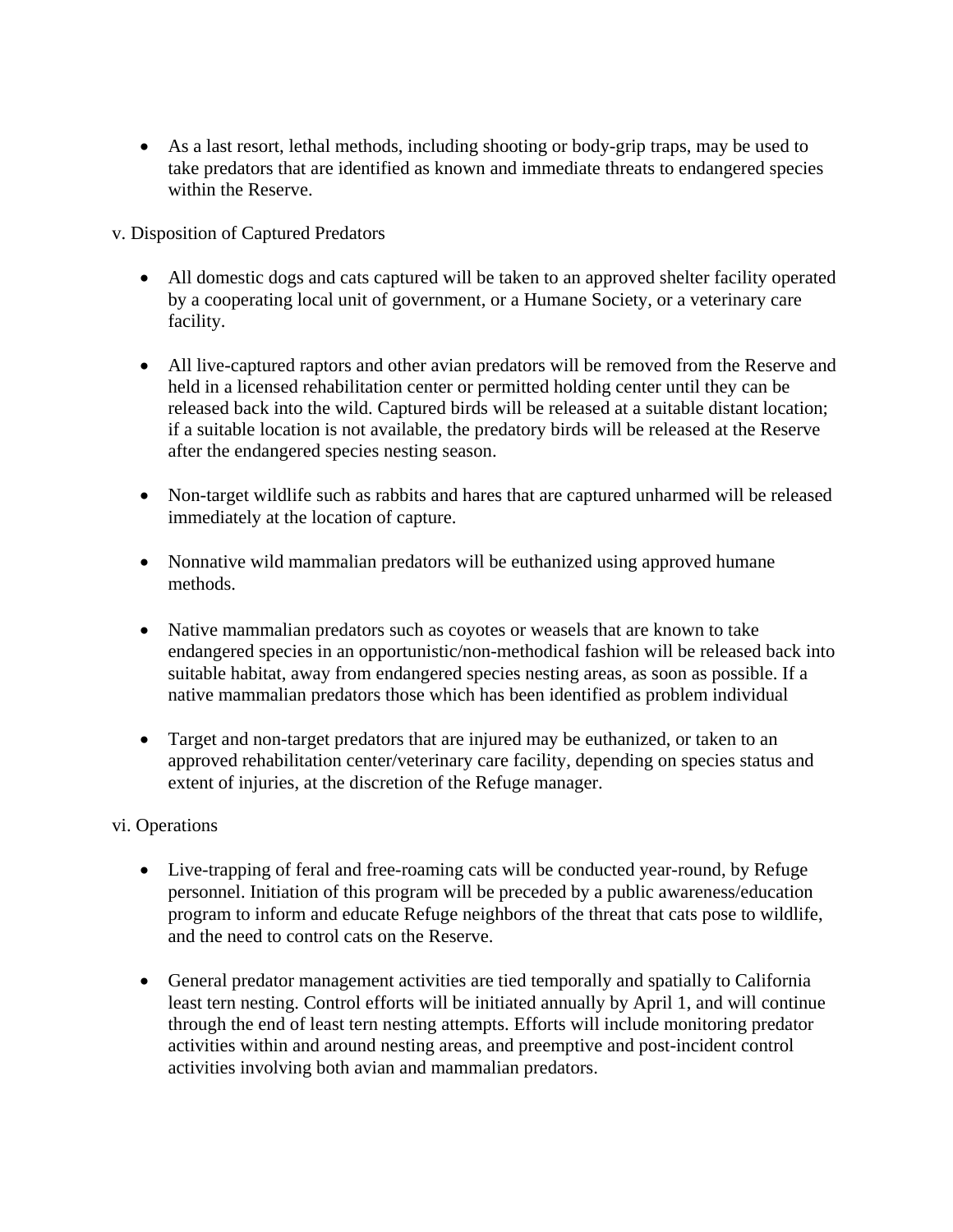- Several species are known threats to least terns, and by their biology, are assumed to be hunting endangered species when they are in the area. These include red fox, kestrel, and loggerhead shrike. Red fox are normative and will be removed whenever they occur on the Reserve. Kestrels and loggerhead shrikes are valuable and common components of Reserve avifauna. But the propensity of those birds to prey on least terns makes their presence incompatible with endangered species conservation. Kestrels and loggerhead shrikes will be removed whenever they appear at least tern colonies.
- Several potential serious avian predators of least terns are themselves "sensitive" species. Those include gull-billed terns, burrowing owls, northern harriers, and other native raptors. Control action against these species will be taken after predation is documented. Once documented, control actions must be aggressive to prevent devastation of endangered species.
- Traps of any type will not be set unless they can be tended regularly by authorized personnel. Traps set for mammalian predators will be checked daily within two hours of sunrise. Traps set for avian predators will be checked frequently, at least every four hours. Checks may be made by remote sensing.

# vii. Coordination

Local law enforcement and the Border Patrol will be informed of any planned carrying or use of firearms by predator management personnel within the Reserve. Coordination and approval of the landowning agency must be obtained prior to initiating predator control activities off National Wildlife Refuge land within the Reserve.

# **6. Fire Suppression**

Wildfires are of great concern at the Tijuana River NERR. Although large wildfires (40 acres and larger) have not been documented in this area, fire occurrence is related to the amount of human use and activity that are occurring in the estuary. Small fires (under 40 acres) have been a part of the history of the area, with nearly all fires documented as human-caused. Many of the wildfires have been caused by escaped illegal campfires created for cooking and warmth by illegal immigrants or transients occupying the area. Routine fire patrols in high-activity areas during the summer months when fire danger is highest can minimize the number of these nuisance fires.

Fire suppression for the Reserve is conducted by agency resources and personnel as well as through assistance from local, state, and federal fire departments as needed. The FWS maintains administrative roads and trails that could serve as firebreaks during wildfire suppression. Defensible space is maintained around all Refuge facilities, and water sources are available for fire suppression needs.

The Refuge currently has a fire dispatch plan that addresses initial response to wildfires, as well as the procedure for requesting additional fire-fighting resources. In addition, a detailed Fire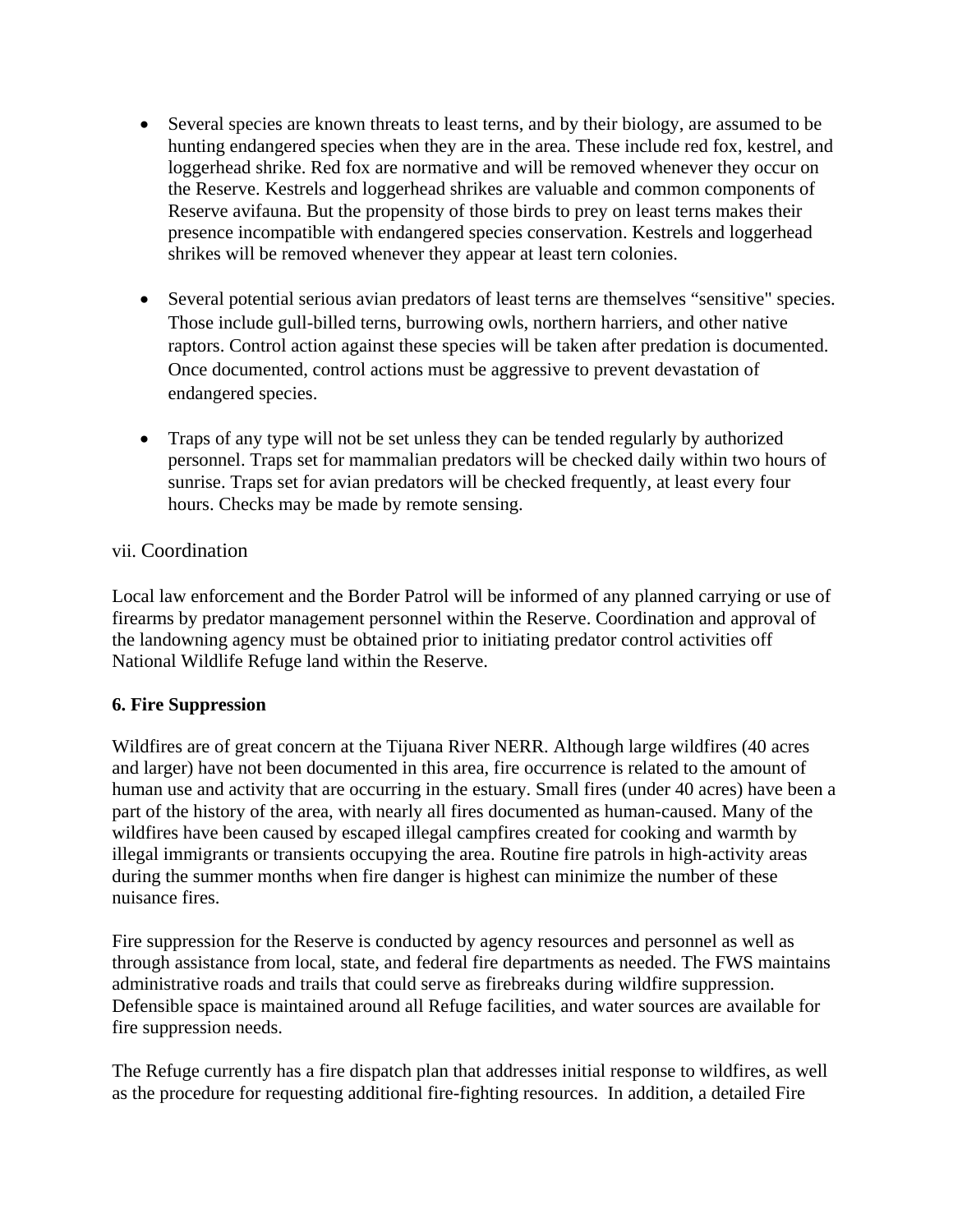Management Plan is being prepared for the Refuge.

The FWS may use prescribed burning as a tool to restore wildlife habitats, reduce fuel loads, and minimize wildfire hazards on Refuge property. The role and implementation of prescribed burning in resource management and fuel reduction projects would be addressed specifically in prescribed burn plans written for each project to be conducted on Refuge property.

# **7. Mosquito Control**

To protect public health and safety, mosquito abatement efforts are performed by the Vector Surveillance and Control Division of the San Diego County Department of Environment Health, in coordination with the operating agencies. The operating agencies encourage the minimum use of chemical treatments.

A mosquito management plan was prepared in 1984 to provide short-term relief and long-range control of mosquito populations while minimizing problems normally associated with the use of conventional pesticides by FWS, CDPR, and Department of the Navy. The operating agencies and the Research committee of the Management Authority need to revisit this plan and identify opportunities to reduce the use of or need for chemical applications without compromising public health. Issues to consider include:

- Endangered species;
- Chemicals used;
- Frequency of use;
- Use of ditching; and
- Emerging issue of monitoring effects of chemicals, particularly on invertebrates

# C. RESTORATION

# **1. Introduction to Restoration at Tijuana River NERR**

In the 1980s, hydrological and biological studies were undertaken to begin developing an understanding of the estuary's natural resources and conditions. These studies were undertaken by a number of organizations, principal among them the Pacific Estuarine Research Laboratory (PERL) at San Diego State University (SDSU), FWS, and various private consultants under contract with Management Authority agencies. The studies documented extensive wetlands loss in the estuary during the past 50-100 years and extremely variable habitat quality in the existing wetland and riparian areas. Most significantly, studies indicated that the tidal flushing in the estuary, as indicated by the diurnal tidal prism, had been reduced by approximately 80 percent since 1852, primarily a result of human-induced sedimentation. Since 1981, a principal goal of the Reserve has been to protect, enhance, and restore the delicately balanced wetland ecosystem.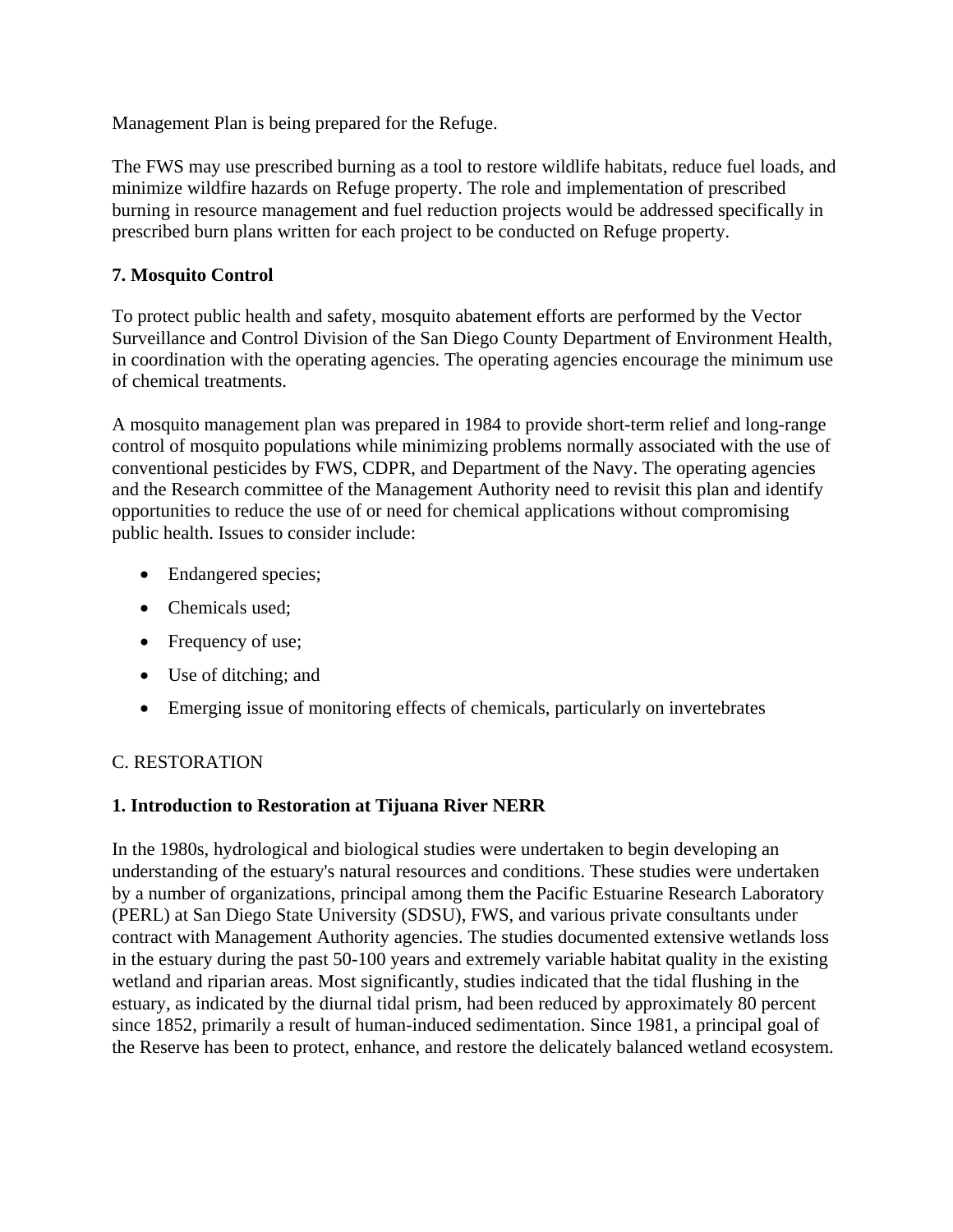#### **2. 1998 Habitat Enhancement Objectives**

Upon presentation of the Tijuana Estuary Hydrologic Analysis (Philip Williams Associates, February 1987), the Management Authority declared the following restoration objectives for the lands within the Research Reserve. The objectives have been reviewed and modified to represent the current restoration priorities.

#### a. Objectives for Restoring the Estuary

- 1. Restore the tidal prism to approximately the size that existed in the 19th century to encourage removal of the sediment by the tides and to minimize the potential for channel closure.
- 2. Allow for continued functioning of a tidal hydrodynamic system with future anticipated geomorphic changes, including sea level rise, migration of the barrier beach, and changing river channel locations. Successful restoration of the tidal prism is predicated on reducing sedimentation rates and reducing the potential for dune overwash.
- 3. Minimize future loss of restored and existing wetland area due to inland migration of the barrier beach by dune restoration.
- 4. Minimize future loss of restored and existing wetland area by Tijuana River sedimentation.
- 5. Minimize future loss of wetland area by sedimentation from Goat Canyon.
- 6. Restore areas of former salt marsh affected by sedimentation to the maximum extent feasible.
- 7. Restore former mudflat affected by sedimentation to the maximum extent feasible.
- 8. Minimize the disturbance of marsh plain areas in the north arm of the estuary.
- 9. Minimize the potential year-round reduction in salinity in the marsh plain and intertidal areas due to possible future wastewater flows, while preserving the ability for flood flows to lower salinity for short periods in winter.
- 10. Restore the barrier beach dune and vegetation by restricting public access and coordinating appropriate plant community restoration projects.
- 11. Provide same acreage of high marsh. High marsh acreage may be decreased in some locales as a result of increases in tidal circulation. Increase quality and extent of transition zone habitats.
- 12. Identify existing resources so that a salvage operation can be planned and carried out as an integral part of implementing the enhancement plan.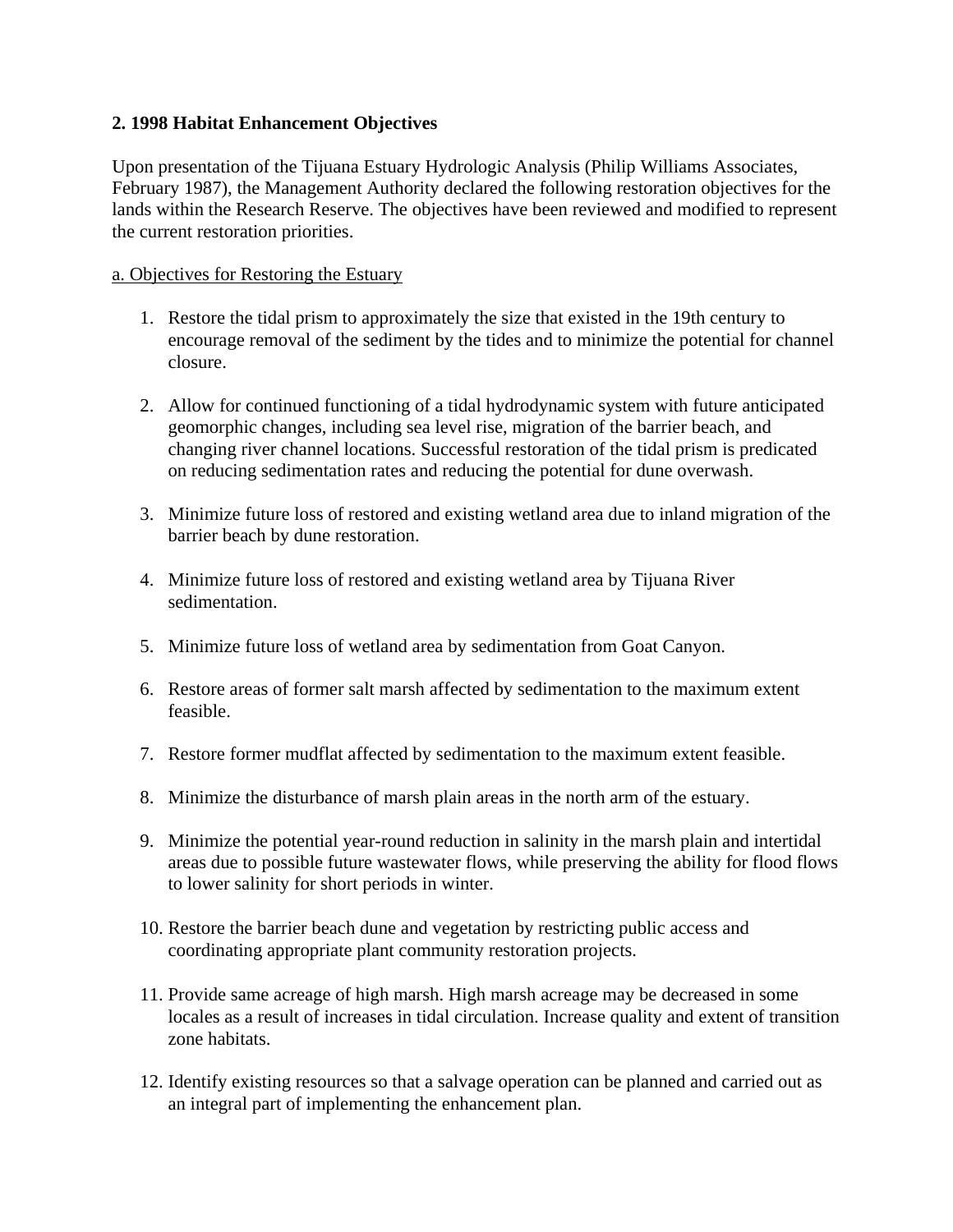- 13. Integrate research findings in the restoration effort.
- 14. Incorporate a phasing program in the enhancement plan by implementing the project in stages. This approach provides a method to manage the complexity of planning, financing and managing the complete project.
- 15. Minimize impact on privately owned parcels.
- 16. Protect and enhance endangered species habitat.

#### b. Objectives for Restoring the River Corridor

- 1. Control exotic plant species invasions in the riparian corridor.
- 2. Provide for the restoration of a continuous native riparian woodland corridor.
- 3. Ensure that flood hazards are not increased.
- 4. Manage gravel extraction activities to the benefit of sediment management and future creation of plant and wildlife habitats.
- 5. Consider future groundwater management for beneficial development of the riparian corridor.
- 6. Enhance riparian endangered species habitat by controlling exotic species and monitoring endangered species populations.

# **3. Adaptive Management Design Approach**

With leadership from PERL, restoration planning at Tijuana Estuary has been conceived as an adaptive management design approach. This approach to restoration design and implementation acknowledges the numerous uncertainties in the restoration field and incorporates careful review of actions taken in a phased approach. Alternatives are often tested on a small scale before fullscale implementation. Elements of the design which are less certain become the experimental treatments of a pilot program. Results are then evaluated in selecting the approach for later project components. Inherent in adaptive management is the need for long-term, ecosystem level monitoring. In adopting this approach, the Management Authority acknowledges the thorough integration of research and restoration as a basic tenet of the Reserve program.

# **4. Post-Construction Monitoring**

An appropriate monitoring program is expected for any restoration activity within the Reserve. Intertidal wetland restoration, in particular, is expected to entail extensive monitoring to better determine design and construction techniques through the adaptive management design process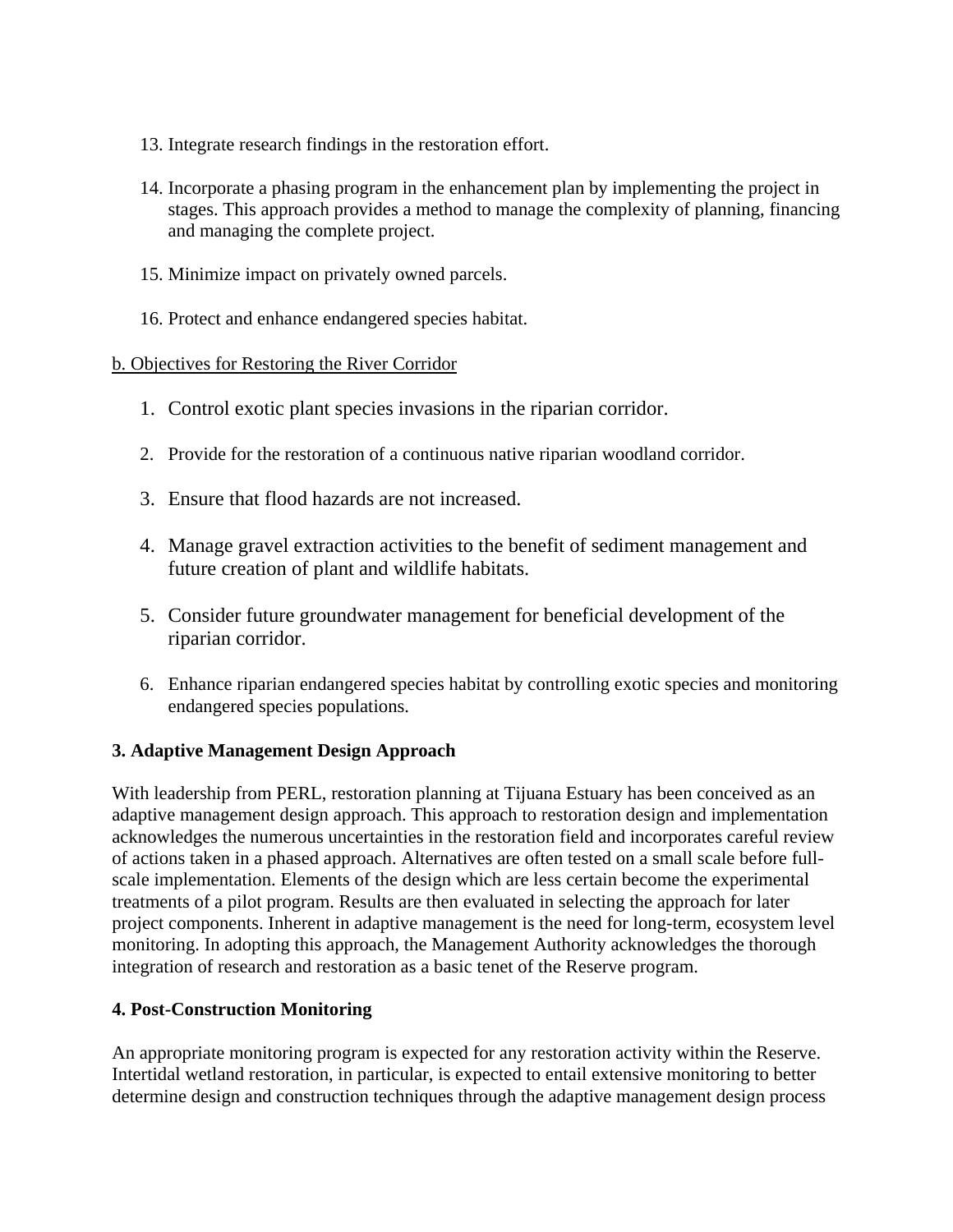described above. The integration of the restoration planning and construction with post-project implementation programs is also envisioned. However, if adaptive management is successful, research and monitoring requirements will decline as restoration proceeds. For example, the extensive and costly research component of the Oneonta Tidal Linkage project need not be repeated as basic experimental designs are implemented.

The Management Authority has recognized the need for personnel to coordinate the linkages between the programs. A commitment has been made by the Management Authority to hire a Research Coordinator who could meet this need (see Chapter 4 - Administrative Framework, and Chapter 6 - Research and Monitoring). These responsibilities are now distributed between Restoration and Research committees and the overextended staff of the state and federal lead agencies.

# **5. Tijuana Estuary Tidal Restoration Program**

A conceptual plan for wetland and estuarine restoration, the Tijuana Estuary Tidal Restoration Program, was selected by the Management Authority in 1988 to achieve many of the restoration objectives. A more detailed level of planning and design, environmental impact statement and regulatory review was undertaken. With funding and coordination from the Coastal Conservancy and FWS, a programmatic EIR/EIS was prepared and certified in October 1992.

The Tijuana Estuary Tidal Restoration Program area includes approximately 520 acres of intertidal wetland and estuarine channel restoration in the north and south arms of the Tijuana River Estuary. The first phase of the program consisted of two areas of excavation: the Oneonta Tidal Linkage in the north arm of the estuary and the Model Marsh in the south arm. A third area initially identified for excavation, known as the Oneonta Slough Excavation, was eliminated due to its environmental impact and the development of alternative remedies for maintaining a functional channel.

The primary goal of the Restoration Program is to restore natural habitat values of the Reserve that have been degraded. Over the past 50 to 100 years, the Tijuana Estuary has experienced large scale sedimentation events, incipient sedimentation, dune overwash and channel constriction, localized diking and filling, and extended periods of sewage contamination. The Tijuana Estuary Tidal Restoration Program is designed to increase salt marsh habitat and restore tidal flushing to areas that have silted in over the past few decades. Intertidal mudflats are also a priority for habitat restoration.

# a. Oneonta Tidal Linkage

The first component of the multi-phased project, the Oneonta Tidal Linkage, was constructed in the north arm of the estuary in winter 1997 (shown in Figure 13, along with other completed restoration projects).

The Oneonta Tidal Linkage provides a tidal connection between the northern part of Oneonta Slough and tidal lagoons located southeast of the Estuary Visitor's Center (see Figure 13). The channel is expected to enhance circulation in some 200 acres of intertidal saltmarsh stabilizing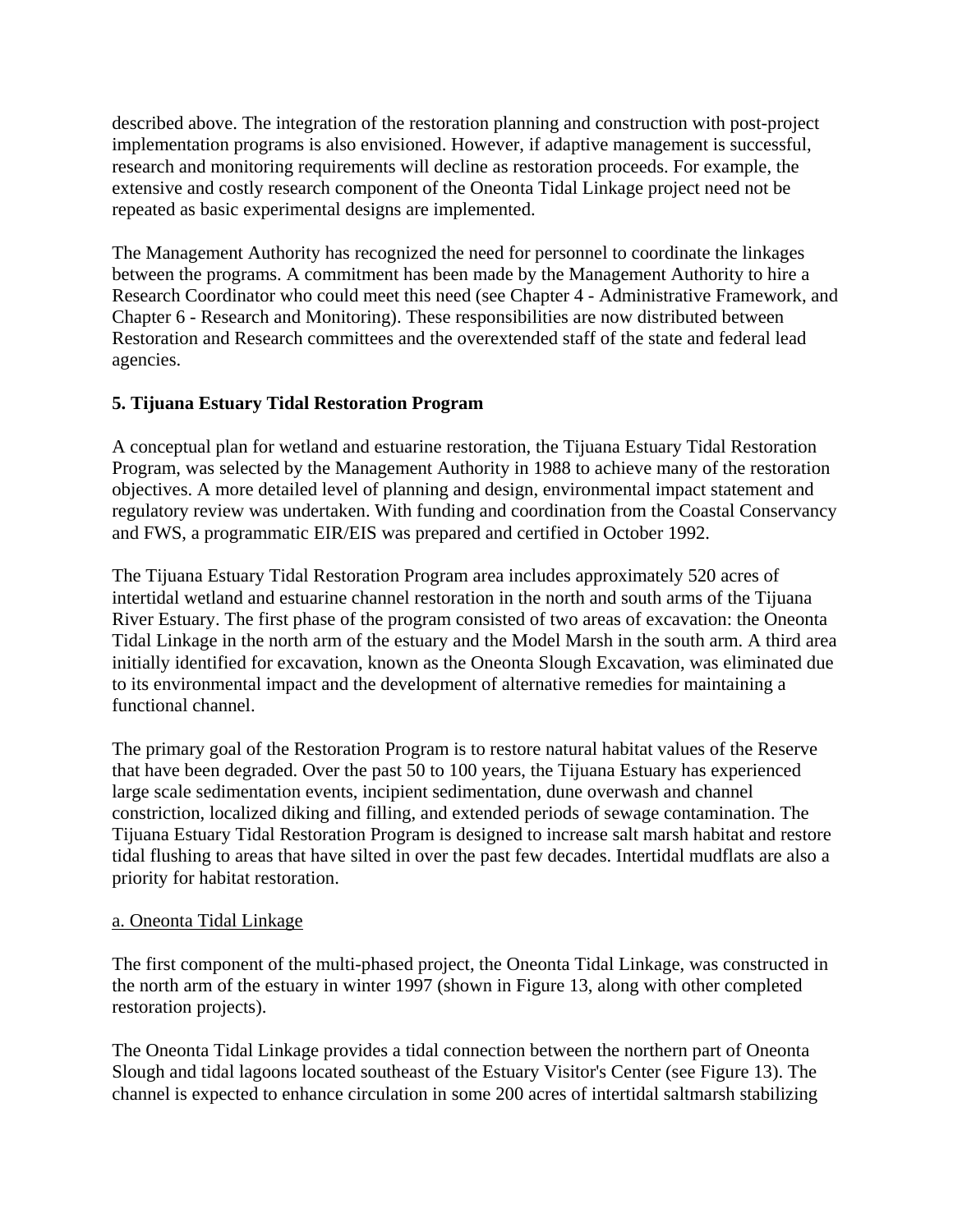the channel system in the north arm and reducing sedimentation in the tidal channels. The project includes a timber footbridge to maintain visitor access. The channel and bridge concentrate public use on the upland ridge immediately south of the Visitor Center, offering increased protection to the Oneonta Slough saltmarsh, which supports San Diego County's largest population of endangered light-footed clapper rail. The project will result in an increase of approximately 1.8 acres of salt marsh habitat immediately adjacent to the Visitor Center, thereby providing an excellent interpretive opportunity. An extensive research program to be conducted by PERL is integrated into the Oneonta Tidal Linkage design.

# b. Model Marsh

A 20-acre intertidal wetland with tidal channels will be constructed on a degraded marsh plain in the southern arm of the estuary (shown in Figure 14). The original site selected for the Model Marsh was adjacent to the existing Old River Slough channel just north of the visitor's kiosk in Border Field State Park. However, because of extensive sedimentation of Old River Slough by Goat Canyon Creek, project planners have proposed its relocation to an adjacent site on the South Arm Slough, while the Goat Canyon Creek sediment control measures are undertaken. This new site is under study.

The Model Marsh is the first component of approximately 500 acres of intertidal wetland restoration planned for the southern arm of the estuary. Information gained from the Oneonta Tidal Linkage construction will be incorporated into the 20-acre marsh design. New basic research relating to variable site characteristics -- elevations, proximity to water, soils, and planting protocols -- will be incorporated into the project. Research and monitoring data from the Oneonta Tidal Linkage and the Model Marsh will be used to determine design details for the subsequent components in the southern restoration area.

Soils analysis must be conducted for the selected site prior to completing project engineering and design. Soil classifications and grain size in the area are varied. It is expected that construction will require separating soil by grain size, with part of the material used for beach replenishment and the remainder marketed for construction products. Construction funding for the 20-acre marsh and subsequent components has not been identified.

# c. Subsequent Intertidal Restoration Components

Approximately 500 acres of restoration modules contiguous to the Model Marsh site were identified in the Tijuana Estuary Tidal Restoration Program EIR/EIS. Engineering design and supplemental environmental review is required to facilitate additional development. Preliminary field investigation reveals a high sand content, indicating likelihood that the project can be engineered as a wetland excavation/beach replenishment project. The project buildout is estimated at 20 years because of the combined effects of regulatory review for each project component, adherence to the adaptive management design approach, and the considerable peracre cost of implementation.

# d. Oneonta Slough Channel Migration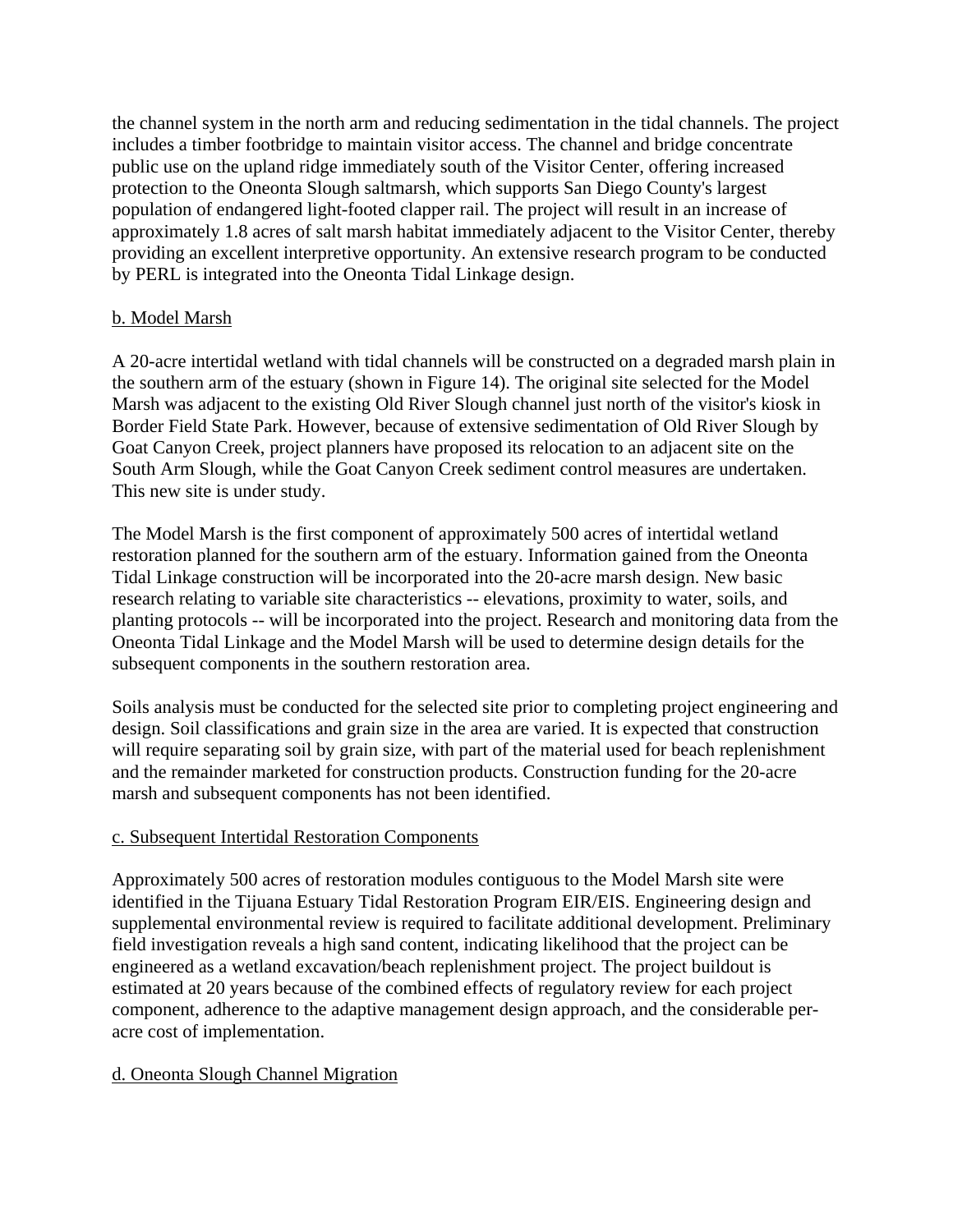An excavation of Oneonta Slough was originally included as part of the Tijuana Estuary Tidal Restoration Program. The Oneonta Slough project consists of excavation of a hardpan area on the east bank of the slough near its junction with the river. The removal of the hardpan was recommended to offset the eastward migration of the barrier beach. It was believed that the channel migration would be impeded by the hardpan and constriction would occur, resulting in deteriorated water quality to the north with detrimental results for saltmarsh species.

Upon consultation with hydrologist Phil Williams, the Restoration Committee concluded that while incremental loss of channel capacity at the site may occur due to barrier beach migration, the incremental action is likely to be accommodated by channel development to the east. It was concluded that the main hazard to Oneonta Slough habitats resulting from the hardpan would arise from a catastrophic event such as occurred in 1983, when an unusual ocean storm resulted in waves overtopping the dunes and the sudden filling of the Oneonta Slough channel with beach sand. Following the 1983 disaster, the FWS was unable to secure a permit from the Army Corps of Engineers to dredge the channel for six to seven months. A hypersaline drought ensued, resulting in a precipitous loss of life in Oneonta Slough.

Based on discussions with engineers and Phil Williams, the Restoration Committee recommended putting on hold plans for hardpan excavation and instead, is seeking a standing permit with the Corps to reopen the channel should it be closed by a sudden storm. FWS is in the process of obtaining such a permit.

#### **6. Other Restoration Programs**

#### a. Dune Re-establishment and Stabilization

Prior to storms in recent decades, the barrier beach along Tijuana estuary consisted of sand dunes. Historical air photos of the area show that these dunes were originally stabilized by vegetation. Photos from the 1960s show extensive vehicle damage to the dunes.. Together with foot traffic, these disturbances set the stage for massive erosion. During the winters of 1982-83 and 1988-89, storm waves washed over the beach and pushed enormous quantities of dune sand into the estuarine channels. The result has been a further reduction of the tidal prism and an ongoing threat of the closing of the ocean entrance.

Future maintenance of the estuarine channels requires the re-establishment of the coastal dunes and their stabilization with native dune vegetation. Unless the dunes are stabilized, they will continue to be washed into the channels during storms, greatly reducing the effectiveness of the dredging program. Native coastal dune vegetation has probably suffered a greater percentage of destruction than any other habitat in San Diego County. It is therefore recommended that the removal of exotic plants be undertaken concurrent with a revegetation program.

The following dune stabilization needs exist:

- Replacement of dune sand from estuarine channels back to the beach;
- Planting of native dune species over the dunes and removal of exotics;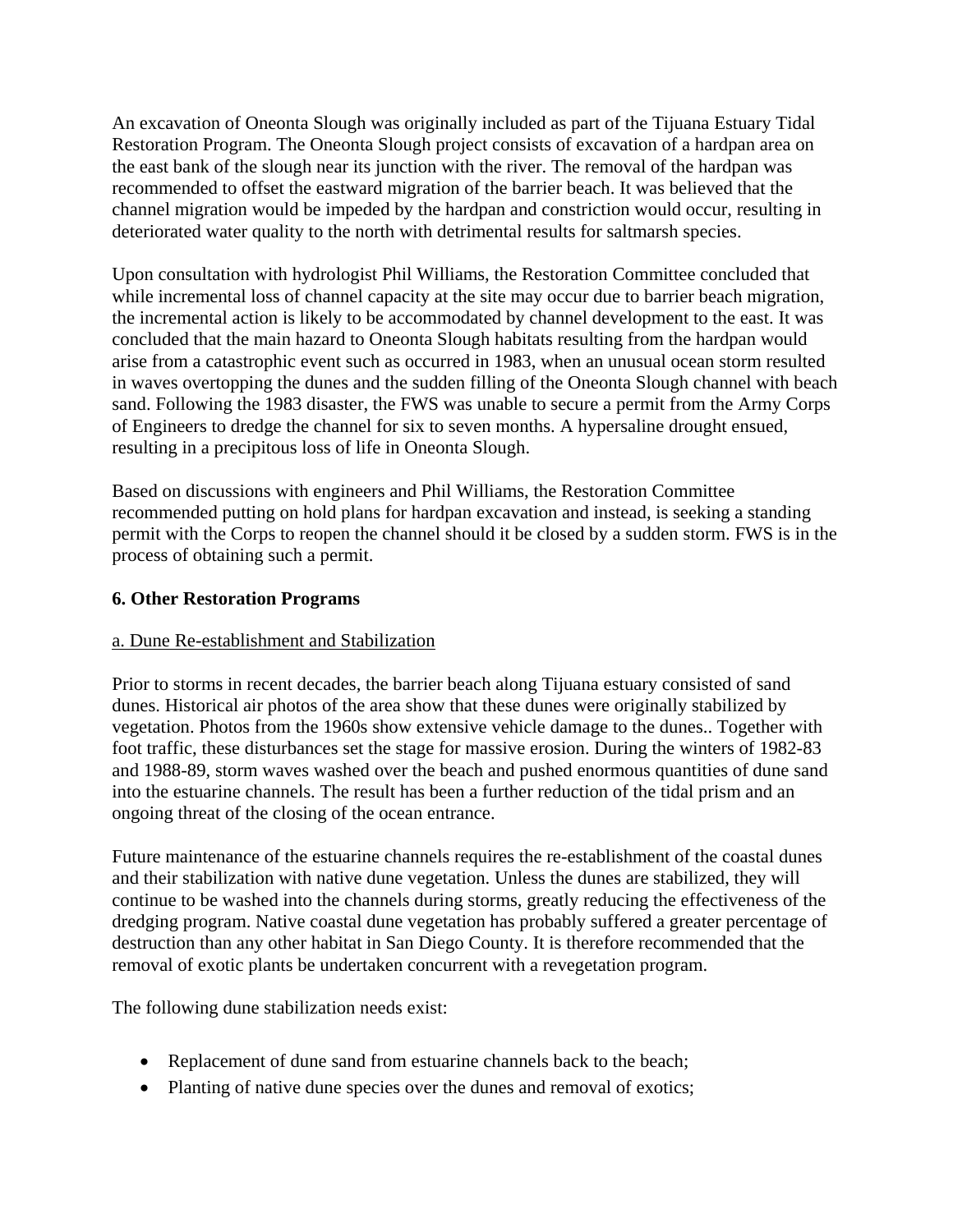- Irrigation of transplants to ensure establishment; and
- Monitoring of dune vegetation and slope profiles to assess success.

# b. Caspian and Third Street Riparian Area

In 1990, a stormwater channel was excavated to convey runoff from 3rd Street and Caspian Way to the marsh. The channel was planted with cottonwoods and willows to filter nutrients and contaminants, thereby protecting the Oneonta Slough habitats.

# **7. Relationship of Restoration Plan to Other Program Areas**

Because of the large scale of intertidal wetland and estuarine channel restoration proposed for Tijuana Estuary, and a recognition of the present rudimentary knowledge of the art and science of restoration, the restoration program is designed in increments with careful monitoring and review of initial phases informing the design of subsequent phases. The design process can be enhanced further by coordinating applied research with project monitoring, thereby providing more information to the process and enhancing the likelihood of success. This approach, referred to as an adaptive management program, is described in detail in Chapters I and 2 of the Tidal Restoration Program EIR/EIS.

Through the Tijuana Estuary Tidal Restoration Program, the Management Authority and the state and federal lead agencies (Coastal Conservancy and FWS) have acknowledged and endorsed the integration of research and restoration. The Management Authority through its committees will work to ensure that this coordinated effort succeeds and that both restoration and research proceed without undue cost or delay resulting from the coordinated adaptive management approach.

# **8. Restoration Needs**

The large scale restoration proposed for the Reserve will require a considerable investment of funds. Clearly, such a large program far exceeds the restoration budgets of the Reserve operating agencies and its member organizations. Implementation of the multi-million dollar program requires an innovative fundraising approach that targets a variety of funding sources, both public and private.

In recent years, the primary source of funding for large-scale natural resource restoration projects in the region has been from mitigation funds arising from damages attributed to large private developments and public infrastructure projects. The needs of possible funding organizations have not influenced restoration design. The Reserve mitigation policies are described in the policies section of this chapter. The current program balances resource management and protection with human activities, and incorporates an adaptive management process that includes research and monitoring.

With the construction of the Oneonta Tidal Linkage in 1997 and completion of Model Marsh plans and permits scheduled for 1998, the Reserve is prepared to compete in earnest for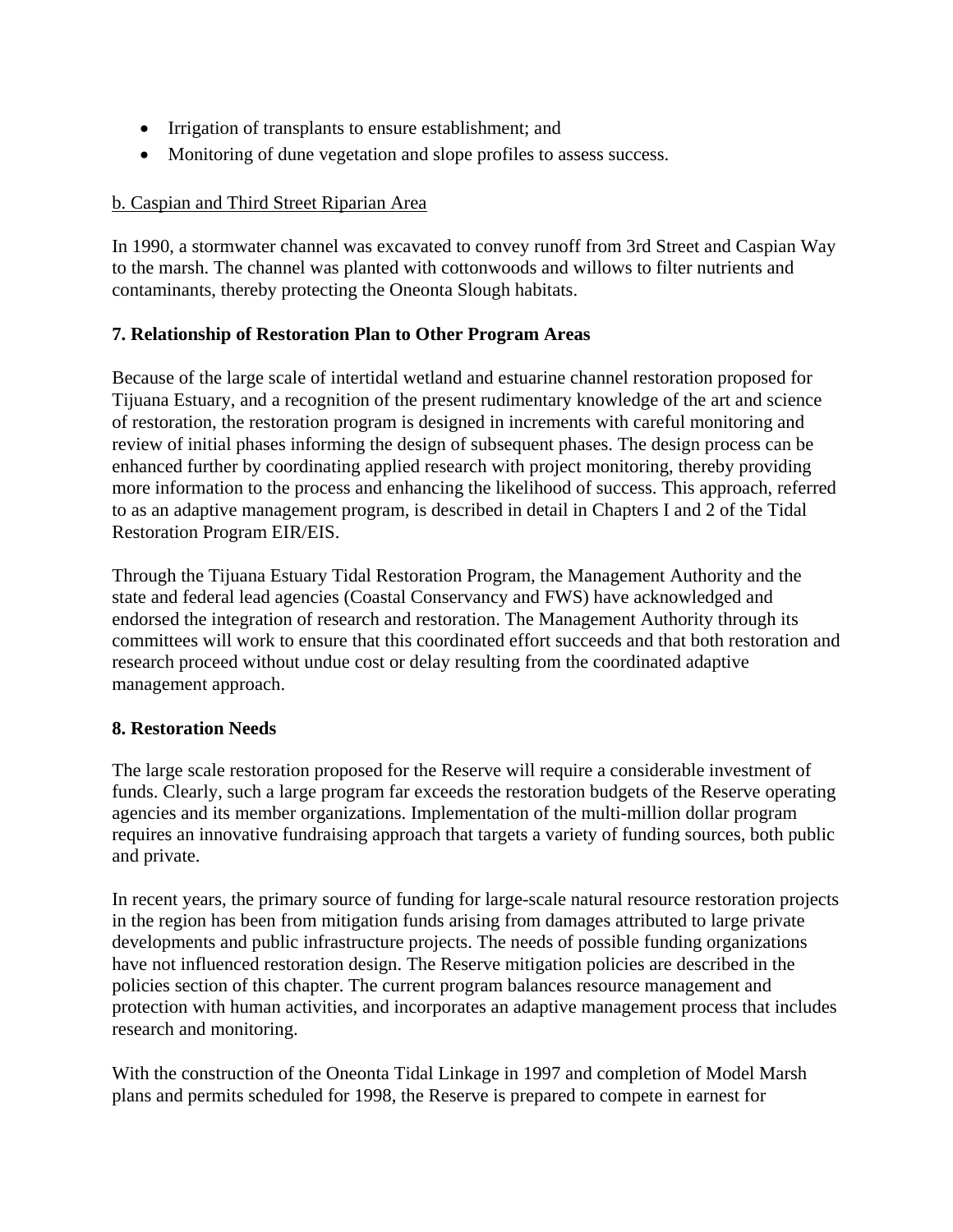restoration funding. Planning and implementation for additional phases of the Tijuana Estuary Tidal Restoration Program and numerous other supporting natural resource projects remain unfunded.

The Coastal Conservancy, working closely with the Reserve manager, will continue to coordinate fundraising for Reserve restoration programs. State wildlife bond funds, other appropriate state and federal funding sources, including competitive environmental awards, and private sources, both within the nonprofit and corporate sectors, will be considered.

# **V. RESOURCE PROTECTION, MANAGEMENT, AND RESTORATION PLAN OF ACTION**

**Goal 1. Preserve, restore, enhance and protect habitats to maintain biodiversity, maintain important migratory bird resources, and aid in the recovery of threatened and endangered species.** 

Objective la: Maintain effective law enforcement and fire suppression programs that cover the entire Reserve and are well-coordinated between agencies.

Tasks:

- Increase preventative law enforcement measures including high visibility patrols and increased communication with stable owners to ensure compliance of the renters with regulations.
- Where appropriate, cross-deputize law enforcement officials from FWS, CDPR, and County of San Diego.
- Formalize the relationship with County of San Diego for emergency response to ensure the entire Reserve area receives emergency services.
- Maintain funding for the fire-suppression crew.
- Develop a program to reduce illegal dumping at the southern end of the Reserve (coordinated with law enforcement program) that assigns responsibilities for removal of debris among landowning agencies and establishes a Reserve-wide policy for illegal dumping.
- Obtain funding for an additional full-time law enforcement officer.
- Establish communication system (e.g., radio frequencies) between operating agencies.
- Develop methods to execute clean-up of water-borne trash in Oneonta Slough and install a boom across the Slough mouth to reduce deposition of water-borne trash in the marsh.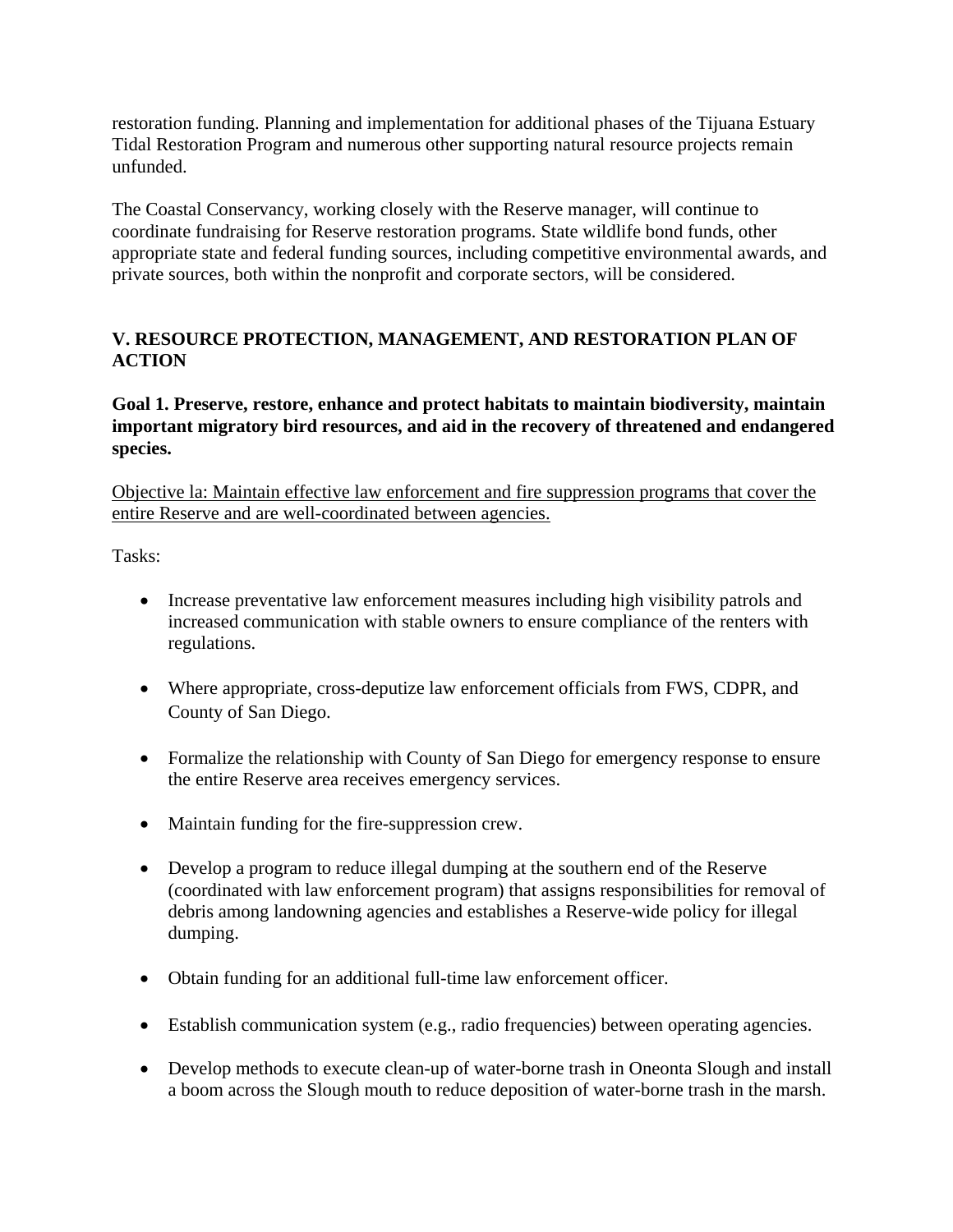Objective 1b: Manage habitats, predators and people to maximize recruitment of endangered species.

Tasks:

- Develop and implement a comprehensive predator management program, including yearround control of feral dogs and cats and seasonal monitoring and management of native predators.
- Investigate potential to enhance saltmarsh habitats for light-footed clapper rail through creation of small tidal creeks in cordgrass stands.
- Maintain annual, recurring monitoring efforts to document populations and production of endangered species (clapper rail spring call counts and winter high-tide counts; California least tern and western snowy plover nest monitoring; least Bell's vireo breeding survey; annual surveys on distribution and abundance of salt marsh bird's beak).
- Increase active enforcement of areas closed to protect endangered species.
- Complement "Tern-Watch" and other wildlife educational efforts with signs announcing apprehension and prosecution of violators.
- Evaluate Reserve vernal pool habitats and develop plan for restoration and introduction/re-introduction of listed vernal pool species as appropriate.
- Evaluate upland sites for potential creation of new vernal pool habitats
- Develop a cooperative agreement between operating agencies and U.S. Border Patrol to enhance apprehension efforts near the border and reduce operation of enforcement vehicles in wetland habitat areas.

Objective 1c: Management of habitats within the Reserve based on the habitat management guidelines put forward in the Resource Protection, Management and Restoration section.

# Tasks:

- Develop and fund a plan to control invasion by exotic plants.
- Review existing mosquito/vector control program with San Diego County Health Department and NOAA to identify ways in which to minimize use of chemical pesticides.
- Operating agencies will continue ongoing habitat management practices, such as dune reestablishment, until habitats are stabilized.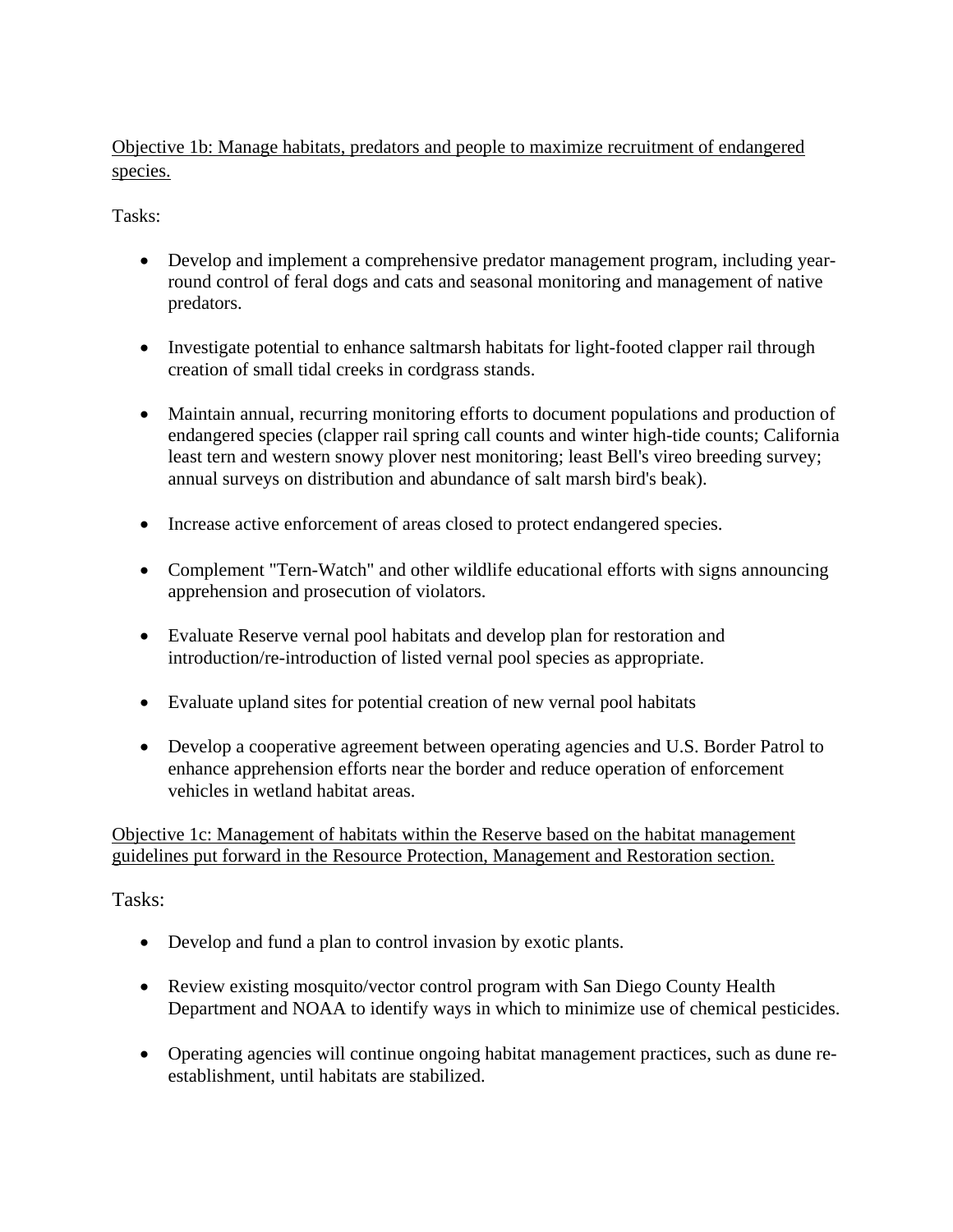• Establish protocols by which impacts from events such as storms and floods are assessed and repaired.

# **Goal 2. Respond to identified resource management problems, particularly those in the southern end of the Reserve, by establishing cooperative and integrated programs and approaches.**

Objective 2a: Develop a comprehensive erosion control program that anticipates border-area land management.

Tasks:

• Develop and initiate implementation of an erosion control program for the Goat Canyon sub-watershed.

Subtasks:

- 1) Target priority problems
- 2) Identify and involve all stakeholders
- 3) Apply integrated solutions that make use of the expertise and authority of multiple agencies
- 4) Measure success through strategic monitoring
- Work with landowning agencies and the U.S. Border Patrol to ensure that management activities and road building and road maintenance activities have minimal impacts on downstream habitats and complement the goals of the erosion control plan.

Objective 2b: Restore degraded habitats based on the guidelines put forward in the Resource Protection, Management and Restoration chapter.

Tasks:

- The Restoration committee of the Management Authority will maintain an updated and prioritized list of projects needed to restore degraded habitats.
- Acquire funding to implement priority projects, including components of the Tidal Restoration Program, in a sequence determined by the design team and reviewed by the Restoration Committee.
- Acquire funding to plan and implement restoration programs specific to the Goat Canyon sub-watershed.
- The Management Authority will use criteria and priorities established in this plan to guide selection, approval and monitoring of restoration projects funded and/or performed by entities not affiliated with the Reserve

# **Goal 3. Monitor and assess land use activities within the watershed, particularly the**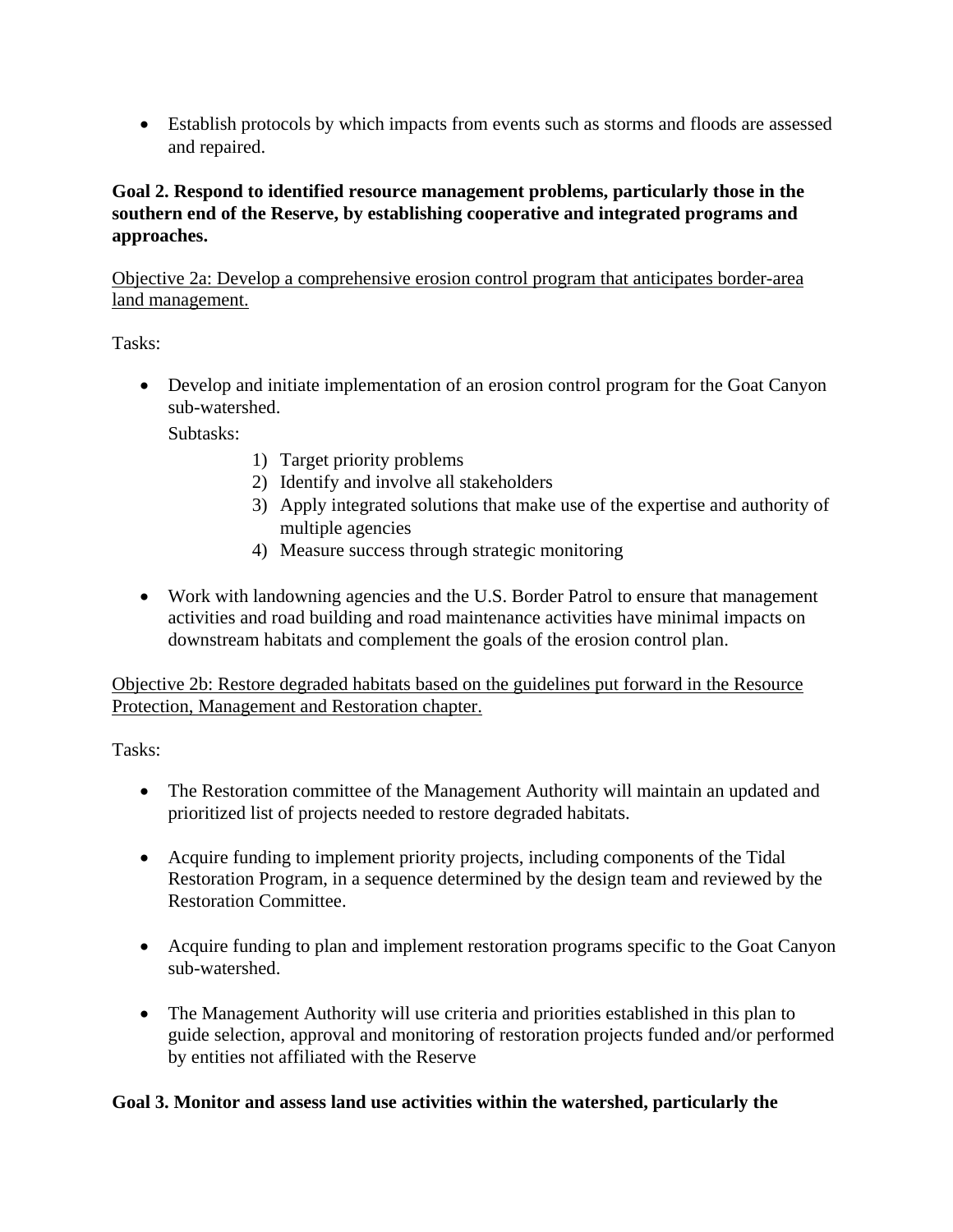# **neighboring Tijuana River Valley, and attempt to influence practices to promote the health of the Reserve.**

Objective 3a: Establish relationships with land managers, municipalities and others to promote land management practices that improve the health of the Reserve.

Tasks:

- Identify the land uses that have particular impact on downstream resources and are amenable to conservation practices.
- Identify key partnerships through which agreements can lead to improved resource values at the Reserve.
- Coordinate with neighboring municipal governments to identify and generate strategies to avoid impacts of public works projects on downstream Reserve resources.
- Establish program outline, goals and objectives, and task forces for initiating proactive resource protection work outside the Reserve.

Objective 3b: Initiate programs that build upon existing water quality monitoring and treatment programs in the watershed to bear direct benefits to the Reserve resources.

Goal 4. Complete acquisition of all parcels within the adopted Reserve boundary.

Tasks:

- Maintain a list of status of each parcel, willingness of owner to sell, and special circumstances or conditions that may affect transaction.
- Update appraisals as opportunities arise for negotiation and/or purchase.
- Identify funding sources or public agencies willing to purchase properties
- Enlist assistance of private or quasi-public agencies to assist with funding for acquisition or to facilitate property ownership transaction.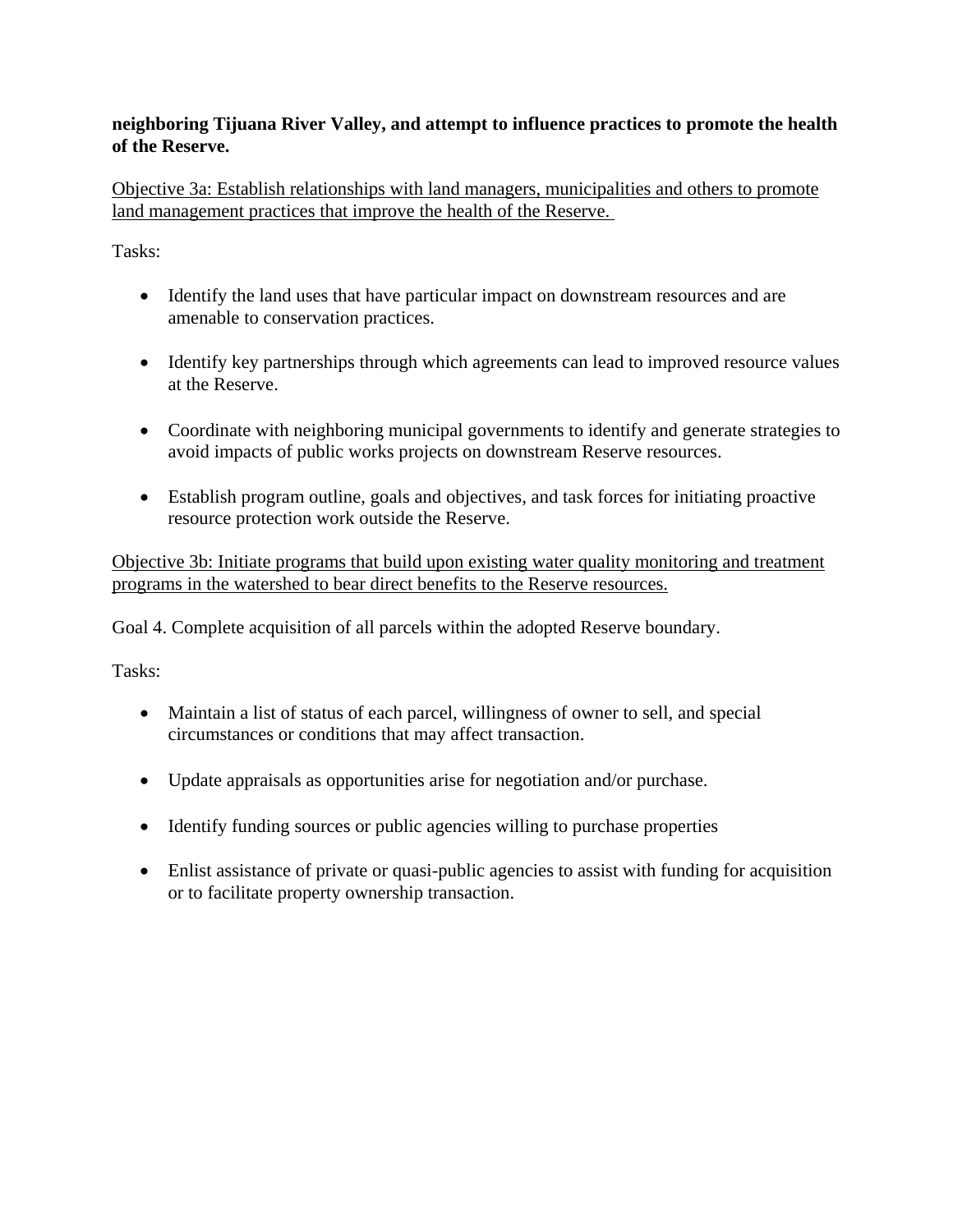# CHAPTER SIX: RESEARCH AND MONITORING PROGRAM

# INTRODUCTION

The international scope of the Tijuana River watershed, the diversity of habitats, and the range of human and physical problems facing the Reserve make it an area rich for study in both the life and social sciences. Tijuana River National Estuarine Research Reserve (NERR) is situated near several biological research institutions. Most significant among them is the Pacific Estuarine Research Laboratory (PERL) at San Diego State University (SDSU). The long-standing, mutually beneficial relationship between PERL and the Tijuana River NERR has contributed greatly to the scientific understanding of the region's estuarine ecosystems and to the science of wetland restoration. To further this relationship, two noteworthy changes reflected in this plan are the inclusion of SDSU on the Management Authority and the identified need for the addition of a research coordinator to improve the research and monitoring program.

The Reserve's research and monitoring programs are guided by national plans that identify goals, priorities, and implementation strategies for these programs, as well as research needs specific to the Tijuana River NERR. This approach, when used in combination with the education and outreach programs, helps ensure the availability of scientific information that has long-term, system-wide consistency and utility for managers and members of the public to use in protecting or improving natural processes in their estuaries. This chapter describes the mission and goals of the research and monitoring programs of, the Tijuana River NERR and concludes with a plan of action to promote and encourage research to the extent possible without compromising resource protection.

# **I. MISSION**

The research and monitoring mission at Tijuana River NERR is to:

**Contribute to an improved understanding of estuarine processes and dynamics that will benefit the management of the Reserve, Tijuana Slough National Wildlife Refuge (NWR) and regional coastal ecosystems and (through monitoring) to improve the ability of resource managers to detect, quantify, and predict both short and long- term changes in the health and viability of estuarine ecosystems through monitoring.** 

# **II. GOALS**

Goal 1: Foster understanding of impacts from activities occurring within and outside the Reserve's boundaries and study options to mitigate damages from those activities, with a particular emphasis on the restoration of ecological habitats.

Goal 2: Provide opportunities for compatible research that improves the available scientific information for use in the protection of coastal ecosystem integrity, biodiversity, and endangered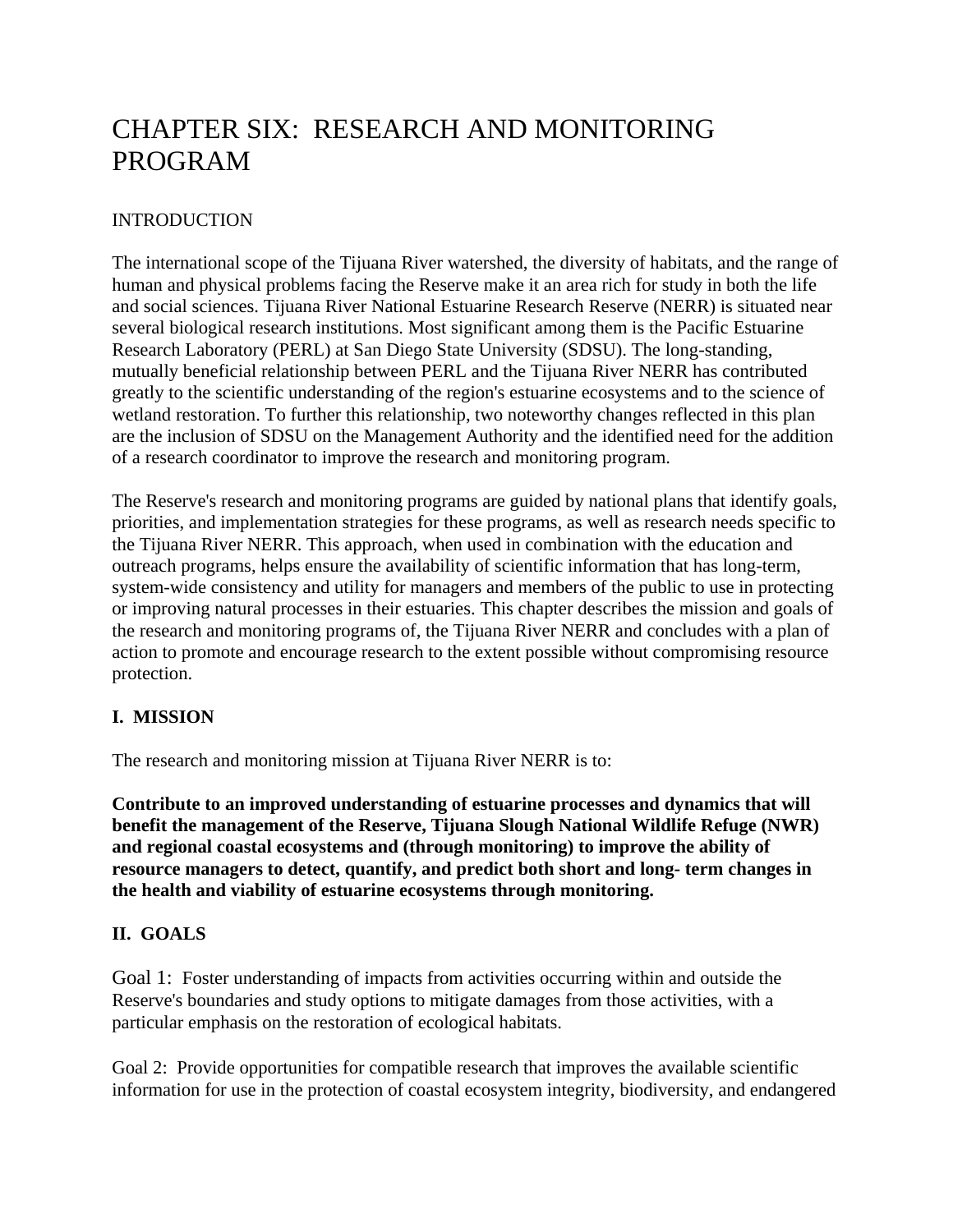species habitat.

Goal 3: Improve the availability of research information as a basis for more informed coastal ecosystem management decisions.

Goal 4: Fund and staff a research program at the Reserve that encourages broad-view (watershed and regional scope) and interdisciplinary research of estuarine ecosystems.

Goal 5: Enhance involvement with research institutions in the region to promote research with the Reserve and its watershed and to further coordinate their research agendas

Goal 6: Using the Reserve's GIS system, characterize and monitor the environment of estuarine habitats under the management of the Reserve.

Goal 7: Expand the existing monitoring plan such that it records physical and biological parameters relevant on national, regional, and local scales and can influence decision-making relating to estuarine resources.

Goal 8: Involve the public in monitoring as a means to augment the amount of data collected and promote citizen involvement in stewardship.

# **III. POLICIES**

# A. INTEGRATING NERR SYSTEM GOALS AND REFUGE SYSTEM GOALS INTO TIJUANA RIVER NERR'S RESEARCH PROGRAM

The NERR System research and monitoring programs are designed to facilitate and coordinate scientific understanding of estuarine systems, and to establish and regularly monitor the baseline conditions of estuaries in the System. In creating the NERR System, Congress required that research priorities, objectives, and methodologies should be coordinated nationally for the broadest application of research results and maximum use of the System.

The research program at Tijuana River NERR is designed to fulfill the NERR System goals as defined in the Code of Federal Regulations. As described in "Conservation of the Nation's Coasts and Estuaries: A Strategic Plan for the National Estuarine Research Reserve System," the NERR System goals are to:

- Address coastal management issues identified as significant through coordinated estuarine research within the NERR System;
- Promote federal, state, public, and private use of one or more reserves within the NERR System when such entities conduct estuary research; and
- Conduct and coordinate estuarine research within the NERR System, gathering and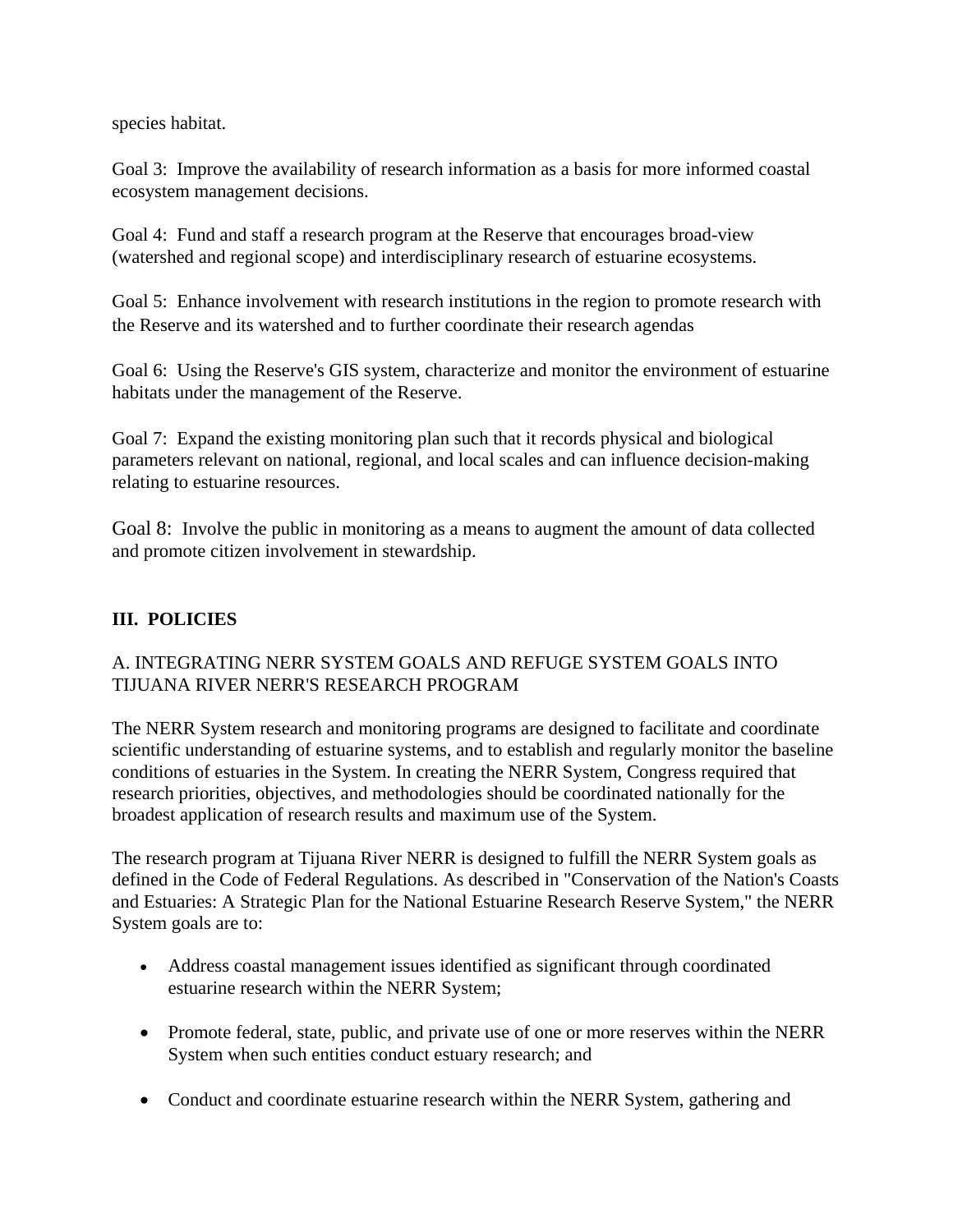making available information necessary for improved understanding and management of estuarine areas.

It also recognizes the NERR System strategic plan developed to address both research and monitoring activities on a national scale. The NERR System research and monitoring programs include the Graduate Research Fellowship program and a three-phased monitoring program that itself includes:

- Phase I environmental characterization, including the studies necessary for inventory and comprehensive site description.
- Phase 11 site profile development, including a synthesis of data and information; and
- Phase III monitoring, including implementation of a systematic long- term monitoring program focusing on selected parameters.

The NERR System-funded research and monitoring programs are intended to generate and supply information to state and local governments, such as to fish and wildlife management and land use management/permitting agencies, as well as to various stakeholders and users of coastal resources. Coastal governments, policy-makers and the public should be able to use research results to make informed land use and management decisions, to gauge the effect of activities, and to restore estuarine habitat. Researchers should have access to a database that describes estuarine conditions on a variety of geographic and temporal scales.

The research program at Tijuana River NERR also incorporates Fish and Wildlife's (FWS) research mission: to understand endangered species and their habitats, without harm to the species or their habitats. Research results are the foundation upon which habitat or species recovery plans are developed.

# B. SETTING PRIORITIES FOR RESEARCH AT TRNERR

Research by independent or Reserve staff scientists may be conducted in the Reserve on any topic consistent with the NERR goals and NWR, and may be funded from any source. In practice, the topics investigated at the Reserve typically have been prioritized and funded by NOAA or FWS, or selected for study by PERL.

NOAA is a significant source of research funding for both independent and NERR staff researchers. NOAA encourages coordinated research among reserves and other scientists by preferentially funding research proposals on specific estuarine topics that it has identified as national priorities. This unified approach promotes the exchange of research findings among reserves, state and federal agencies, and members of the academic research community.

# **1. NERR System Research Priorities**

The NERR System funds a total of 42 research fellowships focused on improving coastal zone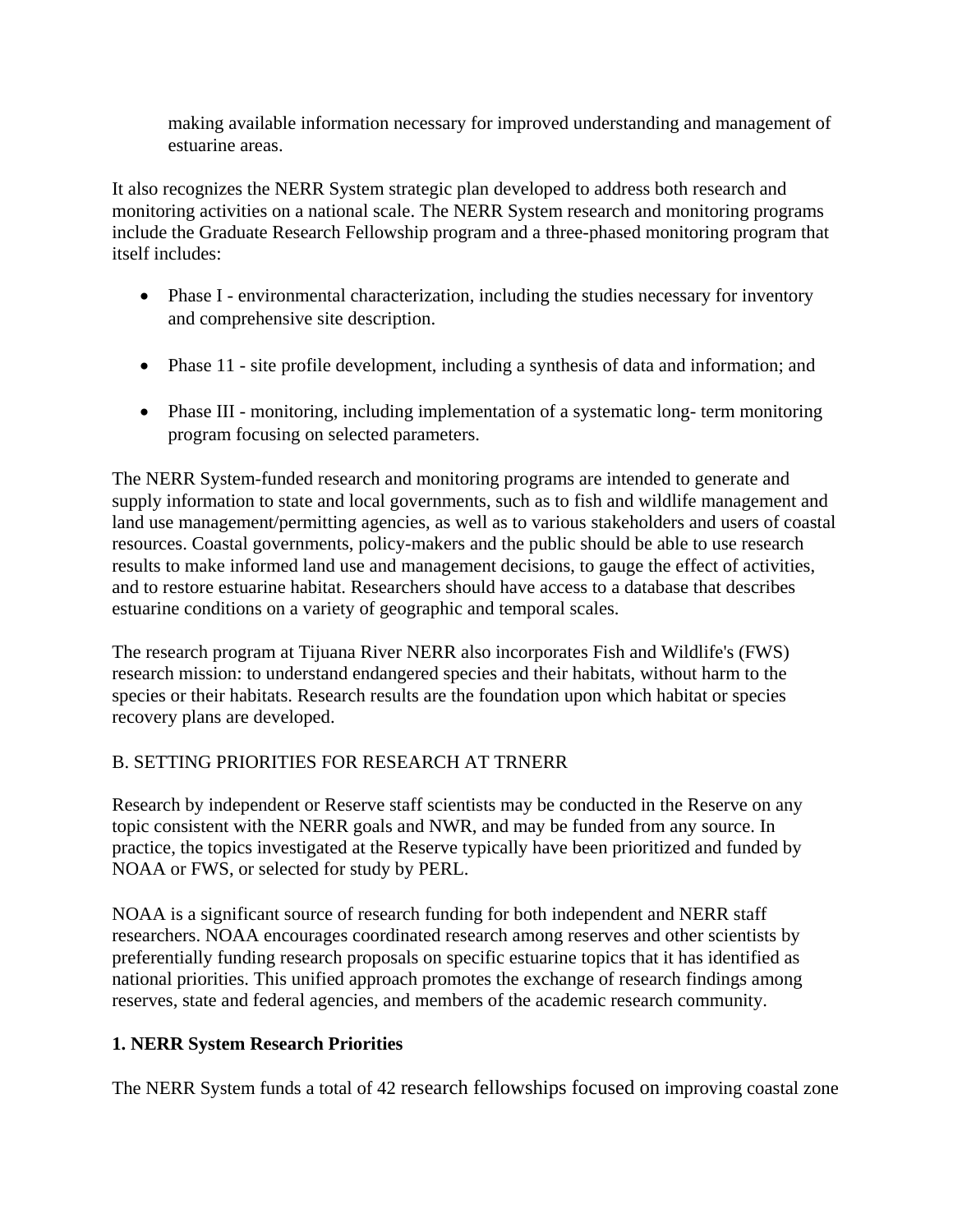management while providing students with hands-on training in ecological monitoring. Areas of scientific study supported by these fellowships are:

- non-point source pollution
- biodiversity and effects of invasive species
- estuarine ecosystem restoration
- sustaining estuarine ecosystems

# **2. NWR System Research Priorities**

FWS funding for research at the Tijuana River NERR is limited. Small investigations can be funded by Refuge at the discretion of the Refuge manager. Highest priority is given to projects that:

- Have direct implications for management of Refuge resources;
- Have management implications for federal trust resources (migratory birds, endangered species, marine mammals, and inter-jurisdictional fisheries, and wetlands); and
- Are part of long-term programs that have high probability of significantly increasing the body of scientific knowledge and understanding of relationships with regional management implications.

# C. CRITERIA FOR EVALUATING RESEARCH PROPOSALS

Should funding be made available to the Reserve for research, the most important criterion for evaluating research proposals will be confirmation that the research topic addresses one or several stated research goals of the Reserve as identified in this Management Plan.

# D. ACCESS AND RESPONSIBILITIES FOR RESEARCHERS

Qualified scientists, students, non-profit research organizations, and local, state, or federal agencies have conducted research at Tijuana River NERR. Any researcher with adequate scientific qualifications and financial support may request permission to conduct research within Tijuana River NERR, and such requests are typically granted if they meet the compatibility.

Projects that involve manipulation of habitat require advance approval by the research committee of the Management Authority. By federal regulation, projects known to be destructive to habitat or otherwise counter to Tijuana River NERR goals are not permitted. Projects that have been approved must be discontinued if they are determined by the research committee to be destructive.

All visiting researchers are asked to complete a form briefly summarizing their work and research site(s) within the Reserve to avoid duplicative projects, or incompatible projects at the same site. To ensure access, researchers are requested to contact the appropriate operating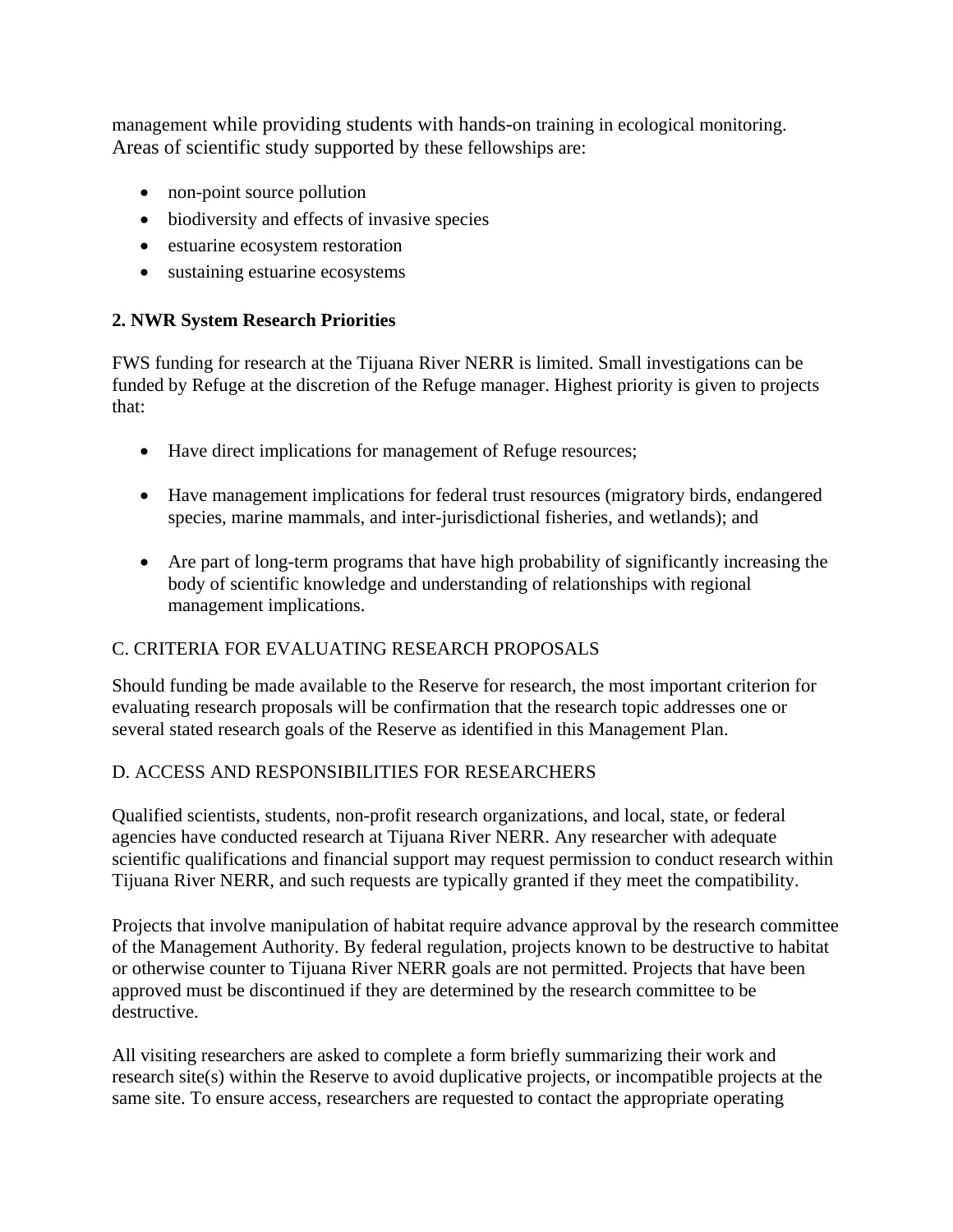agency when they intend to visit the Reserve.

All researchers are responsible for complying with the terms of their special use permits to use Reserve study areas, including removal of all sampling devices and property from the Reserve upon the completion of their study. Researchers must submit an annual progress report to the Reserve manager by January 15 of each year covering activities of the preceding calendar year. A final report must also be submitted.

All publications that result from work conducted at Tijuana River NERR must acknowledge the assistance of the Reserve, the landowning agency, and any funding provided by the Reserve or its member agencies. For graduate programs in which the Reserve is a primary study area, candidates will provide one copy of the thesis/dissertation to the Reserve library. Five reprints of the each journal article resulting from work at the Reserve will be provided to the Reserve manager.

# **IV. EXISTING CONDITIONS AND PERCEIVED NEEDS**

## A. RESEARCH PROGRAM

# **1. Introduction**

To improve the planning for restoration projects, research efforts at Tijuana River NERR have addressed critical management issues such as the impacts of sewage on fish and plant communities, effects of sedimentation on habitats, and wetlands dynamics. Research is conducted by non-staff investigators and is coordinated by the Reserve and Refuge managers. Tijuana River NERR provides administrative, physical, and informational support for estuarine research by scientists and students from universities, research institutions, and other organizations. The Reserve also offers access to long term estuarine monitoring results from Tijuana River NERR and other estuaries in the NERR System.

The following table summarizes research and monitoring activities conducted at the Tijuana River NERR since 1986:

| YEAR | <b>SUBJECT</b>                                       | <b>INSTITUTION</b> | <b>RESEARCHER</b> |
|------|------------------------------------------------------|--------------------|-------------------|
| 1986 | The ecology of Tijuana Estuary: an estuarine profile | <b>SDSU</b>        | Zedler, Nordby    |
| 1986 | Monitoring and Manipulation of Phytoplankton         | <b>SDSU</b>        | Fong              |
|      | dynamics                                             |                    |                   |
| 1987 | Tijuana Estuary enhancement hydrologic analysis      | Coastal            | Williams, Swanson |
|      |                                                      | Conservancy        |                   |
| 1987 | Soil morphology of the Tijuana River NERR            | <b>SDSU</b>        | Mayer, Greenwood  |
| 1987 | Artificial Coastal Wetlands: Can They Duplicate      | $SDSU*$            |                   |
|      | Natural Ecosystem Functions?                         |                    |                   |
| 1988 | The Integration of Simulation and Salt Marsh         | <b>SDSU</b>        |                   |
|      | Monitoring for Improved Management at Tijuana        |                    |                   |
|      | Estuary                                              |                    |                   |
| 1989 | Border Field State Park Coastal Dune Ecosystem       | <b>SDSU</b>        | Fink, Zedler      |

## **Table 7: Research Projects Conducted at the TRNERR**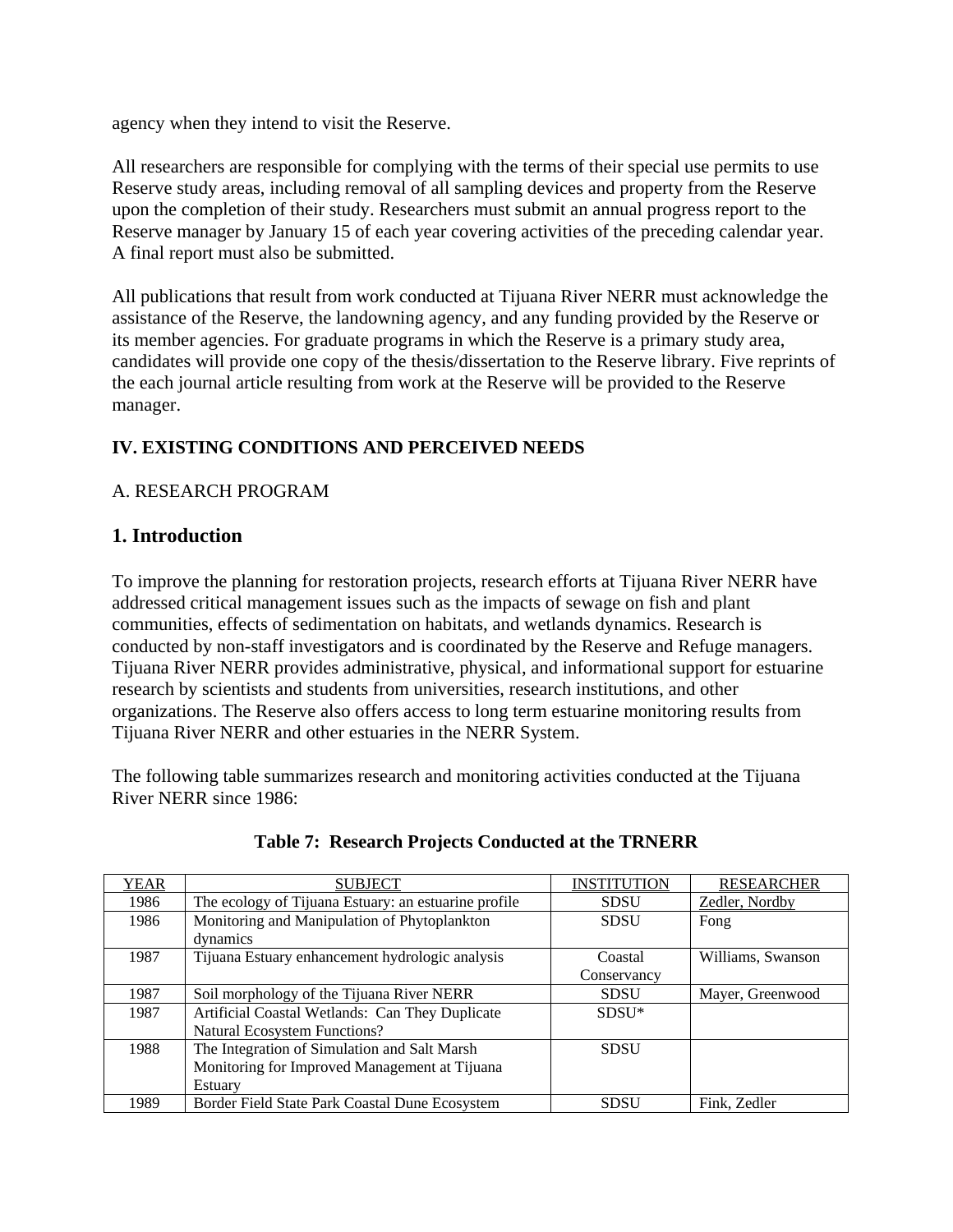|      | Assessment and Research                                                                        |                     |                  |
|------|------------------------------------------------------------------------------------------------|---------------------|------------------|
| 1989 | Wastewater Wetlands: Pulsed Discharges to Protect                                              | SDSU*, California   |                  |
|      | <b>Coastal Water Bodies</b>                                                                    | Sea Grant           |                  |
| 1989 | Linkages: Among Estuarine Habitats and with the                                                | SDSU*               | Zedler, et al    |
|      | Watershed                                                                                      |                     |                  |
| 1989 | Effects of dune over-wash during the January 18, 1988                                          | <b>SDSU</b>         | Fink             |
|      | storm at the Tijuana Estuary                                                                   |                     |                  |
| 1989 | Ecology and conservation of the endangered least Bell's                                        | <b>FWS</b>          | Franzreb         |
|      | vireo                                                                                          |                     |                  |
| 1989 | <b>Marsh Restoration Plan</b>                                                                  | ${\rm SDSU^*}$      | <b>PERL</b>      |
| 1990 | Assessing the Sources and Loading of Pollutants                                                | $SDSU*$             | Zedler           |
|      | Affecting Tijuana Estuary                                                                      |                     |                  |
| 1990 | Using Wastewater Wetlands to Protect Tijuana Estuary                                           | SDSU*               | Zedler           |
|      | from Sewage Pollution                                                                          |                     |                  |
| 1990 | Status of the Belding's Savannah sparrow at the Tijuana                                        | Army Corps of       | Kus              |
|      | Estuary                                                                                        | Engineers           |                  |
| 1990 | Status of the least Bell's vireo at the Tijuana River                                          | Army Corps of       | Kus              |
|      |                                                                                                | Engineers           |                  |
| 1990 | Light-footed clapper rail census and study, 1990                                               | <b>SDSU</b>         | Zembal           |
| 1990 | Wetland Boundary Determination for the Naval                                                   | <b>SDSU</b>         | Winfield         |
|      | Outlying Landing Field, Imperial Beach<br>Accelerating the Development of Restored and Natural | SDSU*               | Zedler           |
| 1990 | Wetlands                                                                                       |                     |                  |
| 1990 | Long-term dynamics of salt marsh vegetation at                                                 | <b>SDSU</b>         | Griswold, Zedler |
|      | Tijuana Estuary                                                                                |                     |                  |
| 1991 | Accelerating the Development of Ecosystem Functions                                            | SDSU*               | Zedler           |
|      | in Restored and Natural Wetlands                                                               |                     |                  |
| 1991 | Ecosystem Responses to Changes in Tidal and Sewage                                             | $SDSU*$             | Zedler           |
|      | Inflows to Tijuana Estuary                                                                     |                     |                  |
| 1991 | Methods to Improve Restoration of Pacific Estuarine                                            | SDSU*               | Zedler           |
|      | Ecosystems                                                                                     |                     |                  |
| 1991 | Habitat use and breeding status of the least Bell's vireo                                      | <b>IBWC</b>         | Kus              |
|      | at the Tijuana River                                                                           |                     |                  |
| 1991 | Comparisons of constructed and natural salt marshes of                                         | SDSU                | Zedler, Langis   |
|      | San Diego Bay                                                                                  |                     |                  |
| 1991 | Assessing the effects of sewage inflows on Tijuana                                             | <b>SDSU</b>         | Zedler, Langis,  |
|      | Estuary                                                                                        |                     | Nyden, Busnardo  |
| 1992 | Improved Restoration of Southern California Coastal                                            | SDSU                |                  |
|      | <b>Wetland Habitats</b>                                                                        |                     |                  |
| 1992 | Ecosystem Response to Changes in Tidal and Sewage                                              | SDSU*               |                  |
|      | Flows to Tijuana Estuary                                                                       |                     |                  |
| 1992 | Restoring Tijuana Estuary: Salt Marsh Mesocosms with                                           | SDSU*               | <b>PERL</b>      |
|      | <b>Tidal Flow and Freshwater Treatments</b>                                                    |                     |                  |
| 1992 | Methods to Improve Restoration of Pacific Estuarine                                            | SDSU*               |                  |
|      | Ecosystems                                                                                     |                     |                  |
| 1993 | <b>Tidal Restoration Research</b>                                                              | <b>SDSU</b>         |                  |
| 1993 | Restoring Tijuana Estuary: Salt Marsh Mesocosms with                                           | SDSU*               |                  |
|      | <b>Tidal Flow and Freshwater Treatments</b>                                                    |                     |                  |
| 1993 | Improved Restoration of Southern California                                                    | SDSU                | Zedler, Williams |
|      | coastal Wetland Habitats                                                                       |                     |                  |
| 1993 | Effect of Sea Level Rise on Southern California                                                | National Biological | Powell, Zedler   |
|      | Wetlands and Wetland-Dependent Species                                                         | Survey              |                  |
| 1994 | Impact of Non-Point Source Pollution on the Salt                                               | <b>SDSU</b>         |                  |
|      | Marsh at Tijuana Estuary                                                                       |                     |                  |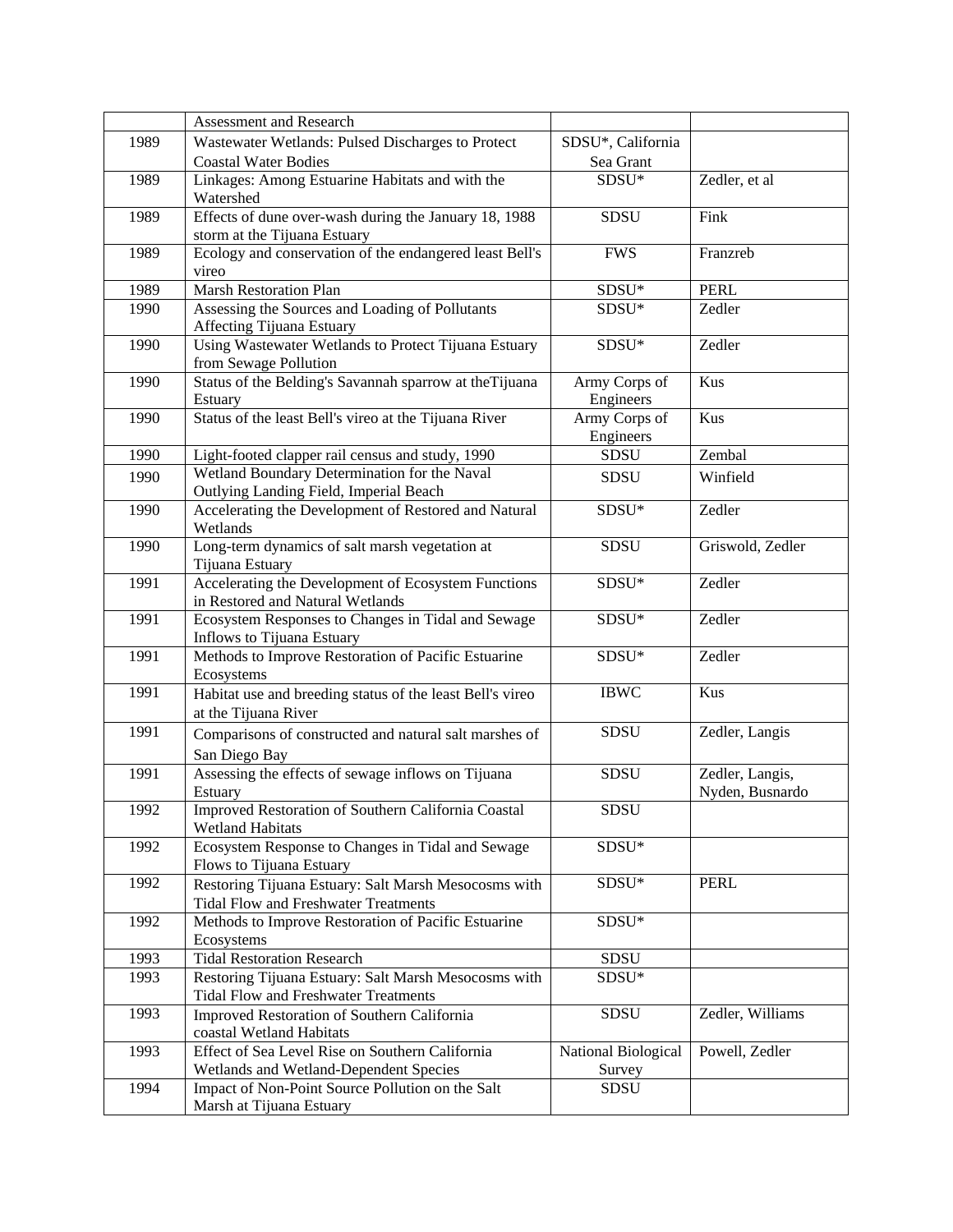| the contract of the contract of the contract of the contract of the contract of |  |
|---------------------------------------------------------------------------------|--|
|                                                                                 |  |
|                                                                                 |  |
|                                                                                 |  |

\* Funding Received From NOAA

A summary of publications relating to research conducted at TRNERR is provided in Appendix 10. A listing of theses completed in the biology department at San Diego State University is provided as Appendix 11.

#### **2. Administration of the Research Program**

The Research and Monitoring Committee of the Tijuana River NERR Management Authority prepares an annual research plan. This annual research plan ensures that research conducted on the Reserve is compatible with resource protection, is scientifically sound, is compatible with the education and interpretation programs, and whenever possible, is contributory to NERR's and FWS's goals. The Research and Monitoring Committee also makes recommendations for research to be funded by NOAA or the operating agencies. The Committee chair acts as a liaison with the director of PERL and other researchers to identify and encourage research areas wherein additional research would benefit the management of the Reserve.

The Research and Monitoring Committee of the Tijuana River NERR Management Authority periodically convenes special advisory groups of regional and national scientists on an ad hoc basis. These groups provide expert assistance in planning and implementation of Reserve projects. The Research and Monitoring Committee reviews applications from researchers to use Reserve facilities and to assess the functioning and staffing needs of the research and monitoring programs.

At each meeting of the Management Authority, time is allocated for a presentation on the status and results of Tijuana Estuary research and monitoring. This enables the operating agencies to adjust their management practices based on relevant and current research.

Monitoring of wildlife within the Refuge and Reserve is performed by FWS staff who divide their time between several refuges in the San Diego NWR Complex. There is currently no staff position at the Reserve that specifically attends to the coordination and implementation of the research and monitoring program; the need for a research coordinator has been identified.

## **3. Review and Approval of Projects and Research Permits**

Research proposals that involve on-site activities at the Tijuana River NERR are sent to the Reserve manager, who currently is responsible for coordinating the Research Committee review. This review of permit applications on a case-by-case basis has become overly burdensome for both the Reserve and Refuge managers. A modified application process, with two month-long application periods per year, is under development.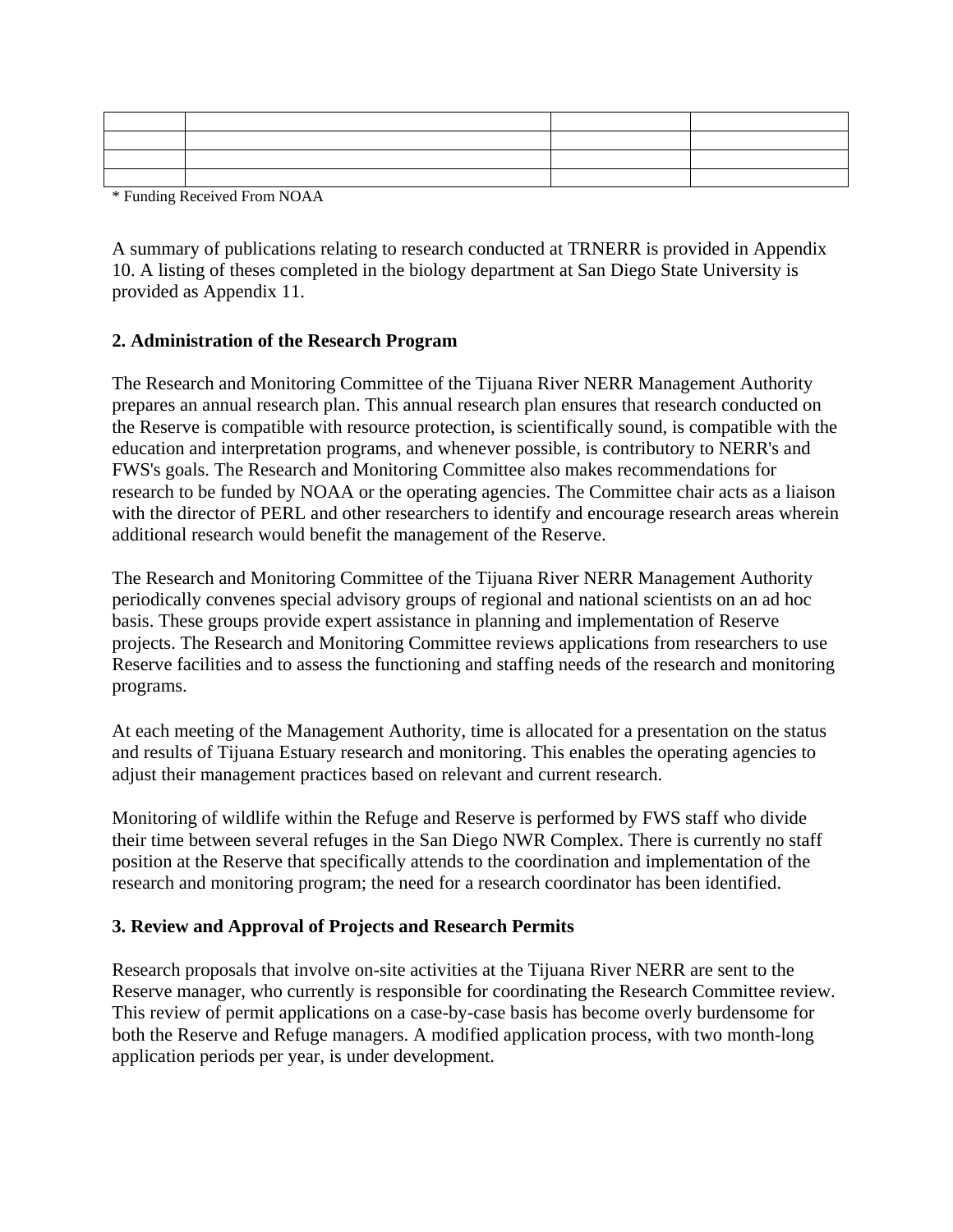## **4. Information, Facilities, and Equipment Support for All Researchers**

Dissemination of information about ongoing and completed research is one the most important functions of any NERR. Tijuana River NERR actively shares technical information with specialized audiences through several means. The Reserve anticipates that this important function will be improved with the addition of the Research Coordinator.

Tijuana River NERR facilitates research by making information available about historic conditions in the ecosystem, and by maintaining visual and quantified records of selected aspects of the Reserve's natural system. Reserve background information includes aerial photographs, Geographic Information System (GIS) maps, publications, and reprints. Data collected from onsite research, and parallel data from other reserves, are available to visiting researchers.

## **5. Relationship with the Research Community**

Tijuana River NERR is fortunate to be located near several universities and research institutions that conduct extensive research in fields relating to estuarine resources. Since the designation of Tijuana Estuary as a NERR, most research activities have been conducted and/or coordinated by PERL or other departments at SDSU. This relationship between the Reserve and SDSU has been mutually beneficial. Both parties agree that a research coordinator is needed to properly implement Reserve research and monitoring programs.

With the ratification of this plan, a two-year term seat will be added to the Management Authority for a research institution. SDSU will be the first institution to fill this seat.

## **6. Role of Pacific Estuarine Research Laboratory (PERL) and San Diego State University (SDSU)**

The NERR has a long standing relationship with PERL, which was formed in 1984 when PERL began research projects along Monument Road. It has since become an internationally recognized research program. In 1997 SDSU designated the Tijuana River NERR as an auxiliary field station (see Chapter 3 - Accomplishments). PERL has also gained recognition for translating research information to aid decision-makers. The Environmental Protection Agency (EPA) and Environmental Law Institute recognized that role with a National Wetland Award for use of scientific knowledge in wetland conservation. PERL's former director, Dr. Joy Zedler, was instrumental in the original designation of Tijuana Estuary for protection and has maintained a strong program researching the estuarine ecosystem. PERL has also had a long-term role in the monitoring of the estuary, through the NOAA-funded monitoring programs, and unfunded work with water quality data loggers.

PERL has a staff of 14 researchers, 11 of whom conduct 50 percent or more of their research at Tijuana River NERR. PERL has collaborated with Tijuana River NERR on a number of important management decisions, including co- authoring the EIR/EIS for the Tidal Restoration Plan, which is a significant, long term management tool used by the Management Authority and the operating agencies.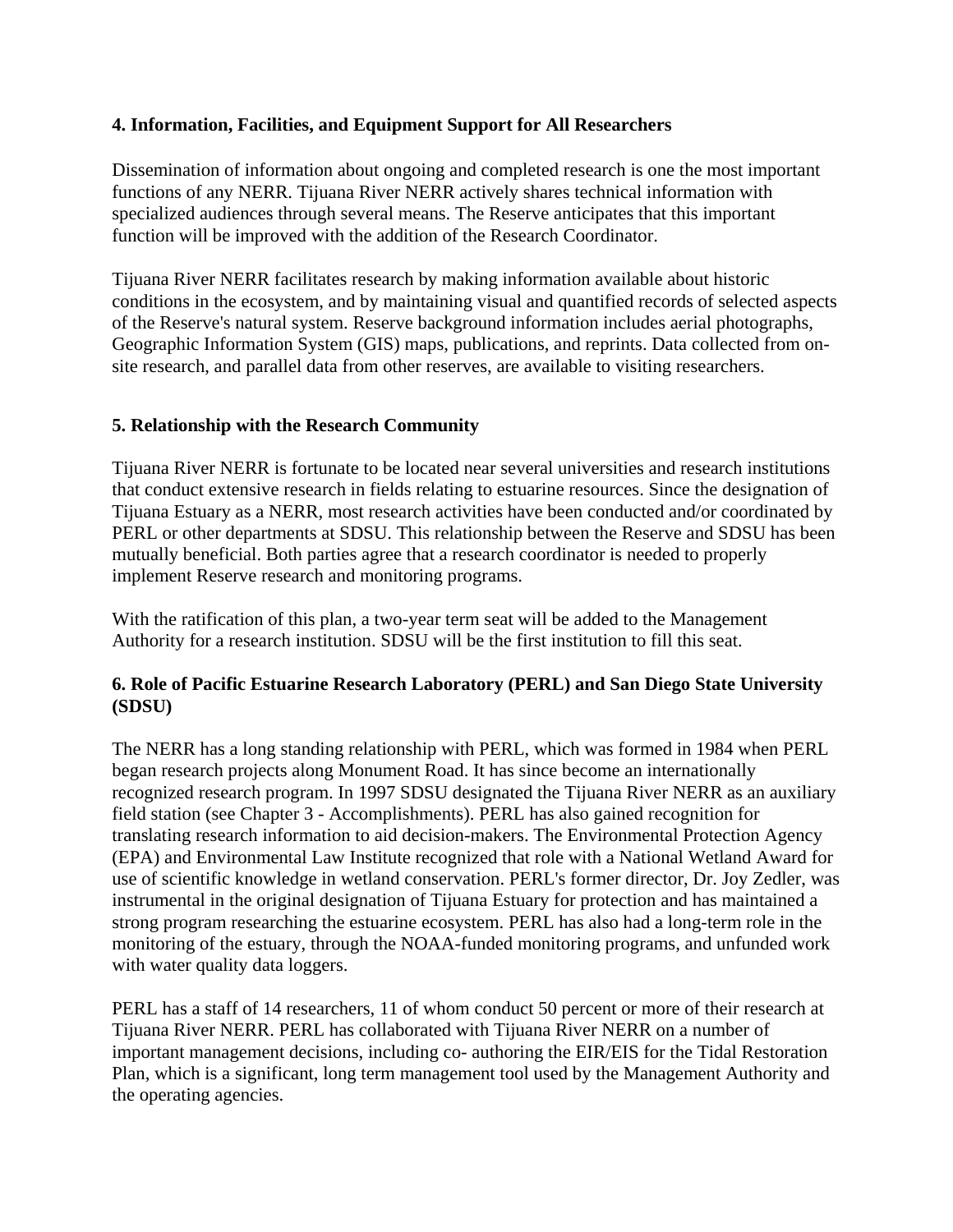PERL has received two large awards to conduct restoration research at the Tijuana Estuary. Various aspects of the research are underway, and a portion of the award could best be spent at a large (20+ acre) excavated restoration site as called for in the Tijuana Estuary Tidal Restoration Plan.

## **7. The Tijuana River Watershed Management Project**

The Tijuana River Watershed Management Project is a cooperative effort between SDSU and Colegio de la Frontera Norte (COLEF) that supports the development of a comprehensive GIS for the Tijuana River Watershed. Startup funding for the project was supplied by NOAA with assistance from other project partners.

The Watershed Management project consists of five components: GIS Database Development, Community Outreach, Education, Scientific Research, and Watershed Management. The GIS will be used to study a wide range of subjects such as environmental impacts of land use activities. Numerous research initiatives have been identified by SDSU and its partners to be coordinated with the Watershed Management Project. These include: environmental and toxics risk assessment, water and air pollution analysis, multiple species habitat modeling, evaluation of services and infrastructure needs, and land use analysis.

This project provides opportunities for the Tijuana River NERR to integrate its programs with others in the watershed. In supporting this project, the funding partners are promoting proactive protection of the Tijuana River NERR.

## **8. Application of Research Results for Resource Protection**

Research results need to be applied to Reserve operations through review of environmental impact reports, attendance at hearings and council meetings, and writing of letters to inform decision-makers of relevant information. This type of information transmission is currently done based on research results from the Reserve, but it is unorganized, and the NERR is not always credited with this activity. The translation of scientific findings into specific applications for management or public policy making is typically not required of researchers. It constitutes extra activity that may or may not carry some kind of recognition or compensation.

Thus, an important objective for the NERR is to facilitate development of an endowment that could fund some translation of research results. Findings of pure and applied research should be further extended to the policy-making arena. Position papers should be developed and distributed among local researchers at Tijuana River NERR and other NERRS.

## **9. Research Program Needs**

The Research Committee has identified that a research coordinator is essential for developing and implementing a research and monitoring program. The primary function of this position will be providing support for estuarine research by scientists and students from universities, research institutions, and other agencies. Visibility of the Reserve and credibility of the research program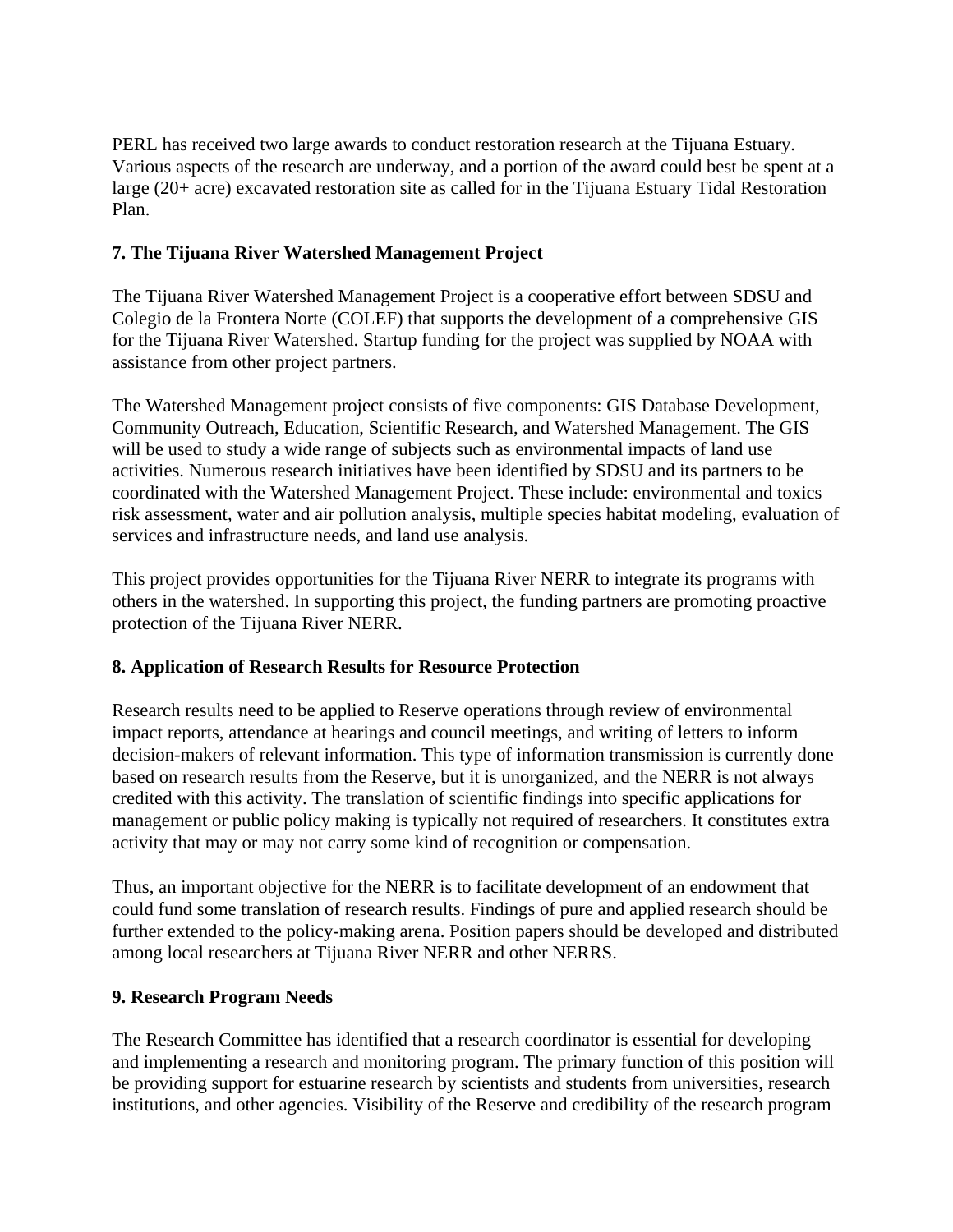will be improved by the efforts of a research coordinator networking with other scientists studying in the region and the state.

The research coordinator will:

- strengthen the relationship with SDSU and other institutions;
- serve as a point of contact for researchers using the Reserve;
- assist researchers in the development of research projects;
- maintain a Reserve research data base:
- aid in disseminating research results;
- identify funding opportunities for research at the Reserve;
- maintain GIS program of the Reserve for managers and researchers.

## B. MONITORING PROGRAM

## **1. NERR Monitoring**

The monitoring strategy at Tijuana River NERR is based on the understanding that physical, chemical, and biological aspects of habitats and communities of organisms are excellent indicators of a vast array of ecological factors. Chronic disturbance, predation, and competition are expressed through change in habitat quality, species composition, population abundance and distribution. Accordingly, Tijuana River NERR monitors critical habitat parameters and the dynamics of selected communities to gain insights into ecosystem health. Benefits of monitoring include:

- early warning of potential problems in the estuary (e.g. exotic plants and animals)
- baseline information to detect long-term changes, including direct anthropogenic impacts (e.g., changes in sewage inputs, stormwater runoff, fresh water inputs) and more gradual changes (e.g., El Nino, habitat shifts, sea-level rise); and
- documentation of rare and unusual species.

By providing documentation of changes in the estuary, the data from the monitoring program can provide the basis for generating hypotheses for future ecological research and for developing management strategies to address these changes.

The following table summarizes monitoring activities at the Reserve:

| <b>Time Period</b> | <b>Population</b>                     | <b>Sponsor</b> | <b>Researcher</b>     |
|--------------------|---------------------------------------|----------------|-----------------------|
| Annually           | California Least Tern Breeding Colony | <b>FWS</b>     |                       |
| Annually           | Light Footed Clapper Rails            | FWS (Carlsbad) | Zembal                |
| Annually           | Belding's Savanna Sparrow Populations | <b>FWS</b>     |                       |
| Annually           | Herpetofaunal Survey                  | <b>FWS</b>     | <b>UCSD</b> Personnel |

# **TABLE 8: Ecological Monitoring Conducted at TRNERR**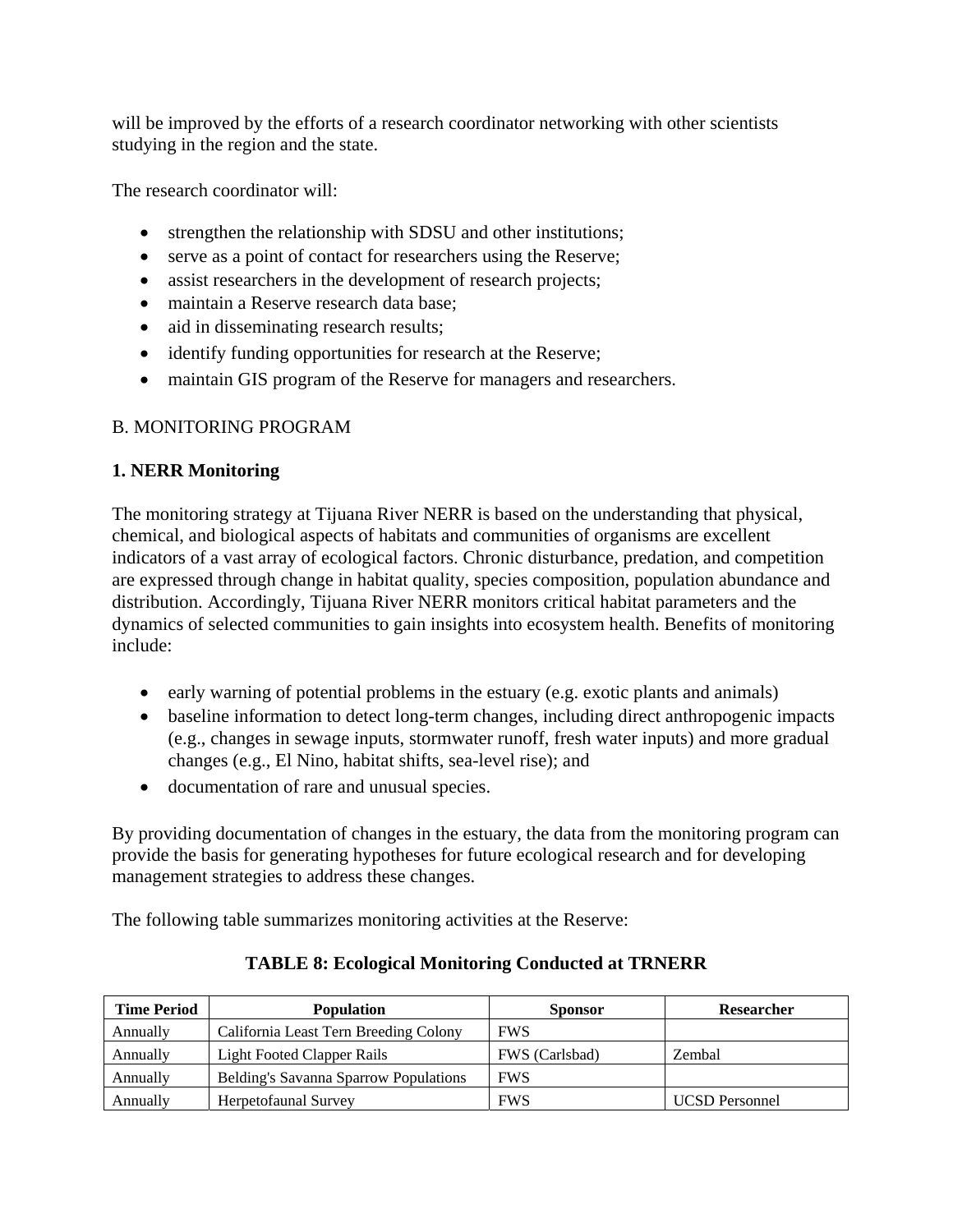| Periodically     | Small mammal trapping survey          | <b>FWS</b> | Pavelka, Mitchell |
|------------------|---------------------------------------|------------|-------------------|
| <b>Ouarterly</b> | <b>Benthic Invertebrates</b>          | <b>FWS</b> | PERL/SDSU*        |
| Annually         | Vegetation                            | <b>FWS</b> | PERL/SDSU*        |
| <b>Ouarterly</b> | <b>Fish Community</b>                 | <b>FWS</b> | PERL/SDSU*        |
| Continuous       | Hydrological monitoring/Nutrients/etc | <b>FWS</b> | PERL/SDSU*        |

\* Funding Received from NOAA

The Reserve is also participating in the NERR national monitoring program by developing an inventory and continuing record of Reserve biotic and abiotic conditions, which can be used by researchers and by coastal ecosystem managers to track long-term trends. One function of the Tijuana River NERR monitoring program is to provide benchmark information to researchers, coastal communities, and ecosystem managers. Degrees of change in regional estuarine ecosystems can be measured by comparison to known, regularly monitored conditions in the Reserve. The Inventory and Monitoring Plan for Tijuana River NERR is modeled on the strategic plan developed for the NERR System.

The NERR System has recently developed a system-wide monitoring program that would simultaneously provide critically needed, standardized information on national estuarine environmental trends while allowing the flexibility to assess coastal management issues of regional or local concern. This program is designed to enhance the value and vision of the NERR System as a network of national reference sites. The program's three components will be implemented in phases, depending on funding:

- Abiotic Parameters: Each Reserve will monitor a uniform suite of physical and chemical processes that either impact or reflect the health of estuarine ecosystems. These will include basic water quality indicators, atmospheric conditions, and specific processes such as tidal and groundwater flow and contaminants. Where possible, existing data collected by other agencies will be incorporated.
- Biodiversity: Across the NERR System, each site will monitor two fundamental features of its estuarine ecosystem: (i) basic community structure in major estuarine habitat types (e.g., uplands, emergent wetlands, benthos, etc.); and (ii) population trends of important "target species" including those of commercial, recreational, or conservation significance (e.g., submerged aquatic vegetation, marsh plants, wading birds, endangered species, etc.).
- Land Use Patterns: In recognition of the profound influence of land and water use on estuarine resources, the NERR System monitoring program will compile existing and new data on major patterns of habitat classification and use within NERR System watersheds. Data gathered from a variety of state and federal sources will be updated periodically and used to monitor significant changes in watershed uses and impacts on Reserve resources.

Information generated by the NERR System monitoring program will be compiled electronically at a central data management "hub," and will be disseminated to all Reserves, CZM programs,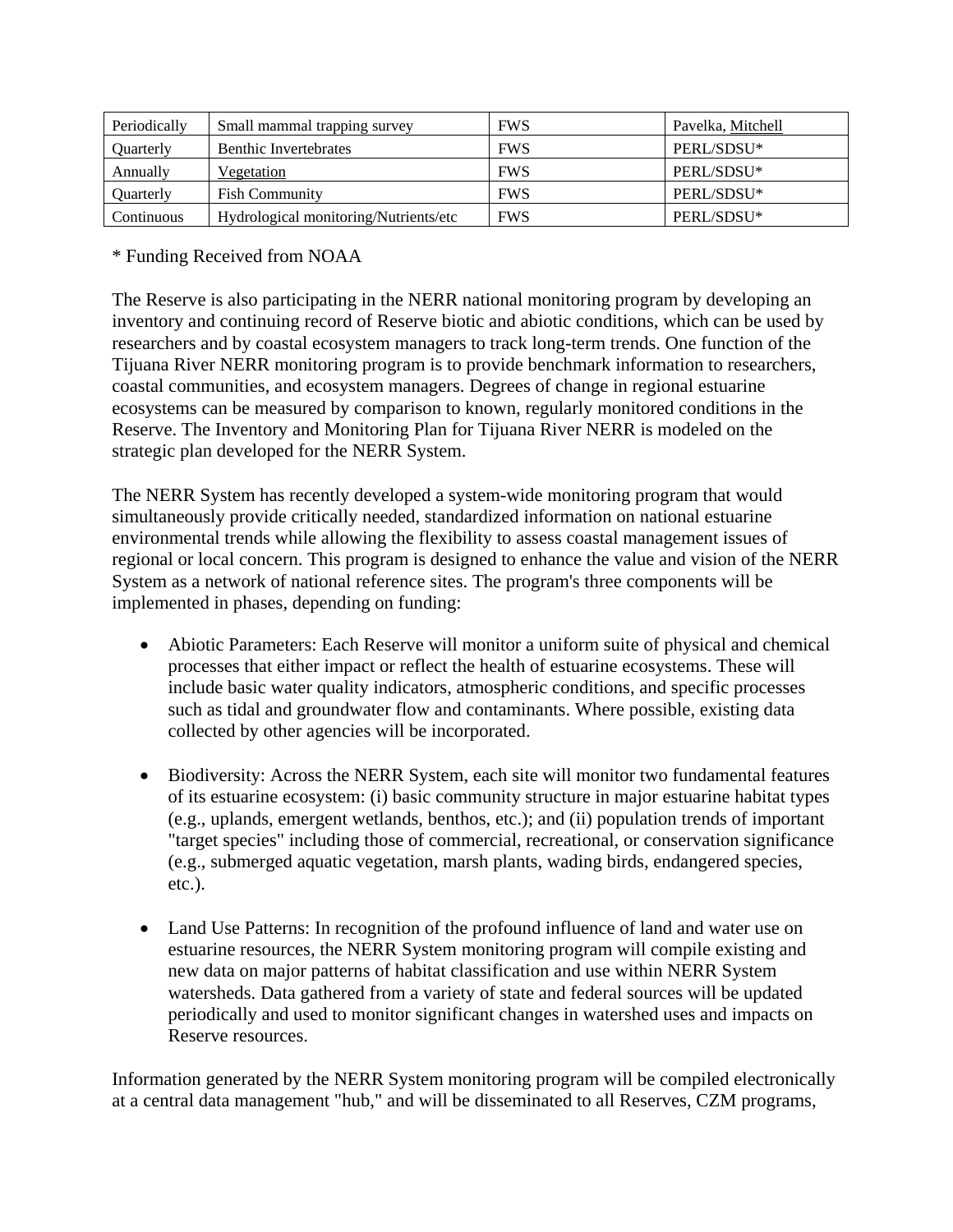the Office of Ocean and Coastal Resource Management (OCRM) and other users. Each Reserve will have constant electronic access to all system-wide data and summary statistics on environmental trends at the national, regional, or site-specific levels.

The NERR System monitoring program is scheduled for implementation in three phases: 1) water quality and weather, 2) biological population and communities, and 3) coastal watershed land-use patterns. Presently water quality is being monitored in the 21 sites of the NERR System and a Centralized Data Management Office (CDMO) is being established at the North Inlet-Winyah Bay NERR. The CDMO will facilitate information exchange among reserves in the NERR System, state coastal zone management programs and OCRM. At this time, PERL maintains and monitors the water quality dataloggers at the Reserve, and conducts biological monitoring of plants, invertebrates, and fish.

## **2. Past Monitoring**

Monitoring efforts completed at the Reserve include:

- Extensive sampling of surface and bottom water salinity. This included 12 stations throughout the estuary. Work ended when PERL's funding from the National Biological Service (now Biological Resources Division of USGS) terminated.
- Intermittent sampling of fecal and total coliforms terminated at the same time as the above sampling and for the same reason.
- Extensive sampling of salt marsh plant species took place from 1979 through 1988. The monitoring program then shifted to a more intensive sampling of selected low, mid and high marsh sites.
- During the biological surveys that were conducted for the EIR/EIS for the Tidal Restoration of Tijuana Estuary (ENTRIX, 1991), there were widespread sampling efforts for plants, insects, herpetofauana, mammals, and birds. These efforts ended when funding terminated.
- From time to time, graduate students have conducted systematic sampling of invertebrates, fish larvae, birds, and other organisms during their thesis research. Of necessity, such efforts end when the thesis is complete.

# **3. Available Inventory Information**

A comprehensive inventory of physical and biotic resources was completed in 1992 by Joy B. Zedler, Christopher S. Nordby, and Barbara E. Kus entitled The Ecology of Tijuana Estuary - A National Estuarine Research Reserve. This work synthesizes and interprets the growing data base of the estuary's diverse biota. Research at Tijuana River NERR is described extensively in Tidal Wetland Restoration: A Scientific Perspective and Southern California Focus, by Dr. Joy Zedler.

There is also a substantial body of work produced by scientists working individually over the years on a wide range of topics. Results from these research activities are maintained in the Reserve library.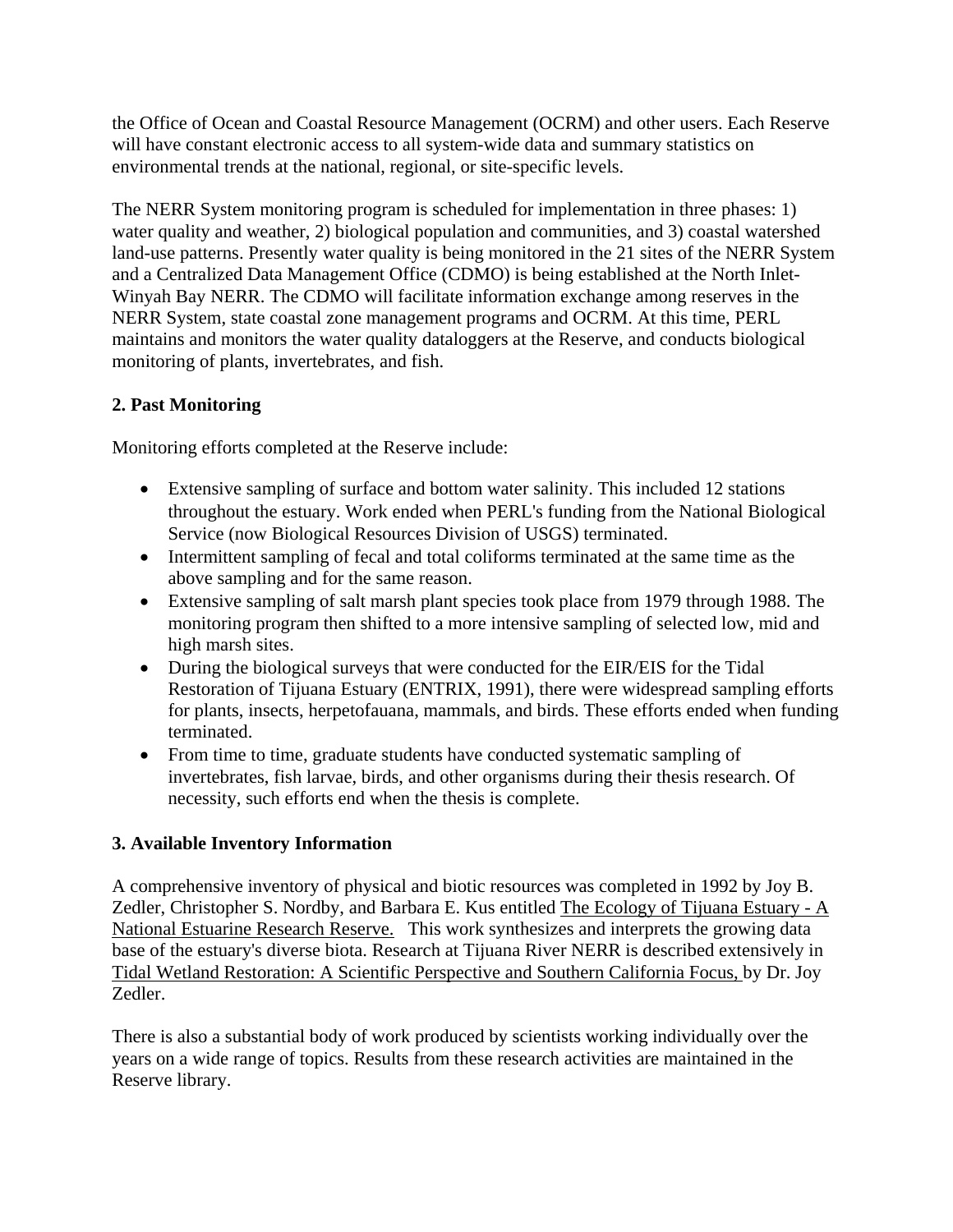# **4. Current Monitoring Activities**

The systematic long-term monitoring at Tijuana River NERR currently consists of the following surveys:

- water quality
- salt marsh vegetation
- salt marsh soil salinity
- fish
- invertebrates
- birds

The surveys are performed by PERL researchers with substantial funding from NOAA. Annual reports of these monitoring activities are completed by PERL and provided to the Reserve.

# **5. Monitoring Program Needs**

The following needs have been identified for the monitoring program at Tijuana River NERR:

- Update data dictionary for Reserve GIS
- Modify GIS program to improve its utility to Reserve and Refuge managers
- Centralize and organize monitoring results

# **V. RESEARCH AND MONITORING PLAN OF ACTION**

**Goal 1. Foster understanding of impacts from activities occurring within and outside the Reserve's boundaries and study options to mitigate damages from those activities, with a particular emphasis on the restoration of ecological habitats.** 

Objective 1a: Perform timely assessment of changes created by significant unforeseen natural events or human activity. Create a mechanism for responding to these changes.

# Objective 1b: Encourage study of the effects of recreation on habitats.

Task:

• Perform an assessment of user motivation for activities that cause damage to habitats.

# Objective 1c: Use and improve upon existing Geographic Information System (GIS) in the Tijuana River watershed to develop a more advanced research and monitoring program.

Task:

• Monitor habitat changes within the Reserve in order to plan for restoration of up to 500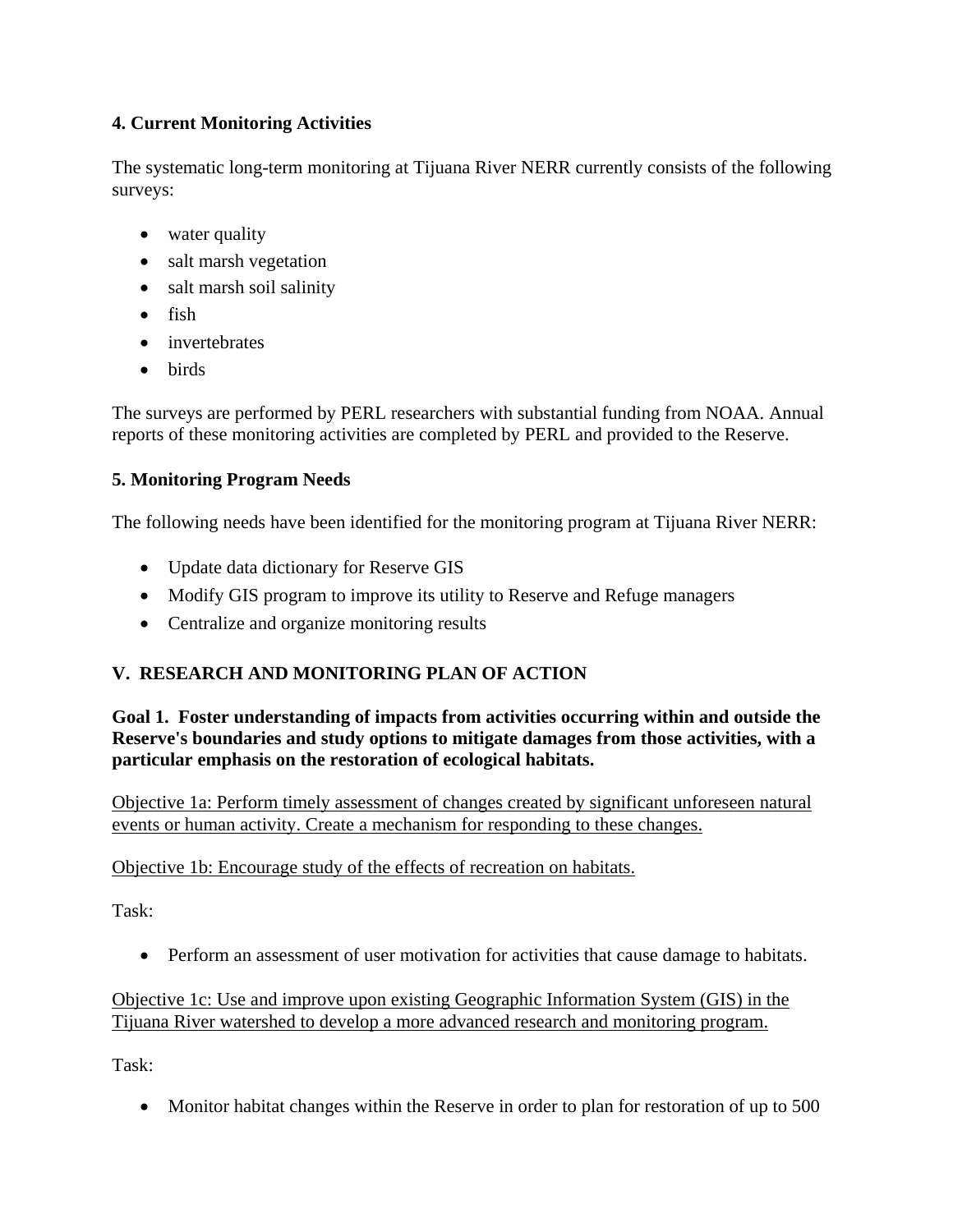acres of transitional and upland habitat.

## **Goal 2. Provide opportunities for compatible research that improves the available scientific information for use in the protection of coastal ecosystem integrity, biodiversity, and endangered species habitat.**

Objective 2a: Encourage and facilitate projects that focus on identified sets of national and sitespecific priorities.

Tasks:

- Prepare and distribute an annual description of NOAA and FWS-sponsored research within the Reserve.
- Maintain and distribute a list of state contributions available as matching funds for research opportunities.
- The NERR Management Authority shall institute a mechanism to write letters of support for projects that will facilitate research at the NERR.
- Implement protocols to establish the following: a) a policy for the management of research activities within the Reserve, including the Tijuana Slough Wildlife Refuge, b) guidance for researchers seeking to use the Reserve for their studies, and c) insurance that Reserve resources are not adversely impacted by research activities. (See attached Protocols)

Objective 2b: Make necessary innovations to encourage scientists to carry out managementoriented research at the Reserve, including developing long term relationships with research institutions.

Tasks:

- Coordinate and streamline procedures for the review and approval of research proposals and permits.
- Seek funding at the national level for research and monitoring proposals of national significance.
- Provide access to a national estuarine information exchange program.
- Encourage joint U.S.-Mexico estuarine research projects.
- Identify sources of funding for research at the Reserve.

## **Goal 3. Improve the availability of research information as a basis for more informed coastal ecosystem management decisions.**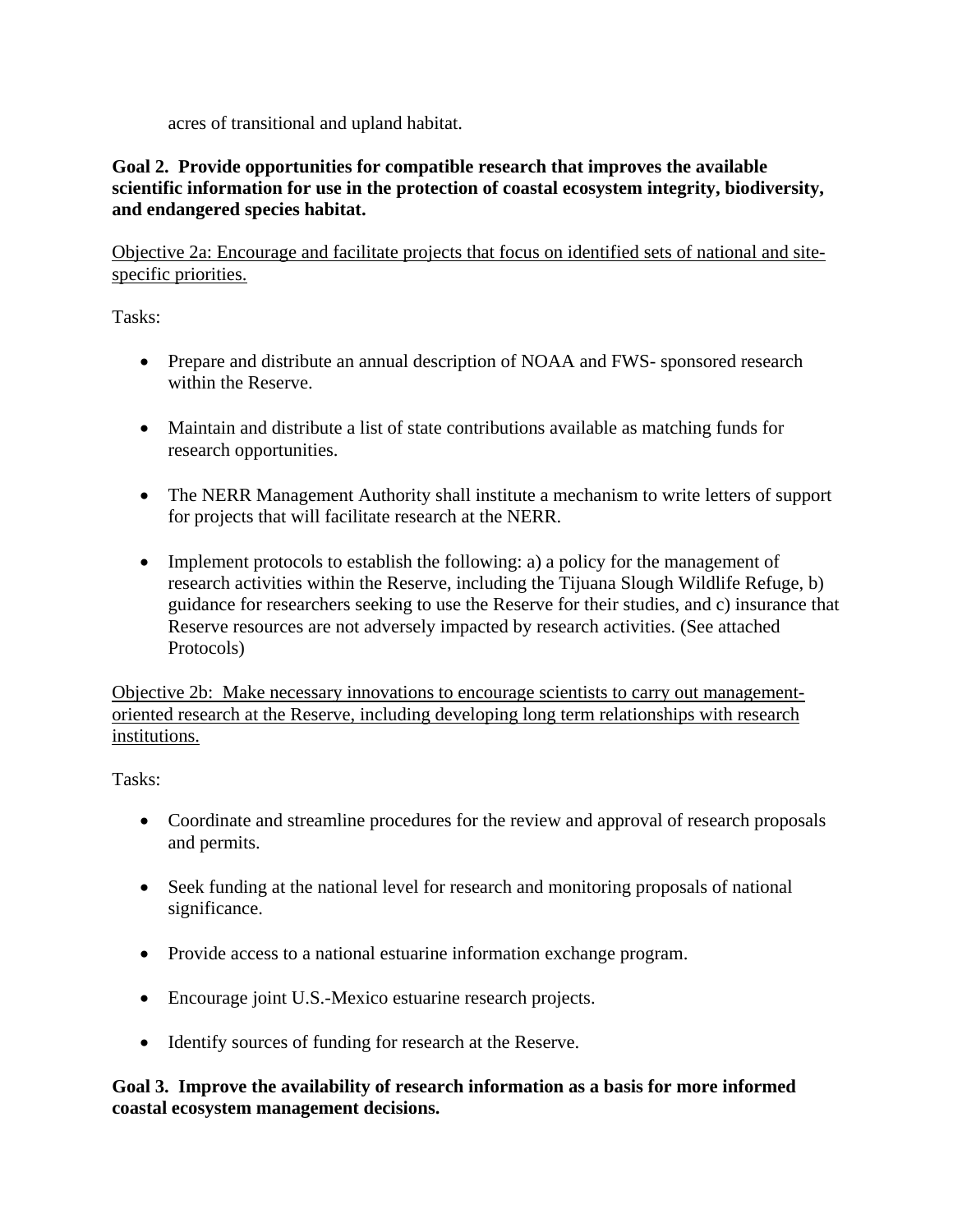Objective 3a: Provide resource managers and coastal ecosystem decision-makers with access to Tijuana River NERR research and baseline information, including computerized and GIS data.

Tasks:

- Develop methods for standardizing data collection at the Reserve.
- Conduct polls of researchers to indicate how their work may be translated into improved management of resources.
- Create an electronic database of the Reserve library to facilitate searches by researchers, managers, and the general public.
- Add a list of TRNERR research titles and abstracts to the Reserve homepage.

Objective 3b: Fund a series of research reports that provide results of research that bear on management issues. The papers will address all three major goals of the NERR System: to improve restoration, rehabilitation, protection and preservation of the coastal bio-region.

## **Goal 4. Fund and staff a research program at the Reserve that encourages broad-view (watershed and regional scope) and interdisciplinary research of estuarine ecosystems.**

Objective 4a: Develop a job description and obtain funding for a full-time Research Coordinator at the Reserve. The primary function of this position will be to facilitate graduate level research and proposals, assist and track technical aspects of research, and improve communication within the NERR System and with external partners so as to optimize NERRs efforts.

Objective 4b: Integrate interdisciplinary research, scientific information, education, and compatible uses, so that the NERR will have appropriate guidance for long-term operations and daily management.

## **Goal 5. Enhance involvement with research institutions in the region to promote research with the Reserve and its watershed and to further coordinate their research agendas.**

## **Goal 6. Using the Reserve's GIS system, characterize and monitor the environment of estuarine habitats under the management of the Reserve.**

Objective 6a: Complete data collection, field inventory, and habitat assessment necessary to update the data dictionary for the GIS system.

Tasks:

- Seek funding for the following surveys and research:
	- 1. Bird usage -- Annual survey focusing on trends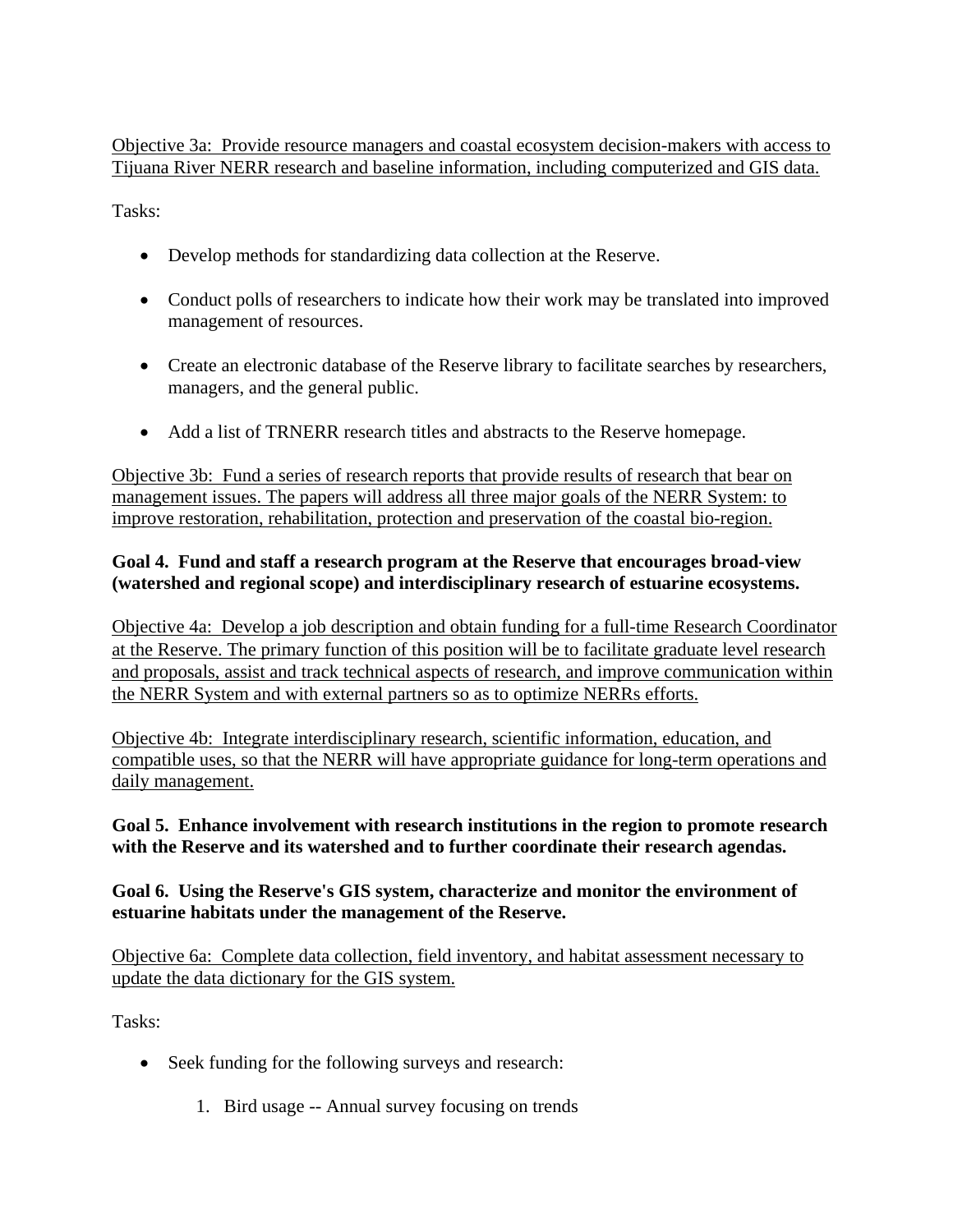- 2. Aerial imagery of habitat types
- 3. Water quality -- Sampling and sustained monitoring of salinity, pathogens, contaminants, or nutrients.
- 4. Groundwater and surface water hydrology
- 5. Monitoring erosion (e.g. beach erosion) and sedimentation in the Reserve.

**Goal 7. Expand the existing monitoring plan such that it records physical and biological parameters relevant on national, regional, and local scales and can influence decisionmaking relating to estuarine resources.** 

Tasks:

- Map exotic species and delineate their boundaries.
- Implement contaminant monitoring with particular emphasis on heavy metals and organics.
- Evaluate contaminants in primary prey species of clapper rails and least terns.
- Monitor extent of user activity and its impact on Reserve resources.
- Install vehicle counting devices.

**Goal 8. Involve the public in monitoring as a means to augment the amount of data collected and promote citizen involvement in stewardship.**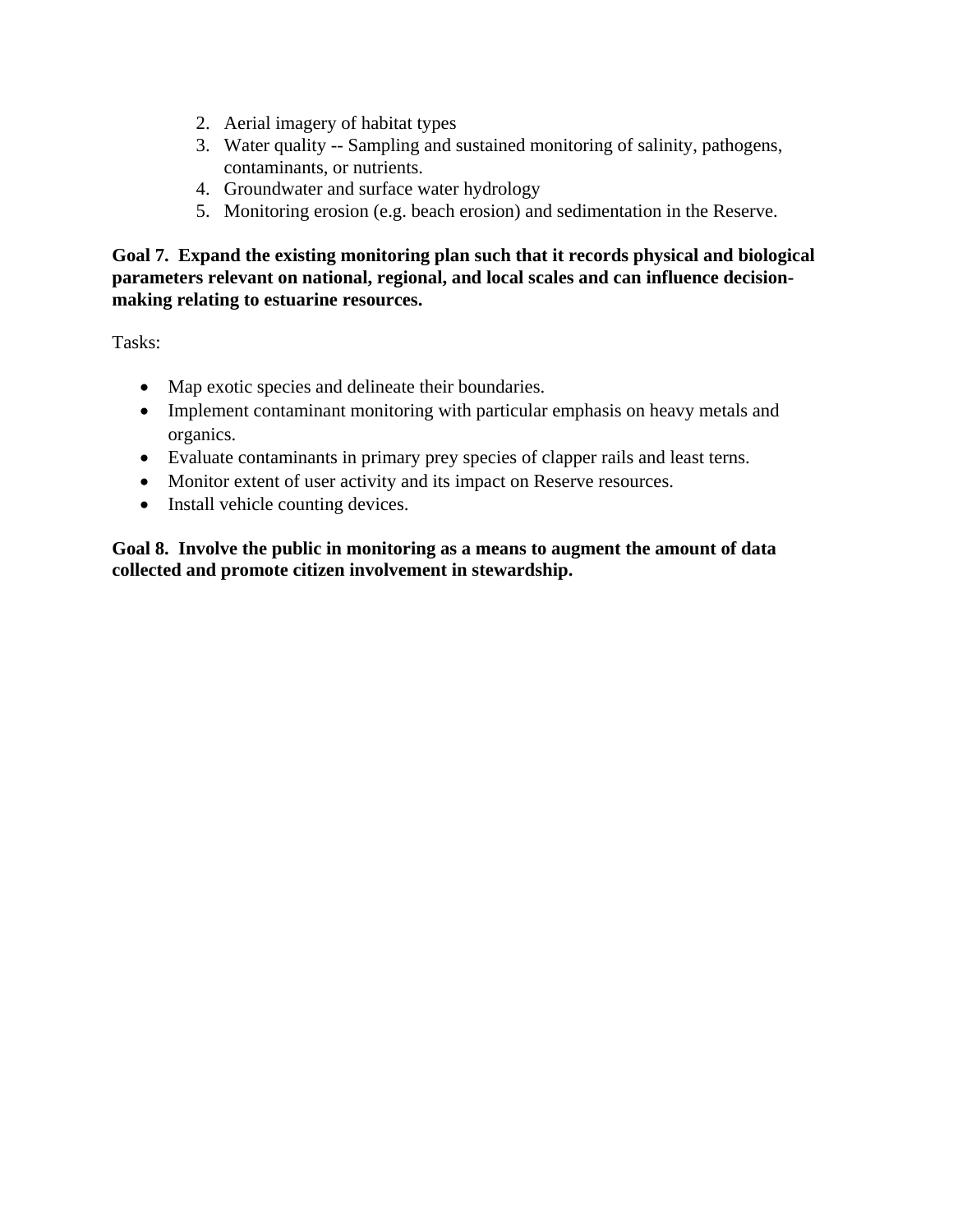# CHAPTER SEVEN: EDUCATION AND INTERPRETATION PROGRAM

# **INTRODUCTION**

Education is an integral component of resource protection and ecosystem management at Tijuana River National Estuarine Research Reserve (NERR). In order to develop lasting solutions to problems ranging from habitat destruction by visitors to upstream water pollution, education on the value of estuarine and wildlife resources is required. At the Reserve, education and outreach are viewed as powerful tools the operating agencies [California Department of Parks and Recreation (CDPR) and U.S. Fish and Wildlife Service (FWS)] can use in overseeing the human aspect of resource management.

The education and outreach programs at Tijuana River NERR strive to go beyond providing information to resource users, as information alone does not protect the resources. To have a lasting effect on user behavior, education programs must instill knowledge and cultivate a sense of responsibility in target audiences. Research helps resource managers identify which groups are contributing to resource degradation and understand how and why. Once these questions are answered, education efforts can be developed to address specific target audiences regarding resource management issues.

Because long-term protection of the Reserve requires wise planning throughout the watershed, the Reserve's education program reaches out to audiences on both sides of the international border.

During the period covered by this planning document, the educational and interpretation programs will seek to expand high school science programs that connect the Reserve's education and research programs, to develop programs for middle school students, to plan and implement a long-term education program for coastal decision-makers, and to integrate existing educational programs with watershed coordination.

# **I. MISSION**

The mission of the Education and Interpretation Program at Tijuana River NERR is to:

**Provide interactive, hands-on, thematic, bilingual environmental education to local and regional students, the community, and coastal decision-makers through partnerships with local schools, community groups, and government agencies to promote and support estuarine stewardship by an informed and active citizenry.** 

## **II. GOALS**

**Goal 1: Maintain and strengthen high-quality, interpretive and school- based environmental education programs offered through the visitor center and outdoor**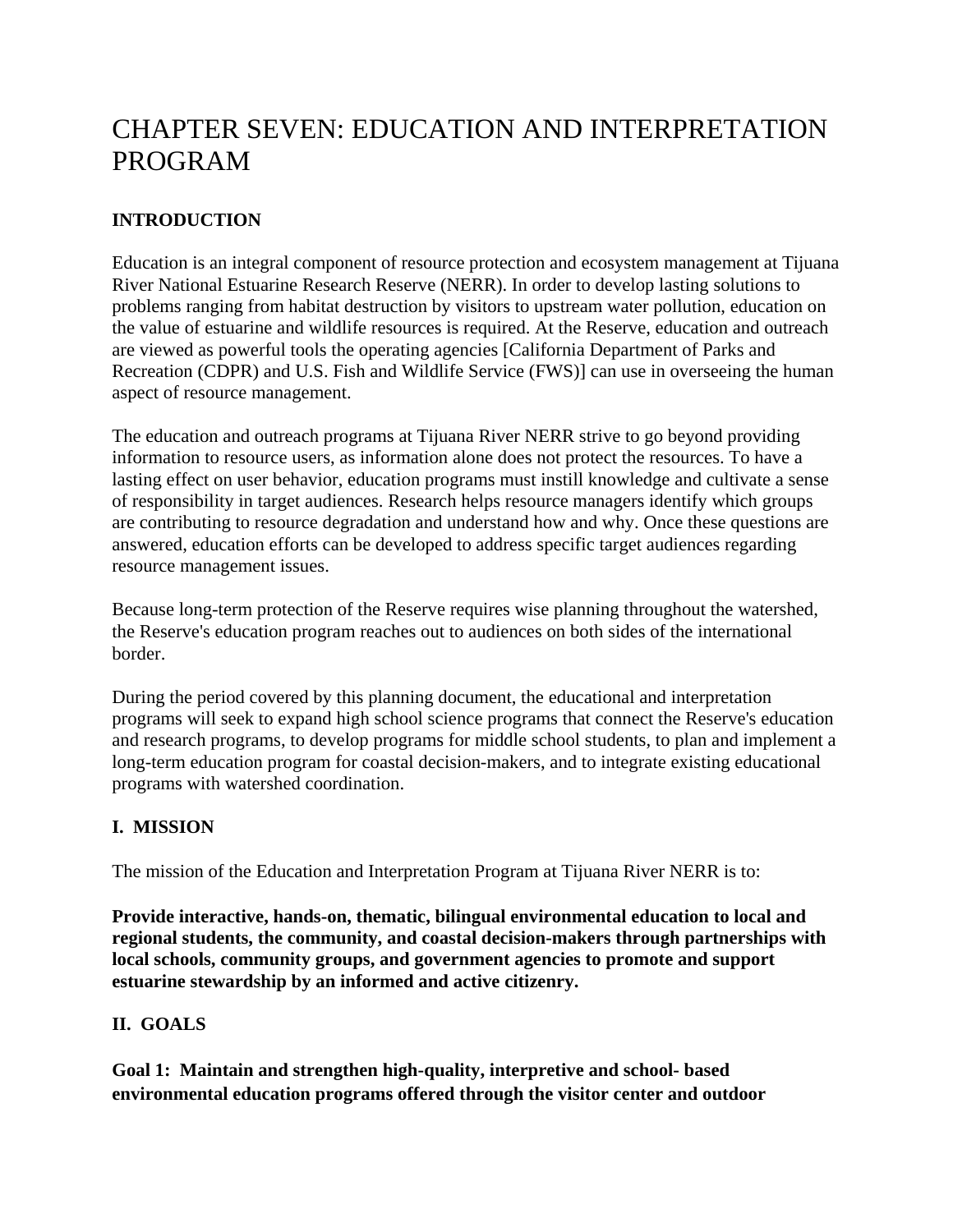#### **classroom sites (Refuge goal).**

Goal 2: Refine existing and develop new interpretive and educational programs at Tijuana River NERR to support restoration efforts in the southern portion of the Reserve.

Goal 3: Develop and implement a coastal decision-maker training program.

Goal 4: Develop water quality monitoring as a cornerstone theme throughout the education program.

Goal 5: Ensure that a complete and well-trained staff is in place to implement the educational and interpretive programs.

Goal 6: Integrate educational and interpretive programs with other Reserve programs, particularly the research program.

# **III. POLICIES**

## A. NERR SYSTEM EDUCATION AND INTERPRETATION POLICIES

The National Estuarine Research Reserve System was created in 1972, as part of the Coastal Zone Management Act (CZMA), to increase the ability to responsibly manage estuarine ecosystems. A critical aspect of this mandate for the NERR System is the education, interpretation, and outreach component. In part, a reserve must "...serve to enhance public awareness and understanding of estuarine areas and provide suitable opportunities for public education and interpretation" as described in CZMA § 315(b)(2)(C). Each NERR develops and implements a program that links education to scientific research and stewardship. Each Reserve's education program functions independently, but all have commonalities with other NERR education programs.

One goal of the NERR System's education program is to provide a crucial linkage between research and coastal management. This requires translating the monitoring and ongoing research at the sites to appropriate audiences in a method that can be understood and applied by decisionmakers, students, and members of the public. The link between research and management also requires the development of education programs that address resource management goals and objectives.

The NERR System and State Coastal Zone Management Programs share the common goal: "To enhance informed decision-making on coastal issues by facilitating the exchange of technical information (basic and applied sciences) to audiences that have the resources and ability to influence the management of coastal resources," (Coastal Decision-makers Training summary document, Ginger Hinchcliff, Rookery Bay NERR, p. 1).

Education policy at the Reserve is designed to fulfill the guiding principles for designing and implementing an education program as defined in the NERR System strategic plan. These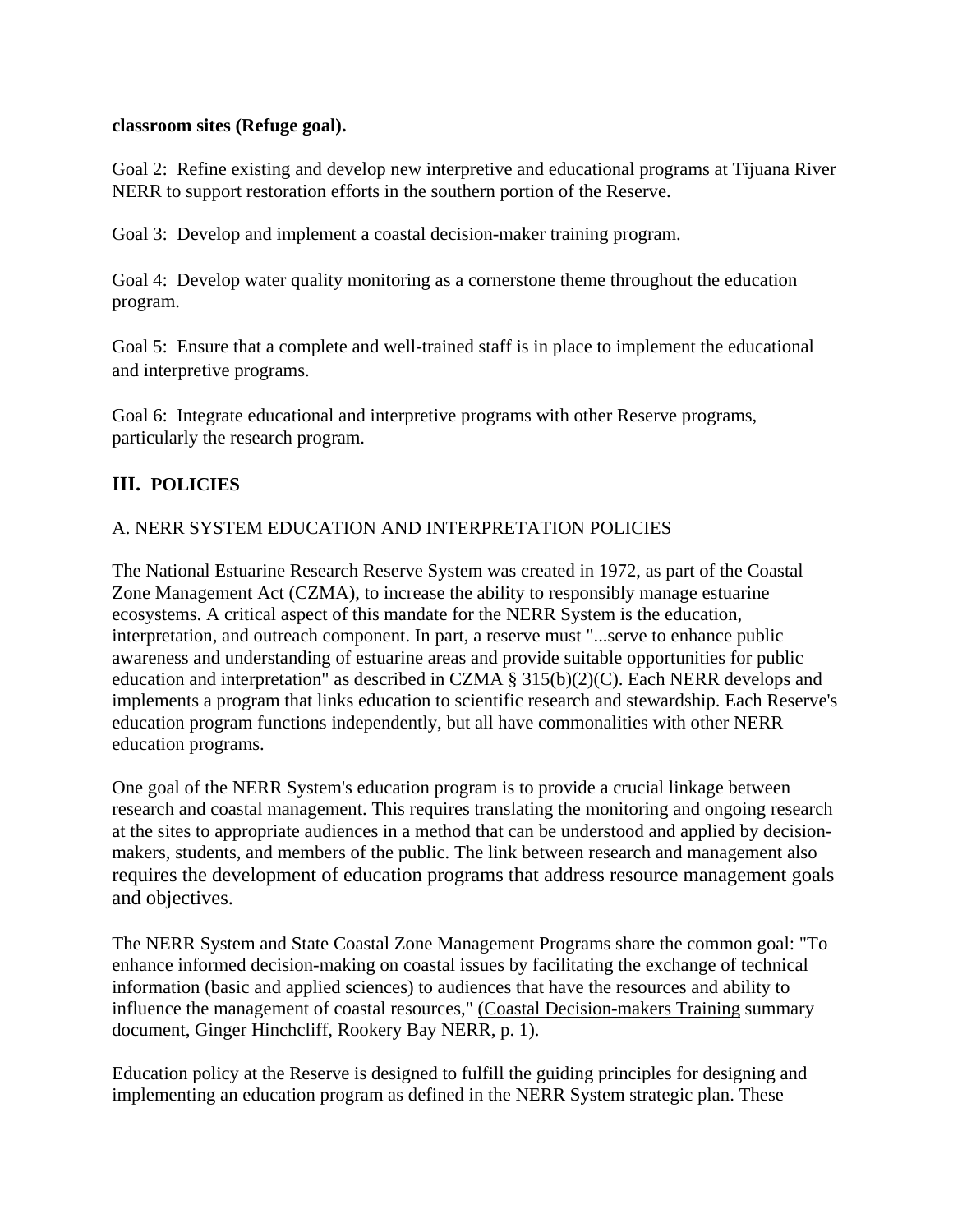principles are to:

- Develop education programs that further the goals of the NERR System and the National Wildlife Refuge (NWR) System;
- Target a culturally diverse audience of educators and students, environmental professionals, coastal resource decision-makers, and resource users;
- Function as a "system of sites" to nationally coordinate estuarine education efforts;
- Develop the NERR System as resource centers specializing in estuarine and watershed education, taking into account the diversity of differences of each reserve site;
- Capitalize on the NERR System's ability to directly link education, research, stewardship, resource management, and restoration;
- Ensure that education priorities are based on program evaluation results by continually assessing education programs and implementing changes as necessary; and
- Encourage NERR education coordinators to be active participants in the education community.

In addition to these guiding principles, "NERR Education: A Field Perspective" lists the following series of more specific educational objectives for reserves:

- Develop programs that encourage citizen stewardship of estuaries;
- Develop reserves as resource centers that address coastal issues of global, national, regional, state, and local significance;
- Maintain a cadre of professional environmental educators in the NERR System; and
- Evaluate program quality and program cost effectiveness. (Program effectiveness is measured as it relates to educational objectives and resource management goals.)

# B. CALIFORNIA DEPARTMENT OF PARKS AND RECREATION EDUCATIONAL **POLICIES**

The primary interpretive policy of the CDPR is to heighten and increase public understanding, appreciation, and enjoyment of the natural, cultural, and recreational values of California as represented in the state park system; and to increase public understanding and concern for people's place in their environment and thereby awaken an increased desire to protect and enjoy the natural and cultural heritage of this state (Department Operations Manual, 1300.2, April 1986).

## C. EDUCATION AND INTERPRETATION IN THE NATIONAL WILDLIFE REFUGE **SYSTEM**

At Tijuana Slough NWR, an urban refuge, the U.S. Fish and Wildlife Service provides visitors an opportunity to understand and appreciate fish and wildlife resources. Through environmental education and interpretation -- priority uses of the NWR System (16 USC 668 dd et.seq) -- and recreation, FWS offers activities compatible with Refuge purposes. FWS continues to seek public input on ways to enhance those compatible uses.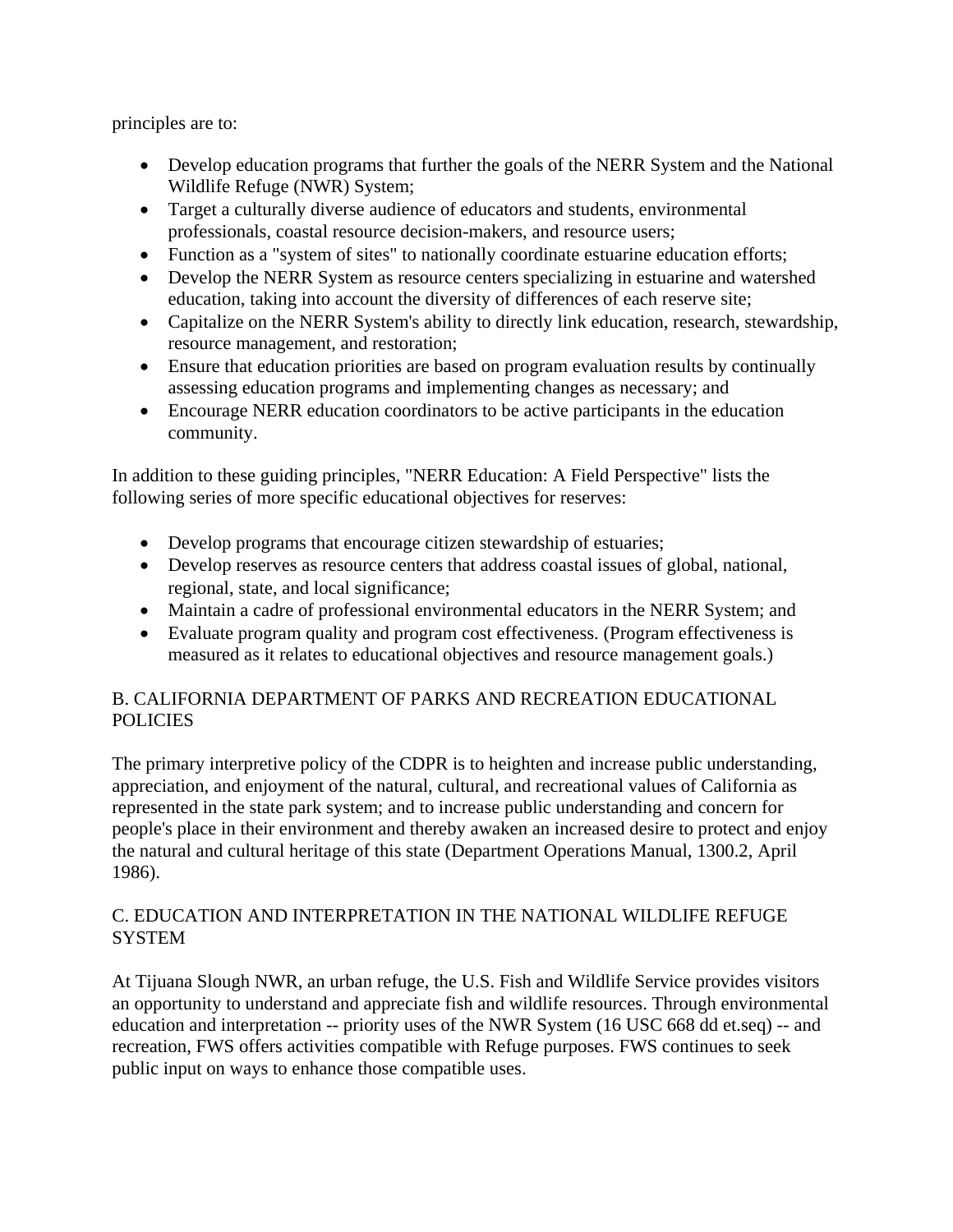# **IV. EXISTING CONDITIONS AND PERCEIVED NEEDS**

# A. INTERPRETIVE AND EDUCATIONAL THEMES FOR ALL PROGRAMS

In 1995, the Reserve developed a number of interpretive themes for its educational and interpretive programs. The themes are divided into three main groups: 1) Wetlands and Water; 2) Ecosystem Relationships; and 3) Human Interaction. A list of all subthemes is provided as Appendix 7. Some programs focus on a specific subtheme; other programs present several themes to emphasize the relationships between different aspects of the ecosystem.

## B. GEOGRAPHIC SCOPE FOR EDUCATIONAL AND INTERPRETIVE PROGRAMS

The Reserve's interpretive and educational programs are targeted towards the local community, the watershed, and the San Diego region.

## **1. Local Community**

The visitor center is located in the South Bay Union School District (SBUSD) in the City of Imperial Beach. Approximately two-thirds of the families in the district live on incomes below the poverty line. About 60 percent of the elementary school students in the district are Latino. The Reserve works closely with SBUSD and middle and high schools from Sweetwater Union School District.

# **2. Tijuana River Watershed and San Diego Region**

Because pollution and ecosystems stretch beyond political boundaries, the Reserve's education programs target school systems and communities on both sides of the border. The Reserve also serves schools outside the watershed in San Diego County.

## C. EDUCATIONAL PROGRAMS

The Reserve offers a wide range of interpretive and educational programs attended by students, decision-makers, and the general public.

| <b>Program Category</b> | <b>Visitors</b> |        |        |
|-------------------------|-----------------|--------|--------|
|                         | 1995            | 1996   | 1997   |
| <b>Visitor Center</b>   | 16,250          | 16,200 | 16,200 |
| Visitation              |                 |        |        |
| School Group            | 2,965           | 2,810  | 3,740  |
| Junior Rangers After-   | 550             | 800    | 940    |
| <b>School Program</b>   |                 |        |        |
| <b>Special Events</b>   | 925             | 940    | 1,250  |
| Guided Walks for        | 1,500           | 2,880  | 1,240  |

## **TABLE 9: Education and Interpretation Visitation at TRNERR**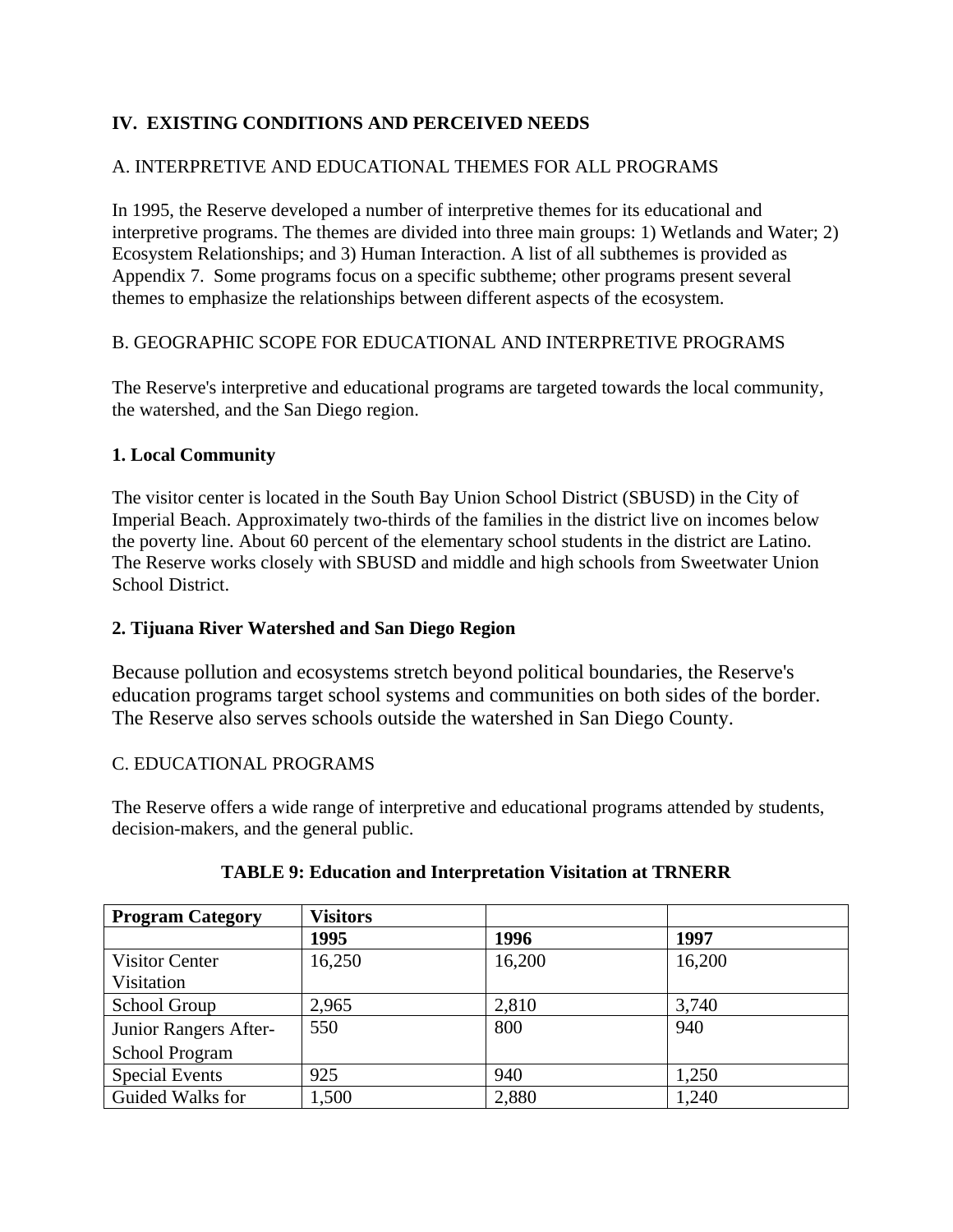| Families                    |     |     |     |
|-----------------------------|-----|-----|-----|
| <b>University Groups</b>    | 250 | 350 | 320 |
| <b>Miscellaneous Groups</b> | 270 | 270 | 350 |

## **1. Coastal Decision-makers**

As authorized under the Coastal Zone Management Act, the NERR System provides decisionmakers with information and insight into effective protection and management options for estuarine resources.

In 1996, as part of this NERR program, the Reserve held a day-long workshop for coastal decision-makers. The workshop, financed by a the National Oceanic and Atmospheric Administration (NOAA) grant and organized by the California Coastal Commission, covered a wide-range of resource management challenges in the Tijuana River watershed and provided an overview on activities, facilities, and services at the Reserve. The program consisted of technical presentations, discussions, and field visits. The event was attended by about two dozen decisionmakers, professors, architects, geographers, planners, environmental specialists, project analysts, and ecologists. Attendees represented numerous local and state agencies (from the U.S. and Mexico), political constituencies, and universities.

Based on the success of the workshop, the Reserve education program intends to develop and implement a long-term coastal decision-makers' program that reaches out to current, near-future, and future decision-makers in the watershed. This program will be designed to complement other Reserve programs and to support the overall restoration and management goals of the Reserve.

## **2. School-Based programs**

The Reserve has placed significant effort and emphasis on its educational and interpretive school programs. Participants in these programs make up the largest group of visitors to the Reserve.

## a. Field Trips and Teacher Workshops

Approximately 125 school classes visit the Reserve each year. Most visiting classes are from elementary schools. Before bringing their students to the Reserve, teachers are required to attend a two-hour workshop presented by Reserve staff (see Appendix 8). The training orients the teachers to the Reserve, presents information on the history and mission of Reserve, and provides pre- and post-visit curricula and activities for the teachers to use in their classrooms.

Bilingual programs are available, as well as those accommodating special education classes and students with physical disabilities.

## b. Collaboration with Local Schools

The education program at the Reserve has a successful history of collaboration with elementary schools. The program is currently developing a partnership with Southwest High School, part of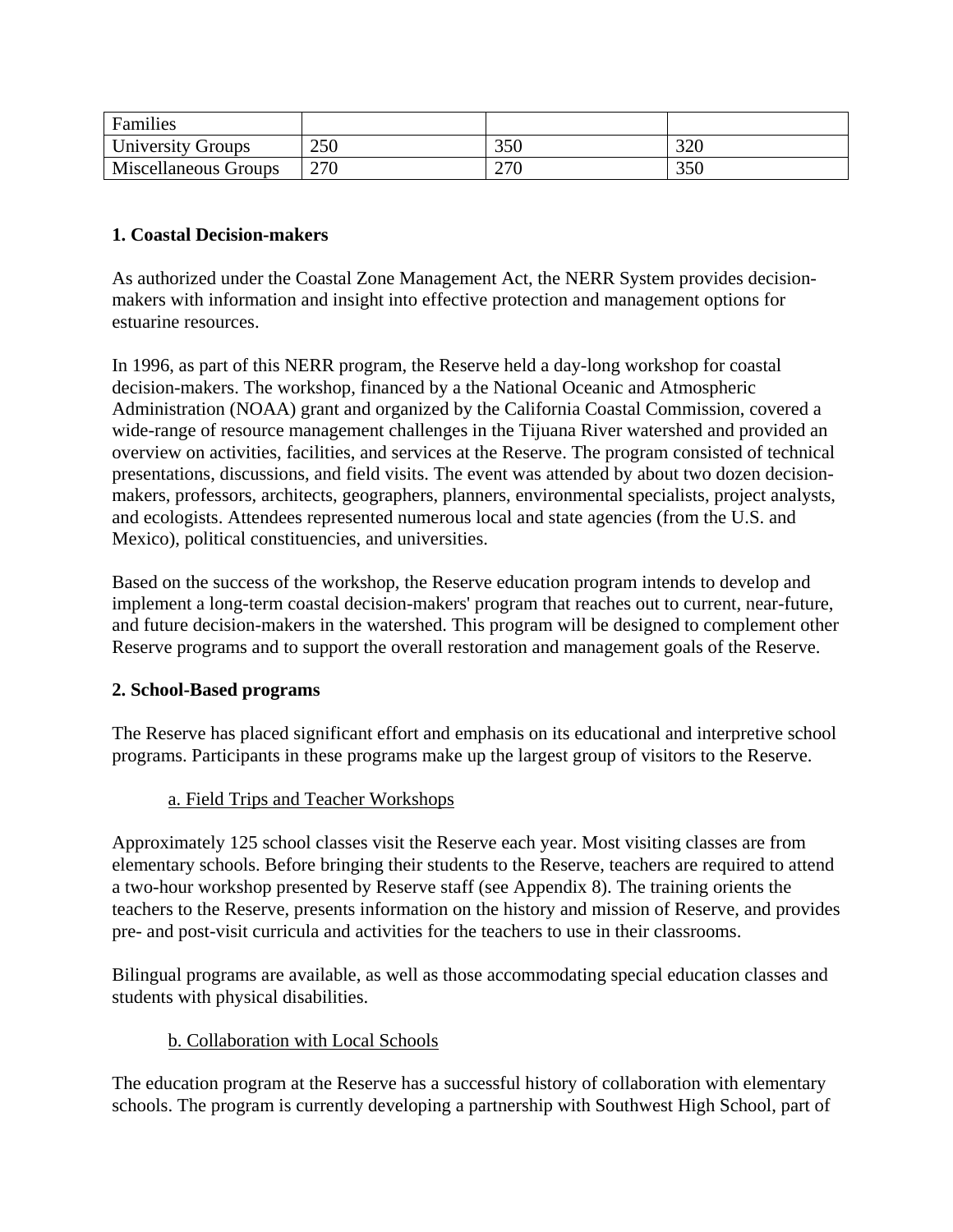the Sweetwater Union School District. Students in the program will undertake individual and group research and monitoring projects at the Reserve. High school students will be matched with undergraduate interns from area colleges and universities, who will then guide the research projects and mentor the younger students. Projects will be designed to match the research and monitoring needs of the Reserve to the highest degree possible.

## c. Materials Used for School-Based Educational Programs

Several sets of curricula and a wide range of activities are used in the educational program. While the materials are well received and have been recognized for their innovation in teaching, the curriculum offered by the Reserve does not always correspond with content, skill level, and themes being taught in schools. Reserve staff have identified the need to better coordinate the content of Reserve materials with the school group's own classroom curriculum and with the State Science Framework, School Curriculum Articulation (under development by the South Bay Union School District), Benchmarks for Science Literacy (see Appendix 9). The Reserve has written or assembled the following materials for school-based educational programs:

- **Extended-Year School curriculum (EYS).** The EYS curriculum was originally written by the Reserve and SBUSD teachers. The curriculum was revised and correlated to the California State Science Framework and Benchmarks for Science Literacy in 1995-96. It contains nine days of classroom lessons and six days of field-based lessons. It is targeted for fifth grade, but has been also successfully used for fourth/fifth grade special education classes. Some of the lessons are drawn from the Marsh Awareness with Resources for Slough Habitats (MARSH) curriculum. The EYS curriculum is not available in Spanish.
- **Preschool/kindergarten (non-reader) curriculum and activities.** A packet of classroom activities and lessons for non-readers was developed for use in the South Bay Headstart program. South Bay Headstart trains all of its teachers to bring students to the Reserve.
- **Elementary curriculum and activities.** The Reserve has developed two elementary school programs that provide teachers with activities for students and information on wetland ecology. "MARSH" and "Making of a Naturalist," both developed by the Reserve with NOAA funding, are available in English and Spanish. A packet of preand post-field trip lessons and activities assembled from MARSH, EYS, and other sources is also available. Teachers are trained on the use of this curriculum before bringing their classes to the Reserve.
- **Posters.** The following posters are available free to teachers: *Tijuana Estuary Visitor Center Exhibit Opening* [provided by Southwest Wetlands Interpretive Association (SWIA)], *Estuaries, Where Rivers Meet the Sea* (provided by NOAA), *Salt Marsh Food*  Chain-English, and *Salt Marsh Food Chain-Spanish.*
- **Videos.** The following videos are available for loan to teachers: MARSH and Waterlines (English and Spanish versions), Timeless River (English and Spanish versions), Hidden Treasures, Fabulous Wetlands, Tide of the Heron, just a Drop in the Ocean, Time and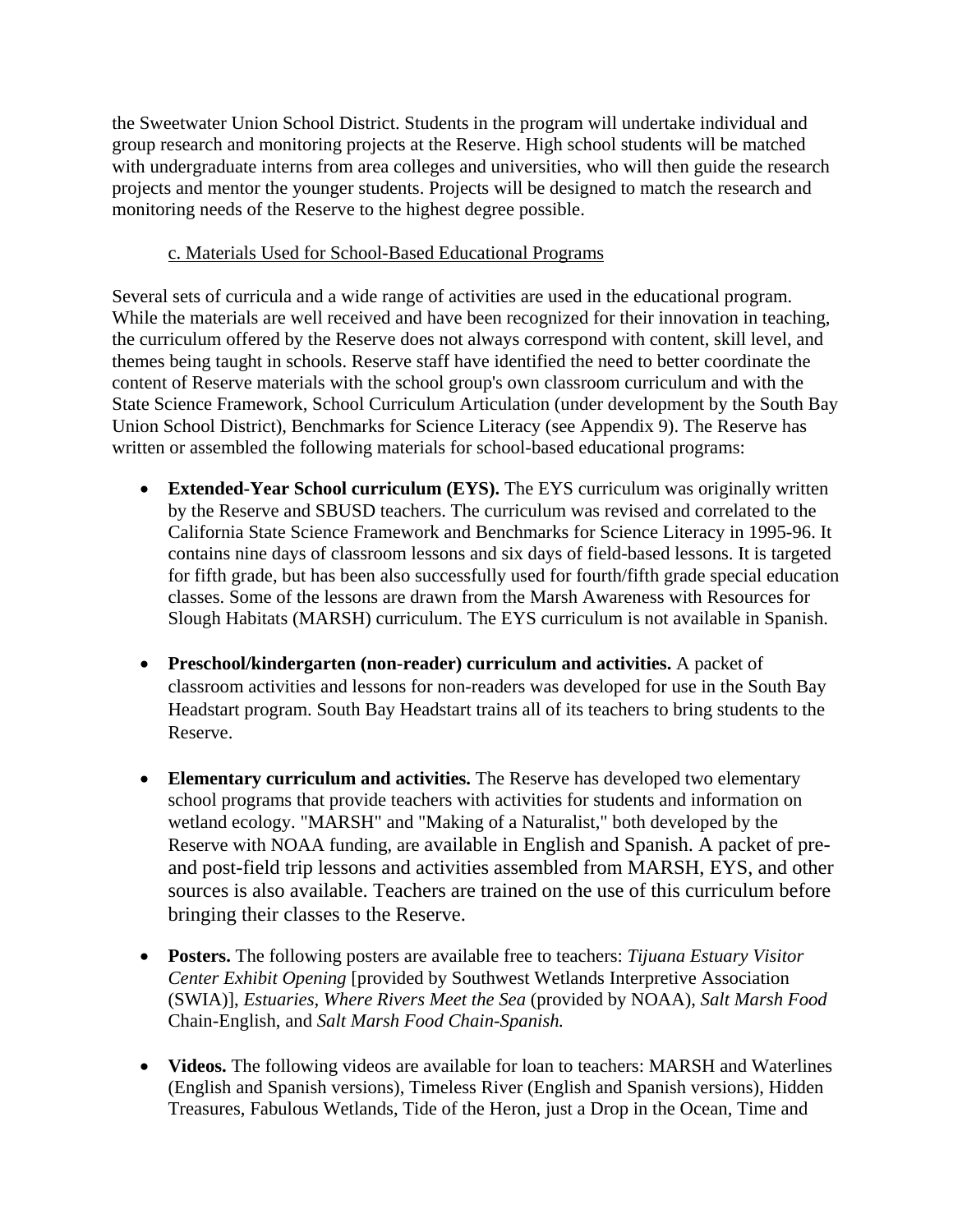Tide, Outta Sight, Outta Mind, Garbageman, Surfer, and videos by other NERRs (South Slough, Apalachicola, North Carolina).

• **Activities.** The following games and activities are available for loan to teachers: Watershed Model, Competitive Feeding Game, Wetland Metaphors, Water Quality Monitoring Kits-2 (teachers must complete training before use), and Salt Marsh Plants.

## d. Water Quality Monitoring Education Program

The Reserve's water quality monitoring education program is a watershed- wide project that provides water quality education and experiments for students and teachers on both sides of the border. The project provides hands-on training for teachers and students and offers a classroom curriculum. The Reserve is also developing broader water quality education programs that make use of a new on-site coliform monitoring and educational lab, funded by NOAA, the San Diego County Water Authority, and the California Department of Education. Local and regional high school students will be able to use the lab to process water samples and for other projects. Using data they collect, students will conduct outreach projects to the community.

In addition, the monitoring project will allow students to link their research to Geographical Information System (GIS) mapping processes and to existing water quality monitoring carried out by San Diego State University's Pacific Estuarine Research Laboratory as part of NOAA's System-Wide Monitoring Program (SWMP 1).

See also Chapter 10 for a discussion of how the water quality monitoring program relates to the Reserve's watershed coordination plan.

# e. Needs for School-Based Programs

The following needs have been identified for the school-based programs:

- Recruit and organize a core group of 8-10 trained education volunteers to work with school groups.
- Make EYS curriculum available for use by elementary teachers.
- Make all program materials available in English and Spanish.
- Develop activities and curriculum for middle school students.
- Periodically update or revise current evaluation surveys for teacher workshops and school field trips.

The following needs have been identified specifically for the water quality monitoring program:

- Expansion of testing parameters to include metals and other substances, as well as soil testing.
- Funding for outreach portion of program and training videos.
- Coordination of data with other water quality monitoring data.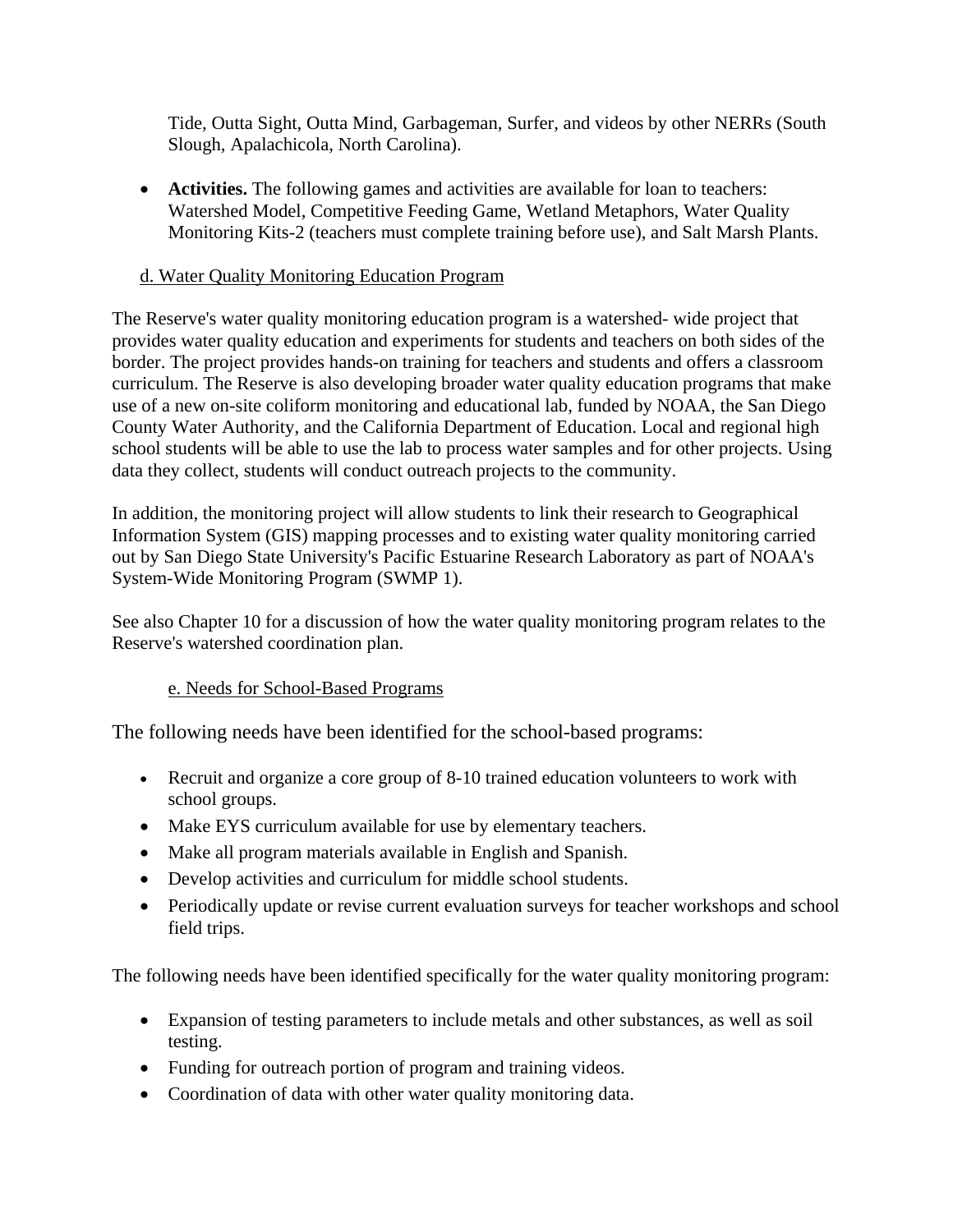- Creation and maintenance of a locally based database.
- Acquisition of ongoing funding for watershed coordinator salary, materials, training, and interns.

# **3. Non-School-Based Programs**

The non-school-based programs are designed to target a diverse audience. These programs play a vital role in obtaining public support and assistance in the protection and preservation of the Reserve.

# a. Interpretive Walks and Special Events

The Reserve currently offers six scheduled interpretive walks per month, and more frequently on a seasonal basis, based on availability of staff and volunteers. About half a dozen people attend each walk.

A variety of special events are offered throughout the year, including full- and new-moon walks, grunion runs, international migratory bird day, beach clean-ups, bat mania, Halloween trick or treating, hummingbird, and raptor presentations. Annual events include National Wildlife Refuge Week events and the Imperial Beach Bird Festival.

Outreach for these events is conducted through fliers and press releases to more than two dozen local media outlets (newspapers, magazines, newsletters, television, and the internet).

# b. Interpretive Signs on Trails

Interpretive trail signs exist at the Oneonta Slough overlook, the south Seacoast Drive overlook, and at the Border Field State Park overlook. Additionally, there are identification plaques for plants in the visitor center's native plant garden.

# c. Junior Rangers After-School Program

The Reserve conducts weekly Junior Ranger programs for elementary-aged children. These highly successful programs serve mainly local children, averaging twenty per week. Most children attend every week. Constraints on the program have been a lack of sufficient classroom space and the difficulty of working with a group of children of mixed ages (age 4 to 13). Evaluation of the program thus far has been quantitative (e.g., numbers of children attending) and based on informal feedback, rather than formal and qualitative.

# d. Artist-in-Residence

Cosponsored by the California Arts Council, the Reserve hosts an artist-in- residence, who offers workshops at the Reserve and in local schools, focusing on wetland art.

# e. Needs for Non-School-Based Programs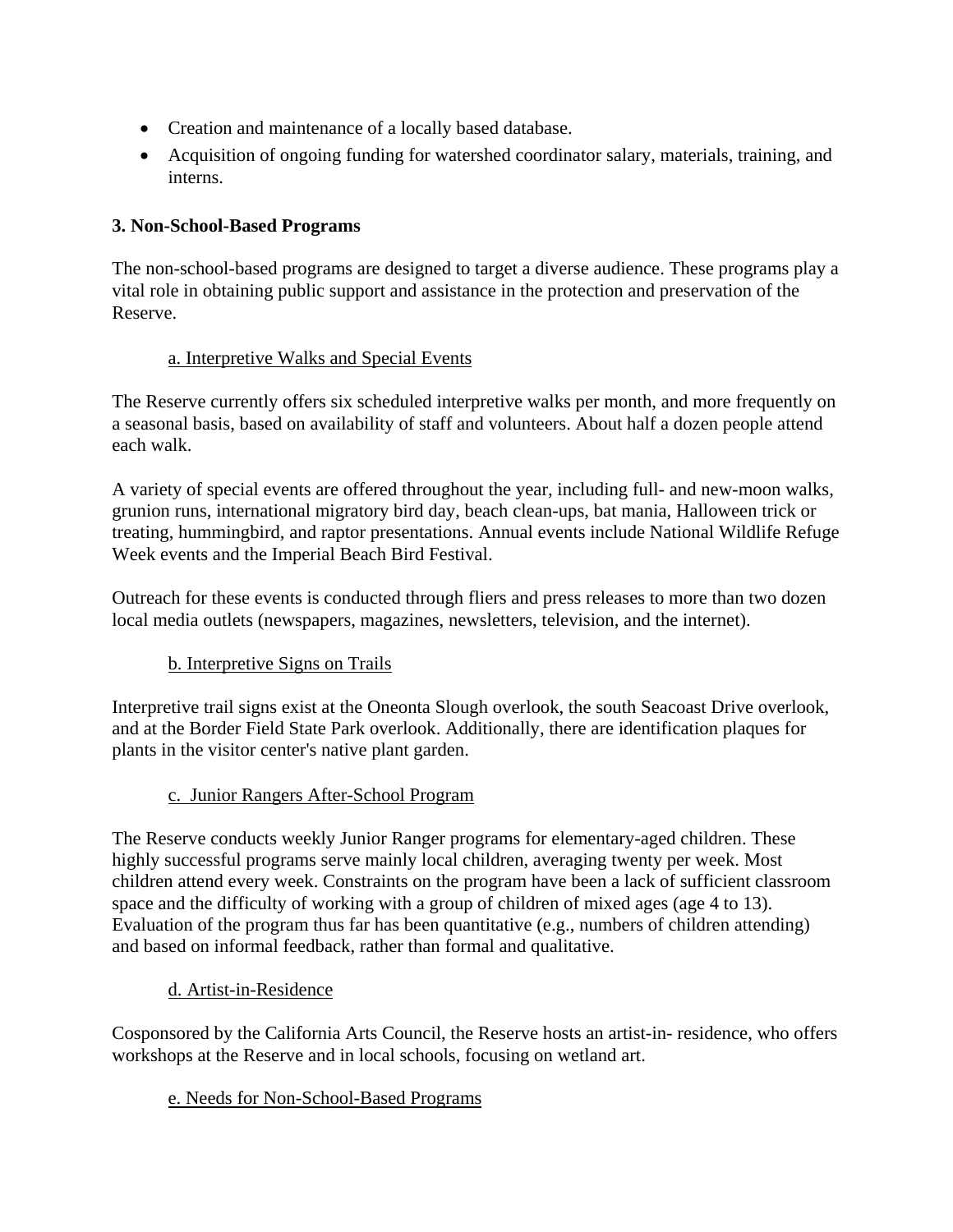- Additional interpretive signage on the trails is needed. In the short- to medium-term, this need could be met with printed interpretive handouts, with information on the handouts coordinated with a series of numbered signs installed on the trails. Not only is this much less expensive than installing interpretive panels, but it allows for timely and seasonal interpretation, as well as inexpensive translation into Spanish.
- The Reserve's website needs to be updated on a regular basis.
- Additional classroom space is needed for Junior Ranger, Artist-in-Residence, and other programs. Additionally, the existing classroom is unusable during certain times of the year because it becomes too hot.
- A group of reliable, trained volunteers is needed to split the Junior Rangers into two agebased groups.
- An evaluation tool for the quality of Junior Ranger programs needs to be developed and implemented.

## **4. Visitor Center Services and Exhibits**

The visitor center provides an array of educational and interpretive exhibits and services that are jointly funded by NOAA, CDPR, and FWS.

## a. Exhibits

Phase I of the visitor center exhibits were completed in June 1994. A second phase was completed in 1997. Many exhibits are designed for hands-on use. They address the following themes:

*Tides Migration Food Chains Clapper Rails Bird Beak Adaptations Geology Habitats Wetlands Land-Use Management Plant Adaptations to Salt Tijuana River Watershed Seasonal Changes at the Estuary* 

Additionally, a three-dimensional diorama of a salt marsh scene is on exhibit at the visitor center.

A CD-ROM terminal will be made available in the visitor center in 1998. It will feature: *A Tour*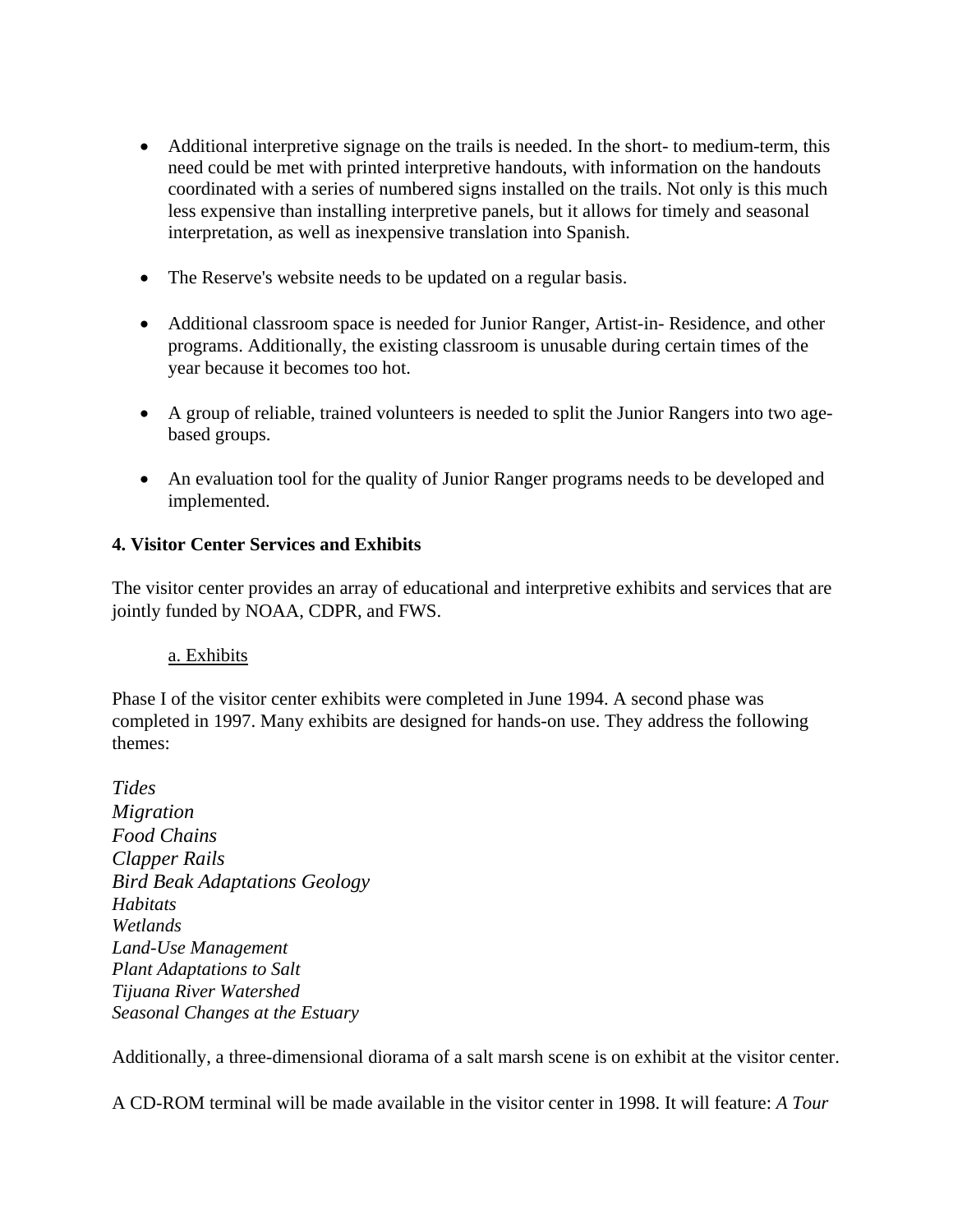*of the Reserves,* which has images and information on all National Estuarine Research Reserves; *Turning the Tide,* an interactive CD-ROM for marine protection; *Life in the Salt Marsh,* an interactive guide to the salt marsh; and *Otter Point,* a GIS demonstration game.

## b. Printed and Visual Interpretive Materials

The following materials are available to Reserve visitors:

- Reserve brochure -- a general brochure on the Reserve is being developed.
- Your Native Plant Garden -- a description of the visitor center native plant garden
- Bird checklist
- Education programs -- a one-page document that describes the educational programs at the Reserve. This will be redesigned to fit as an insert into the Reserve brochure.
- Typical Field Trips -- Information for Teachers
- Newsletter -- a quarterly newsletter for volunteers

The Reserve offers several video, laser disc, and slide programs. The Reserve also maintains a resource library of approximately 500 titles available to the public if requested. There is no catalog or database of library materials.

## c. Needs for Visitor Center Exhibits and Services

The following needs have been identified for visitor center services and exhibits:

- A newsletter needs to be made available for the public. It should contain summaries of recently completed research at the Reserve and a description of education and interpretation programs and upcoming activities.
- The library needs to be catalogued and an electronic check-out system needs to be established.
- The text of the visitor center's exhibits need to be translated into Spanish and made available to the public, possibly through handouts.
- Permanent or semi-permanent exhibits on the cultural history of the Reserve and the region need to be funded, developed, and installed.
- Permanent or semi-permanent exhibits on the different land management systems operating at the Reserve (including NWRS and California State Park System) need to be funded, developed, and installed.
- Funding needs to be identified to develop and install outdoor exhibits that will line the pathway to the visitor center.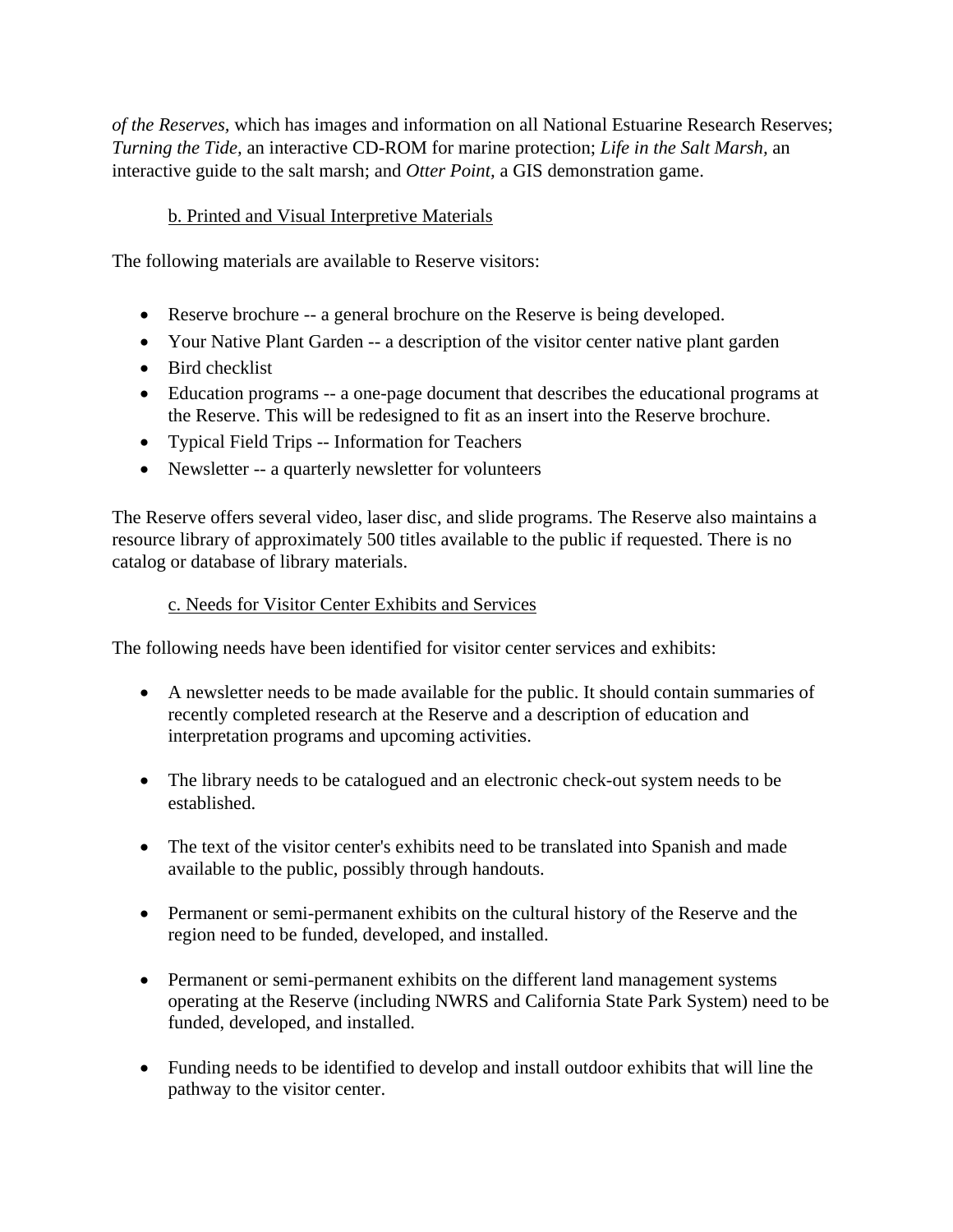• Adequate staffing and volunteer levels need to be established to have the visitor center open seven days per week.

## D. INTEGRATION OF EDUCATION WITH OTHER PROGRAMS

The Reserve education program integrates research, education, interpretation, and stewardship into programs that meet site and national estuarine management goals. To meet the particular needs of improving water quality, increasing biodiversity, and restoring habitat, the Reserve aims to engage various audiences with effective programs that incorporate information developed by educators and researchers through estuarine monitoring. Key steps to this integration of programs include forming staff teams to develop specific programs that integrate education, interpretation, monitoring, and research to address problem issues.

## E. STAFFING AND ADMINISTRATION

## **1. Current Educational and Interpretive Staff**

The current staffing of the Education and Interpretation Program is as follows:

- Education Coordinator -- Permanent, full time
- Education Specialist --Permanent, 3/4 time
- Watershed Coordinator -- Temporary, 3/4 time

## **2. Education Committee of the Management Authority**

The Education Committee of the Management Authority meets once each year to provide advice and ideas to the education department, and to report to Management Authority on activities of the education program. Quarterly reports on the education program will be provided to the Management Authority via the Reserve manager. The Education Committee will also serve to promote integration with other program areas, such as research, resource management, and watershed management.

## **3. Volunteers and Internships**

Volunteers are used in the educational and interpretive programs to assist with visitor center services, office work, native plant garden, educational programs, and mounted patrol. Training for these volunteers includes a visitor center orientation, a nature walk, a bird walk, and supplemental training through Chula Vista Nature Center. Specialized training for field trips is provided through job shadowing and teacher training workshops. Monthly training on various topics is provided for volunteers and staff.

Two unpaid education interns work with the Reserve's education department. Several unpaid interns will be assisting with the water quality monitoring education project. No funding is currently available for paid internships.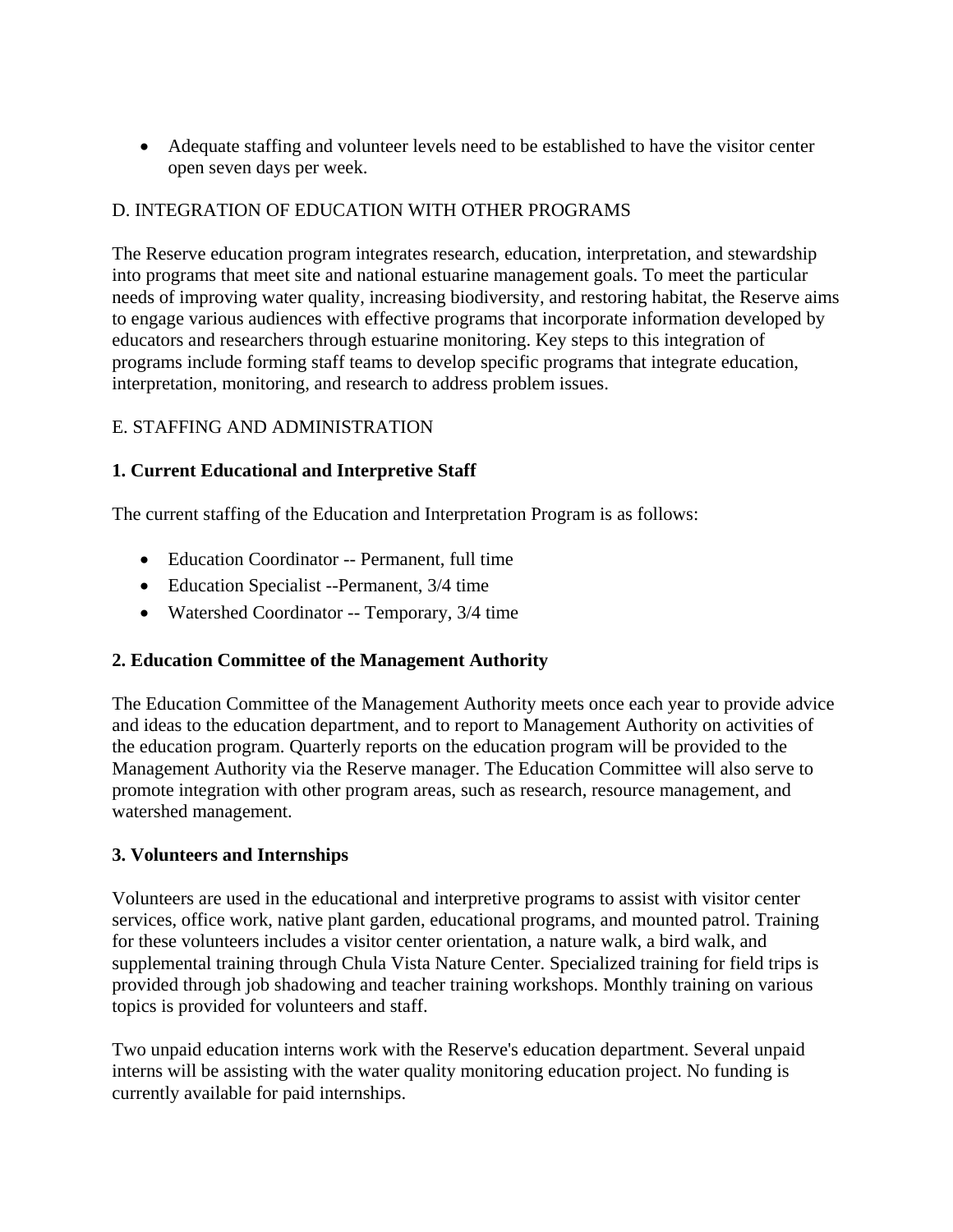## **4. Needs for Staffing and Administration of Educational and Interpretive Programs**

The following needs exist within the staffing of the Reserve's education and interpretation program:

- Permanently fund the watershed coordinator position.
- Recruit and train volunteers for educational field trips, Junior Rangers, and special events.
- Recruit and train education interns for water quality monitoring and other programs.

## F. PARTNERSHIPS IN EDUCATION

Successful educational and interpretive programs coordinate with other organizations to share ideas and resources and to avoid duplication of efforts. The Reserve has worked with the following organizations and groups:

- **Commission on Environmental Cooperation (CEC) project: San Diego Natural History Museum, PROBEA, San Diego County Water Authority.** This project trains teachers throughout the watershed (U.S. and Mexico) on water quality monitoring, provides teachers with monitoring kits, supports teachers in monitoring and reporting, and will create a database of monitoring results. It is funded by the North American Environmental Cooperation. (See also above, Water Quality Monitoring Program.)
- **Southwest Wetlands Interpretive Association (SWIA).** The Reserve staff works with SWIA to reach the local community and obtain funding for interpretive and education programs.
- **South Bay Union School District (SBUSD).** The Reserve established this partnership through the Extended-Year School program and will continue this partnership through other options with SBUSD.
- **Southwest High.** This partnership is newly established and will involve students in ecological research and monitoring projects, including performing services such as GPS mapping of trails and use of the GIS database to observe Reserve conditions.
- **Oneonta School and California Applied Science Implementation (CAPSI) project.**  The Reserve, Oneonta School, and CAPSI partner to implement hands-on, inquiry-based science education in a four-year project that will begin at Oneonta Elementary School and ultimately go district-wide.
- **City of Imperial Beach Public Works Department.** This partnership centers around water quality monitoring training and annual pollution prevention activities.
- **Chula Vista Nature Center.** The Chula Vista Nature Center provides training for Reserve volunteers.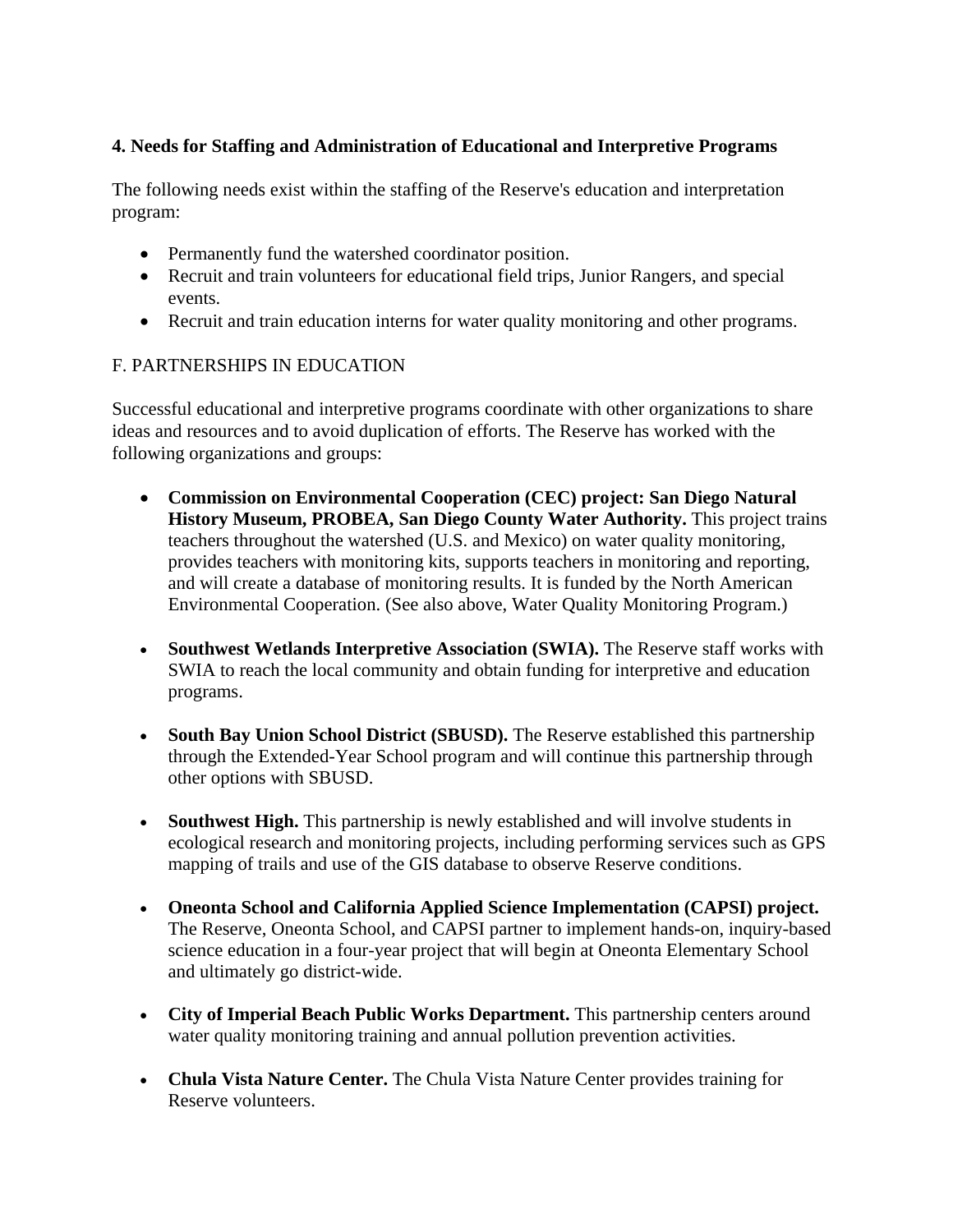# **V. EDUCATION AND INTERPRETATION PLAN OF ACTION**

## **Goal 1. Maintain and strengthen high-quality, interpretive and school-based environmental education programs offered through the visitor center and outdoor classroom sites.**

Objective 1a: Maintain and expand high-quality educational programs developed for each grade level.

Tasks:

- Assemble curricula and develop an educational program for middle school students.
- Improve structure for receiving feedback and assessment of programs from teachers and develop qualitative methods for program evaluation.
- Increase the number of components of the educational program available in Spanish, translating curriculum and exhibit text into Spanish and training more bilingual volunteers.
- Revise educational programs to better coordinate programs with California State Science Framework, School Curriculum Articulation, and Benchmarks for Science Literacy.
- Assess the feasibility of bringing more schools from Mexico to visit the Reserve. Explore in particular, the opportunities to pair Mexican school children with U.S. school children during visits.

Objective 1b: Maximize beneficial partnerships within the education and environmental community.

Tasks:

- Increase teacher services, e.g., establish curriculum library for teachers.
- Maintain partnerships with South Bay Union School District and Sweetwater Union School District.
- Partner with the Municipality of Tijuana, teacher groups such as Probea, and Mexican schools to host Mexican school groups and to extend the influence of educational programs.

Objective 1c: Increase signage and written trail interpretation throughout the Reserve.

Tasks: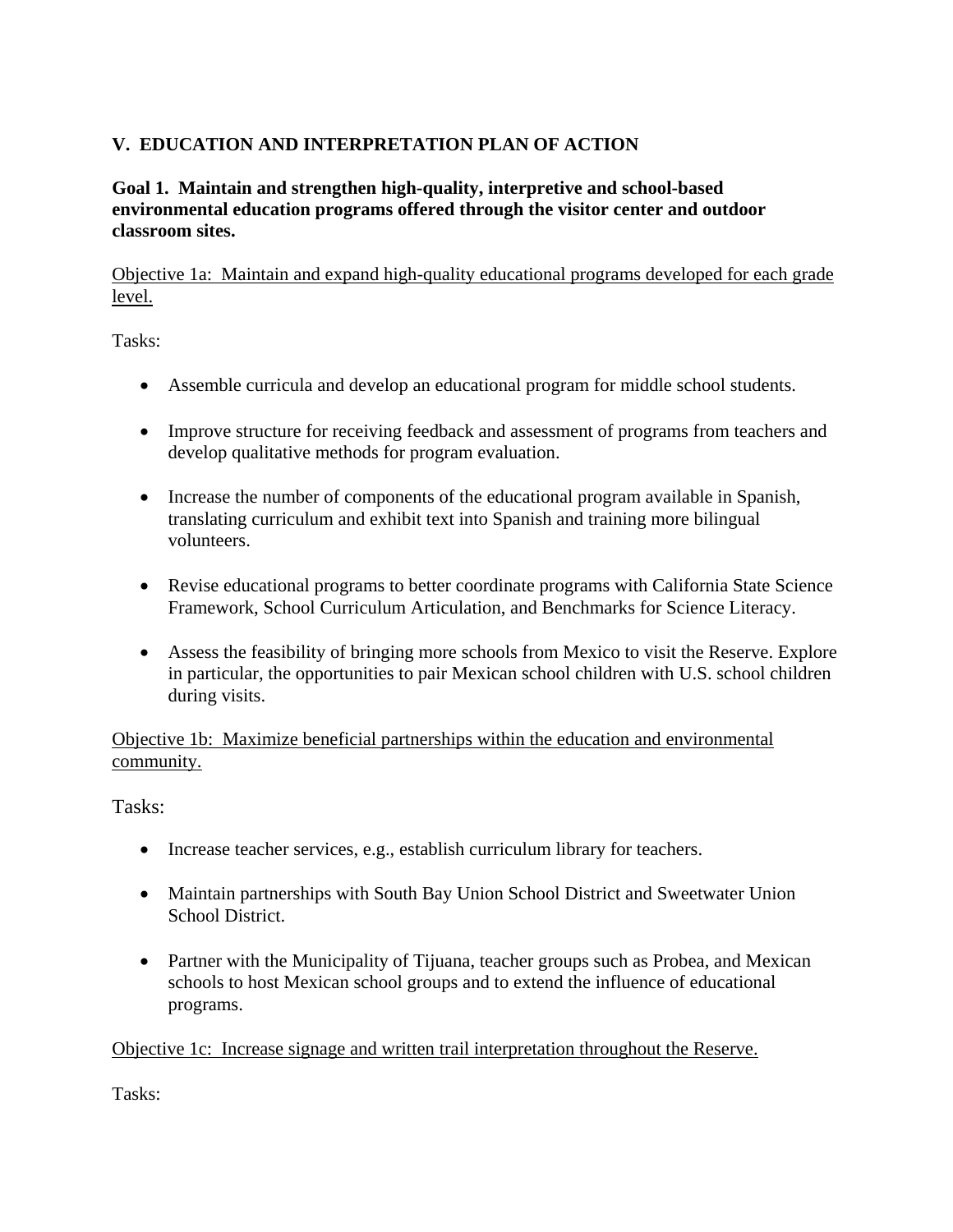- Create a Reserve-wide interpretive sign plan as a joint effort of the managing agencies.
- Obtain funding to implement an interpretive sign plan.

#### Objective 1d:Expand and diversify interpretative programs

Tasks:

- Design and implement kayak or canoe interpretive program, in conjunction with an outdoor outfitter.
- Design and implement horseback interpretive programs, in conjunction with Tijuana River Valley Equestrian Association and Mounted Assistance Unit.

## **Goal 2. Refine existing and develop new interpretive and educational programs at Tijuana River NERR to support restoration efforts in the southern portion of the Reserve.**

Tasks:

- Develop strategies to integrate Goat Canyon restoration initiatives into educational programs.
- Develop new interpretive programs on the cultural history of the Tijuana Estuary area.

## **Goal 3. Develop and implement a coastal decision-maker training program.**

Tasks:

- Identify goals and audiences for a coastal decision-maker training program.
- Work with resource managers to determine key themes to be conveyed to decisionmakers.
- Work with partners to encourage revision in statewide education to include watershed themes.
- Communicate with decision-makers to identify: 1) which coastal resource issues are most pressing to their agencies or constituencies, and 2) issues on which they wish to be better informed.
- Secure funding to implement the coastal decision-maker training program.

## **Goal 4. Develop water quality monitoring as a cornerstone theme throughout the education program.**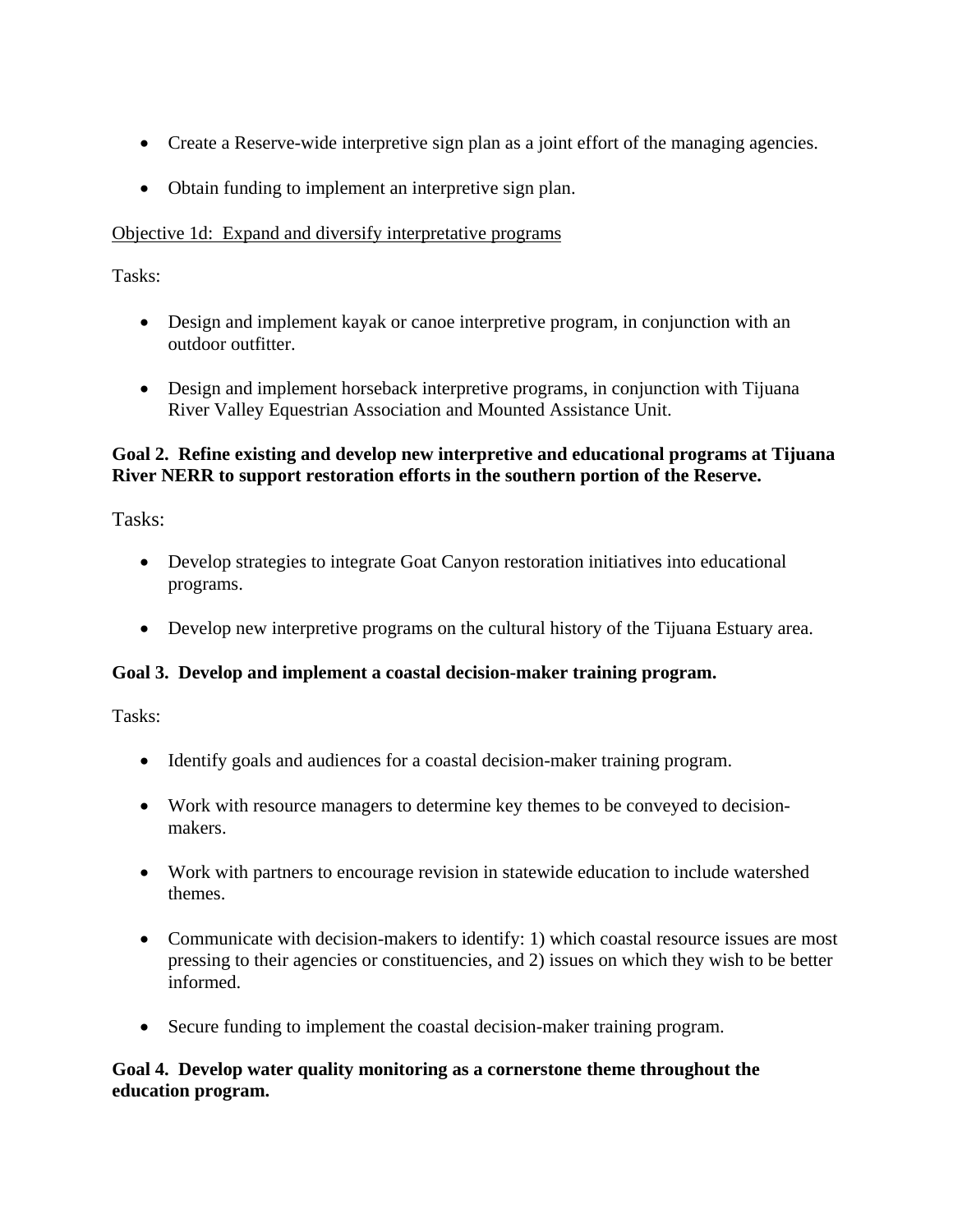Objective 4a: Use water quality monitoring to unite the community, schools, and agencies throughout the watershed.

Objective 4b: Integrate multiple education themes and service-learning projects into the water quality monitoring education program.

Task:

• Work with teachers to develop water quality projects at the Reserve for students.

Objective 4c: Expand the water quality monitoring education program to increase the utility of information of data recorded.

Tasks:

- Develop standard monitoring protocols with guidance from the research community.
- Develop a database of water quality results and make database available to the public.

Objective 4d: Relate water quality monitoring to programs in the watershed, the bioregion, and beyond.

Tasks:

- Integrate Reserve efforts with the United Nations Environmental Program to determine land-based sources of marine pollution.
- Integrate NERR system-wide information via Estuary-Net on-line database.

# **Goal 5. Ensure that a complete and well-trained staff is in place to implement the educational and interpretive programs.**

Tasks:

- Secure long-term sources of funding for staffing.
- Hire permanent staff person to assist education program manager.
- Recruit and train a dependable corps of education volunteers.

## **Goal 6. Integrate educational and interpretive programs with other Reserve programs, particularly the research program.**

Objective 6: Integrate research results in the school-based and non-school-based programs.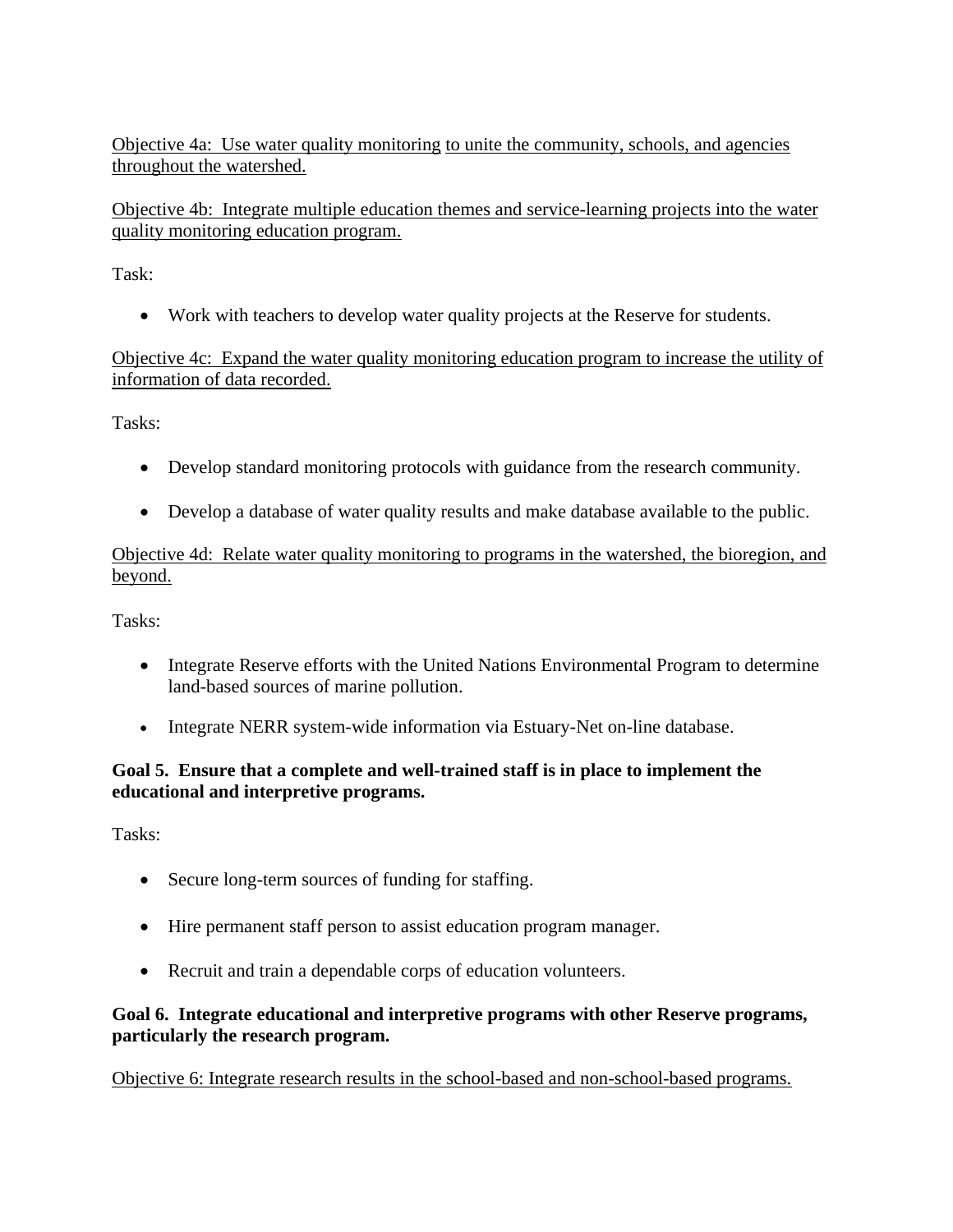Tasks:

- Centralize research information, in conjunction with the Reserve research coordinator.
- Provide current research information to staff and volunteers in the educational and interpretive programs.
- Integrate research results into public newsletters and visitor center exhibits.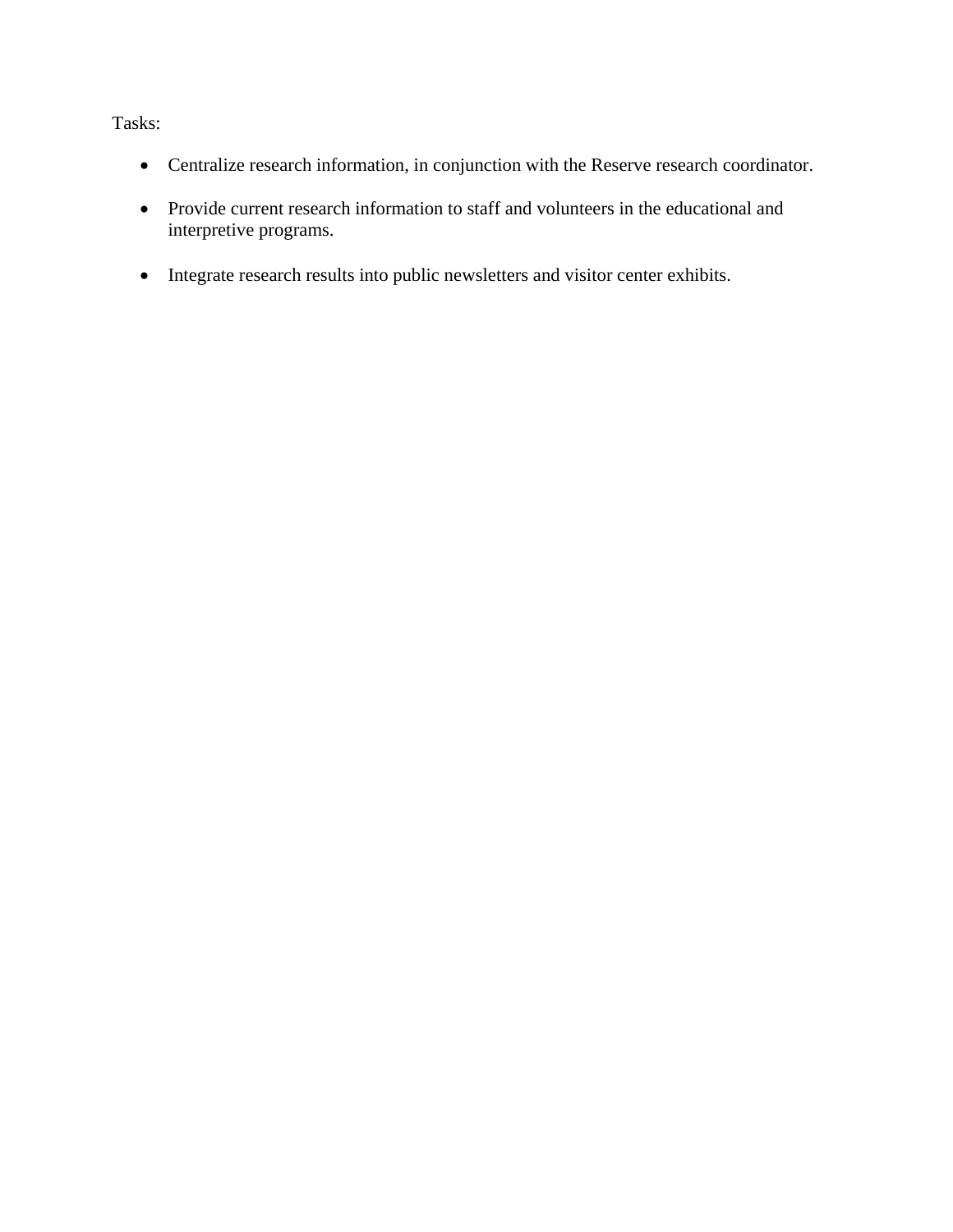# CHAPTER EIGHT: PUBLIC ACCESS, INVOLVEMENT, AND USE PLAN

## **INTRODUCTION**

Fostering an appreciation of the Reserve is dependent upon on providing opportunities for the public to experience the site. While the primary uses of the Refuge and Reserve are for wildlife habitat and research, Tijuana River National Estuarine Research Reserve (NERR) provides exceptional opportunities for the public to access and use the site for recreational purposes. In keeping with the five-year vision for the development of the Reserve, the Public Access, Involvement, and Use Plan emphasizes the need for improvements in the southern end of the site. This chapter puts forward a plan to allow for maximum public enjoyment and usage of the site compatible with its protection.

## **I. MISSION**

**The Public Access, Involvement, and Use Plan mission of Tijuana River NERR is to provide diverse opportunities for public access and use of the Reserve, compatible with resource protection, and to create opportunities for the public to participate in Reserve operations.** 

## **II. GOALS**

Goal 1: Encourage public involvement in Reserve governance and management.

Goal 2: Provide opportunities for volunteer- activities in educational, research assistance, recreational, and cultural programs at the Reserve.

Goal 3: Encourage and improve public access and use opportunities of the Reserve to the extent compatible with resource protection, with emphasis in the southern areas.

#### **Goal 4: Emphasize and expand priority, wildlife-dependent recreational activities with wildlife observation and photography (Refuge goal).**

#### **III. POLICIES**

#### A. RESERVE-WIDE POLICIES FOR PUBLIC ACCESS, INVOLVEMENT, AND USE

It is the policy of the Reserve and the constituent landowning agencies to encourage wildlifeoriented recreation. Activities compatible with recreation include wildlife observation, photography, interpretation, and education. Some forms of non-wildlife-oriented recreation such as hiking, horseback riding, and beach use are also encouraged wherever they are compatible.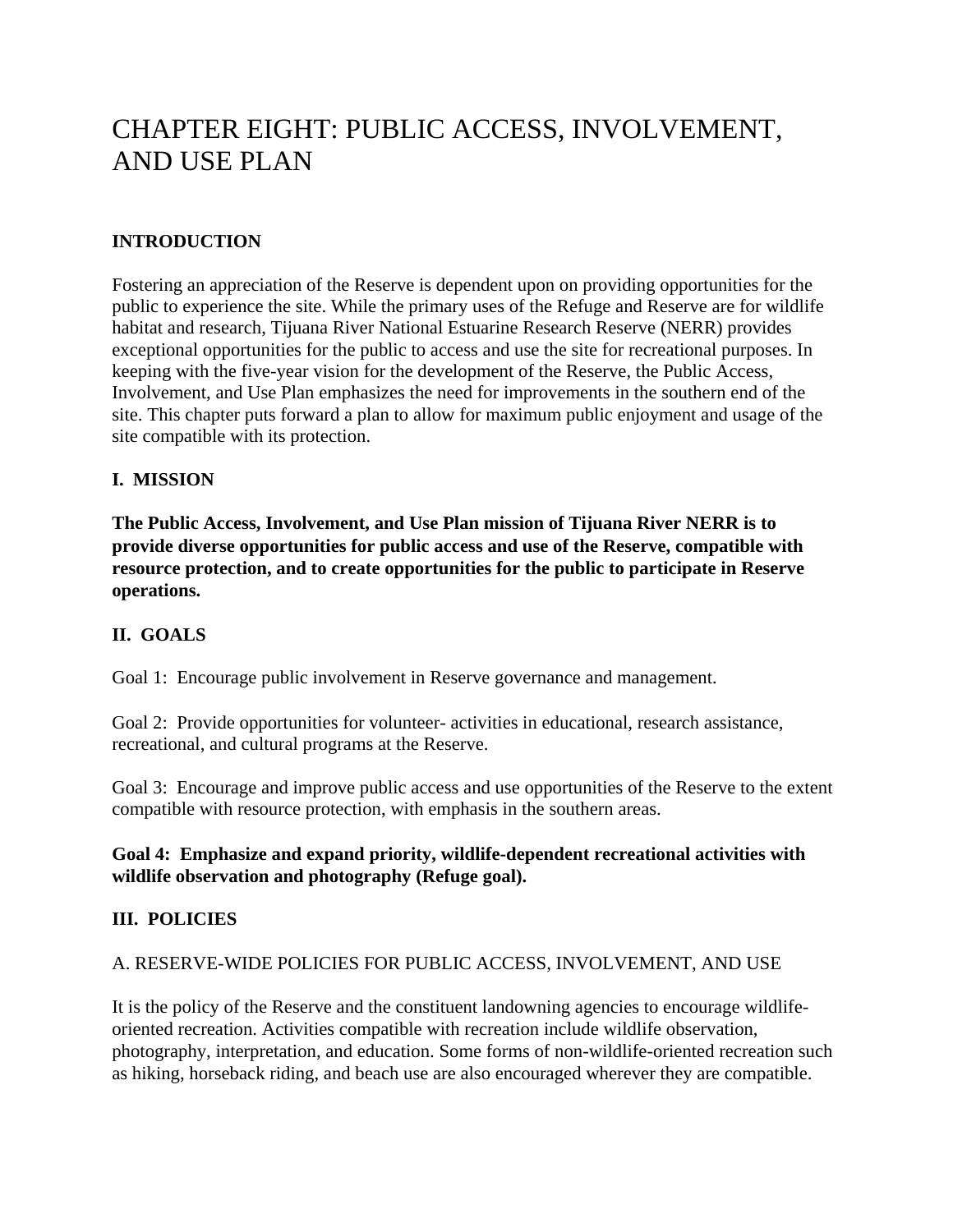Fishing is permitted from the intertidal beach, in accordance with state regulations, except in areas seasonally posted as closed to protect endangered species. Hunting, shooting, off-road vehicle operation, or overnight camping are not authorized. Dogs, where permitted, must be kept on leashes at all times.

Conceptual land-use zoning (see Chapter 5 - Conceptual Zoning Scheme) provides general guidance for public access. Some areas of the Reserve contain more sensitive resources than others; spatial zoning provides for resource protection while ensuring appropriate access and recreational opportunities. The general policy for public access in various zones is as follows:

ESZ - Endangered Species Protection Zone (most sensitive): Public access generally prohibited except by Special Use Permit.

WCZ - Wetland /Wildlife Conservation Zone: Access generally limited to Special Use Permits, organized environmental education, and guided interpretive tours.

WOZ - Wildlife Orientation/Interpretive Zone: Access/use as listed above, plus general foot access for wildlife observation and photography.

GRZ - General Recreation Zone: All above uses plus equestrian use on trails, general hiking, and beach use.

EBZ - Ecological Buffer Zone: All above uses, with equestrian and bicycle use located on outer edge of buffer.

Approved trails for hiking and horseback riding are found in Figures 6 and 15. While generally located in the Wildlife Orientation/Interpretive and General Recreation zones, designated trails may provide on-trail access to other areas. Trails are posted to designate authorized modes of use (equestrian, foot, and/or bicycle).

The Reserve is open to the public from 30 minutes before sunrise to 30 minutes after sundown, except by special authorization from the landowning agency.

# B. NATIONAL WILDLIFE REFUGE SYSTEM PUBLIC USE POLICY

## **1. General**

Public involvement is a guiding principle of National Wildlife Refuge (NWR) System management. This includes providing regular opportunities for the public to comment on refuge management plans and operations.

All secondary uses of an NWR, including public access and recreation, must be compatible with the purposes for which the refuge is established (see Appendix 1).

Partnering and volunteer programs are very important to many aspects of NWR management and have full support of the U.S. Fish and Wildlife Service (FWS).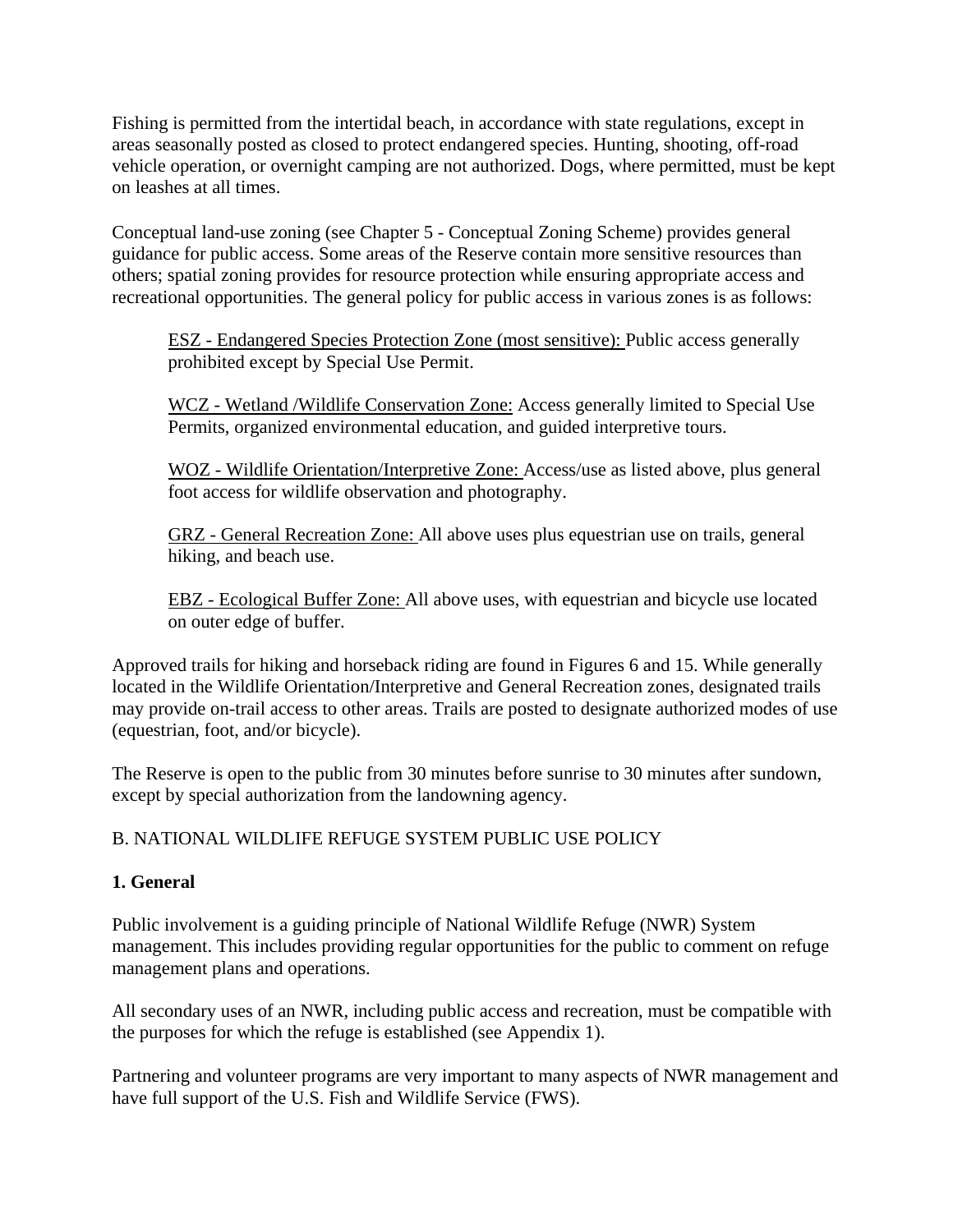## **2. Wildlife-Dependent Recreation**

Executive Order 12996 and The National Wildlife Refuge System Improvement Act of 1997 designate the following six forms of wildlife-dependent recreational activities as priority public uses of the NWRS:

- Hunting
- Fishing
- Wildlife Observation
- Wildlife Photography
- Environmental Education
- Interpretation

The Secretary of Interior has directed FWS to provide expanded opportunities for these priority uses of refuges when they are compatible and consistent with sound principles of fish and wildlife management and are otherwise in the public interest.

At Tijuana Slough NWR, wildlife observation and photography, environmental education, and interpretation have been determined to be compatible uses of the Refuge and are actively promoted by facilities, programs, and this plan.

There have been no known requests or proposals for a Refuge hunting program at Tijuana Slough NWR. There are no big game species in the Refuge; small game and waterfowl are present. However, the entire Refuge is located within the corporate limits of San Diego and Imperial Beach, both of which prohibit the discharge of firearms. Due to safety issues, the fragility of the habitat and concerns about endangered species, hunting has been determined to be an incompatible use of Tijuana Slough NWR.

Fishing is authorized in the Pacific Ocean from the intertidal beach areas of Tijuana Slough NWR. All fisheries located in the Refuge are located in state tidelands that are operated as part of the NWR under provisions of California State Land Commission Lease No. PRC 5938.9. The lease specifies that public access and use of the beaches and strand between the ocean and estuary will not be unreasonably restricted. Hence, FWS lacks jurisdiction for determining whether fishing is a compatible use.

At Tijuana Slough NWR, emphasis is placed on enhancing and expanding compatible opportunities for wildlife observation and photography, and environmental education and interpretation. Public input is encouraged, and the Reserve enters into partnerships with other federal, state, and local agencies and private entities.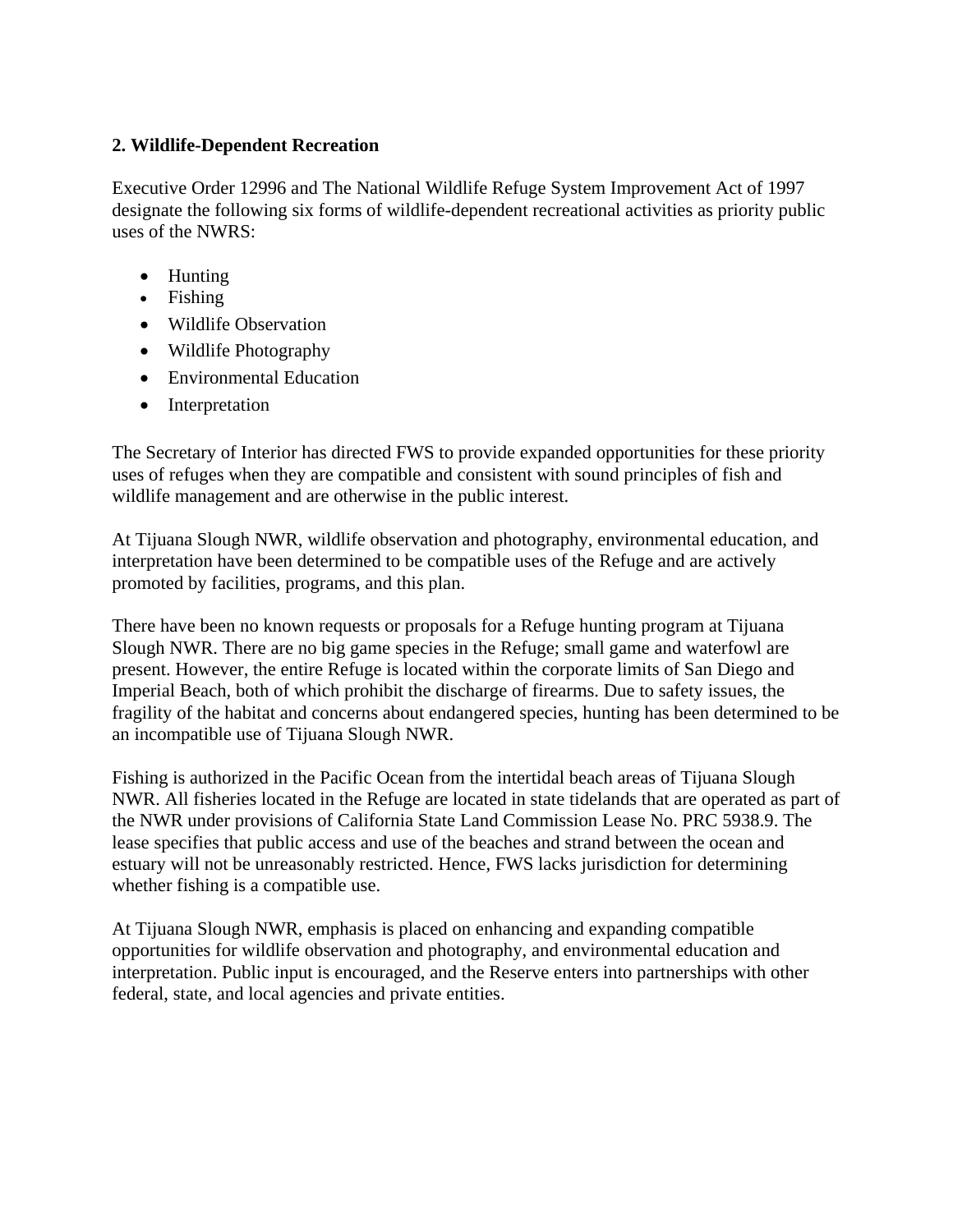# **IV. EXISTING CONDITIONS AND PERCEIVED NEEDS**

# A. PUBLIC INVOLVEMENT

## **1. Visitor Center**

In 1991, the Tijuana River achieved one of the major goals established in the 1986 Management Plan: constructing a visitor center in the northern section of the Reserve on a FWS easement provided to the California Department of Parks and Recreation (CDPR). The visitor center has contributed greatly to the public's awareness of the Reserve by providing a centralized location where the public can turn for information, education, interpretation, and general involvement with the Reserve.

## **2. Public Involvement with Management and Decision-Making**

Current opportunities for public involvement in management and decision- making at the Reserve include involvement at the committee level of the Management Authority, public comment during Management Authority meetings and the recently added suggestion box at the Visitor's Center. There is a need to improve understanding in the local community about the Reserve and its goals. Responses to this need are listed in the plan of action at the end of this chapter.

#### **3. Volunteer Program**

Volunteers at the Reserve serve as community ambassadors. They share their enthusiasm for and knowledge of the Reserve area with visitors from within and outside the region. As a result, they become an invaluable asset to the Reserve. This important link with the community enhances public awareness and interest, ultimately serving to secure the future of the Reserve. Reserve staff seek to give volunteers a rich and rewarding experience in order to encourage community members to contribute their time and talent to the achievement of Reserve goals.

The Tijuana River NERR volunteer program is co-managed by the operating agencies. It draws upon the system-wide volunteer programs of CDPR and the NWRS. Volunteer activities are coordinated by Refuge staff with guidance from Reserve and Refuge managers. Reserve staff maintain a "contact list" of individuals, groups, and schools that provide services to the Reserve. Approximately 250 hours a month are donated by these individuals and groups to a variety of Reserve projects. Volunteers work with staff members on particular projects such as education or watershed monitoring (see Chapter Seven). In 1996, a Volunteer Stewards Program Handbook was completed to ensure standardized training for all volunteers.

Under present staff levels, the following volunteer opportunities are available at the Reserve:

## **TABLE 10: Volunteer Opportunities at Tijuana River NERR**

| Administration | Visitor center docents provide support to visitor center     |
|----------------|--------------------------------------------------------------|
|                | staff and assist in the visitor center's general operations. |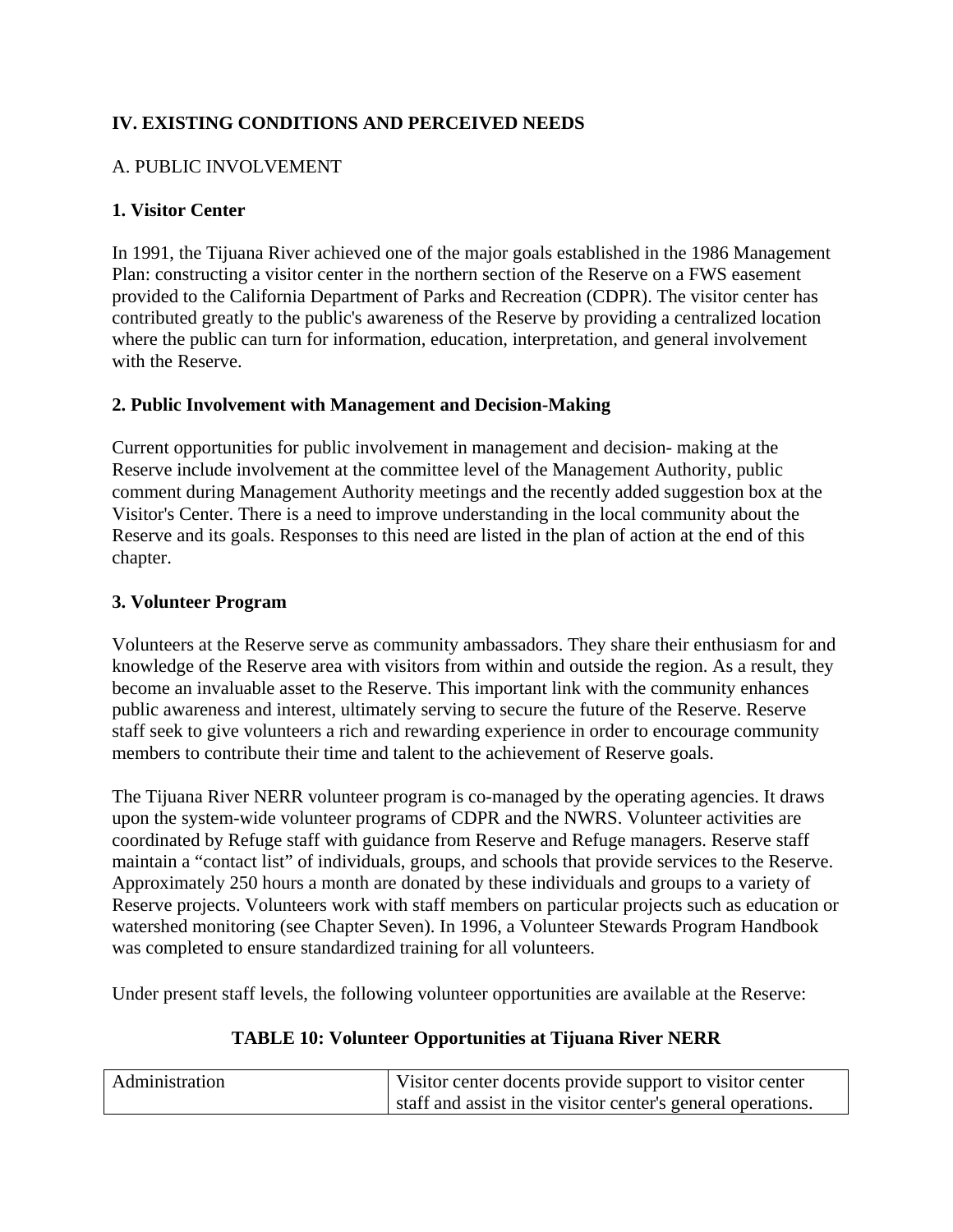| <b>Research and Monitoring</b>                      | Biology volunteers assist biologists in a variety of field<br>and office work related to wildlife management in the San<br>Diego Refuge Complex. Several wildlife populations are<br>monitored with assistance from volunteers, including the<br>California least tern and snowy plover nesting sites.                                                                                                                                                                                |
|-----------------------------------------------------|---------------------------------------------------------------------------------------------------------------------------------------------------------------------------------------------------------------------------------------------------------------------------------------------------------------------------------------------------------------------------------------------------------------------------------------------------------------------------------------|
| <b>Education and Interpretation</b>                 | Environmental education docents assist the program<br>through a wide variety of tasks, including helping with<br>educator-led school field trips, designing and preparing<br>educational displays, developing and presenting slide<br>programs at schools about the Reserve, assisting with<br>workshops for teachers and other educators, and helping<br>with public relations.                                                                                                      |
| Public Involvement, Access, and<br>Use              | The Mounted Assistance Unit (MAU) offers opportunities<br>for experienced horseback riders to patrol equestrian trails<br>and educate other riders about protocols and habitat<br>protection. The MAU is not part of the Reserve-sponsored<br>volunteer program, but provides important information on<br>the use and conditions of equestrian trails. This<br>information is communicated directly to the Reserve<br>manager.                                                        |
| Facilities                                          | Stewards monitor the condition of the native plant garden<br>and, in consultation with a staff person or trained<br>volunteer, care for the garden.                                                                                                                                                                                                                                                                                                                                   |
| Resource Protection, Management,<br>and Restoration | Habitat restoration and steward volunteers monitor<br>conditions in the Reserve or adopt a project or section, and<br>-- in consultation with a staff person or trained volunteer --<br>take steps to care for and enhance the Reserve. Typical<br>duties include removing normative plant species, planting<br>and seeding appropriate native plant species, and<br>undertaking dune restoration. Biology volunteers (as<br>described above) also contribute to resource management. |

## **4. Perceived Needs in Public Involvement**

There is a perceived need to more fully develop the volunteer program to provide greater recognition and support to volunteers. Currently, the volunteer program is hindered by the lack of a full-time volunteer coordinator. Ideally, the program will establish a corps of trained volunteers who can keep the visitor center open seven days a week. Office of Coastal Resource Management (OCRM) has recommended adding a volunteer coordinator position.

- Expansion of the volunteer program in the following areas would improve Reserve operations:
- Docents could be trained to supervise volunteers who work with members of the public.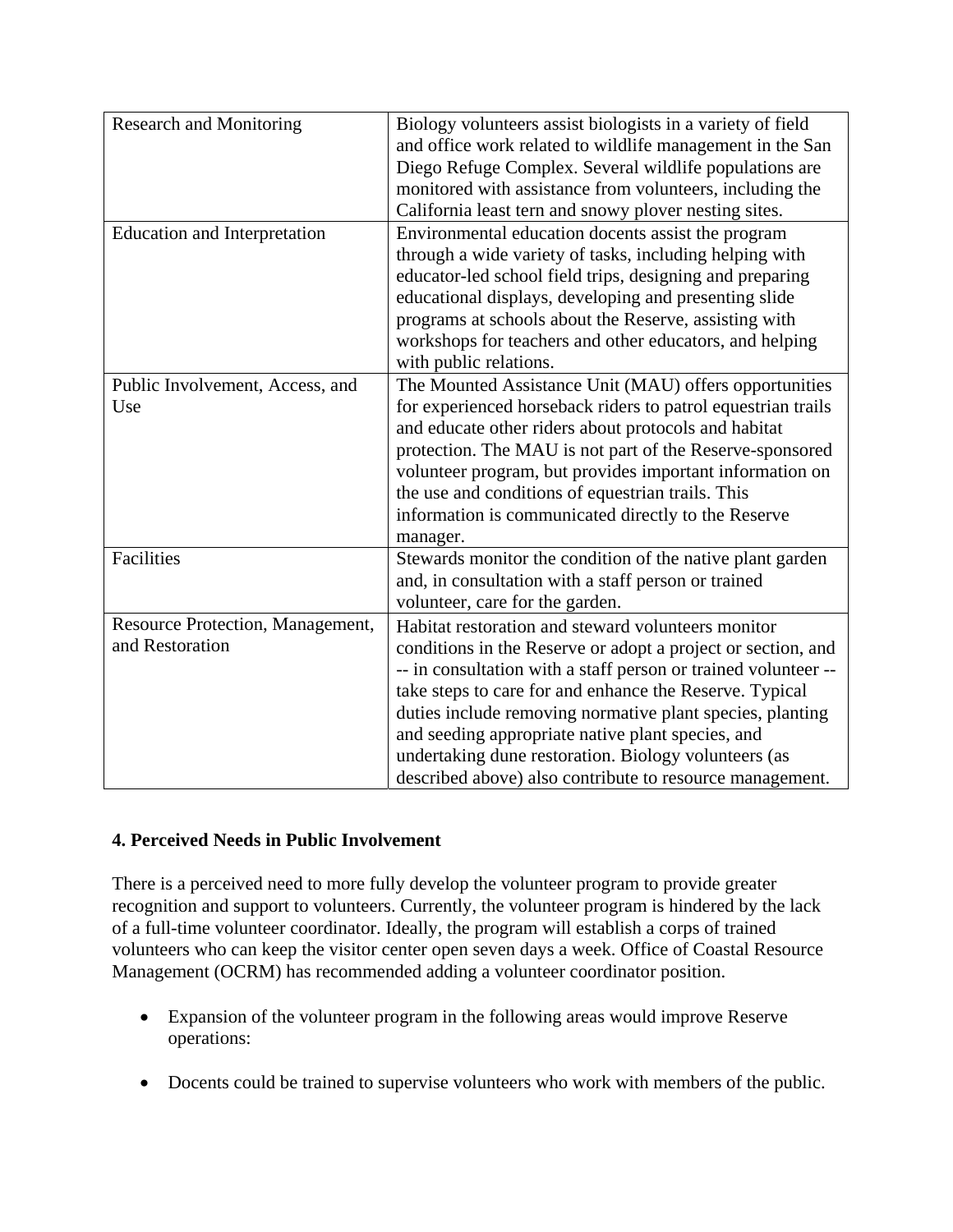- A comprehensive volunteer clean-up program could be developed for beaches, trails, flood debris removal, and other needed projects, with particular emphasis on the southern areas of the Reserve.
- Relationships could be improved among the volunteer Mounted Assistance Patrols, equestrians, and bicyclists.
- A pool of public speakers could be developed and trained to make presentations on the Reserve to organizations, schools, and other venues.

## B. PUBLIC ACCESS

## **1. Recreational Visitors**

Visitors to the Reserve are also important and valued components of the NERR/NWR. The Reserve recognizes the need to address the compatibility of public uses to serve the broad range of interests of those visiting the Reserve.

With the construction of the visitor center, the Reserve has made great strides towards its established goal of creating a northern public entrance that is welcoming and inviting. Despite this accomplishment, there is a need to strengthen the Reserve's identity for visitors and the general public both locally and regionally. Many of the improvements identified in this Management Plan are intended to promote and increase recreational uses in the lesser-used southern end of the site.

On occasion, Border Field State Park is closed due to sewage spills or other public health and safety concerns. It is the aspiration of the Reserve to keep the park open year-round; the improvements to treatment facilities in Tijuana River will contribute toward this goal.

## **2. Perceived Needs for Public Access**

- Perceived needs for Public Access at Tijuana River NERR are as follows:
- Improve Monument Road access through expanded entrance hours, enhanced roadway conditions, and additional roadside facilities.
- Improve signage on Monument Road to better direct visitors to Border Field State Park.
- Improve signage on Route 75 and Interstate 5 to better direct the public to the Reserve's visitor center.
- Provide interpretive signs, trail signs, and directions to parking.
- Increase the visibility of operating agencies in the southern end of the Reserve.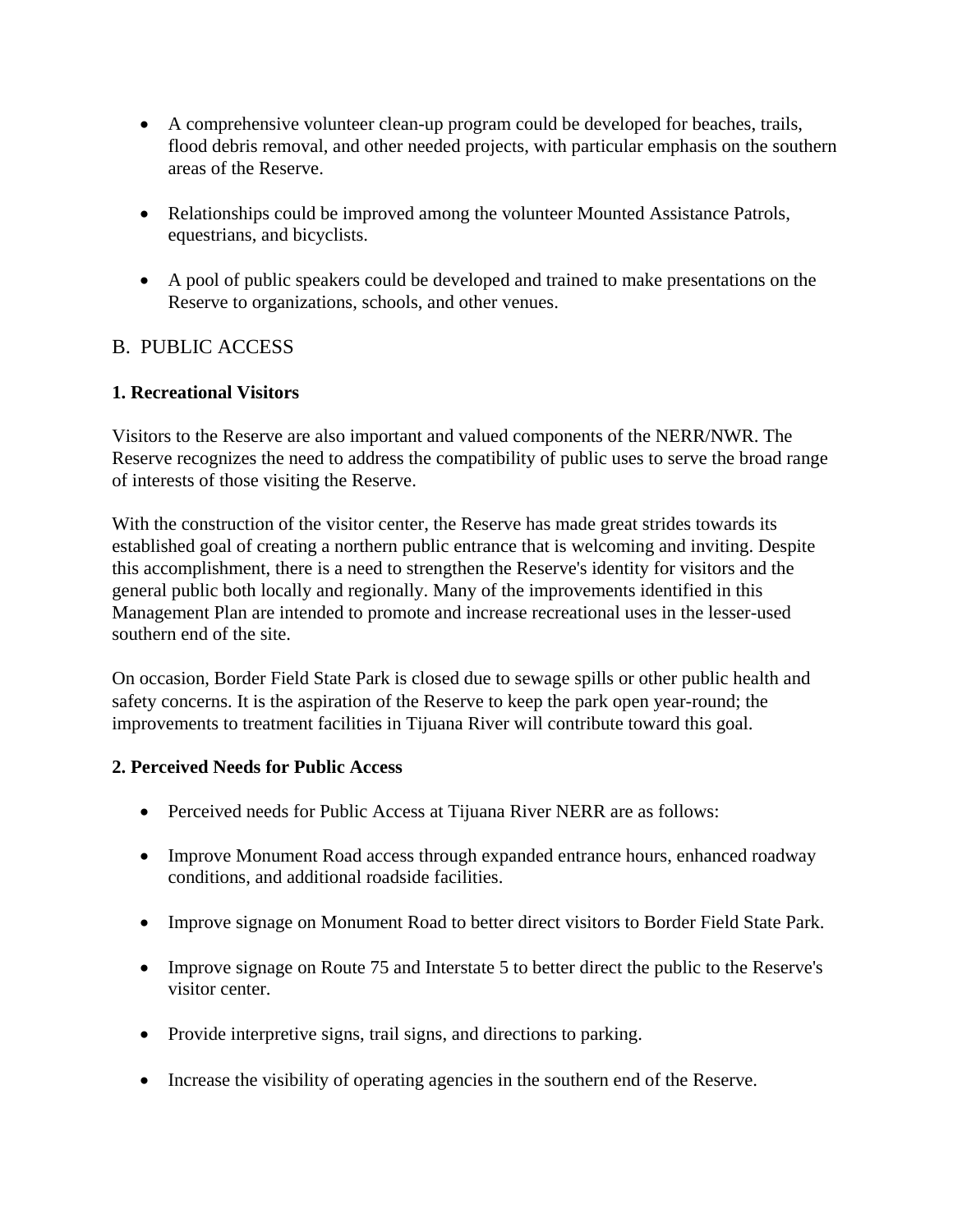- Better explain Reserve management to the public, emphasizing information on who to contact about access, regulations, and hours of operation at the Reserve.
- Improve the appearance along the southern perimeter of the Reserve to make it easier for visitors to appreciate the national significance of the site.
- Develop a large-scale effort to plan and improve accessibility to the southern end of the Reserve.

## C. PUBLIC USE

#### **1. Types of Public Use**

The majority of public use at Tijuana River NERR takes place on Refuge lands and the beaches of Border Field State Park. Visitation and use of the site has increased steadily since the construction of the visitor center and the expansion of Reserve programs. Estimated public use of the Reserve between 1995 and 1997 is provided below.

|                              | 1995                   | 1996                   | 1997                   |
|------------------------------|------------------------|------------------------|------------------------|
| <b>Activity</b>              | <b>Number of Users</b> | <b>Number of Users</b> | <b>Number of Users</b> |
| Environmental                | 3,000                  | 3,500                  | 4,500                  |
| Education                    |                        |                        |                        |
| <b>Interpretive Programs</b> | 1,650                  | 2,880                  | 3,500                  |
| <b>Special Events</b>        | 925                    | 940                    | 940                    |
| Recreation                   |                        |                        |                        |
| Wildlife                     | 5,000                  | 8,000                  | 9,500                  |
| <i><b>Observation</b></i>    |                        |                        |                        |
| <b>Foot Trails</b>           | 18,000                 | 18,900                 | 21,000                 |
| <b>Equestrian Trails</b>     | 12,000                 | 13,000                 | 13,000                 |
| <b>Beach Use</b>             | 28,000                 | 29,000                 | 30,500                 |
| <i>Surfing</i>               | 800                    | 800                    | 800                    |
| Photography                  | 200                    | 250                    | 300                    |
| Research                     | 500                    | 800                    | 850                    |
| <b>TOTAL</b>                 | 70,075                 | 78,075                 | 84,890                 |

**TABLE 11: Visitor Use of TRNERR 1995-1997** 

Source: Station summaries prepared and submitted by FWS and approximations from education coordinator and Refuge manager.

#### **2. Barriers to Public Use**

Prior to 1994 and the implementation of Operation Gatekeeper by the U.S. Border Patrol, foot traffic by undocumented immigrants from Mexico was rampant throughout the Reserve and Tijuana River Valley. Unauthorized access by immigrants far exceeded the legitimate public uses encouraged by the Reserve. Reserve staff confirm that this trespassing by immigrants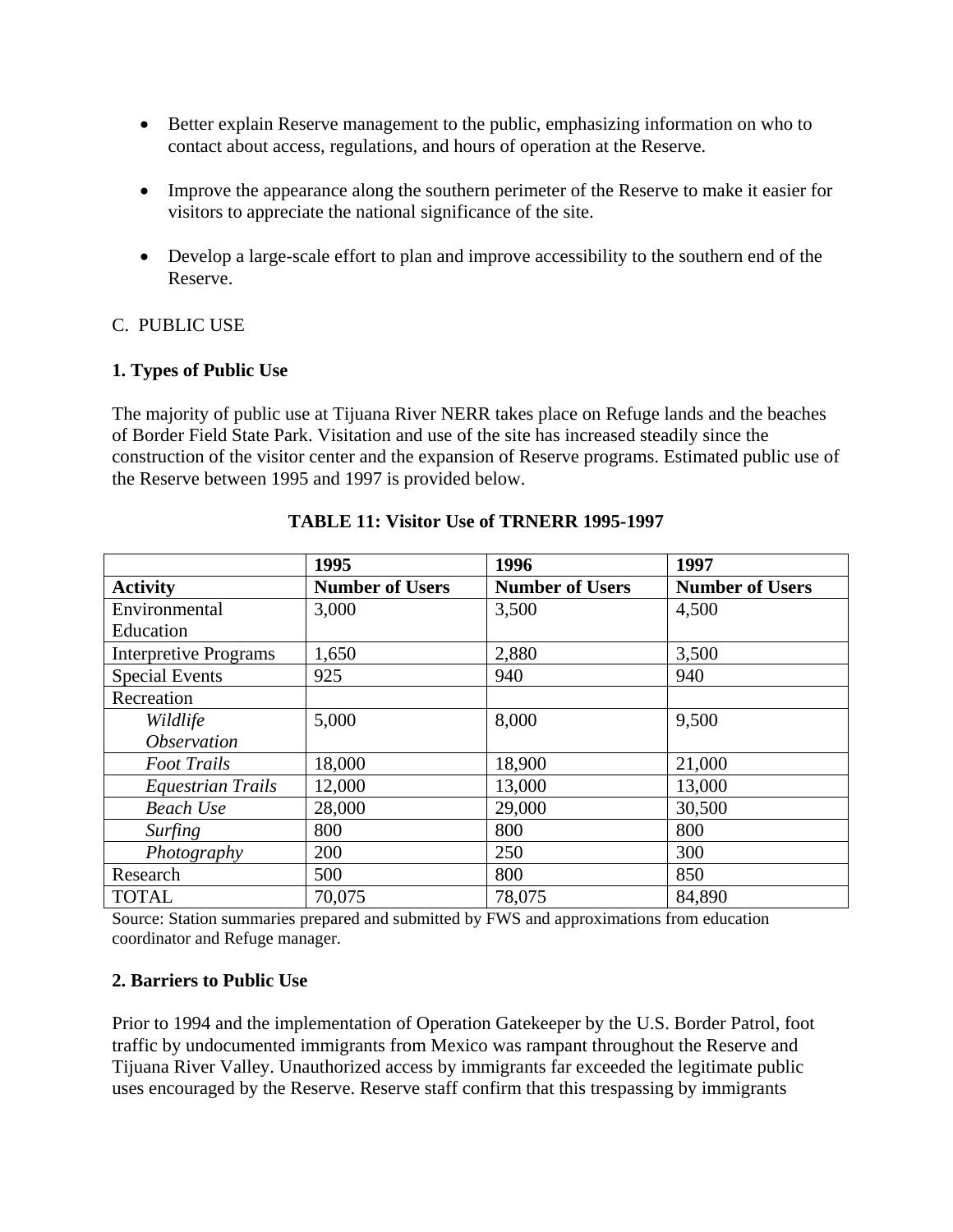caused concerns among the public and undermined the development and maintenance of publicuse facilities throughout the Reserve.

## **3. Use of Foot Trails System**

Authorized foot trails are depicted in Figure 6. Foot trails on Tijuana Slough NWR north of the Tijuana River, are generally well marked, well maintained, and frequently used by the public for wildlife observation and general walking. These trails included the McCoy Trail, the 5th and Iris Trail, and the Oneonta PERL Trail from Seacoast Drive past the visitor center to Grove Street. The 5th and Iris trail is also posted for equestrian and bicycle use.

While these trails are generally well maintained and marked, some sign maintenance and replacement is needed. There are additional opportunities for interpretive signing and trail improvements.

Dogs are permitted in only three areas of the Reserve and must remain under control on a leash at all times. Dogs are permitted (1) along the beach north of the Tijuana River mouth on the west side of the dunes, (2) on the marked Fifth and Iris trail in the Refuge, and (3) in the parking/picnic area on the mesa within Border Field State Park.

Foot trails south of the Tijuana River are less well-maintained and have suffered from trespassing. These southern trails are also less heavily used due to poor access to trailheads south of the river. Access to trails may be closed, by posting, as needed to protect endangered species or when required to ensure public health and safety.

## **4. Use of Equestrian Trails System**

Horseback riding has a long, positive history in the Tijuana Valley. The equestrian community has been a staunch defender of the ecological health of the Valley and has demonstrated its commitment to the Reserve through active participation in many volunteer and communityaction programs. The operating agencies view horseback riding as an integral and permanent part of the Reserve's public-use program.

Authorized equestrian trails are depicted in Figure 15. Horseback riding in the Reserve is restricted to designated trails. Dogs are not allowed on equestrian trails. In many cases, trails are maintained by organized and individual users. Many trails are deliberately kept narrow and primitive, both to satisfy users' preferences and to minimize habitat disturbance.

Because many equestrian trails are located in the floodplain of a braided river, trails are subject to flooding and subsequent damage by siltation and erosion. Following floods, Reserve staff consult with user groups to determine if former trails should be rehabilitated or relocated. Major trail rehabilitation or relocation requires consultation with the FWS Division of Ecological Services to ensure compliance with the Endangered Species Act. Some trails wind through designated critical habitat for least Bell's vireo, a federally listed species. Vireo populations have been increasing despite the presence of equestrian use, and solutions to trail rerouting are generally available.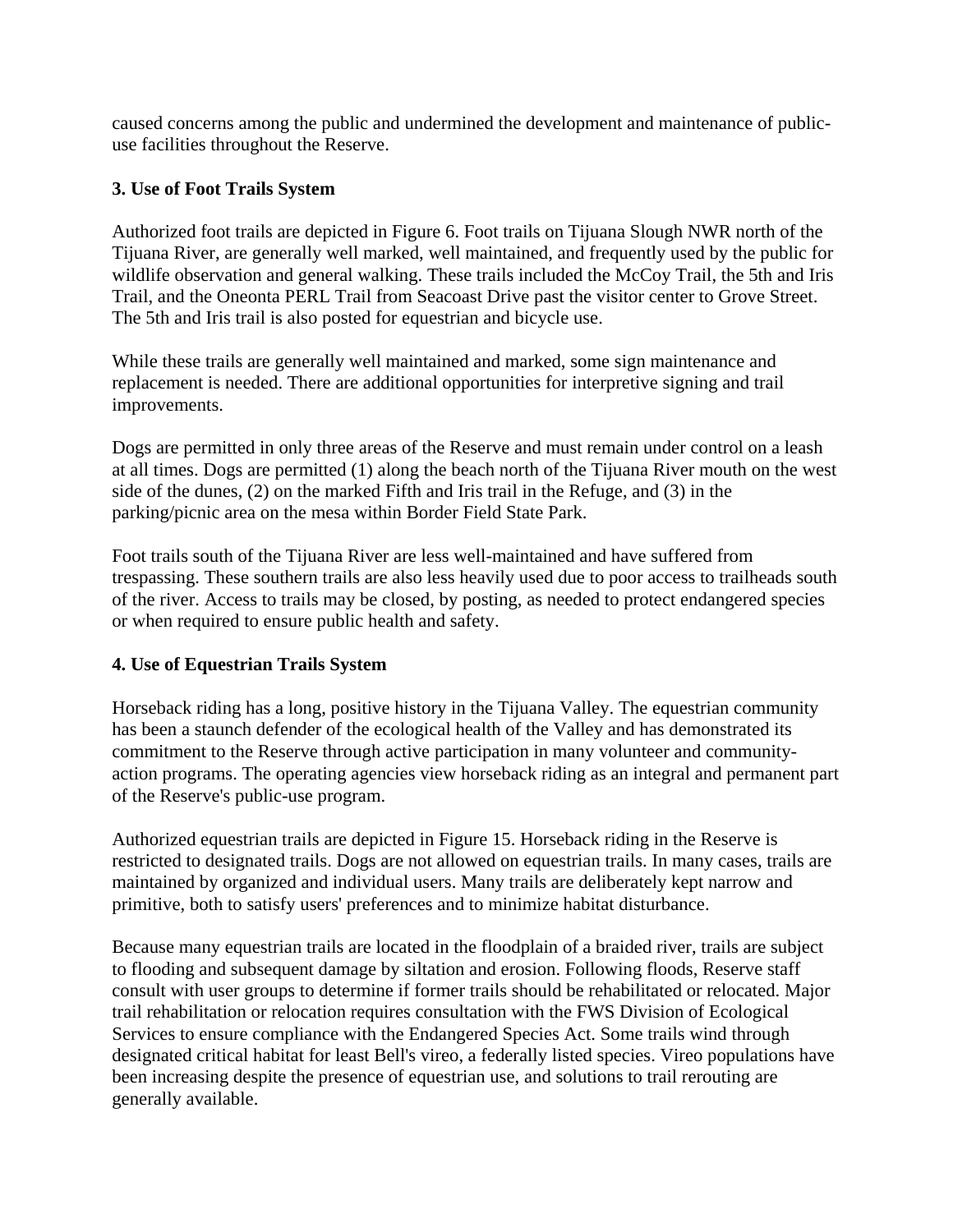Beaches from south of the Tijuana River's mouth to the Mexican border are some of the few places in southern California where the public can ride next to the Pacific Ocean. It is important to maintain this cultural and recreational experience. Equestrian users recognize that these beaches also provide significant breeding habitat for the endangered California least tern and threatened western snowy plover. During the tern and plover breeding season, horses must travel below the mean high tide line, close to the edge of the surf. Depending on annual distribution of tern nests, temporary closure of some trails may be necessary in order to avoid "take" of endangered species. The Operating Agencies are required by law to protect endangered species. However, every effort will be made to provide alternative public trails accessing the beach for hikers and equestrians.

This balancing of endangered species protection with public access needs is a critical function of Reserve management. If endangered species distribution requires closures of public access trails, such as the trail extending west off Monument Road, signs directing equestrians to trails further south will be posted at the same time trail closure signs are posted. The Operating Agencies will call regular meetings of the Round Table Trails Committee beginning in March and lasting through September of each year to keep the trail-using public informed of the progress of the tern nesting season. In the event that endangered species distribution requires temporary closure of a trail, the Reserve of Refuge manager will immediately notify the public via signs and press releases. Commercial stable operators will be notified via telephone, and the Operating Agencies will call an immediate meeting of the Round Table Trails Committee to discuss the closure. Currently there are multiple approved trails for equestrian beach access.

The Volunteer Mounted Assistance Unit (MAU) is a group of approximately 35 active members that assists with trail maintenance; provides first responder assistance in emergencies, including first aid; maintains radio communication capabilities; and reports violations and incidents to law enforcement personnel, including the Border Patrol. The MAU also provides a valuable public information and education service by informing visitors of Reserve regulations. Encouraging proper trail etiquette to ensure a safe and enjoyable riding experience is an important MAU function. MAU members coordinate regularly with law enforcement rangers of the CDPR and FWS to inform the operating agencies of trail conditions, violations, and maintenance needs.

Equestrian trails are used by both private citizens and customers of commercial stables in the Tijuana Valley. Both groups have equal access to the Reserve's trails. However, commercial operations have a special responsibility to inform customers of Reserve policies and regulations and to ensure compliance.

In 1991, the Round Table Trails Committee was formed by the operating agencies, representatives of landowning groups, and the equestrian community. The Management Authority directs trails issues to the committee and looks to it for recommendations on rerouting, maintenance, new trails, and trail use.

#### **5. Use of Bicycles at TRNERR**

All roads in Border Field State Park accessible to motorized vehicles are also open to bicycle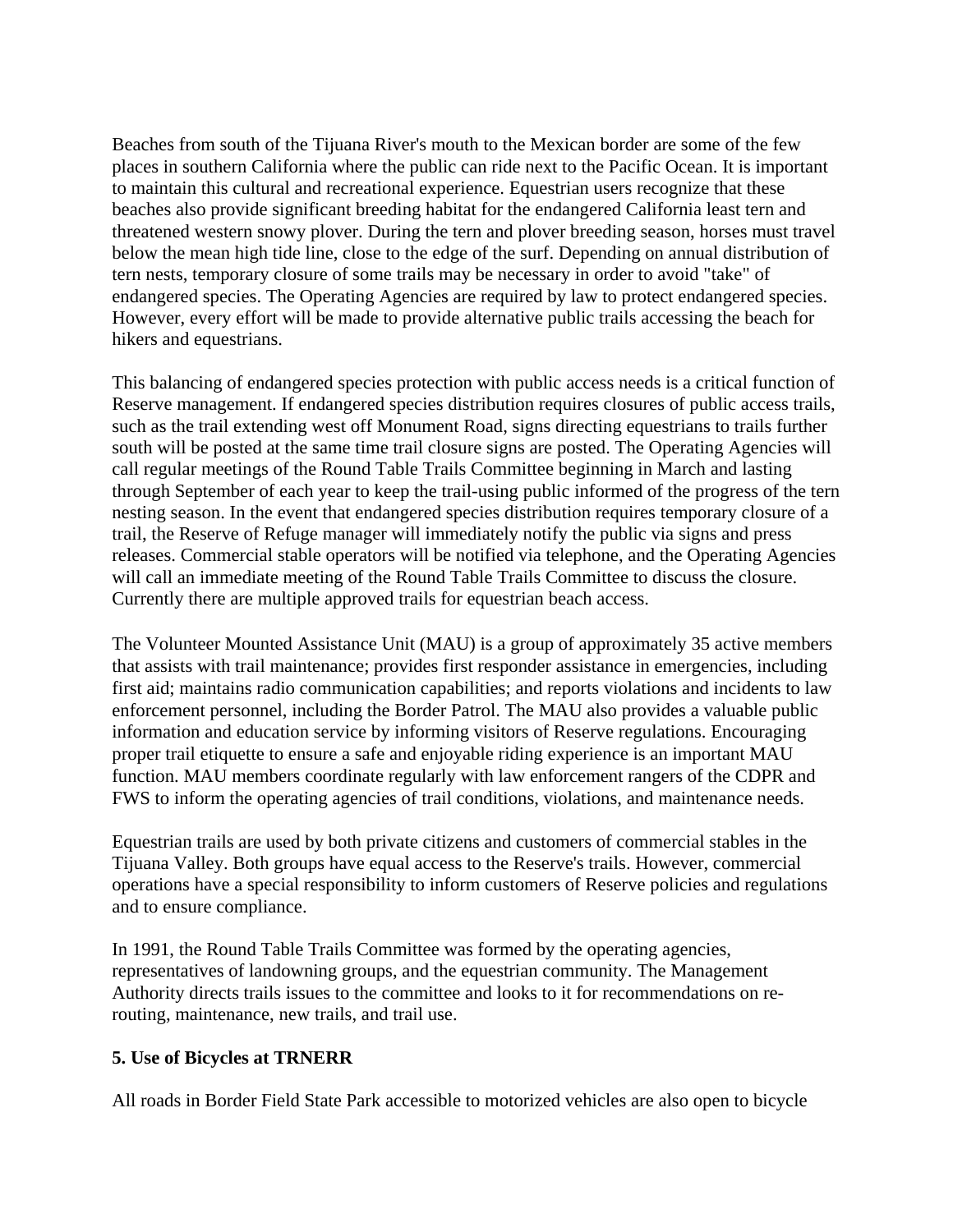traffic, unless otherwise marked. In Tijuana Slough NWR, bicycles are allowed on the Fifth and Iris multi-use trail that provides access to the estuary and a viewpoint of the river mouth, dunes, and excellent bird- watching locations.

Bicycle use is being considered on other trails in the Refuge to connect city streets in the vicinity of the visitor center to the Fifth and Iris Trail. Bicycle use will not be considered for existing foot/equestrian trails in the riparian habitat areas of the NWR. Efforts are currently underway to plan trail systems for the Tijuana River Valley Regional Park, immediately upstream of the Reserve. The Management Authority and Operating Agencies will work with Regional Park authorities to provide connectivity of trail systems, and access to the coast, in the State Park portion of the Reserve.

Bicycle use within the Reserve is oriented to "family-style" recreation and pollution-free transportation for visitors. "Off-road"-style mountain biking may damage sensitive wetland and upland habitats and will not be promoted in the riparian zone, nor in the Border Mesa areas, except on roads open to motor vehicles.

#### **6. Perceived Needs in Public Use**

#### a. Foot Trails Use Needs

In the northern end of the Reserve, an improved, accessible trail is needed along the eastern boundary between Grove Street and the 5th & Iris kiosk. The interpretive signs program needs to be developed and implemented.

In the southern end of the Reserve, many improvements are needed. These needs include an improved access road to Border Field State Park, well- marked trailheads, parking areas, and improved signage. The viability of pedestrian trails in the southern end of the Reserve should be investigated.

The Round Table Trails Committee should determine possible improvements to the pedestrian trails when considering improvement to the equestrian trails system.

#### b. Equestrian Trail Use Needs

To continue adequate access, enhance enjoyment of equestrian use in the Reserve, and meet resources protection goals, the following actions regarding equestrian trails are needed:

- 1. The operating agencies, landowning agencies, the Tijuana River Valley Equestrian Association, and the Mounted Assistance Unit need to develop and implement a memorandum of understanding (MOU) relating to trail routing, maintenance, and use (see Appendix 12).
- 2. An improved trail linkage from the area of Border Patrol headquarters to the west end of Sunset Avenue is needed and should be designated, with consideration for endangered species.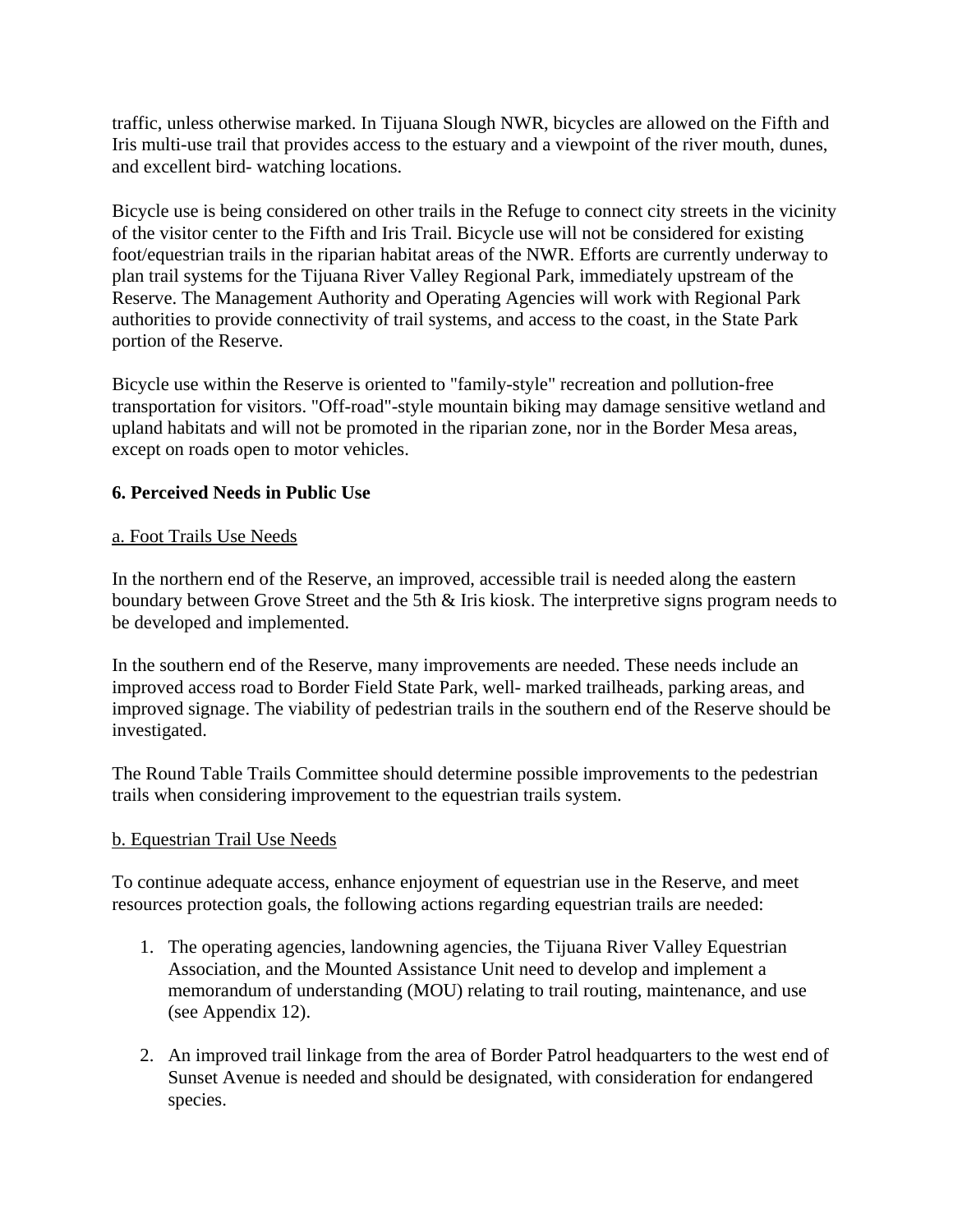- 3. New river crossings are needed to provide safe access to the south side of the Reserve. Particular emphasis is needed to address the "old 19th Street" crossing.
- 4. Equestrian use and safety must be addressed in plans to rehabilitate and/or relocate Monument Road.
- 5. Wetland restoration projects in the southern end of the Reserve should integrate trail and access needs, and trails should be included in the engineering designs for marsh restoration projects.
- 6. Corral and latrine facilities in Border Field State Park need to be upgraded and kept open during park hours.
- 7. Any new trails should be designed to serve multiple needs to reduce the area disturbed by trail construction.
- 8. Proposals for any new recreation uses of the Reserve (e.g., mountain biking) must be carefully analyzed to ensure they are compatible not only with resource protection, but also with existing authorized uses such as horseback riding.
- 9. Additional education and enforcement efforts are needed to ensure equestrian compliance with leash laws and area closures for endangered species nesting.
- 10. The operating agencies and county parks need to negotiate a Special Use Permit system for all commercial operators to ensure that businesses profiting from public lands are held accountable for the actions of their customers.
- 11. The operating agencies should organize a training program for business owners and their guides to orient them to the purpose, rules, and regulations of the Reserve.
- 12. Consistent signage needs to be established to improve public awareness of the Reserve's identity and its boundaries.
- 13. Signage and public awareness about the importance of keeping dogs leashed needs to be improved.

#### c. Other Recreational Improvements

1. Investigate the potential for diversifying recreational opportunities, including guided canoe and kayak tours.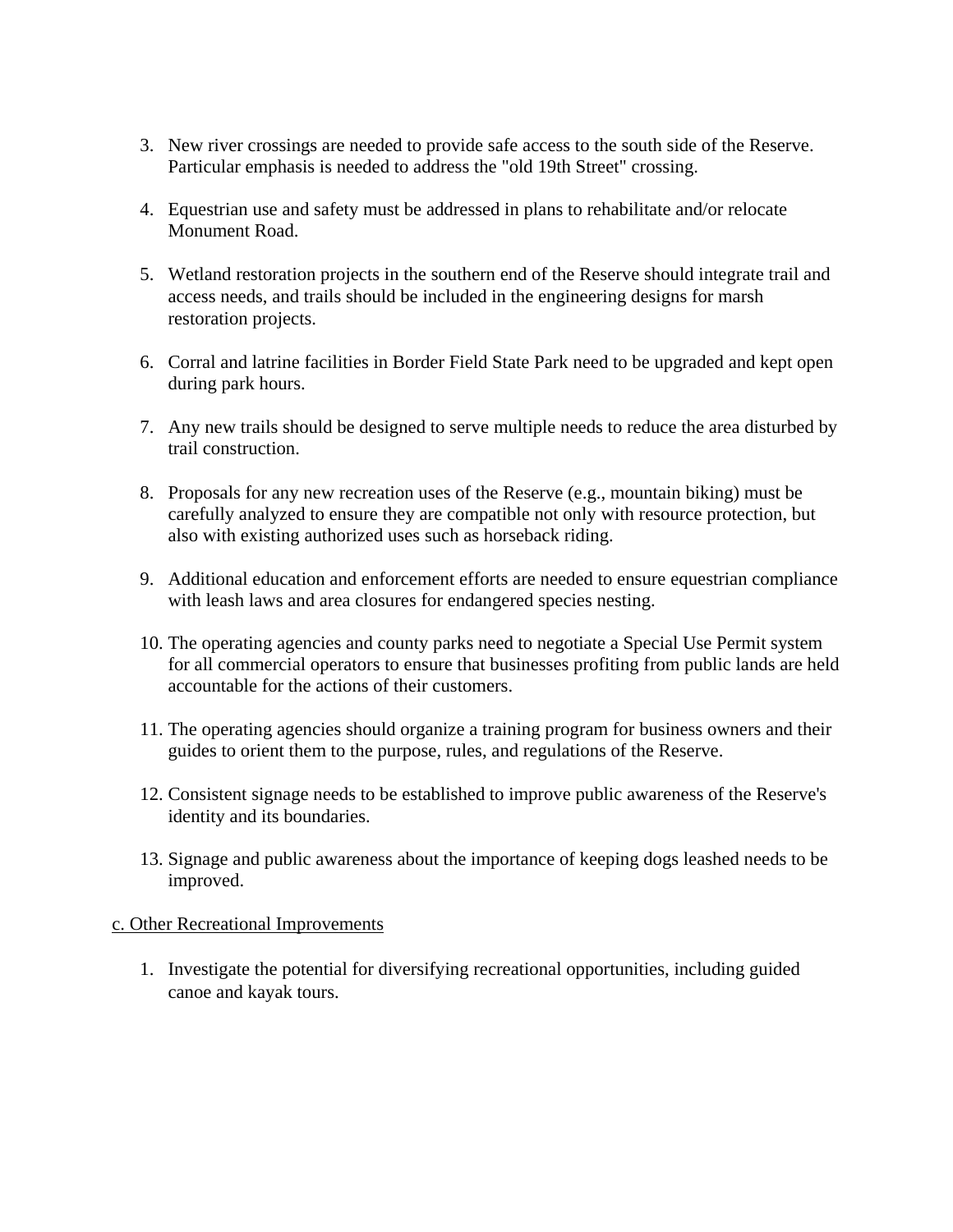# **V. PUBLIC ACCESS, INVOLVEMENT, AND USE PLAN OF ACTION**

# **Goal 1. Encourage public involvement in Reserve governance and management.**

Tasks:

- Continue to encourage public participation in Management Authority monthly meetings and committees.
- Increase outreach to Mexican officials, organizations, and individuals regarding TRNERR events and programs.
- Increase notice and posting of Management Authority meetings. Ensure that meeting notices and minutes are circulated to the appointing bodies of the Management Authority members and staff of all elected officials representing portions of the Research Reserve.
- Produce and distribute a periodic Reserve newsletter (see also Chapter 7 Education and Interpretation Plan of Action).
- Schedule regular open houses at the Reserve where questions and concerns from the community can be discussed with Management Authority members and Reserve staff.
- Biannually convene evening meetings (one in the spring, and one in the fall) of the Management Authority where at least one full hour is allocated for public comment.
- Continue the Round Table Trails Committee and extend membership to boarding and rental stable owners. This Committee should meet at least quarterly to encourage the participation of local business owners with equestrian interests.

# **Goal 2: Provide opportunities for volunteer activities in educational, research assistance, recreational, and cultural programs at the Reserve.**

Tasks:

- Seek funding for a full-time, volunteer coordinator position to administer an effective volunteer program.
- Create work teams among volunteer and agency staff to enable volunteers to participate in day-to-day operations of the Reserve.
- Expand opportunities for volunteers to conduct activities for the public (e.g., school group nature walks).

**Goal 3. Encourage and improve public access and use opportunities to the Reserve to the extent compatible with resource protection, with emphasis in the southern areas.**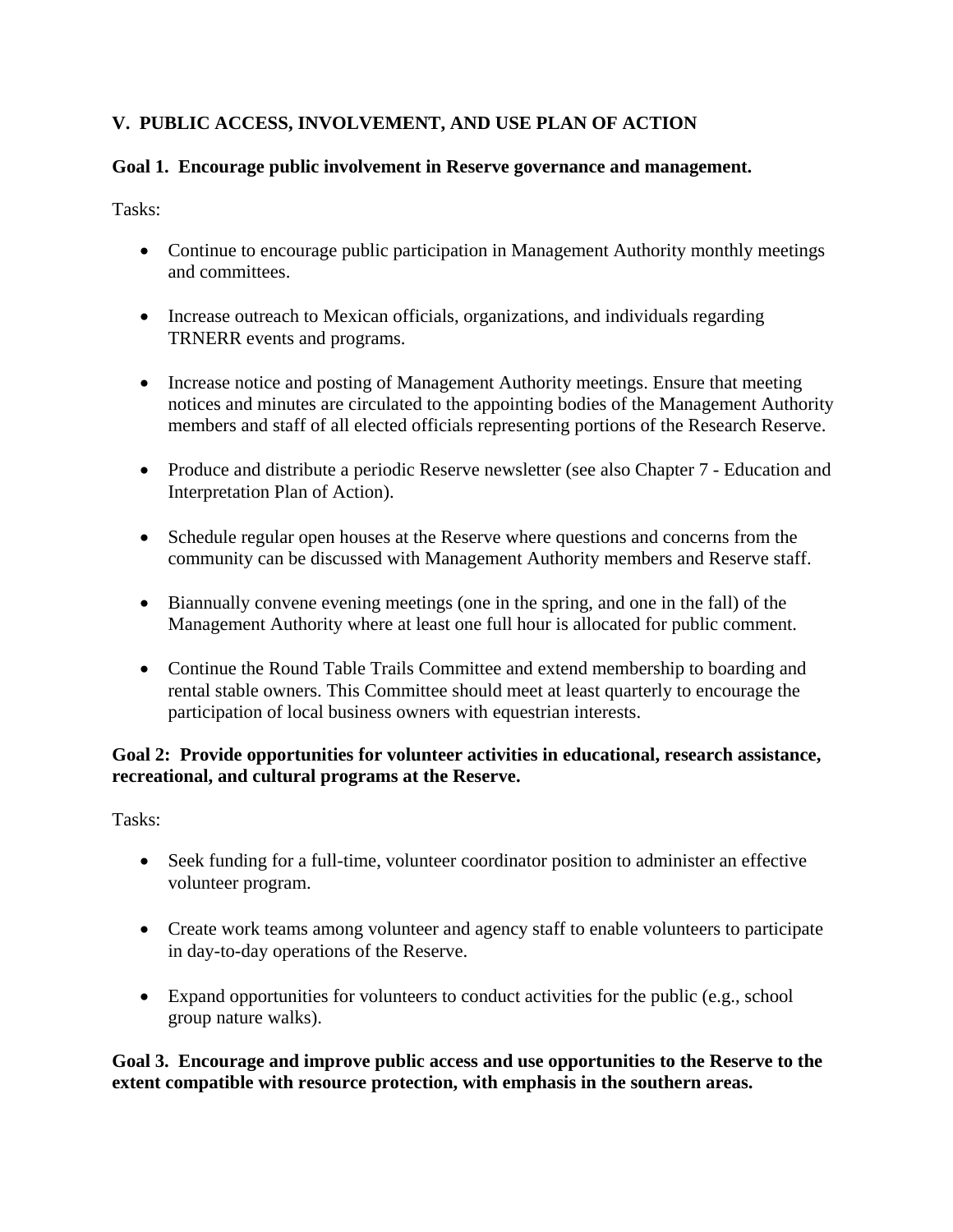# Objective 3a: Restore public access at Monument Road.

Tasks:

- Repair Monument Road and improve the entrance.
- Incorporate equestrian uses and safety concerns in the new design of Monument Road.
- Install adequate and interpretive signage.

#### Objective 3b: Maintain and improve signage to clarify Reserve boundaries and access points.

Tasks:

- Maintain printed materials that explain the Reserve, its purpose, and its boundaries.
- Implement national graphic and industrial standards for signage and interpretive facilities.
- Improve signage to Reserve on Route 3 and 75.

Objective 3c: Maintain all existing facilities and improve facilities in the southern areas of the Reserve.

Tasks:

- Develop and facilitate a regularly scheduled maintenance plan for the Reserve.
- Design and install interpretive signs to explain habitat and recreational opportunities.
- Develop a day-use, equestrian campground at the old parking lot below the border mesa.
- Restore the day-use area and equestrian staging site at the lower parking lot in southern Border Field State Park. Horse pens, picnic tables, barbecues, tie racks, bicycle racks, and a portable rest room are needed.

#### Objective 3d: Establish recreational guidelines for low-impact use of the Reserve.

- Review potential impacts of proposed new trail uses (such as mountain biking on state lands) to ensure they are compatible not only with resource protection, but also with existing authorized uses.
- Upgrade upper Border Field State Park. Actions include undertaking erosion control measures and providing signage, viewing facilities, and recreational facilities (i.e.,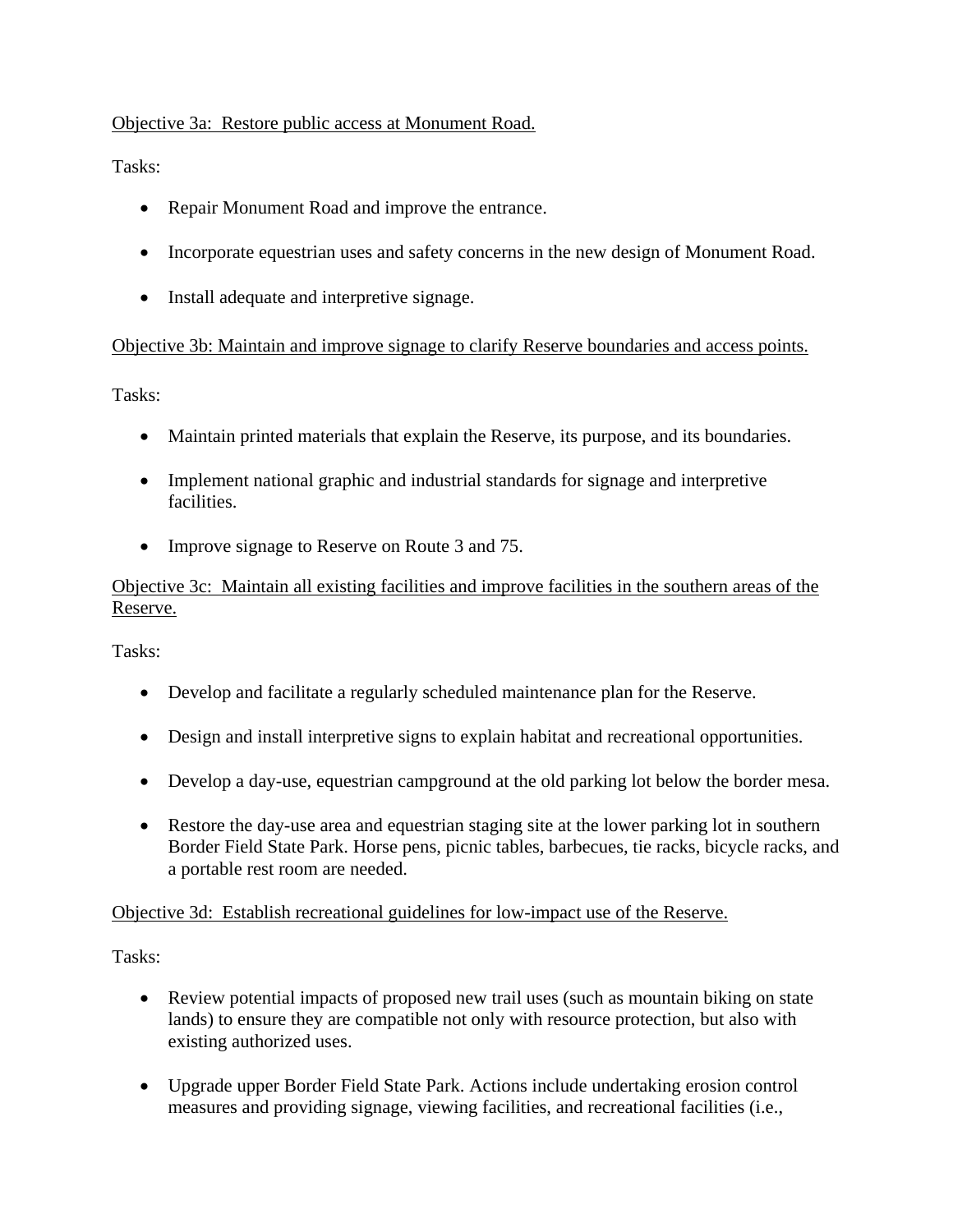telescopes, bicycle racks, and barbecues).

- Maintain pedestrian and equestrian trails that provide quality interpretive experiences. Construct additional trails where needed.
- Encourage the development of adequate and appropriate parking areas with trailheads and interpretive signage, especially in the southern end of the Reserve.
- Continue to develop community outreach programs such as guided walks, films, talks, and equestrian activities.
- Promote continued Reserve-sponsored, equestrian activities such as trail maintenance projects/potlucks and Adopt-a-Trail Programs within the river valley, and guided (birding) rides.

Objective 3e: Maintain and improve recreational opportunities on equestrian trails.

Tasks:

- Work with Border Patrol to minimize impacts to the equestrian trail system.
- Schedule a series of equestrian trail workshops to consider existing trails, new trails, and proposed linkages. These workshops will assess potential realignments due to natural changes, mitigation activities, and Border Patrol access issues.
- Work with commercial stable operators through the Special Use Permit system to ensure customers are fully informed of Reserve regulations. Operating agencies will set a use fee for commercial operators, but will also accept "in-kind" payment. Proposed "in-kind" methods of payment are trail maintenance, cowbird trapping, and assistance with posting and monitoring of tern colonies.
- Prepare an educational flyer summarizing relevant Reserve regulations (e.g., leash laws, avoiding sensitive habitats) for distribution to visitors renting horses from stables.

# **Goal 4. Emphasize and expand priority, wildlife-dependent recreation activities with wildlife observation and photography.**

Objective 4a: Maintain and improve recreational opportunities for wildlife observation and photography on designated trails.

- Improve signage on foot trails, particularly in the southern end of the Reserve.
- Improve trails and trailhead markings throughout the Reserve, with particular emphasis in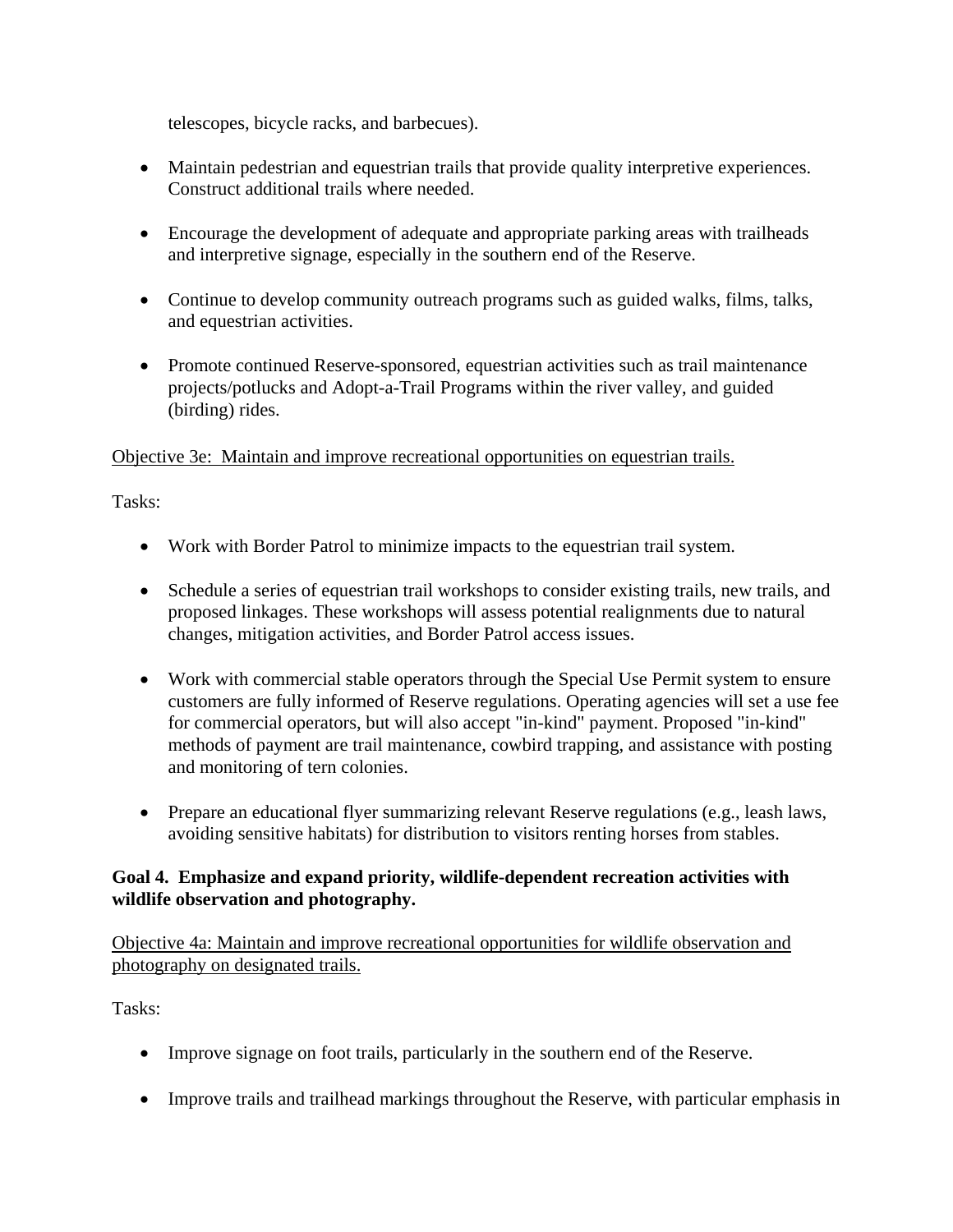the southern end.

- Post interpretive signs for new restoration projects and research projects.
- Seek support to build an approved trail along the eastern boundary of the Reserve between Grove Street and the 5th & Iris kiosk.
- Incorporate opportunities for recreational activities into improvement plans for the southern end of the Reserve.

Objective 4b: Increase and diversify wildlife-dependent recreational opportunities compatible with resource protection.

- Investigate carefully managed, seasonal water-related recreational opportunities, such as wildlife observation from canoes and kayaks.
- Explore linkages to existing trails systems, including the Otay Valley Regional Parks Trails System.
- Promote programs such as ecotourism visits by intercession/school groups and the Imperial Beach Bird Fest.
- Develop at least one accessible wildlife observation/photography blind in NWR.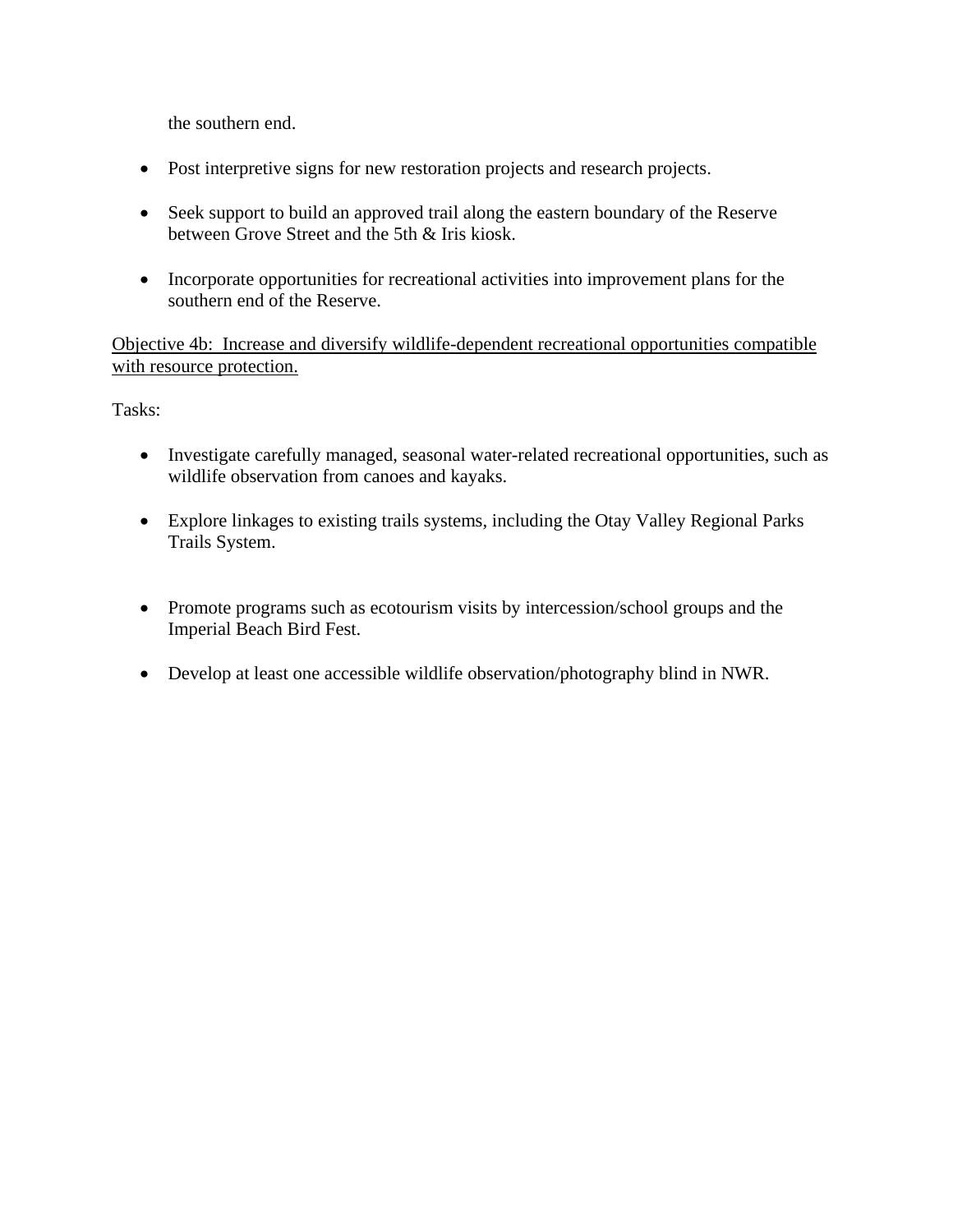# CHAPTER NINE: FACILITIES PLAN— BUILDINGS, TRAILS, AND ROADS

# **INTRODUCTION**

The 1986 Management Plan for Tijuana River National Estuarine Research Reserve (NERR, then an Estuarine Sanctuary) called for five major physical improvements at the Reserve. These improvements included construction of 1) a wetland restoration and enhancement facility, 2) a regional estuarine research facility, 3) a visitor center, 4) trails, and 5) signage. All of these projects were completed by 1993, although the Research facility (located south of the Tijuana River) was abandoned due to problems with vandalism.

The earlier sections of this document have introduced the Reserve-wide programs. These programs are designed to protect and manage the Tijuana River NERR resources, to enhance research and monitoring of the resources, to educate the public on resource values, and to share the resource with the public. This chapter identifies the physical structures needed to advance the goals of those programs.

Consistent with the five-year vision statement established in the Executive Summary, this Facilities Plan emphasizes improvements to the southern end of the Reserve in order to make it more accessible to the public. The Goat Canyon Creek Watershed project is expected to result in plans for stormwater and sediment management, all weather public access, and habitat restoration (See Chapter 5 - Restoration Section). Planning for improved interpretive features and visitor-service facilities will follow.

#### **I. MISSION**

**The facilities mission of Tijuana River NERR is to provide and maintain accessible facilities necessary to fulfill the Reserve's mission.** 

#### **II. GOALS**

Goal 1: Provide accessible buildings that support and facilitate the Reserve's mission.

Goal 2: Provide and maintain accessible foot, bicycle, and equestrian trails.

Goal 3: On existing roads, maintain appropriate vehicular access with minimum ecological impact.

Goal 4: Explore linkages with the Tijuana River Valley Regional Park trails system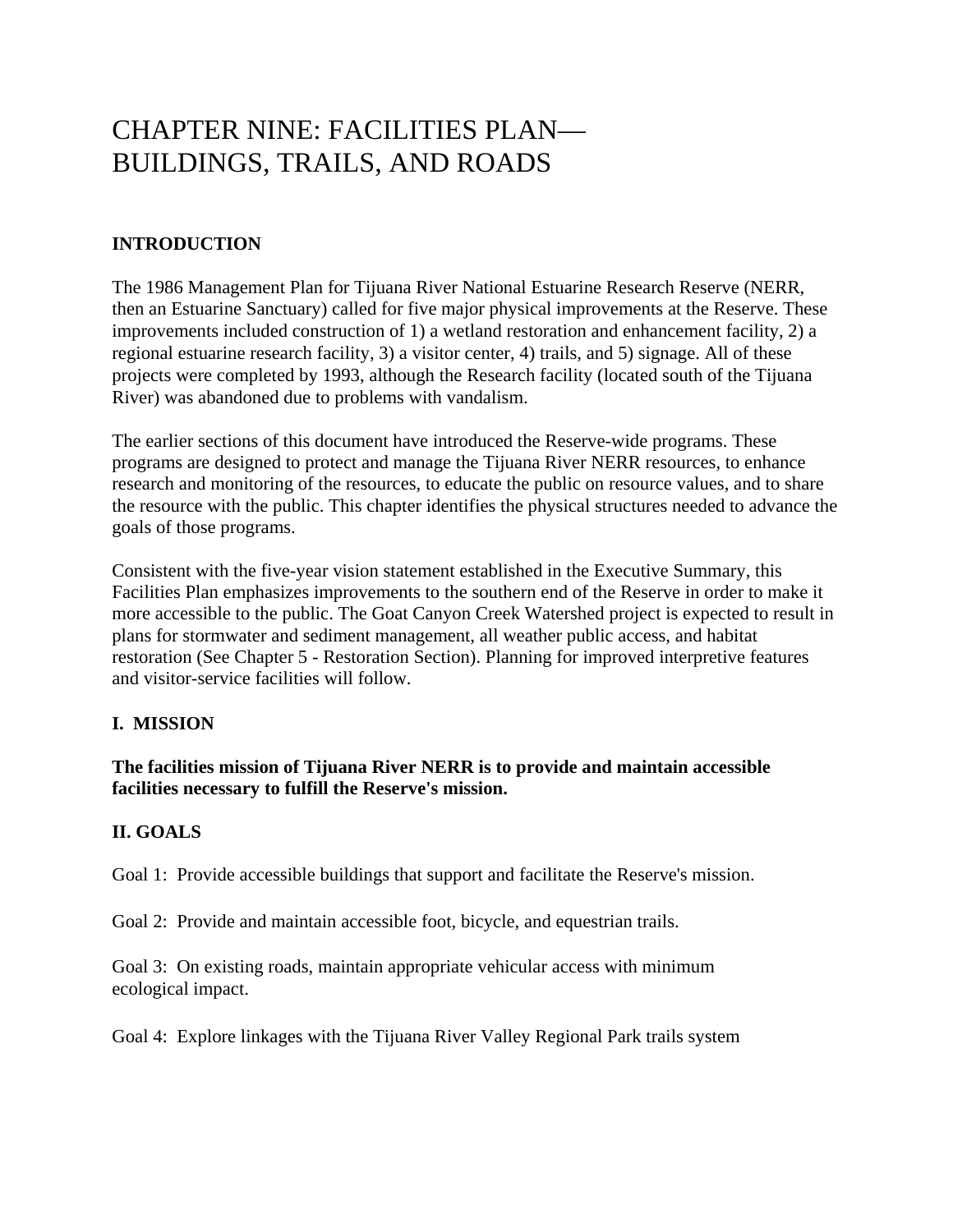# **III. POLICIES**

#### A. GENERAL POLICIES FOR FACILITY DESIGN AND CONSTRUCTION

Facilities are constructed and operated to support the Tijuana River NERR programs and achieve the Reserve's goals. Accordingly, Tijuana River NERR will be guided by the following principles in facility development.

Policies applicable to all Tijuana River NERR construction:

- All facilities, at a minimum, will comply with the Americans with Disabilities Act (ADA).
- Facilities and access routes will minimize visual impact or view obstruction both within and beyond the Reserve's administrative boundaries.
- Facilities will be designed and located to support multiple Reserve goals.
- Facility siting will consider impacts from increased site use, including transportation, parking, storm water, wastewater and sewage disposal.
- Construction techniques shall be adapted for minimal environmental impact.
- To the greatest possible extent, construction will minimize soil erosion and compaction.

Policies for on-site building construction:

- Siting of all buildings, vehicular access, and pedestrian access routes will be consistent with Tijuana River NERR stewardship and land-use planning.
- Only native plant species will be used in new plantings.
- Buildings will be designed in an environmentally sensitive manner, and esthetics will be considered in construction.
- Site facilities will encourage pedestrian access.
- Neighbors and interested groups will be encouraged to participate in the planning of new facilities.

Policies for Reserve trails:

• Interpretive trails will be designed to accommodate both educational groups and individual visitors.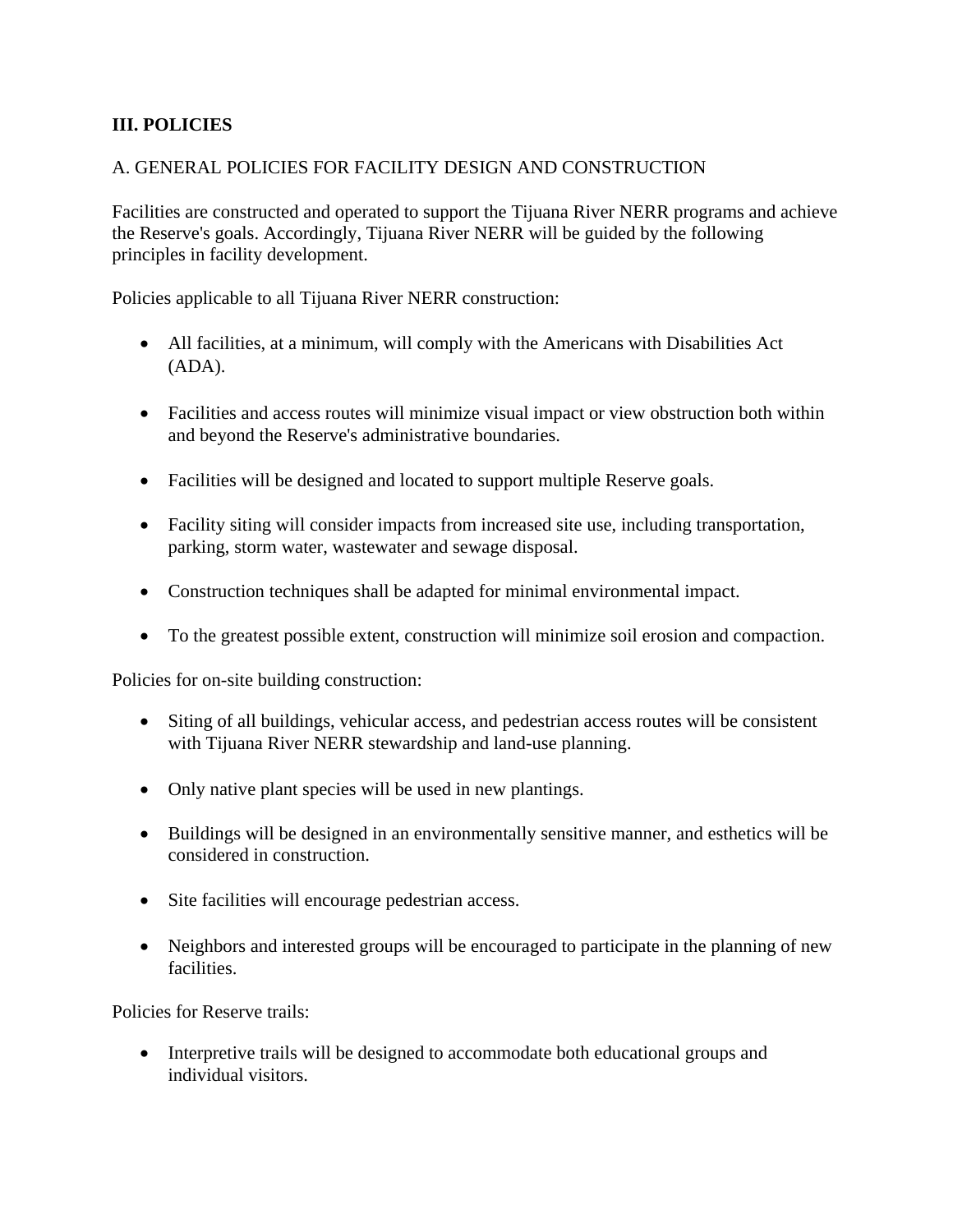- Trail construction and maintenance will make use of the best available technical information and adopt techniques for minimal environmental impact.
- Trail construction crews will receive instruction in ecologically appropriate trail construction techniques.
- Trail design will anticipate and discourage "short cuts" or other off-trail excursions.
- In developing new trails, decisions regarding location will take into consideration the valley-wide, grid-mapping system now being developed by the County of San Diego.

Policies for Reserve roads:

The Reserve's continuing policy is to construct and maintain roads and trails only to the extent necessary to meet Reserve goals. Paved and unpaved roads and parking areas compact soils, accelerate runoff rates, exacerbate erosion, disrupt habitat, and impact visitors' trail experiences. Gravel placed on wetland soils for roads and parking alters percolation and vegetation patterns. Moreover, heavy metals and oil deposited on roads by motor vehicles are ultimately flushed into the ecosystem.

All jurisdictions at the Reserve maintain strict limitations on areas for motorized vehicle use in the Reserve. Roads are necessary in some areas of the Reserve to provide trail access for employees and visiting researchers, as well as for transporting large equipment used by researchers, law enforcement, vector control, and maintenance or construction crews.

# **IV. EXISTING CONDITIONS AND PERCEIVED NEEDS**

#### A. BUILDINGS

#### **1. Tijuana River NERR Visitor Center**

The visitor center, located along the northern border of the Reserve, is strongly associated with the Reserve's public identity and is frequently used by school groups. The visitor center is used by both of the operating agencies.

The visitor center houses a large public area for interpretive exhibits, a reception desk with a small bookstore, an audio-visual room, a classroom, a small library, public restrooms, and staff office space. The audio-visual room is designed for formal presentations and is also frequently used as a community meeting room. The large classroom is used for education programs, the artist-in-residence program, the water quality monitoring programs, and the coliform lab. The entire public area is fully accessible.

Staff work in two areas: a shared common area within the main visitor center building, and a stand-alone building known as the "block house." The staff area in the main visitor center consists of two offices and a staff common area. The majority of the staff common area is currently occupied by a photocopy machine, fax machine, closet for office supplies, and small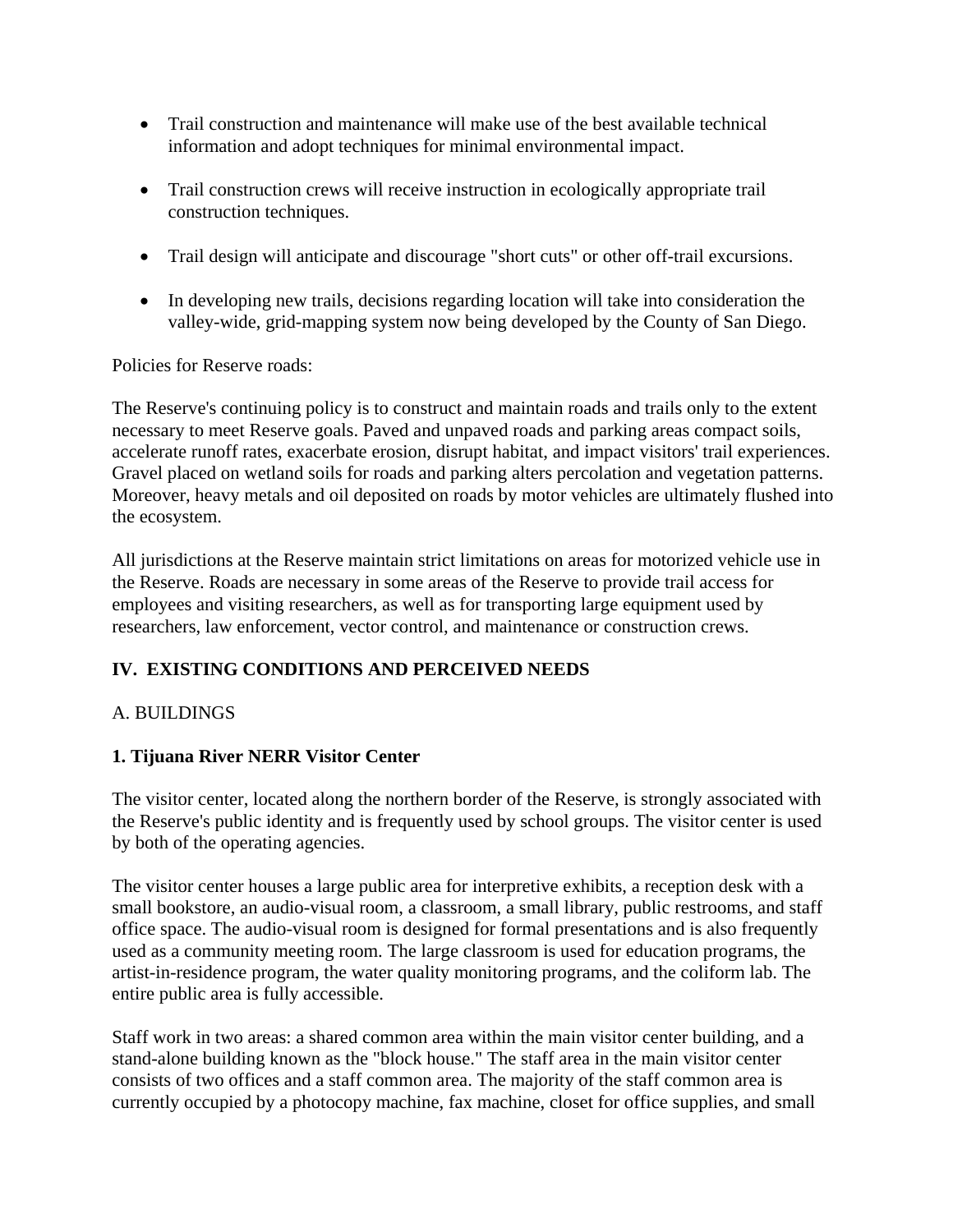kitchen area. The block house has office space for three staff members.

#### **2. Storage Facilities**

A garage for storage of vehicles and landscaping equipment is located across the parking lot from the visitor center. In the original design, part of this building was designated for use as a small research laboratory. However, due to the need for storage space, there is no longer space for a laboratory.

#### **3. Other Buildings**

Two other buildings exist on the site:

- a kiosk at Border Field State Park, (currently not in use, due primarily to safety concerns), and
- a restroom and storage structure for maintenance equipment at the Border Field State Park Mesa.

#### **4. Perceived Needs for Buildings**

The Tijuana River NERR programs have outgrown their existing structures. Due to the shortage of space, staff must exert extra efforts in order to carry out scientific research, education programs, and administrative functions. Staffing is expected to expand over the next two years to include seven California Department of Parks and Recreation (CDPR) employees, six U.S. Fish and Wildlife Service employees, and several more volunteers (see Chapter 4 - Administrative Framework).

As part of the effort to make the southern end of the Reserve more welcoming, a CDPR presence is needed. A kiosk located in Border Field State Park is not in use due to concerns for the safety of lone employees assigned to staff the building. With the realignment of Monument Road, a safer and more suitable location for a kiosk may be identified. The existing kiosk could be relocated or a new one could be built.

Additional storage area is needed for equipment and vehicles. Space for a variety of community and public meetings would promote and support community relationships.

#### **5. Proposed Improvements for Buildings**

During the 1998-2003 planning period, the most significant building construction or acquisition needed is for additional office space and, if funds become available, a classroom/community room. The operating agencies plan to create office space in the south end of the existing garage building. This will provide up to five workstations. The remainder of existing National Oceanic and Atmospheric Administration (NOAA)/CDPR construction funds will be used to design a community space for the visitor center.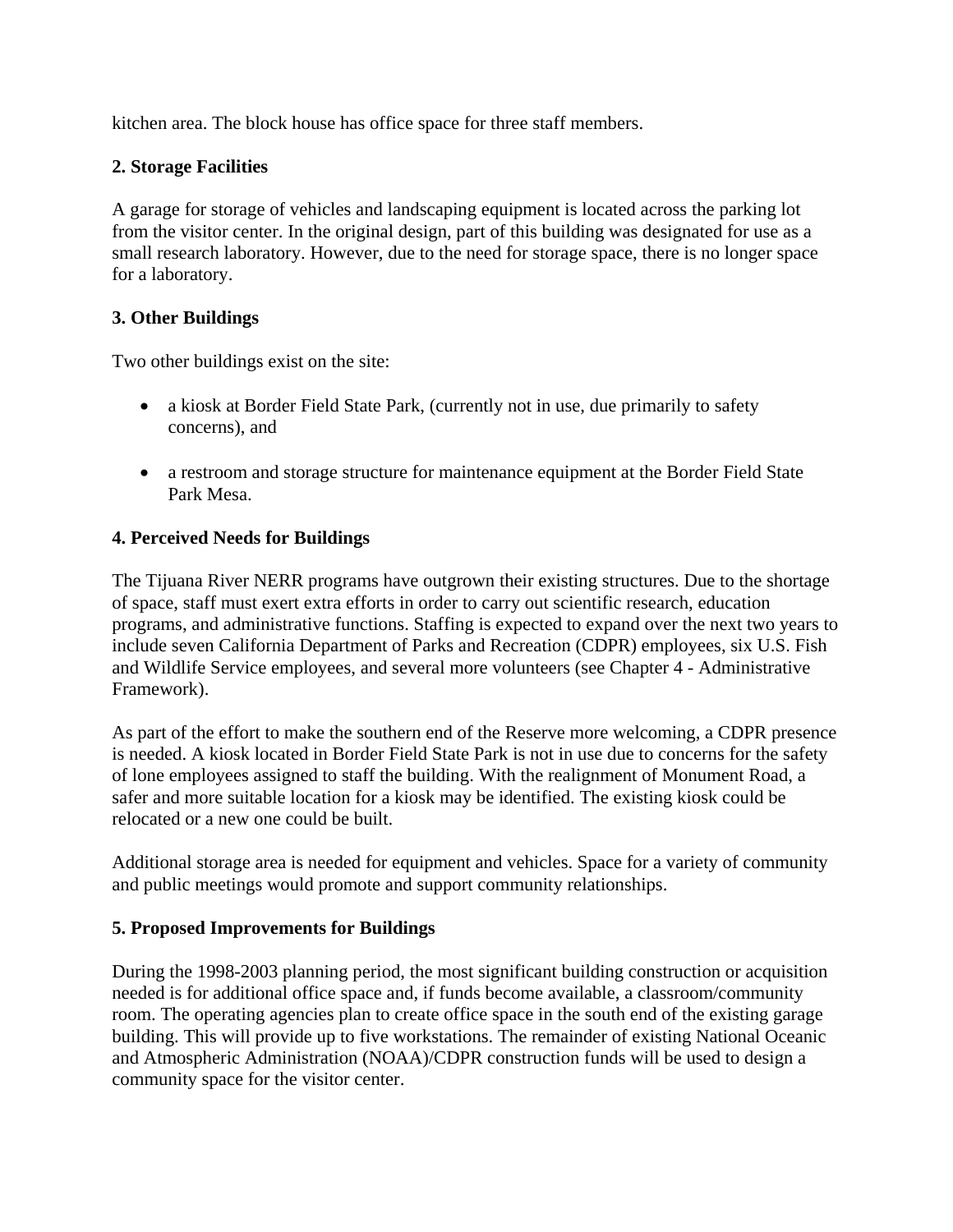The following is a proposed facilities improvement plan with costs and proposed scheduling:

| Description                         | <b>Installation Date</b> | <b>Estimated Cost</b> | <b>Funding Source</b>         |
|-------------------------------------|--------------------------|-----------------------|-------------------------------|
| Create space for large bookstore    | 1998                     | \$1,000               | <b>CDPR/NOAA</b>              |
| in visitor center                   |                          |                       |                               |
| Office space for increased staffing | 1998                     | \$20,000              | <b>CDPR/NOAA</b>              |
| Community Room design               | 1998                     | \$75,000              | <b>CDPR/NOAA</b>              |
| Renovation and reopening of         | 1999                     | \$20,000 to \$50,000  | $\overline{\phantom{a}}$ CDPR |
| <b>Border Field State Park</b>      |                          |                       |                               |
| Small research lab                  | 2002                     | \$20,000              | <b>CDPR</b>                   |

# **TABLE 12: Short-Term Building Improvements at Tijuana River NERR**

# **6. Long-Term Facilities Improvements**

Beyond the near-term improvements described above, there is also a need to promote greater contact with the local community and establish the visitor center as an inviting, accessible public facility. Several modifications to the current facilities could accomplish this.

Should additional funding become available, the following improvements to the visitor center will be considered to create a larger space for gathering or hosting events or ceremonies:

- Expansion of the public meeting area behind the interpretive area, either by extending the existing concrete patio or constructing an amphitheater in the rear, southwest area of the visitor center.
- Creation of an observation deck on the roof of the visitor center.
- Construction of a visitor contact center in Border Field State Park.
- Creation of temporary housing for interns and volunteers.

# B. TRAIL MAINTENANCE AND CONSTRUCTION

# **1. Existing Trails**

The trail systems at Tijuana River NERR provide the following functions:

- act as a medium for research, recreation, and educational activities;
- provide an integral part of the Public Access and Use Programs; and
- support the Resource Protection Program by controlling pedestrian and equestrian access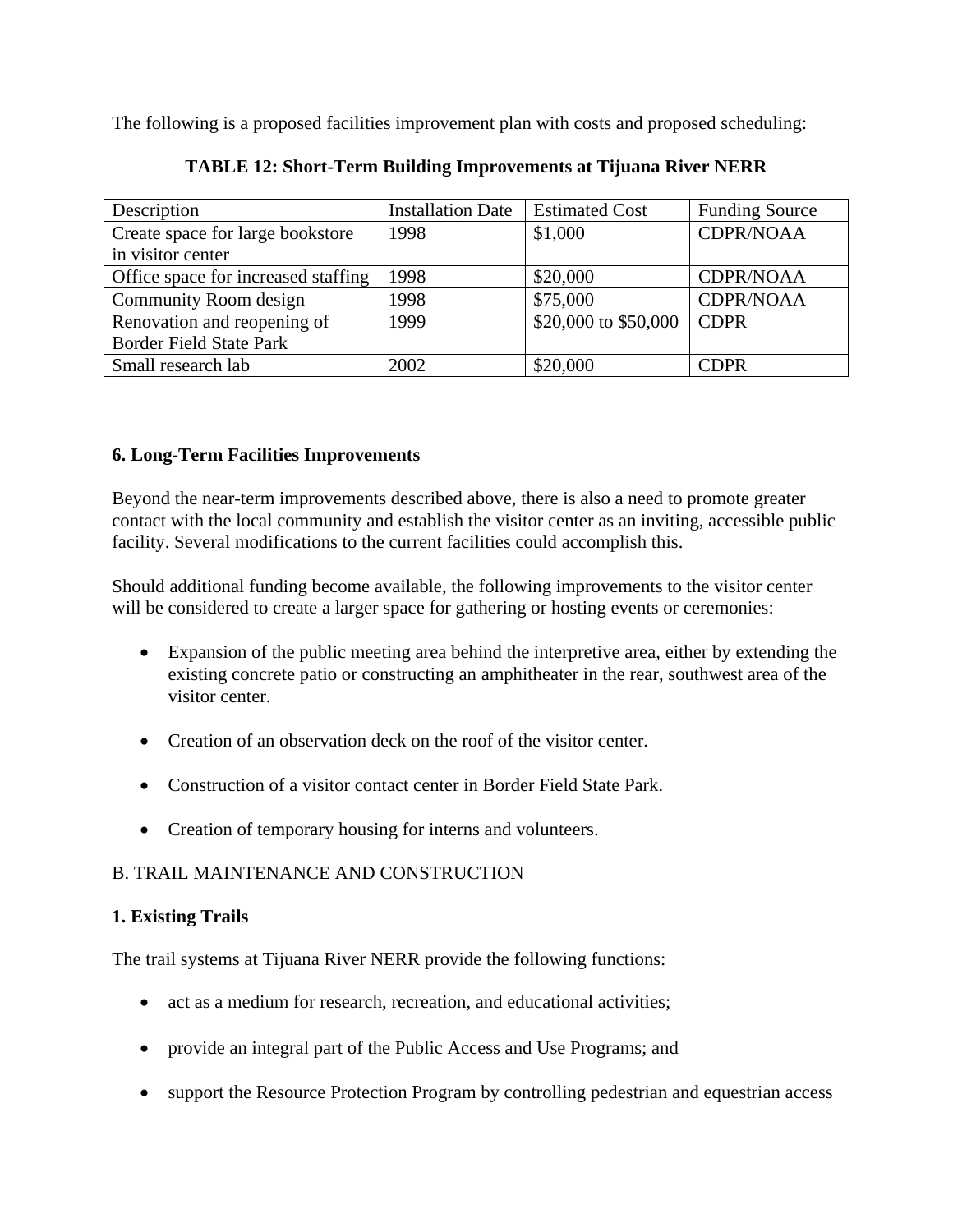within the Reserve to minimize visitor impacts on sensitive resources.

Since 1983, volunteer labor from California Conservation Corps, Youth Conservation Corps, scouting groups, Southwest Wetlands Interpretive Association (SWIA), and others have built about four miles of trail. Tijuana River Valley Equestrian Association has contributed to the maintenance. The Tijuana River trail surfaces are predominantly earthen. The locations of all Reserve trails are shown in Figures 6 and 15.

Trails within the boundaries of the Tijuana Slough NWR are designated for pedestrian use and are maintained cooperatively by both operating agencies. All other trails within the Reserve are designated for mixed use.

Both pedestrian and mixed-use trails are closed during times important to the protection of endangered species and their habitats. These closures are coordinated and enforced by the operating agencies. For more description on the public use of the trails, please refer to Chapter 8: Public Access, Involvement, and Use Plan of Action.

# **2. Perceived Trail Needs**

The equestrian community has recommended several improvements regarding access and signage. There is a need for the operating agencies and equestrian community to meet and assess potential realignment of equestrian trails (see also Chapter 8).

#### C. ROADS AND PARKING

# **1. Existing Roads and Parking**

Two main roads provide access to the Reserve -- Caspian Way, which leads to the Visitor Center, and Monument Road, which offers access to Border Field State Park. Emergency vehicles also use the 5th & Iris trails and several other trails in the southern end of the Reserve.

In 1992, Monument Road was severely damaged by flooding. Funding from NOAA for reconstruction of the road was approved in 1997, and design and construction will begin in 1998. Pending Management Authority approval, State Parks plans to realign Monument Road to the south of the existing road at an elevation that should provide for year-round access.

In the areas of the Reserve near the U.S.-Mexico border, U.S. Border Patrol has engaged in roadbuilding independent of the operating agencies. These roads have been linked to problems with erosion and deterioration of habitat. The Management Authority and the operating agencies have agreed to review current and past road-building activities with the goal of reducing these impacts.

#### **2. Perceived Needs for Roads and Parking**

The major road improvement proposed for the Reserve is the reconstruction of Monument Road. The final conceptual design for the realignment is expected to be ready for review by the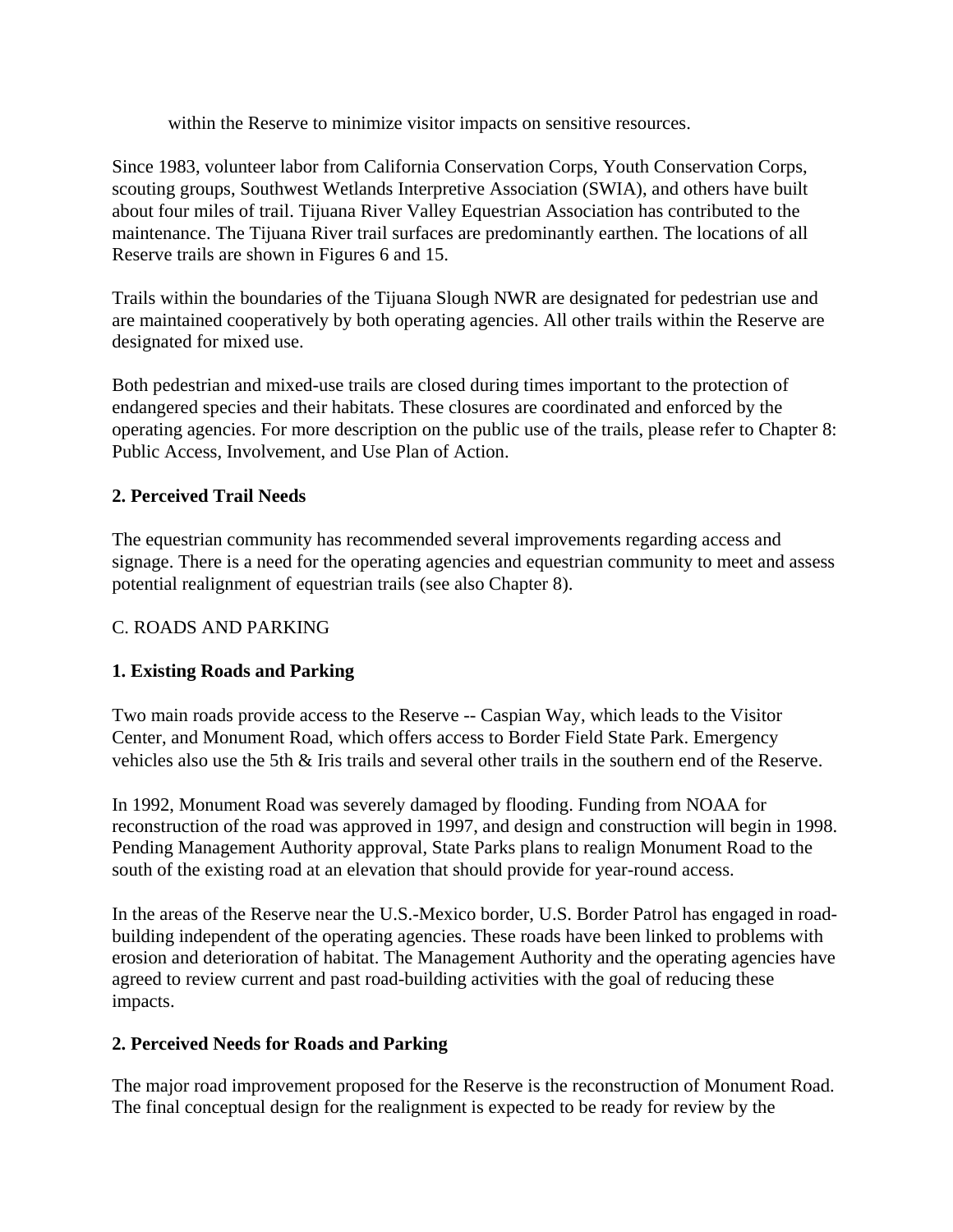Management Authority in January 1998. Once underway, construction is expected to last 12-18 months. The overall cost is estimated at between \$250,000 and \$300,000.

There is a need to reduce soil erosion tied to road-building activities in the southern end of the Reserve. Operating agencies are now working with U.S. Border Patrol to ensure that roadbuilding techniques minimize potential impacts to habitat. Road placement, the use of erosion control measures, and seasonal factors all help limit the damage caused by building roads.

# **V. FACILITIES PLAN OF ACTION**

#### **Goal 1. Provide accessible buildings that support and facilitate the Reserve's mission.**

Objective 1: Construct new facilities to improve the Reserve's effectiveness and staff efficiency.

Tasks:

- Create office space for the increased staffing called for by both operating agencies.
- Create space for use as a community room.
- Construct or gain access to a small research laboratory.
- Construct or gain access to additional equipment and vehicle storage.
- Expand the fire cache area.
- Evaluate the value of constructing temporary housing for seasonal and/or short-term staff positions.
- Collaborate with adjacent landowners on facilities development.
- Design and implement a Border Field kiosk relocation/construction plan following the reconstruction of Monument Road.
- Review the feasibility of establishing a visitor contact center at Border Field State Park.

#### **Goal 2. Provide and maintain accessible foot, bicycle, and equestrian trails.**

- Operating agencies will coordinate trail closures for protection of special-status species or their habitat.
- Operating agencies will publicize trail closures and share enforcement responsibilities.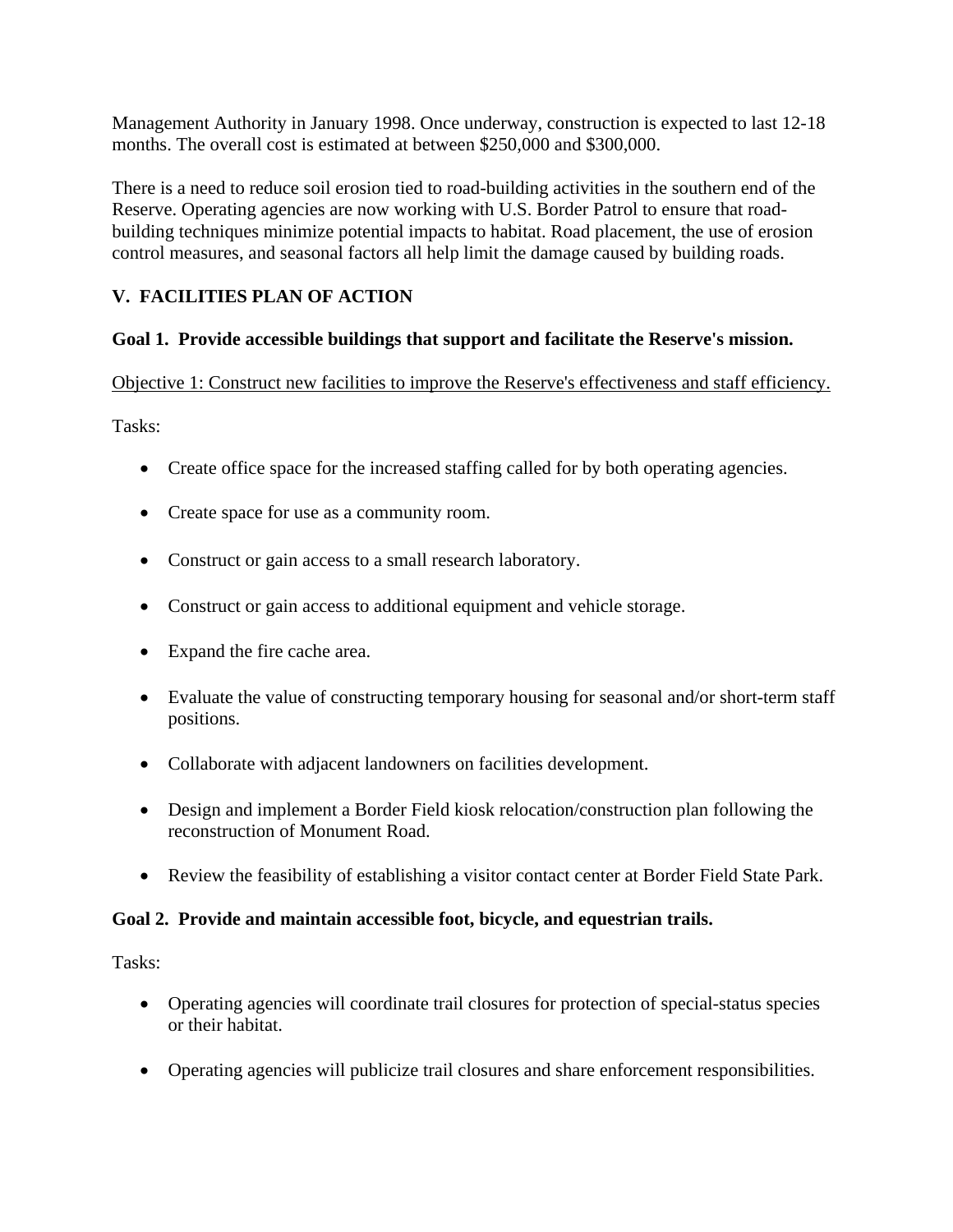• Operating agencies and Management Authority will review public proposals for new trails and meet with the equestrian community to assess the potential realignment of equestrian trails.

# **Goal 3. On existing roads, maintain appropriate vehicular access with minimum ecological impact.**

Tasks:

- Design and reconstruct Monument Road in new location.
- Work with U.S. Border Patrol to minimize road-building impacts. Convene a panel to review the network of roads within the Reserve boundaries.
- Assess all vehicular roads in the Reserve and designate roads to be maintained, improved, or retired.

# **Goal 4. Explore linkages with the Tijuana River Valley Regional Park trails system.**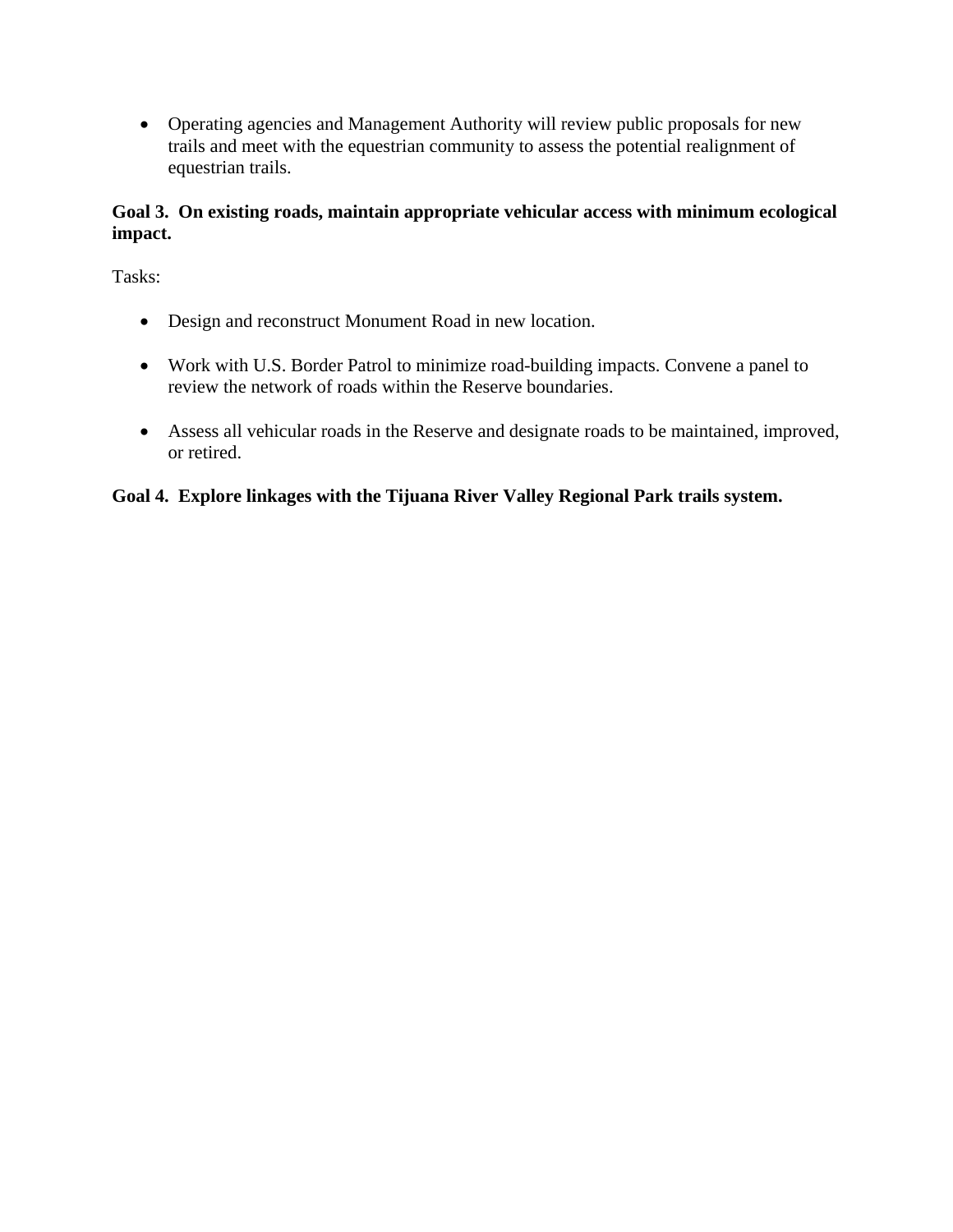# CHAPTER TEN: WATERSHED COORDINATION PROGRAM

# **INTRODUCTION**

Many of the ecological problems faced by the Tijuana River National Estuarine Research Reserve (NERR) originate in the 1,700-square-mile, binational, Tijuana River watershed -- an area that stretches well beyond the Reserve's borders. While the connections between upstream activities and their effects on Reserve lands can be observed in many locations, the Reserve has no formal authority to influence land use beyond its boundaries.

The Watershed Coordination Program seeks to establish communication and cooperation between the Reserve and other programs, agencies, and governments whose actions influence the long-term health of the Reserve. The Watershed Coordination Plan describes the Reserve's efforts to influence and respond to activities in the watershed and to build partnerships that promote the sustained health of the watershed and the Reserve.

For the 1998-2003 planning period, the Watershed Coordination Program focuses on the subwatershed known as Goat Canyon (or Cañon de los Laureles). Goat Canyon spans the U.S.- Mexico border in the highly disturbed southern end of the Reserve. It presents a clear example of how upstream factors -- unplanned urbanization, erosion, pollution, and other factors -- have directly generated negative effects on downstream Reserve resources. This plan addresses the most pressing issues at Goat Canyon: slope instability, erosion, sediment control, and storm water management. The Goat Canyon Management Plan and accompanying projects in this subwatershed will bring the Reserve an important step closer to addressing broader and more complex watershed and bioregional issues in the future.

The location of the Tijuana River watershed is shown in Figure 1. The location of Goat Canyon sub-watershed is shown in Figure 12.

#### **I. MISSION**

The mission for the Watershed Coordination Program is:

**To advance the mission of the Reserve through the strategic development of working relationships with stakeholders and enhanced communication on scientific, cultural, political, and land-use issues in the Tijuana River watershed and the Point Conception to San Quintin bioregion.** 

#### **II. GOALS**

Goal 1: Coordinate with watershed stakeholders, agencies, institutions, and representatives to facilitate the Goat Canyon Management Plan and future watershed projects.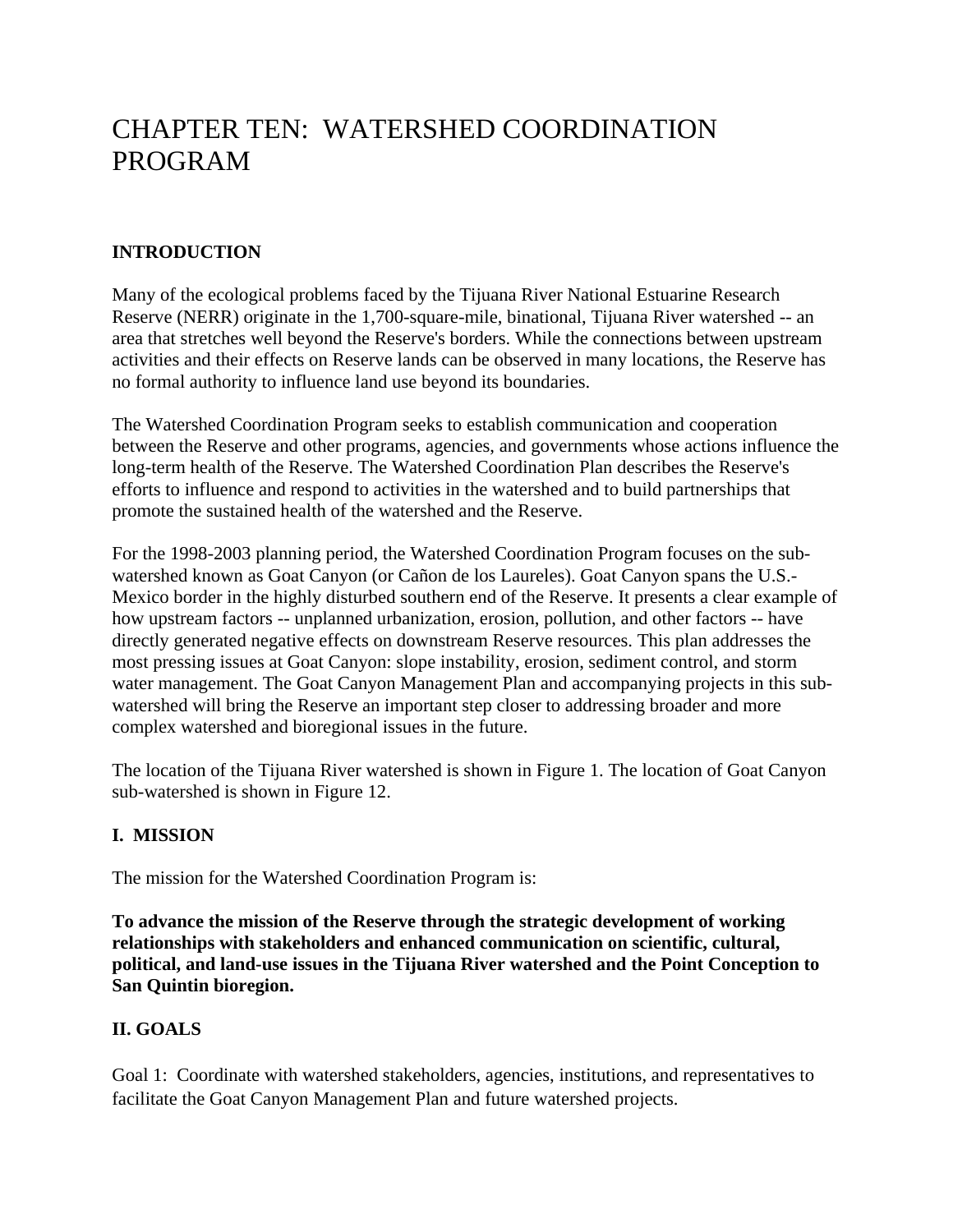Goal 2: Co-develop and support programs and projects that promote understanding the upstream and downstream interactions.

Goal 3: Measure the success of projects and intervention through strategic cooperative monitoring and assessment.

Goal 4: Use and expand the education program developed at the Reserve to educate the general public and decision-makers on the U.S. and Mexican sides in an effort to gain support for future restoration efforts in Goat Canyon and other areas of the Reserve.

Goal 5: Establish closer linkages with other National Estuarine Research Reserves, National Wildlife Refuges, and other ecological reserves, particularly within our bioregion (Point Conception to San Quintin).

Goal 6: Maximize protection offered to the Reserve through national and international ecological and coastal special-area designation programs.

Goal 7: Adequately fund and staff the watershed/binational coordination program.

# **III. POLICIES**

Because watershed-wide planning is a new concept, most agencies have not developed specific policies to address it. This is particularly true for watersheds crossing international boundaries. By nature, a watershed covers many jurisdictions and for this reason, watershed coordination requires compliance with the policies of many managing agencies and other stakeholders scattered throughout the watershed. To effectively work together on watershed initiatives, Reserve managers must initiate communication with these jurisdictions and stakeholders. There are currently no policies at the Tijuana River NERR directing binational watershed management.

#### **IV. EXISTING CONDITIONS AND PERCEIVED NEEDS**

#### A. PROGRAM OVERVIEW

Currently, the Tijuana River NERR is managed essentially as an isolated system with few formal connections to the surrounding watershed and bioregion. There are limited resources available to analyze these interactions and forge the necessary links that will address, correct, and prevent watershed-derived degradation of the Reserve. While its influences on the Reserve are vitally important, the greater Tijuana River watershed has not been adequately studied due to its sheer size, political complexities, and language and cultural barriers.

Despite these limitations, the Reserve has been successful in building working relationships and collaborations within the watershed, particularly on educational projects. It has also played a role in other institutions' efforts to coordinate diverse partners and needs within the watershed. As these cooperative relationships are formalized, broadened, and better integrated into a Watershed Management Plan, Reserve managers will be better equipped to fulfill their mission of resource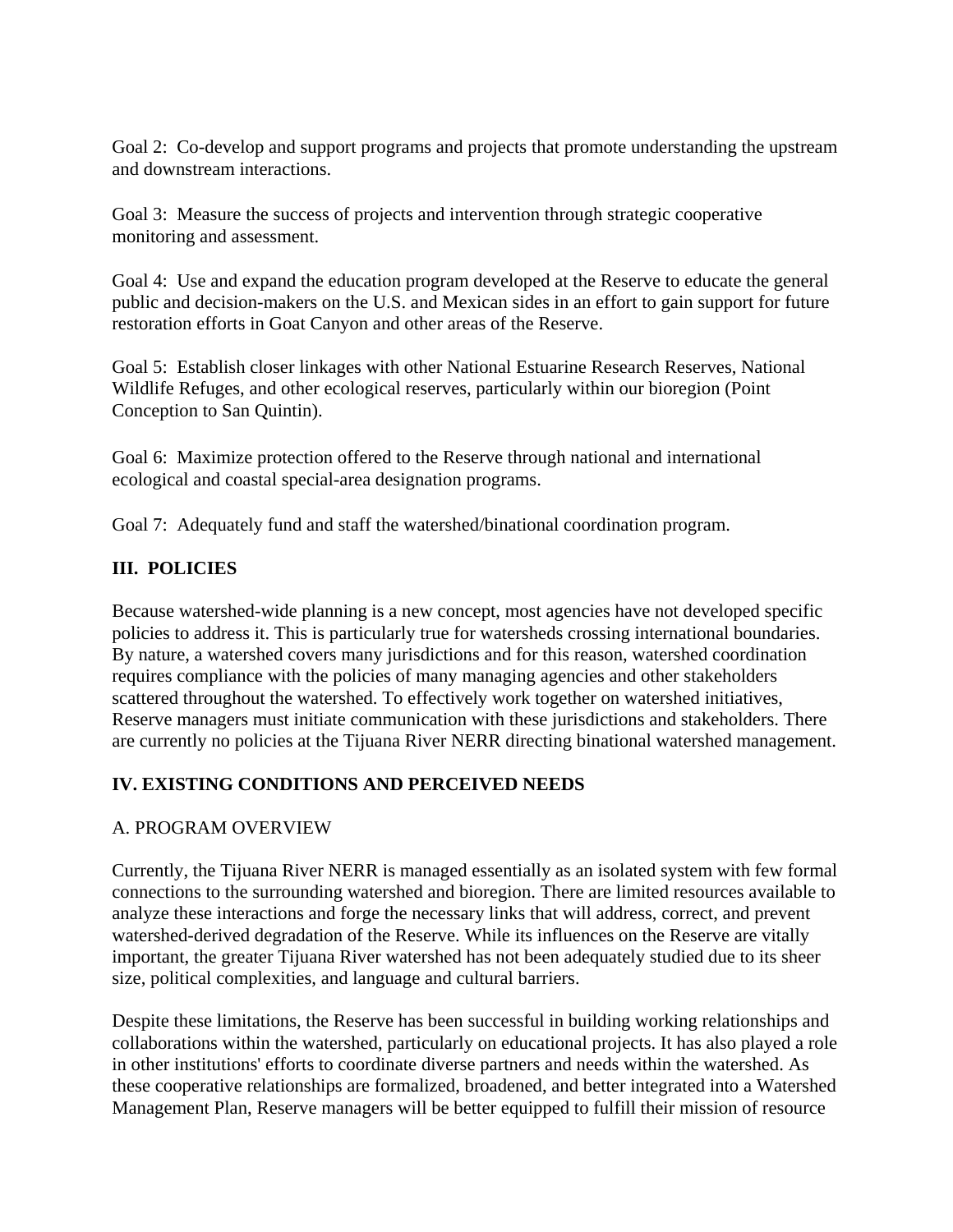protection.

The Tijuana River Watershed Geographical Informational System project, described on page 180, opened the door for greater involvement of and cooperation with Mexican officials (in this case, the Municipality of Tijuana) in watershed planning efforts. To date, the Reserve has sought to expand on those foundation relationships and has worked with Mexican local and federal water agencies on volunteer water quality monitoring. Through the Goat Canyon Management Plan's (see page 182) first binational workshop on sediment control and revegetation, the Reserve has made many more contacts with various agencies (Public Works, Ecology, Education and Social Services) of the Municipalities of both Tijuana and Tecate. Through a second binational workshop and additional future projects, the Reserve will continue to promote Best Management Practices in the region while seeking out opportunities for education and cooperative enhancement, planning and management.

# B. CURRENT WATERSHED COORDINATION PROJECTS

#### **1. The Binational Water Quality Monitoring Program**

The binational water quality monitoring program is a watershed-wide project that provides water quality education and awareness for students and teachers on both sides of the border through a hands-on, water quality testing program. By providing an organizing site at the Reserve, the program has sparked numerous projects. The program encouraged local high schools to base science fair projects on the Tijuana River Estuary and its water, brought water data together with GIS mapping, and created binational exchange days based on shared training in water quality. A new coliform monitoring and educational lab, funded by the San Diego County Water Authority, the National Oceanic and Atmospheric Administration's (NOAA) Estuary-Net, and the California Department of Education, will be part of the broader water quality program.

The binational water quality monitoring program has created closer links between the Reserve and local and state water agencies in San Diego, the San Diego Natural History Museum, and other NERRs involved in similar efforts. The Program has also been successful in building crossborder linkages with the following groups: Proyecto Fronterizo de Educación Ambiental (Border Environmental Education Project), Universidad Autónoma de Baja California (Autonomous University of B.C.), the Commission for Environmental Cooperation, CESPT (municipal water agency of Tijuana), CNA (federal water agency of Mexico), Pro-Esteros, Dirección General de Ecología de B.C. (state agency), secondary schools in Tijuana, teachers, students, and community leaders. These established and growing relationships will prove an invaluable resource for upcoming Goat Canyon watershed planning and restoration efforts.

There is interest on both the U.S. and Mexican side to expand the existing program, including broader monitoring coverage, data and student exchange, and enhanced public education efforts throughout the watershed by way of media events, traveling exhibits, speakers, and other outreach. To move the project forward, an agency or organization in Tijuana must be willing to carry out the Mexican portion of the water quality monitoring program. Such involvement by a Mexican regional agency would increase the program's longevity and effectiveness and enhance the program's practical application. The Reserve currently funds a seasonal position of a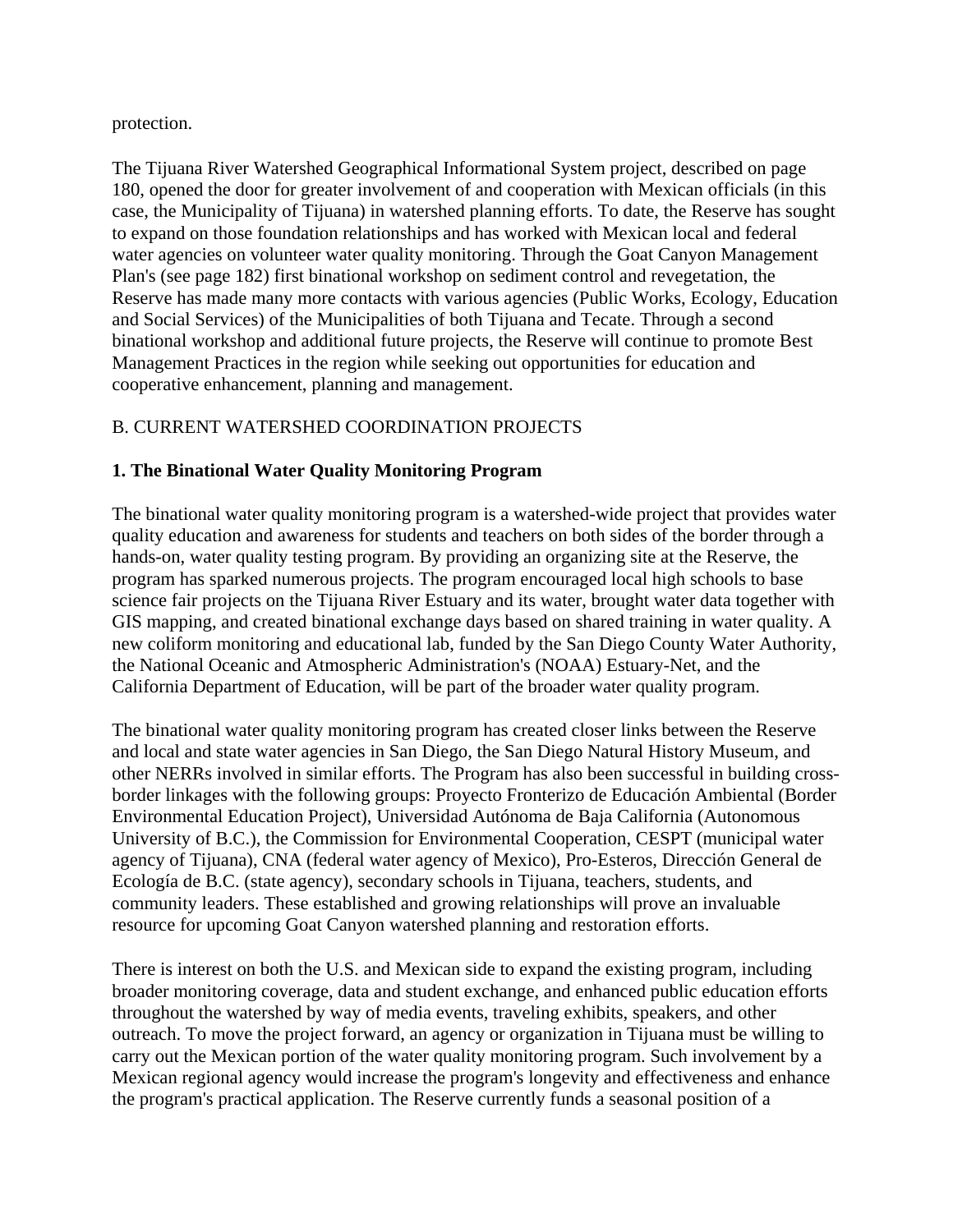watershed coordinator whose primary responsibility is the implementation of this project on both sides of the border.

# **2. GIS System and Watershed Planning**

The Tijuana River Watershed Geographical Informational System (GIS) provides tools for the management of geographical data and sets the stage for cooperative projects in resource management, planning, restoration, and education. The GIS has also established close working relationships with Colegio de la Frontera Norte and the Planning Department of the City of Tijuana. These relationships offer an opportunity for sharing analysis, resources, and relevant sub-watershed information. Sample maps produced by Tijuana River Watershed Project, Watershed Land Use (Figure 16), Tijuana River Watershed Vegetation Classes (Figure 17), and Watershed Major Sub-basins and Streams (Figure 18) are provided.

The GIS database is a powerful planning tool, but it must be put to use in order to achieve its potential. Researchers at SDSU have used the GIS Tijuana River Watershed database to delineate sub-watersheds and characterize associated land use in these drainage basins. They have connected this data with water quality field sampling to highlight causal relationships and predictor variables for water quality. This land use/water quality model will be a useful tool in Goat Canyon planning efforts, particularly on the Mexican side, where land use has the greatest impact.

# **3. Goat Canyon Management Plan**

The Goat Canyon Watershed Management Plan is in its early stages of development. The efforts are being spearheaded by the State Coastal Conservancy and the Southwest Wetlands Interpretive Association (SWIA), with support and input from Reserve staff. The process for development and implementation of the Goat Canyon Management Plan follows.

| <b>Component</b>     | <b>Task</b>                 | <b>Work Product</b>                   |
|----------------------|-----------------------------|---------------------------------------|
| PHASE 1: Framing     | Conduct background research | Short memorandum addressing           |
| problems in the Goat |                             | historic involvement of agencies      |
| Canyon Watershed and |                             | and organizations in Goat Canyon      |
| selecting a solution |                             |                                       |
|                      | Inventory resource          | Written assessment of                 |
|                      |                             | existing conditions, opportunities,   |
|                      |                             | and constraints                       |
|                      | Identify stakeholders       | List of stakeholders in U.S. and      |
|                      |                             | Mexico with interest and influence in |
|                      |                             | <b>Goat Canyon</b>                    |
|                      | Assess needs and priority   | Comprehensive list of areas in need   |
|                      | improvements needed         | of improvement, including but not     |
|                      |                             | limited to erosion and sediment       |
|                      |                             | control, flood and waste-water        |

| <b>TABLE 13: Development and Implementation of the Goat Canyon Management Plan</b> |  |
|------------------------------------------------------------------------------------|--|
|------------------------------------------------------------------------------------|--|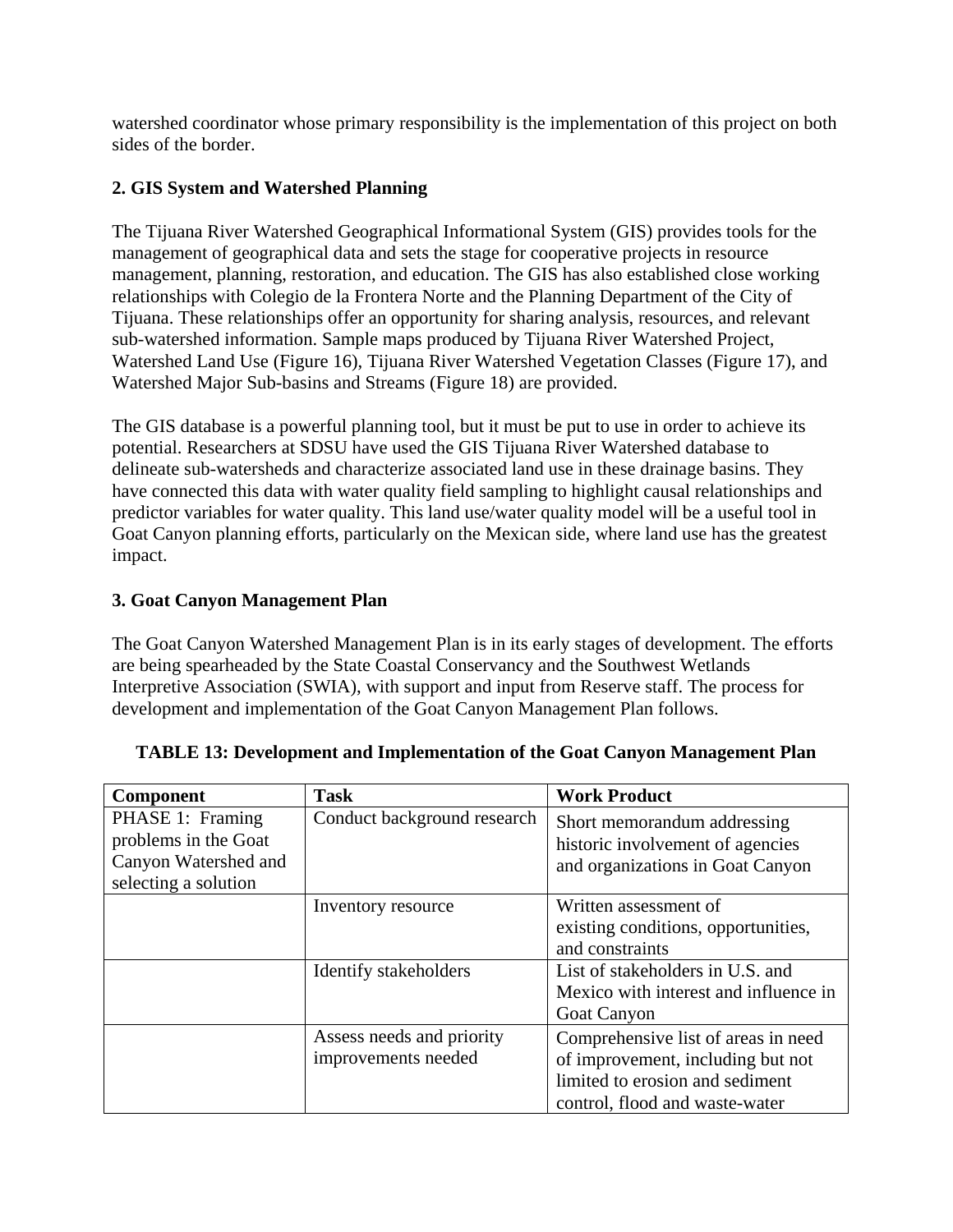|                         |                                | control, and habitat restoration     |
|-------------------------|--------------------------------|--------------------------------------|
|                         | Identify range of potential    | List of potential solutions to needs |
|                         | solutions                      | identified in the assessment         |
|                         | Evaluate solutions and         | Summary of solutions and             |
|                         | opportunities for stakeholders | opportunities for implementation     |
|                         | to contribute in-kind services | from both the U.S. and Mexican sides |
|                         | Select solutions               | List of priority activities          |
| PHASE II:               | Design and permit selected     | Implementation plans for each        |
| Implementing solutions, | solutions                      | solution                             |
| monitoring, and         |                                |                                      |
| evaluation              |                                |                                      |
|                         | Begin implementation           |                                      |
|                         | Complete implementation        |                                      |
|                         | program                        |                                      |
|                         | Monitor results                | Annual monitoring reports            |
|                         | Modify solutions as needed     | Annual adaptive management           |
|                         |                                | summary                              |

# **4. Perceived Needs in Watershed Coordination**

The Reserve does not currently take full advantage of its strategic location on the border, in the center of its bioregion, and at the terminus of a binational watershed. The Reserve would benefit from being better informed about and taking a greater role in related activities currently undertaken and funded by other groups. This might include educational efforts funded by Pro-Esteros (a binational environmental organization) or the San Diego Natural History Museum, watershed research initiatives funded by the U.S. Environmental Protection Agency (EPA), the Regional Water Quality Control Board, San Diego State University, monitoring efforts undertaken by the IBWC, or planning efforts by Tijuana River Valley planning committees.

By keeping in closer contact with other NERRS, NWRS, and organizations of the greater bioregion, the Reserve will benefit in terms of publicity, funding opportunities, shared resources and ideas, and in the exchange of lessons learned here and elsewhere. Indeed, better connections with other organizations and groups in the region would more closely mirror the shared natural links common to migratory animals, pollution flows, urbanization, ocean currents, and broad environmental shifts.

To overcome past deficiencies, address current needs, and take full advantage of existing opportunities, it is critical for the Watershed Coordination Program to expand in the following areas:

1. Monitoring watershed-related projects and planning issues. This includes identifying which groups or agencies are responsible for different developments and changes in land use, assessing positive and negative effects of different projects on the Reserve, and determining how Reserve staff and volunteers might take a role and have a voice in key projects and research. This also includes coordinating with public and private landowners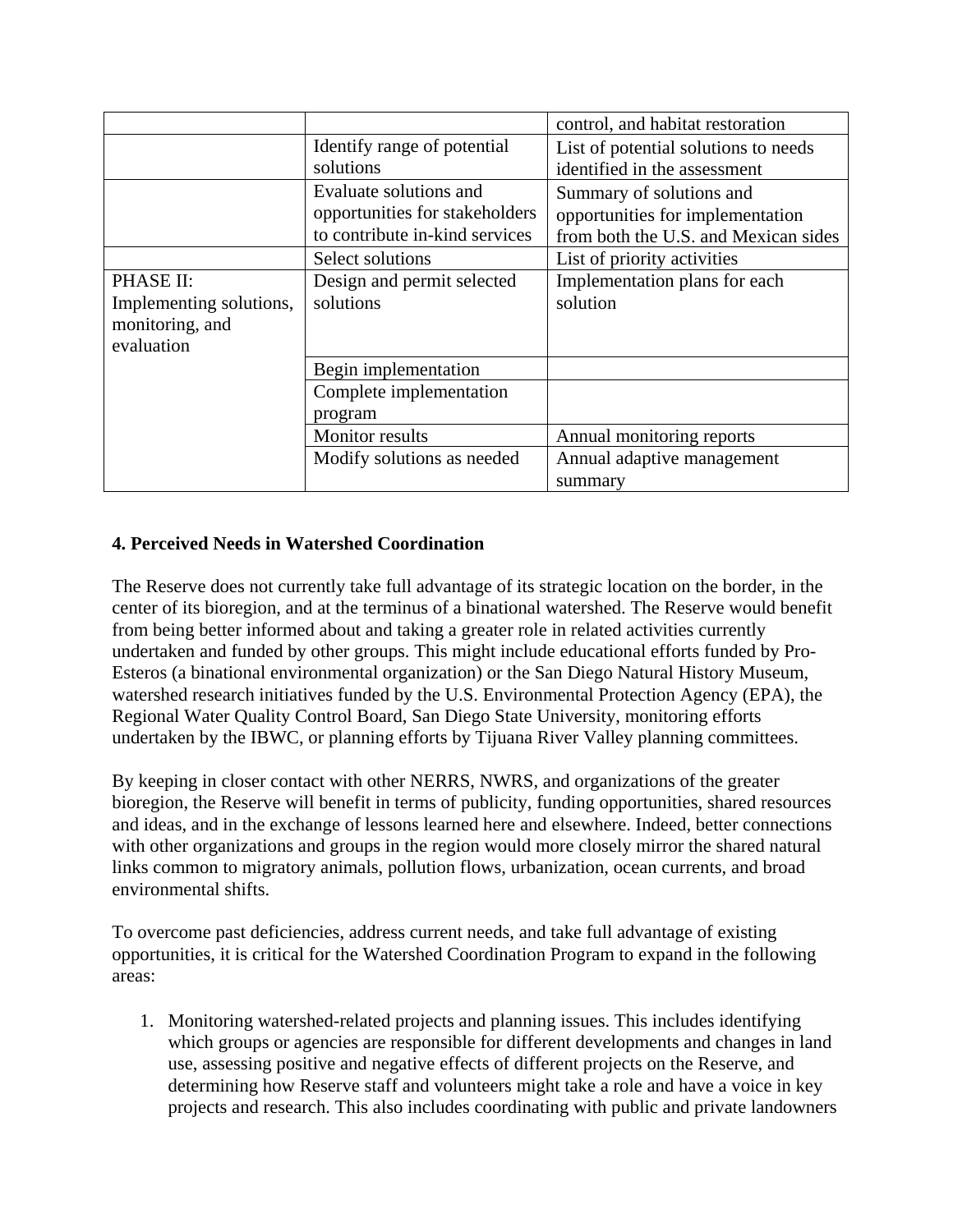in the Tijuana River Valley in order to enhance project effectiveness and foster cooperative efforts in the south end of the Reserve.

- 2. Compiling and updating relevant research data that connects Reserve health to the watershed and then making this data accessible to staff, researchers, and project leaders. This would include updating the 1986 GIS database of the Reserve, collecting relevant watershed data from Mexican agencies, compiling water quality data from various sources, and utilizing NOAA-funded researchers to address information gaps.
- 3. Sharing information on erosion/sediment issues. This includes collecting information on the erosion/sediment process, forming connections with potential partners in Mexico and in the Border Patrol, and formulating an action plan, project proposals, and funding options for restoration work and sediment prevention.
- 4. Tackling pollution issues. The program could establish and publicize the negative effects on the Tijuana River Estuary of sewage, industrial waste, street runoff and trash. It also could investigate where effort, education, public information meetings, and future funding might be most effectively applied, and then formulate project proposals and funding options for research, clean-up, restoration, and prevention.
- 5. Assessing immigration issues. Continue to work with Border Patrol and other interests north and south of the border on how best to avoid negative effects on natural resources associated with undocumented immigrants and Border Patrol activities. The nature and location of impacts from immigration in the Tijuana River Valley have changed in recent years. As a result, the impacts caused by immigrants crossing through and damaging critical wetland habitat have diminished. However, immigration *to Tijuana* from other parts of Mexico, or from other countries, is still a problem for the Reserve. Squatters' villages, all lacking sewage service, continue to expand on the eroding hillsides of Tijuana Watershed canyons. They present a challenge for the Reserve in terms of erosion/sedimentation, water quality concerns, and trash washed down with rain runoff. Better coordination with Mexican agencies on Goat Canyon and future projects will enable the Reserve to take positive steps toward confronting this situation.
- 6. Focusing on the bioregion. Expand research and form connections with others involved in natural resource management, other ecological reserves, and regional preservation agreements.

To expand this program, additional funding is needed. It also requires better coordination, awareness, and efficient use of resources. Beyond available funding from the operating agencies and from NOAA, possible funding sources to carry out elements of the Watershed Coordination Plan are the EPA, Border 21, Commission on Environmental Cooperation (CEC), Border Environment Cooperation Commission (BECC), Border Patrol, the Port District, California Department of Education, Cal Trans, State Parks Foundation, State Coastal Conservancy, and private foundations.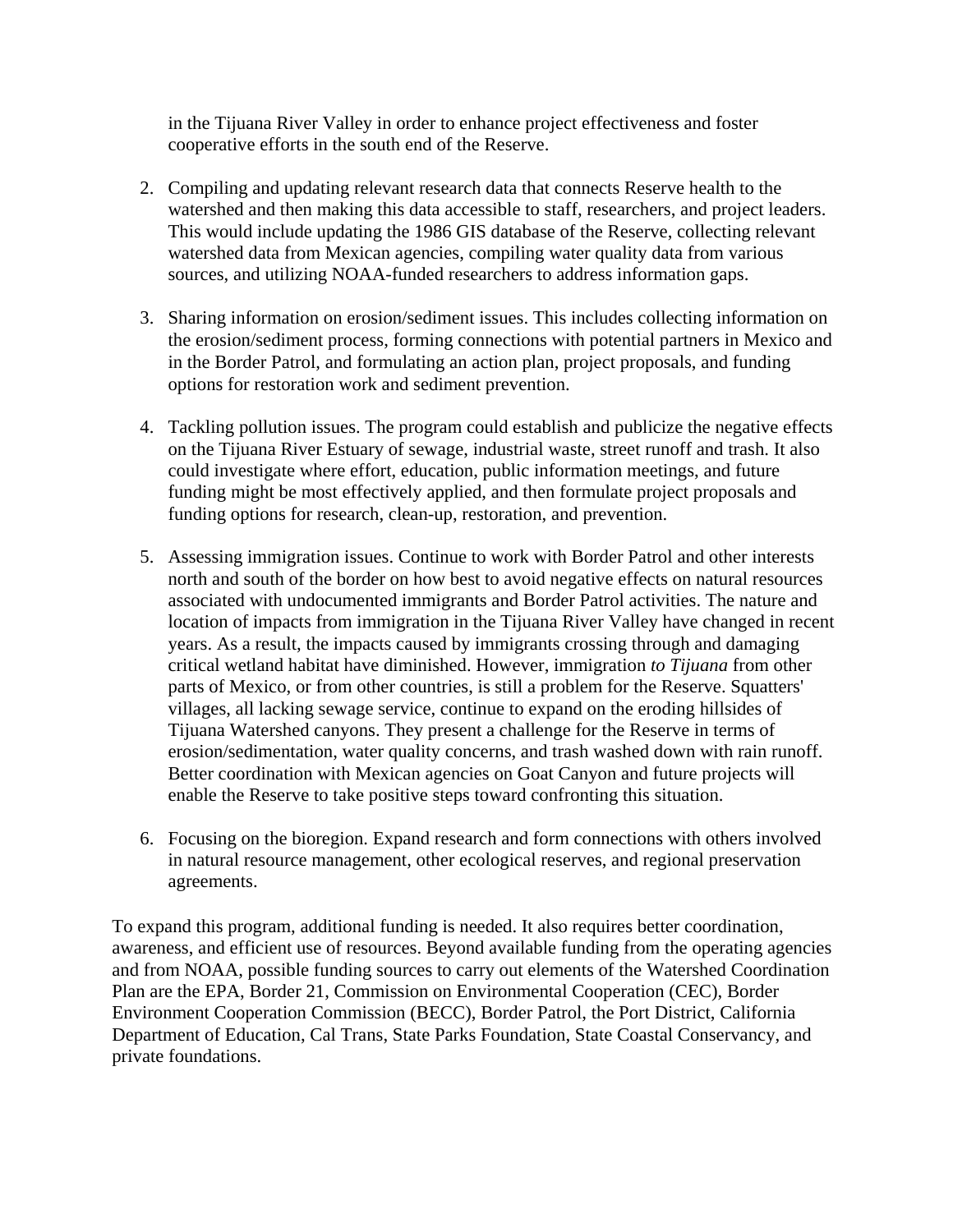# **V. PLAN OF ACTION**

# **Goal 1. Coordinate with watershed stakeholders, agencies, institutions, and representatives to facilitate the Goat Canyon Management Plan and future watershed projects.**

Objective 1a: Target priority problems within Goat Canyon and the Reserve affected by activities in the watershed.

Tasks:

- Using existing data sources, prepare maps of baseline geomorphic, hydrologic, biologic, and land-use data. Prepare additional graphic materials to assist in illustrating watershed conditions, problem areas, and alternative treatment approaches.
- Assemble a list of problematic issues -- including erosion/sediment, pollution, and trash -- and their respective potential watershed-based causes, including both physical and social parameters. Identify existing sources for this information (GIS, SDSU and PERL data, Coastal Conservancy, consultant reports, etc.).

Objective 1b: Identify the potential sources of Goat Canyon and Reserve impacts and begin working with U.S. and Mexican watershed stakeholders, agencies, and institutions positioned to help create solutions.

Tasks:

- Conduct meetings with stakeholders to develop agreements on project parameters, goals and objectives, and specific project recommendations. Identified stakeholders include U.S. and Mexican local and binational government officials, environmental and education organizations, and Tijuana Valley recreational advocates. A minimum of two meetings will be binational with English/Spanish translation.
- Review existing technical data, analyze discrete problems, and make recommendations for alternative project components and conceptual construction designs.
- Encourage estuary visits and meetings with stakeholders and key watershed players to begin discussing relevant issues. Encourage new (binational) research on these issues.

Objective 1c: Formally establish connections with relevant stakeholders, agencies, and institutions and allow for their representation and collaboration in Goat Canyon and other Reserve projects. Encourage their interest in the shared watershed and in the Reserve as a resource to all.

Tasks:

• Convene a joint planning meeting with the U.S. EPA Border Environmental Program and the San Diego Regional Water Quality Control Board to take stock of current initiatives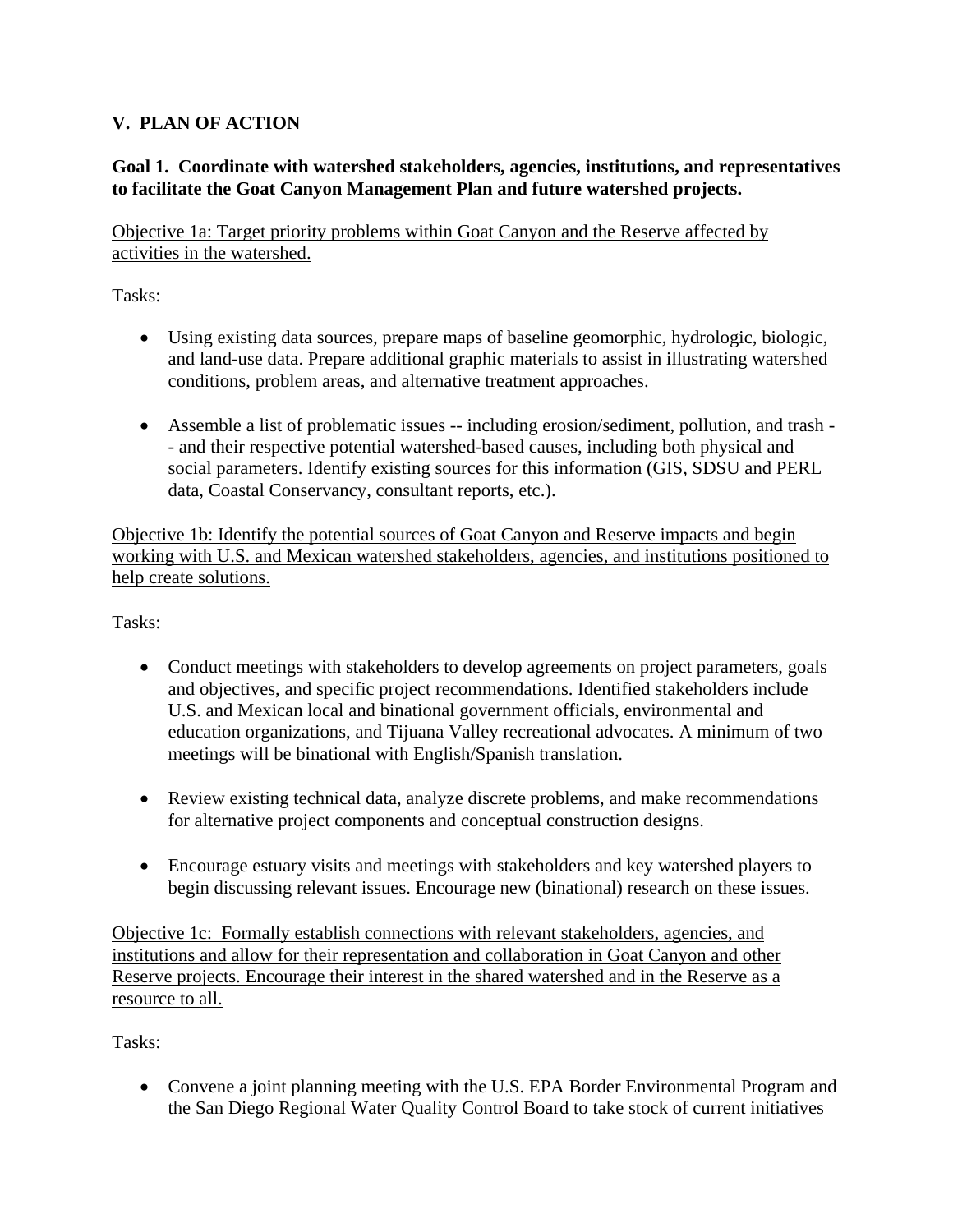and opportunities for collaboration.

- Assemble a roster of stakeholders concerned with binational aspects of the watershed.
- Offer the Reserve as a research and public education resource to watershed-wide user groups.
- Establish regular communication, via newsletter, e-mail, or other means, with watershed stakeholders, institutions, and agencies. Keep these contacts informed of activities and request their input and cooperation.

# Objective 1d: Issue a report addressing Goat Canyon problems identified by stakeholders.

Task:

• Prepare a final report with recommended solutions and designs to counter problems stakeholders identified at Goat Canyon. Include unit cost estimates for constructed works in the Report. Preparation will include coordinated review and consultation among stakeholders.

# **Goal 2. Co-develop and support programs dedicated to understanding the upstream and downstream interactions.**

Objective 2a: Work cooperatively to eliminate or ameliorate the detrimental effects of those interactions on the Goat Canyon sub-watershed, the Tijuana River Watershed, and the estuary.

Tasks:

- Identify research projects underway; communicate with project leaders; offer support and collaboration; express the needs of the Tijuana River Estuary as it relates to the project; create a database of projects and make the data readily available.
- Pursue and implement cooperative projects with watershed stakeholders/residents to address the most pressing issues, among them sediment loads in Goat Canyon.
- Support companion projects in Mexico which might improve the Canyon de los Laureles environment.

Objective 2b: Apply integrated solutions that make use of the expertise and authority of multiple agencies and organizations.

Task:

• Actively seek out project partners and funding options; take advantage of stakeholder expertise and authority.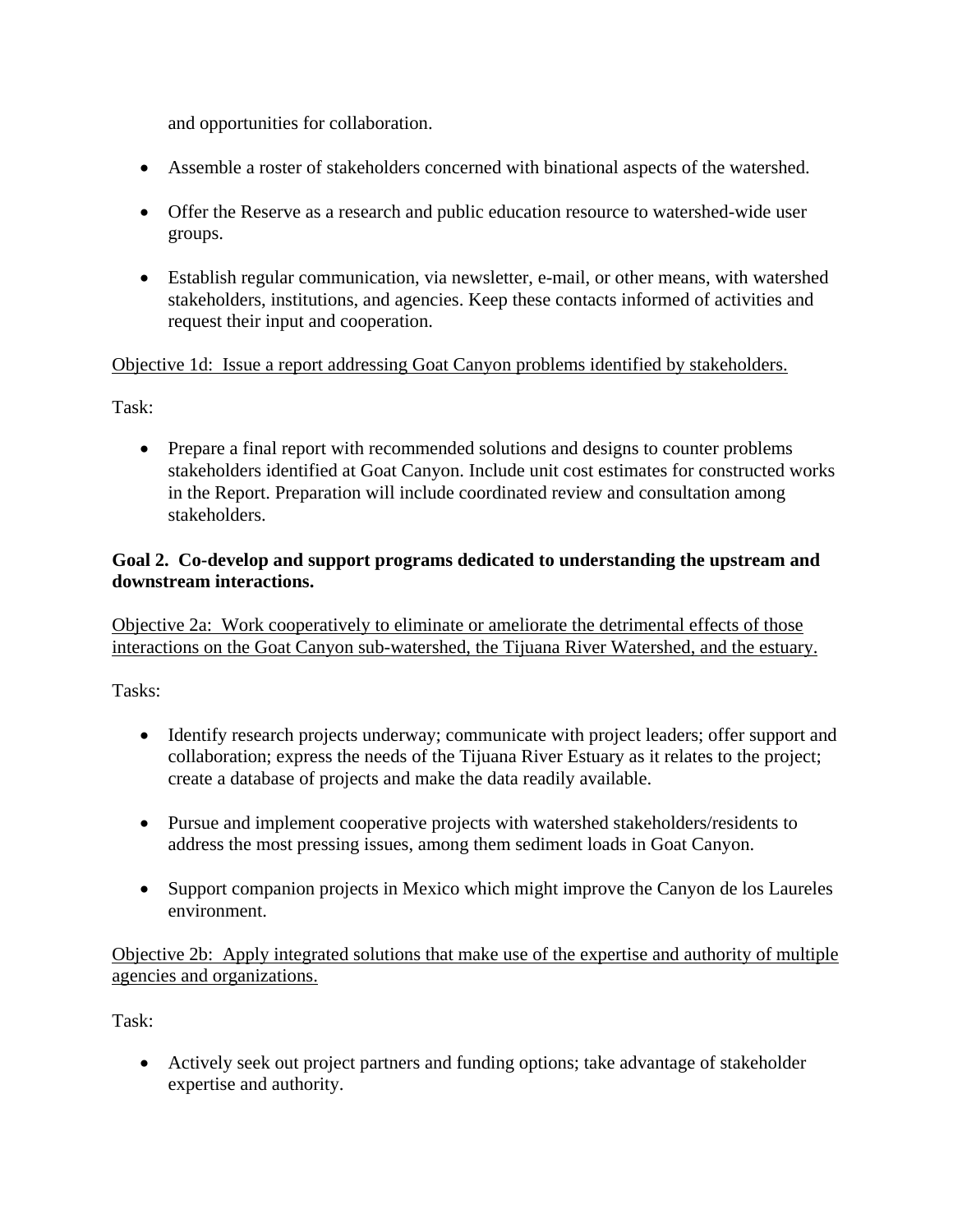# **Goal 3. Measure the success of projects and intervention through strategic cooperative monitoring and assessment.**

Tasks:

- Characterize existing monitoring carried out by U.S. EPA, San Diego Regional Water Quality Control Board, and other agencies.
- Develop monitoring methodology/plans.
- Collaborate with monitoring/research organizations to carry out plans and assess intervention effectiveness.
- Make use of the expertise and authority of agencies and organizations to accomplish this goal.

#### **Goal 4. Use and expand the education program developed at the Reserve to educate the general public and decision-makers on the U.S. and Mexican sides in an effort to gain support for future restoration efforts in Goat Canyon and other areas of the Reserve.**

Objective 4a: Encourage binational support among decision-makers for sustaining healthy coastal resources.

Tasks:

- Use the unique natural setting of the Tijuana River Estuary as a focal point for public education days (Watershed Day, etc.), school science projects, research exchange programs, public meetings, and events that involve the local community. Use the education program as a building block for these events.
- Encourage watershed stakeholders, U.S. and Mexican agency representatives, and decision-makers to visit and use the Reserve.
- Seek out opportunities to demonstrate the value and uniqueness of this local resource through public presentations, traveling exhibits, and other offerings.

# **Goal 5. Establish closer linkages with sister National Estuarine Research Reserves, National Wildlife Refuges and other ecological reserves, particularly within our bioregion (Point Conception to San Quintin).**

Objective 5a: Establish greater exchange of information and methodology between Tijuana River NERR and counterpart agencies.

Tasks:

• Establish and improve personal contacts and regular communication with other Refuges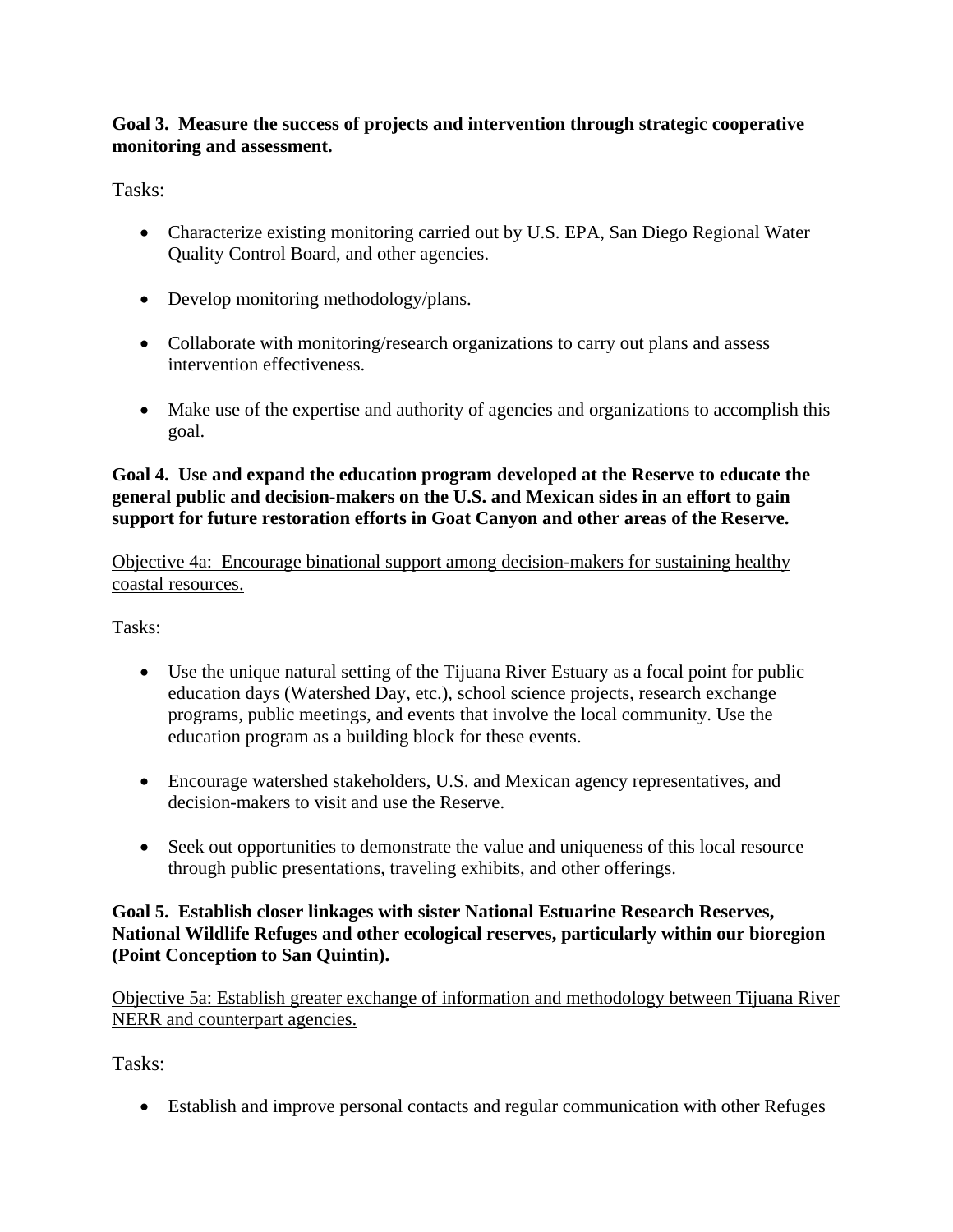and Reserves, placing particular emphasis on the Elkhorn Slough NERR and the Channel Islands Marine Sanctuary.

• Develop mechanisms to share ideas and information (on-line, newsletters, monthly conference calls, annual visits, etc.).

Objective 5b: Implement projects designed and developed by Tijuana River NERR and counterpart agencies

Tasks:

- Work jointly on projects that enhance communication and interaction.
- Investigate and cooperate on bioregional projects as needs dictate (bird monitoring, water quality, etc.).

## **Goal 6. Maximize protection offered to the Reserve through national and international ecological and coastal special-area designation programs.**

Tasks:

- Use the watershed coordinator to explore the costs and benefits of these options, such as "RAMSAR" and "Man and the Biosphere."
- Procure other staff time or volunteer time to explore these options.
- Move forward on the certification process, if advisable.

#### **Goal 7. Adequately fund and staff the watershed/binational coordination program.**

- Investigate sources of funding and secure funds.
- Investigate and propose funding levels needed for staff to carry out these tasks on a fulltime basis.
- Investigate use of NGO staff or volunteers to help achieve the goals outlined in this chapter.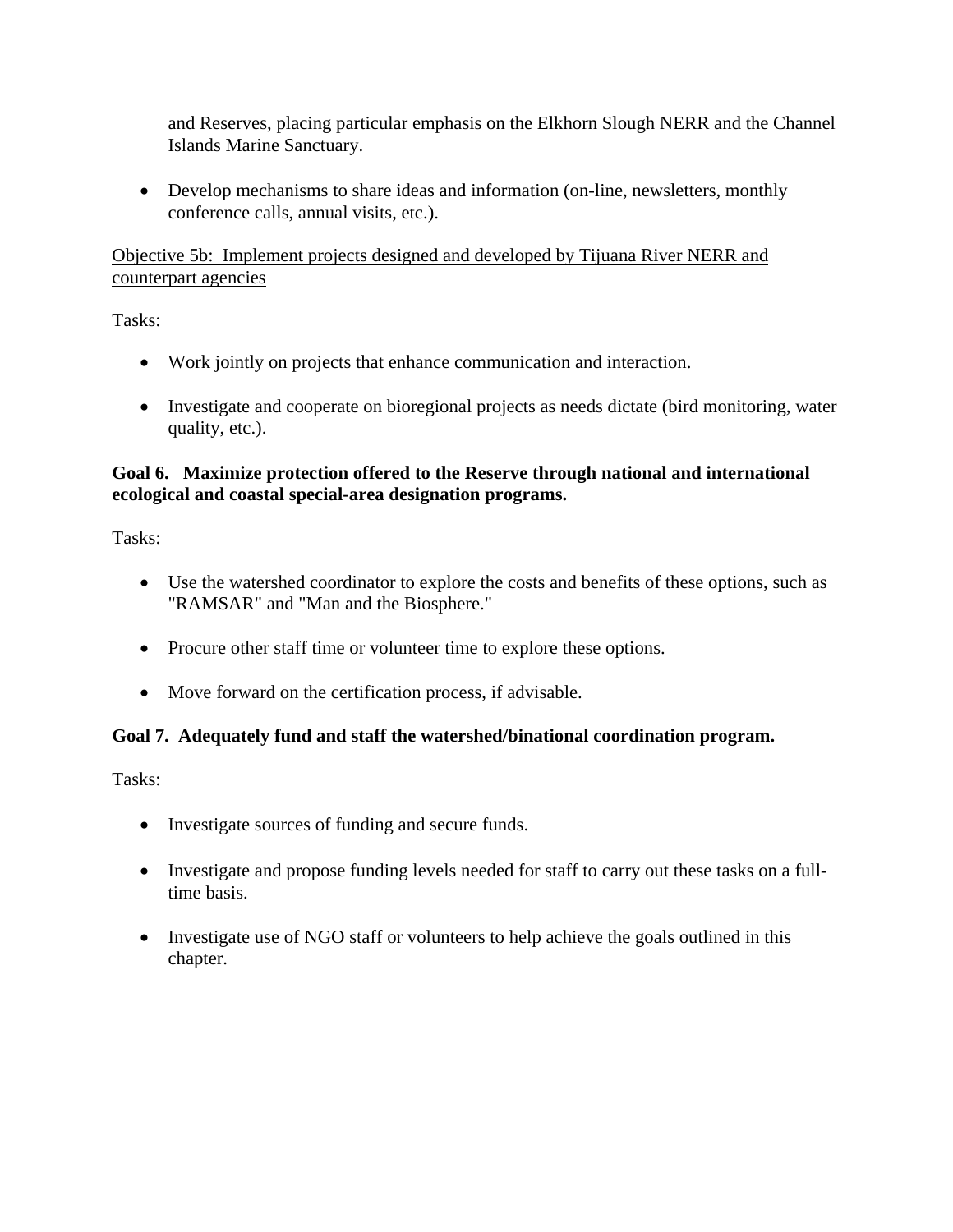# LISTING OF APPENDICES

| <b>APPENDIX I</b>  | Compatibility Determinations - Tijuana Slough NWR                                                                       |
|--------------------|-------------------------------------------------------------------------------------------------------------------------|
| <b>APPENDIX 2</b>  | List of Refuge Operating Needs System (RONS) Projects for Tijuana<br>Slough NWR                                         |
| <b>APPENDIX 3</b>  | Tijuana River NERR/Tijuana Slough NWR Comprehensive Management<br>Plan: Step-down Management Plans - Tijuana Slough NWR |
| <b>APPENDIX 4</b>  | Species Listed as Endangered or Threatened for Tijuana Slough NWR                                                       |
| <b>APPENDIX 5</b>  | Bird List for the Tijuana River NERR                                                                                    |
| <b>APPENDIX 6</b>  | Letter of Agreement Between the Operating Agencies of Tijuana River<br><b>NERR</b>                                      |
| <b>APPENDIX7</b>   | Listing of Educational Program Themes                                                                                   |
| <b>APPENDIX 8</b>  | Description of Typical School Field Trips to the Estuary                                                                |
| <b>APPENDIX 9</b>  | <b>Educational Curriculum Guidelines</b>                                                                                |
| <b>APPENDIX 10</b> | Partial List of Ecological Publications                                                                                 |
| <b>APPENDIX 11</b> | List of Thesis Completed in the Biology Department at San Diego State<br>University                                     |
| <b>APPENDIX 12</b> | Equestrian Trail Use Memorandum of Understanding                                                                        |
| <b>APPENDIX 13</b> | <b>TRNERR Land Status Within the Reserve Boundary</b>                                                                   |
| <b>APPENDIX 14</b> | References                                                                                                              |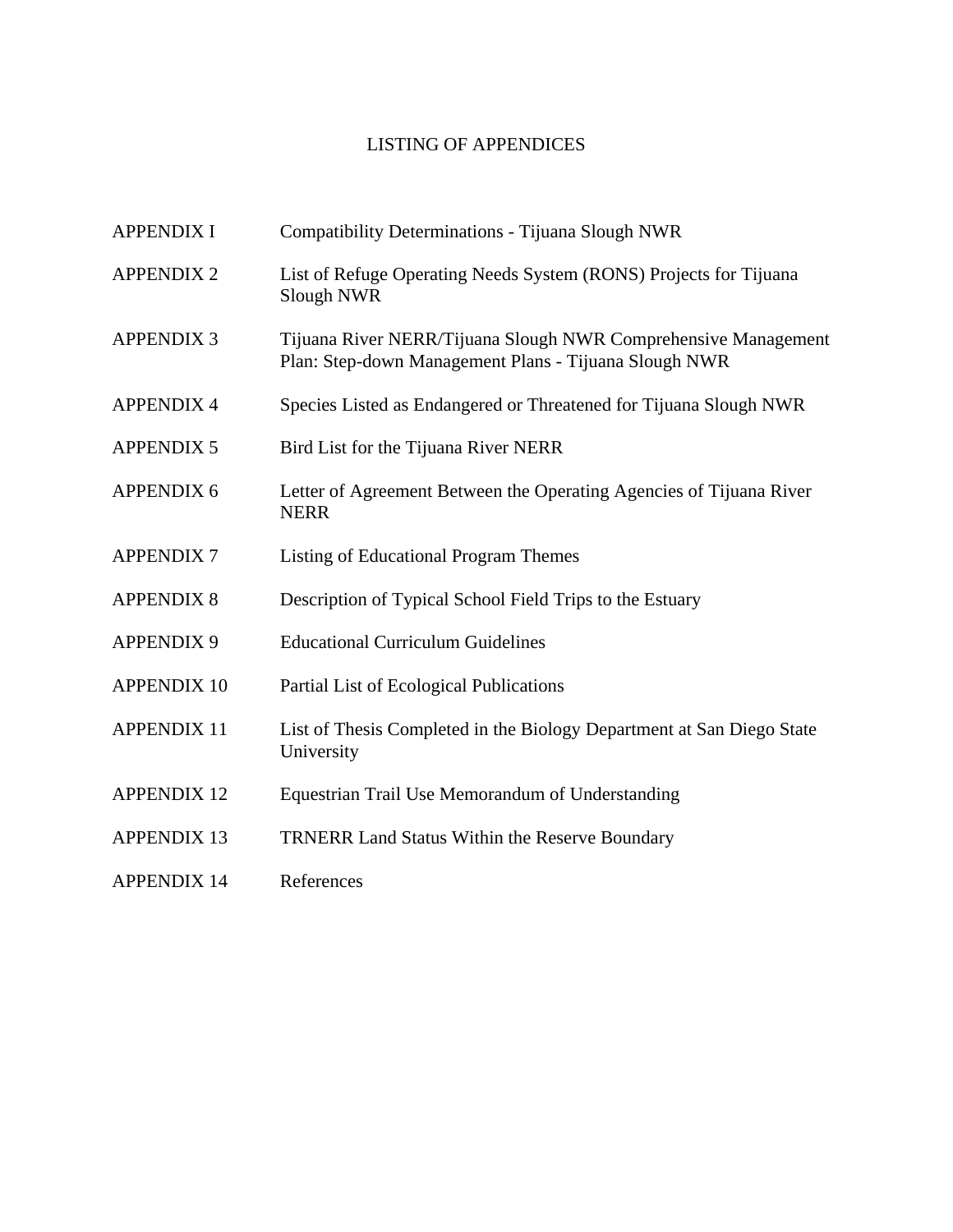#### **APPENDIX 1**

#### **Compatibility Determinations - Tijuana Slough NWR**

The National Wildlife Refuge (NWR) System is a primary-use federal land system. No secondary uses of a Refuge may be allowed unless they are determined to be compatible with the primary wildlife conservation purpose for which the refuge was established. Secondary uses may include recreation, commercial activities, rights-of-way, and research. These types of uses are all discretionary. Before they are authorized, they must be found compatible. For recreational uses, the Refuge Manager must also determine that sufficient funds and staff resources are available to implement programs. Public safety and interference with other authorized uses are reasons that some uses compatible with refuge purposes may not be authorized on an NWR.

Compatible secondary uses of refuge are uses that either promote and enhance, or at least do not materially interfere with the purpose(s) for which the refuge was established. The U.S. Fish and Wildlife Service (FWS) must also have sufficient jurisdiction over NWR lands to exercise the compatibility rule.

Tijuana Slough NWR was established in 1980 under authority of the Endangered Species Act of 1973. The refuge was established specifically to protect habitat for and enhance recovery of the endangered light-footed clapper rail. The official purpose of the refuge is "... to conserve (A) fish or wildlife which are listed as endangered species or threatened species ... or (B) plants..." That is the purpose against which proposed secondary uses are tested during a compatibility determination.

On FWS fee-title land of Tijuana Slough NWR, FWS has full jurisdiction. On NWR lands operated under the 1984 Memorandum of Understanding (MOU) with the U.S. Navy and on state tidelands operated as part of the NWR under the 1980 Lease No. PRC 5938.9 of the California State Lands Commission, FWS exercises jurisdiction only as specified in the MOU and Lease, and does not have complete jurisdiction over all secondary uses.

The following secondary uses of Tijuana Slough NWR have been determined to be compatible with the purpose(s) of the refuge, as qualified in the individual compatibility determinations.

- Environmental Education: found compatible in Compatibility Determination and Environmental Action Memorandum of September 1, 1994.
- Pest Management (including removal of exotic vegetation and mosquito control): found compatible in Compatibility Determination and Environmental Action Memorandum of September 21, 1994.
- Research (including population monitoring and surveys): found compatible in Compatibility Determination and Environmental Action Memorandum of September 1,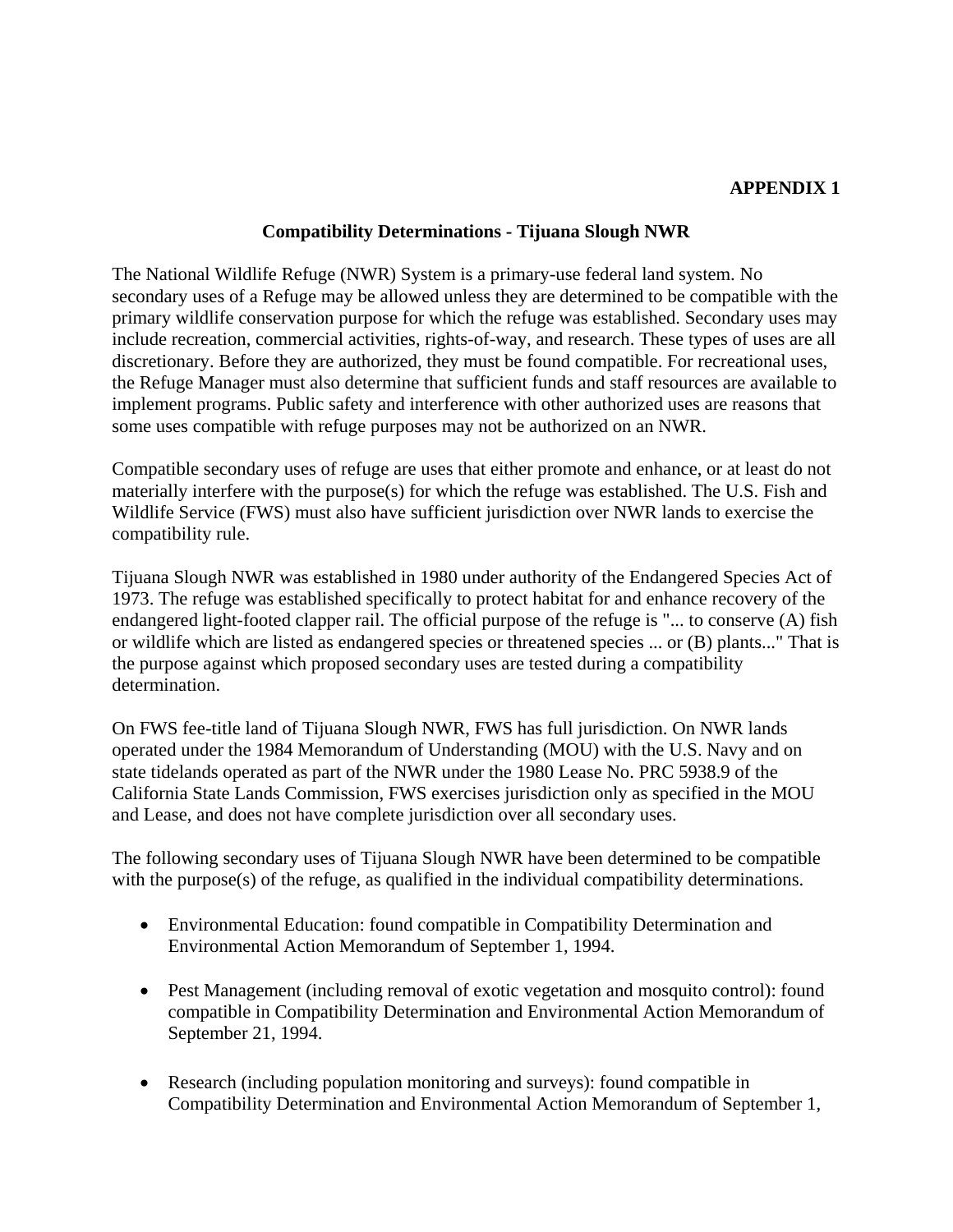1994. (Note: Individual research proposals may be subject to additional compatibility determination.)

- Boating (non-motorized): found compatible in Compatibility Determination and Environmental Action Memorandum of September 1, 1994.
- Wildlife Observation and Photography: Compatibility Determination in preparation.
- Wildlife Interpretation: Compatibility Determination in preparation.
- Foot, bicycle and equestrian trails: Compatibility Determination in preparation.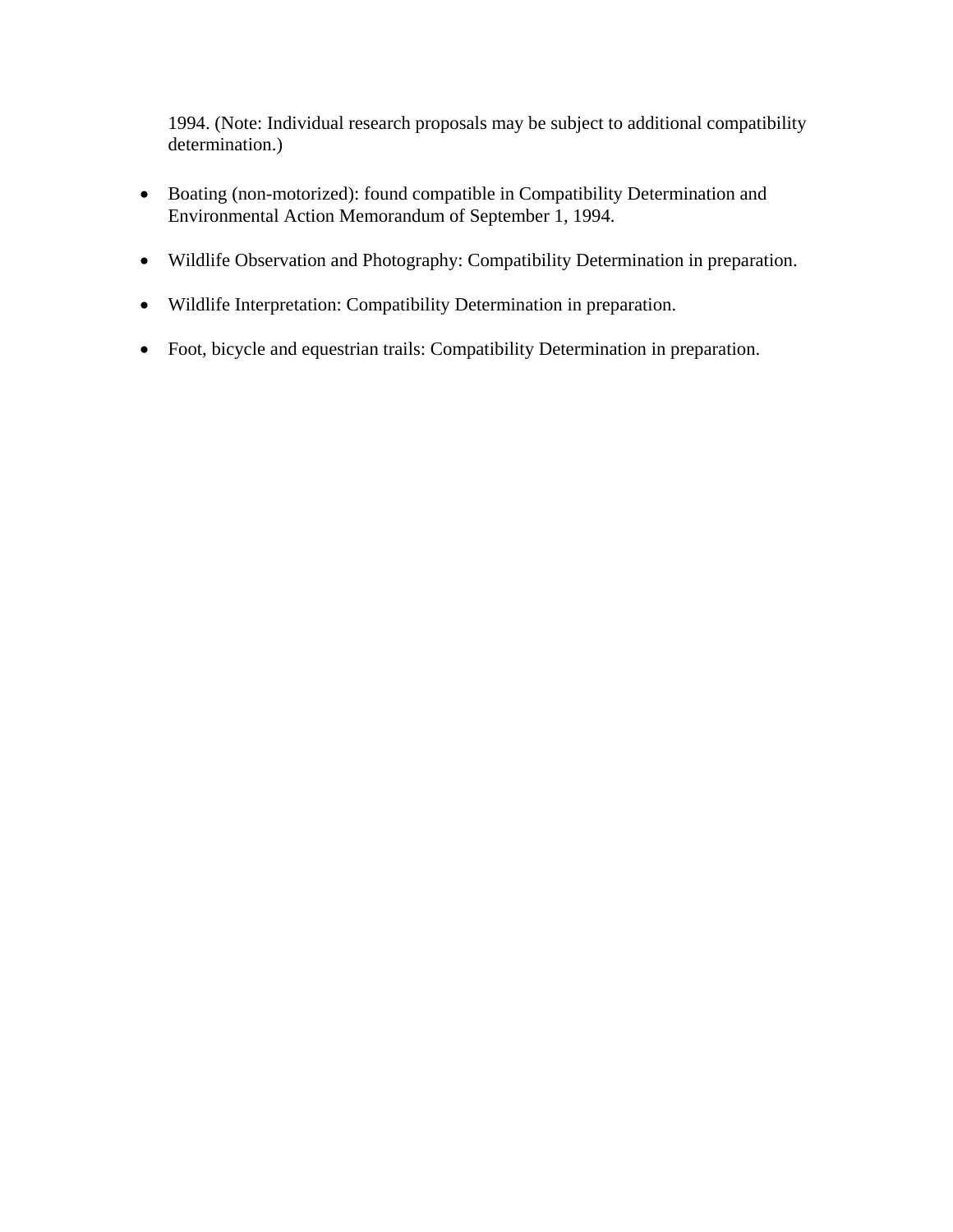# **APPENDIX 2**

# **List of Refuge Operating Needs System (RONS) Projects for Tijuana Slough NWR**

| RONS Proj. No. | <b>Project Description</b>           | <b>CMP</b> Location    |
|----------------|--------------------------------------|------------------------|
| 11681-97001    | Visitor Services: "Trekking the      | Chapter 7, Table 4.2   |
|                | Refuge" Environmental                |                        |
|                | Education Program (1.0 FTE).         |                        |
| 11681-97002    | <b>Visitor Services: Construct</b>   | Chapters 7,9 Table 4.2 |
|                | <b>Visitor Center additions</b>      |                        |
|                | $(1.0$ FTE).                         |                        |
| 11681-97005    | <b>Visitor Services: Construct</b>   | Chapter 9              |
|                | amphitheater/observation deck        |                        |
|                | (no new staff requirements).         |                        |
| 11681-97006    | Visitor Services: Publish walker's   | Chapter 7              |
|                | guide and bird list; provide         |                        |
|                | "Songbird Blues" Env. Educ. text     |                        |
|                | for children (no new staff           |                        |
|                | requirements).                       |                        |
| 11681-97008    | Visitor Services: acquire, post      | Chapters 5,7,9         |
|                | new (bilingual) interpretive and     |                        |
|                | regulatory signs (no new staff       |                        |
|                | requirements).                       |                        |
| 11681-98001    | Law Enforcement: protect rare        | Chapter 5, Table 4.2   |
|                | species/habitats (0.5 FTE).          |                        |
| 11681-98002    | Wetland Restoration: inventory,      | Chapter 5              |
|                | enhance and restore vernal pools     |                        |
|                | on refuge (no new staff              |                        |
|                | requirements).                       |                        |
| 11681-98003    | Predator & Exotic Control:           | Chapter 5 Table 4.2    |
|                | control feral cats, remove           |                        |
|                | invasive exotic vegetation,          |                        |
|                | predator management (0.5             |                        |
|                | FTE).                                |                        |
| 11681-98005    | Contaminant Investigation and        | Chapter 5              |
|                | clean-up. Characterize and           |                        |
|                | clean up old landfills on refuge     |                        |
|                | (no new staff requirements).         |                        |
| 11681-98XXX    | Resource Protection: Clean up        | Chapter 5, Table 4.2   |
|                | trash and install protective boom    |                        |
|                | on Oneonta Slough to reduce          |                        |
|                | water-borne trash (0.5 FTE).         |                        |
| 11681-98XXX    | <b>Visitor Services: Create NWRS</b> | Chapter 7              |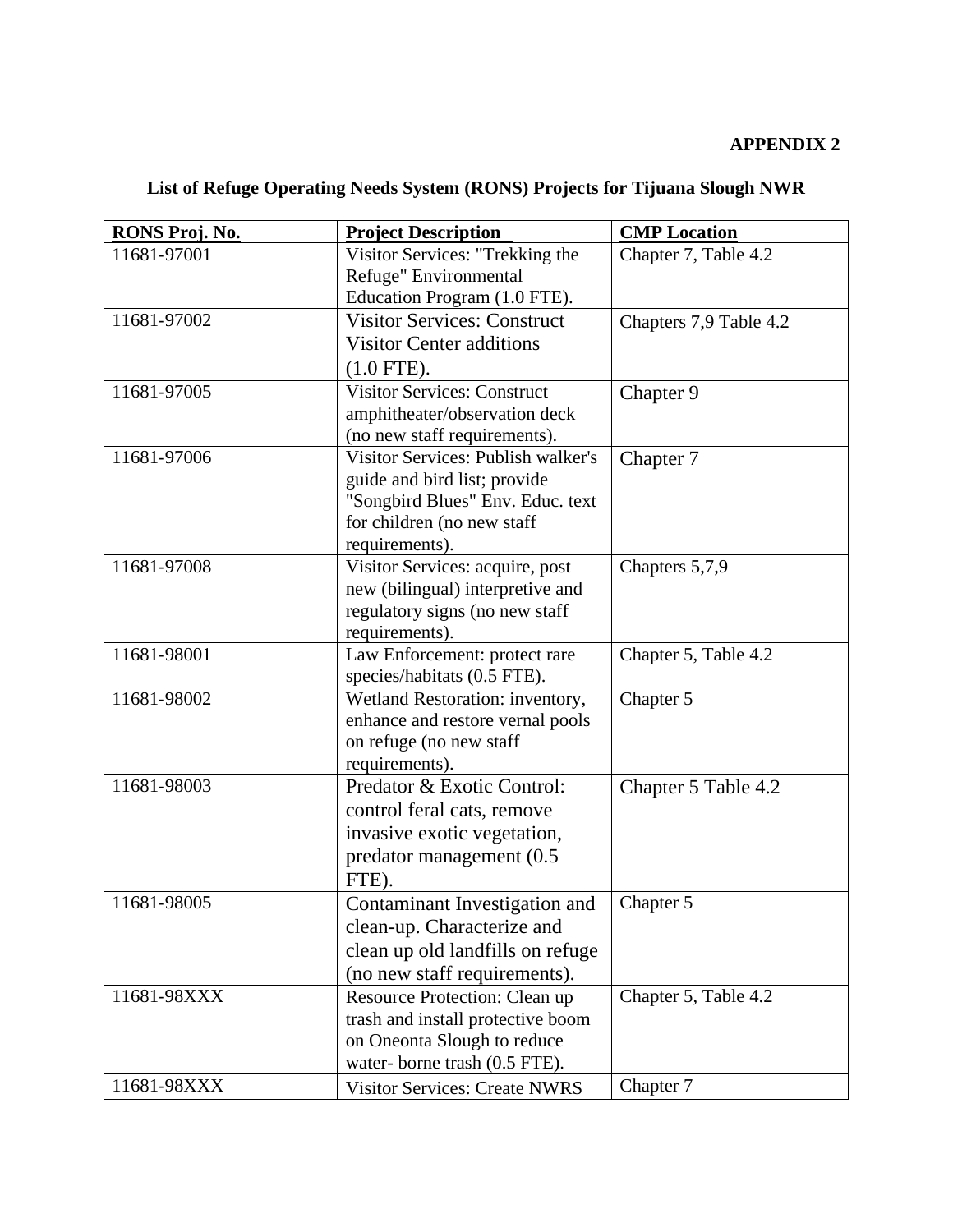|             | interpretive displays for TRNERR<br>Visitor Center (no new staff).                                               |           |
|-------------|------------------------------------------------------------------------------------------------------------------|-----------|
| 11681-98XXX | Visitor Services: Build an<br>accessible wildlife observation<br>and photography blind on Tijuana<br>Slough NWR. | Chapter 8 |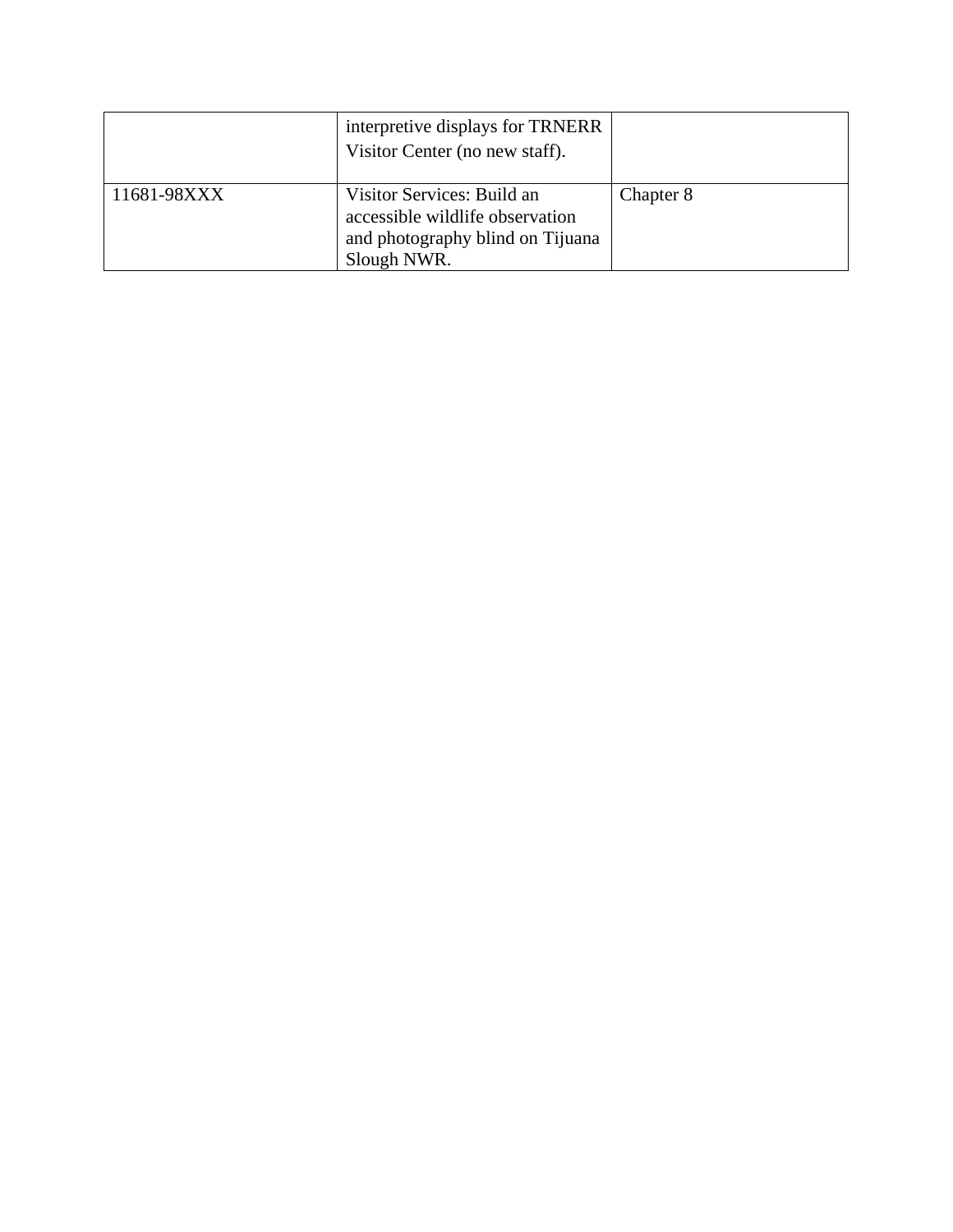# **Tijuana River NERR/Tijuana Slough NWR Comprehensive Management Plan Step-down Management Plans - Tijuana Slough NWR**

The following Step-down Management Plans are needed and will be prepared to support this Comprehensive Management Plan in accordance with FWS Policy (602 FW 3.1).

| <b>Step-down Management Plan Title</b>                                                                                             | <b>Completion Date</b> |
|------------------------------------------------------------------------------------------------------------------------------------|------------------------|
| Occupational Safety and Health*<br><b>Safety Program</b><br><b>Hazard Communications Program</b><br>Occupational Health            | 6/30/99                |
| Public Use <sup>**</sup><br>Sign Program<br>Volunteer Program<br><b>Interpretation Program</b>                                     | 9/30/99                |
| Law Enforcement Program*                                                                                                           | 6/30/99                |
| Fire Management Program*                                                                                                           | 3/31/99                |
| Populations Management <sup>**</sup><br>Wildlife Inventory Program<br><b>Predator Management</b><br>Disease Prevention and Control | 9/30/99                |

\* Indicates Plan that will be prepared as a Complex-wide plan for San Diego NWR Complex

\*\* Indicates a plan that will be prepared specifically for Tijuana Slough NWR

 $\overline{a}$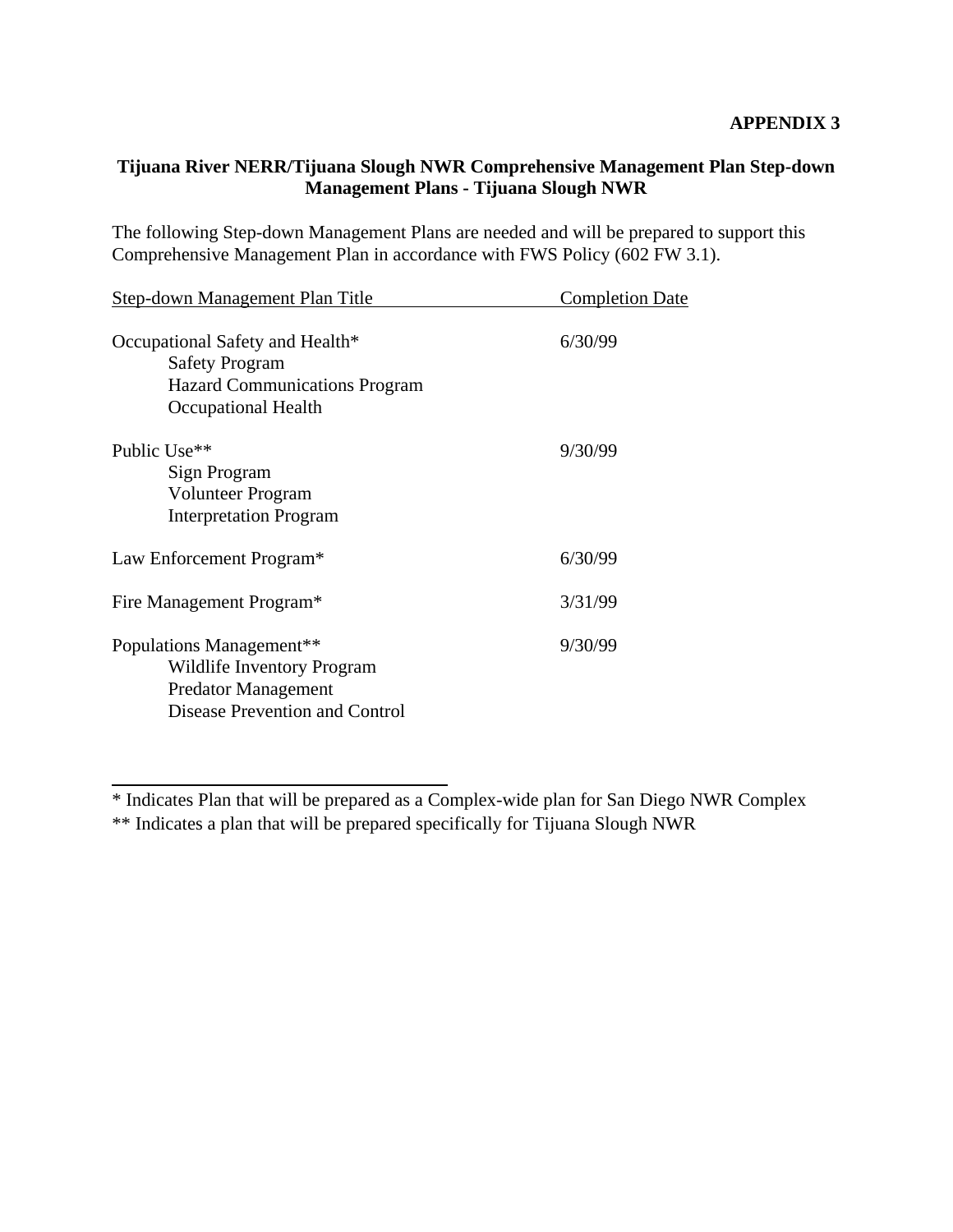#### **APPENDIX 4**

# **Species Listed as Endangered or Threatened For Tijuana Slough NWR**

# **As of November 1997**

| <b>Common Name</b>                           | <b>Scientific Name</b>                              | <b>Status</b> |
|----------------------------------------------|-----------------------------------------------------|---------------|
| <b>BIRDS</b>                                 |                                                     |               |
| American Peregrine falcon                    | Falco peregrinus anatum                             | E             |
| Brown pelican                                | Pelecanus occidentalis                              | Ε             |
| California least tern                        | <i>Sterna antillarum</i> (=albifrons) <i>browni</i> | E             |
| Least Bell's vireo                           | Vireo bellii pusillus                               | E             |
| Light-footed clapper rail                    | Rallus longirostris levipes                         | E             |
| Western snowy plover<br>(coastal population) | Charadrius alexandrinus nivosus                     | T             |
| Southwestern willow flycatcher               | Empidonax traillii extimus                          | E             |
| Belding's savannah sparrow                   | Passerculus sandwichensis beldingi                  | $T^*$         |

# **PLANTS**

| Salt marsh bird's-beak | Cordylanthus maritimus ssp. maritimus E |  |
|------------------------|-----------------------------------------|--|
|                        |                                         |  |

\* Indicates California state listing. All others are federal designations.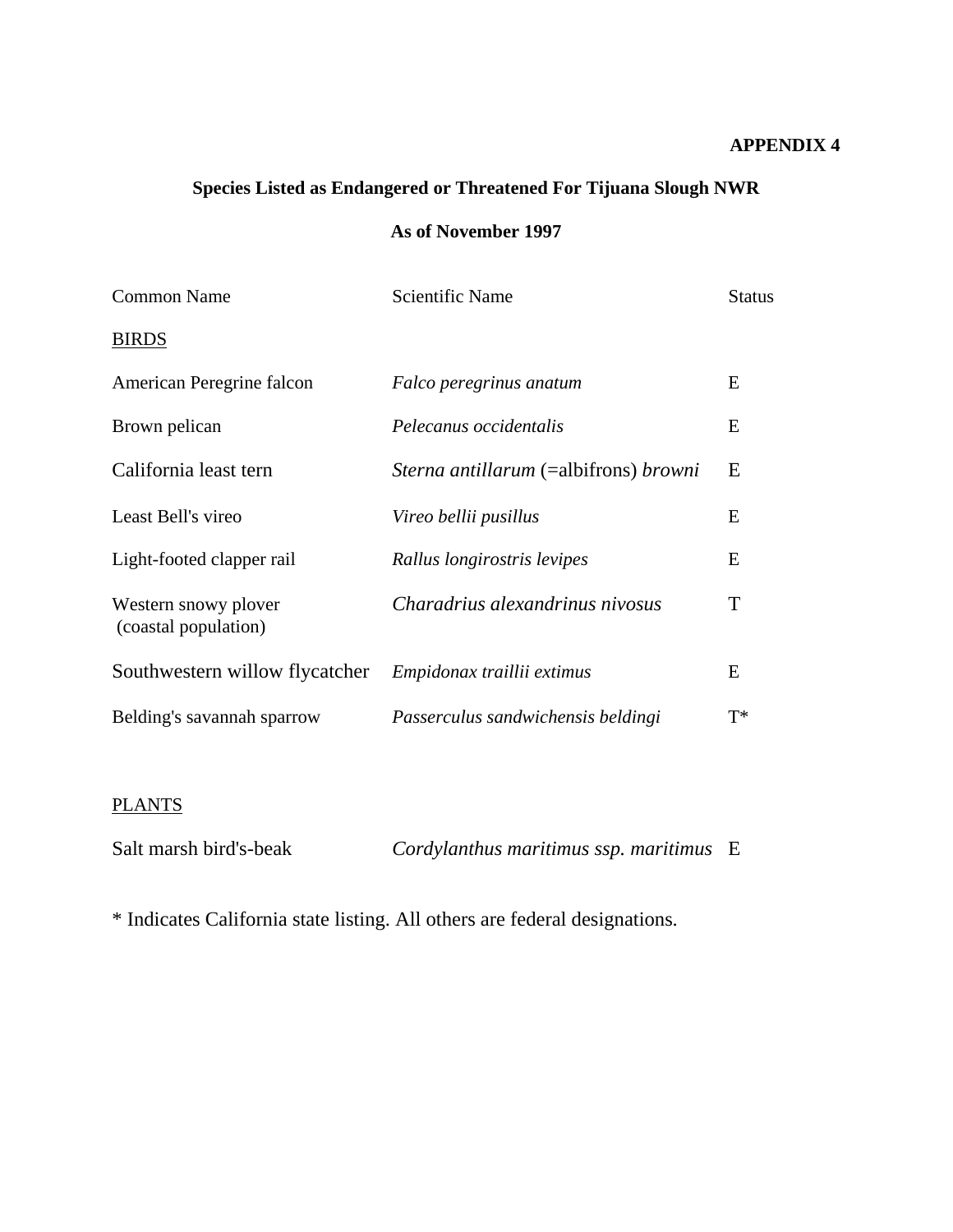# **Bird List for the Tijuana River NERR**

For nearly 40 years, the Tijuana River estuary and valley have been a magnet for birds and birders. This list intends to cover these areas, as well as the adjacent communities of Imperial Beach and Nestor to the north, Spooner Mesa to the south, and the ocean visible from shore to the west. This list does not include any part of San Diego Bay, or the salt works at its southern end.

The Tijuana River valley has experienced enormous changes in its habitats over the decades. Many species of birds have appeared and disappeared with these changes. Much of the data on birds in the Tijuana River reflects past conditions -- more extensive agriculture, different crops, fewer trees, and flooded swamps. Current conditions (1997) are so new that the status of many species under them is unclear. Some species that once occurred frequently are now rare or absent. With the drying of the ponds along Dairy Mart Road, many water birds that nested for a few years can do so no longer. Therefore, the status by season on this list is, for many species, an estimate based on their response to current conditions, even though it encompasses all species ever recorded there.

#### KEY:

C: Common. Species seen on nearly every visit at the proper season, usually in good numbers  $(>10$  per day).

U: Uncommon. Species seen on most visits at the proper season, usually in small numbers (<10 per day).

O: Occassional. Species not seen on most visits, even at the proper season, but small numbers can be expected nearly every year with repeated searching.

R: Rare. Species seen only sporadically, not annually; as few as on record.

\*: Species breeds or probably breeds regularly.

(\*): Species breeds sporadically or bred formerly. The current breeding status of many species is uncertain, requiring ongoing surveys.

*Note: The bird list is currently not available in the electronic version of the 2000 Comprehensive Management Plan*.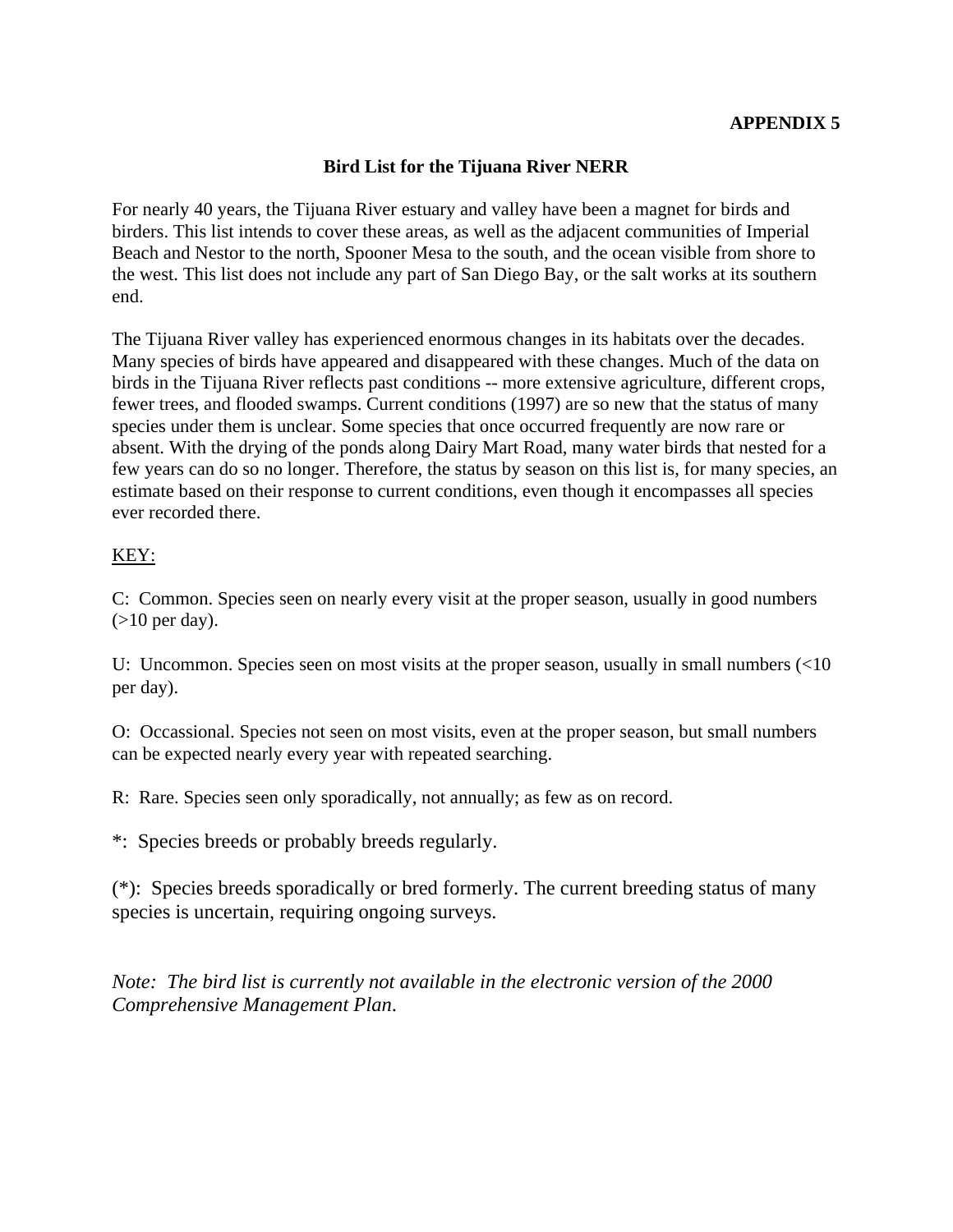#### **APPENDIX 6**

# **Letter of Agreement**

# **United States Fish and Wildlife Service And California State Parks Regading the management of the Tijuana River National Estuarine Research Reserve**

*Note: this letter is currently not available on the electronic version of the 2000 Comprehensive Management Plan.*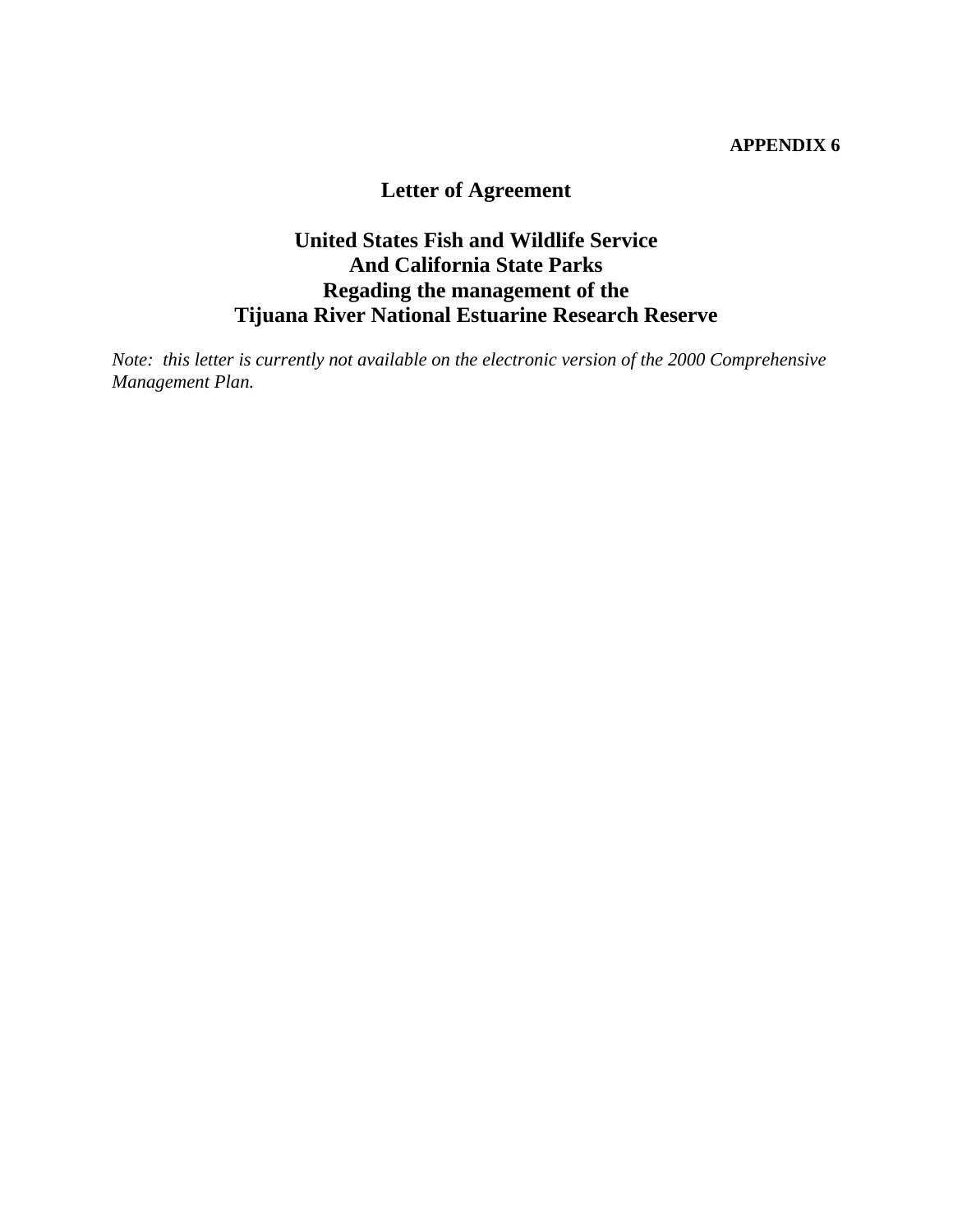## **APPENDIX 7**

#### **Listing of Educational Program Themes**

#### **1. Wetlands and Water**

The Reserve seeks to provide visitors with an understanding of the role wetlands and water play in an estuary. This theme includes the following concepts and principles:

- An estuary is where a river meets the sea and is a highly productive habitat. Estuaries are affected in multiple ways by the ocean tides and tidal flushing.
- Estuarine wetlands function to filter out toxics from the water, provide flood control and water storage, and are a nursery, feeding area, and breeding area, for many bird and fish species.
- The type and quality of water defines the habitats that exist in a wetland. Types of water include salty, brackish, or fresh.
- The wetland's water quality is a result of the interrelationship of water quality parameters and their effects on the ecosystem. These parameters include human and natural impacts on water quality.
- California has lost 91% of its wetlands.
- Watersheds or drainage basins are important because they supply a wetland with its water. One fourth of the Reserve's watershed is in the United States and three fourths of the watershed is in Mexico.

#### **2. Habitat and Wildlife**

The Reserve programs seek to make visitors aware of the interrelationship among Reserve biological communities. This theme includes the following concepts and principles:

- The Reserve encompasses a number of different habitats including salt marsh, mudflats, uplands, riparian, dunes, salt panne, and coastal sage scrub.
- Animals and plants have developed interesting and unusual physical and behavioral adaptations to these habitats which include but are not limited to salt excretion or storage, types of camouflage, types of food consumed, and various protections against specific predators.
- Most of the plants and animals in these habitats are part of food webs where all producers, consumers, and decomposers are interdependent.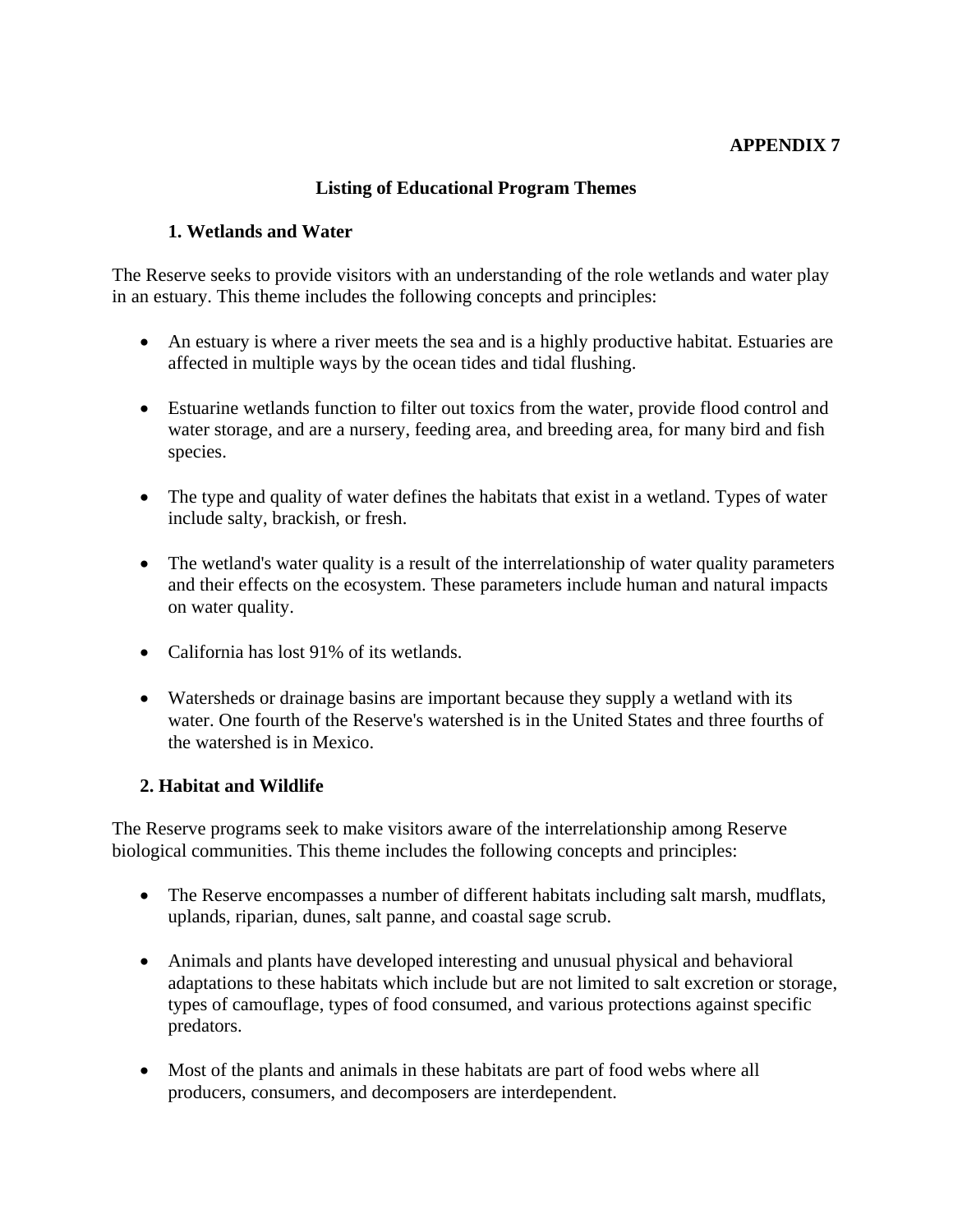- The Reserve located on the Pacific Flyway serves as an important habitat for approximately 320 migratory bird species. The Reserve serves as a stopover spot for some migratory birds and a wintering spot for others.
- The Reserve is also home to many endangered and threatened species, including the light-footed clapper rail, California least tern, Western snowy plover, California brown pelican, least Bell's vireo, Belding's savannah sparrow, and Salt marsh bird's beak. Human activities can cause habitat loss and pollution which threaten these species.

#### **3. Human Environment Interaction**

The Reserve seeks to make visitors aware of the Reserve's cultural history and the impact of human activity on the native habitats. This theme includes the following concepts and principles:

- The Reserve has a history of use by the Kumeyaay, ranchos, and the military.
- A number of the plants from the Reserve have traditional uses.
- Many of the plants and animals now found at the Reserve are non-native. The invasion of these plants and animals has disrupted native ecosystems.
- The Reserve's watershed spans the US/Mexico border and pollution entering the watershed does not respect political boundaries.
- The protection and maintenance of the Reserve and its programs occurs through the joint efforts of a number of federal, state, and local agencies.
- The Reserve serves as an important "human refuge" providing open space for the enjoyment of nature through compatible recreational activities.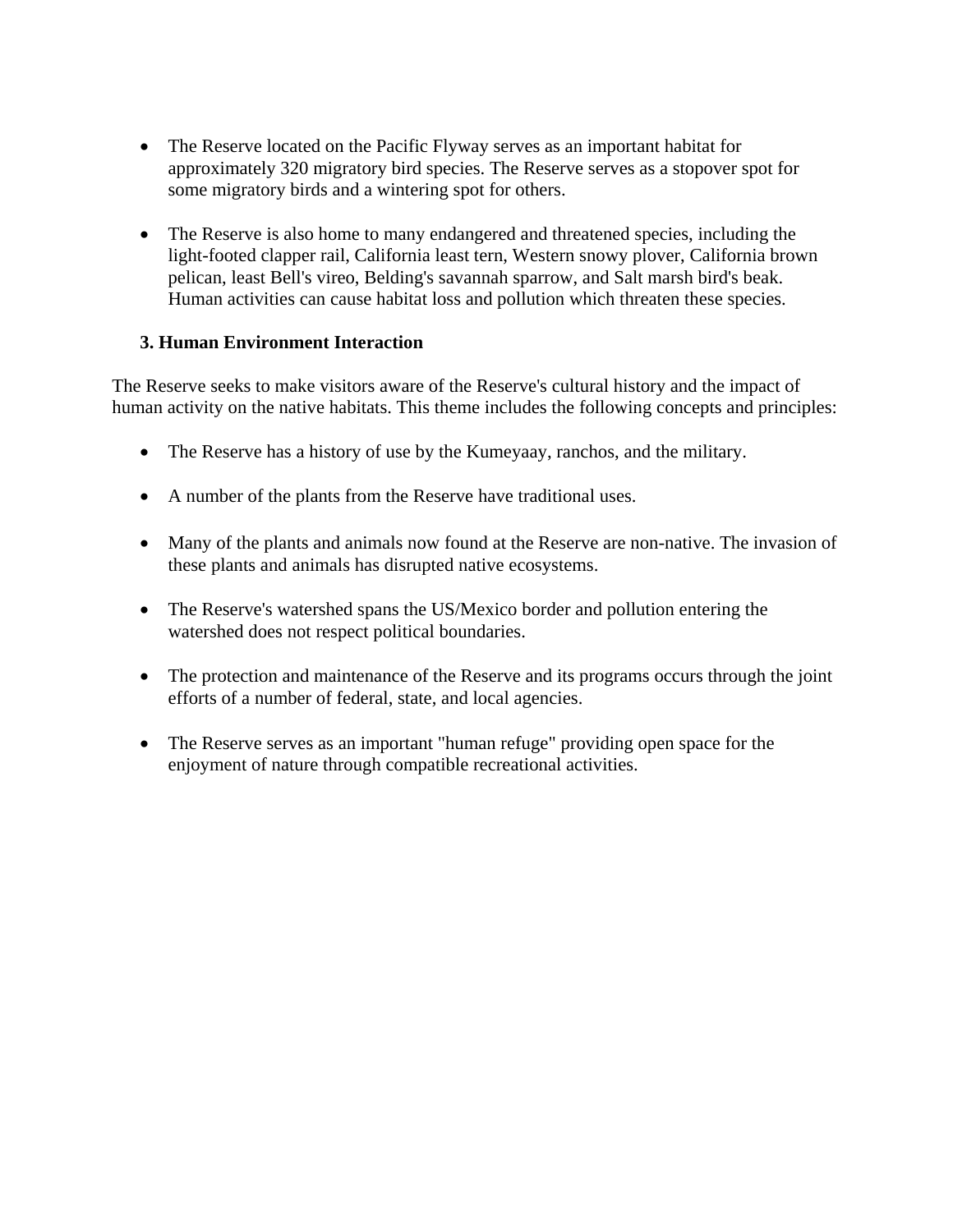## **Description of Typical School Field Trips to the Estuary**

Visits can last between 1 1/2 hours and 3 hours, depending on time available.

Divide children into three groups. Review field manners. Each group then rotates through three activities, such as:

# **I. Plant Observation**

Materials: Plant observation sheets Plant cards Hand lenses (optional) Pencils and clipboards

Activitv: Choose a habitat, such as uplands (native plant garden), salt marsh, or riparian.

Talk about the differences among habitats (how plants are different in each area and how they've adapted to dry conditions, salty soil, etc.).

Have students work in pairs. Each group chooses a plant and fills out the worksheets using observations from the plant.

Suggestions for Multiple Visits: Choose another habitat in which to observe plants.

## **II. Bird Observation**

Materials: Bird observation sheets and/or bird checklist Birds at the estuary Bird cards (optional) Binoculars (available at the visitor center) Pencils and clipboards

Activity: Take group to the tidal ponds, located on the McCoy Trail.

Observe the tide and other conditions. Talk about how this affects the species of birds observed (mud feeders such as sandpipers, willets, dowitchers, long-billed curlews, etc. are more evident at low tide; fishers and swimmers such as ducks, egrets, herons, kingfishers, ospreys, etc. are more evident at high tide).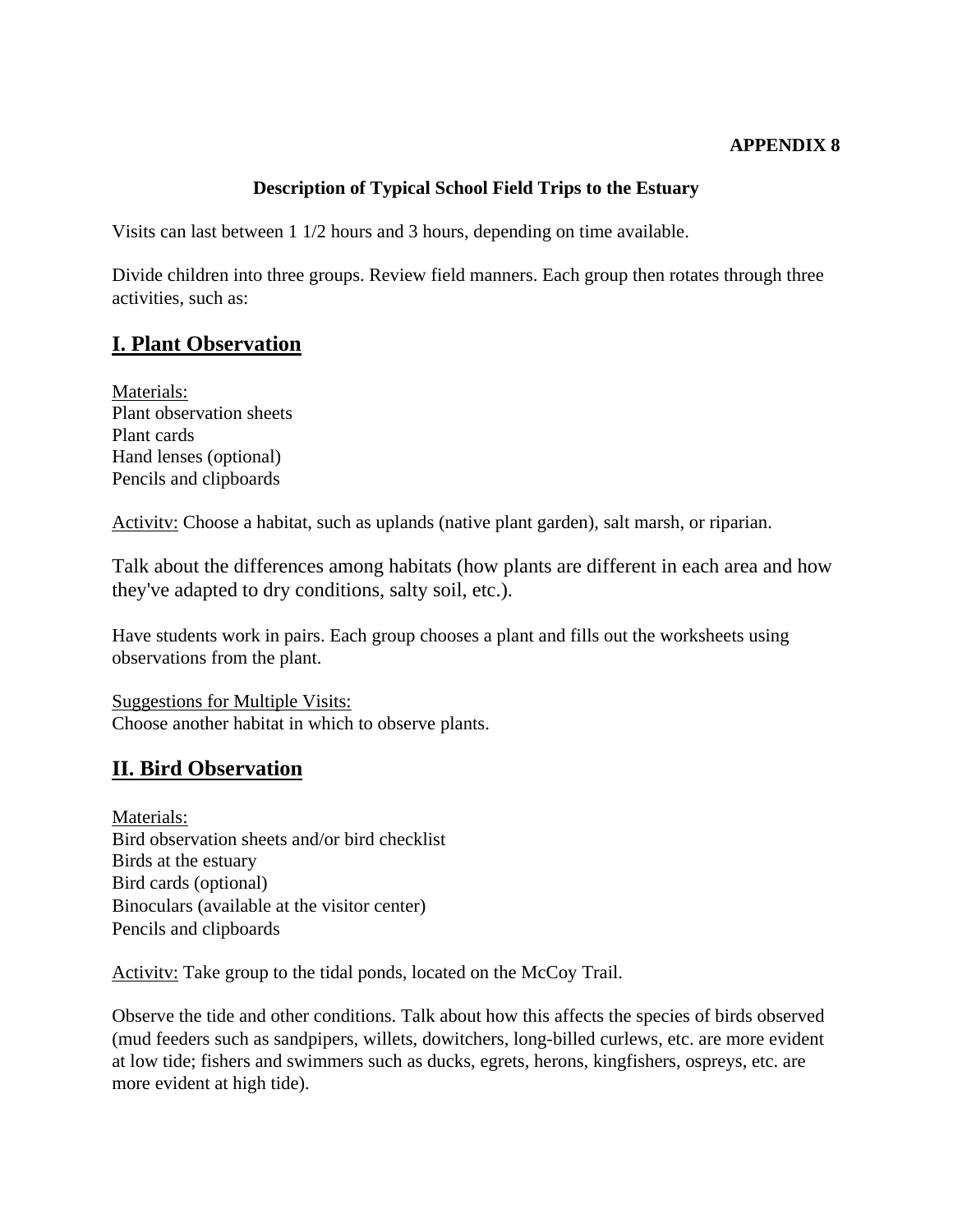Have students observe the birds and their behavior, recording answers on the worksheets.

Suggestions for Multiple Visits: Use different worksheets, e.g. feeding styles, bird behavior, bird checklist.

# **III. Visitor Center Activities**

Materials: None

Activities: View *Timeless River* video (20 min.)

## Visit exhibits

Watershed Game (if time):

- Explain the significance of the watershed map and watersheds (see materials packet for teacher background).
- Place students at various points on the map (mountains, cities, reservoirs, etc.).
- Tell students they are drops of rainwater and ask them to trace their paths to the Estuary, noticing where they pass through (dams, crossing the border, etc.).
- Ask students where they passed. Discuss what it would mean if they were drops of pollution (oil, chemicals, etc.) instead of water.

Suggestions for Multiple Visits:

Natural Scavenger Hunt (included in Field Trip Materials)

# **IV. Walk to the River Mouth**

On subsequent visits to the Estuary, an observational walk to the mouth of the Tijuana River is suggested. The group can either walk from the south end of Seacoast Drive along the beach to the river, or may take the trail from 5th and Iris Streets. The distance is about the same; the walk can last from 1-3 hours.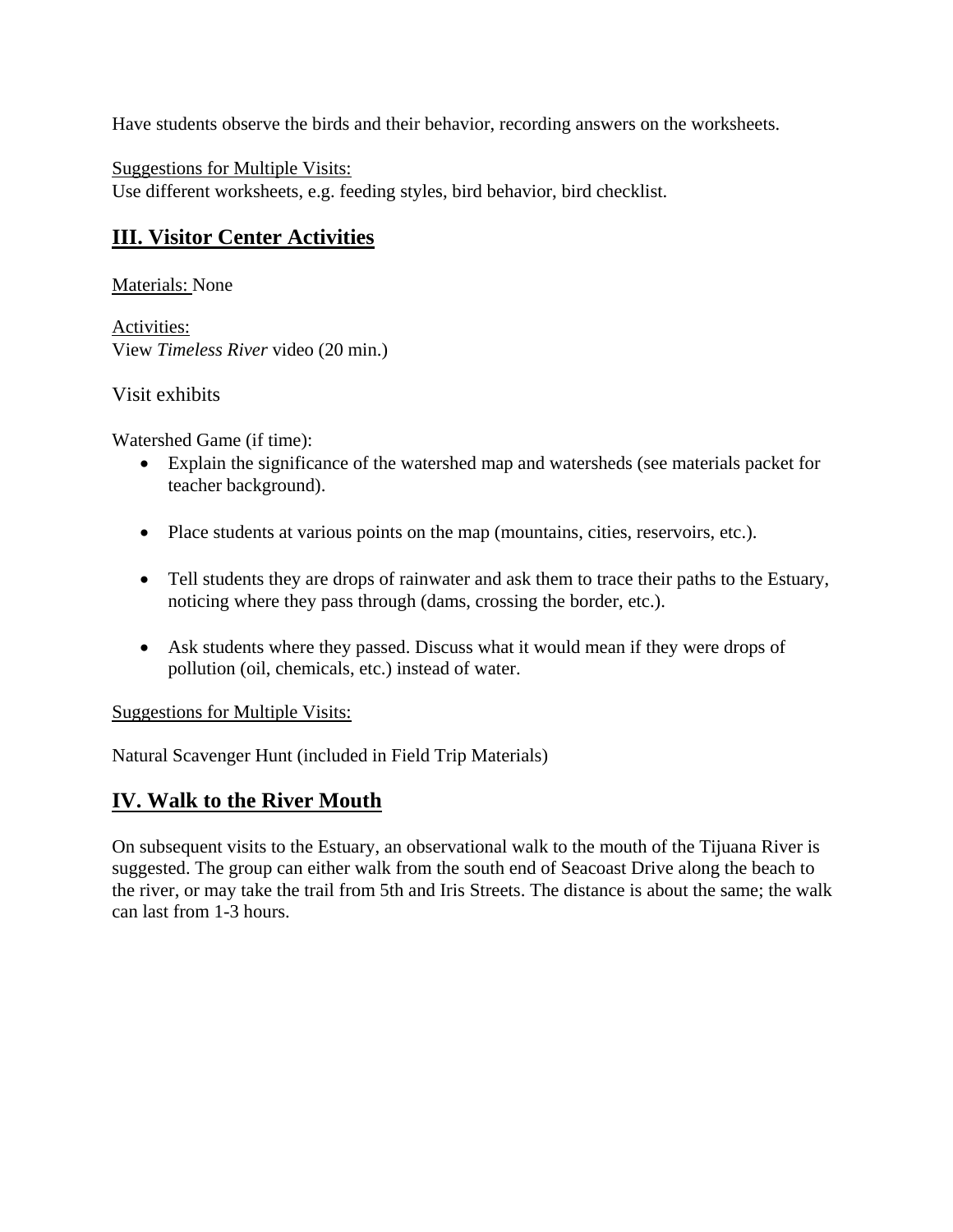#### **Educational Curriculum Guidelines**

Science curriculum materials used by teachers in California classrooms and supplementary field activities are expected to align with the Science Framework for Public School Kindergarten Through Grade Twelve adopted by the California State Board of Education in 1990. The framework addresses the nature of science and the need for science educators to model the attributes of scientific investigation, including objectivity, testability and consistency. The framework also calls for the thematic presentation of science concepts so that students appreciate the connections across science disciplines and learn how science relates to other subjects. In addition, the state couples the enjoyment of learning science with an interest in responsibility for protecting the environment.

The adoption and implementation of the Science Framework has prompted the development of standards-based systems throughout the state, which are aligned with national standards, to clarify expected student outcomes. The Tijuana River NERR education program also takes the following guides into consideration when planning school programs.

California Guide to Environmental Literacy which applies ecological principles with a broad systems perspective to the framework. Drafts were circulated in 1996 and 1997.

Science Standards from the California Department of Education address content and performance.

Performance Standards from San Diego City Schools, for literacy, mathematics, science, history-social science, and applied learning.

Benchmarks for Science Literacy, American Association for the Advancement of Science. New York: Oxford University Press, Inc., 1993.

National Science Education Standards, National Research Council. Washington, D.C.: National Academy Press, 1996.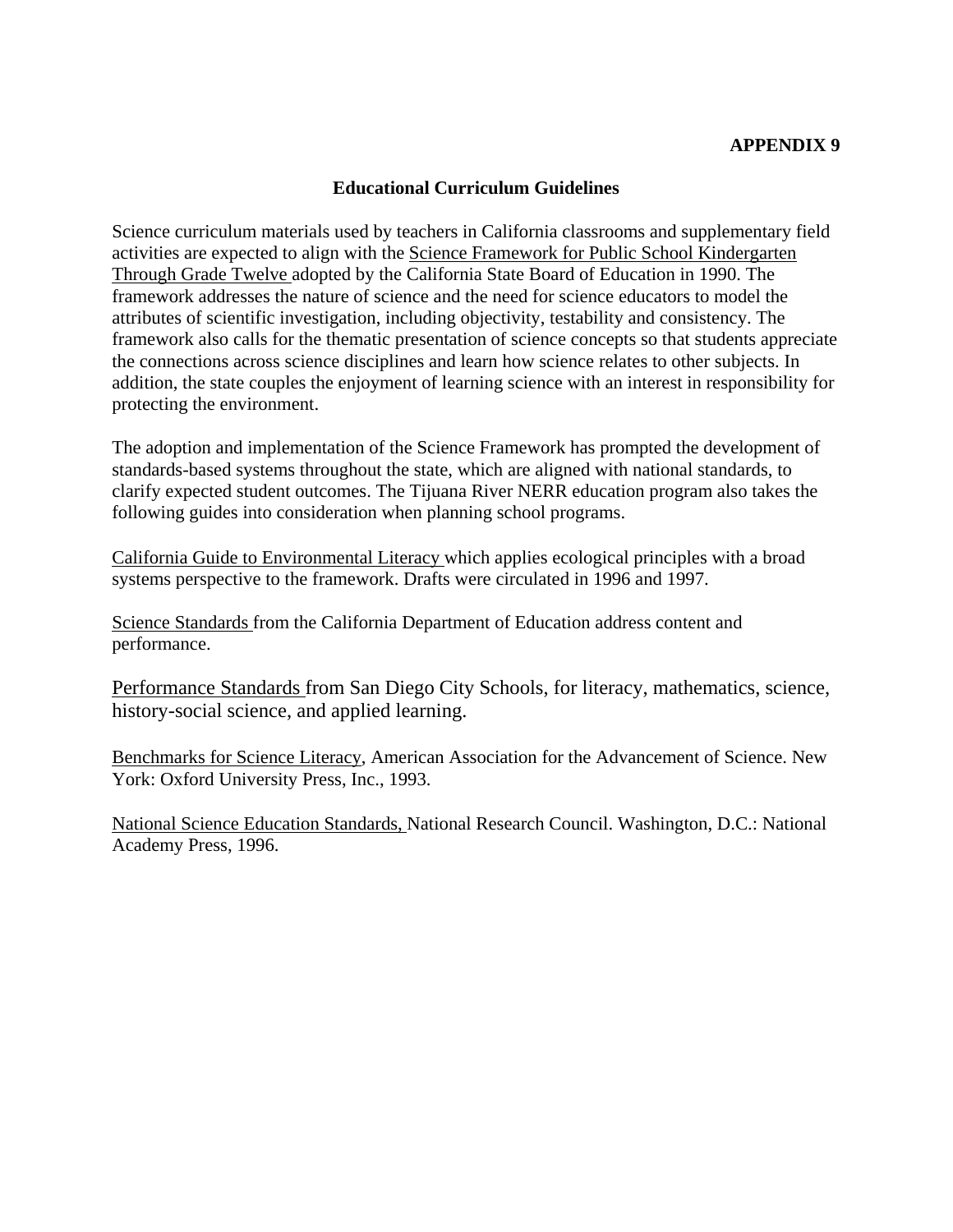#### **Partial List of Ecological Publications**

Busnardo, M.J., R.M. Gersberg, R. Langis, T.L. Sinicrope, and J.B. Zedler. 1992. Nitrogen and phosphorus removal by wetland mesocosms subjected to different hydroperiods. *Ecological Engineering 1:* 287-307.

Callaway, J.C., J.B. Zedler, and D.L. Ross. 1997. Using tidal salt marsh mesocosms to aid wetland restoration. *Restoration Ecology* 5:135-146.

Callaway, J. C., and Joy B. Zedler. In press. Interactions between a salt marsh native perennial *(Salicornia virginica)* and an exotic annual *(Polypogon monspeliensis)* under varied salinity and hydroperiod. *Wetlands Ecology and Management.* 

Covin, J.D., and J.B. Zedler. 1988. Nitrogen effects on *Spartina follosa and Salicornia virginica*  in the salt marsh at Tijuana Estuary, California. *Wetlands 8:51-65.* 

Cox, G.W., and J.B. Zedler. 1986. The influence of mima mounds on vegetation patterns in the Tijuana Estuary salt marsh, San Diego County, California. *Bull South. Calif. Acad. Sci.* 85(3): 158-172.

Fink, B.H., and J.B. Zedler. 1989. Endangered plant recovery: Experimental approaches with Cordylanthus maritimus ssp. maritimus. Pp. 460-468 in H.G. Hughes and T.M. Bonnicksen, eds. Proceedings, First Annual Meeting of the Society of Civil Engineers, New York.

Fink, B. H., and J.B. Zedler. 1990. Stress tolerance studies of dune perennials. *Madrono* 37:200- 213.

Fink, B. 1989. Effects of dune overwash during the January 18, 1988 storm at the Tijuana Estuary, San Diego, California. Shore and beach 57:41-43.

Fong. P., R.M. Donohoe, and J.B. Zedler. 1993. Nutrient concentration in tissue of the macroalga *Entermorpha* as a function of nutrient history: an experimental evaluation using field microcosms. *Mar. Ecol. Prog. Ser.* 106:273-281.

Fong, P., T.C. Foin, and J.B. Zedler. 1994. A simulation model of lagoon algae based on nitrogen competition and internal storage. *Ecological Monographs* 64: 225-247.

Fong, P. and J.B. Zedler. 1993 Temperature and light effects on the seasonal succession of algal communities in shallow coastal lagoons. 1. *Exp. Mar. Biol. &* Ecol. 171: 259-272.

Fong, P., J.B. Zedier, and R.M. Donohoe. 1993. Nitrogen vs. phosphorus limitation of algal biomass in shallow coastal lagoons. *Limnol. Oceanogr.* 38:906-923.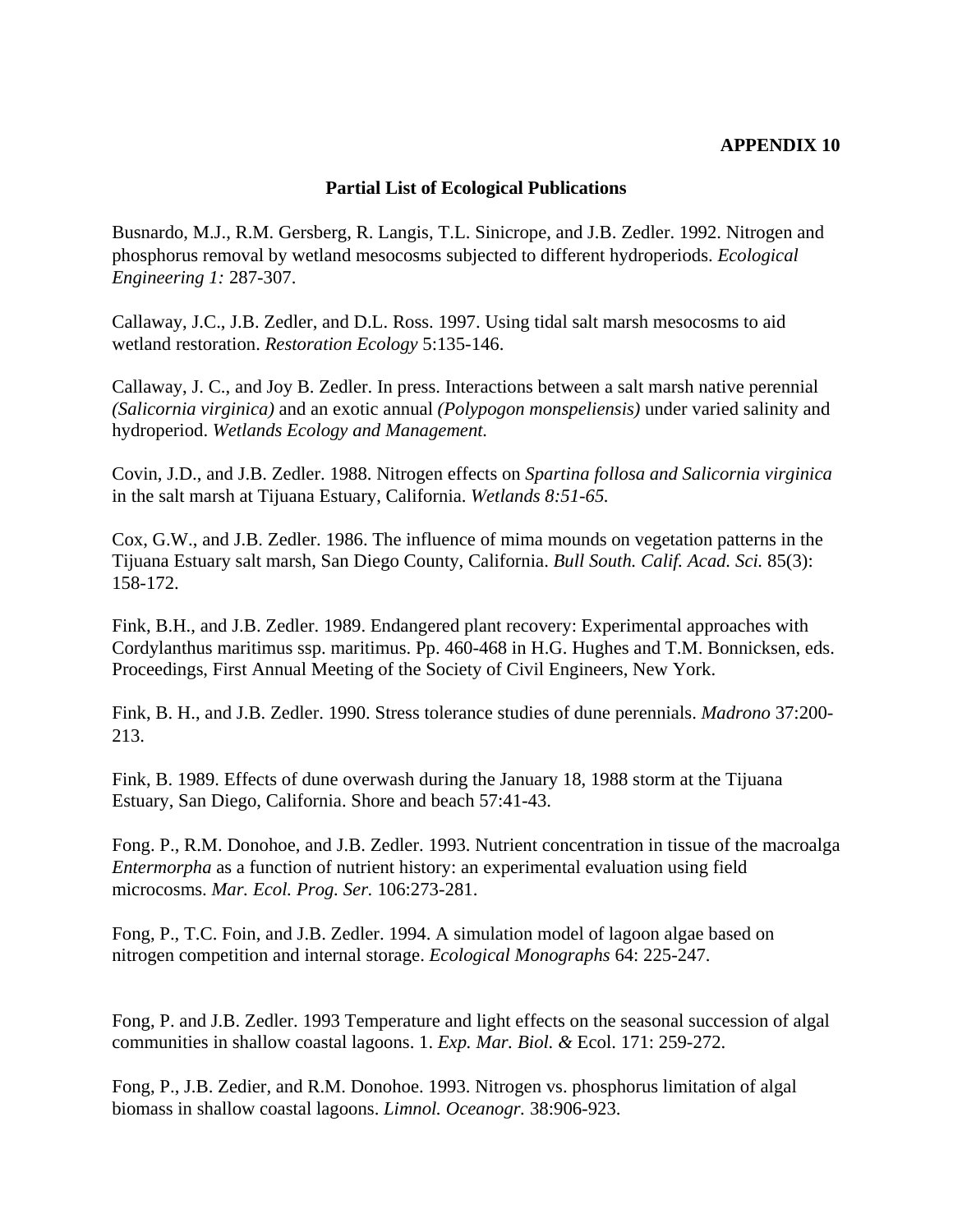Franzreb, K. 1989. Ecology and conservation of the endangered least Bell's vireo. U.S. Fish Wildl. Serv., Biol. Rep. 89(l). 17 pp.

Gersberg, R.M., D. Dodge, L. Parsons, and J.B. Zedler. 1994. Microbial water quality of the Tijuana Estuary. *Border Health* July/August/September 1994:16-27.

Kus, B.E. and P.M. Ashfield. 1989. Bird use of the Tijuana River Estuary. Unpublished report, San Diego State University.

Kus, B.E. 1990a. Status of the Belding's Savannah sparrow (Ammodramus sandwichensis beldingi) at the Tijuana Estuary, 1990. Prepared for the Department of the Army, Corps of Engineers, Los Angeles District. 4 pp.

Kus, B.E. 1990b. Status of the least Bell's vireo at the Tijuana River, San Diego County, 1990. Prepared for the Department of the Army, Corps of Engineers, Los Angeles District. 7 pp.

Kus, B.E. 1991. Habitat use and breeding status of the least Bell's vireo at the Tijuana River, California, 1991. Prepared for the International Boundary and Water Commission. 11 pp.

Kwak, T.J., and J.B. Zedler. 1997. Food web analysis of southern California coastal wetlands using multiple stable isotopes. *Oecologia 110:* 262-277.

Kuhn, N., and J.B. Zedler. 1997. Differential effects of salinity and soil saturation on native and exotic plants of a coastal salt marsh. *Estuaries 20:391-403.* 

Nordby, C.S., and J.B. Zedler. 1991. Responses of fishes and benthos to hydrologic disturbances in Tijuana Estuary and Los Penasquitos Lagoon, California. *Estuaries 14:80-93.* 

Parsons, L., and J.B. Zedler. 1997. Factors affecting re-establishment of an endangered annual plant at a California salt marsh. *Ecological Applications* 7:253-267.

Sinicrope, T.L., R. Langis, R.M. Gersberg, M.J. Busnardo, and J.B. Zedler. 1992 Metal removal by wetland mesocosms subjected to different hydroperiods. *Ecological Engineering* 1:309-322.

Sullivan, G., and J. B. Zedler. In press. Functional redundancy among tidal marsh halophytes: a test. *Oikos.* 

Zedler, J.B. and P.A. Beare. 1986. Temporal variability of salt marsh vegetation: the role of lowsalinity gaps and environmental stress. Pp. 295-306 in D. Wolfe, ed. Esturarine variability. Academic Press, New York.

Zedler, J.B., M. Busnardo, T. Sinicrope, R. Langis, R. Gersberg, and S. Baczkowski. 1994. Pulsed-discharge wastewater wetlands: the potential for solving multiple problems by varying hydroperiod. Pp. 363-368 In W. Mitsch, ed., *Global wetlands: Old world and new.* Elsevier, Amsterdam.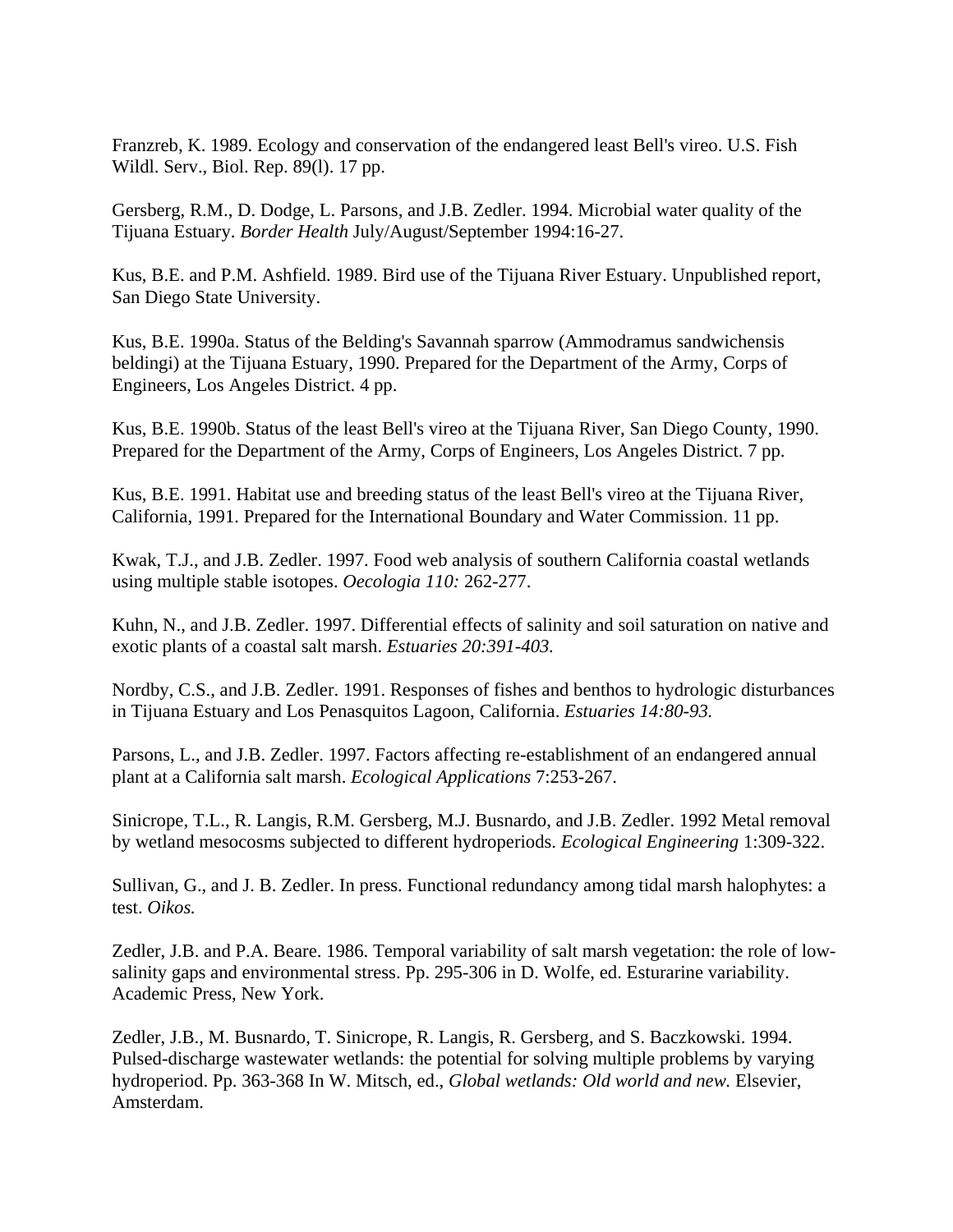Zedler, J. B., and J. C. Callaway. In review. Tidal wetland functioning. In P. Goodwin, ed. *Tidal Wetland Management.* American Society of Civil Engineers.

Zedler, J.B., J. Covin, C. Nordby, P. Williams, and J. Boland. @1986. Catastrophic events reveal the dynamic nature of salt marsh vegetation. Estuaries 9:75-80.

Zedler, J.B., and C.S. Nordby. 1986. The ecology of Tijuana Estuary: an estuarine profile. U.S. Fish Wildl. Serv. Biol. Rep. 85 (7.5). 102 p.

Zedler, Joy B., Christopher S. Nordby, and Barbara E. Kus. 1992. *The ecology of Tijuana Estuary: A National Estuarine Research Reserve. NOAA* Office of Coastal Resource Management, Sanctuaries and Reserves Division, Washington, D.C.

Zedler, J. B., and B. Nyden. 1995. Innovative management of California wetlands. *Forum for Applied Research and Public Policy* 10:93-97.

Zedler, J.B. 1986. Catastrophic flooding and distributional patterns of Pacific cordgrass *(Spartina foliosa* Trin*.). Bull S. Calif. Acad. Sci.* 85:74-86.

Zedler, J.B. 1988. Salt marsh restoration: lessons from California. Pages 123- 138 in J. Cairns, ed. Management for rehabilitation and enhancement of ecosystems. CRC Press, Boca Raton, Fla.

Zedler, J.B. 1989. Salt marsh communities. *ZooNooz.* Zoological Society of San Diego. 62:9-13.

Zedler, J.B. 1991. The challenge of protecting endangered species habitat along the southern California coast. *Coastal Management 19:35-53.* 

Zedler, J.B. 1991a. Catastrophic events and interannual variability at Tijuana Estuary. Pages 195-201 in P.L. Abbott and W.J. Elliott, eds. Environmental Perils. San Diego Association of Geologists. San Diego.

Zedler, J.B. 1993. Canopy architecture of natural and planted cordgrass marshes: Selecting habitat evaluation criteria. *Ecological Applications* 3:123-138.

Zedler, J. B. 1994. Salt marsh restoration: lessons from California. Pp. 75-95. In J. Cairns, ed. *Rehabilitating damaged ecosystems,* 2nd ed. CRC Press, Boca Raton, Fla. (Invited revision of 1988 chapter).

Zedler, J.B., principal author. 1996. *Tidal wetland restoration: A scientific perspective and southern California focus.* California Sea Grant College System, University of California, La Jolla, California Report No. T-038. 129 pp.

Zedler, J. B. 1996a. Coastal mitigation in southern California: The need for a regional restoration strategy. *Ecological Applications* 6:84-93.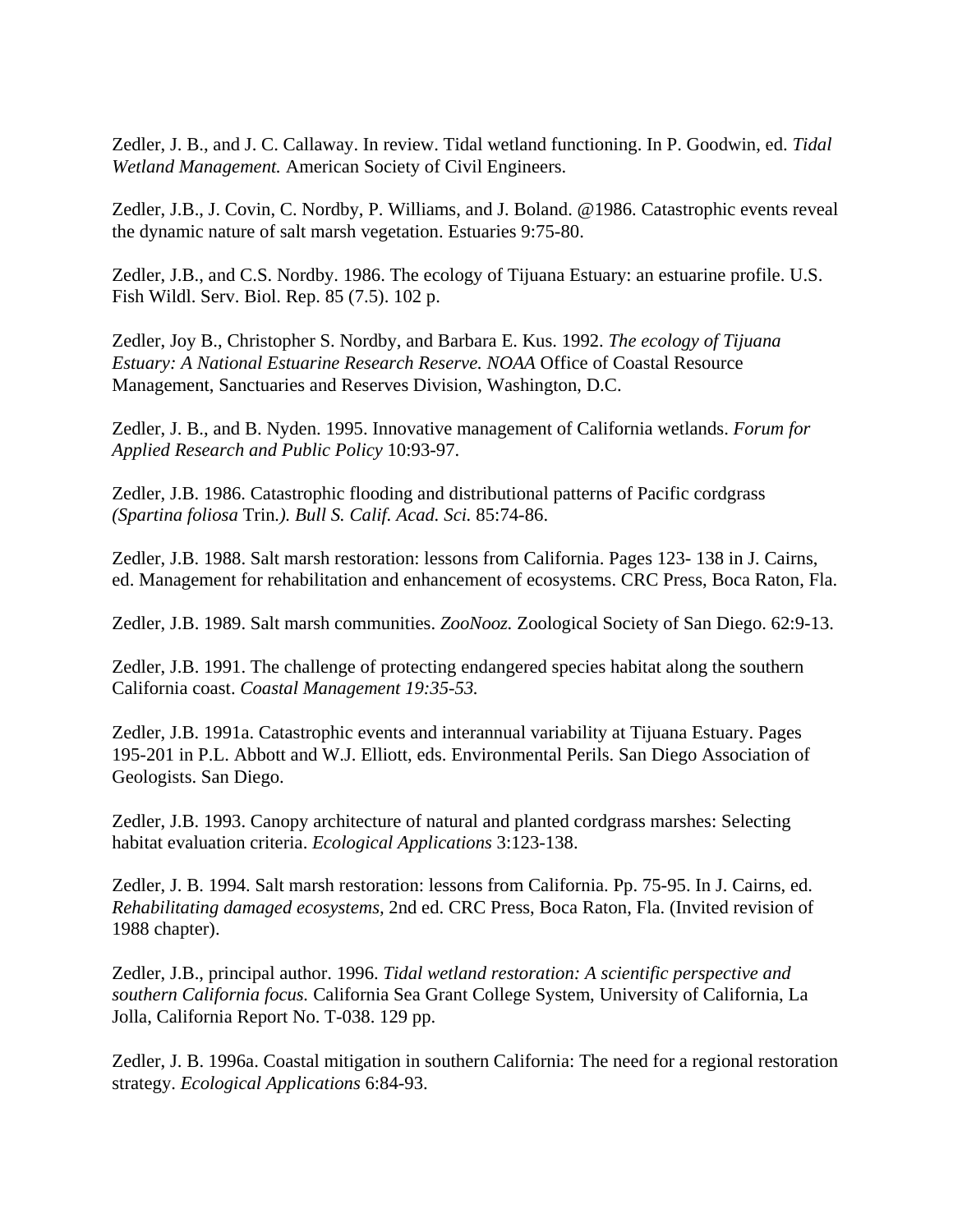Zedler, J. B. 1997. Adaptive management of coastal ecosystems designed to support endangered species. *Ecology Law Quarterly* 24:735-743.

Zedler, J. B. 1998. Replacing endangered species habitat: The acid test of wetland ecology. Pp. 364-379 (Chapter 15) in P. L. Fiedler and P. M. Kareiva, eds. *Conservation biology for the coming age.* Chapman and Hall, New York.

Zembal, R.W. 1990. Light-footed clapper rail census and study, 1990. Final report to California Department of Fish and Game, December 1990. California State University, Long Beach. 28 pp.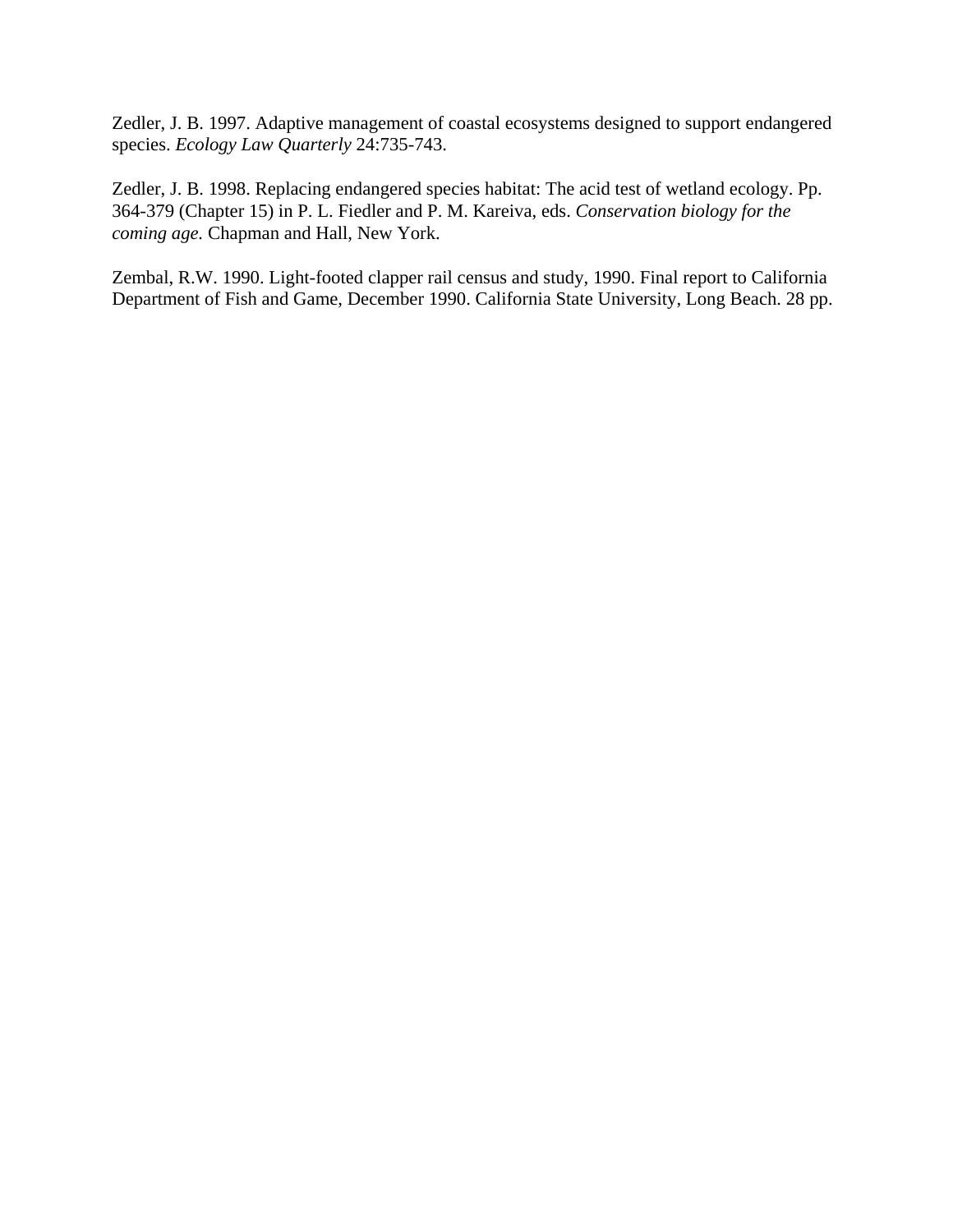#### **List of Theses Completed in the Biology Department of San Diego State University**

James, Matthew L. 1998. Dynamics of wetland and upland subshrubs at the salt marsh-coastal sage scrub ecotone. M.S. Thesis, San Diego State University, San Diego.

Trnka, Sally J. 1998. Environmental and parental height form effects on the growth of *Spartina foliosa* in southern California. M.S. Thesis, San Diego State University, San Diego.

Desmond, Julie. 1996. Species Composition and Size Structure of Fish Assemblages in Southern California Coastal Wetlands: The Role of Stream Size. M.S. Thesis, San Diego State University, San Diego.

Kuhn, Nathan. 1995. The Effects of Salinity and Soil Saturation on Plants in the High Intertidal Marsh. M.S. Thesis, San Diego State University, San Diego.

Ross, Donna Louise. 1994. Patterns of Epibenthic Algal Mats Under Different Hydrologic Conditions in Southern California Salt Marshes. M.S. Thesis, San Diego State University, San Diego.

Baczkowski, Stacey. 1992. The Effects of Decreased Salinity on juvenile California Halibut, *Paralichthus califonicus.* M.S. Thesis, San Diego State University, San Diego.

Busnardo, Maximilliano. 1992. Removal of Nitrogen and Phosphorous by Wetland Mesocosms Subject to Different Hydroperiods. M.S. Thesis, San Diego State University, San Diego.

Sinicrope, Theresa. 1992. Removal of Metals by Wetland Mesocosms Subjected to Different Hydroperiods. M.S. Thesis, San Diego State University, San Diego.

Fong, P. 1991. Factors controlling algal abundance in shallow coastal lagoons: A combined modeling and experimental approach. Ph.D. dissertation, University of California, Davis, and San Diego State University. 163 pp.

Johnson, K.M. 1991. The effects of host quality on a phytophagous insect (Homoptera: *Delphacidae)* and its predators in a California salt marsh system. M.S. Thesis, San Diego State University, San Diego. 82 pp.

Vourlitis, George. 1991. The Importance of Nitrogen in a Southern California Coastal Dune Slack Community. M.S. Thesis, San Diego State University, San Diego.

Griswold, Theodore. 1988. Physical Factors and Competitive Interactions Affecting Salt Marsh Vegetation. M.S. Thesis, San Diego State University, San Diego.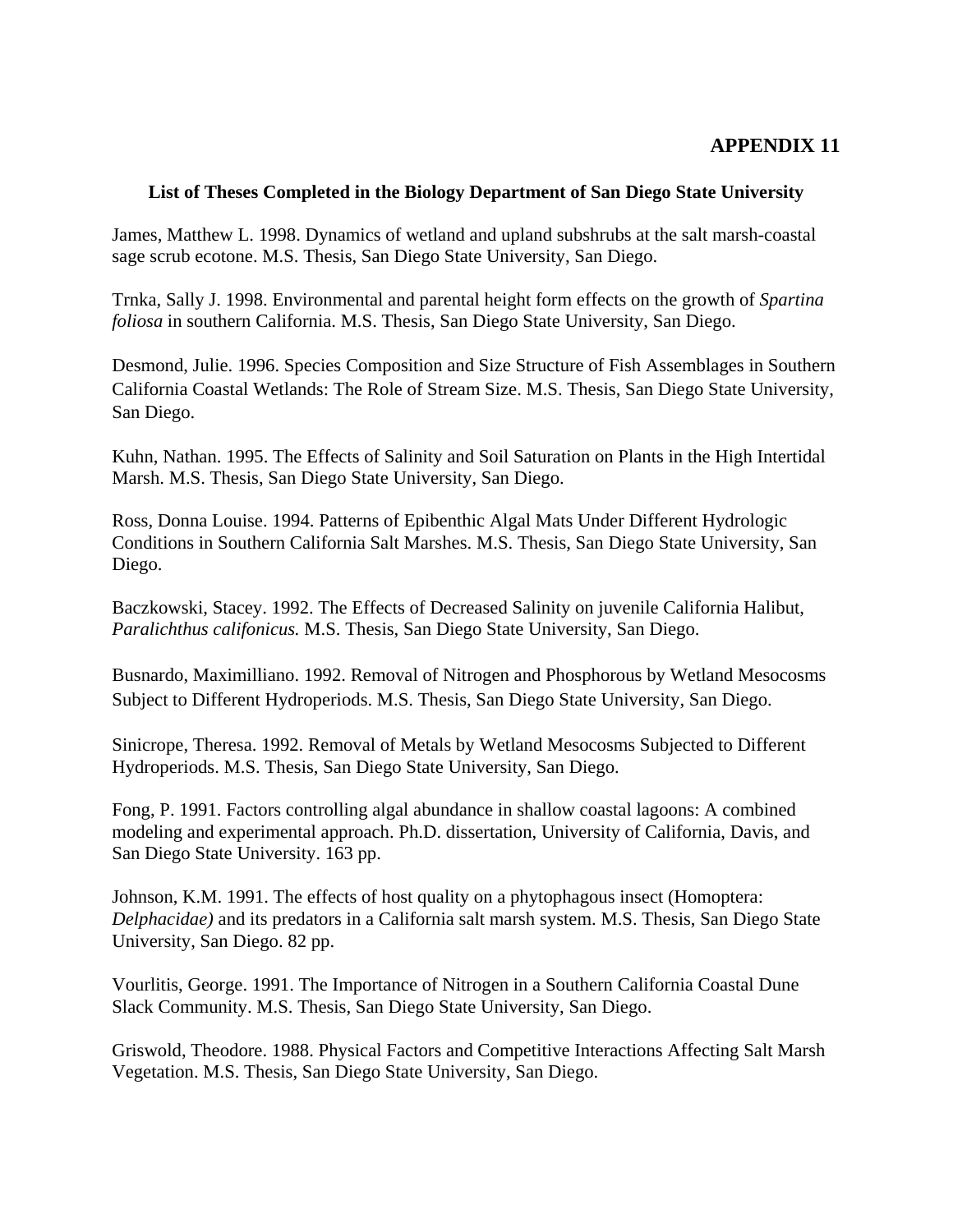Fink, Brian. 1987. Stress Tolerance of Three Coastal Dune Perennials. M.S. Thesis, San Diego State University, San Diego.

Mayer, J.A. 1987. Soil morphology of the Tijuana River National Estuarine Sanctuary: northwest portion. M.S. Thesis, San Diego State University. 85 pp.

Wood, Lisa. 1987. Interactions Between the Exotic Annual, *Cakile maritima,* and the Native Perennial, *Abronia maritima,* on the Strand at Tijuana Estuary. M.S. Thesis, San Diego State University, San Diego.

Fong, Peggy. 1986. M.S. Monitoring and Manipulation of Phytoplankton Dynamics in a Southern California Estuary. M.S. Thesis, San Diego State University, San Diego.

Rudnicki, Regina. 1986. Dynamics of Macroalgae in Tijuana Estuary: Response to Simulated Wastewater Addition. M.S. Thesis, San Diego State University, San Diego.

White, Abby. 1986. Effects of Habitat Type and Human Disturbance on an Endangered Wetland Bird: Belding's Savannah Sparrow. M.S. Thesis, San Diego State University, San Diego.

Covin, Jordan. 1984. The Role of Inorganic Nitrogen in the Growth and Distribution of *Spartina foliosa* at Tijuana Estuary, California. M.S. Thesis, San Diego State University, San Diego.

Nordby, Christopher. 1982. The Comparative Ecology of Ichthyoplankton within Tijuana Estuary and in Adjacent Nearshore Waters. M.S. Thesis, San Diego State University, San Diego.

Boland, John. 1981. Seasonal Abundances, Habitat Utilization, Feeding Strategies and Interspecific Competition Within a Wintering Shorebird Community and Their Possible Relationships with the Latitudinal Distribution of Shorebird Species. M.S. Thesis, San Diego State University, San Diego.

Winfield, Theodore, Jr. 1980. Dynamics of Carbon and Nitrogen in a Southern California Salt Marsh. Ph.D. Dissertation. University of California-Riverside and San Diego State University. M.S. Thesis, San Diego State University, San Diego.

Williams, Phil. 1979. Detritus Utilization by *Mytilis edulis.* M.S. Thesis, San Diego State University, San Diego.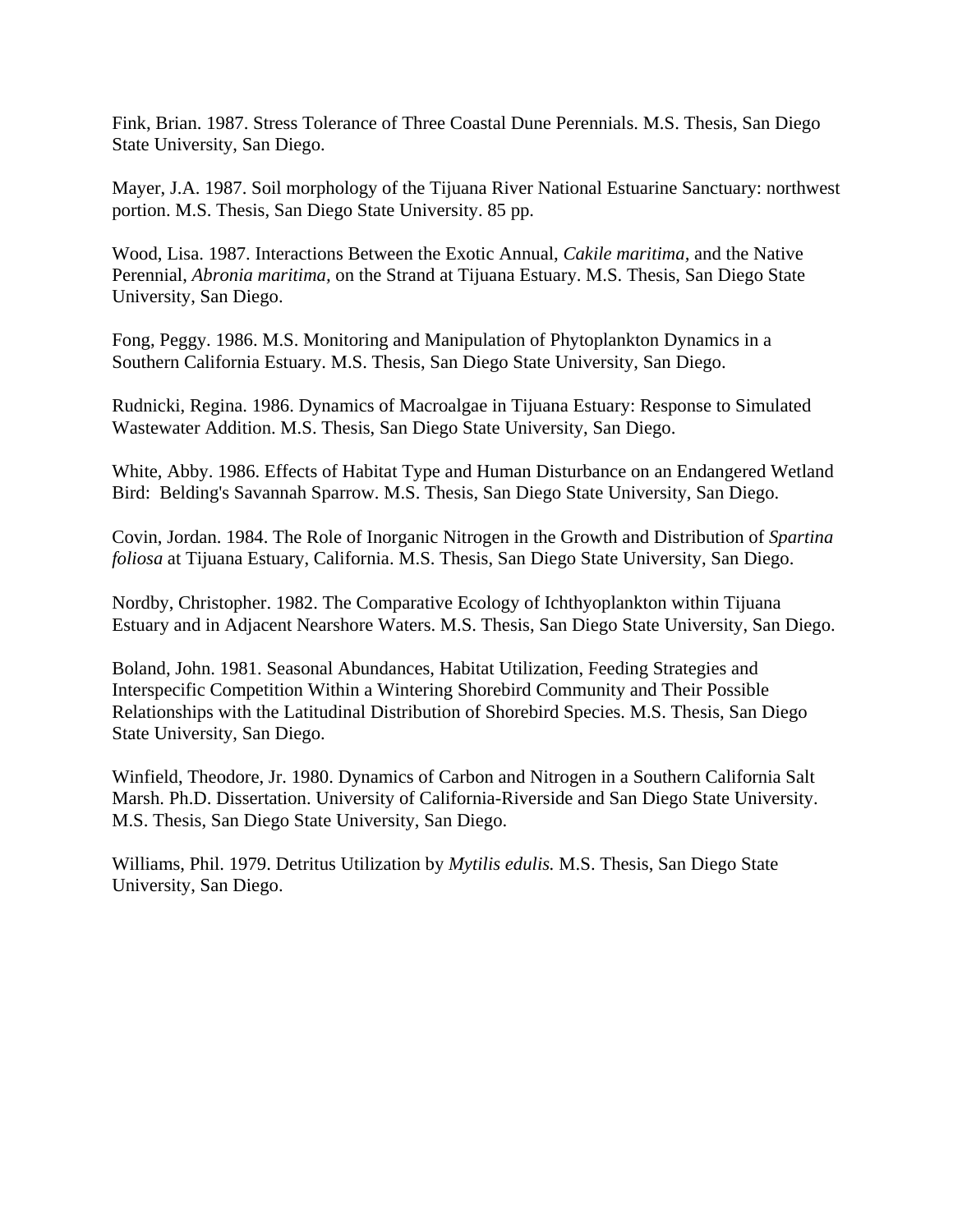## **MOU FOR INTER-AGENCY TRAIL COORDINATION**

MEMORANDUM OF UNDERSTANDING BETWEEN: UNITED STATES BORDER PATROL, THE UNITED STATES FISH AND WILDLIFE SERVICE, CALIFORNIA STATE DEPARTMENT OF PARKS AND RECREATION, SAN DIEGO COUNTY PARKS AND RECREATION DEPARTMENT, CITY OF SAN DIEGO, STATE PARK MOUNTED ASSISTANCE UNIT (MAU), THE TIJUANA RIVER VALLEY EQUESTRIAN ASSOCIATION (TRVEA) AND CITIZENS AGAINST RECREATIONAL EVICTION (CARE), UNITED STATES NAVY

## RECITALS

A. The signatory public agencies and citizen organizations to this memorandum of understanding desire to establish a framework for the coordinated planning, alignment, design and development of trails within the Tijuana River Valley

B. The signatory public agencies and citizen organizations to this memorandum of understanding have found that the development of regional and local trails helps to achieve a higher quality of life for the residents of San Diego County by providing recreational opportunities, promoting alternative non-motorized transportation corridors, preserving and providing open space areas, creating links between parks and other recreational areas, and providing other benefits

C. The signatory public agencies and citizen organizations desire to establish a committee to be known as the Tijuana River National Estuarine Research Reserve Management Authority (also known as TRNERRMA) Trails Subcommittee (hereafter the "Committee") to provide a clearinghouse for information relating to trails and for coordination of trail planning, design and development by the various signatory public agencies. This memorandum of understanding establishes a framework for the creation and responsibilities of the Committee

D. This memorandum of understanding does not establish a contract between any of the signatory public agencies or citizen organizations nor shall this memorandum be construed to be an agreement for the joint exercise of powers or creating a joint powers agency under the provisions of Government Code Section 6500 et seq. Each signatory public agency shall retain full regulatory authority with respect to the subject matter of this memorandum of understanding and full discretionary authority with respect to the provision of trails within their respective jurisdictions

Therefore, in furtherance Recitals the signatory public understanding as follows:

THE COMMITTEE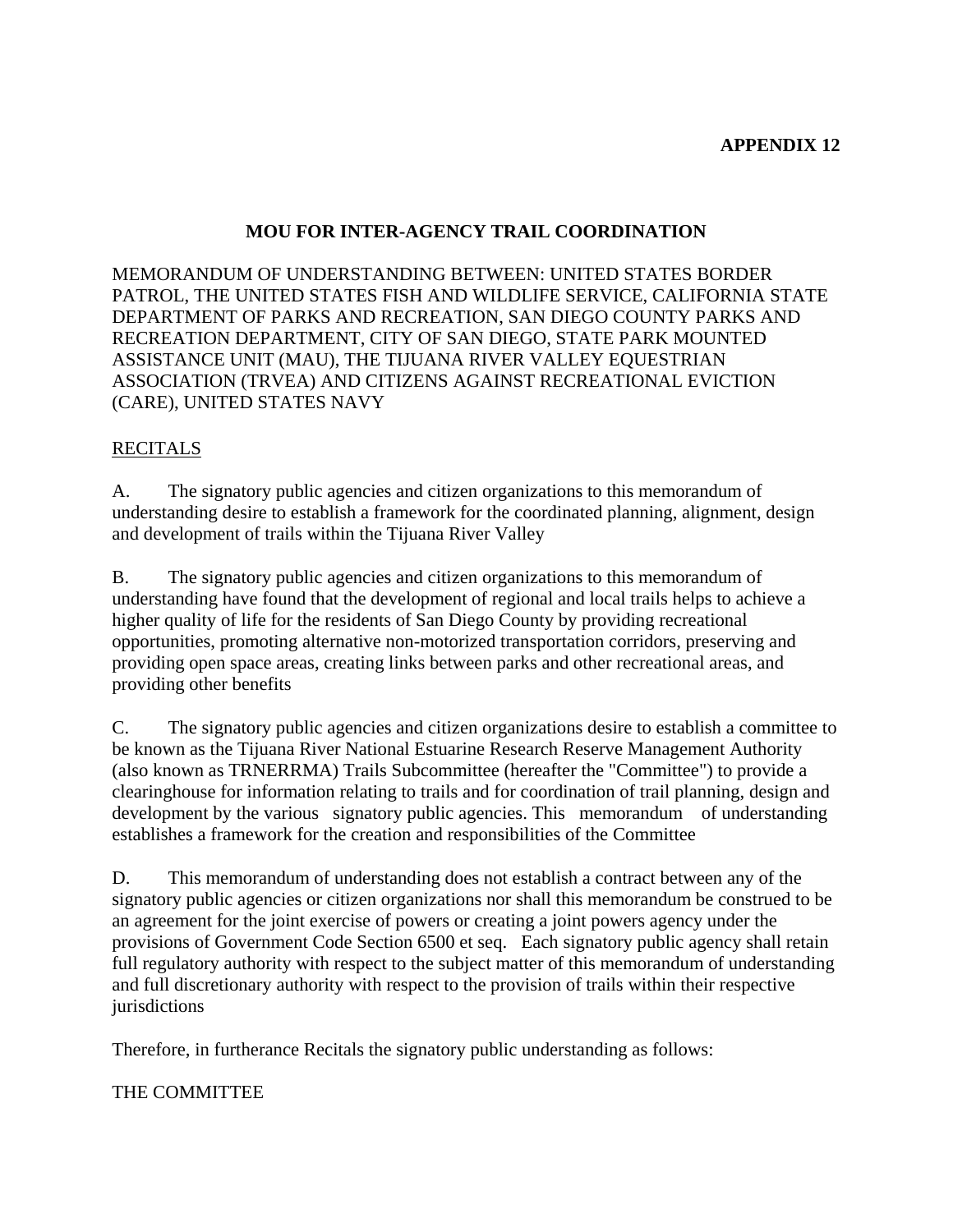1. The chief administrative officer (e.g. City Manager, Chief Executive officer, Executive Director, etc.) of each signatory public agency or citizen group will appoint a member (and an alternate) of the agency staff to serve as a member of the Committee. The Committee shall be established as soon as three members are appointed.

2. The purpose of the Committee will be to do all of the following:

a. Coordinate recreational trail links and associated facilities between and within the Tijuana River Valley. Develop recommendations for trail features (i.e. bicycling, hiking, equestrian uses, staging areas, paving, fencing, furniture, landscaping, signage, interpretive centers, handicap accessibility and other features). Develop plans for regional trail routes which connect regional recreational areas, open space areas, historic areas, educational institutions, culturally significant areas and transportation staging areas and other significant areas in the Tijuana River Valley.

b. Research and pursue various mechanisms to plan, acquire, develop, patrol and maintain trails associated open space corridors.

c. Pursue financial and other support from the public agencies (including agencies of the state and federal government), community service groups, educational institutions, businesses and individuals to supplement funding by the respective signatory public agencies.

d. Generate volunteer support.

e. Encourage and assist in the development of integrated processing procedures for the preservation of open space corridors and trails through the planning processes of each of the signatory public agencies.

f. Draft proposed ordinances, plans and other implementation documents for consideration by the signatory public agencies. Attached herein and labeled "Appendix A" is a Trail Use Policy. This Policy represents the consensus of the Committee at the time of MOU signing and will serve as the foundation document for future trail management decisions.

g. Pursue applications for grant funding to support construction, operation, and maintenance (including cowbird trapping) of regional trails.

h. Pursue the formation of a formal joint powers authority or joint exercise of powers agreement and make a recommendation to the signatory public agencies regarding the desirability of such an authority agreement.

The Committee has no legislative or administrative authority and shall act solely in an advisory capacity to the chief administrative officer of each signatory public agency or to the appropriate planning, parks and recreation or other similar department of each signatory public agency as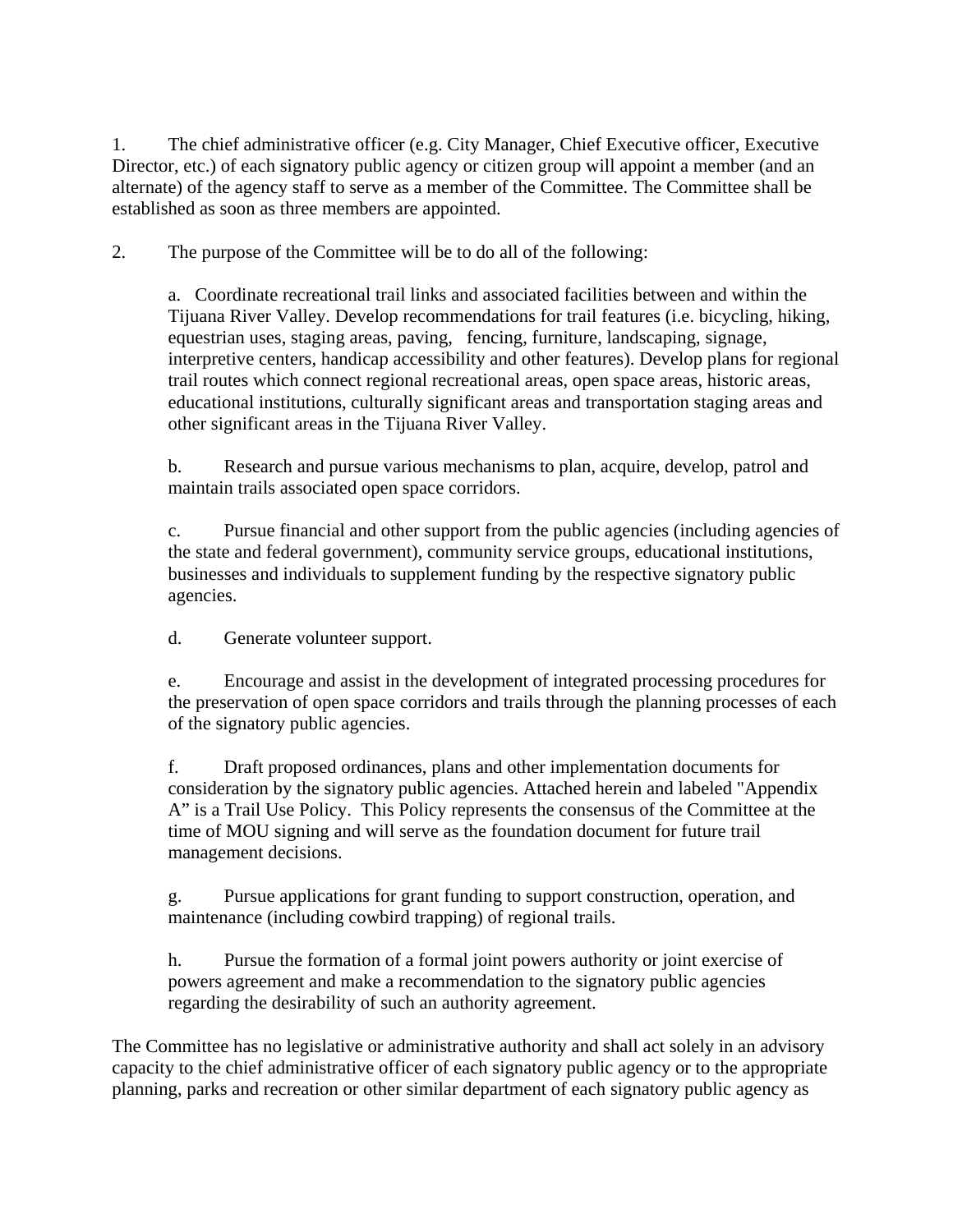may be determined appropriate by each agency.

3. The Committee shall commence meeting as soon as three members have been appointed. The Committee shall conduct meetings not less frequently than once every three months at such times and places as the committee may designate. The Committee may establish by-laws which are not inconsistent with this memorandum of understanding. Meetings of the committee shall be open to the public in accordance with all applicable State and local laws. A simple majority of the members shall constitute a quorum for the transaction of any business of the Committee. Formal actions of the Committee shall require an affirmative vote by a majority of the quorum.

## PLANNING ACTIVITIES

4. Trail planning activities by the various signatory public agencies should be coordinated with the goal of establishing a regional public trail network within the Tijuana River Valley. Particular emphasis should be placed on establishing connections between trail systems within the boundaries of the various signatory agencies and on avoiding conflicts in trail types, uses and designs where such conflict would inconvenience or endanger the public. Trail use and the creation of any new or alternative trail routes shall avoid impacts to designated critical habitat for the least Bell's Vireo, proposed critical habitat for the Southwestern willow fly catcher and habitats utilized by the California least tern, Western snowy plover and any other listed species to the greatest extent practicable. Where feasible and consistent with public safety, easements for major utility and transportation facilities (other than streets) should be made available for joint use as trails. Each signatory agency should consider the trail planning activities of the other signatory agencies in developing trail routes within their respective jurisdictions.

5. Each signatory public agency agrees to refer applicable proposals for major land developments to the Committee for comment regarding trail program implementation as a part of the development review process.

- 6. The signatory public agencies agree to coordinate regional trails planning with land use regulations while maintaining local land use control.
- 7. The signatory public agencies will each bear their own costs of implementing this memorandum of understanding. Expenses of copying, document preparation, mailing or other similar common costs should be shared equally among the signatory agencies, or rotated between the agencies on a regular basis.
- 8. The Committees should pursue grant or other funding to support its activities.

## MISCELLANEOUS

9. This memorandum shall become effective upon the execution by any three of the public agencies which are listed in the title hereof. Any public agency listed in the title hereof may become a signatory public agency at any time or may withdraw as a signatory public agency at any time.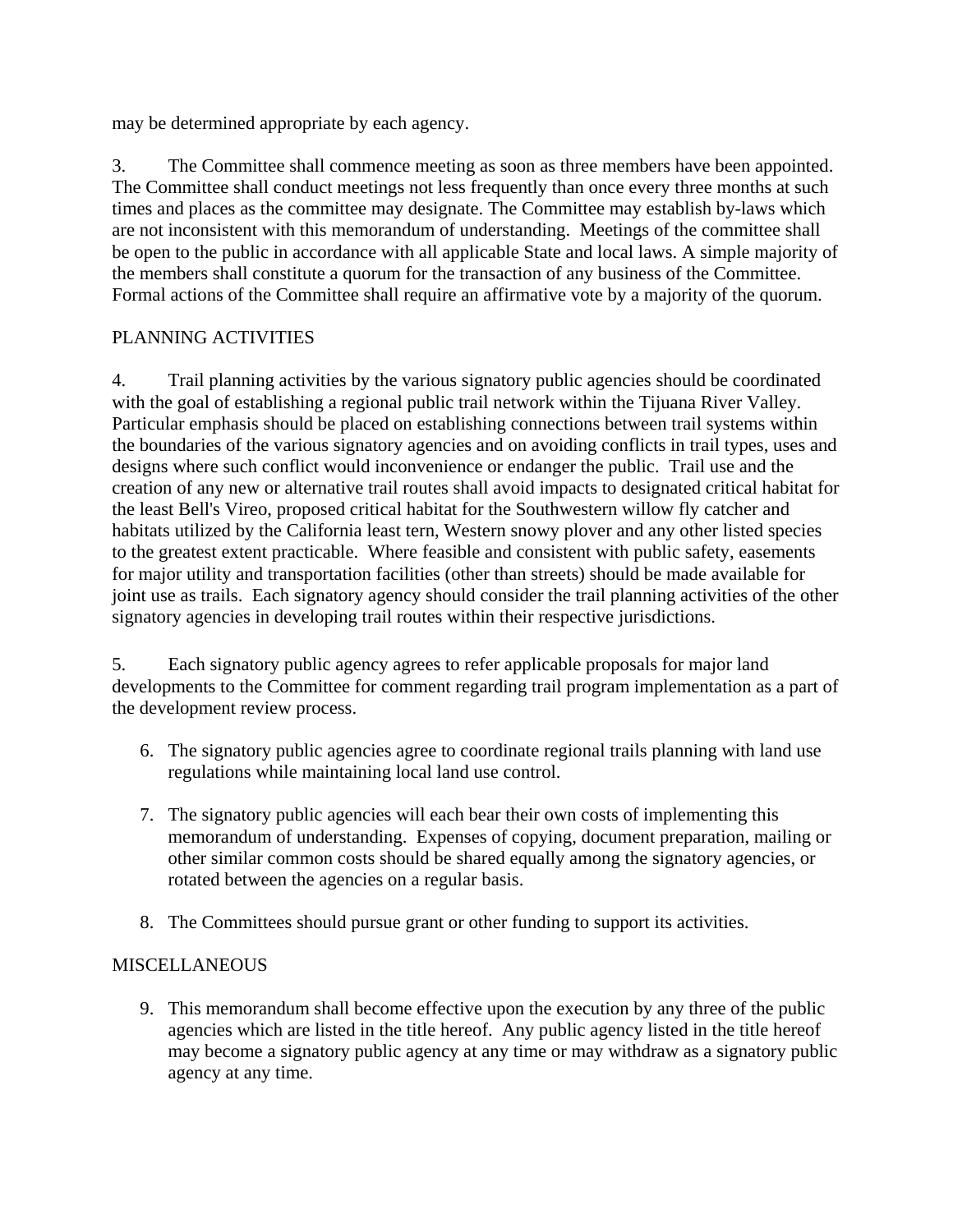10. Each signatory agency shall be solely responsible for its own acts or omissions taken with respect to activities within its jurisdiction with respect to the subject matter of this memorandum. No signatory agency shall be liable with respect to any comments or requests whether implemented or not, pertaining to trail activities of any other public agency. Where trail of one public agency adjoin or abut the trails or property of another public agency, liability to the third persons with respect to personal injury or property damage shall be determined according to ordinary principles of law without regard to this memorandum.

(Signatures)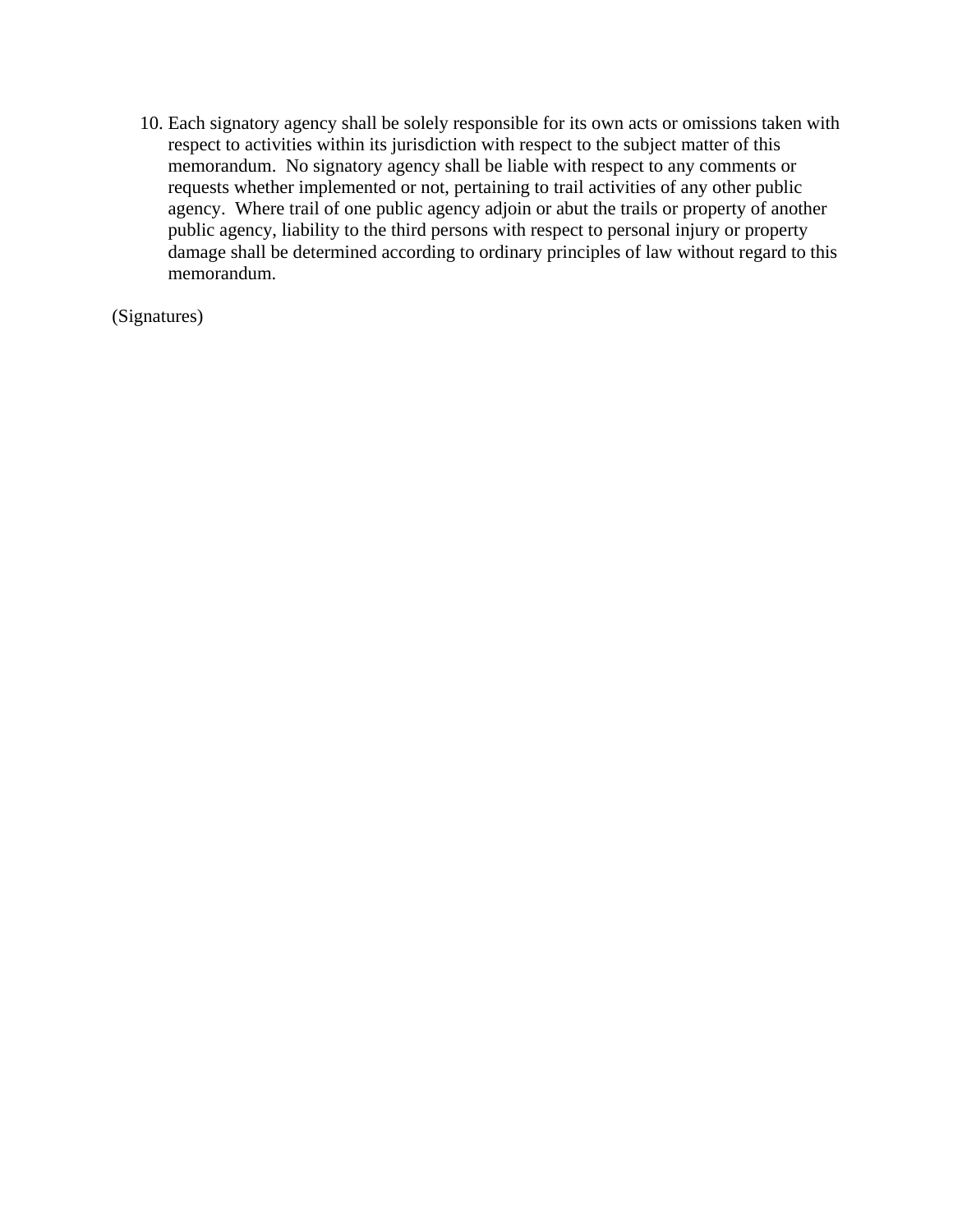LAND STATUS MAP (TO BE UPDATED)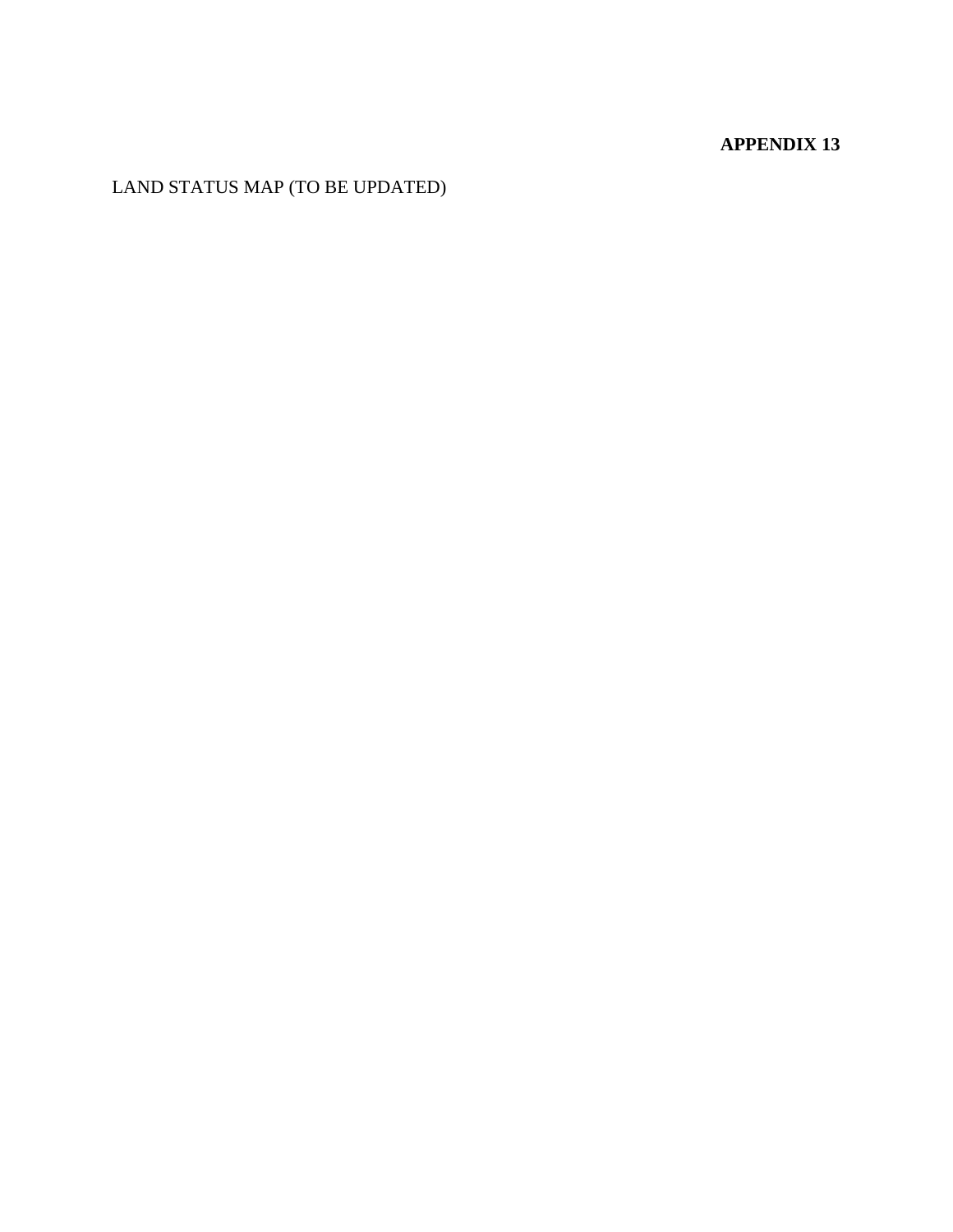# References

Boland, J.M., 1981, *Seasonal abundances, habitat utilization, feeding strategies, and interspecific competition within a wintering shorebird community and their possible relationships with the latitudinal distribution of shorebird species,* M.S. thesis, San Diego State University.

Califomia Coastal Commission, 1978, *San Diego County Regional Coastal Wetlands Workshop Revised Working Paper - Tijuana Estuary.* 

California Department of Parks and Recreation, 1974, *Resource Management Plan and General Development Plan for Border Field State Park.* 

City of San Diego, 1979, *Tijuana River Valley Plan (certified by the California Coastal Commission on 9/18/79).* 

 ,1981,*, Border Highlands land use plan (certified by the California Coastal Commission subject to suggested modifications on 7/23/83).* 

Demere, T.A., 1984, *Paleontological inventory of the Border Field State Park Area, southwestern San Diego County, California,* Department of Geology, San Diego Natural History Museum.

Entrix, 1991,*, Tijuana Estuary Tidal Restoration Program,* Lead agencies: California Coastal Conservancy and U.S. Fish and Wildlife Service.

Espinoza, R., 1989, *Herpetofauna,* Report prepared for the Pacific Estuarine Research Laboratory for the Tijuana Estuary Tidal Marsh Enhancement Plan.

Gallegos, Dennis R., 1992, *The International Boundary Site CA-SDI-4281: Coastal Lagoon Settlement 4000 Years Ago to Historic Contact in San Diego County,* San Diego County Archaeological Society.

Jorgensen, P.D., 1975, *Habitat preferences of the light-footed clapper rail in Tijuana Estuary Marsh,* California, M.S. thesis, San Diego State University.

Jorgensen, P.D., 1980, *Mosquito control management plan for Navy-owned land, Tijuana Estuary,* U.S. Department of the Navy.

Macdonald, K.B., 1967, *Quantitative studies of salt marsh mollusk faunas from the North American Pacific Coast,* Ph.D. diss., University of California at San Diego.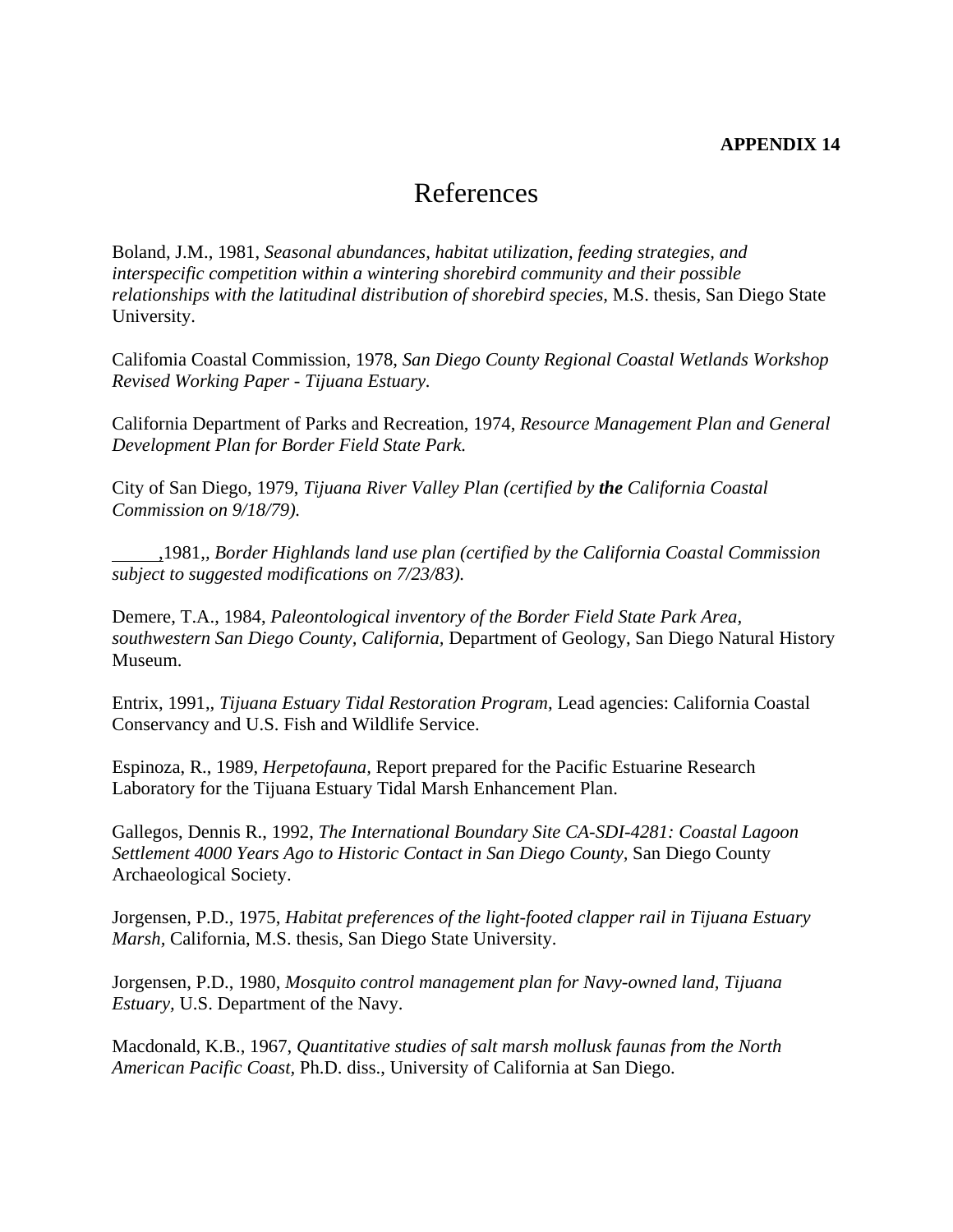Massey, B.W., 1979, *Belding's savannah sparrow,* Southern California Ocean Studies Consortium, California State University for U.S. Army Corps of Engineers.

Massey, B.W. and R. Zembal, 1979, *A comparative study of the light-footed clapper rail, Rallus longirostris levipes, in Anaheim Bay and Upper Newport Bay, Orange County, California, U.S.* Fish and Wildlife Service, Endangered Species Office.

McIlwee, W.R., 1970, *San Diego county coastal wetlands inventory: Tijuana Slough,* California Department of Fish and Game.

Mudie, P.J., 1970, *A survey of the coastal wetland vegetation of San Diego Bay,* California Department of Fish and Game.

Nordby, C., 1982, *Comparative ecology of ichthyoplankton within and outside Tijuana Estuary, California,* M.S. thesis, San Diego State University.

Powell, Abbey, Biologist, U.S. Fish and Wildlife Service. Personal communication with Andrea Hogg, TRNERR intern, August 1996.

RECON, 1994, *Final Environmental Impact Statement for the International Boundary and Wastewater Commission International Wastewater Treatment Plant and Outfall Facilities.* 

Taylor, E.W., and J. Tiszler, 1989, *The Mammals of Tijuana Estuary,* Report prepared for Pacific Estuarine Research Laboratory for the Tijuana Estuary Tidal Marsh Enhancement Plan.

U.S. Department of Commerce and California Coastal Commission, 1981*, Final environmental impact statement for a Tijuana River National Estuarine Sanctuary.* 

U.S. Fish and Wildlife Service, 1982, *Endangered, threatened, and rare species of the Tijuana Estuary.* 

U.S. Fish and Wildlife Service, Department of Parks and Recreation, and Department of the Navy, 1984, *Mosquito Management Plan.* 

Vogl, R., 1966, *Salt marsh vegetation of Upper Newport Bay, California,* Ecology 47:80- 87.

Williams, G.D., J.B. Zedler, S.L. Trnka, M. Cordrey, and B. Nyden, 1996, *Tijuana River National Estuarine Research Reserve: 1995 Annual Report on Ecosystem Monitoring,* Annual Report to the U.S. Department of Commerce, National Oceanic and Atmospheric Administration, Sanctuaries and Reserves Division.

Williams, K.S., M. Busnardo, D.W. Gibson, K.M. Johnson, and S.A. Snover, 1989, *Terrestrial Arthropods of Tijuana Estuary,* Report prepared for Pacific Estuarine Research Laboratory for the Tijuana Estuary Tidal Marsh Enhancement Plan.

Williams, P., 1981*, Detritus utilization by Mytilus edulis,* Estuarine, Coastal and Shelf Science,